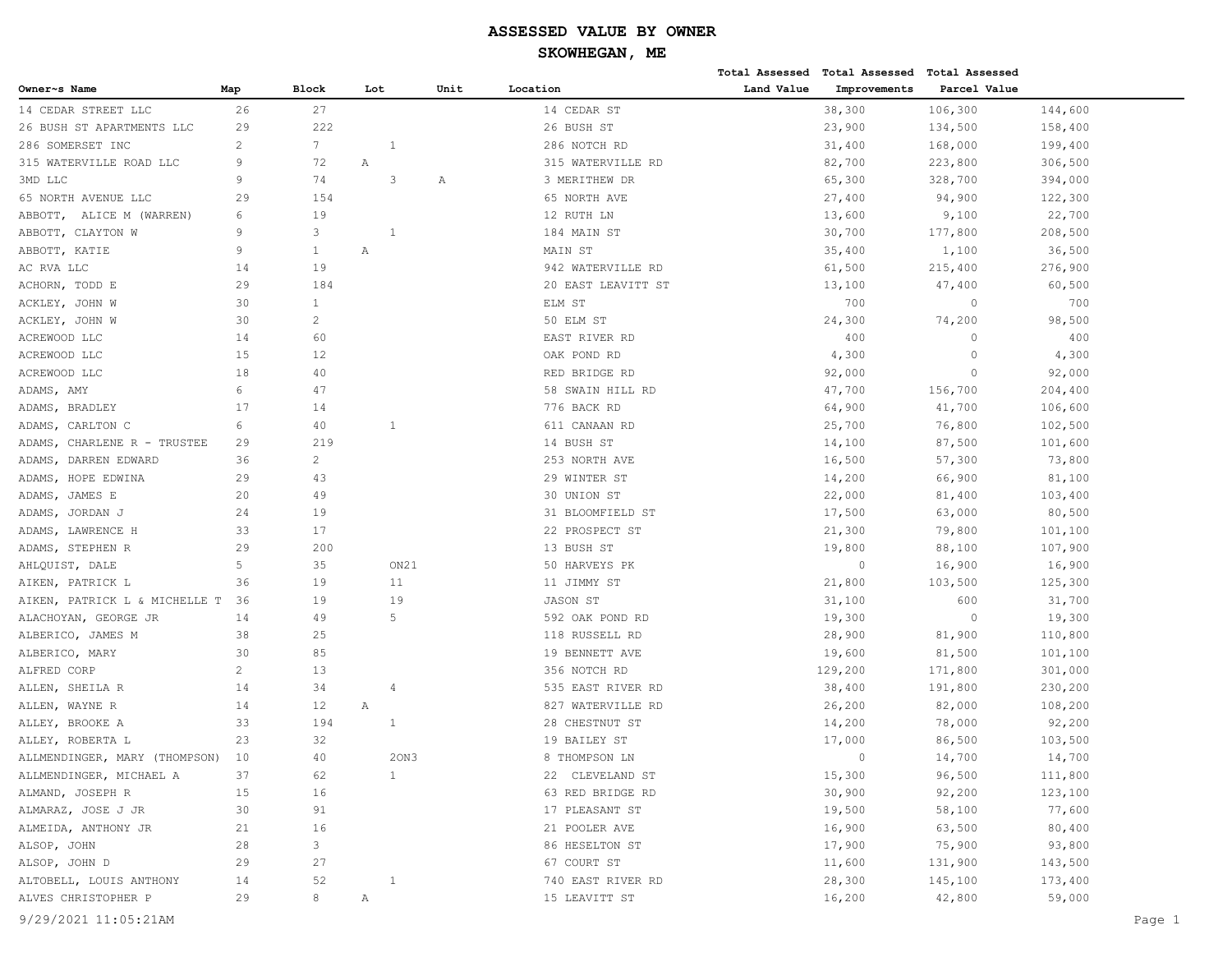|                                   |                |                |              |                  |      |                       |            | Total Assessed Total Assessed Total Assessed |              |         |        |
|-----------------------------------|----------------|----------------|--------------|------------------|------|-----------------------|------------|----------------------------------------------|--------------|---------|--------|
| Owner~s Name                      | Map            | <b>Block</b>   | Lot          |                  | Unit | Location              | Land Value | Improvements                                 | Parcel Value |         |        |
| AMADON, TIMOTHY S                 | 9              | 6              |              |                  |      | 94 BACK RD            |            | 29,200                                       | 64,300       | 93,500  |        |
| AMBULOS, NICHOLAS P               | 8              | 44             |              |                  |      | 27 BACK RD            |            | 25,000                                       | 66,300       | 91,300  |        |
| AMERICAN TOWER CORP.              | $\overline{9}$ | 79             | D            | AON              |      | 98 DAVE VIEW DR       |            | $\circ$                                      | 113,000      | 113,000 |        |
| AMERICAN TOWER CORP.              | 12             | 3              | Α            | ON               |      | TOWER DR              |            | $\circ$                                      | 147,300      | 147,300 |        |
| AMES PROPERTY MANAGEMENT LLC      | 13             | 40             |              |                  |      | 11 CHAPMAN DR         |            | 44,300                                       | 6,200        | 50,500  |        |
| AMES PROPERTY MANAGEMENT LLC      | 5              | 44             | $\, {\bf B}$ |                  |      | MALBONS MILLS RD      |            | 25,000                                       | $\circ$      | 25,000  |        |
| AMES PROPERTY MANAGEMENT LLC      | 5              | 44             | $\, {\bf B}$ | 7                |      | RYAN LN               |            | 16,000                                       | $\circ$      | 16,000  |        |
| AMES PROPERTY MANAGEMENT LLC      | 13             | 40             | $\mathbb D$  |                  |      | 2 CHAPMAN DR          |            | 32,600                                       | 4,600        | 37,200  |        |
| AMES, BRADLEY P                   | 12             | 11             |              | 14               |      | 248 BIGELOW HILL RD   |            | 41,200                                       | 193,900      | 235,100 |        |
| AMES, DANA                        | 5              | 35             |              | ON <sub>27</sub> |      | 37 HARVEYS PK         |            | $\circ$                                      | 22,300       | 22,300  |        |
| AMES, KENDALL R                   | 21             | 21             |              |                  |      | 4 POOLER AVE          |            | 30,400                                       | 75,700       | 106,100 |        |
| AMES, MARY                        | 26             | 34             |              | ON               |      | 37 WEST FRONT ST      |            | 0                                            | 2,300        | 2,300   |        |
| AMES, STANLEY                     | 27             | 64             |              | 20N              |      | 12 JOYCE ST           |            | $\Omega$                                     | 13,100       | 13,100  |        |
| AMES, STANLEY                     | 27             | 64             |              | 1ON              |      | 10 JOYCE ST           |            | $\Omega$                                     | 17,700       | 17,700  |        |
| AMES, TIM                         | 5              | 101            |              | ON74             |      | 71 HILLTOP DR         |            | $\Omega$                                     | 13,900       | 13,900  |        |
| AMES, TIMOTHY                     | 39             | 22             |              |                  |      | 13 GOLDFINCH LN       |            | 77,100                                       | 30,100       | 107,200 |        |
| AMES, TIMOTHY                     | 20             | 10             |              | ON               |      | 106 MAIN ST           |            | $\circ$                                      | 24,800       | 24,800  |        |
| AMES, TIMOTHY A                   | 5              | 44             |              |                  |      | MALBONS MILLS RD      |            | 49,700                                       | $\circ$      | 49,700  |        |
| AMES, TIMOTHY A                   | 21             | 14             |              | 2                |      | 62 SOUTH FACTORY ST   |            | 14,800                                       | 23,600       | 38,400  |        |
| AMES, TIMOTHY A                   | 21             | 14             |              | 3                |      | 64 SOUTH FACTORY ST   |            | 16,300                                       | 27,600       | 43,900  |        |
| AMES, TIMOTHY A                   | 5              | 44             | В            | 9                |      | TIMBERVIEW DR         |            | 16,300                                       | $\circ$      | 16,300  |        |
| AMES, VAN W                       | 26             | 131            |              |                  |      | 108 WATER ST          |            | 17,200                                       | 117,800      | 135,000 |        |
| AMES, VAN W                       | 26             | 166            |              |                  |      | 4 JUDKINS CT          |            | 12,200                                       | 55,400       | 67,600  |        |
| AMETTI, KATHLEEN M                | 10             | 45             |              |                  |      | 378 EATON MOUNTAIN RD |            | 87,900                                       | 97,700       | 185,600 |        |
| AMIDON, PHILLIP B                 | 13             | $\mathbf{1}$   |              |                  |      | 188 BACK RD           |            | 42,300                                       | 246,200      | 288,500 |        |
| AMINI, SAIF R                     | 22             | 57             |              |                  |      | 18 SOUTH ST           |            | 17,200                                       | 44,700       | 61,900  |        |
| ANDERSON, GEORGE L                | 4              | 4              |              | 1                |      | 16 DUNLOP LN          |            | 26,800                                       | $\circ$      | 26,800  |        |
| ANDERSON, STACEY L                | 9              | 45             |              | 3                |      | 51 DIONNE FARM RD     |            | 46,300                                       | 251,500      | 297,800 |        |
| ANDERSON, STACEY L                | 9              | 45             |              | $2 - 10$         |      | DIONNE FARM RD        |            | 29,300                                       | $\circ$      | 29,300  |        |
| ANDERSON, SUSAN M                 | 39             | 30             |              |                  |      | 88 BLUE HERON LN      |            | 106,000                                      | 34,700       | 140,700 |        |
| ANDREWS, LUCILLE                  | 26             | 177            |              |                  |      | 13 NORTH AVE          |            | 15,600                                       | 77,800       | 93,400  |        |
| ANDREWS, NICHOLAS                 | 37             | 98             |              |                  |      | 234 NORTH AVE         |            | 17,400                                       | 56,700       | 74,100  |        |
| ANDRIULAITIS, SCOTT A             | 8              | 50             | Α            |                  |      | 201 NORRIDGEWOCK AVE  |            | 29,800                                       | 135,500      | 165,300 |        |
| ANIMEDI LLC                       | $\mathbf{1}$   | 9              |              | 1                |      | 413 NORTH AVE         |            | 41,500                                       | 216,900      | 258,400 |        |
| ANNETT, DOUGLAS C                 | 22             | 86             |              |                  |      | 54 FRENCH ST          |            | 14,400                                       | 44,800       | 59,200  |        |
| ANNIS, ROXANNE                    | 24             | 9              |              | ON23             |      | 37 BIG BIRD ST        |            | $\circ$                                      | 15,500       | 15,500  |        |
| ARCHER, AMBER                     | 24             | 9              |              | ON26             |      | 25 BIG BIRD ST        |            | $\Omega$                                     | 15,100       | 15,100  |        |
| ARCHER, LINDA                     | 22             | 78             |              |                  |      | 29 RAILROAD ST        |            | 11,700                                       | 55,300       | 67,000  |        |
| ARCHER, LINDA J                   | 22             | 81             |              |                  |      | 32 RAILROAD ST        |            | 12,300                                       | 40,100       | 52,400  |        |
| ARMSTRONG, DARLENE L              | 29             | 228            |              |                  |      | 23 NORTH AVE          |            | 10,000                                       | 66,300       | 76,300  |        |
| ARMSTRONG, DARLENE L - PER REP 11 |                | 14             | В            |                  |      | 1098 CANAAN RD        |            | 22,800                                       | $\circ$      | 22,800  |        |
| ARRIS, BARBARA M - LIFE ESTATE 36 |                | $\overline{4}$ | Α            |                  |      | 38 DR MANN RD         |            | 16,300                                       | 12,300       | 28,600  |        |
| ARRIS, ROBERT F JR                | 36             | 13             |              | 4                |      | 81 DR MANN RD         |            | 18,400                                       | 33,900       | 52,300  |        |
| ARROWSMITH, EMMA L                | 26             | 5              |              |                  |      | 8 MT PLEASANT AVE     |            | 11,600                                       | 52,300       | 63,900  |        |
| ARSENAULT, DARCY A                | 8              | 12             |              | 3                |      | 306 WEST FRONT ST     |            | 30,000                                       | 92,600       | 122,600 |        |
| ARSENAULT, DENISE L               | 27             | 25             |              |                  |      | 10 OAK ST             |            | 15,200                                       | 78,700       | 93,900  |        |
| 9/29/2021 11:05:21AM              |                |                |              |                  |      |                       |            |                                              |              |         | Page 2 |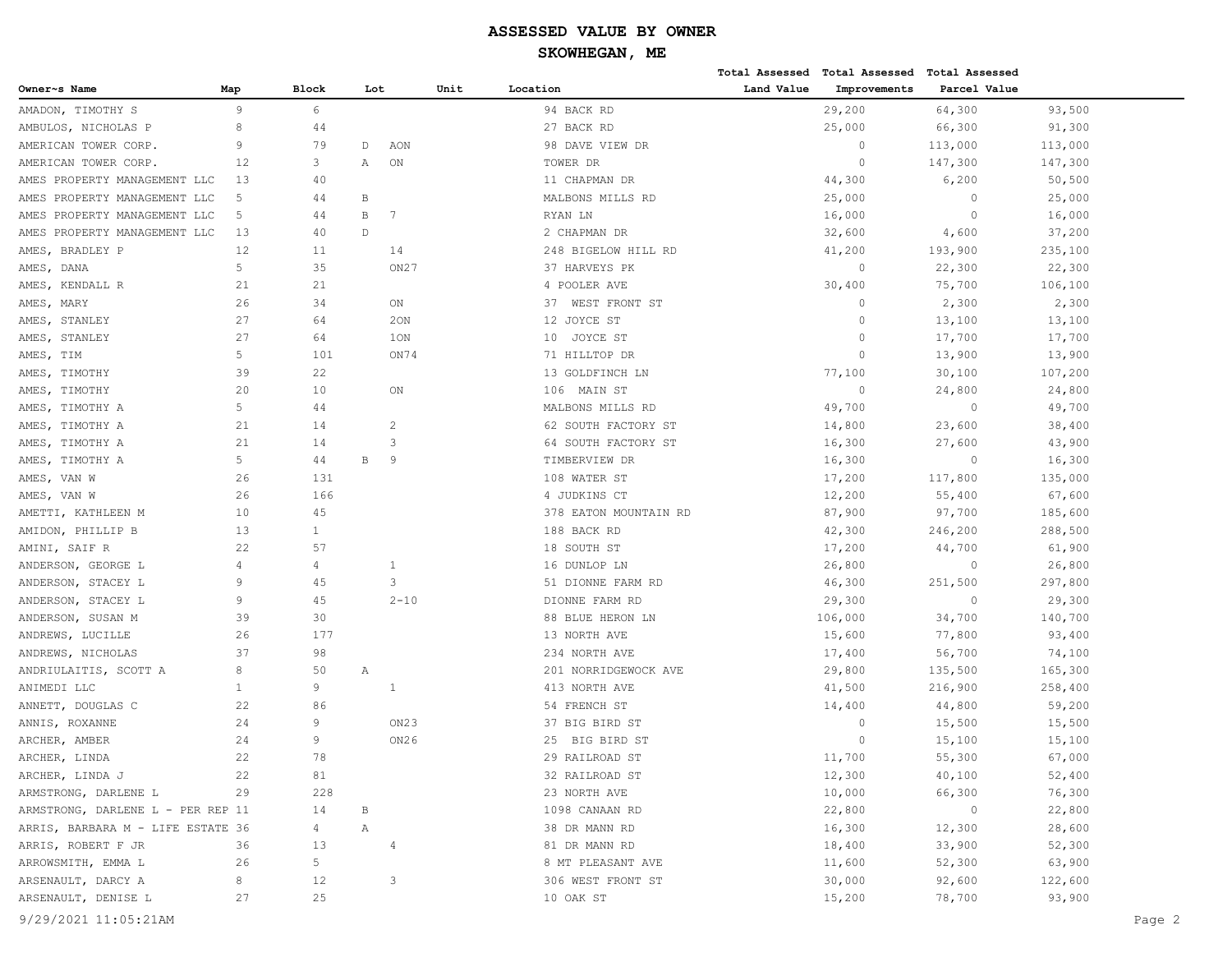|                                   |                |              |              |                  |      |                      |            | Total Assessed Total Assessed Total Assessed |              |         |        |
|-----------------------------------|----------------|--------------|--------------|------------------|------|----------------------|------------|----------------------------------------------|--------------|---------|--------|
| Owner~s Name                      | Map            | <b>Block</b> | Lot          |                  | Unit | Location             | Land Value | Improvements                                 | Parcel Value |         |        |
| ARSENAULT, DENNIS                 | 5              | 101          |              | ON11             |      | 19 RIVERSIDE DR      |            | $\circ$                                      | 7,500        | 7,500   |        |
| ARSENAULT, FRANCIS R              | 20             | 15           |              | $\overline{c}$   |      | 12 WASHBURN LN       |            | 22,200                                       | 146,200      | 168,400 |        |
| ARSENAULT, GARY J                 | 8              | 26           | Α            | $\mathbf{1}$     |      | 12 POULIN DR         |            | 20,900                                       | 30,800       | 51,700  |        |
| ARSENAULT, JAMES W                | 10             | 18           |              |                  |      | 212 SWAIN HILL RD    |            | 34,400                                       | 123,700      | 158,100 |        |
| ARSENAULT, KENNETH J              | 21             | 34           |              |                  |      | 141 WATERVILLE RD    |            | 24,500                                       | 86,000       | 110,500 |        |
| ARSENAULT, LORAINE                | 5              | 3610         |              | ON22             | В    | 34 WOODLAND DR       |            | $\circ$                                      | 40,200       | 40,200  |        |
| ARSENAULT, RICHARD A              | 5              | 13           | C            |                  |      | 356 NORTH AVE        |            | 24,100                                       | 122,800      | 146,900 |        |
| ARSENAULT, ROBERT D               | 18             | 27           | B            |                  |      | 4 DEAS WY            |            | 22,800                                       | 48,600       | 71,400  |        |
| ARSENAULT, ROLLINS J              | 5              | 49           | Α            |                  |      | 248 MALBONS MILLS RD |            | 28,100                                       | 88,200       | 116,300 |        |
| ARTHUR, BOBBIE R                  | 9              | 45           |              |                  |      | 238 MIDDLE RD        |            | 40,300                                       | 128,100      | 168,400 |        |
| ARTHUR, JANE ANGELA               | 23             | 17           |              |                  |      | 83 MAIN ST           |            | 17,900                                       | 26,400       | 44,300  |        |
| ASHE, KENNETH M                   | 37             | 96           |              |                  |      | 31 ADAMS ST          |            | 8,200                                        | 63,600       | 71,800  |        |
| ASHE, KENNETH M                   | 37             | 105          |              |                  |      | 29 ADAMS ST          |            | 12,200                                       | 7,700        | 19,900  |        |
| ASHE, ROBERT V                    | 22             | 105          |              |                  |      | 21 DENNIS ST         |            | 27,700                                       | 69,800       | 97,500  |        |
| ASHE, WILMARTH B II               | 37             | 84           |              |                  |      | 32 ADAMS ST          |            | 14,100                                       | 61,000       | 75,100  |        |
| ASHE, WILMARTH B II               | 37             | 85           |              | $\mathbf{1}$     |      | ADAMS ST             |            | 1,100                                        | $\circ$      | 1,100   |        |
| ASHLEY, ROBERT J                  | $\mathbf{1}$   | 27           |              | 6                |      | HILTON HILL RD       |            | 100                                          | $\circ$      | 100     |        |
| ASHLEY, ROBERT J                  | $\mathbf{1}$   | 29           | Α            |                  |      | HILTON HILL RD       |            | 9,300                                        | $\circ$      | 9,300   |        |
| ASHLEY, SHIRLEY M & ROBERT        | 29             | 218          |              |                  |      | 12 BUSH ST           |            | 16,000                                       | 42,700       | 58,700  |        |
| ASHLEY, SHIRLEY M (BROWN)         | $\mathbf{1}$   | 27           |              | $\mathbf{1}$     |      | 85 HILTON HILL RD    |            | 35,000                                       | 89,300       | 124,300 |        |
| AT LAST PROPERTIES OF MAINE LL 29 |                | 119          | B            |                  |      | 33 CHESTNUT ST       |            | 14,900                                       | 20,300       | 35,200  |        |
| ATKINS, JOSEPH E                  | 28             | 17           |              |                  |      | 414 WATER ST         |            | 18,900                                       | 101,000      | 119,900 |        |
| ATKINSON, JORDAN D                | 27             | 109          |              |                  |      | 19 DINSMORE ST       |            | 16,400                                       | 49,800       | 66,200  |        |
| ATWATER, SHARYN                   | 27             | 70           |              |                  |      | 28 MT PLEASANT AVE   |            | 12,100                                       | 42,400       | 54,500  |        |
| ATWOOD, CHRISTOPHER G             | 13             | 19           |              | $2 - 1$          |      | 80 PORTER RD         |            | 32,600                                       | 66,500       | 99,100  |        |
| ATWOOD, MATTHEW R                 | 9              | 36           | Α            |                  |      | 116 MIDDLE RD        |            | 18,500                                       | 122,900      | 141,400 |        |
| AUBREY, ROBERT                    | 6              | 21           |              | $\mathbf{1}$     |      | 26 EATON MOUNTAIN RD |            | 53,100                                       | 90,100       | 143,200 |        |
| AUBRY, PEGGY                      | 14             | 20           | $\, {\bf B}$ |                  |      | 929 WATERVILLE RD    |            | 25,100                                       | 101,400      | 126,500 |        |
| AUDET, LOUIS E                    | 12             | 4            |              | 8                |      | 459 BIGELOW HILL RD  |            | 34,900                                       | 73,800       | 108,700 |        |
| AUDET, PETER L                    | 14             | 49           |              | 4                |      | 580 OAK POND RD      |            | 26,500                                       | 52,800       | 79,300  |        |
| AUSTIN, BETTY                     | 5              | 3610         |              | ON <sub>25</sub> |      | 41 WOODLAND DR       |            | $\circ$                                      | 40,400       | 40,400  |        |
| AUSTIN, HARVEY                    | 14             | 35           | Α            |                  |      | 566 EAST RIVER RD    |            | 24,000                                       | $\circ$      | 24,000  |        |
| AUSTIN, HARVEY                    | 37             | 76           |              |                  |      | DAWES ST             |            | 14,900                                       | $\circ$      | 14,900  |        |
| AUSTIN, HARVEY                    | $\overline{4}$ | $4 - 5$      |              | ON4              |      | 10 LEXIE LN          |            | 0                                            | 21,400       | 21,400  |        |
| AUSTIN, HARVEY                    | 4              | $4 - 5$      |              | ON6              |      | 14 LEXIE LN          |            | $\circ$                                      | 6,000        | 6,000   |        |
| AUSTIN, HARVEY                    | 14             | 33           |              | 10N3             |      | 6 AUSTIN LN          |            | $\circ$                                      | 12,200       | 12,200  |        |
| AUSTIN, HARVEY JR                 | 22             | 8            |              |                  |      | 18 SOUTH FACTORY ST  |            | 19,500                                       | $\circ$      | 19,500  |        |
| AUSTIN, HARVEY JR                 | 27             | 15           |              | $\overline{c}$   |      | 33 MILBURN ST        |            | 8,700                                        | $\mathbf{0}$ | 8,700   |        |
| AUSTIN, HARVEY JR II              | 14             | 33           |              | $\mathbf{1}$     |      | AUSTIN LN            |            | 32,300                                       | 400          | 32,700  |        |
| AUSTIN, HARVEY JR II              | 14             | 33           |              | $\overline{c}$   |      | EAST RIVER RD        |            | 12,100                                       | $\circ$      | 12,100  |        |
| AUSTIN, HARVEY JR II              | 14             | 35           |              |                  |      | EAST RIVER RD        |            | 1,500                                        | 32,300       | 33,800  |        |
| AUSTIN, HARVEY JR II              | 14             | 36           |              |                  |      | 557 EAST RIVER RD    |            | 80,300                                       | 273,100      | 353,400 |        |
| AUSTIN, HARVEY JR II              | 21             | 24           |              | $\mathbf{1}$     |      | JACKSON ST           |            | 11,200                                       | $\circ$      | 11,200  |        |
| AUSTIN, HARVEY JR II              | 22             | 3            |              |                  |      | 115 WATERVILLE RD    |            | 24,500                                       | 50,800       | 75,300  |        |
| AUSTIN, HARVEY JR II              | 22             | 4            |              |                  |      | 109 WATERVILLE RD    |            | 69,900                                       | 138,300      | 208,200 |        |
| AUSTIN, HARVEY JR II              | 37             | 75           |              |                  |      | DAWES ST             |            | 18,900                                       | $\circ$      | 18,900  |        |
| 9/29/2021 11:05:21AM              |                |              |              |                  |      |                      |            |                                              |              |         | Page 3 |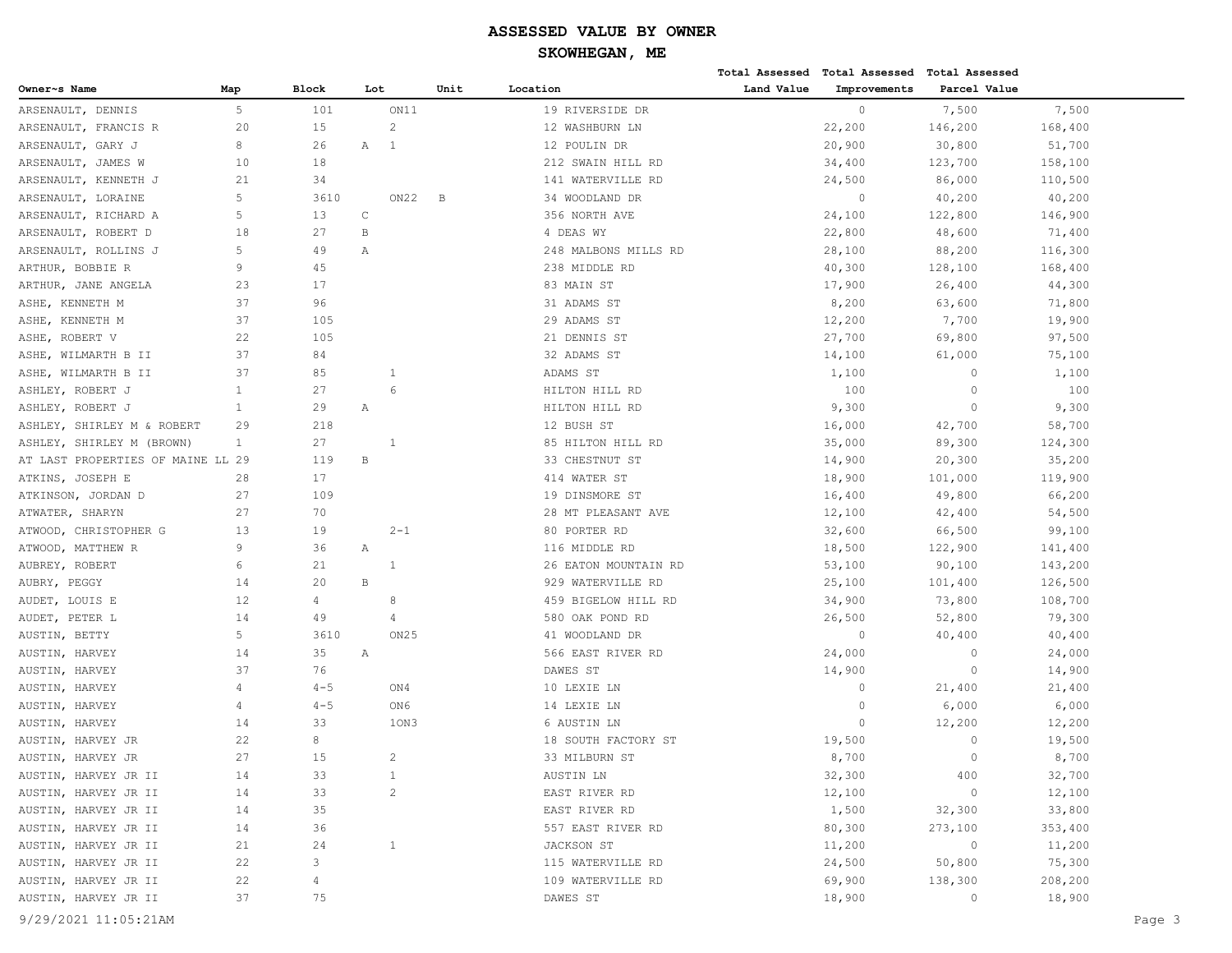# **SKOWHEGAN, ME**

|                                   |                |                |                              |              |      |                     |            | Total Assessed Total Assessed Total Assessed |              |         |
|-----------------------------------|----------------|----------------|------------------------------|--------------|------|---------------------|------------|----------------------------------------------|--------------|---------|
| Owner~s Name                      | Map            | <b>Block</b>   | Lot                          |              | Unit | Location            | Land Value | Improvements                                 | Parcel Value |         |
| AUSTIN, HARVEY JR II              | 37             | 102            | $\mathbf{1}$                 |              |      | WAYE ST             |            | 11,700                                       | $\circ$      | 11,700  |
| AUSTIN, HARVEY JR II              | $\overline{4}$ | 4              | $\mathsf S$                  |              |      | CAMILLA DR/LEXIE LN |            | 146,100                                      | $\circ$      | 146,100 |
| AUSTIN, HARVEY JR II              | 4              | $4 - 5$        |                              | ON7          |      | 16 LEXIE LN         |            | $\circ$                                      | 16,500       | 16,500  |
| AUSTIN, HARVEY JR II              | 22             | 3              |                              | $\mathbf{1}$ |      | GARALDS WY          |            | 17,900                                       | $\circ$      | 17,900  |
| AUSTIN, HARVEY JR II              | $\overline{4}$ | $4 - 5$        |                              | ON17         |      | 11 LEXIE LN         |            | $\circ$                                      | 27,500       | 27,500  |
| AUSTIN, HARVEY JR II              | 5              | 78             |                              | $4 - 2$      |      | DUDLEY CORNER RD    |            | 3,100                                        | $\circ$      | 3,100   |
| AUSTIN, HARVEY JR II & TRISHA     | - 5            | 96             |                              | 5            |      | 275 CANAAN RD       |            | 21,300                                       | $\circ$      | 21,300  |
| AUSTIN, HARVEY JR II/TRISHA L 37  |                | 92             |                              |              |      | 16 ADAMS ST         |            | 13,000                                       | $\circ$      | 13,000  |
| AUSTIN, HARVEY L JR II            | 21             | 18             |                              |              |      | JACKSON ST          |            | 18,700                                       | $\circ$      | 18,700  |
| AUSTIN, HARVEY L JR II            | 25             | 71             |                              |              |      | 43 WEST FRONT ST    |            | 15,200                                       | 9,000        | 24,200  |
| AUSTIN, HARVEY SR - ESTATE OF     | -14            | 33             |                              | 10N          |      | 2 AUSTIN LN         |            | $\circ$                                      | 16,000       | 16,000  |
| AUSTIN, KALEB L                   | 22             | 10             | Α                            |              |      | CHERRY ST           |            | 11,600                                       | $\circ$      | 11,600  |
| AUSTIN, KALEB LEE                 | 33             | 193            |                              |              |      | CHESTNUT ST         |            | 15,500                                       | $\circ$      | 15,500  |
| AUSTIN, NOEL                      | 30             | 95             |                              |              |      | 66 MADISON AVE      |            | 70,200                                       | 75,200       | 145,400 |
| AUSTIN, TRISHA                    | 33             | 192            |                              |              |      | CHESTNUT ST         |            | 20,500                                       | $\circ$      | 20,500  |
| AUSTIN, TRISHA                    | 14             | 33             | -1                           |              | Α    | EAST RIVER RD       |            | 32,300                                       | $\circ$      | 32,300  |
| AUSTIN, TRISHA L                  | 24             | $\overline{c}$ | $\mathbf{1}$                 |              |      | MAIN ST             |            | 16,000                                       | 1,800        | 17,800  |
| AUSTIN, TRISHA L                  | 26             | 34             |                              |              |      | WEST FRONT ST       |            | 18,800                                       | $\circ$      | 18,800  |
| AUSTIN, TRISHA L                  | 37             | 77             |                              |              |      | DAWES ST            |            | 19,100                                       | $\circ$      | 19,100  |
| AUSTIN, TRISHA L                  | 37             | 102            |                              |              |      | 21 ADAMS ST         |            | 12,500                                       | 2,100        | 14,600  |
| AUSTIN, TRISHA L                  | 37             | 136            |                              |              |      | HARDING ST          |            | 13,300                                       | $\circ$      | 13,300  |
| AUSTIN, TRISHA L                  | 37             | 91             | $\overline{c}$               |              |      | 12 ADAMS ST         |            | 10,700                                       | 8,400        | 19,100  |
| AYOTTE, MICHELLE                  | 22             | 5<br>Α         |                              |              |      | 22 PRESCELLY DR     |            | 25,500                                       | 110,900      | 136,400 |
| B.D.C. MANAGEMENT CORPORATION     | 23             | 102            |                              |              |      | 28 MAIN ST          |            | 22,400                                       | 41,800       | 64,200  |
| B.D.C. MANAGEMENT CORPORATION     | 25             | 16             |                              |              |      | 76 WEST FRONT ST    |            | 33,200                                       | 38,400       | 71,600  |
| B.D.C. MANAGEMENT CORPORATION     | 32             | 11             |                              |              |      | 39 BEECH ST         |            | 11,200                                       | 24,900       | 36,100  |
| B.D.C. MANAGEMENT CORPORATION     | -32            | 11             | Α                            |              |      | 37 BEECH ST         |            | 11,200                                       | 47,400       | 58,600  |
| B.D.C. MANAGEMENT CORPORATION     | 32             | 15             |                              |              |      | 25 BEECH ST         |            | 13,600                                       | 51,300       | 64,900  |
| BABNAW, RICHARD                   | 5              | 3610           |                              | ON27         |      | 47 WOODLAND DR      |            | $\circ$                                      | 47,500       | 47,500  |
| BACHELDER, FLINTON R              | 32             | 108            |                              |              |      | 43 HANOVER ST       |            | 17,000                                       | 69,100       | 86,100  |
| BACON, SANDRA J                   | 21             | 29             | 1                            |              |      | 36 POOLER AVE       |            | 24,400                                       | 146,700      | 171,100 |
| BAIG, AMIR                        | 9              | 52             | $\overline{2}$               |              |      | 548 WATERVILLE RD   |            | 60,900                                       | $\circ$      | 60,900  |
| BAIG, AMIR S                      | 10             | $\overline{c}$ | Α                            |              |      | 658 WATERVILLE RD   |            | 64,200                                       | 370,300      | 434,500 |
| BAIKO, CYNTHIA M                  | 5              | 30             |                              |              |      | 341 NORTH AVE       |            | 17,000                                       | 42,900       | 59,900  |
| BAIKO, KIMBERLEY A                | 5              | 45             | 9                            |              |      | 11 ROBIN CT         |            | 28,300                                       | 106,700      | 135,000 |
| BAIKO, PAUL A                     | 26             | 20             |                              |              |      | 15 FRENCH ST        |            | 19,000                                       | 44,200       | 63,200  |
| BAIKO, PAUL A                     | 13             | 13             | 1                            |              |      | 494 BACK RD         |            | 31,000                                       | 128,400      | 159,400 |
| BAILEY, MATTHEW E                 | 11             | 27             | $\overline{\mathbf{3}}$<br>Α |              |      | 1168 CANAAN RD      |            | 25,000                                       | 72,900       | 97,900  |
| BAILEY, WANDA MARIE               | 37             | 130            |                              |              |      | 11 DORE ST          |            | 13,300                                       | 65,700       | 79,000  |
| BAKER, BONNIE A                   | 20             | 46             |                              |              |      | 19 UNION ST         |            | 23,800                                       | 166,400      | 190,200 |
| BAKER, ELEANOR M/EDMUNDS, JANE 33 |                | 18             |                              |              |      | 21 DYER ST          |            | 31,100                                       | 154,900      | 186,000 |
| BAKER, JACKIE A                   | 14             | $\mathbf{1}$   | $\mathbf{1}$                 |              |      | 709 WATERVILLE RD   |            | 25,900                                       | 100,200      | 126,100 |
| BAKER, MICHAEL D                  | 14             | $\mathbf{1}$   |                              |              |      | 677 WATERVILLE RD   |            | 36,300                                       | 55,000       | 91,300  |
| BAKER, MICHAEL L                  | 33             | 70             |                              |              |      | 37 DYER ST          |            | 27,900                                       | 55,000       | 82,900  |
| BALDWIN, RALPH C                  | 13             | 11             | Α                            |              |      | 24 ROWE RD          |            | 41,600                                       | 101,300      | 142,900 |
| BALGOOYEN, HELEN F                | 12             | 3              |                              | 10           |      | BIGELOW HILL RD     |            | 22,700                                       | $\circ$      | 22,700  |
|                                   |                |                |                              |              |      |                     |            |                                              |              |         |

9/29/2021 11:05:21AM Page 4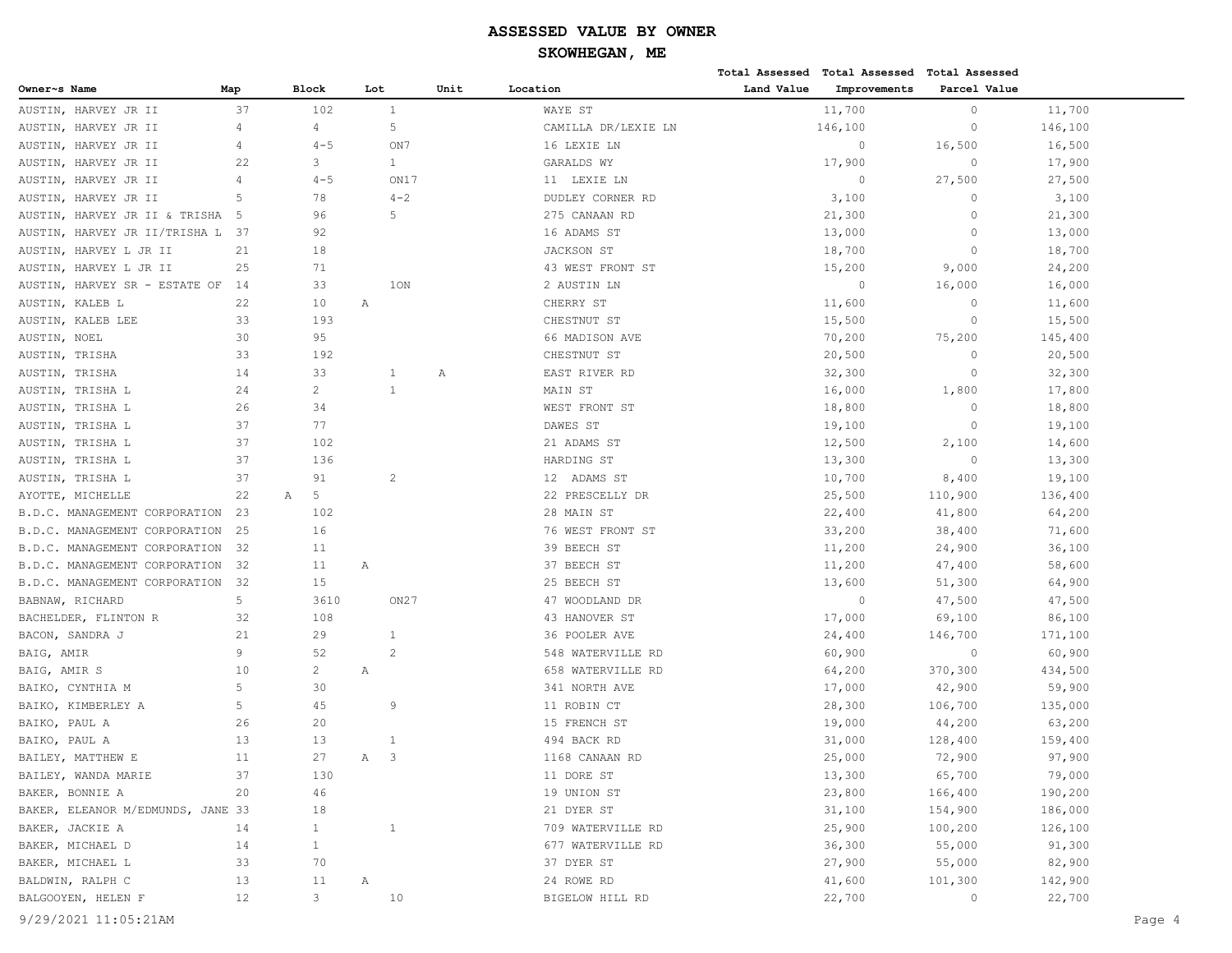| Land Value<br><b>Block</b><br>Unit<br>Location<br>Improvements<br>Parcel Value<br>Owner~s Name<br>Map<br>Lot<br>12<br>3<br>$\mathbf{1}$<br>30,100<br>$\circ$<br>BALGOOYEN, HELEN F - PR<br>BIGELOW HILL RD<br>30,100<br>3<br>12<br>$\circ$<br>BALGOOYEN, HELEN F - PR<br>12<br>BIGELOW HILL RD<br>7,800<br>7,800<br>54<br>36,200<br>170,800<br>BANE, CHRISTIE<br>14<br>В<br>723 EAST RIVER RD<br>134,600<br>BANGOR SAVINGS BANK<br>29<br>58<br>113 MADISON AVE<br>110,300<br>371,900<br>482,200<br>8<br>43<br>BARBUTO, VINCENT J<br>161 BACK RD<br>25,200<br>88,400<br>113,600<br>$\overline{4}$<br>13<br>BARNES, LOUANN<br>12<br>$\mathbf{1}$<br>434 BIGELOW HILL RD<br>35,400<br>114,100<br>149,500<br>25<br>15<br>68 WEST FRONT ST<br>30,400<br>187,200<br>217,600<br>BARNES, LOUISE<br>37<br>154<br>183 NORTH AVE<br>15,200<br>71,700<br>BARNES, SPENCER A<br>56,500<br>29<br>87<br>BARNEY, HARRY J<br>11 MAPLE ST<br>19,300<br>98,800<br>79,500<br>9<br>23<br>5<br>3 BIDO LN<br>4,700<br>56,200<br>60,900<br>BARNEY, JEFFREY<br>15<br>27<br>29 MILBURN ST<br>8,900<br>35,100<br>44,000<br>BARRETT, DOUGLAS - EST OF<br>$\mathbf{1}$<br>26<br>6<br>20 MESSINA DR<br>30,100<br>110,500<br>140,600<br>BARRIAULT, RAYMOND D & ANN F 1<br>3<br>97,100<br>BARTER, ALBERT R JR<br>37<br>28 GREENWOOD AVE<br>18,000<br>79,100<br>BARTER, DAVIDA D, TRUSTEE<br>27<br>21<br>5 OAK ST - UNIT 1<br>9,500<br>29,900<br>39,400<br>1<br>9<br>22<br>B<br>$\overline{2}$<br>BARTER, MICHAEL O<br>22,600<br>108,700<br>131,300<br>10 SANDY LN<br>BARTLETT, LISA A<br>37<br>30<br>20 COWETTE ST<br>18,000<br>88,800<br>106,800<br>18<br>BARTLEY, FLOYD<br>44<br>1097 EAST RIVER RD<br>20,900<br>35,000<br>55,900<br>37<br>BARTO, JAMES<br>41<br>31 GREENWOOD AVE<br>16,400<br>68,300<br>84,700<br>32<br>82<br>36 HANOVER ST<br>16,700<br>100,100<br>116,800<br>BARTON JADA M<br>5<br>BASSETT, RICHARD<br>3610<br>ON20<br>24 WOODLAND DR<br>$\circ$<br>52,300<br>52,300<br>8<br>13<br>BASTIEN, PETER D<br>269 WEST FRONT ST<br>60,700<br>126,100<br>186,800<br>73<br>BATCHELDER, TRUDY E<br>37<br>214 NORTH AVE<br>17,200<br>62,700<br>79,900<br>32<br>81<br>12 SMITH ST<br>14,600<br>38,600<br>53,200<br>BATES DWAYNE LEE<br>5<br>BATES, HEATHER L<br>41<br>174 MALBONS MILLS RD<br>26,800<br>104,400<br>77,600<br>6<br>25<br>BAUER, JAMIE L<br>676 CANAAN RD<br>22,000<br>70,900<br>92,900<br>25<br>BAUER, JAMIE L<br>6<br>B<br>CANAAN RD<br>18,100<br>$\circ$<br>18,100<br>43<br>25,500<br>256,900<br>33<br>16 YORK ST<br>231,400<br>BC HORTON LLC<br>BDM PROPERTIES SKOWHEGAN LLC<br>93<br>12 MADISON AVE<br>19,500<br>83,800<br>103,300<br>26<br>6<br>BEACH, JEFF A<br>12<br>8<br>377 BIGELOW HILL RD<br>36,600<br>144,900<br>181,500<br>15<br>BEACH, JEFF A & PEGGY L<br>12<br>6<br>BIGELOW HILL RD<br>32,300<br>$\circ$<br>32,300<br>ON <sub>22</sub><br>$\circ$<br>6,200<br>21<br>$14 - 6$<br>32 BUTLER ST<br>6,200<br>BEAL, DIANNA<br>11<br>21<br>6<br>249 WEST SHORE RD<br>36,300<br>25,700<br>62,000<br>BEAM, STEPHEN J<br>$\mathsf{C}$<br>BEANE, ARLENE A - LIFE ESTATES 5<br>21<br>73 STEWARD HILL RD<br>25,900<br>69,200<br>95,100<br>$\circ$<br>10<br>43<br>Α<br>2<br>EATON MOUNTAIN RD<br>27,700<br>27,700<br>BEANE, DEVIN W<br>5<br>21<br>C<br>ON<br>79 STEWARD HILL RD<br>$\circ$<br>26,400<br>26,400<br>BEANE, STEVEN<br>$\mathsf C$<br>5<br>21<br>1<br>77 STEWARD HILL RD<br>16,300<br>22,700<br>39,000<br>BEANE, STEVEN A SR<br>29<br>12 HESELTON ST<br>BEANE, TERRY F JR<br>168<br>19,700<br>70,800<br>90,500 |
|----------------------------------------------------------------------------------------------------------------------------------------------------------------------------------------------------------------------------------------------------------------------------------------------------------------------------------------------------------------------------------------------------------------------------------------------------------------------------------------------------------------------------------------------------------------------------------------------------------------------------------------------------------------------------------------------------------------------------------------------------------------------------------------------------------------------------------------------------------------------------------------------------------------------------------------------------------------------------------------------------------------------------------------------------------------------------------------------------------------------------------------------------------------------------------------------------------------------------------------------------------------------------------------------------------------------------------------------------------------------------------------------------------------------------------------------------------------------------------------------------------------------------------------------------------------------------------------------------------------------------------------------------------------------------------------------------------------------------------------------------------------------------------------------------------------------------------------------------------------------------------------------------------------------------------------------------------------------------------------------------------------------------------------------------------------------------------------------------------------------------------------------------------------------------------------------------------------------------------------------------------------------------------------------------------------------------------------------------------------------------------------------------------------------------------------------------------------------------------------------------------------------------------------------------------------------------------------------------------------------------------------------------------------------------------------------------------------------------------------------------------------------------------------------------------------------------------------------------------------------------------------------------------------------------------------------------------------------------------------------------------------------------------------------------------------------------------------------------------------------------------------------------------------------------------------------------------------------------------------------------------------------------------------------------------------------------------------------------------------------------------------------------------------------------------------------------------------------------------------------------------------------|
|                                                                                                                                                                                                                                                                                                                                                                                                                                                                                                                                                                                                                                                                                                                                                                                                                                                                                                                                                                                                                                                                                                                                                                                                                                                                                                                                                                                                                                                                                                                                                                                                                                                                                                                                                                                                                                                                                                                                                                                                                                                                                                                                                                                                                                                                                                                                                                                                                                                                                                                                                                                                                                                                                                                                                                                                                                                                                                                                                                                                                                                                                                                                                                                                                                                                                                                                                                                                                                                                                                                      |
|                                                                                                                                                                                                                                                                                                                                                                                                                                                                                                                                                                                                                                                                                                                                                                                                                                                                                                                                                                                                                                                                                                                                                                                                                                                                                                                                                                                                                                                                                                                                                                                                                                                                                                                                                                                                                                                                                                                                                                                                                                                                                                                                                                                                                                                                                                                                                                                                                                                                                                                                                                                                                                                                                                                                                                                                                                                                                                                                                                                                                                                                                                                                                                                                                                                                                                                                                                                                                                                                                                                      |
|                                                                                                                                                                                                                                                                                                                                                                                                                                                                                                                                                                                                                                                                                                                                                                                                                                                                                                                                                                                                                                                                                                                                                                                                                                                                                                                                                                                                                                                                                                                                                                                                                                                                                                                                                                                                                                                                                                                                                                                                                                                                                                                                                                                                                                                                                                                                                                                                                                                                                                                                                                                                                                                                                                                                                                                                                                                                                                                                                                                                                                                                                                                                                                                                                                                                                                                                                                                                                                                                                                                      |
|                                                                                                                                                                                                                                                                                                                                                                                                                                                                                                                                                                                                                                                                                                                                                                                                                                                                                                                                                                                                                                                                                                                                                                                                                                                                                                                                                                                                                                                                                                                                                                                                                                                                                                                                                                                                                                                                                                                                                                                                                                                                                                                                                                                                                                                                                                                                                                                                                                                                                                                                                                                                                                                                                                                                                                                                                                                                                                                                                                                                                                                                                                                                                                                                                                                                                                                                                                                                                                                                                                                      |
|                                                                                                                                                                                                                                                                                                                                                                                                                                                                                                                                                                                                                                                                                                                                                                                                                                                                                                                                                                                                                                                                                                                                                                                                                                                                                                                                                                                                                                                                                                                                                                                                                                                                                                                                                                                                                                                                                                                                                                                                                                                                                                                                                                                                                                                                                                                                                                                                                                                                                                                                                                                                                                                                                                                                                                                                                                                                                                                                                                                                                                                                                                                                                                                                                                                                                                                                                                                                                                                                                                                      |
|                                                                                                                                                                                                                                                                                                                                                                                                                                                                                                                                                                                                                                                                                                                                                                                                                                                                                                                                                                                                                                                                                                                                                                                                                                                                                                                                                                                                                                                                                                                                                                                                                                                                                                                                                                                                                                                                                                                                                                                                                                                                                                                                                                                                                                                                                                                                                                                                                                                                                                                                                                                                                                                                                                                                                                                                                                                                                                                                                                                                                                                                                                                                                                                                                                                                                                                                                                                                                                                                                                                      |
|                                                                                                                                                                                                                                                                                                                                                                                                                                                                                                                                                                                                                                                                                                                                                                                                                                                                                                                                                                                                                                                                                                                                                                                                                                                                                                                                                                                                                                                                                                                                                                                                                                                                                                                                                                                                                                                                                                                                                                                                                                                                                                                                                                                                                                                                                                                                                                                                                                                                                                                                                                                                                                                                                                                                                                                                                                                                                                                                                                                                                                                                                                                                                                                                                                                                                                                                                                                                                                                                                                                      |
|                                                                                                                                                                                                                                                                                                                                                                                                                                                                                                                                                                                                                                                                                                                                                                                                                                                                                                                                                                                                                                                                                                                                                                                                                                                                                                                                                                                                                                                                                                                                                                                                                                                                                                                                                                                                                                                                                                                                                                                                                                                                                                                                                                                                                                                                                                                                                                                                                                                                                                                                                                                                                                                                                                                                                                                                                                                                                                                                                                                                                                                                                                                                                                                                                                                                                                                                                                                                                                                                                                                      |
|                                                                                                                                                                                                                                                                                                                                                                                                                                                                                                                                                                                                                                                                                                                                                                                                                                                                                                                                                                                                                                                                                                                                                                                                                                                                                                                                                                                                                                                                                                                                                                                                                                                                                                                                                                                                                                                                                                                                                                                                                                                                                                                                                                                                                                                                                                                                                                                                                                                                                                                                                                                                                                                                                                                                                                                                                                                                                                                                                                                                                                                                                                                                                                                                                                                                                                                                                                                                                                                                                                                      |
|                                                                                                                                                                                                                                                                                                                                                                                                                                                                                                                                                                                                                                                                                                                                                                                                                                                                                                                                                                                                                                                                                                                                                                                                                                                                                                                                                                                                                                                                                                                                                                                                                                                                                                                                                                                                                                                                                                                                                                                                                                                                                                                                                                                                                                                                                                                                                                                                                                                                                                                                                                                                                                                                                                                                                                                                                                                                                                                                                                                                                                                                                                                                                                                                                                                                                                                                                                                                                                                                                                                      |
|                                                                                                                                                                                                                                                                                                                                                                                                                                                                                                                                                                                                                                                                                                                                                                                                                                                                                                                                                                                                                                                                                                                                                                                                                                                                                                                                                                                                                                                                                                                                                                                                                                                                                                                                                                                                                                                                                                                                                                                                                                                                                                                                                                                                                                                                                                                                                                                                                                                                                                                                                                                                                                                                                                                                                                                                                                                                                                                                                                                                                                                                                                                                                                                                                                                                                                                                                                                                                                                                                                                      |
|                                                                                                                                                                                                                                                                                                                                                                                                                                                                                                                                                                                                                                                                                                                                                                                                                                                                                                                                                                                                                                                                                                                                                                                                                                                                                                                                                                                                                                                                                                                                                                                                                                                                                                                                                                                                                                                                                                                                                                                                                                                                                                                                                                                                                                                                                                                                                                                                                                                                                                                                                                                                                                                                                                                                                                                                                                                                                                                                                                                                                                                                                                                                                                                                                                                                                                                                                                                                                                                                                                                      |
|                                                                                                                                                                                                                                                                                                                                                                                                                                                                                                                                                                                                                                                                                                                                                                                                                                                                                                                                                                                                                                                                                                                                                                                                                                                                                                                                                                                                                                                                                                                                                                                                                                                                                                                                                                                                                                                                                                                                                                                                                                                                                                                                                                                                                                                                                                                                                                                                                                                                                                                                                                                                                                                                                                                                                                                                                                                                                                                                                                                                                                                                                                                                                                                                                                                                                                                                                                                                                                                                                                                      |
|                                                                                                                                                                                                                                                                                                                                                                                                                                                                                                                                                                                                                                                                                                                                                                                                                                                                                                                                                                                                                                                                                                                                                                                                                                                                                                                                                                                                                                                                                                                                                                                                                                                                                                                                                                                                                                                                                                                                                                                                                                                                                                                                                                                                                                                                                                                                                                                                                                                                                                                                                                                                                                                                                                                                                                                                                                                                                                                                                                                                                                                                                                                                                                                                                                                                                                                                                                                                                                                                                                                      |
|                                                                                                                                                                                                                                                                                                                                                                                                                                                                                                                                                                                                                                                                                                                                                                                                                                                                                                                                                                                                                                                                                                                                                                                                                                                                                                                                                                                                                                                                                                                                                                                                                                                                                                                                                                                                                                                                                                                                                                                                                                                                                                                                                                                                                                                                                                                                                                                                                                                                                                                                                                                                                                                                                                                                                                                                                                                                                                                                                                                                                                                                                                                                                                                                                                                                                                                                                                                                                                                                                                                      |
|                                                                                                                                                                                                                                                                                                                                                                                                                                                                                                                                                                                                                                                                                                                                                                                                                                                                                                                                                                                                                                                                                                                                                                                                                                                                                                                                                                                                                                                                                                                                                                                                                                                                                                                                                                                                                                                                                                                                                                                                                                                                                                                                                                                                                                                                                                                                                                                                                                                                                                                                                                                                                                                                                                                                                                                                                                                                                                                                                                                                                                                                                                                                                                                                                                                                                                                                                                                                                                                                                                                      |
|                                                                                                                                                                                                                                                                                                                                                                                                                                                                                                                                                                                                                                                                                                                                                                                                                                                                                                                                                                                                                                                                                                                                                                                                                                                                                                                                                                                                                                                                                                                                                                                                                                                                                                                                                                                                                                                                                                                                                                                                                                                                                                                                                                                                                                                                                                                                                                                                                                                                                                                                                                                                                                                                                                                                                                                                                                                                                                                                                                                                                                                                                                                                                                                                                                                                                                                                                                                                                                                                                                                      |
|                                                                                                                                                                                                                                                                                                                                                                                                                                                                                                                                                                                                                                                                                                                                                                                                                                                                                                                                                                                                                                                                                                                                                                                                                                                                                                                                                                                                                                                                                                                                                                                                                                                                                                                                                                                                                                                                                                                                                                                                                                                                                                                                                                                                                                                                                                                                                                                                                                                                                                                                                                                                                                                                                                                                                                                                                                                                                                                                                                                                                                                                                                                                                                                                                                                                                                                                                                                                                                                                                                                      |
|                                                                                                                                                                                                                                                                                                                                                                                                                                                                                                                                                                                                                                                                                                                                                                                                                                                                                                                                                                                                                                                                                                                                                                                                                                                                                                                                                                                                                                                                                                                                                                                                                                                                                                                                                                                                                                                                                                                                                                                                                                                                                                                                                                                                                                                                                                                                                                                                                                                                                                                                                                                                                                                                                                                                                                                                                                                                                                                                                                                                                                                                                                                                                                                                                                                                                                                                                                                                                                                                                                                      |
|                                                                                                                                                                                                                                                                                                                                                                                                                                                                                                                                                                                                                                                                                                                                                                                                                                                                                                                                                                                                                                                                                                                                                                                                                                                                                                                                                                                                                                                                                                                                                                                                                                                                                                                                                                                                                                                                                                                                                                                                                                                                                                                                                                                                                                                                                                                                                                                                                                                                                                                                                                                                                                                                                                                                                                                                                                                                                                                                                                                                                                                                                                                                                                                                                                                                                                                                                                                                                                                                                                                      |
|                                                                                                                                                                                                                                                                                                                                                                                                                                                                                                                                                                                                                                                                                                                                                                                                                                                                                                                                                                                                                                                                                                                                                                                                                                                                                                                                                                                                                                                                                                                                                                                                                                                                                                                                                                                                                                                                                                                                                                                                                                                                                                                                                                                                                                                                                                                                                                                                                                                                                                                                                                                                                                                                                                                                                                                                                                                                                                                                                                                                                                                                                                                                                                                                                                                                                                                                                                                                                                                                                                                      |
|                                                                                                                                                                                                                                                                                                                                                                                                                                                                                                                                                                                                                                                                                                                                                                                                                                                                                                                                                                                                                                                                                                                                                                                                                                                                                                                                                                                                                                                                                                                                                                                                                                                                                                                                                                                                                                                                                                                                                                                                                                                                                                                                                                                                                                                                                                                                                                                                                                                                                                                                                                                                                                                                                                                                                                                                                                                                                                                                                                                                                                                                                                                                                                                                                                                                                                                                                                                                                                                                                                                      |
|                                                                                                                                                                                                                                                                                                                                                                                                                                                                                                                                                                                                                                                                                                                                                                                                                                                                                                                                                                                                                                                                                                                                                                                                                                                                                                                                                                                                                                                                                                                                                                                                                                                                                                                                                                                                                                                                                                                                                                                                                                                                                                                                                                                                                                                                                                                                                                                                                                                                                                                                                                                                                                                                                                                                                                                                                                                                                                                                                                                                                                                                                                                                                                                                                                                                                                                                                                                                                                                                                                                      |
|                                                                                                                                                                                                                                                                                                                                                                                                                                                                                                                                                                                                                                                                                                                                                                                                                                                                                                                                                                                                                                                                                                                                                                                                                                                                                                                                                                                                                                                                                                                                                                                                                                                                                                                                                                                                                                                                                                                                                                                                                                                                                                                                                                                                                                                                                                                                                                                                                                                                                                                                                                                                                                                                                                                                                                                                                                                                                                                                                                                                                                                                                                                                                                                                                                                                                                                                                                                                                                                                                                                      |
|                                                                                                                                                                                                                                                                                                                                                                                                                                                                                                                                                                                                                                                                                                                                                                                                                                                                                                                                                                                                                                                                                                                                                                                                                                                                                                                                                                                                                                                                                                                                                                                                                                                                                                                                                                                                                                                                                                                                                                                                                                                                                                                                                                                                                                                                                                                                                                                                                                                                                                                                                                                                                                                                                                                                                                                                                                                                                                                                                                                                                                                                                                                                                                                                                                                                                                                                                                                                                                                                                                                      |
|                                                                                                                                                                                                                                                                                                                                                                                                                                                                                                                                                                                                                                                                                                                                                                                                                                                                                                                                                                                                                                                                                                                                                                                                                                                                                                                                                                                                                                                                                                                                                                                                                                                                                                                                                                                                                                                                                                                                                                                                                                                                                                                                                                                                                                                                                                                                                                                                                                                                                                                                                                                                                                                                                                                                                                                                                                                                                                                                                                                                                                                                                                                                                                                                                                                                                                                                                                                                                                                                                                                      |
|                                                                                                                                                                                                                                                                                                                                                                                                                                                                                                                                                                                                                                                                                                                                                                                                                                                                                                                                                                                                                                                                                                                                                                                                                                                                                                                                                                                                                                                                                                                                                                                                                                                                                                                                                                                                                                                                                                                                                                                                                                                                                                                                                                                                                                                                                                                                                                                                                                                                                                                                                                                                                                                                                                                                                                                                                                                                                                                                                                                                                                                                                                                                                                                                                                                                                                                                                                                                                                                                                                                      |
|                                                                                                                                                                                                                                                                                                                                                                                                                                                                                                                                                                                                                                                                                                                                                                                                                                                                                                                                                                                                                                                                                                                                                                                                                                                                                                                                                                                                                                                                                                                                                                                                                                                                                                                                                                                                                                                                                                                                                                                                                                                                                                                                                                                                                                                                                                                                                                                                                                                                                                                                                                                                                                                                                                                                                                                                                                                                                                                                                                                                                                                                                                                                                                                                                                                                                                                                                                                                                                                                                                                      |
|                                                                                                                                                                                                                                                                                                                                                                                                                                                                                                                                                                                                                                                                                                                                                                                                                                                                                                                                                                                                                                                                                                                                                                                                                                                                                                                                                                                                                                                                                                                                                                                                                                                                                                                                                                                                                                                                                                                                                                                                                                                                                                                                                                                                                                                                                                                                                                                                                                                                                                                                                                                                                                                                                                                                                                                                                                                                                                                                                                                                                                                                                                                                                                                                                                                                                                                                                                                                                                                                                                                      |
|                                                                                                                                                                                                                                                                                                                                                                                                                                                                                                                                                                                                                                                                                                                                                                                                                                                                                                                                                                                                                                                                                                                                                                                                                                                                                                                                                                                                                                                                                                                                                                                                                                                                                                                                                                                                                                                                                                                                                                                                                                                                                                                                                                                                                                                                                                                                                                                                                                                                                                                                                                                                                                                                                                                                                                                                                                                                                                                                                                                                                                                                                                                                                                                                                                                                                                                                                                                                                                                                                                                      |
|                                                                                                                                                                                                                                                                                                                                                                                                                                                                                                                                                                                                                                                                                                                                                                                                                                                                                                                                                                                                                                                                                                                                                                                                                                                                                                                                                                                                                                                                                                                                                                                                                                                                                                                                                                                                                                                                                                                                                                                                                                                                                                                                                                                                                                                                                                                                                                                                                                                                                                                                                                                                                                                                                                                                                                                                                                                                                                                                                                                                                                                                                                                                                                                                                                                                                                                                                                                                                                                                                                                      |
|                                                                                                                                                                                                                                                                                                                                                                                                                                                                                                                                                                                                                                                                                                                                                                                                                                                                                                                                                                                                                                                                                                                                                                                                                                                                                                                                                                                                                                                                                                                                                                                                                                                                                                                                                                                                                                                                                                                                                                                                                                                                                                                                                                                                                                                                                                                                                                                                                                                                                                                                                                                                                                                                                                                                                                                                                                                                                                                                                                                                                                                                                                                                                                                                                                                                                                                                                                                                                                                                                                                      |
|                                                                                                                                                                                                                                                                                                                                                                                                                                                                                                                                                                                                                                                                                                                                                                                                                                                                                                                                                                                                                                                                                                                                                                                                                                                                                                                                                                                                                                                                                                                                                                                                                                                                                                                                                                                                                                                                                                                                                                                                                                                                                                                                                                                                                                                                                                                                                                                                                                                                                                                                                                                                                                                                                                                                                                                                                                                                                                                                                                                                                                                                                                                                                                                                                                                                                                                                                                                                                                                                                                                      |
|                                                                                                                                                                                                                                                                                                                                                                                                                                                                                                                                                                                                                                                                                                                                                                                                                                                                                                                                                                                                                                                                                                                                                                                                                                                                                                                                                                                                                                                                                                                                                                                                                                                                                                                                                                                                                                                                                                                                                                                                                                                                                                                                                                                                                                                                                                                                                                                                                                                                                                                                                                                                                                                                                                                                                                                                                                                                                                                                                                                                                                                                                                                                                                                                                                                                                                                                                                                                                                                                                                                      |
|                                                                                                                                                                                                                                                                                                                                                                                                                                                                                                                                                                                                                                                                                                                                                                                                                                                                                                                                                                                                                                                                                                                                                                                                                                                                                                                                                                                                                                                                                                                                                                                                                                                                                                                                                                                                                                                                                                                                                                                                                                                                                                                                                                                                                                                                                                                                                                                                                                                                                                                                                                                                                                                                                                                                                                                                                                                                                                                                                                                                                                                                                                                                                                                                                                                                                                                                                                                                                                                                                                                      |
|                                                                                                                                                                                                                                                                                                                                                                                                                                                                                                                                                                                                                                                                                                                                                                                                                                                                                                                                                                                                                                                                                                                                                                                                                                                                                                                                                                                                                                                                                                                                                                                                                                                                                                                                                                                                                                                                                                                                                                                                                                                                                                                                                                                                                                                                                                                                                                                                                                                                                                                                                                                                                                                                                                                                                                                                                                                                                                                                                                                                                                                                                                                                                                                                                                                                                                                                                                                                                                                                                                                      |
|                                                                                                                                                                                                                                                                                                                                                                                                                                                                                                                                                                                                                                                                                                                                                                                                                                                                                                                                                                                                                                                                                                                                                                                                                                                                                                                                                                                                                                                                                                                                                                                                                                                                                                                                                                                                                                                                                                                                                                                                                                                                                                                                                                                                                                                                                                                                                                                                                                                                                                                                                                                                                                                                                                                                                                                                                                                                                                                                                                                                                                                                                                                                                                                                                                                                                                                                                                                                                                                                                                                      |
|                                                                                                                                                                                                                                                                                                                                                                                                                                                                                                                                                                                                                                                                                                                                                                                                                                                                                                                                                                                                                                                                                                                                                                                                                                                                                                                                                                                                                                                                                                                                                                                                                                                                                                                                                                                                                                                                                                                                                                                                                                                                                                                                                                                                                                                                                                                                                                                                                                                                                                                                                                                                                                                                                                                                                                                                                                                                                                                                                                                                                                                                                                                                                                                                                                                                                                                                                                                                                                                                                                                      |
| 9<br>24<br>60,200<br>BEARD, TERRY L<br>51 UNION ST<br>31,400<br>28,800<br>-1                                                                                                                                                                                                                                                                                                                                                                                                                                                                                                                                                                                                                                                                                                                                                                                                                                                                                                                                                                                                                                                                                                                                                                                                                                                                                                                                                                                                                                                                                                                                                                                                                                                                                                                                                                                                                                                                                                                                                                                                                                                                                                                                                                                                                                                                                                                                                                                                                                                                                                                                                                                                                                                                                                                                                                                                                                                                                                                                                                                                                                                                                                                                                                                                                                                                                                                                                                                                                                         |
| 87<br>3<br>26,800<br>60,800<br>87,600<br>BEAUDRY, JANE MARIE<br>5<br>14 DUDLEY CORNER RD                                                                                                                                                                                                                                                                                                                                                                                                                                                                                                                                                                                                                                                                                                                                                                                                                                                                                                                                                                                                                                                                                                                                                                                                                                                                                                                                                                                                                                                                                                                                                                                                                                                                                                                                                                                                                                                                                                                                                                                                                                                                                                                                                                                                                                                                                                                                                                                                                                                                                                                                                                                                                                                                                                                                                                                                                                                                                                                                                                                                                                                                                                                                                                                                                                                                                                                                                                                                                             |
| 16,900<br>67,400<br>84,300<br>BEAUFORD, GERALD W II<br>33<br>105<br>10 WOOD ST                                                                                                                                                                                                                                                                                                                                                                                                                                                                                                                                                                                                                                                                                                                                                                                                                                                                                                                                                                                                                                                                                                                                                                                                                                                                                                                                                                                                                                                                                                                                                                                                                                                                                                                                                                                                                                                                                                                                                                                                                                                                                                                                                                                                                                                                                                                                                                                                                                                                                                                                                                                                                                                                                                                                                                                                                                                                                                                                                                                                                                                                                                                                                                                                                                                                                                                                                                                                                                       |
| 13 GREENWOOD AVE<br>17,500<br>92,200<br>BEAUFORD, GERALD W II - TRUSTE 33<br>102<br>109,700                                                                                                                                                                                                                                                                                                                                                                                                                                                                                                                                                                                                                                                                                                                                                                                                                                                                                                                                                                                                                                                                                                                                                                                                                                                                                                                                                                                                                                                                                                                                                                                                                                                                                                                                                                                                                                                                                                                                                                                                                                                                                                                                                                                                                                                                                                                                                                                                                                                                                                                                                                                                                                                                                                                                                                                                                                                                                                                                                                                                                                                                                                                                                                                                                                                                                                                                                                                                                          |
| BEAUFORD, RAYMOND L<br>18<br>27<br>Α<br>20 DEAS WY<br>31,300<br>108,700<br>140,000                                                                                                                                                                                                                                                                                                                                                                                                                                                                                                                                                                                                                                                                                                                                                                                                                                                                                                                                                                                                                                                                                                                                                                                                                                                                                                                                                                                                                                                                                                                                                                                                                                                                                                                                                                                                                                                                                                                                                                                                                                                                                                                                                                                                                                                                                                                                                                                                                                                                                                                                                                                                                                                                                                                                                                                                                                                                                                                                                                                                                                                                                                                                                                                                                                                                                                                                                                                                                                   |
| 16,300<br>BEAULIEU, BRIAN N<br>27<br>87<br>78 MT PLEASANT AVE<br>75,200<br>91,500                                                                                                                                                                                                                                                                                                                                                                                                                                                                                                                                                                                                                                                                                                                                                                                                                                                                                                                                                                                                                                                                                                                                                                                                                                                                                                                                                                                                                                                                                                                                                                                                                                                                                                                                                                                                                                                                                                                                                                                                                                                                                                                                                                                                                                                                                                                                                                                                                                                                                                                                                                                                                                                                                                                                                                                                                                                                                                                                                                                                                                                                                                                                                                                                                                                                                                                                                                                                                                    |
| BEAULIEU, MARC V<br>36,400<br>36,400<br>13<br>39<br>PALMER RD<br>$\circ$<br>4                                                                                                                                                                                                                                                                                                                                                                                                                                                                                                                                                                                                                                                                                                                                                                                                                                                                                                                                                                                                                                                                                                                                                                                                                                                                                                                                                                                                                                                                                                                                                                                                                                                                                                                                                                                                                                                                                                                                                                                                                                                                                                                                                                                                                                                                                                                                                                                                                                                                                                                                                                                                                                                                                                                                                                                                                                                                                                                                                                                                                                                                                                                                                                                                                                                                                                                                                                                                                                        |
| BEAULIEU, PAUL J<br>13<br>41,400<br>188,600<br>39<br>$\mathbf{1}$<br>184 PALMER RD<br>147,200                                                                                                                                                                                                                                                                                                                                                                                                                                                                                                                                                                                                                                                                                                                                                                                                                                                                                                                                                                                                                                                                                                                                                                                                                                                                                                                                                                                                                                                                                                                                                                                                                                                                                                                                                                                                                                                                                                                                                                                                                                                                                                                                                                                                                                                                                                                                                                                                                                                                                                                                                                                                                                                                                                                                                                                                                                                                                                                                                                                                                                                                                                                                                                                                                                                                                                                                                                                                                        |
| BEAULIEU, WILLAM S<br>27<br>104<br>353 WATER ST<br>14,100<br>55,800<br>69,900                                                                                                                                                                                                                                                                                                                                                                                                                                                                                                                                                                                                                                                                                                                                                                                                                                                                                                                                                                                                                                                                                                                                                                                                                                                                                                                                                                                                                                                                                                                                                                                                                                                                                                                                                                                                                                                                                                                                                                                                                                                                                                                                                                                                                                                                                                                                                                                                                                                                                                                                                                                                                                                                                                                                                                                                                                                                                                                                                                                                                                                                                                                                                                                                                                                                                                                                                                                                                                        |
| 9/29/2021 11:05:21AM<br>Page 5                                                                                                                                                                                                                                                                                                                                                                                                                                                                                                                                                                                                                                                                                                                                                                                                                                                                                                                                                                                                                                                                                                                                                                                                                                                                                                                                                                                                                                                                                                                                                                                                                                                                                                                                                                                                                                                                                                                                                                                                                                                                                                                                                                                                                                                                                                                                                                                                                                                                                                                                                                                                                                                                                                                                                                                                                                                                                                                                                                                                                                                                                                                                                                                                                                                                                                                                                                                                                                                                                       |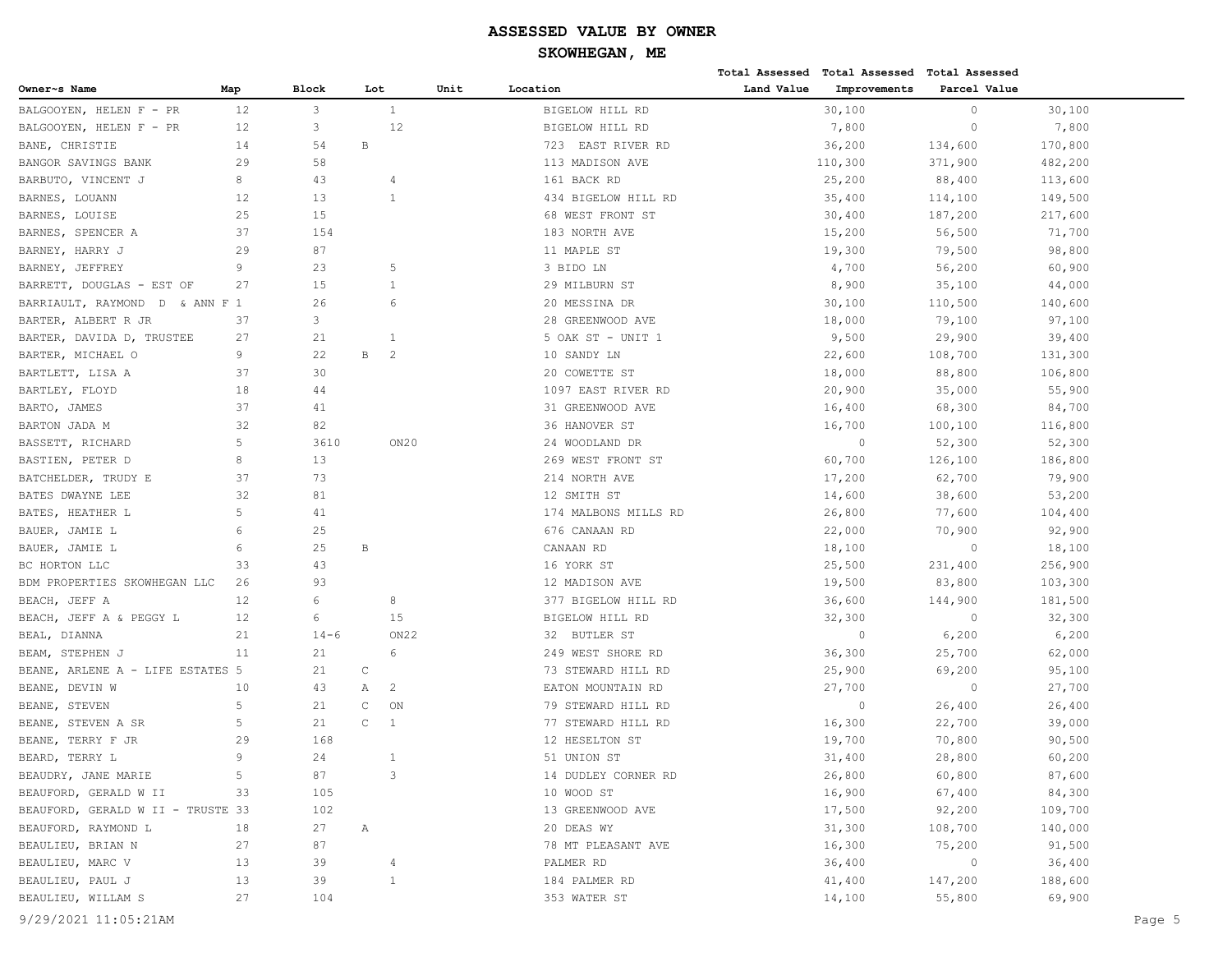| Owner~s Name<br><b>Block</b><br>Unit<br>Location<br>Land Value<br>Improvements<br>Parcel Value<br>Map<br>Lot<br>29<br>9 BUSH ST<br>17,100<br>38,900<br>201<br>56,000<br>37<br>146<br>11,900<br>BEAULIEU, WILLIAM S<br>27 PARLIN ST<br>36,000<br>47,900<br>17<br>11<br>ON<br>684 BACK RD<br>0<br>5,700<br>5,700<br>17<br>11<br>ON1<br>682 BACK RD<br>$\circ$<br>6,300<br>6,300<br>$\mathbf{0}$<br>7,300<br>7,300<br>17<br>11<br>ON <sub>2</sub><br>686 BACK RD<br>17<br>44,900<br>99,500<br>11<br>690 BACK RD<br>144,400<br>10<br>50<br>C<br>122 LAMPHERE LN<br>20,400<br>6,500<br>26,900<br>33<br>65<br>6 GORDON LN<br>10,400<br>35,800<br>46,200<br>37<br>20<br>14 LOCUST ST<br>13,600<br>56,200<br>69,800<br>32<br>53<br>$\, {\bf B}$<br>31 RUSSELL RD<br>17,600<br>26,800<br>44,400<br>3<br>32<br>84 RUSSELL RD<br>19,100<br>47,500<br>66,600<br>37<br>$\circ$<br>45<br>ON<br>COWETTE ST<br>39,300<br>39,300<br>9<br>8<br>43<br>Α<br>121 BACK RD<br>29,400<br>111,800<br>141,200<br>37<br>45<br>28,200<br>83,800<br>13 COWETTE ST<br>112,000<br>33<br>65<br>7 GORDON LN<br>9,800<br>35,600<br>45,400<br>1<br>$\overline{2}$<br>$\overline{c}$<br>$\mathbf{1}$<br>689 MALBONS MILLS RD<br>29,900<br>192,500<br>222,400<br>26<br>197<br>75 WATER ST<br>23,400<br>106,700<br>130,100<br>11<br>58,100<br>$\circ$<br>58,100<br>16<br>Α<br>$\overline{1}$<br>WHITTEMORE HILL RD<br>61<br>26<br>29 ALDER ST<br>10,600<br>33,500<br>44,100<br>$\overline{2}$<br>$\overline{c}$<br>$\overline{2}$<br>655 MALBONS MILLS RD<br>1,500<br>$\circ$<br>1,500<br>54,700<br>88,500<br>11<br>17<br>534 WHITTEMORE HILL RD<br>33,800<br>35<br>36,400<br>11<br>CANAAN RD<br>36,400<br>$\circ$<br>61<br>33<br>22 JEWETT ST<br>15,500<br>61,700<br>77,200<br>2<br>$\mathbf{1}$<br>672 MALBONS MILLS RD<br>34,500<br>79,800<br>114,300<br>23<br>24<br>17 BLOOMFIELD ST<br>19,400<br>70,500<br>89,900<br>6<br>11<br>3<br>90 EAST RIDGE RD<br>44,500<br>270,600<br>315,100<br>$\mathbf{1}$<br>20<br>141 MAIN ST<br>25,200<br>112,500<br>137,700<br>$\mathbf{1}$<br>17<br>44 MOLUNKUS RD<br>23,700<br>45,600<br>69,300<br>Α<br>$\mathbf{1}$<br>18<br>MOLUNKUS RD<br>200<br>$\Omega$<br>200<br>Α<br>$\mathbf{1}$<br>19<br>23,400<br>86 MOLUNKUS RD<br>120,500<br>143,900<br>11<br>20<br>112 MAIN ST<br>26,300<br>75,900<br>102,200<br>$7\overline{ }$<br>8<br>28,300<br>WEST FRONT ST<br>28,300<br>$\circ$<br>8<br>7<br>WEST FRONT ST<br>30,000<br>36,400<br>66,400<br>Α<br>$7\phantom{.0}$<br>8<br>B<br>350 WEST FRONT ST<br>21,400<br>165,600<br>187,000<br>BENEVOLENT PROTECTIVE ORDER OF 32<br>34<br>18 HANOVER ST<br>18,200<br>122,700<br>140,900<br>8<br>97,700<br>29<br>13 LEAVITT ST<br>16,200<br>113,900<br>54 HANOVER ST<br>32<br>88<br>18,000<br>98,900<br>116,900<br>183<br>88,600<br>29<br>16 EAST LEAVITT ST<br>20,000<br>108,600<br>29,900<br>118,900<br>148,800<br>15<br>22<br>1<br>186 RED BRIDGE RD<br>B<br>43,000<br>108,600<br>151,600<br>BENNETT, MARGARET - LIFE ESTAT 13<br>42<br>520 BACK RD<br>6,700<br>30<br>51<br>BENNETT AVE<br>21,700<br>28,400<br>52<br>20 BENNETT AVE<br>19,100<br>60,000<br>79,100<br>30<br>81,900<br>108,700<br>23<br>46<br>41 MAIN ST<br>26,800<br>$7\phantom{.0}$<br>9<br>10,300<br>10,300<br>WHITTEMORE HILL RD<br>$\circ$<br>8<br>27,600<br>51,000<br>48<br>182 NORRIDGEWOCK AVE<br>23,400<br>3<br>38,200<br>38,200<br>10<br>43<br>A 1<br>469 EATON MOUNTAIN RD<br>$\circ$ |                               |  |  |  | Total Assessed Total Assessed Total Assessed |  |
|---------------------------------------------------------------------------------------------------------------------------------------------------------------------------------------------------------------------------------------------------------------------------------------------------------------------------------------------------------------------------------------------------------------------------------------------------------------------------------------------------------------------------------------------------------------------------------------------------------------------------------------------------------------------------------------------------------------------------------------------------------------------------------------------------------------------------------------------------------------------------------------------------------------------------------------------------------------------------------------------------------------------------------------------------------------------------------------------------------------------------------------------------------------------------------------------------------------------------------------------------------------------------------------------------------------------------------------------------------------------------------------------------------------------------------------------------------------------------------------------------------------------------------------------------------------------------------------------------------------------------------------------------------------------------------------------------------------------------------------------------------------------------------------------------------------------------------------------------------------------------------------------------------------------------------------------------------------------------------------------------------------------------------------------------------------------------------------------------------------------------------------------------------------------------------------------------------------------------------------------------------------------------------------------------------------------------------------------------------------------------------------------------------------------------------------------------------------------------------------------------------------------------------------------------------------------------------------------------------------------------------------------------------------------------------------------------------------------------------------------------------------------------------------------------------------------------------------------------------------------------------------------------------------------------------------------------------------------------------------------------------------------------------------------------------------------------------------------------------------------------------------------------------------------------------------------------------------------------------------------------------------------------------------------------------------------------------------------------------------------------------------------------------|-------------------------------|--|--|--|----------------------------------------------|--|
|                                                                                                                                                                                                                                                                                                                                                                                                                                                                                                                                                                                                                                                                                                                                                                                                                                                                                                                                                                                                                                                                                                                                                                                                                                                                                                                                                                                                                                                                                                                                                                                                                                                                                                                                                                                                                                                                                                                                                                                                                                                                                                                                                                                                                                                                                                                                                                                                                                                                                                                                                                                                                                                                                                                                                                                                                                                                                                                                                                                                                                                                                                                                                                                                                                                                                                                                                                                                         |                               |  |  |  |                                              |  |
|                                                                                                                                                                                                                                                                                                                                                                                                                                                                                                                                                                                                                                                                                                                                                                                                                                                                                                                                                                                                                                                                                                                                                                                                                                                                                                                                                                                                                                                                                                                                                                                                                                                                                                                                                                                                                                                                                                                                                                                                                                                                                                                                                                                                                                                                                                                                                                                                                                                                                                                                                                                                                                                                                                                                                                                                                                                                                                                                                                                                                                                                                                                                                                                                                                                                                                                                                                                                         | BEAULIEU, WILLIAM S           |  |  |  |                                              |  |
|                                                                                                                                                                                                                                                                                                                                                                                                                                                                                                                                                                                                                                                                                                                                                                                                                                                                                                                                                                                                                                                                                                                                                                                                                                                                                                                                                                                                                                                                                                                                                                                                                                                                                                                                                                                                                                                                                                                                                                                                                                                                                                                                                                                                                                                                                                                                                                                                                                                                                                                                                                                                                                                                                                                                                                                                                                                                                                                                                                                                                                                                                                                                                                                                                                                                                                                                                                                                         |                               |  |  |  |                                              |  |
|                                                                                                                                                                                                                                                                                                                                                                                                                                                                                                                                                                                                                                                                                                                                                                                                                                                                                                                                                                                                                                                                                                                                                                                                                                                                                                                                                                                                                                                                                                                                                                                                                                                                                                                                                                                                                                                                                                                                                                                                                                                                                                                                                                                                                                                                                                                                                                                                                                                                                                                                                                                                                                                                                                                                                                                                                                                                                                                                                                                                                                                                                                                                                                                                                                                                                                                                                                                                         | BEAUREGARD, PAUL              |  |  |  |                                              |  |
|                                                                                                                                                                                                                                                                                                                                                                                                                                                                                                                                                                                                                                                                                                                                                                                                                                                                                                                                                                                                                                                                                                                                                                                                                                                                                                                                                                                                                                                                                                                                                                                                                                                                                                                                                                                                                                                                                                                                                                                                                                                                                                                                                                                                                                                                                                                                                                                                                                                                                                                                                                                                                                                                                                                                                                                                                                                                                                                                                                                                                                                                                                                                                                                                                                                                                                                                                                                                         | BEAUREGARD, PAUL              |  |  |  |                                              |  |
|                                                                                                                                                                                                                                                                                                                                                                                                                                                                                                                                                                                                                                                                                                                                                                                                                                                                                                                                                                                                                                                                                                                                                                                                                                                                                                                                                                                                                                                                                                                                                                                                                                                                                                                                                                                                                                                                                                                                                                                                                                                                                                                                                                                                                                                                                                                                                                                                                                                                                                                                                                                                                                                                                                                                                                                                                                                                                                                                                                                                                                                                                                                                                                                                                                                                                                                                                                                                         | BEAUREGARD, PAUL              |  |  |  |                                              |  |
|                                                                                                                                                                                                                                                                                                                                                                                                                                                                                                                                                                                                                                                                                                                                                                                                                                                                                                                                                                                                                                                                                                                                                                                                                                                                                                                                                                                                                                                                                                                                                                                                                                                                                                                                                                                                                                                                                                                                                                                                                                                                                                                                                                                                                                                                                                                                                                                                                                                                                                                                                                                                                                                                                                                                                                                                                                                                                                                                                                                                                                                                                                                                                                                                                                                                                                                                                                                                         | BEAUREGARD, PAUL M            |  |  |  |                                              |  |
|                                                                                                                                                                                                                                                                                                                                                                                                                                                                                                                                                                                                                                                                                                                                                                                                                                                                                                                                                                                                                                                                                                                                                                                                                                                                                                                                                                                                                                                                                                                                                                                                                                                                                                                                                                                                                                                                                                                                                                                                                                                                                                                                                                                                                                                                                                                                                                                                                                                                                                                                                                                                                                                                                                                                                                                                                                                                                                                                                                                                                                                                                                                                                                                                                                                                                                                                                                                                         | BECKWITH, PETER A             |  |  |  |                                              |  |
|                                                                                                                                                                                                                                                                                                                                                                                                                                                                                                                                                                                                                                                                                                                                                                                                                                                                                                                                                                                                                                                                                                                                                                                                                                                                                                                                                                                                                                                                                                                                                                                                                                                                                                                                                                                                                                                                                                                                                                                                                                                                                                                                                                                                                                                                                                                                                                                                                                                                                                                                                                                                                                                                                                                                                                                                                                                                                                                                                                                                                                                                                                                                                                                                                                                                                                                                                                                                         | BECKWITH, REBECCA             |  |  |  |                                              |  |
|                                                                                                                                                                                                                                                                                                                                                                                                                                                                                                                                                                                                                                                                                                                                                                                                                                                                                                                                                                                                                                                                                                                                                                                                                                                                                                                                                                                                                                                                                                                                                                                                                                                                                                                                                                                                                                                                                                                                                                                                                                                                                                                                                                                                                                                                                                                                                                                                                                                                                                                                                                                                                                                                                                                                                                                                                                                                                                                                                                                                                                                                                                                                                                                                                                                                                                                                                                                                         | BECKWITH, REBECCA             |  |  |  |                                              |  |
|                                                                                                                                                                                                                                                                                                                                                                                                                                                                                                                                                                                                                                                                                                                                                                                                                                                                                                                                                                                                                                                                                                                                                                                                                                                                                                                                                                                                                                                                                                                                                                                                                                                                                                                                                                                                                                                                                                                                                                                                                                                                                                                                                                                                                                                                                                                                                                                                                                                                                                                                                                                                                                                                                                                                                                                                                                                                                                                                                                                                                                                                                                                                                                                                                                                                                                                                                                                                         | BECKWITH, REBECCA             |  |  |  |                                              |  |
|                                                                                                                                                                                                                                                                                                                                                                                                                                                                                                                                                                                                                                                                                                                                                                                                                                                                                                                                                                                                                                                                                                                                                                                                                                                                                                                                                                                                                                                                                                                                                                                                                                                                                                                                                                                                                                                                                                                                                                                                                                                                                                                                                                                                                                                                                                                                                                                                                                                                                                                                                                                                                                                                                                                                                                                                                                                                                                                                                                                                                                                                                                                                                                                                                                                                                                                                                                                                         | BECKWITH, REBECCA L           |  |  |  |                                              |  |
|                                                                                                                                                                                                                                                                                                                                                                                                                                                                                                                                                                                                                                                                                                                                                                                                                                                                                                                                                                                                                                                                                                                                                                                                                                                                                                                                                                                                                                                                                                                                                                                                                                                                                                                                                                                                                                                                                                                                                                                                                                                                                                                                                                                                                                                                                                                                                                                                                                                                                                                                                                                                                                                                                                                                                                                                                                                                                                                                                                                                                                                                                                                                                                                                                                                                                                                                                                                                         | BEDARD, BARBARA               |  |  |  |                                              |  |
|                                                                                                                                                                                                                                                                                                                                                                                                                                                                                                                                                                                                                                                                                                                                                                                                                                                                                                                                                                                                                                                                                                                                                                                                                                                                                                                                                                                                                                                                                                                                                                                                                                                                                                                                                                                                                                                                                                                                                                                                                                                                                                                                                                                                                                                                                                                                                                                                                                                                                                                                                                                                                                                                                                                                                                                                                                                                                                                                                                                                                                                                                                                                                                                                                                                                                                                                                                                                         | BEDARD, DENNIS R              |  |  |  |                                              |  |
|                                                                                                                                                                                                                                                                                                                                                                                                                                                                                                                                                                                                                                                                                                                                                                                                                                                                                                                                                                                                                                                                                                                                                                                                                                                                                                                                                                                                                                                                                                                                                                                                                                                                                                                                                                                                                                                                                                                                                                                                                                                                                                                                                                                                                                                                                                                                                                                                                                                                                                                                                                                                                                                                                                                                                                                                                                                                                                                                                                                                                                                                                                                                                                                                                                                                                                                                                                                                         | BEDARD, MARK A                |  |  |  |                                              |  |
|                                                                                                                                                                                                                                                                                                                                                                                                                                                                                                                                                                                                                                                                                                                                                                                                                                                                                                                                                                                                                                                                                                                                                                                                                                                                                                                                                                                                                                                                                                                                                                                                                                                                                                                                                                                                                                                                                                                                                                                                                                                                                                                                                                                                                                                                                                                                                                                                                                                                                                                                                                                                                                                                                                                                                                                                                                                                                                                                                                                                                                                                                                                                                                                                                                                                                                                                                                                                         | BEDFORD, STACY R              |  |  |  |                                              |  |
|                                                                                                                                                                                                                                                                                                                                                                                                                                                                                                                                                                                                                                                                                                                                                                                                                                                                                                                                                                                                                                                                                                                                                                                                                                                                                                                                                                                                                                                                                                                                                                                                                                                                                                                                                                                                                                                                                                                                                                                                                                                                                                                                                                                                                                                                                                                                                                                                                                                                                                                                                                                                                                                                                                                                                                                                                                                                                                                                                                                                                                                                                                                                                                                                                                                                                                                                                                                                         | BELANGER, DAVID J             |  |  |  |                                              |  |
|                                                                                                                                                                                                                                                                                                                                                                                                                                                                                                                                                                                                                                                                                                                                                                                                                                                                                                                                                                                                                                                                                                                                                                                                                                                                                                                                                                                                                                                                                                                                                                                                                                                                                                                                                                                                                                                                                                                                                                                                                                                                                                                                                                                                                                                                                                                                                                                                                                                                                                                                                                                                                                                                                                                                                                                                                                                                                                                                                                                                                                                                                                                                                                                                                                                                                                                                                                                                         | BELANGER, DUSTIN              |  |  |  |                                              |  |
|                                                                                                                                                                                                                                                                                                                                                                                                                                                                                                                                                                                                                                                                                                                                                                                                                                                                                                                                                                                                                                                                                                                                                                                                                                                                                                                                                                                                                                                                                                                                                                                                                                                                                                                                                                                                                                                                                                                                                                                                                                                                                                                                                                                                                                                                                                                                                                                                                                                                                                                                                                                                                                                                                                                                                                                                                                                                                                                                                                                                                                                                                                                                                                                                                                                                                                                                                                                                         | BELANGER, JOYCE A             |  |  |  |                                              |  |
|                                                                                                                                                                                                                                                                                                                                                                                                                                                                                                                                                                                                                                                                                                                                                                                                                                                                                                                                                                                                                                                                                                                                                                                                                                                                                                                                                                                                                                                                                                                                                                                                                                                                                                                                                                                                                                                                                                                                                                                                                                                                                                                                                                                                                                                                                                                                                                                                                                                                                                                                                                                                                                                                                                                                                                                                                                                                                                                                                                                                                                                                                                                                                                                                                                                                                                                                                                                                         | BELANGER, JUSTIN              |  |  |  |                                              |  |
|                                                                                                                                                                                                                                                                                                                                                                                                                                                                                                                                                                                                                                                                                                                                                                                                                                                                                                                                                                                                                                                                                                                                                                                                                                                                                                                                                                                                                                                                                                                                                                                                                                                                                                                                                                                                                                                                                                                                                                                                                                                                                                                                                                                                                                                                                                                                                                                                                                                                                                                                                                                                                                                                                                                                                                                                                                                                                                                                                                                                                                                                                                                                                                                                                                                                                                                                                                                                         | BELANGER, PHILIP              |  |  |  |                                              |  |
|                                                                                                                                                                                                                                                                                                                                                                                                                                                                                                                                                                                                                                                                                                                                                                                                                                                                                                                                                                                                                                                                                                                                                                                                                                                                                                                                                                                                                                                                                                                                                                                                                                                                                                                                                                                                                                                                                                                                                                                                                                                                                                                                                                                                                                                                                                                                                                                                                                                                                                                                                                                                                                                                                                                                                                                                                                                                                                                                                                                                                                                                                                                                                                                                                                                                                                                                                                                                         | BELANGER, ROGER E             |  |  |  |                                              |  |
|                                                                                                                                                                                                                                                                                                                                                                                                                                                                                                                                                                                                                                                                                                                                                                                                                                                                                                                                                                                                                                                                                                                                                                                                                                                                                                                                                                                                                                                                                                                                                                                                                                                                                                                                                                                                                                                                                                                                                                                                                                                                                                                                                                                                                                                                                                                                                                                                                                                                                                                                                                                                                                                                                                                                                                                                                                                                                                                                                                                                                                                                                                                                                                                                                                                                                                                                                                                                         | BELANGER, ROGER E & JOYCE A   |  |  |  |                                              |  |
|                                                                                                                                                                                                                                                                                                                                                                                                                                                                                                                                                                                                                                                                                                                                                                                                                                                                                                                                                                                                                                                                                                                                                                                                                                                                                                                                                                                                                                                                                                                                                                                                                                                                                                                                                                                                                                                                                                                                                                                                                                                                                                                                                                                                                                                                                                                                                                                                                                                                                                                                                                                                                                                                                                                                                                                                                                                                                                                                                                                                                                                                                                                                                                                                                                                                                                                                                                                                         | BELANGER, ROLAND L            |  |  |  |                                              |  |
|                                                                                                                                                                                                                                                                                                                                                                                                                                                                                                                                                                                                                                                                                                                                                                                                                                                                                                                                                                                                                                                                                                                                                                                                                                                                                                                                                                                                                                                                                                                                                                                                                                                                                                                                                                                                                                                                                                                                                                                                                                                                                                                                                                                                                                                                                                                                                                                                                                                                                                                                                                                                                                                                                                                                                                                                                                                                                                                                                                                                                                                                                                                                                                                                                                                                                                                                                                                                         | BELANGER, THEODORE J III      |  |  |  |                                              |  |
|                                                                                                                                                                                                                                                                                                                                                                                                                                                                                                                                                                                                                                                                                                                                                                                                                                                                                                                                                                                                                                                                                                                                                                                                                                                                                                                                                                                                                                                                                                                                                                                                                                                                                                                                                                                                                                                                                                                                                                                                                                                                                                                                                                                                                                                                                                                                                                                                                                                                                                                                                                                                                                                                                                                                                                                                                                                                                                                                                                                                                                                                                                                                                                                                                                                                                                                                                                                                         | BELL, DAVID F                 |  |  |  |                                              |  |
|                                                                                                                                                                                                                                                                                                                                                                                                                                                                                                                                                                                                                                                                                                                                                                                                                                                                                                                                                                                                                                                                                                                                                                                                                                                                                                                                                                                                                                                                                                                                                                                                                                                                                                                                                                                                                                                                                                                                                                                                                                                                                                                                                                                                                                                                                                                                                                                                                                                                                                                                                                                                                                                                                                                                                                                                                                                                                                                                                                                                                                                                                                                                                                                                                                                                                                                                                                                                         | BELL, GEORGE                  |  |  |  |                                              |  |
|                                                                                                                                                                                                                                                                                                                                                                                                                                                                                                                                                                                                                                                                                                                                                                                                                                                                                                                                                                                                                                                                                                                                                                                                                                                                                                                                                                                                                                                                                                                                                                                                                                                                                                                                                                                                                                                                                                                                                                                                                                                                                                                                                                                                                                                                                                                                                                                                                                                                                                                                                                                                                                                                                                                                                                                                                                                                                                                                                                                                                                                                                                                                                                                                                                                                                                                                                                                                         | BELLEROSE, JASON R            |  |  |  |                                              |  |
|                                                                                                                                                                                                                                                                                                                                                                                                                                                                                                                                                                                                                                                                                                                                                                                                                                                                                                                                                                                                                                                                                                                                                                                                                                                                                                                                                                                                                                                                                                                                                                                                                                                                                                                                                                                                                                                                                                                                                                                                                                                                                                                                                                                                                                                                                                                                                                                                                                                                                                                                                                                                                                                                                                                                                                                                                                                                                                                                                                                                                                                                                                                                                                                                                                                                                                                                                                                                         | BELLIVEAU, JUSTIN A           |  |  |  |                                              |  |
|                                                                                                                                                                                                                                                                                                                                                                                                                                                                                                                                                                                                                                                                                                                                                                                                                                                                                                                                                                                                                                                                                                                                                                                                                                                                                                                                                                                                                                                                                                                                                                                                                                                                                                                                                                                                                                                                                                                                                                                                                                                                                                                                                                                                                                                                                                                                                                                                                                                                                                                                                                                                                                                                                                                                                                                                                                                                                                                                                                                                                                                                                                                                                                                                                                                                                                                                                                                                         | BELLIVEAU, JUSTIN A           |  |  |  |                                              |  |
|                                                                                                                                                                                                                                                                                                                                                                                                                                                                                                                                                                                                                                                                                                                                                                                                                                                                                                                                                                                                                                                                                                                                                                                                                                                                                                                                                                                                                                                                                                                                                                                                                                                                                                                                                                                                                                                                                                                                                                                                                                                                                                                                                                                                                                                                                                                                                                                                                                                                                                                                                                                                                                                                                                                                                                                                                                                                                                                                                                                                                                                                                                                                                                                                                                                                                                                                                                                                         | BELLIVEAU, JUSTIN A           |  |  |  |                                              |  |
|                                                                                                                                                                                                                                                                                                                                                                                                                                                                                                                                                                                                                                                                                                                                                                                                                                                                                                                                                                                                                                                                                                                                                                                                                                                                                                                                                                                                                                                                                                                                                                                                                                                                                                                                                                                                                                                                                                                                                                                                                                                                                                                                                                                                                                                                                                                                                                                                                                                                                                                                                                                                                                                                                                                                                                                                                                                                                                                                                                                                                                                                                                                                                                                                                                                                                                                                                                                                         | BELYEA, KAREN                 |  |  |  |                                              |  |
|                                                                                                                                                                                                                                                                                                                                                                                                                                                                                                                                                                                                                                                                                                                                                                                                                                                                                                                                                                                                                                                                                                                                                                                                                                                                                                                                                                                                                                                                                                                                                                                                                                                                                                                                                                                                                                                                                                                                                                                                                                                                                                                                                                                                                                                                                                                                                                                                                                                                                                                                                                                                                                                                                                                                                                                                                                                                                                                                                                                                                                                                                                                                                                                                                                                                                                                                                                                                         | BENETOS, NICOLAOS             |  |  |  |                                              |  |
|                                                                                                                                                                                                                                                                                                                                                                                                                                                                                                                                                                                                                                                                                                                                                                                                                                                                                                                                                                                                                                                                                                                                                                                                                                                                                                                                                                                                                                                                                                                                                                                                                                                                                                                                                                                                                                                                                                                                                                                                                                                                                                                                                                                                                                                                                                                                                                                                                                                                                                                                                                                                                                                                                                                                                                                                                                                                                                                                                                                                                                                                                                                                                                                                                                                                                                                                                                                                         | BENETOS, NICOLAOS             |  |  |  |                                              |  |
|                                                                                                                                                                                                                                                                                                                                                                                                                                                                                                                                                                                                                                                                                                                                                                                                                                                                                                                                                                                                                                                                                                                                                                                                                                                                                                                                                                                                                                                                                                                                                                                                                                                                                                                                                                                                                                                                                                                                                                                                                                                                                                                                                                                                                                                                                                                                                                                                                                                                                                                                                                                                                                                                                                                                                                                                                                                                                                                                                                                                                                                                                                                                                                                                                                                                                                                                                                                                         | BENETOS, NICOLAOS             |  |  |  |                                              |  |
|                                                                                                                                                                                                                                                                                                                                                                                                                                                                                                                                                                                                                                                                                                                                                                                                                                                                                                                                                                                                                                                                                                                                                                                                                                                                                                                                                                                                                                                                                                                                                                                                                                                                                                                                                                                                                                                                                                                                                                                                                                                                                                                                                                                                                                                                                                                                                                                                                                                                                                                                                                                                                                                                                                                                                                                                                                                                                                                                                                                                                                                                                                                                                                                                                                                                                                                                                                                                         |                               |  |  |  |                                              |  |
|                                                                                                                                                                                                                                                                                                                                                                                                                                                                                                                                                                                                                                                                                                                                                                                                                                                                                                                                                                                                                                                                                                                                                                                                                                                                                                                                                                                                                                                                                                                                                                                                                                                                                                                                                                                                                                                                                                                                                                                                                                                                                                                                                                                                                                                                                                                                                                                                                                                                                                                                                                                                                                                                                                                                                                                                                                                                                                                                                                                                                                                                                                                                                                                                                                                                                                                                                                                                         | BENNER, JACOB P               |  |  |  |                                              |  |
|                                                                                                                                                                                                                                                                                                                                                                                                                                                                                                                                                                                                                                                                                                                                                                                                                                                                                                                                                                                                                                                                                                                                                                                                                                                                                                                                                                                                                                                                                                                                                                                                                                                                                                                                                                                                                                                                                                                                                                                                                                                                                                                                                                                                                                                                                                                                                                                                                                                                                                                                                                                                                                                                                                                                                                                                                                                                                                                                                                                                                                                                                                                                                                                                                                                                                                                                                                                                         | BENNER, KATHLEEN C            |  |  |  |                                              |  |
|                                                                                                                                                                                                                                                                                                                                                                                                                                                                                                                                                                                                                                                                                                                                                                                                                                                                                                                                                                                                                                                                                                                                                                                                                                                                                                                                                                                                                                                                                                                                                                                                                                                                                                                                                                                                                                                                                                                                                                                                                                                                                                                                                                                                                                                                                                                                                                                                                                                                                                                                                                                                                                                                                                                                                                                                                                                                                                                                                                                                                                                                                                                                                                                                                                                                                                                                                                                                         | BENNER, LLOYD R & MARY JANE - |  |  |  |                                              |  |
|                                                                                                                                                                                                                                                                                                                                                                                                                                                                                                                                                                                                                                                                                                                                                                                                                                                                                                                                                                                                                                                                                                                                                                                                                                                                                                                                                                                                                                                                                                                                                                                                                                                                                                                                                                                                                                                                                                                                                                                                                                                                                                                                                                                                                                                                                                                                                                                                                                                                                                                                                                                                                                                                                                                                                                                                                                                                                                                                                                                                                                                                                                                                                                                                                                                                                                                                                                                                         | BENNER, MICHAEL O             |  |  |  |                                              |  |
|                                                                                                                                                                                                                                                                                                                                                                                                                                                                                                                                                                                                                                                                                                                                                                                                                                                                                                                                                                                                                                                                                                                                                                                                                                                                                                                                                                                                                                                                                                                                                                                                                                                                                                                                                                                                                                                                                                                                                                                                                                                                                                                                                                                                                                                                                                                                                                                                                                                                                                                                                                                                                                                                                                                                                                                                                                                                                                                                                                                                                                                                                                                                                                                                                                                                                                                                                                                                         |                               |  |  |  |                                              |  |
|                                                                                                                                                                                                                                                                                                                                                                                                                                                                                                                                                                                                                                                                                                                                                                                                                                                                                                                                                                                                                                                                                                                                                                                                                                                                                                                                                                                                                                                                                                                                                                                                                                                                                                                                                                                                                                                                                                                                                                                                                                                                                                                                                                                                                                                                                                                                                                                                                                                                                                                                                                                                                                                                                                                                                                                                                                                                                                                                                                                                                                                                                                                                                                                                                                                                                                                                                                                                         | BENNETT, SHIRLEY M            |  |  |  |                                              |  |
|                                                                                                                                                                                                                                                                                                                                                                                                                                                                                                                                                                                                                                                                                                                                                                                                                                                                                                                                                                                                                                                                                                                                                                                                                                                                                                                                                                                                                                                                                                                                                                                                                                                                                                                                                                                                                                                                                                                                                                                                                                                                                                                                                                                                                                                                                                                                                                                                                                                                                                                                                                                                                                                                                                                                                                                                                                                                                                                                                                                                                                                                                                                                                                                                                                                                                                                                                                                                         | BENNETT, SHIRLEY M            |  |  |  |                                              |  |
|                                                                                                                                                                                                                                                                                                                                                                                                                                                                                                                                                                                                                                                                                                                                                                                                                                                                                                                                                                                                                                                                                                                                                                                                                                                                                                                                                                                                                                                                                                                                                                                                                                                                                                                                                                                                                                                                                                                                                                                                                                                                                                                                                                                                                                                                                                                                                                                                                                                                                                                                                                                                                                                                                                                                                                                                                                                                                                                                                                                                                                                                                                                                                                                                                                                                                                                                                                                                         | BENSON, JOHN J - TRUSTEE OF   |  |  |  |                                              |  |
|                                                                                                                                                                                                                                                                                                                                                                                                                                                                                                                                                                                                                                                                                                                                                                                                                                                                                                                                                                                                                                                                                                                                                                                                                                                                                                                                                                                                                                                                                                                                                                                                                                                                                                                                                                                                                                                                                                                                                                                                                                                                                                                                                                                                                                                                                                                                                                                                                                                                                                                                                                                                                                                                                                                                                                                                                                                                                                                                                                                                                                                                                                                                                                                                                                                                                                                                                                                                         | BENSON, PETER T IV            |  |  |  |                                              |  |
|                                                                                                                                                                                                                                                                                                                                                                                                                                                                                                                                                                                                                                                                                                                                                                                                                                                                                                                                                                                                                                                                                                                                                                                                                                                                                                                                                                                                                                                                                                                                                                                                                                                                                                                                                                                                                                                                                                                                                                                                                                                                                                                                                                                                                                                                                                                                                                                                                                                                                                                                                                                                                                                                                                                                                                                                                                                                                                                                                                                                                                                                                                                                                                                                                                                                                                                                                                                                         | BENTLEY, MARK                 |  |  |  |                                              |  |
|                                                                                                                                                                                                                                                                                                                                                                                                                                                                                                                                                                                                                                                                                                                                                                                                                                                                                                                                                                                                                                                                                                                                                                                                                                                                                                                                                                                                                                                                                                                                                                                                                                                                                                                                                                                                                                                                                                                                                                                                                                                                                                                                                                                                                                                                                                                                                                                                                                                                                                                                                                                                                                                                                                                                                                                                                                                                                                                                                                                                                                                                                                                                                                                                                                                                                                                                                                                                         | BERGERON, COLIN               |  |  |  |                                              |  |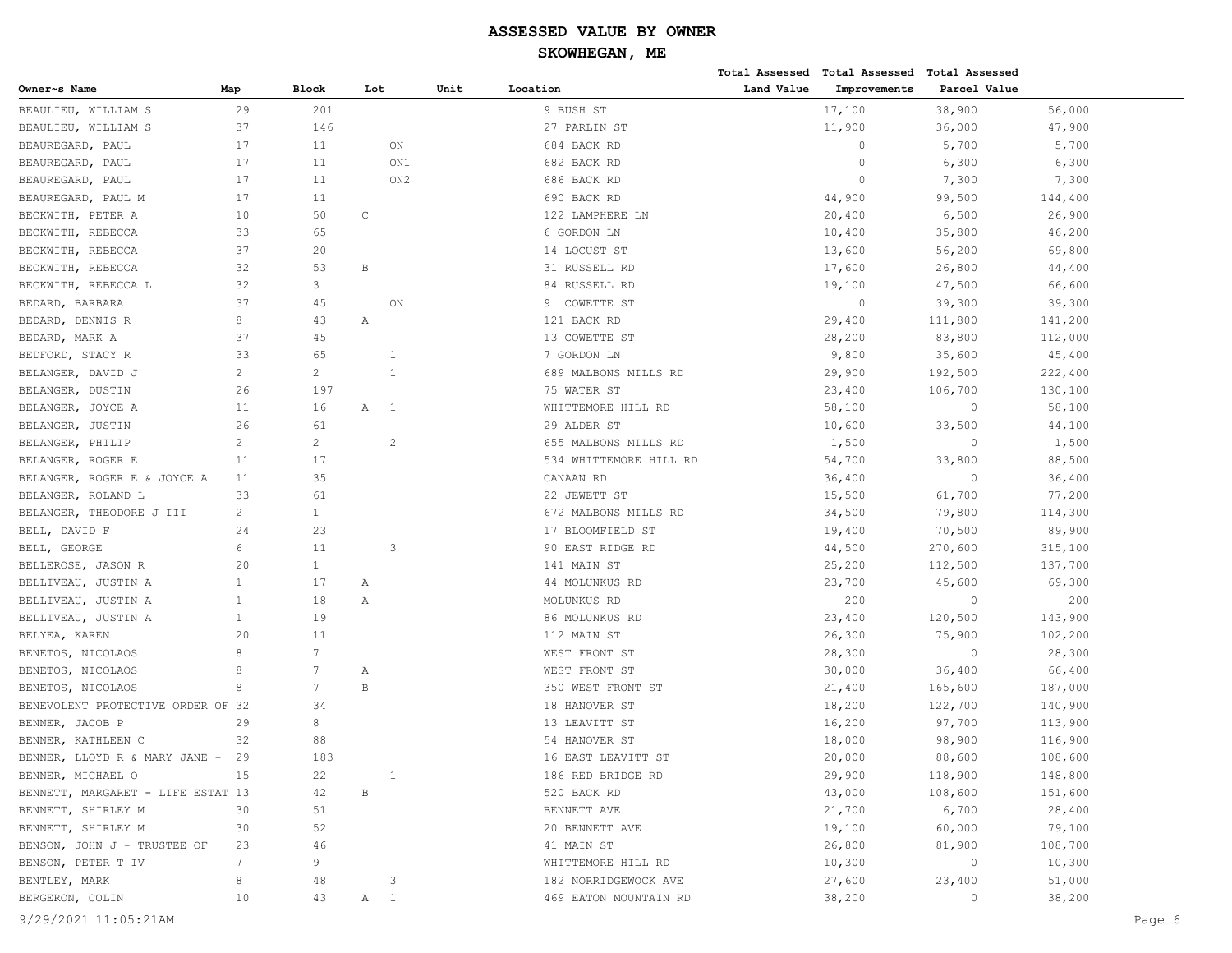|                            |                |                |             |                  |      |                       |            | Total Assessed Total Assessed | <b>Total Assessed</b> |         |
|----------------------------|----------------|----------------|-------------|------------------|------|-----------------------|------------|-------------------------------|-----------------------|---------|
| Owner~s Name               | Map            | Block          | Lot         |                  | Unit | Location              | Land Value | Improvements                  | Parcel Value          |         |
| BERNARD, JEFFREY R         | 16             | 26             | Α           |                  |      | LARONE RD             |            | 10,500                        | $\circ$               | 10,500  |
| BERNARD, WADE M            | 35             | 5              |             |                  |      | 145 MALBONS MILLS RD  |            | 21,400                        | 137,100               | 158,500 |
| BERNSTEIN, MORTON J        | 9              | 70             |             |                  |      | 314 WATERVILLE RD     |            | 54,200                        | 96,100                | 150,300 |
| BERRY, DANIEL H            | 30             | 73             |             |                  |      | 140 MADISON AVE       |            | 28,500                        | 130,800               | 159,300 |
| BERRY, ELIZABETH D         | $\mathbf{1}$   | 35             |             |                  |      | 15 GRASSLAND LN       |            | 37,800                        | 65,300                | 103,100 |
| BERRY, FRANK E             | 23             | 86             |             |                  |      | 19 FREE ST            |            | 13,600                        | 65,600                | 79,200  |
| BERRY, FRANK E             | 37             | 80             |             |                  |      | 32 DAWES ST           |            | 12,500                        | 47,300                | 59,800  |
| BERRY, PAULA M             | 11             | 28             |             |                  |      | 100 BERRY DR          |            | 111,600                       | 168,800               | 280,400 |
| BERRY, PAULA M             | 10             | 46             |             | 3                |      | 343 EATON MOUNTAIN RD |            | 46,200                        | 148,000               | 194,200 |
| BERRY, RAYMOND             | $\overline{4}$ | $4 - 5$        |             | ON1              |      | 1 LEXIE LN            |            | $\circ$                       | 14,700                | 14,700  |
| BERRY, RICHARD A           | 27             | 34             |             |                  |      | 41 MT PLEASANT AVE    |            | 15,800                        | 60,500                | 76,300  |
| BERUBE, JOHN               | 13             | 35             |             | 7                |      | 513 MIDDLE RD         |            | 30,200                        | 142,100               | 172,300 |
| BERUBE, PAUL L             | 13             | 44             |             |                  |      | BACK ROAD             |            | 25,400                        | $\circ$               | 25,400  |
| BESS, CHARLES F III        | 23             | 118            |             |                  |      | 46 MITCHELL ST        |            | 16,600                        | 19,400                | 36,000  |
| BESS, DAVID J              | 28             | 11             |             |                  |      | 28 MALBONS MILLS RD   |            | 17,900                        | 69,700                | 87,600  |
| BESS, MARY S - LIFE ESTATE | 32             | 74             |             |                  |      | 27 ROBINSON ST        |            | 16,400                        | 64,800                | 81,200  |
| BESSEY DEVELOPMENT CO      | $7^{\circ}$    | 19             |             |                  |      | FOSTER HILL           |            | 30,700                        | $\circ$               | 30,700  |
| BESSEY DEVELOPMENT CO      | 13             | 38             |             |                  |      | PALMER RD             |            | 55,900                        | $\circ$               | 55,900  |
| BETTS, HEATHER L           | 9              | 87             |             | 2                |      | 71 EAST RIVER RD      |            | 28,600                        | 66,400                | 95,000  |
| BEVAN, MATTHEW M           | 10             | 39             | D           | 1                |      | 3 RED OAK DR          |            | 20,600                        | $\circ$               | 20,600  |
| BHATTA, KRISHNA M          | 8              | 48             |             |                  |      | 184 NORRIDGEWOCK AVE  |            | 58,400                        | 230,900               | 289,300 |
| BIALY, CAROL K             | 13             | 18             |             |                  |      | PORTER RD             |            | 69,200                        | $\circ$               | 69,200  |
| BICKFORD, GORDON H         | 11             | 37             | $\mathsf C$ |                  |      | 52 OAK POND RD        |            | 24,400                        | 16,900                | 41,300  |
| BICKFORD, SANDRA           | 5              | 15             |             | ON               |      | 332 NORTH AVE         |            | $\circ$                       | 7,900                 | 7,900   |
| BICKFORD, WILLIAM          | 22             | 49             |             |                  |      | 20 POPLAR ST          |            | 36,500                        | 247,000               | 283,500 |
| BIGELOW, HAROLD T          | 12             | 11             |             | -9               |      | 440 BIGELOW HILL RD   |            | 35,700                        | 151,200               | 186,900 |
| BIGELOW, JIMMY S           | 24             | 5              |             |                  |      | 18 BLOOMFIELD ST      |            | 16,700                        | 76,500                | 93,200  |
| BIGELOW, JIMMY S           | 24             | $\overline{c}$ | Α           |                  |      | 8 BLOOMFIELD ST       |            | 29,500                        | 4,300                 | 33,800  |
| BILODEAU, JOHN W           | 32             | 23             |             |                  |      | 24 BEECH ST           |            | 13,300                        | 57,600                | 70,900  |
| BILODEAU, RAYMOND G        | 29             | 194            |             |                  |      | 21 EAST LEAVITT ST    |            | 19,000                        | 70,600                | 89,600  |
| BILOWITH, JOHN A           | 27             | 69             |             | 4                |      | 12 OLIVE ST           |            | 16,400                        | 56,100                | 72,500  |
| BISHOP OF MAINE AS         | 5              | 44             |             | 1                |      | 169 MALBONS MILLS RD  |            | 30,600                        | 195,500               | 226,100 |
| BISHOP, BILLY D            | 22             | 143            |             |                  |      | 4 DOMINIC ST          |            | 26,300                        | 132,300               | 158,600 |
| BISHOP, BRIAN              | 37             | 76             |             | ON               |      | DAWES ST<br>20        |            | $\circ$                       | 7,100                 | 7,100   |
| BISHOP, JAMES              | 21             | $14 - 6$       |             | ON7              |      | 13 BUTLER ST          |            | $\circ$                       | 7,000                 | 7,000   |
| BISHOP, JEAN               | 5              | 35             |             | ON <sub>22</sub> |      | 47 HARVEYS PK         |            | $\Omega$                      | 9,800                 | 9,800   |
| BISHOP, JOSEPH M           | 10             | 22             |             |                  |      | 243 SWAIN HILL RD     |            | 30,200                        | 100,300               | 130,500 |
| BISHOP, MICHAEL D          | 10             | 22             | Α           |                  |      | 267 SWAIN HILL RD     |            | 26,200                        | 35,200                | 61,400  |
| BISOL, ANDREW              | 26             | 65             |             |                  |      | ALDER ST              |            | 2,200                         | $\circ$               | 2,200   |
| BISOL, ANDREW              | 12             | 4              |             |                  |      | BURRILL HILL RD       |            | 24,600                        | $\circ$               | 24,600  |
| BISOL, ANDREW              | 12             | 4              |             | 3                |      | BIGELOW HILL RD       |            | 26,500                        | $\circ$               | 26,500  |
| BISOL, ANDREW P            | 12             | 4              |             | $\overline{c}$   |      | BURRILL RD            |            | 24,600                        | $\circ$               | 24,600  |
| BISOL, ANDREW P            | 12             | 4              |             | 4                |      | 413 BIGELOW HILL RD   |            | 35,800                        | 245,800               | 281,600 |
| BISSON, GREGORY M          | 8              | 21             |             |                  |      | 170 WEST FRONT ST     |            | 24,100                        | 73,400                | 97,500  |
| BISSON, KAREN J            | 5              | 36             |             | 11               |      | 72 WOODLAND DR        |            | 26,100                        | 134,200               | 160,300 |
| BITGOOD, COLE A            | 22             | 118            |             |                  |      | 27 MICHAEL ST         |            | 25,700                        | 80,600                | 106,300 |
| 9/29/2021 11:05:21AM       |                |                |             |                  |      |                       |            |                               |                       | Page 7  |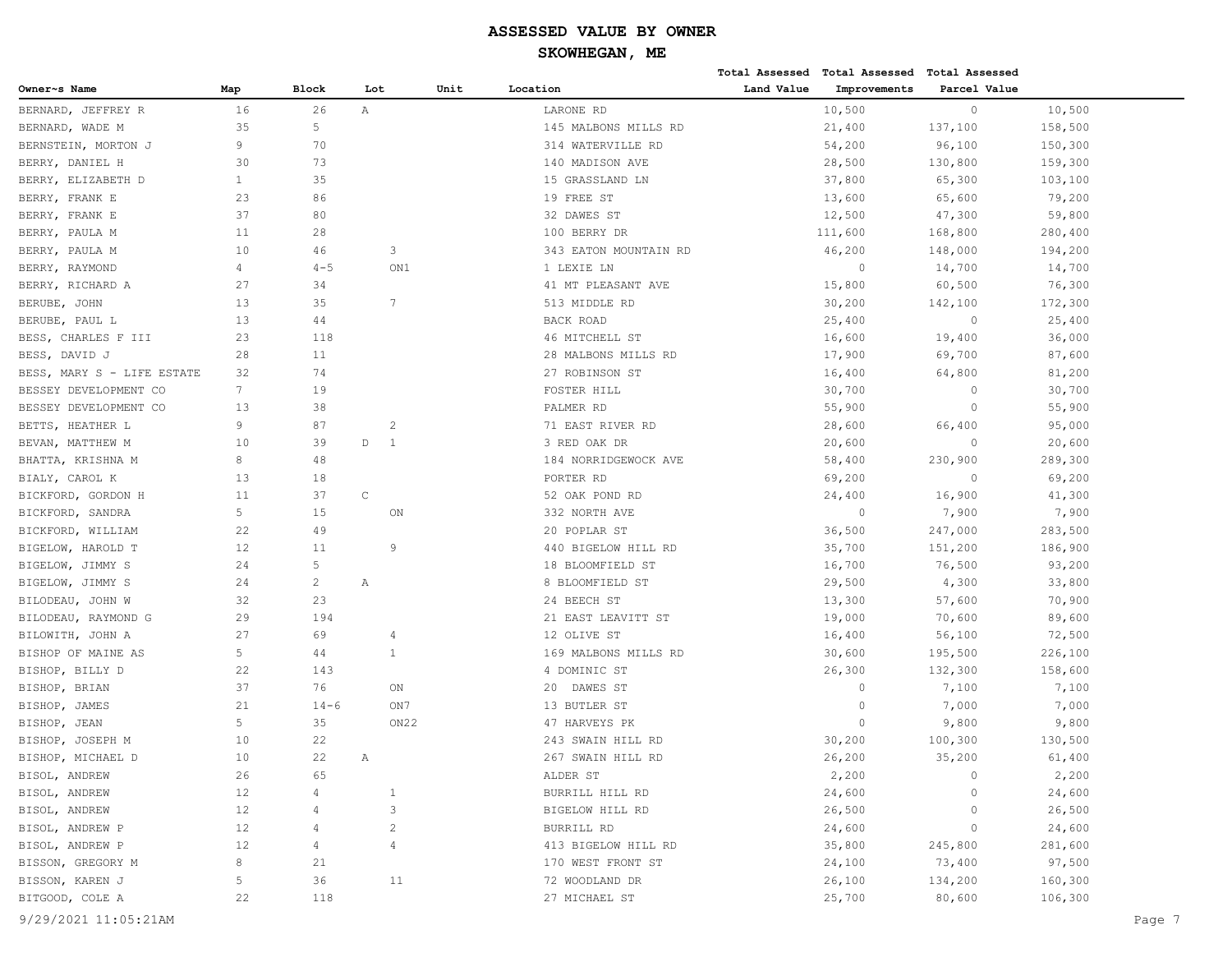|                                   |                 |                 |              |                |      |                          |            | Total Assessed Total Assessed | Total Assessed |         |        |
|-----------------------------------|-----------------|-----------------|--------------|----------------|------|--------------------------|------------|-------------------------------|----------------|---------|--------|
| Owner~s Name                      | Map             | Block           | Lot          |                | Unit | Location                 | Land Value | Improvements                  | Parcel Value   |         |        |
| BIZIER, NICOLE                    | 6               | 61              |              | $\mathbf{1}$   |      | 105 NOTCH RD             |            | 27,900                        | 5,700          | 33,600  |        |
| BJORN REALTY CORP                 | 26              | 128             |              |                |      | 98 WATER ST              |            | 17,700                        | 334,600        | 352,300 |        |
| BLACK DOG LLC                     | 16              | 18              |              |                |      | 139 PICO RD              |            | 40,800                        | 168,100        | 208,900 |        |
| BLACK, RALPH F                    | 6               | 4               | Α            |                |      | 271 EAST RIDGE RD        |            | 43,100                        | 100,300        | 143,400 |        |
| BLACKWELL, MELISSA                | 23              | 112             |              |                |      | 15 MECHANIC ST           |            | 11,600                        | 63,200         | 74,800  |        |
| BLAISDELL, RONALD F               | 22              | 12<br>Α         |              |                |      | 50 MICHAEL ST            |            | 26,100                        | 103,000        | 129,100 |        |
| BLAISDELL, TONI JO W              | 5               | 117             | В            |                |      | 30 PARKMAN HILL RD       |            | 29,000                        | 92,700         | 121,700 |        |
| BLANCHARD, MARIE E                | 29              | 74              |              |                |      | 32 WINTER ST             |            | 16,300                        | 51,200         | 67,500  |        |
| BLANCHET, ALAN                    | $\overline{c}$  | $7\phantom{.0}$ |              | $6 - 4$        |      | 242 NOTCH RD             |            | 34,000                        | 149,100        | 183,100 |        |
| BLANCHET, LARRY L                 | 13              | 40              | C            |                |      | 34 WILLYS WY             |            | 40,700                        | 200,100        | 240,800 |        |
| BLANCHET, LIONEL G                | 5               | 3610            |              | ON30           |      | 50 WOODLAND DR           |            | $\circ$                       | 38,300         | 38,300  |        |
| BLANCHET, NICHOLAS S              | 9               | 86              | Α            |                |      | 25 EAST RIVER RD         |            | 25,700                        | 110,600        | 136,300 |        |
| BLEAU, JAMES A                    | 11              | 14              | $\mathsf{C}$ |                |      | 1120 CANAAN RD           |            | 31,700                        | 119,700        | 151,400 |        |
| BLEVINS, HEATHER M                | 29              | 192             |              |                |      | 27 EAST LEAVITT ST       |            | 24,200                        | 107,200        | 131,400 |        |
| BLODGETT, BENJAMIN                | 2               | 13              |              | $\overline{1}$ |      | 440 NOTCH RD             |            | 33,300                        | 151,200        | 184,500 |        |
| BLODGETT, BENJAMIN R              | 2               | 14              |              |                |      | 428 NOTCH RD             |            | 17,400                        | 9,800          | 27,200  |        |
| BLODGETT, CLARENCE A JR & LENA 16 |                 | $\mathbf{1}$    |              |                |      | 977 BIGELOW HILL RD      |            | 24,300                        | 55,200         | 79,500  |        |
| BLODGETT, DARRELL                 | 4               | 23              |              |                |      | RUSSELL RD               |            | 3,500                         | $\circ$        | 3,500   |        |
| BLODGETT, DARRELL                 | 5               | 86              | B            |                |      | 366 CANAAN RD            |            | 26,200                        | 17,800         | 44,000  |        |
| BLODGETT, DARRELL                 | $7\phantom{.0}$ | 24              |              | $\overline{4}$ |      | 468 WHITTEMORE HILL RD   |            | 42,400                        | 26,700         | 69,100  |        |
| BLODGETT, DARRELL                 | 27              | 114             |              |                |      | 343 WATER ST             |            | 22,200                        | 89,400         | 111,600 |        |
| BLODGETT, DARRELL                 | 29              | 57              |              |                |      | 119 MADISON AVE          |            | 65,500                        | 138,900        | 204,400 |        |
| BLODGETT, DARRELL                 | 32              | 93              |              |                |      | 2 BLODGETT DR            |            | 26,700                        | 43,800         | 70,500  |        |
| BLODGETT, DARRELL                 | 32              | 94              |              |                |      | 45 SILVER ST             |            | 16,900                        | 27,000         | 43,900  |        |
| BLODGETT, DARRELL                 | 33              | 94              |              | $\mathbf{1}$   |      | 148 NORTH AVE            |            | 27,800                        | 79,300         | 107,100 |        |
| BLODGETT, DARRELL                 | 5               | 45              |              | 10N1           |      | 175 MALBONS MILLS RD     |            | $\circ$                       | 15,100         | 15,100  |        |
| BLODGETT, DARRELL                 | $\overline{4}$  | 6               |              | 5              |      | RUSSELL RD               |            | 47,800                        | $\circ$        | 47,800  |        |
| BLODGETT, DARRELL L               | 4               | 6               |              |                |      | MADISON AVE              |            | 16,700                        | $\circ$        | 16,700  |        |
| BLODGETT, DARRELL L               | 5               | 45              |              | $\mathbf{1}$   |      | 177 MALBONS MILLS RD     |            | 24,000                        | 17,200         | 41,200  |        |
| BLODGETT, DARRELL L               | 32              | 92              | Α            |                |      | 49 SILVER ST             |            | 16,300                        | 42,700         | 59,000  |        |
| BLODGETT, DARRELL L               | 3               | 22              |              | $\overline{2}$ |      | NOTCH RD                 |            | 5,800                         | $\circ$        | 5,800   |        |
| BLODGETT, DARRELL L               | 4               | 4               |              | 3              | В    | 17 EAST MADISON RD       |            | 40,400                        | $\circ$        | 40,400  |        |
| BLODGETT, DAVID                   | 4               | 18              |              | $\mathbf{1}$   |      | 176 RUSSELL RD           |            | 28,300                        | 104,900        | 133,200 |        |
| BLODGETT, DAVID E                 | 25              | 11              |              | $\mathbf{1}$   |      | 13 PINE ST               |            | 18,100                        | 70,600         | 88,700  |        |
| BLODGETT, DAVID SR                | 3               | 22              |              | 3              |      | WHITTEMORE HILL RD<br>27 |            | 7,200                         | 68,000         | 75,200  |        |
| BLODGETT, GWENDOLYN C - LIFE E 1  |                 | 7               |              |                |      | 215 STEWARD HILL RD      |            | 23,500                        | 46,400         | 69,900  |        |
| BLODGETT, JOHN W                  | 22              | 80              |              |                |      | 26 RAILROAD ST           |            | 13,700                        | 55,400         | 69,100  |        |
| BLODGETT, KERT                    | 13              | 41              | Α            | ON             |      | 206 PALMER RD            |            | $\bigcap$                     | 55,000         | 55,000  |        |
| BLODGETT, KRISTEN ANNE            | 25              | 14              |              |                |      | 66 WEST FRONT ST         |            | 16,200                        | 62,500         | 78,700  |        |
| BLODGETT, RENEE M                 | 11              | 10              |              |                |      | 32 LAMBERT RD            |            | 25,300                        | 58,400         | 83,700  |        |
| BLODGETT, TROY A                  | 16              | $\overline{a}$  |              |                |      | BIGELOW HILL RD          |            | 3,800                         | $\circ$        | 3,800   |        |
| BLODGETT, WAYNE LEE               | 8               | 35              |              | $\mathbf{1}$   |      | 60 BIGELOW HILL RD       |            | 31,800                        | 138,600        | 170,400 |        |
| BLOOD, RUTH F                     | 32              | 30              |              |                |      | 7 HANOVER ST             |            | 16,300                        | 55,200         | 71,500  |        |
| BLOOMFIELD ACADEMY                | 31              | $\overline{c}$  |              |                |      | 66 ELM ST                |            | 43,200                        | 92,600         | 135,800 |        |
| BOARDMAN, DOUGLAS A               | 5               | 40              |              | 4              |      | 134 DR MANN RD           |            | 16,500                        | 87,200         | 103,700 |        |
| BODNARUK, WERNER J                | 27              | 103             |              |                |      | 357 WATER ST             |            | 14,200                        | 71,700         | 85,900  |        |
| 9/29/2021 11:05:21AM              |                 |                 |              |                |      |                          |            |                               |                |         | Page 8 |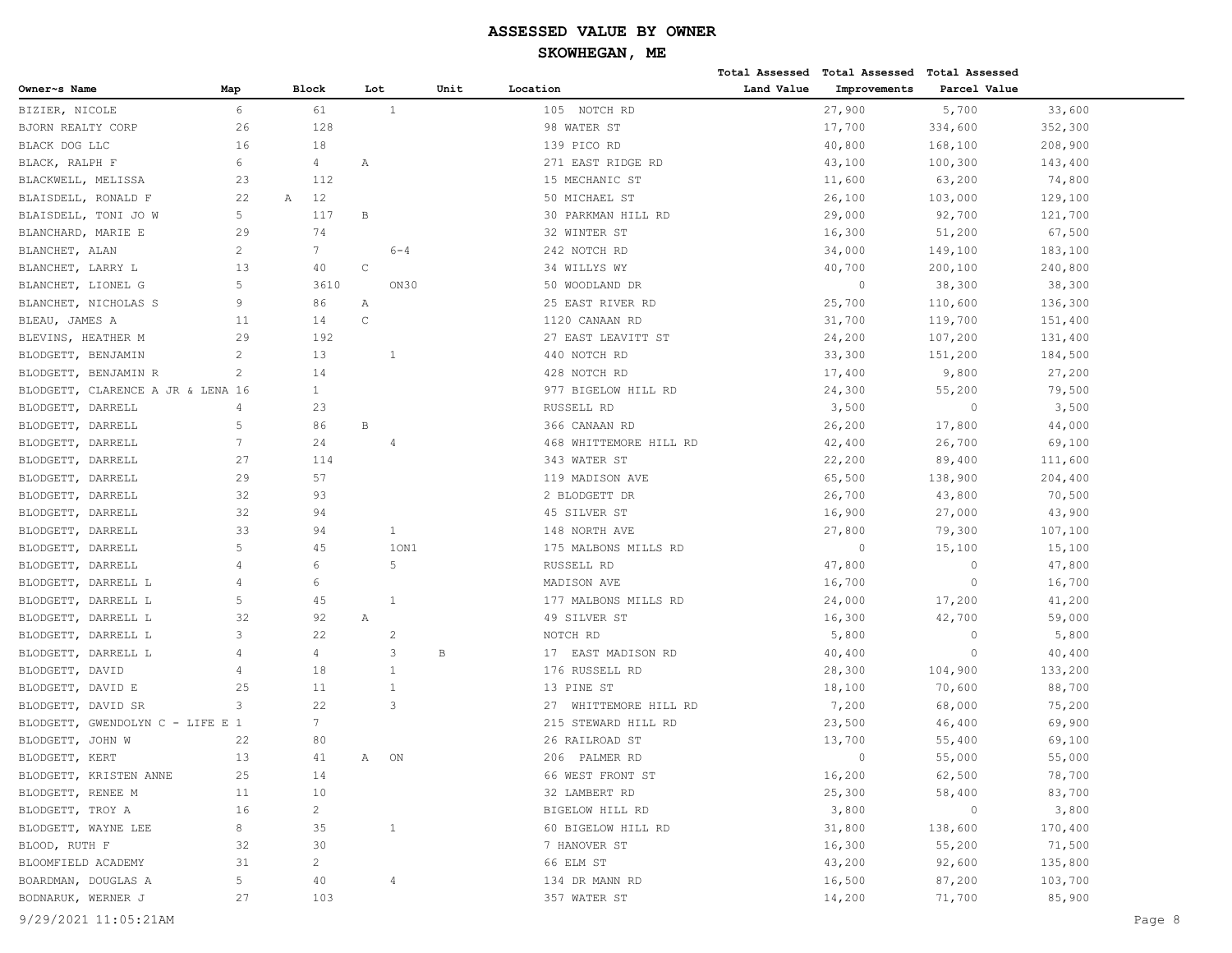|                               |                |                |              |                |      |                       |            | Total Assessed Total Assessed Total Assessed |                |         |
|-------------------------------|----------------|----------------|--------------|----------------|------|-----------------------|------------|----------------------------------------------|----------------|---------|
| Owner~s Name                  | Map            | Block          | Lot          |                | Unit | Location              | Land Value | Improvements                                 | Parcel Value   |         |
| BODNARUK, WERNER J            | 29             | 44             |              |                |      | 25 WINTER ST          |            | 14,200                                       | 82,200         | 96,400  |
| BOLDUC, CHRISTINE L           | 37             | 65             |              |                |      | 37 GEM ST             |            | 18,700                                       | 68,600         | 87,300  |
| BOLDUC, CHRISTINE L           | 37             | 65             |              | 1              |      | 35 GEM ST             |            | 16,600                                       | 34,300         | 50,900  |
| BOLDUC, DONALD                | 6              | 45             |              |                |      | 578 CANAAN RD         |            | 26,600                                       | 22,900         | 49,500  |
| BOLDUC, GERALD P              | 10             | 39             |              | $\mathbf{2}$   |      | RED OAK DR            |            | 23,600                                       | $\circ$        | 23,600  |
| BOLDUC, GERALD P              | 26             | 29             |              |                |      | 18 CEDAR ST           |            | 12,300                                       | 85,400         | 97,700  |
| BOLDUC, GERALD P              | 26             | 30             |              |                |      | 19 MILL ST            |            | 10,600                                       | 61,100         | 71,700  |
| BOLDUC, GERALD P              | 26             | 31             |              |                |      | 21 MILL ST            |            | 8,500                                        | 35,500         | 44,000  |
| BOLDUC, LANCE L               | 9              | 35             |              |                |      | 104 MIDDLE RD         |            | 27,900                                       | 89,500         | 117,400 |
| BOLDUC, ROBERT A              | 29             | 91             |              |                |      | 153 MADISON AVE       |            | 24,500                                       | 156,100        | 180,600 |
| BOLDUC, ROBERT A II - TRUSTEE | 30             | 122            |              |                |      | 84 COBURN AVE         |            | 40,300                                       | 339,800        | 380,100 |
| BOLDUC, TIMOTHY J             | 11             | 39             |              | $\mathbf{1}$   |      | 108 OAK POND RD       |            | 35,900                                       | 147,700        | 183,600 |
| BOLLIER, ALAN J               | 5              | 11             |              |                |      | 72 STEWARD HILL RD    |            | 30,900                                       | 37,100         | 68,000  |
| BOLLIER, JAMIE                | 5              | 11             |              | ON             |      | STEWARD HILL RD<br>68 |            | $\circ$                                      | 17,300         | 17,300  |
| BOLSTER, AARON J              | 33             | 33             |              |                |      | 187 MADISON AVE       |            | 48,200                                       | 160,700        | 208,900 |
| BOLVIN, ROBERT L              | 12             | 17             |              | 1              |      | 78 ROWE RD            |            | 32,100                                       | 150,900        | 183,000 |
| BONNEAU, AARON                | 6              | 51             | Α            |                |      | 425 CANAAN RD         |            | 24,800                                       | 4,500          | 29,300  |
| BONNEAU, ALBERT F             | 36             | 13             |              | 6              |      | 91 DR MANN RD         |            | 19,600                                       | 74,000         | 93,600  |
| BONNEAU, ALBERT F             | 36             | 13             |              | $\overline{7}$ |      | DR MANN RD            |            | 25,300                                       | 16,100         | 41,400  |
| BONNEAU, BRIAN                | 5              | 28             |              |                |      | 351 NORTH AVE         |            | 16,600                                       | 48,900         | 65,500  |
| BONNEAU, BRIAN                | 33             | 48             |              |                |      | 13 JEWETT ST          |            | 17,000                                       | 59,000         | 76,000  |
| BONNEAU, BRIAN                | 37             | 48             |              |                |      | 182 NORTH AVE         |            | 16,300                                       | 42,100         | 58,400  |
| BONNEAU, BRIAN                | 37             | 56             |              |                |      | 13 WEST ST            |            | 14,700                                       | 24,900         | 39,600  |
| BONNEAU, BRIAN J              | 37             | 39             |              |                |      | 43 GREENWOOD AVE      |            | 20,400                                       | 66,600         | 87,000  |
| BONNEAU, BRIAN J              | 37             | 49             |              |                |      | 184 NORTH AVE         |            | 17,900                                       | 54,300         | 72,200  |
| BONNEAU, BRIAN J              | 37             | 50             |              |                |      | 10 GEM ST             |            | 19,900                                       | 47,400         | 67,300  |
| BONNEAU, BRIAN J              | 37             | 52             |              |                |      | 18 GEM ST             |            | 16,600                                       | 44,200         | 60,800  |
| BONNEAU, BRIAN J              | 37             | 54             |              |                |      | 26 GEM ST             |            | 15,500                                       | 20,800         | 36,300  |
| BONNEAU, DIANE                | 37             | 94             |              |                |      | 26 ADAMS ST           |            | 19,200                                       | 44,200         | 63,400  |
| BONNEAU, JOSEPH B             | 5              | 49             | $\, {\bf B}$ |                |      | 242 MALBONS MILLS RD  |            | 24,600                                       | 85,900         | 110,500 |
| BONNEAU, LARRY                | 25             | 11             |              | $\overline{c}$ |      | 20 MCCLELLAN ST       |            | 29,000                                       | 84,100         | 113,100 |
| BONNEAU, MICHAEL A            | 34             | 6              |              |                |      | 76 MALBONS MILLS RD   |            | 31,500                                       | 353,200        | 384,700 |
| BONNEAU, STEPHANIE J          | 32             | 76             |              |                |      | 19 ROBINSON ST        |            | 16,300                                       | 63,400         | 79,700  |
| BOOKER, ADAM R                | 13             | 35             |              | 8              |      | 8 PALMER RD           |            | 23,200                                       | 52,500         | 75,700  |
| BOOKER, ADAM R                | 13             | 35             |              | $8 - 1$        |      | MIDDLE RD             |            | 22,600                                       | $\circ$        | 22,600  |
| BOOKER, TIMOTHY G             | 6              | 22             | $\, {\bf B}$ |                |      | 731 CANAAN RD         |            | 25,700                                       | 41,700         | 67,400  |
| BOONE, RICHARD E              | 23             | 123            |              |                |      | 13 MITCHELL ST        |            | 16,500                                       | 63,400         | 79,900  |
| BOONE, SHEENA L               | 30             | 64             |              |                |      | 42 SPRING ST          |            | 19,000                                       | 100,700        | 119,700 |
| BOOTHBY, DARIN - TC           | 25             | 9              |              |                |      | 19 PINE ST            |            | 11,900                                       | 50,800         | 62,700  |
| BOOTHBY, DWAYNE               | 23             | 22             |              |                |      | 65 MAIN ST            |            | 19,500                                       | 63,100         | 82,600  |
| BOOTHBY, GURDON H JR & JANICE | $\overline{4}$ | $\overline{4}$ |              | 3              | Α    | 19 DUNLOP LN          |            | 29,700                                       | 102,400        | 132,100 |
| BORDEAU, DEBORAH              | 5              | 101            |              | N110           |      | 24 SUNRISE DR         |            | $\circ$                                      | 43,700         | 43,700  |
| BORDWICK, MARTIN ROBERT       | 3              | 16             |              | $\mathbf{1}$   |      | 1048 NOTCH RD         |            | 2,000                                        | $\overline{0}$ | 2,000   |
| BORDWICK, PETER               | 3              | 16             |              |                |      | 1044 NOTCH RD         |            | 4,800                                        | 104,900        | 109,700 |
| BORS, WALTER A JR & JANICE    | 37             | 36             |              |                |      | 8 WEST ST             |            | 16,900                                       | 54,700         | 71,600  |
| BOSSIE, MARK                  | 10             | 35             | $\mathsf C$  |                |      | 294 EAST RIVER RD     |            | 29,600                                       | 147,900        | 177,500 |
|                               |                |                |              |                |      |                       |            |                                              |                |         |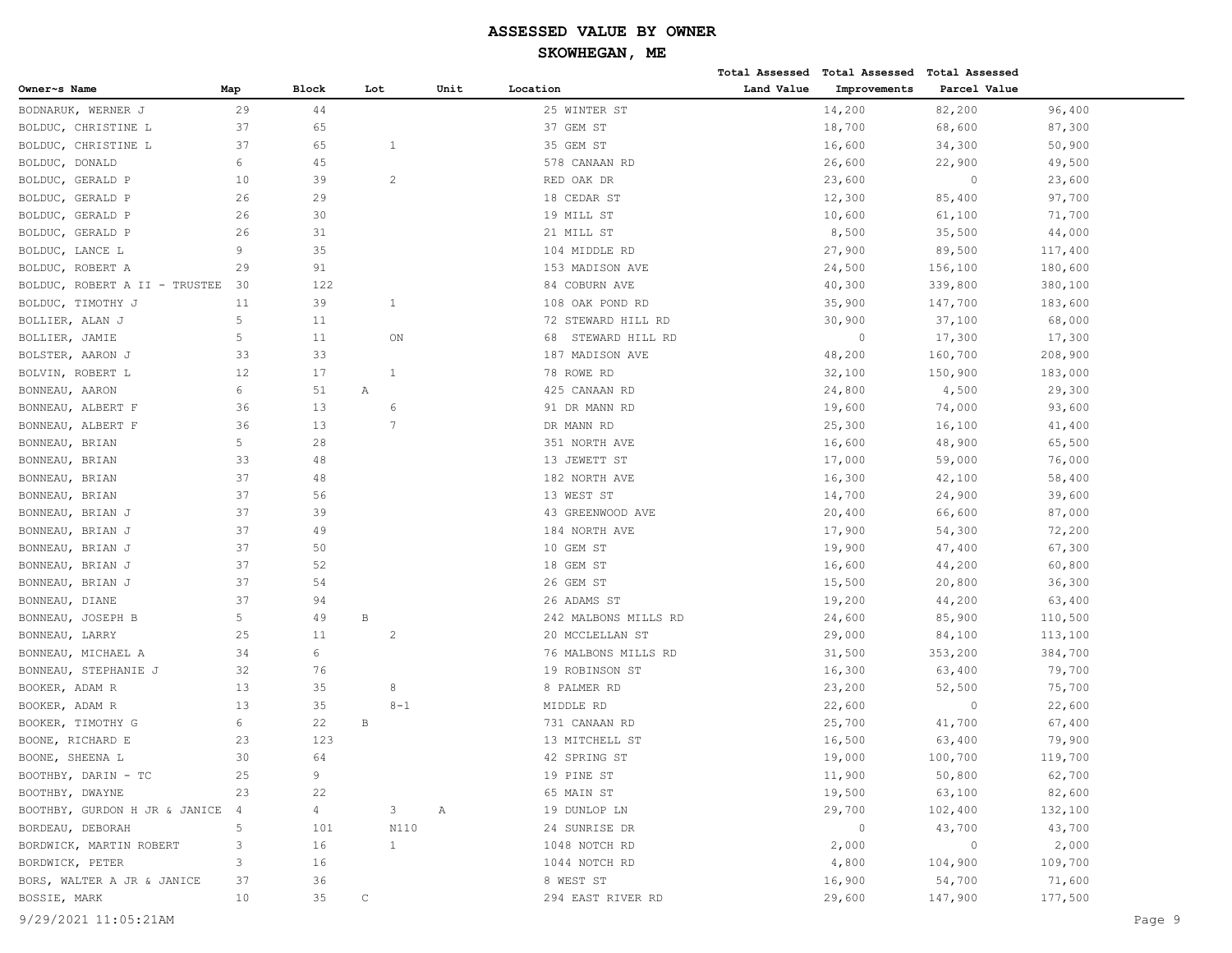|                                   |                 |                 |             |                 |                       |            | Total Assessed Total Assessed Total Assessed |              |         |
|-----------------------------------|-----------------|-----------------|-------------|-----------------|-----------------------|------------|----------------------------------------------|--------------|---------|
| Owner~s Name                      | Map             | <b>Block</b>    | Lot         |                 | Unit<br>Location      | Land Value | Improvements                                 | Parcel Value |         |
| BOUCHARD, ALAN                    | 15              | 19              |             |                 | 136 RED BRIDGE RD     |            | 33,400                                       | 58,600       | 92,000  |
| BOUCHARD, LUCILLE M - EST OF      | 14              | 53              |             | 4               | 708 EAST RIVER RD     |            | 28,000                                       | 83,100       | 111,100 |
| BOUCHARD, REGINALD H              | 10              | 11              | Α           | <sup>1</sup>    | 80 SWAIN HILL RD      |            | 31,400                                       | 190,400      | 221,800 |
| BOUCHER, ELLEN G (WITHEE)         | 30              | 21              |             |                 | 10 SUMMER ST          |            | 14,900                                       | 62,800       | 77,700  |
| BOUDREAU, PRISCILLA R             | 24              | 9               |             | ON38            | 18 BIG BIRD ST        |            | $\circ$                                      | 10,500       | 10,500  |
| BOUFORD, KEVIN                    | $\mathbf{1}$    | 39              | Α           |                 | 500 MALBONS MILLS RD  |            | 30,000                                       | 33,500       | 63,500  |
| BOUFORD, KEVIN/JONATHAN & JAYN 22 |                 | 99              |             |                 | 120 WATERVILLE RD     |            | 43,700                                       | 58,000       | 101,700 |
| BOUFORD, KEVIN/JONATHAN & JAYN 22 |                 | 99              |             | ON <sub>2</sub> | 114 WATERVILLE RD     |            | $\circ$                                      | 101,900      | 101,900 |
| BOULETTE, ALICIA F - PERS REP     | - 37            | 66              |             |                 | 33 GEM ST             |            | 16,300                                       | 69,000       | 85,300  |
| BOULETTE, GERALD A                | 36              | 24              |             |                 | 25 BLAIR ST           |            | 13,600                                       | 35,300       | 48,900  |
| BOULETTE, NICHOLE L               | 33              | 127             |             |                 | 11 BEAUFORD ST        |            | 13,300                                       | 38,000       | 51,300  |
| BOULETTE, SCOTT A                 | 33              | 122             |             |                 | 12 BEAUFORD ST        |            | 13,400                                       | 35,900       | 49,300  |
| BOULETTE, STACEY L                | 37              | 89              |             |                 | 11 DAWES ST           |            | 14,100                                       | 44,200       | 58,300  |
| BOURASSA, CLIFFORD R              | 36              | 19              |             | 14              | 9 JOSIE ST            |            | 19,000                                       | 94,000       | 113,000 |
| BOURASSA, JAMES W                 | 22              | 145             |             |                 | 3 DOMINIC ST          |            | 25,800                                       | 102,300      | 128,100 |
| BOURQUE, RACHEL A & CATHY         | 18              | $\mathbf{1}$    |             |                 | 1145 WATERVILLE RD    |            | 40,500                                       | 124,300      | 164,800 |
| BOUTWELL, CINDY L                 | 28              | $7\phantom{.0}$ |             |                 | 14 MALBONS MILLS RD   |            | 17,100                                       | 42,800       | 59,900  |
| BOWDEN, BRENDA                    | 10              | 10              |             |                 | 59 SWAIN HILL RD      |            | 29,600                                       | 97,000       | 126,600 |
| BOWDEN, BRENDA L                  | 11              | 21              |             | 5               | 242 WEST SHORE RD     |            | 56,200                                       | 33,500       | 89,700  |
| BOWDEN, BRENDA L                  | 14              | 42              |             | 2               | 578 EATON MOUNTAIN RD |            | 30,900                                       | $\circ$      | 30,900  |
| BOWLEY, WILLIAM ERWIN SR          | 37              | 71              |             |                 | 5 GEM ST              |            | 18,500                                       | 108,400      | 126,900 |
| BOWMAN, DENNIS L JR               | 27              | 107             |             |                 | 16 DINSMORE ST        |            | 13,600                                       | 52,900       | 66,500  |
| BOWMAN, EVALYN J                  | 33              | 96              |             |                 | 40 CHANDLER ST        |            | 28,100                                       | 95,600       | 123,700 |
| BOWMAN, NANCY                     | 5               | 3610            |             | ON24            | 40 WOODLAND DR        |            | $\circ$                                      | 36,700       | 36,700  |
| BOWN, MARY F                      | 5               | 3610            |             | ON2             | 8 WOODSIDE DR         |            | $\circ$                                      | 40,900       | 40,900  |
| BOWRING, BLANCHE                  | 21              | $14 - 6$        |             | ON12            | BUTLER ST<br>18       |            | $\mathbf{0}$                                 | 5,900        | 5,900   |
| BOWRING, WILLIAM                  | 21              | $14 - 6$        |             | ON16            | 24 BUTLER ST          |            | $\Omega$                                     | 2,500        | 2,500   |
| BOWZER, JEFFREY R                 | 15              | 4               |             |                 | 7 BOWZER LN           |            | 51,900                                       | 98,800       | 150,700 |
| BOWZER, JEFFREY R                 | $7\phantom{.0}$ | 21              |             |                 | WHITTEMORE HILL RD    |            | 21,100                                       | $\circ$      | 21,100  |
| BOYCE, JAMES A                    | 11              | 15              |             | 3               | WEST SHORE RD         |            | 10,700                                       | $\circ$      | 10,700  |
| BOYNTON, CHRISTOPHER E            | 39              | 19              |             |                 | 23 GOLDFINCH LN       |            | 93,200                                       | 50,100       | 143,300 |
| BOYNTON, DONNA M                  | 18              | 27              | $\mathsf C$ |                 | 955 EAST RIVER RD     |            | 33,100                                       | 305,200      | 338,300 |
| BOYNTON, MARTIN F                 | 9               | 20              |             | $\overline{c}$  | 6 KENNEY LN           |            | 29,100                                       | 77,500       | 106,600 |
| BOYNTON, WILLIAM H & BONNIE J     | 18              | 24              |             |                 | 922 EAST RIVER RD     |            | 56,000                                       | 149,000      | 205,000 |
| BOYNTON, WILLIAM H & BONNIE J     | 18              | 25              |             |                 | EAST RIVER RD         |            | 18,000                                       | $\circ$      | 18,000  |
| BOYNTON, WILLIAM H & BONNIE J 18  |                 | 27              |             |                 | 949 EAST RIVER RD     |            | 50,500                                       | 78,500       | 129,000 |
| BOYNTON, WILLIAM H & BONNIE J 18  |                 | 28              |             |                 | EAST RIVER RD         |            | 29,500                                       | $\Omega$     | 29,500  |
| BOYNTON, WILLIAM H & BONNIE J 18  |                 | 29              |             |                 | EAST RIVER RD         |            | 15,800                                       | $\Omega$     | 15,800  |
| BRACKETT, NANCY E                 | 25              | 10              |             |                 | 17 PINE ST            |            | 15,800                                       | 48,500       | 64,300  |
| BRADFORD, DAVID R                 | 17              | 28              | Α           |                 | 32 CRAGIN BROOK LN    |            | 76,600                                       | 130,100      | 206,700 |
| BRADLEY, MATTHEW G                | 27              | 45              |             |                 | 57 MT PLEASANT AVE    |            | 16,900                                       | 71,400       | 88,300  |
| BRADLEY, RUSSELL J JR             | 15              | 22              |             |                 | 174 RED BRIDGE RD     |            | 30,900                                       | 101,800      | 132,700 |
| BRAGDON, PETER                    | 13              | 44              |             | 3               | 545 BACK RD           |            | 29,300                                       | 138,800      | 168,100 |
| BRAGG, DAVID N JR                 | 18              | 42              |             |                 | EAST RIVER RD         |            | 10,100                                       | $\circ$      | 10,100  |
| BRALEY, CAROLYN                   | 20              | 31              |             | ON              | 74 SOUTH FACTORY ST   |            | $\circ$                                      | 1,400        | 1,400   |
| BRALEY, CAROLYN MAY               | 20              | 31              |             |                 | SOUTH FACTORY ST      |            | 20,900                                       | 2,400        | 23,300  |
|                                   |                 |                 |             |                 |                       |            |                                              |              |         |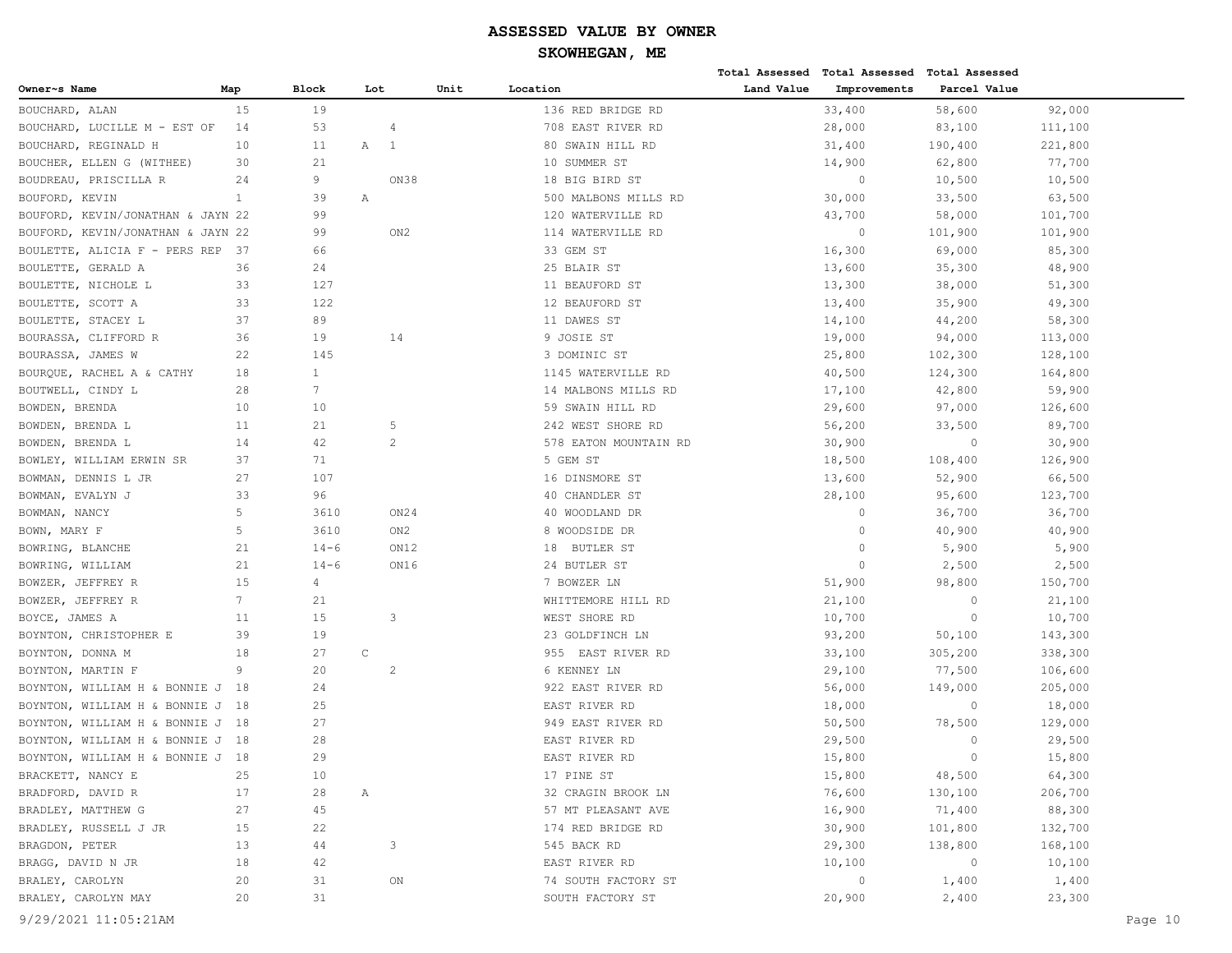|                                   |                |                 |              |                |      |                     |            | Total Assessed Total Assessed Total Assessed |                |         |         |
|-----------------------------------|----------------|-----------------|--------------|----------------|------|---------------------|------------|----------------------------------------------|----------------|---------|---------|
| Owner~s Name                      | Map            | <b>Block</b>    | Lot          |                | Unit | Location            | Land Value | Improvements                                 | Parcel Value   |         |         |
| BRALEY, CAROLYN MAY               | 20             | 32              |              |                |      | 76 SOUTH FACTORY ST |            | 16,700                                       | 28,200         | 44,900  |         |
| BRALEY, CHERYL LEE                | 22             | 82              |              |                |      | 34 RAILROAD ST      |            | 10,400                                       | 24,600         | 35,000  |         |
| BRANN, OAKLEY                     | 5              | 88              |              |                |      | 21 ROSIES CT        |            | 16,200                                       | 50,500         | 66,700  |         |
| OAKLEY<br>BRANN,                  | 25             | 50              |              | 1              |      | 23 PENNELL ST       |            | 15,500                                       | 27,300         | 42,800  |         |
| OAKLEY<br>BRANN,                  | 37             | 17              |              |                |      | 27 WILSON ST        |            | 17,100                                       | 33,400         | 50,500  |         |
| BRANN,<br>OAKLEY G                | 9              | 3               |              |                |      | 5 GRANT LN          |            | 28,800                                       | 109,500        | 138,300 |         |
| BRANN, OAKLEY G                   | 9              | 6               | $\mathsf C$  |                |      | 72 BACK RD          |            | 28,800                                       | 53,700         | 82,500  |         |
| OAKLEY G<br>BRANN,                | 37             | 18              |              |                |      | 17 WILSON ST        |            | 17,000                                       | 102,500        | 119,500 |         |
| BRANN,<br>OAKLEY G                | 37             | 13              |              | 1              |      | 22 WILSON ST        |            | 15,000                                       | 105,500        | 120,500 |         |
| BRANN,<br>OSCAR                   | 33             | 141             |              |                |      | 7 BLAIR ST          |            | 13,600                                       | 66,700         | 80,300  |         |
| BRANN, PATTI-LYNN                 | 21             | $\overline{2}$  |              |                |      | 8 DARTMOUTH ST      |            | 21,100                                       | 66,700         | 87,800  |         |
| BRAWN, SHARON                     | 5              | 101             |              | ON32           |      | 10 BLAH ST          |            | $\circ$                                      | 11,500         | 11,500  |         |
| BREARD, BRIAN                     | 5              | 77              |              | ON1            |      | 3 BA LN             |            | $\Omega$                                     | 23,200         | 23,200  |         |
| BREED ENTERPRISES                 | 18             | 46              |              |                |      | EAST RIVER RD       |            | 3,000                                        | $\circ$        | 3,000   |         |
| BREINGAN, PETER SR                | 37             | 93              |              |                |      | 18 ADAMS ST         |            | 10,900                                       | 16,000         | 26,900  |         |
| BREINGAN, PETER SR                | 37             | 93              |              | 1              |      | 20 ADAMS ST         |            | 10,900                                       | 7,300          | 18,200  |         |
| BREINGAN, RONALD D                | 13             | 37              | B            |                |      | 84 PALMER RD        |            | 26,800                                       | 31,400         | 58,200  |         |
| BREINGAN, STEPHANIE               | 29             | 210             |              |                |      | 354 WATER ST        |            | 17,300                                       | 63,100         | 80,400  |         |
| BREINGAN, THOMAS L                | 26             | $7\overline{ }$ |              |                |      | 26 MT PLEASANT AVE  |            | 12,100                                       | 48,000         | 60,100  |         |
| BREWER, DAVID R                   | 17             | 30              |              |                |      | MIDDLE RD           |            | 5,600                                        | $\circ$        | 5,600   |         |
| BREWER, DAVID R                   | 17             | 32              | Α            |                |      | 822 MIDDLE RD       |            | 32,200                                       | 82,200         | 114,400 |         |
| BREWER, RONALD M & FAYE A - LI 17 |                | 32              |              | $\overline{c}$ |      | 810 MIDDLE RD       |            | 23,200                                       | 88,300         | 111,500 |         |
| BRIGGS, ANDREW                    | 14             | 27              |              |                |      | 1080 WATERVILLE RD  |            | 25,800                                       | 88,400         | 114,200 |         |
| BROADLEY, GLENN                   | 17             | 33              | $\mathbb D$  |                |      | 743 MIDDLE RD       |            | 31,400                                       | 160,100        | 191,500 |         |
| BROCHU, SUSAN M - LE              | 5              | 36              |              | 2              |      | 66 DR MANN RD       |            | 16,400                                       | 94,600         | 111,000 |         |
| BRODERICK, LISA B                 | 11             | 25              |              | 2              |      | WEST SHORE RD       |            | 56,200                                       | $\circ$        | 56,200  |         |
| BRODERICK, LISA B                 | 11             | 25              |              | 3              |      | 280 WEST SHORE RD   |            | 54,300                                       | 22,100         | 76,400  |         |
| <b>BROMAR</b>                     | 33             | 111             |              |                |      | 17 PARLIN ST        |            | 17,600                                       | 81,100         | 98,700  |         |
| BROOKER, KENNETH R JR             | 27             | 4               |              |                |      | 95 MILBURN ST       |            | 11,200                                       | 52,100         | 63,300  |         |
| BROOKFIELD WHITE PINE HYDRO LL 5  |                | 110             |              |                |      | CANAAN RD           |            | 2,000                                        | $\circ$        | 2,000   |         |
| BROOKFIELD WHITE PINE HYDRO LL 9  |                | 82              |              |                |      | WALLACE FARM RD     |            | 19,300                                       | $\circ$        | 19,300  |         |
| BROOKFIELD WHITE PINE HYDRO LL 14 |                | $7\phantom{.0}$ |              |                |      | ISLAND IN RIVER     |            | 600                                          | $\circ$        | 600     |         |
| BROOKFIELD WHITE PINE HYDRO LL 26 |                | $\mathbf{1}$    |              |                |      | MILL ST             |            | 4,800                                        | $\circ$        | 4,800   |         |
| BROOKFIELD WHITE PINE HYDRO LL 26 |                | 76              |              |                |      | 28 WESTON ST        |            | 29,600                                       | 99,700         | 129,300 |         |
| BROOKFIELD WHITE PINE HYDRO LL 26 |                | 78              |              |                |      | WESTON ST           |            | 2,500                                        | $\circ$        | 2,500   |         |
| BROOKFIELD WHITE PINE HYDRO LL 26 |                | 83              |              |                |      | ISLAND AVE          |            | 200                                          | $\circ$        | 200     |         |
| BROOKFIELD WHITE PINE HYDRO LL 26 |                | 88              |              |                |      | 9 DODGE CT          |            | 7,100                                        | 34,800         | 41,900  |         |
| BROOKFIELD WHITE PINE HYDRO LL 26 |                | 100             |              |                |      | ELM ST              |            | 600                                          | $\mathbf{0}$   | 600     |         |
| BROOKFIELD WHITE PINE HYDRO LL 26 |                | 102             |              |                |      | ELM ST              |            | 800                                          | $\overline{0}$ | 800     |         |
| BROOKS, JEAN C - LE               | 36             | 24              | В            |                |      | 28 DORE ST          |            | 10,000                                       | 20,400         | 30,400  |         |
| BROOKS, NATHANIEL D               | $\overline{c}$ | 23              |              | $\mathbf{1}$   |      | 410 EAST RIDGE RD   |            | 175,900                                      | 137,200        | 313,100 |         |
| BROOKS, ROBERT G                  | 32             | 92              | $\, {\bf B}$ |                |      | 79 RUSSELL RD       |            | 14,800                                       | 44,700         | 59,500  |         |
| BROWER, MILLARD C                 | 9              | 22              | <b>B</b> 4   |                |      | 20 SANDY LN         |            | 26,700                                       | 159,900        | 186,600 |         |
| BROWN, C N                        | 23             | 73              |              |                |      | 47 WATERVILLE RD    |            | 66,000                                       | 227,300        | 293,300 |         |
| BROWN, COLBY C                    | 32             | 92              |              |                |      | 53 SILVER ST        |            | 17,000                                       | 60,300         | 77,300  |         |
| BROWN, DARRELL W JR               | 9              | 81              |              | 13             |      | 22 WALLACE FARM RD  |            | 35,200                                       | 170,500        | 205,700 |         |
|                                   |                |                 |              |                |      |                     |            |                                              |                |         |         |
| 9/29/2021 11:05:21AM              |                |                 |              |                |      |                     |            |                                              |                |         | Page 11 |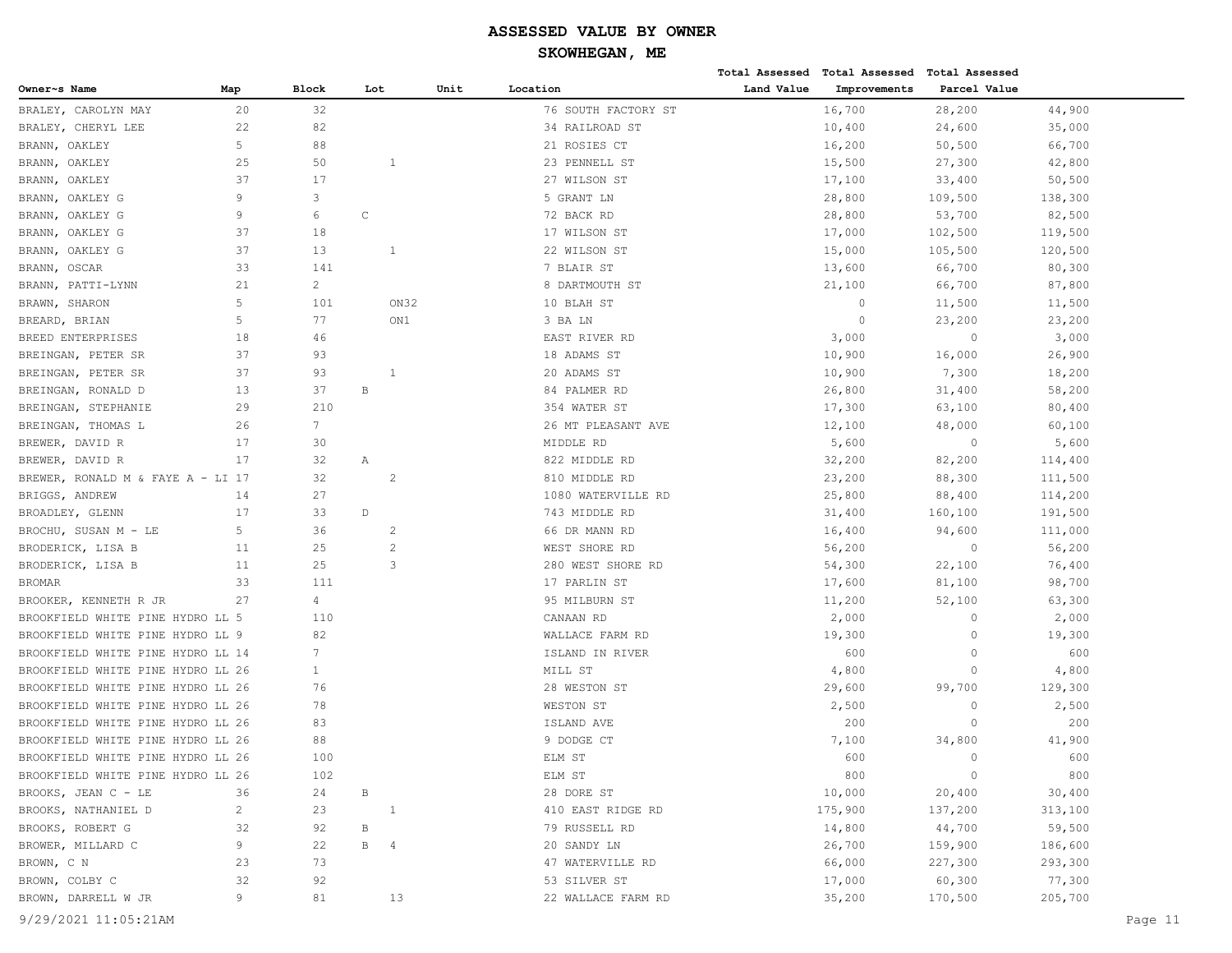|                                   |                 |              |              |      |                       |            | Total Assessed Total Assessed Total Assessed |              |         |
|-----------------------------------|-----------------|--------------|--------------|------|-----------------------|------------|----------------------------------------------|--------------|---------|
| Owner~s Name                      | Map             | <b>Block</b> | Lot          | Unit | Location              | Land Value | Improvements                                 | Parcel Value |         |
| BROWN, DENNIS W                   | 37              | 33           |              |      | 28 COWETTE ST         |            | 19,200                                       | 45,000       | 64,200  |
| DOROTHY H<br>BROWN,               | 5               | 51           | Α            |      | 378 MALBONS MILLS RD  |            | 38,000                                       | 43,700       | 81,700  |
| BROWN, ERIN E                     | 36              | 19           | 15           |      | 10 JASON ST           |            | 19,000                                       | 86,700       | 105,700 |
| GREGORY E<br>BROWN,               | 29              | 31           |              |      | 8 LAWTON ST           |            | 16,400                                       | 78,500       | 94,900  |
| BROWN, JOAN E                     | 9               | 70           | Α            |      | 332 WATERVILLE RD     |            | 20,900                                       | 84,900       | 105,800 |
| BROWN,<br>JULIA FARNSWORTH        | 13              | 12           | 3            |      | 475 BACK RD           |            | 32,000                                       | 40,800       | 72,800  |
| BROWN, LUISA M                    | 4               | 3            |              |      | 52 EAST MADISON RD    |            | 23,500                                       | 63,100       | 86,600  |
| BROWN, MARILYN E                  | 36              | 19           | 2            |      | 13 DR MANN RD         |            | 16,200                                       | 73,500       | 89,700  |
| BROWN, MATTHEW L                  | 29              | 119          |              |      | 6 NORTH SCHOOL ST     |            | 16,300                                       | 55,100       | 71,400  |
| BROWN, NICOLE L                   | 9               | 49           | 3            |      | 28 LEDGEWOOD DR       |            | 23,800                                       | 35,400       | 59,200  |
| BROWN, PATRICIA A - LIFE EST      | 5               | 5<br>Α       |              |      | 51 WAYE ST            |            | 19,600                                       | 9,700        | 29,300  |
| BROWN, ROBERT J                   | $\overline{4}$  | 16           | 5            |      | 6 FOX HOLLOW DR       |            | 32,200                                       | 208,300      | 240,500 |
| BROWN, SHERRIE ANGEL - TRUSTEE 33 |                 | 207          |              |      | 31 NORTH SCHOOL ST    |            | 18,800                                       | 31,900       | 50,700  |
| BROWNE, FRANCIS L                 | 12              | 3            | 8            |      | 560 BIGELOW HILL RD   |            | 42,700                                       | 111,600      | 154,300 |
| BRUCE, RANDY C                    | 32              | 32           |              |      | 10 HANOVER ST         |            | 29,300                                       | 38,300       | 67,600  |
| BRUCE, RANDY C                    | 32              | 48           | Α            |      | 204 MADISON AVE       |            | 104,500                                      | 181,800      | 286,300 |
| BRUSA, ADAM H                     | 12              | 17           | 10           |      | 138 GLEN VIEW DR      |            | 51,300                                       | 391,300      | 442,600 |
| BRUSSO, DAVID                     | 5               | 35           | ON28         |      | 35 HARVEYS PK         |            | $\circ$                                      | 15,000       | 15,000  |
| BUCCERI, YENI                     | 7               | 4            |              |      | NOTCH RD              |            | 8,300                                        | $\circ$      | 8,300   |
| BUCKMAN, KAYLA & THERRANCE        | 37              | 108          | ON           |      | 57 DAWES ST           |            | $\circ$                                      | 1,900        | 1,900   |
| BUENO, JOSE R                     | 29              | 123          |              |      | 17 CHESTNUT ST        |            | 21,400                                       | 45,200       | 66,600  |
| BUMP, RAY L - EST OF              | 10              | 45           | 1            |      | 342 EATON MOUNTAIN RD |            | 53,500                                       | 193,000      | 246,500 |
| BURBANK, KELLY MARIE              | 14              | 17           | 2            |      | 865 WATERVILLE RD     |            | 25,900                                       | 116,600      | 142,500 |
| BURBANK, MEEGAN J & TARA L        | $7\phantom{.0}$ | 20           |              |      | WHITTEMORE HILL RD    |            | 19,900                                       | $\circ$      | 19,900  |
| BURDICK, JANICE C                 | 23              | 83           |              |      | 27 FREE ST            |            | 14,600                                       | 70,700       | 85,300  |
| BURGER KING CORP                  | 4               | 6            | $\mathbb D$  |      | 354 MADISON AVE       |            | 105,900                                      | 357,700      | 463,600 |
| BURGER-ROY, LLC                   | 4               | 12           |              |      | 398 MADISON AVE       |            | 166,700                                      | 422,700      | 589,400 |
| BURGESS, NICOLA M                 | 36              | 19           | 3            |      | 17 DR MANN RD         |            | 16,200                                       | 99,500       | 115,700 |
| BURGESS, ROBERT L JR              | 27              | 80           |              |      | 58 MT PLEASANT AVE    |            | 13,700                                       | 57,600       | 71,300  |
| BURKE, ALAN B & HARRIET S - LI 8  |                 | 14           | Α            |      | 298 WEST FRONT ST     |            | 27,400                                       | 114,200      | 141,600 |
| BURKHART, LINDA M - LE            | 29              | 80           |              |      | 33 MAPLE ST           |            | 19,600                                       | 67,000       | 86,600  |
| BURKHART, RYAN                    | 33              | 178          |              |      | 7 EAST DYER ST        |            | 14,600                                       | 45,300       | 59,900  |
| BURNHAM, MELVIN P                 | 5               | 46           |              |      | 197 MALBONS MILLS RD  |            | 29,900                                       | 111,900      | 141,800 |
| BURNS, DAVID F                    | 9               | 45           | $2 - 3$      |      | 29 BRITTANY DR        |            | 20,200                                       | 76,000       | 96,200  |
| BURNS, MICHELLE M                 | 13              | 18           | $\mathbf{1}$ |      | 81 PORTER RD          |            | 29,600                                       | 63,200       | 92,800  |
| BURNS, PAMELA                     | 24              | 25           |              |      | 9 BLOOMFIELD ST       |            | 17,500                                       | 56,400       | 73,900  |
| BURRIS, CHANCELLOR                | 11              | 10           | 2            |      | 953 CANAAN RD         |            | 24,700                                       | 39,500       | 64,200  |
| BURRIS, CHANCELLOR                | 11              | 10           | 3            |      | 16 LAMBERT RD         |            | 25,100                                       | 80,500       | 105,600 |
| BURROWS, BENJAMIN                 | 5               | 54           |              |      | 297 MALBONS MILLS RD  |            | 28,400                                       | 55,000       | 83,400  |
| BURUM, ERLING M JR                | 32              | 39           |              |      | 12 MOODY ST           |            | 11,100                                       | 59,600       | 70,700  |
| BUSHEY, PATRICIA A                | 29              | 164          |              |      | 63 NORTH AVE          |            | 16,300                                       | 61,300       | 77,600  |
| BUSHEY, ROXANNE J                 | 5               | 38           | Α            |      | 110 DR MANN RD        |            | 19,700                                       | 79,600       | 99,300  |
| BUSHEY, SCOTT                     | 21              | 18           | ON           |      | 7 JACKSON ST          |            | $\circ$                                      | 9,000        | 9,000   |
| BUSHEY, SUE A                     | 26              | 109          |              |      | 25 ELM ST             |            | 23,100                                       | 124,700      | 147,800 |
| BUSHEY, SUE A                     | 27              | 69           |              |      | 73 MT PLEASANT AVE    |            | 23,700                                       | 68,800       | 92,500  |
| BUSHEY, SUE A                     | 30              | 89           |              |      | 7 BENNETT AVE         |            | 16,400                                       | 86,000       | 102,400 |
|                                   |                 |              |              |      |                       |            |                                              |              |         |

9/29/2021 11:05:21AM Page 12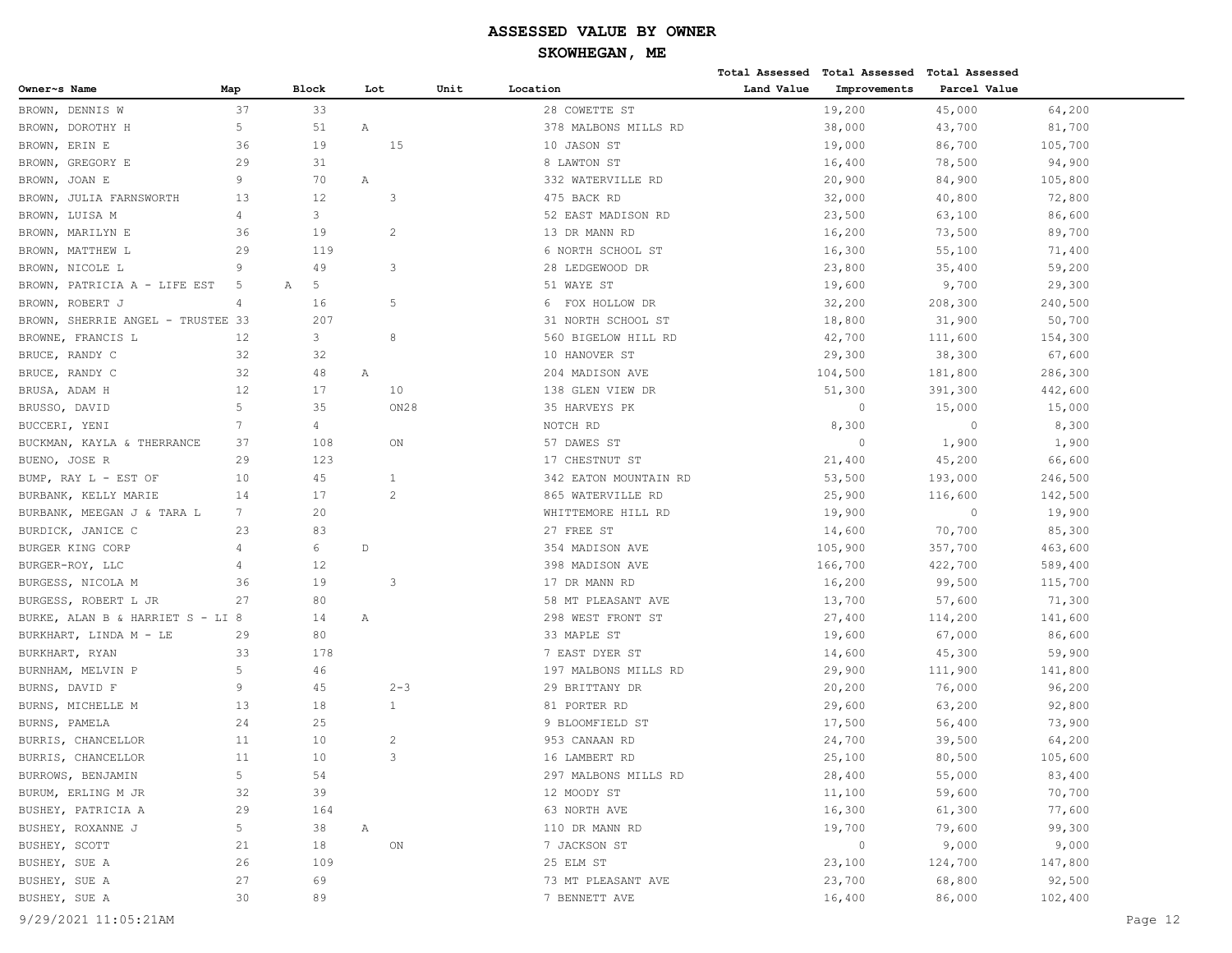|                                   |                |              |             |                 |      |                      |            | Total Assessed Total Assessed | Total Assessed |         |         |
|-----------------------------------|----------------|--------------|-------------|-----------------|------|----------------------|------------|-------------------------------|----------------|---------|---------|
| Owner~s Name                      | Map            | <b>Block</b> | Lot         |                 | Unit | Location             | Land Value | Improvements                  | Parcel Value   |         |         |
| BUSHEY, SUE A                     | 30             | 90           |             |                 |      | 19 PLEASANT ST       |            | 18,300                        | 106,400        | 124,700 |         |
| BUSSELL, APRIL                    | 21             | $14 - 6$     |             | ON3             |      | 9 BUTLER ST          |            | $\circ$                       | 4,900          | 4,900   |         |
| BUSSELL, ERIC                     | 2              | 18           |             | 1ON             |      | 588 EAST RIDGE RD    |            | $\overline{0}$                | 19,000         | 19,000  |         |
| BUSSELL, KARYN R (MARTIN)         | 29             | 77           |             |                 |      | 72 NORTH AVE         |            | 16,700                        | 68,600         | 85,300  |         |
| BUSSELL, ROXANNE P                | 32             | 95           |             |                 |      | 39 SILVER ST         |            | 17,200                        | 53,200         | 70,400  |         |
| BUSSIERE, PHILIP G                | 9              | 12           |             |                 |      | 150 STEVENS RD       |            | 51,500                        | 203,600        | 255,100 |         |
| BUSSIERE, THOMAS P                | $\overline{9}$ | 10           |             |                 |      | 170 STEVENS RD       |            | 22,400                        | 61,200         | 83,600  |         |
| BUSSIERE, THOMAS P                | 9              | 13           |             |                 |      | 153 STEVENS RD       |            | 25,400                        | 29,000         | 54,400  |         |
| BUZZARD, JEREMY                   | 26             | 44           |             |                 |      | 19 TURNER AVE        |            | 16,200                        | 138,500        | 154,700 |         |
| BUZZELL, ANTHONY                  | 22             | 26           |             |                 |      | 59 HATHAWAY ST       |            | 15,200                        | 47,600         | 62,800  |         |
| BUZZELL, BRUCE A                  | 32             | 24           |             |                 |      | 26 BEECH ST          |            | 14,100                        | 107,200        | 121,300 |         |
| BYLER, MELODY                     | 21             | 14           |             | 7               |      | 51 POOLER AVE        |            | 16,300                        | 26,200         | 42,500  |         |
| BYLER, SAMANTHA M                 | 36             | 13           |             | 5               |      | 85 DR MANN RD        |            | 18,900                        | 21,500         | 40,400  |         |
| C & K PERKINS HOLDINGS LLC        | 4              | 13           |             |                 |      | 420 MADISON AVE      |            | 25,900                        | 84,000         | 109,900 |         |
| C F FOSTER PROPERTIES INC         | 8              | 52           | В           | 6               |      | 36 MARY ST           |            | 58,800                        | 442,200        | 501,000 |         |
| C F FOSTER PROPERTIES INC         | 8              | 52           | $\mathsf C$ |                 |      | 3 MARY ST            |            | 29,700                        | 177,100        | 206,800 |         |
| C T SHAW PROPERTIES, LLC          | 23             | 47           |             |                 |      | 39 MAIN ST           |            | 15,600                        | 62,400         | 78,000  |         |
| CAFFYN, THOMAS E                  | 17             | 4            |             |                 |      | 799 BACK RD          |            | 88,800                        | $\circ$        | 88,800  |         |
| CALDER, BETH L                    | 5              | 70           |             | 1               |      | 300 DUDLEY CORNER RD |            | 31,900                        | 211,100        | 243,000 |         |
| CALLAHAN, CONOR                   | 13             | 40           |             | 10              |      | CRESCENT ST          |            | 21,900                        | $\circ$        | 21,900  |         |
| CALLAHAN, CONOR M                 | 13             | 40           |             | 9               |      | 73 CRESCENT ST       |            | 31,300                        | 148,200        | 179,500 |         |
| CALVARY CEMETERY                  | 37             | 72           |             |                 |      | 206 NORTH AVE        |            | $\circ$                       | 9,200          | 9,200   |         |
| CALVER, DEBORAH & JOHNSON, LYN 17 |                | 5            | Α           |                 |      | 707 BACK RD          |            | 25,000                        | 111,600        | 136,600 |         |
| CAMERON, DONNA A                  | 11             | 21           |             | 1               |      | WEST SHORE RD        |            | 52,100                        | 44,900         | 97,000  |         |
| CAMPBELL, MARCUS G                | 5              | 33           | $\mathsf C$ | $\overline{c}$  |      | 321 NORTH AVE        |            | 16,900                        | 54,200         | 71,100  |         |
| CAMPBELL, RAINE A                 | 32             | 89           |             |                 |      | 89 RUSSELL RD        |            | 16,600                        | 61,900         | 78,500  |         |
| CAMREP INC                        | 26             | 162          |             |                 |      | 19 COURT ST          |            | 26,000                        | 747,200        | 773,200 |         |
| CAOUETTE, TRAVIS A                | 5              | 40           |             | $\overline{c}$  |      | 142 DR MANN RD       |            | 23,300                        | 85,200         | 108,500 |         |
| CAOUETTE, TREVER A                | 26             | 11           |             |                 |      | 7 MT PLEASANT AVE    |            | 16,700                        | 58,200         | 74,900  |         |
| CAPITAL PIZZA HUTS INC            | 4              | 6            | $\mathsf C$ | ON              |      | 318 MADISON AVE      |            | $\circ$                       | 418,500        | 418,500 |         |
| CARBONE, CHELSEY S                | 29             | 126          |             |                 |      | 93 NORTH AVE         |            | 15,200                        | 98,900         | 114,100 |         |
| CARBONE, DAVID R                  | 33             | 108          |             |                 |      | 11 WOOD ST           |            | 16,300                        | 40,900         | 57,200  |         |
| CARBONE, DAVID R                  | 33             | 108          | Α           |                 |      | 15 WOOD ST           |            | 17,300                        | 78,800         | 96,100  |         |
| CARBONE, DAVID R                  | 33             | 108          | B           |                 |      | WOOD ST              |            | $\circ$                       | $\circ$        | $\circ$ |         |
| CAREY, CHRISTOPHER                | 5              | 84           | Α           |                 |      | 33 ROSIES CT         |            | 17,100                        | 10,400         | 27,500  |         |
| CAREY, CHRISTOPHER                | 21             | $14 - 6$     |             | ON <sub>2</sub> |      | 8 BUTLER ST          |            | $\circ$                       | 4,300          | 4,300   |         |
| CAREY, EUGENE JR                  | 20             | 22           |             |                 |      | 71 SOUTH FACTORY ST  |            | 21,100                        | 91,800         | 112,900 |         |
| CAREY, ROBERT A                   | 8              | 26           | Α           | $\overline{c}$  |      | 18 POULIN DR         |            | 20,500                        | 33,000         | 53,500  |         |
| CAREY, SAMANTHA                   | 5              | 84           | B           | $-5$            |      | 61 STREAM VIEW DR    |            | 29,000                        | 168,800        | 197,800 |         |
| CARLFURILLO PROPERTY DEVELOPME 27 |                | 31           |             |                 |      | 13 CENTER ST         |            | 16,600                        | 64,600         | 81,200  |         |
| CARMAN - TUTTLE, KELLY            | 36             | 21           |             | $\mathbf{1}$    |      | 40 ST JAMES ST       |            | 13,700                        | 77,500         | 91,200  |         |
| CARMICHAEL, WELDON                | 13             | 18           |             | ON              |      | PORTER RD            |            | $\circ$                       | 1,400          | 1,400   |         |
| CARMICHAEL, WELDON S              | 9              | 79           | $\mathbb D$ |                 |      | 67 DAVE VIEW DR      |            | 35,500                        | 83,100         | 118,600 |         |
| CARMICHAEL, WELDON S              | 9              | 79           | D           | $\mathbb{A}$    |      | DAVE VIEW DR         |            | 35,800                        | $\circ$        | 35,800  |         |
| CARON, DENNIS                     | 32             | 53           |             |                 |      | 39 RUSSELL RD        |            | 19,300                        | 45,700         | 65,000  |         |
| CARPENTER, SCHYLER                | 31             | 9            |             |                 |      | 53 NORRIDGEWOCK AVE  |            | 25,700                        | 80,200         | 105,900 |         |
| 9/29/2021 11:05:21AM              |                |              |             |                 |      |                      |            |                               |                |         | Page 13 |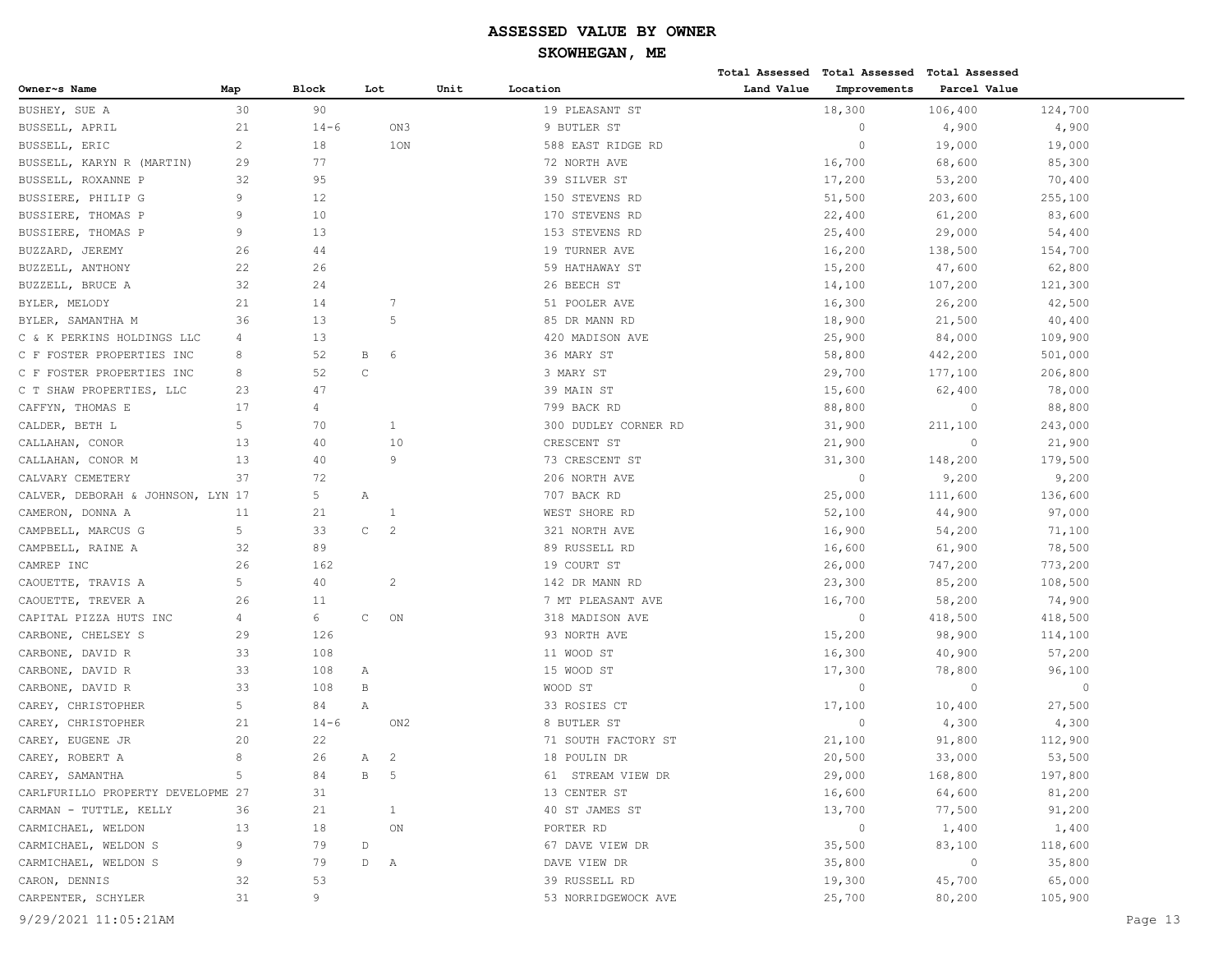|                               |                |              |                |             |                |      |                       |            | Total Assessed Total Assessed Total Assessed |              |           |         |
|-------------------------------|----------------|--------------|----------------|-------------|----------------|------|-----------------------|------------|----------------------------------------------|--------------|-----------|---------|
| Owner~s Name                  | Map            |              | <b>Block</b>   | Lot         |                | Unit | Location              | Land Value | Improvements                                 | Parcel Value |           |         |
| CARPENTIER, JULIA             | 39             |              | 24             |             | $\mathbf{1}$   |      | 9 GOLDFINCH LN        |            | 99,800                                       | 17,800       | 117,600   |         |
| CARR, DONALD H                | 22             | $\mathbb{A}$ | 15             |             |                |      | 13 PRESCELLY DR       |            | 36,400                                       | 90,400       | 126,800   |         |
| CARRIER CHIPPING CORPORATION  | 14             |              | 15             |             | 1              |      | WATERVILLE RD         |            | 40,000                                       | $\circ$      | 40,000    |         |
| CARRIER CHIPPING INC          | 13             |              | 57             |             |                |      | 36 CARRIER LN         |            | 231,700                                      | 309,500      | 541,200   |         |
| CARRIER CHIPPING INC          | 14             |              | 15             |             |                |      | WATERVILLE RD         |            | 26,400                                       | $\circ$      | 26,400    |         |
| CARRIER, DENIS M - TRUSTEE    | 12             |              | 17             |             | 2              |      | 199 GLEN VIEW DR      |            | 36,300                                       | 248,200      | 284,500   |         |
| CARRIER, JIMMY E              | 13             |              | 47             |             | 6              |      | 49 GLEN VIEW DR       |            | 50,000                                       | 326,600      | 376,600   |         |
| CARRIER, LOUIS A JR           | 6              |              | 16             |             |                |      | EAST RIDGE RD         |            | 27,000                                       | $\circ$      | 27,000    |         |
| CARRIER, MARIUS               | 12             |              | 9              |             |                |      | BURRILL HILL RD       |            | 25,900                                       | $\circ$      | 25,900    |         |
| CARRIER, MELISSA V            | 12             |              | 17             |             | 3              |      | GLEN VIEW DR          |            | 29,300                                       | $\circ$      | 29,300    |         |
| CARRIER, MELISSA V            | 12             |              | 17             |             | $\overline{4}$ |      | GLEN VIEW DR          |            | 28,800                                       | $\circ$      | 28,800    |         |
| CARRIER, PETER                | 13             |              | 22             | $\mathbb C$ |                |      | MIDDLE RD             |            | 92,100                                       | 29,900       | 122,000   |         |
| CARRIER, PETER                | 13             |              | 22             | $\mathsf C$ | $\overline{c}$ | Α    | 36 FITZGERALD DR      |            | 34,500                                       | 210,600      | 245,100   |         |
| CARRIER, RICHARD - TRUSTEE    | 5              |              | 8              |             |                |      | NORTH AVE             |            | 9,700                                        | $\circ$      | 9,700     |         |
| CARRIER, RICHARD - TRUSTEE    | 5              |              | 8              |             | 6              |      | INDUSTRIAL PK RD      |            | 47,800                                       | 272,300      | 320,100   |         |
| CARRIER, RICHARD - TRUSTEE    | 5              |              | 8              |             | 7              |      | 42 INDUSTRIAL PARK RD |            | 68,900                                       | 699,100      | 768,000   |         |
| CARRIER, RICHARD - TRUSTEE    | 5              |              | 8              |             | 9              |      | INDUSTRIAL PK RD      |            | 47,500                                       | $\circ$      | 47,500    |         |
| CARRIER, RICHARD A            | 5              |              | 18             |             |                |      | NORTH AVE             |            | 20,400                                       | $\circ$      | 20,400    |         |
| CARRIER, SUZANNE              | 12             |              | 19             |             | 2              |      | 209 BACK RD           |            | 42,300                                       | 257,200      | 299,500   |         |
| CARROLL, JOHN H               | 9              |              | 84             |             |                |      | 327 CANAAN RD         |            | 96,200                                       | 113,400      | 209,600   |         |
| CARTER, MICHAEL R             | 12             |              | 17             |             | 12             |      | 164 GLEN VIEW DR      |            | 41,100                                       | 206,900      | 248,000   |         |
| CARTER, RONNIE                | 35             |              | $\mathbf{1}$   |             |                |      | 122 MALBONS MILLS RD  |            | 29,300                                       | 164,800      | 194,100   |         |
| CARVER, NICHOLAS G            | 29             |              | 41             |             |                |      | 33 WINTER ST          |            | 13,900                                       | 74,200       | 88,100    |         |
| CARY, PAGE                    | 23             |              | 64             |             |                |      | 18 FREE ST            |            | 15,800                                       | 40,300       | 56,100    |         |
| CASEY, DUANE E                | 5              |              | 123            |             |                |      | 518 WATER ST          |            | 20,900                                       | 37,300       | 58,200    |         |
| CASEY, RICHARD P              | 9              |              | 3              |             | 3              |      | 14 BACK RD            |            | 32,000                                       | 66,900       | 98,900    |         |
| CASSIANI, SHANE M             | 9              |              | 36             |             |                |      | 110 MIDDLE RD         |            | 30,300                                       | 112,000      | 142,300   |         |
| CASSIDY, DANA                 | $\overline{4}$ |              | 6              | Α           |                |      | 338 MADISON AVE       |            | 350,100                                      | 699,100      | 1,049,200 |         |
| CASSIDY, DANA                 | $\overline{4}$ |              | 6              | В           |                |      | MADISON AVE           |            | 74,600                                       | $\circ$      | 74,600    |         |
| CASSIDY, DANA                 | 4              |              | 6              | $\mathsf C$ |                |      | MADISON AVE           |            | 104,500                                      | $\circ$      | 104,500   |         |
| CASSIDY, DANA                 | 32             |              | 50             |             |                |      | 22 SILVER ST          |            | 129,400                                      | 762,700      | 892,100   |         |
| CASSIDY, DANA                 | $\overline{4}$ |              | 6              | Α           | ON             |      | 348 MADISON AVE       |            | $\circ$                                      | 181,300      | 181,300   |         |
| CASSIDY, GILBERT              | 5              |              | 101            |             | ON61           |      | 8 LITTLE ST           |            | $\circ$                                      | 45,600       | 45,600    |         |
| CASTERLINE, KIRK S            | 13             |              | 40             |             | 20             |      | 13 CRESCENT ST        |            | 22,300                                       | 144,500      | 166,800   |         |
| CASWELL, JOYCE E              | 9              |              | 32             |             |                |      | 86 MIDDLE RD          |            | 23,500                                       | 20,600       | 44,100    |         |
| CATES, LISA M                 | 29             |              | 155            |             |                |      | 8 EAST ST             |            | 18,300                                       | 59,800       | 78,100    |         |
| CATES, MICHAEL A              | 25             |              | 35             |             |                |      | 79 WEST FRONT ST      |            | 16,400                                       | 64,400       | 80,800    |         |
| CATES, NANCY                  | 21             |              | $\overline{4}$ |             |                |      | 20 DARTMOUTH ST       |            | 16,200                                       | 51,900       | 68,100    |         |
| CATES, TESHIA N               | 5              | A 2          |                |             |                |      | 58 DAWES ST           |            | 12,500                                       | 79,700       | 92,200    |         |
| CATES, TYLER ANTHONY          | 30             |              | 83             |             |                |      | 27 BENNETT AVE        |            | 19,400                                       | 63,200       | 82,600    |         |
| CATRUCH, VICKI ANN            | 20             |              | 41             |             |                |      | 104 FAIRVIEW AVE      |            | 25,200                                       | 46,500       | 71,700    |         |
| CAVERLY FARMS LLC             | 14             |              | 56             | $\mathbb D$ |                |      | 811 EAST RIVER RD     |            | 23,900                                       | 52,000       | 75,900    |         |
| CAYFORD, BENJAMIN             | 10             |              | 16             |             | $\overline{c}$ |      | 157 SWAIN HILL RD     |            | 41,200                                       | 145,800      | 187,000   |         |
| CAYFORD, DOROTHY E - LIFE EST | $\mathbf{1}$   |              | 29             |             | 2              |      | HILTON HILL RD        |            | 1,400                                        | $\circ$      | 1,400     |         |
| CAYFORD, RAYMOND L            | 37             |              | $\overline{c}$ |             |                |      | 24 GREENWOOD AVE      |            | 18,200                                       | 111,200      | 129,400   |         |
| CAYFORD, REBECCA A            | 27             |              | 123            |             |                |      | 305 WATER ST          |            | 19,100                                       | 214,200      | 233,300   |         |
| 9/29/2021 11:05:21AM          |                |              |                |             |                |      |                       |            |                                              |              |           | Page 14 |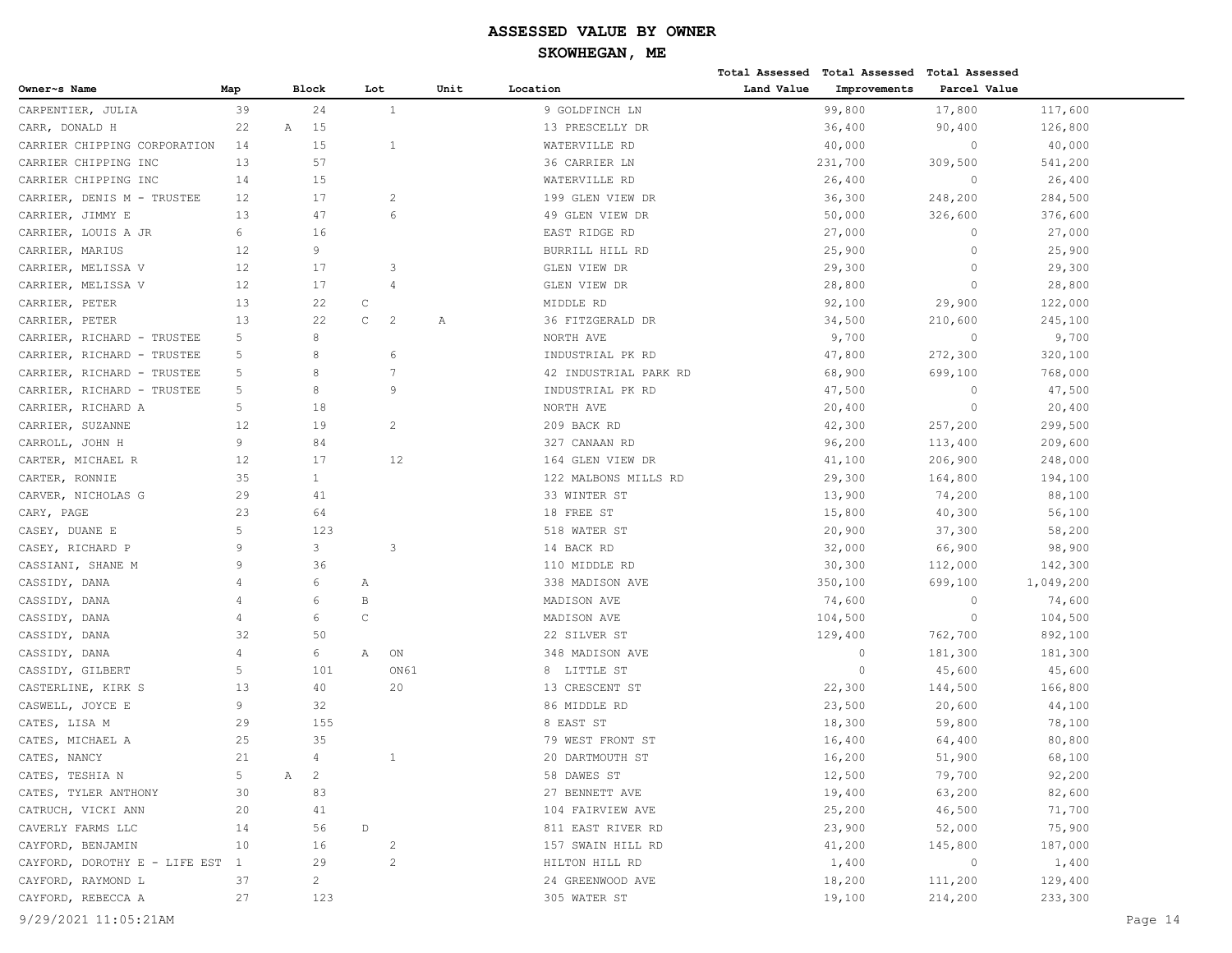|                                   |                |              |                             |      |                       |            | Total Assessed Total Assessed Total Assessed |              |           |         |
|-----------------------------------|----------------|--------------|-----------------------------|------|-----------------------|------------|----------------------------------------------|--------------|-----------|---------|
| Owner~s Name                      | Map            | <b>Block</b> | Lot                         | Unit | Location              | Land Value | Improvements                                 | Parcel Value |           |         |
| CBK INC                           | 5              | A<br>-13     | $\mathbf{1}$                |      | 14 BROWN ST           |            | 27,200                                       | 46,900       | 74,100    |         |
| CCI TRANSPORT LLC                 | 14             | 4            | 1                           |      | WATERVILLE RD         |            | 26,300                                       | $\circ$      | 26,300    |         |
| CDR PROPERTIES LLC                | 37             | 90           |                             |      | 5 DAWES ST            |            | 14,300                                       | 40,800       | 55,100    |         |
| CEDAR RIDGE NURSING CARE CTR      | 35             | $\mathbf{1}$ | 6                           |      | 23 CEDAR RIDGE DR     |            | 123,900                                      | 2,655,100    | 2,779,000 |         |
| CEMEDO INC                        | 21             | 8            | $\overline{2}$              |      | 17 DARTMOUTH ST       |            | 16,800                                       | 23,100       | 39,900    |         |
| CENTENARY METHODIST CHURCH        | 35             | $\mathbf{1}$ | Α                           |      | 103 DR MANN RD        |            | 39,100                                       | 371,700      | 410,800   |         |
| CENTENARY METHODIST CHURCH        | 35             | $\mathbf{1}$ | $\mathop{}\!\textnormal{E}$ |      | 113 DR MANN RD        |            | 24,400                                       | 140,400      | 164,800   |         |
| CENTRAL MAINE POWER               | 26             | 76           | -1                          |      | 24 WESTON ST          |            | 28,900                                       | $\circ$      | 28,900    |         |
| CENTRAL MAINE POWER CO            | $\overline{c}$ | 24           |                             |      | NOTCH RD              |            | 58,000                                       | $\circ$      | 58,000    |         |
| CENTRAL MAINE POWER CO            | 5              | 17           |                             |      | NORTH AVE             |            | 23,400                                       | 300          | 23,700    |         |
| CENTRAL MAINE POWER CO            | 6              | 73           |                             |      | CANAAN RD             |            | 90,000                                       | $\mathbf{0}$ | 90,000    |         |
| CENTRAL MAINE POWER CO            | 6              | 74           |                             |      | CANAAN RD             |            | 14,200                                       | $\mathbf{0}$ | 14,200    |         |
| CENTRAL MAINE POWER CO            | 8              | 25           |                             |      | WEST FRONT ST         |            | 5,000                                        | $\mathbf{0}$ | 5,000     |         |
| CENTRAL MAINE POWER CO            | 8              | 26           |                             |      | 154 WEST FRONT ST     |            | 13,300                                       | 2,900        | 16,200    |         |
| CENTRAL MAINE POWER CO            | 10             | 38           |                             |      | EAST RIVER RD         |            | 102,000                                      | $\circ$      | 102,000   |         |
| CENTRAL MAINE POWER CO            | 14             | 21           | Α                           |      | WATERVILLE RD         |            | 2,500                                        | $\circ$      | 2,500     |         |
| CENTRAL MAINE POWER CO            | 14             | 24           |                             |      | WATERVILLE RD         |            | 2,000                                        | $\Omega$     | 2,000     |         |
| CENTRAL MAINE POWER CO            | 14             | 25           | $\mathbb D$                 |      | WATERVILLE RD         |            | 9,600                                        | $\Omega$     | 9,600     |         |
| CENTRAL MAINE POWER CO            | 14             | 56           | B                           |      | EAST RIVER RD         |            | 24,000                                       | $\Omega$     | 24,000    |         |
| CENTRAL MAINE POWER CO            | 14             | 64           |                             |      | OAK POND RD           |            | 52,000                                       | $\Omega$     | 52,000    |         |
| CENTRAL MAINE POWER CO            | 14             | 65           |                             |      | OAK POND RD           |            | 68,600                                       | $\Omega$     | 68,600    |         |
| CENTRAL MAINE POWER CO            | 14             | 66           |                             |      | EATON MOUNTAIN RD     |            | 24,000                                       | $\Omega$     | 24,000    |         |
| CENTRAL MAINE POWER CO            | 18             | 8            |                             |      | WATERVILLE RD         |            | 21,000                                       | $\Omega$     | 21,000    |         |
| CENTRAL MAINE POWER CO            | 18             | 49           |                             |      | EAST RIVER RD         |            | 72,000                                       | $\Omega$     | 72,000    |         |
| CENTRAL MAINE POWER CO            | 25             | 46           |                             |      | PENNELL ST            |            | 5,000                                        | $\Omega$     | 5,000     |         |
| CENTRAL MAINE POWER CO            | 25             | 47           |                             |      | ALDER ST              |            | 1,200                                        | $\Omega$     | 1,200     |         |
| CENTRAL MAINE POWER CO            | 26             | 52           |                             |      | ALDER ST              |            | 900                                          | $\Omega$     | 900       |         |
| CENTRAL MAINE POWER CO            | 26             | 60           |                             |      | ALDER ST              |            | 200                                          | $\Omega$     | 200       |         |
| CENTRAL MAINE POWER CO            | 31             | 7            | $\mathop{}\!\textnormal{E}$ |      | NORRIDGEWOCK RD       |            | 32,000                                       | $\Omega$     | 32,000    |         |
| CENTRAL MAINE POWER CO            | 9              | 26           | $\mathop{}\!\textnormal{E}$ |      | BIGELOW HILL RD       |            | 64,000                                       | $\circ$      | 64,000    |         |
| CENTRAL MAINE POWER COMPANY       | 5              | 8            | 2                           |      | 20 INDUSTRIAL PARK RD |            | 61,000                                       | 717,300      | 778,300   |         |
| CENTRAL MAINE POWER COMPANY       | 12             | 3            | Α                           | ON3  | TOWER DR              |            | $\circ$                                      | 103,500      | 103,500   |         |
| CENTRAL MAINE SEPTIC &            | 23             | 71           | Α                           |      | 11 SOUTH ST           |            | 13,600                                       | 21,100       | 34,700    |         |
| CENTRAL MAINE SEPTIC &            | 23             | 72           |                             |      | SOUTH ST              |            | 19,000                                       | $\circ$      | 19,000    |         |
| CENTRAL STREET STUDIOS LLC        | 9              | 25           |                             |      | 28 RESEARCH DR        |            | 38,900                                       | 430,000      | 468,900   |         |
| CHADBOURNE, ROBERT K              | 25             | 11           | 3                           |      | 14 MCCLELLAN ST       |            | 19,500                                       | 78,200       | 97,700    |         |
| CHAMBERLAIN, BONNIE K             | 21             | 16           | 3                           |      | LAND ST               |            | 15,200                                       | $\Omega$     | 15,200    |         |
| CHAMBERLAIN, BONNIE K             | 21             | 16           | 11                          |      | 63 CHAMBERLAIN ST     |            | 29,100                                       | 168,100      | 197,200   |         |
| CHAMBERLAIN, BONNIE K             | 21             | 14           | 11                          |      | CHAMBERLAIN ST        |            | 13,300                                       | $\circ$      | 13,300    |         |
| CHAMBERLAIN, RICHARD HUNT JR - 21 |                | 16           | 10                          |      | LAND ST               |            | 7,300                                        | 0            | 7,300     |         |
| CHAMBERLAND, ROGER L              | $\overline{c}$ | 15           |                             |      | 462 NOTCH RD          |            | 29,700                                       | 48,100       | 77,800    |         |
| CHAMPAGNE, JAMES JR               | $\overline{5}$ | 38           |                             | ON1  | 124 DR MANN RD        |            | $\circ$                                      | 22,500       | 22,500    |         |
| CHAMPAGNE, PAULINE G              | 4              | 19           | $\mathbf{1}$                |      | 284 RUSSELL RD        |            | 33,000                                       | 151,800      | 184,800   |         |
| CHANDLER STREET LLC               | 29             | 166          |                             |      | 55 NORTH AVE          |            | 21,700                                       | 210,900      | 232,600   |         |
| CHANDLER, CLIFFORD                | 24             | 9            |                             | ON21 | 41 BIG BIRD ST        |            | $\circ$                                      | 20,800       | 20,800    |         |
| CHANDLER, JENNIFER D              | 30             | 110          |                             |      | 130 MADISON AVE       |            | 14,400                                       | 93,600       | 108,000   |         |
| 9/29/2021 11:05:21AM              |                |              |                             |      |                       |            |                                              |              |           | Page 15 |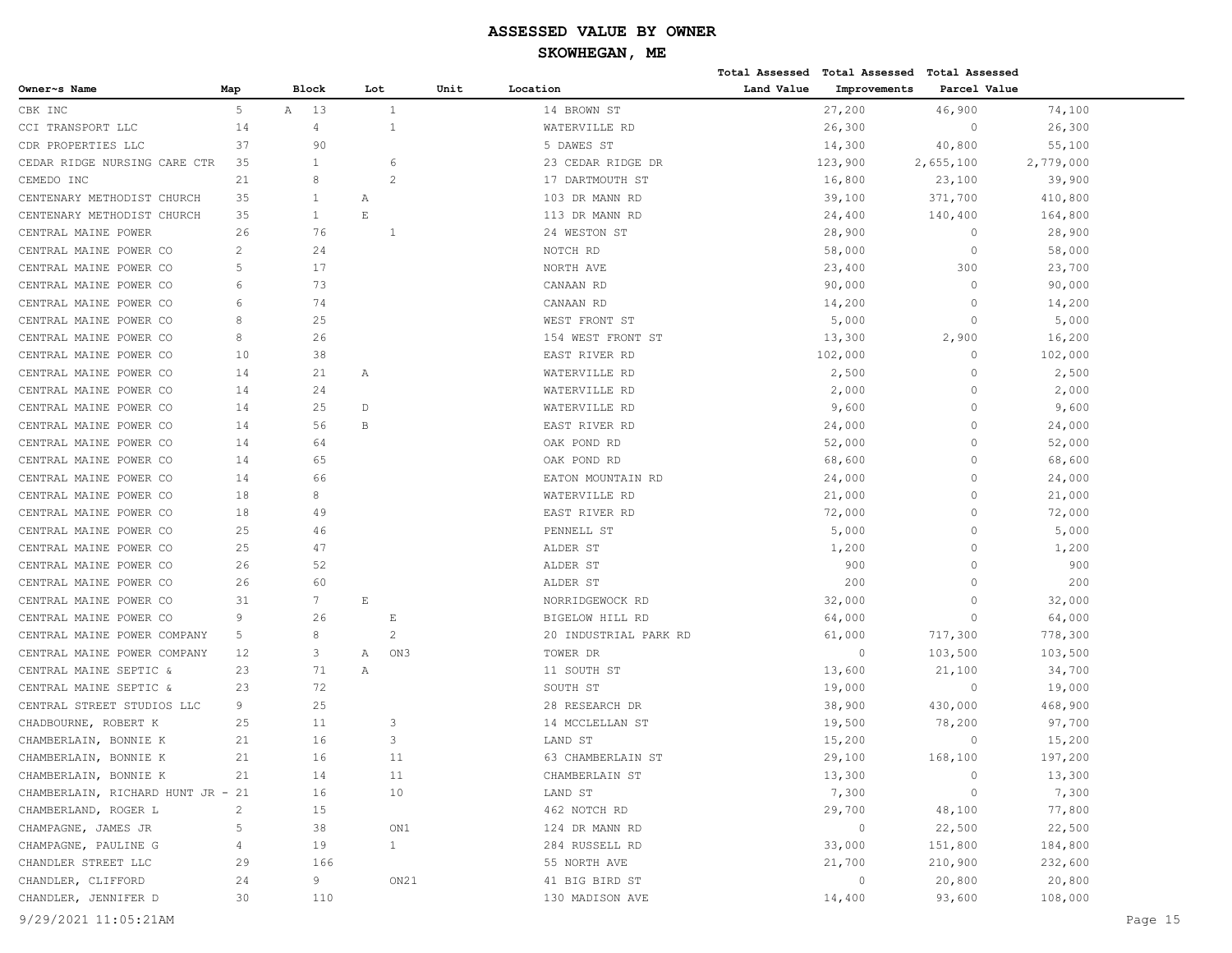|                                   |     |                |      |      |                       |            | Total Assessed Total Assessed Total Assessed |              |         |
|-----------------------------------|-----|----------------|------|------|-----------------------|------------|----------------------------------------------|--------------|---------|
| Owner~s Name                      | Map | Block          | Lot  | Unit | Location              | Land Value | Improvements                                 | Parcel Value |         |
| CHANDLER, LINDA S                 | 23  | 37             | Α    |      | 22 WILLOW ST          |            | 16,500                                       | 95,700       | 112,200 |
| CHAPMAN, AARON J                  | 32  | 26             |      |      | 25 HANOVER ST         |            | 16,400                                       | 40,400       | 56,800  |
| CHAPMAN, BRADY T                  | 26  | 149            |      |      | 134 WATER ST          |            | 11,500                                       | 80,000       | 91,500  |
| CHAPMAN, BRADY T                  | 27  | 57             |      |      | 59 MT PLEASANT AVE    |            | 16,200                                       | 60,300       | 76,500  |
| CHAPMAN, CAROLYN J                | 36  | 3              |      |      | 20 DR MANN RD         |            | 16,600                                       | 84,700       | 101,300 |
| CHAPMAN, CATHERINE B              | 33  | 95             |      |      | 16 REED ST            |            | 17,900                                       | 83,300       | 101,200 |
| CHAPMAN, LAURA ANITA - LIFE ES 5  |     | 76             |      |      | 234 DUDLEY CORNER RD  |            | 28,600                                       | 32,200       | 60,800  |
| CHAPMAN, ROBERT L                 | 5   | 45             | Α    |      | 193 MALBONS MILLS RD  |            | 20,300                                       | 35,600       | 55,900  |
| CHAPMAN, ZACHARY                  | 26  | 156            |      |      | 206 WATER ST          |            | 24,500                                       | 152,300      | 176,800 |
| CHARLES, JANINE E                 | 33  | 90             |      |      | 42 DYER ST            |            | 21,300                                       | 67,900       | 89,200  |
| CHARRIER, DARRIN A                | 21  | 19             |      |      | 3 JACKSON ST          |            | 16,700                                       | 76,500       | 93,200  |
| CHARRIER, LYNN L (MERRICK)        | 2   | 8              | 1    |      | 199 NOTCH RD          |            | 29,900                                       | 161,900      | 191,800 |
| CHARRIER, REGINA ROSE ET AL       | 21  | 14             | 4    |      | 7 POOLER AVE          |            | 16,200                                       | 28,000       | 44,200  |
| CHASE, JEFFREY L                  | 12  | 6              | 10   |      | 339 BIGELOW HILL RD   |            | 37,400                                       | 87,000       | 124,400 |
| CHASE, JOSEPHINE I                | 14  | 13             |      |      | 846 WATERVILLE RD     |            | 35,100                                       | 64,300       | 99,400  |
| CHASE, NORMAN L                   | 9   | 68             | 1    |      | 353 WATERVILLE RD     |            | 27,000                                       | 128,100      | 155,100 |
| CHASE, NORMAN LAWRENCE            | 9   | 68             |      |      | WATERVILLE RD         |            | 10,600                                       | $\circ$      | 10,600  |
| CHASSE, JAMES J                   | 6   | 51             | 1    |      | CANAAN RD             |            | 26,600                                       | $\circ$      | 26,600  |
| CHELSEA MARKET REALTY LLC         | 38  | 16             |      |      | 252 MADISON AVE       |            | 96,400                                       | 337,700      | 434,100 |
| CHELSEA MARKET REALTY LLC         | 32  | 111            | 8    |      | 24 MERRILL ST         |            | 21,400                                       | 198,200      | 219,600 |
| CHEN, DONG CAI                    | 29  | 17             |      |      | 26 NORTH AVE          |            | 16,600                                       | 59,800       | 76,400  |
| CHEN, DONG CAI                    | 38  | 5              |      |      | 224 MADISON AVE       |            | 15,200                                       | 45,300       | 60,500  |
| CHESLEY, GEORGE PAUL              | 26  | 46             |      |      | 7 BRIDGE ST           |            | 14,400                                       | 87,500       | 101,900 |
| CHESTNUT STREET AUTOMOTIVE LLC 36 |     | $\overline{c}$ | 1    |      | 8 DR MANN RD          |            | 32,100                                       | 42,600       | 74,700  |
| CHICK, FREEMAN L &                | 8   | 28             |      |      | 151 MAIN ST           |            | 30,300                                       | 16,400       | 46,700  |
| CHOUINARD, SHERL A                | 10  | 6              |      |      | 682 WATERVILLE RD     |            | 24,500                                       | 69,200       | 93,700  |
| CHRETIEN, LEO P                   | 17  | 21             |      |      | 906 MIDDLE RD         |            | 34,500                                       | 73,100       | 107,600 |
| CHRISTOPH, MICHAEL                | 32  | 6              |      |      | 96 RUSSELL RD         |            | 22,900                                       | 53,100       | 76,000  |
| CHRISTOPHER, JON M                | 4   | 16             | 3    |      | 132 COBURN AVE        |            | 41,600                                       | 253,000      | 294,600 |
| CHURCH OF FAITH                   | 6   | 16             | Α    |      | 798 CANAAN RD         |            | 31,200                                       | 182,800      | 214,000 |
| CIPRIANO, ANTHONY                 | 10  | 50             | 3    |      | 240 EATON MOUNTAIN RD |            | 39,800                                       | 74,400       | 114,200 |
| CIVIL ARMS INC                    | 14  | 21             | 5    |      | 80 SOUTHGATE PKWY     |            | 52,800                                       | 409,700      | 462,500 |
| CIVIL ARMS INC                    | 14  | 21             | 6    |      | SOUTHGATE PKWY        |            | 46,800                                       | $\circ$      | 46,800  |
| CJK REALTY HOLDINGS LLC           | 5   | 38             |      |      | DR MANN RD            |            | 362,300                                      | $\circ$      | 362,300 |
| CJK REALTY HOLDINGS LLC           | 5   | 38             | ON3  |      | 5 MRI DR              |            | $\circ$                                      | 1,900        | 1,900   |
| CJK REALTY HOLDINGS LLC           | 5   | 38             | ON19 |      | 21 MRI DR             |            | $\Omega$                                     | 14,000       | 14,000  |
| CJK REALTY HOLDINGS LLC           | 5   | 38             | ON4  |      | 6 MRI DR              |            | $\Omega$                                     | 17,700       | 17,700  |
| CJK REALTY HOLDINGS LLC           | 5   | 38             | ON12 |      | 14 MRI DR             |            | $\bigcap$                                    | 7,700        | 7,700   |
| CJK REALTY HOLDINGS LLC           | 5   | 38             | ON17 |      | 19 MRI DR             |            | $\mathbb O$                                  | 17,600       | 17,600  |
| CJK REALTY HOLDINGS LLC           | 5   | 38             | ON7  |      | 9 MRI DR              |            | $\circ$                                      | 4,200        | 4,200   |
| CJK REALTY HOLDINGS LLC           | 5   | 38             | ON 9 |      | 11 MRI DR             |            | 0                                            | 4,600        | 4,600   |
| CJK REALTY HOLDINGS LLC           | 5   | 38             | ON15 |      | 17 MRI DR             |            | $\circ$                                      | 10,300       | 10,300  |
| CJK REALTY HOLDINGS LLC           | 5   | 38             | ON10 |      | 12 MRI DR             |            | $\circ$                                      | 5,600        | 5,600   |
| CJK REALTY HOLDINGS LLC           | 5   | 38             | ON11 |      | 13 MRI DR             |            | $\circ$                                      | 1,000        | 1,000   |
| CJK REALTY HOLDINGS LLC           | 5   | 38             | ON18 |      | 20 MRI DR             |            | $\circ$                                      | 9,200        | 9,200   |
| CJK REALTY HOLDINGS LLC           | 5   | 38             | ON14 |      | 16 MRI DR             |            | $\circ$                                      | 5,200        | 5,200   |
| 9/29/2021 11:05:21AM              |     |                |      |      |                       |            |                                              |              | Page 16 |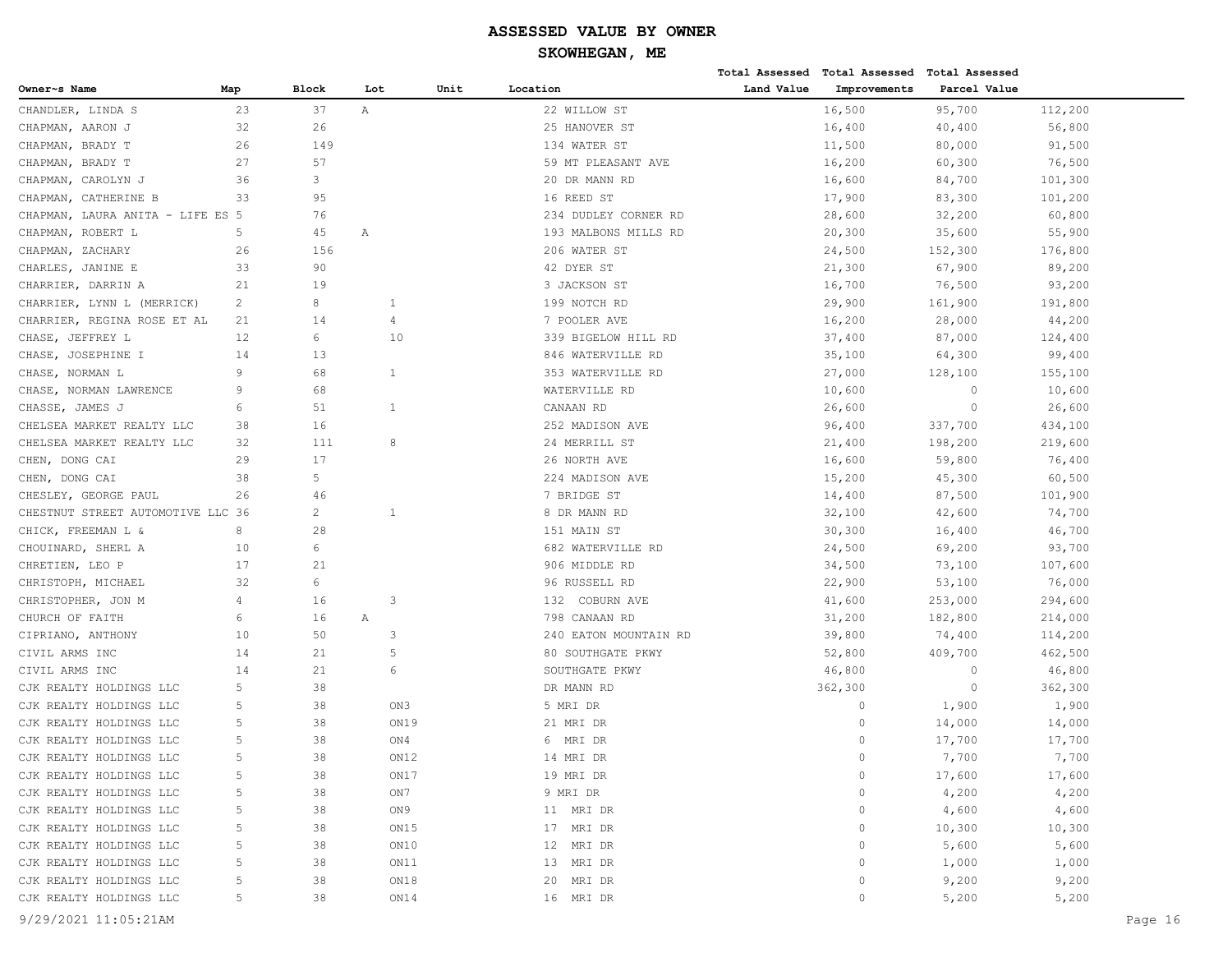|                               |             |              |                  |      |                     |            | Total Assessed Total Assessed Total Assessed |              |         |
|-------------------------------|-------------|--------------|------------------|------|---------------------|------------|----------------------------------------------|--------------|---------|
| Owner~s Name                  | Map         | Block        | Lot              | Unit | Location            | Land Value | Improvements                                 | Parcel Value |         |
| CJK REALTY HOLDINGS LLC       | 5           | 38           | ON22             |      | 24 MRI DR           |            | $\circ$                                      | 9,700        | 9,700   |
| CLAPP, NORA LEE - LIFE ESTATE | 20          | 36           |                  |      | 94 SOUTH FACTORY ST |            | 20,600                                       | 56,700       | 77,300  |
| CLARK, ALLEN D                | 16          | 12           | 4                |      | 765 BIGELOW HILL RD |            | 35,200                                       | 122,300      | 157,500 |
| CLARK, ANISSA                 | 11          | 47           | $6 - 1$          |      | LOON LN<br>97       |            | 24,100                                       | 64,000       | 88,100  |
| CLARK, CYNTHIA L              | 13          | 21           | Α                |      | 49 PORTER RD        |            | 28,300                                       | 91,700       | 120,000 |
| DEBORAH W (COWAN)<br>CLARK,   | 36          | 26           |                  |      | 74 DR MANN RD       |            | 18,000                                       | 75,200       | 93,200  |
| CLARK, JAMES P                | 16          | 19           | 3                |      | 654 BIGELOW HILL RD |            | 47,000                                       | 308,800      | 355,800 |
| CLARK,<br>JENNIFER L          | 29          | 37           |                  |      | 58 NORTH AVE        |            | 16,100                                       | 85,900       | 102,000 |
| JOHN G & MARK S<br>CLARK,     | 15          | 6            |                  |      | 455 LAMBERT RD      |            | 9,300                                        | 12,100       | 21,400  |
| CLARK,<br>JOSH                | 13          | 52           |                  |      | 620 MIDDLE RD       |            | 47,400                                       | 145,300      | 192,700 |
| CLARK, JUDY A                 | 13          | 29           | $\, {\bf B}$     |      | 467 MIDDLE RD       |            | 34,000                                       | 73,200       | 107,200 |
| CLARK, JUSTYN ROBERT          | 18          | 33           | 2                |      | 1003 EAST RIVER RD  |            | 30,500                                       | 153,500      | 184,000 |
| CLARK, L SCOTT                | 11          | 47           | 1                |      | 8 LITTLE LOON LN    |            | 113,800                                      | 32,300       | 146,100 |
| CLARK, MATTHEW O              | 13          | 48           | $\overline{2}$   |      | 569 MIDDLE RD       |            | 32,000                                       | 115,700      | 147,700 |
| CLARK, RICHARD A - TRUSTEE    | 15          | $\mathbf{1}$ |                  |      | OAK POND RD         |            | 2,000                                        | $\circ$      | 2,000   |
| CLARK, STEVEN                 | 33          | 46           |                  |      | 50 DANE AVE         |            | 24,500                                       | 61,000       | 85,500  |
| CLARK, WALLIS H JR            | 9           | 65           |                  |      | 359 WATERVILLE RD   |            | 47,100                                       | 228,800      | 275,900 |
| WILLIAM<br>CLARK,             | 13          | 28           |                  |      | 398 MIDDLE RD       |            | 15,400                                       | 93,100       | 108,500 |
| CLARK, WILLIAM E              | 13          | 21           |                  |      | MIDDLE RD           |            | 68,900                                       | 600          | 69,500  |
| CLARK, WILLIAM E              | 13          | 27           |                  |      | 400 MIDDLE RD       |            | 46,400                                       | 55,800       | 102,200 |
| CLARK, WILLIAM E              | 13          | 20           |                  |      | 401 MIDDLE RD       |            | 36,100                                       | 22,500       | 58,600  |
| CLARKE JEFFREY                | 5           | 101          | ON10             |      | 14 RIVERSIDE DR     |            | $\circ$                                      | 13,700       | 13,700  |
| CLARKE JEFFREY                | $\mathsf S$ | 101          | ON50             |      | 41 HILLTOP DR       |            | $\circ$                                      | 10,700       | 10,700  |
| CLARKE, JEFFREY               | 5           | 101          | ON82             |      | 81 HILLTOP DR       |            | $\mathbf{0}$                                 | 33,900       | 33,900  |
| JEFFREY<br>CLARKE,            | $\mathsf S$ | 101          | ON8              |      | 10 RIVERSIDE DR     |            | $\mathbf{0}$                                 | 12,100       | 12,100  |
| CLARKE,<br>JEFFREY            | 5           | 101          | ON21             |      | 11 HILLTOP DR       |            | $\mathbf{0}$                                 | 11,800       | 11,800  |
| CLARKE, JEFFREY               | 5           | 101          | ON <sub>22</sub> |      | 10 HILLTOP DR       |            | $\circ$                                      | 16,900       | 16,900  |
| CLARKE, JEFFREY               | 5           | 101          | ON24             |      | 12 HILLTOP DR       |            | $\mathbf{0}$                                 | 15,000       | 15,000  |
| CLARKE, JEFFREY               | 5           | 101          | ON67             |      | 68 HILLTOP DR       |            | $\mathbf{0}$                                 | 14,400       | 14,400  |
| CLARKE, JEFFREY               | 5           | 101          | ON8A             |      | 12 RIVERSIDE DR     |            | $\mathbf{0}$                                 | 11,200       | 11,200  |
| CLARKE, JEFFREY               | 5           | 101          | ON69             |      | 70 HILLTOP DR       |            | $\circ$                                      | 17,100       | 17,100  |
| CLARKE, JEFFREY               | 5           | 101          | ON2              |      | 4 RIVERSIDE DR      |            | $\mathbf{0}$                                 | 14,100       | 14,100  |
| CLARKE, JEFFREY               | 5           | 101          | N143             |      | 7 SUNRISE DR        |            | $\mathbf{0}$                                 | 13,400       | 13,400  |
| CLARKE,<br>JEFFREY            | 5           | 101          | ON63             |      | 7 LITTLE ST         |            | $\mathbf{0}$                                 | 13,600       | 13,600  |
| CLARKE, JEFFREY               | 5           | 101          | ON89             |      | 92 HILLTOP DR       |            | $\circ$                                      | 16,200       | 16,200  |
| CLARKE, JEFFREY               | 5           | 101          | ON49             |      | 25 HILLTOP DR       |            | $\mathbf{0}$                                 | 6,400        | 6,400   |
| CLARKE, JEFFREY               | 5           | 101          | N139             |      | 15 SUNRISE DR       |            | $\mathbf{0}$                                 | 13,100       | 13,100  |
| CLARKE, JEFFREY               | 5           | 101          | ON91             |      | 94 HILLTOP DR       |            | $\Omega$                                     | 13,700       | 13,700  |
| CLARKE, JEFFREY               | 5           | 101          | ON84             |      | 83 HILLTOP DR       |            | $\circ$                                      | 6,500        | 6,500   |
| CLARKE, JEFFREY               | 5           | 101          | ON7              |      | 13 RIVERSIDE DR     |            | 0                                            | 15,500       | 15,500  |
| CLARKE, JEFFREY               | $\mathsf S$ | 101          | ON46             |      | 24 HILLTOP DR       |            | 0                                            | 6,200        | 6,200   |
| CLARKE, JEFFREY               | $\mathsf S$ | 101          | N138             |      | 17 SUNRISE DR       |            | $\circ$                                      | 17,300       | 17,300  |
| CLARKE, JEFFREY               | $\mathsf S$ | 101          | N142             |      | 9 SUNRISE DR        |            | $\circ$                                      | 13,200       | 13,200  |
| CLARKE, JEFFREY               | 5           | 101          | ON92             |      | 91 HILLTOP DR       |            | $\circ$                                      | 11,800       | 11,800  |
| CLARKE, JEFFREY               | 5           | 101          | ON70             |      | 61 HILLTOP DR       |            | $\circ$                                      | 15,200       | 15,200  |
| CLARKE, JEFFREY               | 5           | 101          | ON36             |      | 16 BLAH ST          |            | $\circ$                                      | 24,800       | 24,800  |
|                               |             |              |                  |      |                     |            |                                              |              |         |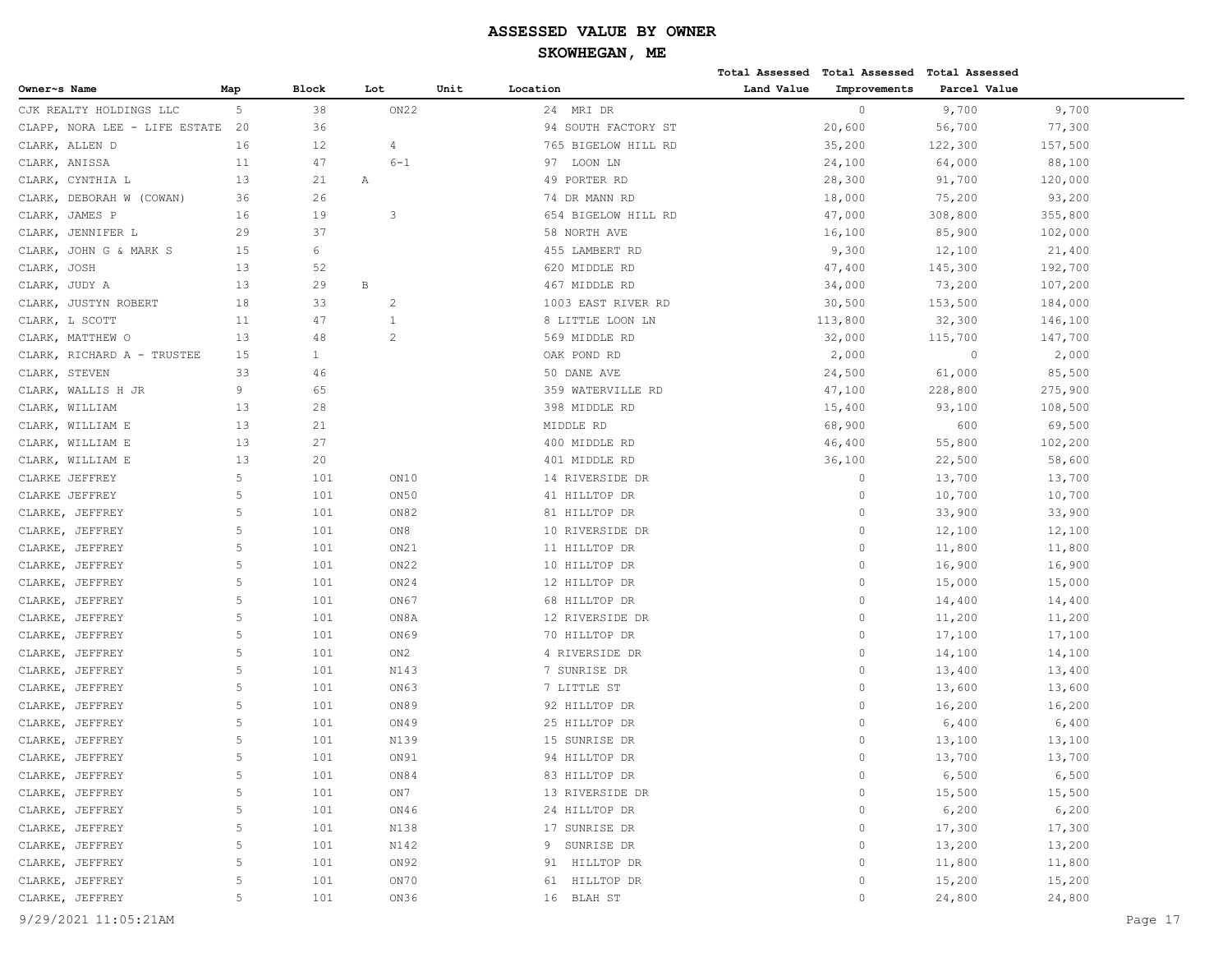|                               |     |                |              |              |      |                     |            | Total Assessed Total Assessed Total Assessed |              |         |         |
|-------------------------------|-----|----------------|--------------|--------------|------|---------------------|------------|----------------------------------------------|--------------|---------|---------|
| Owner~s Name                  | Map | Block          | Lot          |              | Unit | Location            | Land Value | Improvements                                 | Parcel Value |         |         |
| CLARKE, JEFFREY               | 5   | 101            |              | ON 54        |      | HILLTOP DR<br>45    |            | $\circ$                                      | 17,600       | 17,600  |         |
| CLARKE, JEFFREY               | 5   | 101            |              | ON48         |      | 23<br>HILLTOP DR    |            | 0                                            | 14,600       | 14,600  |         |
| JEFFREY<br>CLARKE,            | 5   | 101            |              | ON24         | Α    | 27<br>PINEVIEW AVE  |            | $\circ$                                      | 32,400       | 32,400  |         |
| CLARKE, PETER                 | 5   | 101            |              | N141         |      | 11 SUNRISE DR       |            | $\circ$                                      | 18,500       | 18,500  |         |
| CLEMENT, BARBARA J - LIFE EST | 5   | 22             |              |              |      | 390 NORTH AVE       |            | 24,400                                       | 79,600       | 104,000 |         |
| CLEMENT, BENJAMIN P           | 29  | 103            |              |              |      | 40 MAPLE ST         |            | 17,100                                       | 102,300      | 119,400 |         |
| CLEMENT, DANIEL L             | 5   | 97             |              |              |      | 284 CANAAN RD       |            | 24,300                                       | 126,600      | 150,900 |         |
| CLEMENT, DEBORAH              | 22  | 15             |              |              |      | 38 SOUTH FACTORY ST |            | 17,200                                       | 47,600       | 64,800  |         |
| CLEMENT, HELENE M             | 22  | 34             | Α            |              |      | 45 SOUTH FACTORY ST |            | 16,500                                       | 96,100       | 112,600 |         |
| CLEMENT, JOEL                 | 5   | 131            |              |              |      | HILL TOP DR         |            | 10,600                                       | $\circ$      | 10,600  |         |
| CLEMENT, JOEL                 | 10  | 39             |              | 8            |      | 122 RED OAK DR      |            | 31,200                                       | 93,200       | 124,400 |         |
| CLEMENT, JOEL K               | 10  | 39             |              | 7            |      | RED OAK DR          |            | 28,300                                       | $\circ$      | 28,300  |         |
| CLEMENT, JOEL K               | 10  | 39             |              | 9            |      | RED OAK DR          |            | 28,100                                       | $\circ$      | 28,100  |         |
| CLEMENT, JOEL K               | 29  | 72             |              |              |      | 26 WINTER ST        |            | 16,300                                       | 82,600       | 98,900  |         |
| CLEMENT, JOEL K               | 30  | 69             |              |              |      | 29 SPRING ST        |            | 38,100                                       | 69,800       | 107,900 |         |
| CLEMENT, JOEL K               | 33  | 170            |              |              |      | 10 EAST DYER ST     |            | 17,000                                       | 101,100      | 118,100 |         |
| CLEMENT, JOEL K               | 33  | 174            |              |              |      | 26 EAST DYER ST     |            | 16,300                                       | 66,500       | 82,800  |         |
| CLEMENT, RUSSELL A JR         | 22  | 62             |              |              |      | 13 POPLAR ST        |            | 14,200                                       | 53,400       | 67,600  |         |
| CLEMENT, STACY O              | 8   | 15             |              |              |      | 262 WEST FRONT ST   |            | 30,600                                       | 160,100      | 190,700 |         |
| CLEMENT, ZANE S               | 33  | 64             |              |              |      | 16 GREENWOOD AVE    |            | 16,400                                       | 91,100       | 107,500 |         |
| CLEMENTE, ELEANOR             | 33  | 94             |              |              |      | 142 NORTH AVE       |            | 17,000                                       | 109,300      | 126,300 |         |
| CLEMENTS, ANNE L - EST OF     | 29  | 226            |              |              |      | 27 NORTH AVE        |            | 15,200                                       | 68,900       | 84,100  |         |
| CLEMENTS, BRENDA              | 36  | 19             |              | 8            |      | 8 JOSIE ST          |            | 19,000                                       | 88,600       | 107,600 |         |
| CLEMENTS, RICKY J             | 9   | 16             | $\, {\bf B}$ |              |      | 49 STEVENS RD       |            | 31,100                                       | 79,100       | 110,200 |         |
| CLIFFORD, BRENT A             | 5   | 44             |              | 23           |      | 51 TIMBERVIEW DR    |            | 19,900                                       | 61,800       | 81,700  |         |
| CLUKEY, CAROL C               | 32  | 51             | $\, {\bf B}$ |              |      | 18 ROBINSON ST      |            | 25,000                                       | 133,000      | 158,000 |         |
| CLUKEY, DAVID                 | 28  | 6              |              |              |      | 10 MALBONS MILLS RD |            | 15,400                                       | 32,900       | 48,300  |         |
| CLUKEY, DAVID E               | 28  | 5              |              |              |      | 106 HESELTON ST     |            | 19,800                                       | 98,000       | 117,800 |         |
| CLUKEY, MARJORY - LIFE EST    | 20  | 35             |              |              |      | 88 SOUTH FACTORY ST |            | 17,700                                       | 39,800       | 57,500  |         |
| CLUKEY, MARY L                | 32  | 104            |              |              |      | 55 HANOVER ST       |            | 13,600                                       | 61,400       | 75,000  |         |
| CLUKEY, RALPH E               | 22  | 74             |              |              |      | 38 FRENCH ST        |            | 12,000                                       | 46,600       | 58,600  |         |
| COFFIN, NEIL                  | 16  | 32             |              |              |      | BACK RD             |            | 27,600                                       | $\circ$      | 27,600  |         |
| COLE IO SKOWHEGAN ME LLC      | 4   | 11             |              |              |      | 374 MADISON AVE     |            | 150,000                                      | 243,400      | 393,400 |         |
| COLE IO SKOWHEGAN ME LLC      | 4   | 11             |              | ON           |      | MADISON AVE         |            | 0                                            | 26,900       | 26,900  |         |
| COLE, PERRY                   | 21  | $14 - 6$       |              | ON24         |      | 34 BUTLER ST        |            | $\circ$                                      | 4,100        | 4,100   |         |
| COLE, SHERRY N                | 12  | 6              |              | 2            |      | 81 BURRILL HILL RD  |            | 36,100                                       | 191,900      | 228,000 |         |
| COLE, THOMAS G                | 33  | 109            |              |              |      | 166 NORTH AVE       |            | 16,700                                       | 61,900       | 78,600  |         |
| COLELLA, ASHLEY B             | 22  | 112            |              |              |      | 18 MICHAEL ST       |            | 25,500                                       | 86,800       | 112,300 |         |
| COLFORD, DUANE                | 6   | 6              |              | $\mathbf{1}$ |      | EAST RIDGE RD       |            | 28,800                                       | $\circ$      | 28,800  |         |
| COLLINS, ARLENE               | 36  | 13             |              | 70N          |      | 95 DR MANN RD       |            | $\circ$                                      | 30,200       | 30,200  |         |
| COLLINS, AVIS M               | 37  | 115            |              |              |      | 6 DORE ST           |            | 10,900                                       | 39,700       | 50,600  |         |
| COLLINS, BRENDA C             | 11  | 46             | $\, {\bf B}$ |              |      | 169 OAK POND RD     |            | 32,700                                       | 46,000       | 78,700  |         |
| COLLINS, BRENDA C             | 11  | 46             | В            | $\mathbf{1}$ |      | OAK POND RD         |            | 21,500                                       | $\circ$      | 21,500  |         |
| COLLINS, BRENDA C             | 11  | 46             | $\, {\bf B}$ | ON           |      | 175 OAK POND RD     |            | $\circ$                                      | 17,600       | 17,600  |         |
| COLLINS, KIMBERLY J           | 32  | 106            |              |              |      | 51 HANOVER ST       |            | 14,700                                       | 57,700       | 72,400  |         |
| COLLINS, MELISSA J            | 12  | $7\phantom{.}$ |              |              |      | 287 BIGELOW HILL RD |            | 39,100                                       | 115,100      | 154,200 |         |
|                               |     |                |              |              |      |                     |            |                                              |              |         |         |
| 9/29/2021 11:05:21AM          |     |                |              |              |      |                     |            |                                              |              |         | Page 18 |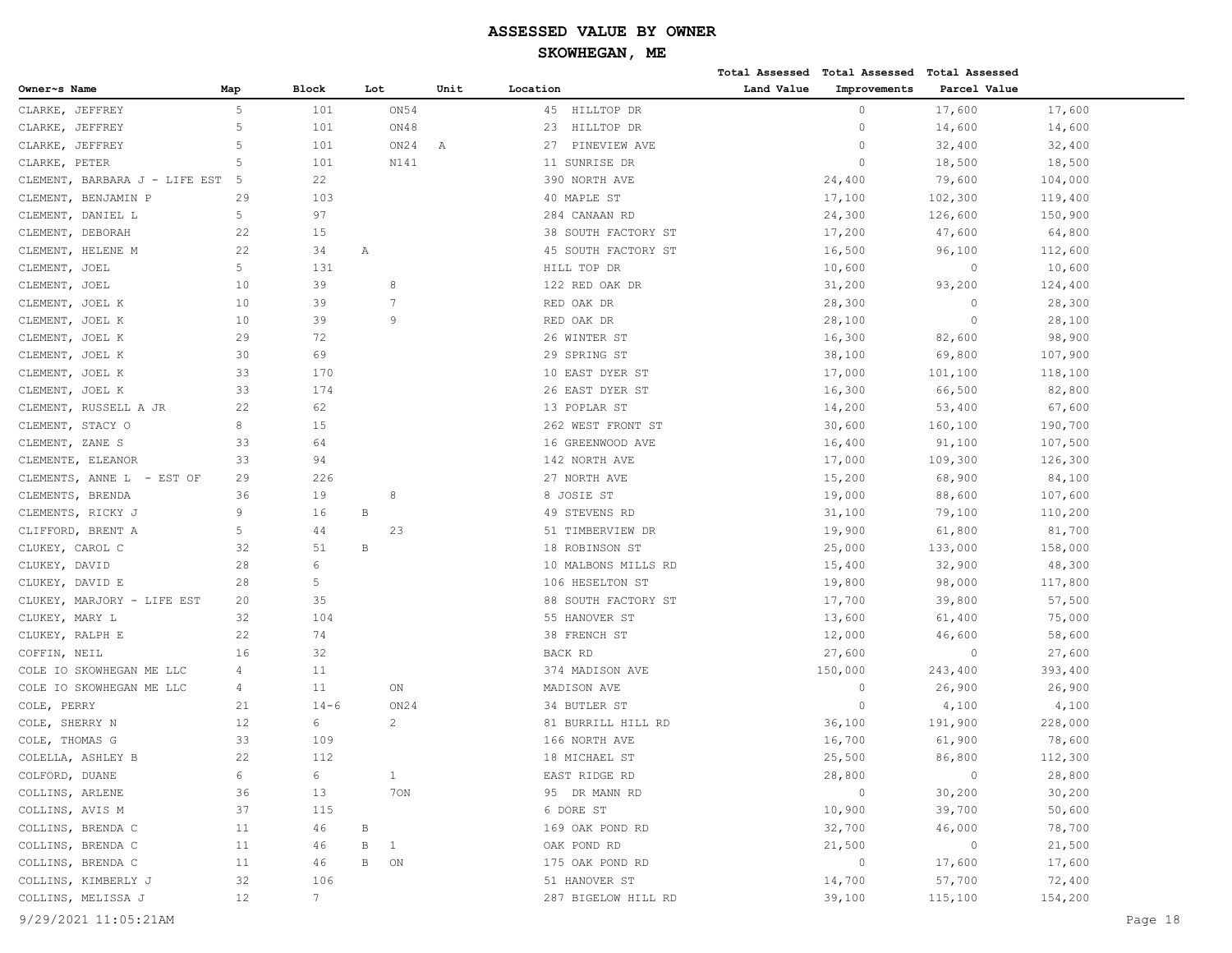|                                   |     |                 |              |                  |      |                       |            | Total Assessed Total Assessed | <b>Total Assessed</b> |         |         |
|-----------------------------------|-----|-----------------|--------------|------------------|------|-----------------------|------------|-------------------------------|-----------------------|---------|---------|
| Owner~s Name                      | Map | Block           | Lot          |                  | Unit | Location              | Land Value | Improvements                  | Parcel Value          |         |         |
| COLLINS, RELLA W                  | 27  | 40              |              |                  |      | 42 MILBURN ST         |            | 12,500                        | 36,000                | 48,500  |         |
| COLLINS, WONYTA L                 | 6   | 3               | $\rm H$      | 1                |      | 262 EAST RIDGE RD     |            | 28,100                        | $\circ$               | 28,100  |         |
| COLUCCI, CHRISTOPHER A            | 13  | 35              |              | 10               |      | 553 MIDDLE RD         |            | 32,600                        | 163,300               | 195,900 |         |
| COMEAU, JAMES P SR                | 8   | 4               |              |                  |      | 364 WEST FRONT ST     |            | 28,000                        | 53,400                | 81,400  |         |
| COMIS, JOHN F                     | 20  | 40              |              | $\mathbf{1}$     |      | 15 UNION ST           |            | 19,000                        | 124,200               | 143,200 |         |
| COMPANIONS OF CLARE               | 13  | 50              |              |                  |      | 627 MIDDLE RD         |            | 34,000                        | 83,400                | 117,400 |         |
| CONANT, SCOTT R                   | 5   | 78              | $\mathbb D$  |                  |      | 190 DUDLEY CORNER RD  |            | 52,700                        | 147,300               | 200,000 |         |
| CONDON, SAMANTHA E                | 14  | 12              |              |                  |      | 839 WATERVILLE RD     |            | 18,600                        | 59,100                | 77,700  |         |
| CONKLING, ROBERT H                | 9   | 61              |              | $\overline{4}$   |      | WATERVILLE RD         |            | 22,200                        | $\circ$               | 22,200  |         |
| CONKLING, ROBERT H                | 9   | 61              |              | .5               |      | 444 WATERVILLE RD     |            | 50,500                        | 186,300               | 236,800 |         |
| CONLEY, JUNE A                    | 5   | 49              | I            |                  |      | 202 MALBONS MILLS RD  |            | 26,900                        | 144,000               | 170,900 |         |
| CONLEY, STEPHEN J                 | 10  | 48              |              | 1                |      | 328 EATON MOUNTAIN RD |            | 35,300                        | 144,500               | 179,800 |         |
| CONLEY, STEVEN E                  | 9   | 43              |              | $\overline{c}$   |      | 195 MIDDLE RD         |            | 33,900                        | 275,800               | 309,700 |         |
| CONNELL, KATHERINE A              | 29  | 7 <sup>7</sup>  |              |                  |      | 19 LEAVITT ST         |            | 16,300                        | 114,900               | 131,200 |         |
| CONNELLY, DANIEL A                | 29  | 190             |              |                  |      | 14 CARDINAL AVE       |            | 16,700                        | 116,600               | 133,300 |         |
| CONWAY, SETH                      | 33  | 74              |              |                  |      | 11 DANE AVE           |            | 27,000                        | 98,500                | 125,500 |         |
| COOK, CORDELIA I                  | 5   | 45              |              | 20               |      | 93 ROBIN CT           |            | 28,400                        | 148,400               | 176,800 |         |
| COOK, JOHN F                      | 11  | 47              |              | 5                |      | 118 LOON LN           |            | 80,800                        | 21,400                | 102,200 |         |
| COOK, JOHN F                      | 15  | 11              |              |                  |      | 402 OAK POND RD       |            | 18,500                        | 25,400                | 43,900  |         |
| COOK, JOHN F                      | 15  | 13              |              |                  |      | RED BRIDGE RD         |            | 4,900                         | $\circ$               | 4,900   |         |
| COOK, JOHN F                      | 15  | 14              | Α            |                  |      | 392 OAK POND RD       |            | 32,800                        | 81,900                | 114,700 |         |
| COOK, JOHN F                      | 15  | $7\overline{ }$ |              | 2                |      | OAK POND RD           |            | 20,100                        | $\circ$               | 20,100  |         |
| COOK, MAYNARD D                   | 10  | 53              | C            |                  |      | 36 COOK RD            |            | 45,100                        | 216,200               | 261,300 |         |
| COOK, ROBERT                      | 5   | 101             |              | ON78             |      | 77 HILLTOP DR         |            | $\circ$                       | 31,800                | 31,800  |         |
| COOK, STACEY L                    | 14  | 43              |              | 3                |      | 592 EATON MOUNTAIN RD |            | 36,800                        | 25,700                | 62,500  |         |
| COOK, TERRY K                     | 11  | 7 <sup>7</sup>  | $\, {\bf B}$ |                  |      | 117 LAMBERT RD        |            | 22,600                        | 97,400                | 120,000 |         |
| COOKE, JASON                      | 26  | 187             |              |                  |      | 151 WATER ST          |            | 26,400                        | 68,400                | 94,800  |         |
| COOKE, MICHELLE L                 | 38  | 24              |              | 3                |      | RUSSELL RD            |            | 20,400                        | $\circ$               | 20,400  |         |
| COOLEY CLAYTON E                  | 33  | 209             |              |                  |      | 25 NORTH SCHOOL ST    |            | 15,100                        | 43,100                | 58,200  |         |
| COOLEY, CLAYTON                   | 33  | 183             |              |                  |      | 22 ST JOHN ST         |            | 16,600                        | 101,200               | 117,800 |         |
| COOLEY, CLAYTON E                 | 9   | $\overline{2}$  |              | $\mathbf{1}$     |      | 164 MAIN ST           |            | 28,300                        | $\circ$               | 28,300  |         |
| COOLEY, CLAYTON E                 | 22  | 84              |              |                  |      | 48 FRENCH ST          |            | 8,200                         | 32,000                | 40,200  |         |
| COOLEY, CLAYTON E                 | 33  | 210             |              |                  |      | 23 NORTH SCHOOL ST    |            | 13,600                        | 27,600                | 41,200  |         |
| COOLEY, CLAYTON E                 | 33  | 210             | Α            |                  |      | 21 NORTH SCHOOL ST    |            | 10,600                        | 39,400                | 50,000  |         |
| COOLEY, CLAYTON E                 | 21  | 14              |              | $8 - 1$          |      | 45 POOLER AVE         |            | 14,100                        | 86,400                | 100,500 |         |
| COOLEY, DEVIN S                   | 23  | 68              |              |                  |      | 27 SOUTH ST           |            | 11,600                        | 39,700                | 51,300  |         |
| COOLEY, MARY ANN - LIFE EST       | 37  | 135             |              |                  |      | 7 COTE ST             |            | 13,300                        | 42,400                | 55,700  |         |
| COOLEY, RUTH                      | 5   | 3610            |              | ON <sub>52</sub> |      | 3 NORTHSIDE LN        |            | $\bigcap$                     | 47,900                | 47,900  |         |
| COOLEY, ZACHARY C                 | 33  | 211             |              |                  |      | 19 NORTH SCHOOL ST    |            | 16,200                        | 11,500                | 27,700  |         |
| COOMBS, JEANNETTE E               | 5   | 94              |              | $\mathbf{1}$     |      | 271 PARKMAN HILL RD   |            | 21,200                        | 38,000                | 59,200  |         |
| COOMBS, MICHAEL A                 | 20  | 40              |              |                  |      | 100 FAIRVIEW AVE      |            | 17,900                        | 52,100                | 70,000  |         |
| COPELAND, EMILY N - LIFE ESTAT 5  |     | 22<br>Α         |              |                  |      | 244 NORTH AVE         |            | 18,000                        | 35,300                | 53,300  |         |
| CORBIN, FLOYD K                   | 5   | 59              |              |                  |      | 426 MALBONS MILLS RD  |            | 31,200                        | 113,600               | 144,800 |         |
| CORMIER, LAURIE                   | 32  | 102             |              |                  |      | 63 HANOVER ST         |            | 16,200                        | 60,700                | 76,900  |         |
| CORNVILLE REGIONAL CHARTER SCH 21 |     | 20              |              |                  |      | 48 SOUTH FACTORY ST   |            | 28,500                        | 186,200               | 214,700 |         |
| CORNVILLE REGIONAL CHARTER SCH 26 |     | 127             |              |                  |      | 78 WATER ST           |            | 38,000                        | 296,800               | 334,800 |         |
| 9/29/2021 11:05:21AM              |     |                 |              |                  |      |                       |            |                               |                       |         | Page 19 |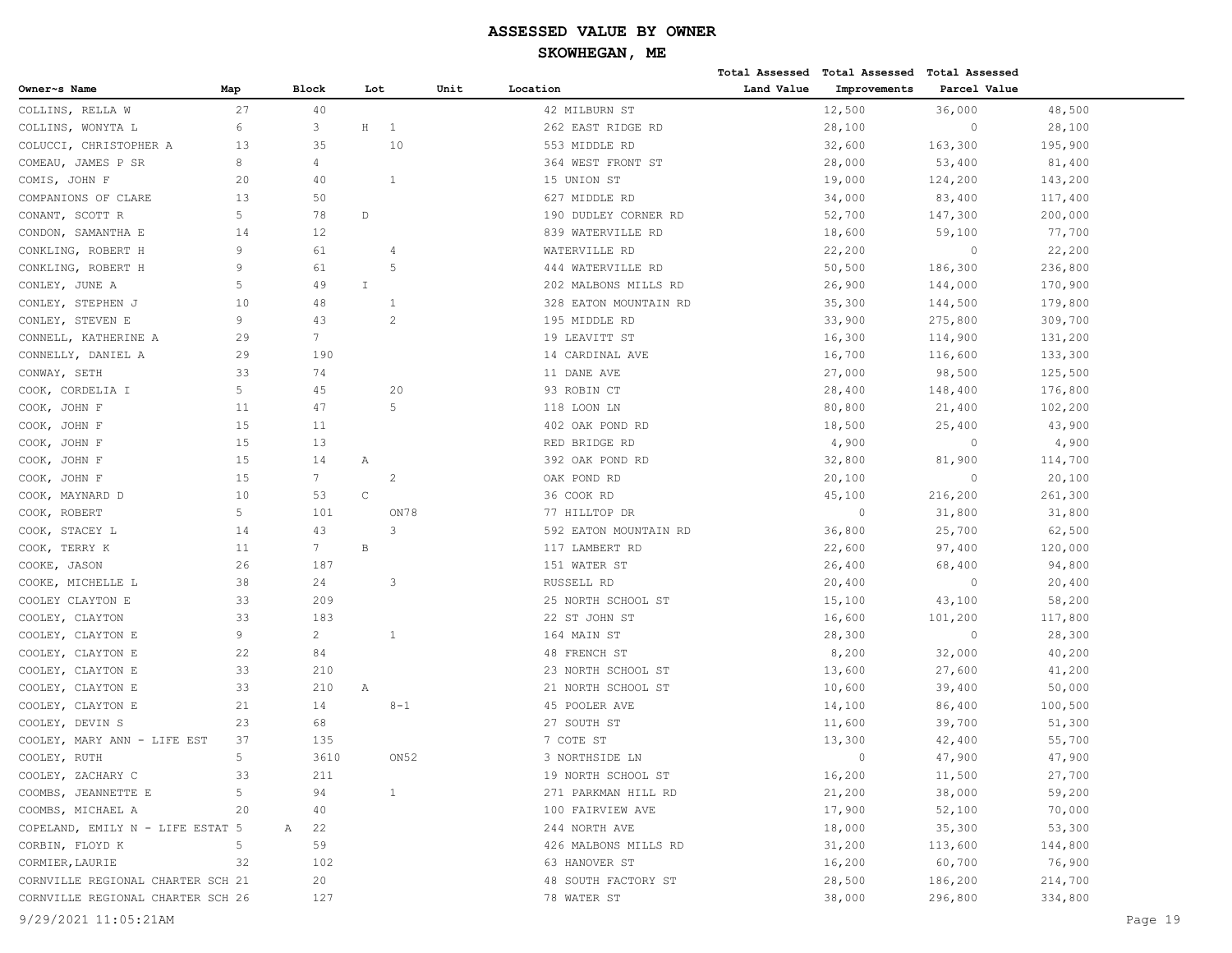|                                  |                |                     |                 |                         |      |                      |            | Total Assessed Total Assessed Total Assessed |              |         |  |
|----------------------------------|----------------|---------------------|-----------------|-------------------------|------|----------------------|------------|----------------------------------------------|--------------|---------|--|
| Owner~s Name                     | Map            | Block               | Lot             |                         | Unit | Location             | Land Value | Improvements                                 | Parcel Value |         |  |
| CORP.OF THE PRESIDING BISHOP     | 5              | 50                  | $\, {\bf B} \,$ |                         |      | 233 MALBONS MILLS RD |            | 35,800                                       | 494,900      | 530,700 |  |
| CORREIA, JAMES L                 | 14             | 46                  |                 | 2                       |      | LAMBERT RD           |            | 4,800                                        | $\circ$      | 4,800   |  |
| CORSON, ALVIN C SR               | 22             | $\overline{c}$<br>Α |                 |                         |      | 12 PRESCELLY DR      |            | 25,500                                       | 97,300       | 122,800 |  |
| CORSON, ALVIN CHARLES SR         | 9              | 58                  | Α               |                         |      | 499 WATERVILLE RD    |            | 24,800                                       | 16,800       | 41,600  |  |
| CORSON, ANDREA L                 | $\mathbf{1}$   | 10                  | Α               |                         |      | 412 NORTH AVE        |            | 17,900                                       | 69,400       | 87,300  |  |
| CORSON, BLAINE R                 | 5              | 15                  |                 |                         |      | 326 NORTH AVE        |            | 27,400                                       | 34,200       | 61,600  |  |
| CORSON, BRAD S SR                | 10             | 35                  | $\mathbb{D}$    | ON2                     |      | 24 LYNNS WY          |            | $\circ$                                      | 1,800        | 1,800   |  |
| CORSON, BRADLEY                  | 9              | 23                  |                 | $\mathbf{1}$            |      | 126 MIDDLE RD        |            | 43,900                                       | 63,400       | 107,300 |  |
| CORSON, BRADLEY S SR             | 10             | 35                  | $\mathbb D$     |                         |      | 12 LYNNS WY          |            | 105,100                                      | 123,700      | 228,800 |  |
| CORSON,<br>BRADLEY S SR          | 22             | 76                  |                 |                         |      | 40 FRENCH ST         |            | 9,100                                        | 38,200       | 47,300  |  |
| CORSON, BRADLEY S SR             | 25             | $7\phantom{.0}$     |                 |                         |      | 14 PINE ST           |            | 14,600                                       | 30,000       | 44,600  |  |
| CORSON, BRADLEY S SR             | 25             | 13                  |                 |                         |      | 3 PINE ST            |            | 15,800                                       | 84,500       | 100,300 |  |
| CORSON, BRADLEY SR               | 10             | 35                  |                 | 3                       |      | 42 LYNNS WY          |            | 30,000                                       | 172,100      | 202,100 |  |
| CORSON, BRADLEY SR               | 10             | 36                  |                 |                         |      | EAST RIVER RD        |            | 3,200                                        | $\circ$      | 3,200   |  |
| CORSON, BRADLEY SR               | 21             | 5                   |                 |                         |      | 4 ABEL WY            |            | 41,700                                       | 116,800      | 158,500 |  |
| CORSON, BRADLEY SR               | 10             | 35                  | D               | ON1                     |      | 18 BRADS WY          |            | $\circ$                                      | 11,100       | 11,100  |  |
| CORSON, BRADLEY SR               | 10             | 35                  | $\mathbb{D}$    | ON4                     |      | 75 LYNNS WY          |            | $\circ$                                      | 3,300        | 3,300   |  |
| CORSON, BRYCE H                  | 6              | 20                  |                 |                         |      | 824 CANAAN RD        |            | 41,800                                       | 84,900       | 126,700 |  |
| CORSON, CAROL (RAYESKI)          | 14             | 50                  | A               | $\overline{\mathbf{3}}$ |      | 658 OAK POND RD      |            | 18,400                                       | 45,400       | 63,800  |  |
| CORSON, CAROL - TRUSTEE          | 33             | 30                  |                 |                         |      | 17 CHANDLER ST       |            | 26,800                                       | 104,700      | 131,500 |  |
| CORSON, CAROL A - TRUSTEE        | 13             | 53                  | В               |                         |      | 669 MIDDLE RD        |            | 22,400                                       | 73,900       | 96,300  |  |
| CORSON, CHAD P                   | $\mathbf{1}$   | 8                   |                 |                         |      | 408 NORTH AVE        |            | 17,300                                       | 35,200       | 52,500  |  |
| CORSON, DAVID W                  | 32             | 34                  | Α               |                         |      | 20 HANOVER ST        |            | 12,600                                       | 41,200       | 53,800  |  |
| CORSON, DORIS M                  | 32             | 100                 |                 | ON                      |      | 64 BEECH ST          |            | $\circ$                                      | 10,000       | 10,000  |  |
| CORSON, DOUGLASS M               | 23             | 48                  |                 |                         |      | 29 MAIN ST           |            | 13,700                                       | 22,400       | 36,100  |  |
| DOUGLASS M<br>CORSON,            | 23             | 101                 |                 |                         |      | 24 MAIN ST           |            | 30,100                                       | 100,300      | 130,400 |  |
| CORSON, EUDELL A & CAROL ANN - 6 |                | 51                  |                 | 4                       |      | 20 CHASSE CT         |            | 39,900                                       | 49,800       | 89,700  |  |
| CORSON, JEFFREY L                | 29             | 120                 |                 |                         |      | 25 CHESTNUT ST       |            | 22,400                                       | 139,200      | 161,600 |  |
| CORSON, JOSHUA M                 | 9              | 40                  |                 | 1                       |      | 155 MIDDLE RD        |            | 21,200                                       | 79,200       | 100,400 |  |
| CORSON, KAREN                    | $\overline{4}$ | 18                  |                 | 3                       |      | 218 RUSSELL RD       |            | 29,900                                       | 190,100      | 220,000 |  |
| CORSON, LARRY D                  | 22             | 51                  | Α               |                         |      | 11 POPLAR ST         |            | 17,000                                       | 36,600       | 53,600  |  |
| CORSON, MARK                     | 6              | 51                  |                 | 40N                     |      | 32 CHASSE CT         |            | $\circ$                                      | 17,400       | 17,400  |  |
| CORSON, MARK E                   | 6              | 51                  |                 | 4                       | Α    | 34 CHASSE CT         |            | 29,000                                       | 86,000       | 115,000 |  |
| CORSON, MAYRON M JR              | 10             | 43                  |                 |                         |      | 12 SUNNYVIEW LN      |            | 100,000                                      | 121,600      | 221,600 |  |
| CORSON, MAYRON M JR              | 10             | 44                  |                 |                         |      | EATON MOUNTAIN RD    |            | 200                                          | $\circ$      | 200     |  |
| CORSON, MICHAEL R                | 27             | 100                 |                 |                         |      | 373 WATER ST         |            | 12,900                                       | 55,300       | 68,200  |  |
| CORSON, MICHAEL R                | 27             | 101                 |                 |                         |      | 369 WATER ST         |            | 14,100                                       | 53,500       | 67,600  |  |
| CORSON, MICHAEL R                | 27             | 102                 |                 |                         |      | 363 WATER ST         |            | 14,600                                       | 46,000       | 60,600  |  |
| CORSON, RENEE A                  | 21             | 7                   |                 |                         |      | 25 DARTMOUTH ST      |            | 18,200                                       | 43,700       | 61,900  |  |
| CORSON, ROBIN                    | 5              | 3610                |                 | ON28                    |      | 48 WOODLAND DR       |            | $\circ$                                      | 26,100       | 26,100  |  |
| CORSON, TERRY B                  | 12             | 10                  |                 |                         |      | NORRIDGEWOCK RD      |            | 9,100                                        | $\circ$      | 9,100   |  |
| CORSON, TERRY B & JOAN L - LE    | 14             | 54                  |                 |                         |      | 701 EAST RIVER RD    |            | 35,500                                       | 96,800       | 132,300 |  |
| COSTA, ARMAND                    | 36             | 10                  |                 |                         |      | 94 DR MANN RD        |            | 14,200                                       | 63,400       | 77,600  |  |
| COTE, JESSICA L                  | 29             | 122                 |                 |                         |      | 19 CHESTNUT ST       |            | 16,700                                       | 193,500      | 210,200 |  |
| COTEZ, THOMAS                    | 32             | 25                  | Α               |                         |      | 29 HANOVER ST        |            | 16,400                                       | 42,300       | 58,700  |  |
| COTTLE, MARJORIE E               | 9              | 67                  |                 |                         |      | 43 COTTLES LN        |            | 126,200                                      | 618,500      | 744,700 |  |
| 9/29/2021 11:05:21AM             |                |                     |                 |                         |      |                      |            |                                              |              | Page 20 |  |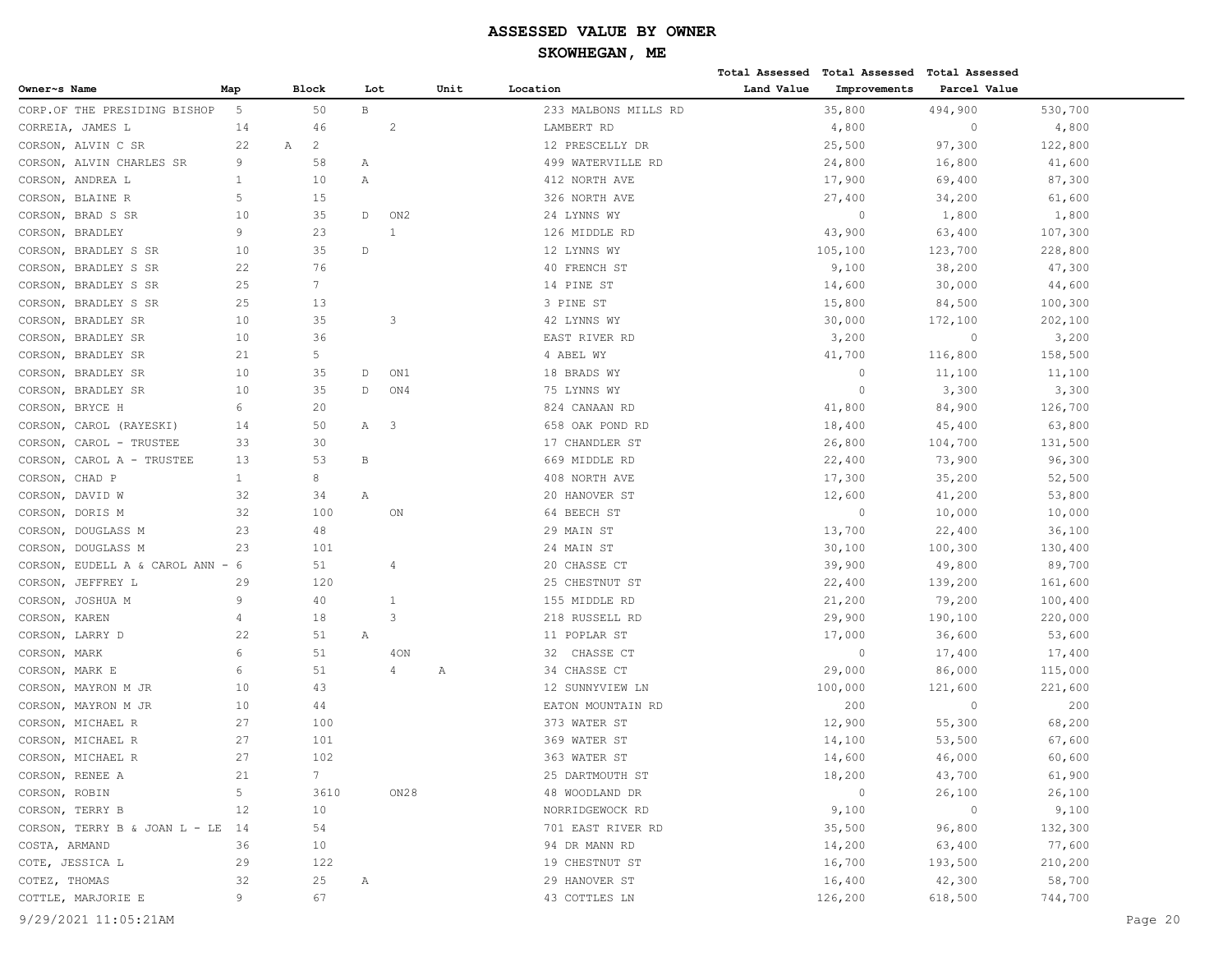|                                   |      |                       |              |                |      |                       |            | Total Assessed Total Assessed Total Assessed |              |         |
|-----------------------------------|------|-----------------------|--------------|----------------|------|-----------------------|------------|----------------------------------------------|--------------|---------|
| Owner~s Name                      | Map  | Block                 | Lot          |                | Unit | Location              | Land Value | Improvements                                 | Parcel Value |         |
| COULOMBE, RONALD R                | 23   | 36                    |              |                |      | 9 BAILEY ST           |            | 15,200                                       | 53,600       | 68,800  |
| COUNTRY VIEW HOUSING              | 9    | 79                    | Α            |                |      | 8 MOUNTAIN VIEW TERR  |            | 24,300                                       | 176,500      | 200,800 |
| COUNTRY VIEW HOUSING              | 9    | 79                    | $\, {\bf B}$ |                |      | 13 MOUNTAIN VIEW TERR |            | 59,400                                       | 583,700      | 643,100 |
| COUNTRY VIEW HOUSING              | 21   | 13                    |              | 7              |      | 39 DARTMOUTH ST       |            | 52,300                                       | 249,200      | 301,500 |
| COUNTRY VIEW HOUSING              | 21   | 13                    |              | 8              |      | 32 DARTMOUTH ST       |            | 46,000                                       | 224,000      | 270,000 |
| COURTEMANCHE, DIANE A             | 22   | 70                    |              |                |      | 39 FRENCH ST          |            | 7,900                                        | 9,400        | 17,300  |
| COURTEMANCHE, MARCEL E            | 9    | 22                    | В            | $\overline{1}$ |      | 4 SANDY LN            |            | 22,600                                       | 104,300      | 126,900 |
| COURTEMANCHE, ROBERT J            | 22   | 69                    |              |                |      | 35 FRENCH ST          |            | 3,700                                        | 38,100       | 41,800  |
| COURTNEY, PAMELA                  | 4    | 29                    | Α            | $\overline{1}$ |      | 415 RUSSELL RD        |            | 28,800                                       | 63,200       | 92,000  |
| COUTOULAKIS, CHRISTOPHER          | 33   | 193                   |              | ON             |      | 26 CHESTNUT ST        |            | $\circ$                                      | 20,800       | 20,800  |
| COUTURIER, DANIEL P               | 14   | 26                    |              |                |      | 1073 WATERVILLE RD    |            | 43,200                                       | 130,600      | 173,800 |
| COWAN, LYNETTE J                  | 36   | 13                    |              | $\overline{c}$ |      | 73 DR MANN RD         |            | 17,300                                       | 28,000       | 45,300  |
| COWETTE, LEVI                     | 5    | 3610                  |              | ON46           |      | 29 PINELAND CIR       |            | $\Omega$                                     | 43,900       | 43,900  |
| COWETTE, MIKAYLA J                | 33   | 62                    |              |                |      | 10 GREENWOOD AVE      |            | 16,600                                       | 65,900       | 82,500  |
| COX, MAXINE D - LIFE EST          | 39   | 45                    |              |                |      | 10 KINGFISHER LN      |            | 82,700                                       | 39,500       | 122,200 |
| COX, MAXINE D - LIFE ESTATES      | 39   | 44                    |              |                |      | 6 KINGFISHER LN       |            | 107,100                                      | 33,600       | 140,700 |
| COX, MICHAEL - TRUSTEE            | 11   | 15                    |              |                |      | WEST SHORE RD         |            | 13,100                                       | $\mathbb O$  | 13,100  |
| CRAIG, ROBERT J                   | 12   | 6                     |              | 11             |      | 325 BIGELOW HILL RD   |            | 38,500                                       | 177,000      | 215,500 |
| CRAIG, ROBERT J                   | 12   | 6                     |              | 12             |      | BIGELOW HILL RD       |            | 23,700                                       | $\circ$      | 23,700  |
| CRAM, MICAH R                     | 13   | 18                    |              | $\overline{2}$ |      | 117 PORTER RD         |            | 30,000                                       | 114,700      | 144,700 |
| CRAWFORD, ROBERT L JR             | 9    | 45                    |              | $2 - 8$        |      | 30 BRITTANY DR        |            | 15,300                                       | $\circ$      | 15,300  |
| CREWS, THOMAS                     | 10   | 52                    |              | 11             |      | 2 SUGAH LN            |            | 45,000                                       | 192,500      | 237,500 |
| CRISIS AND COUNSELING HOLDINGS 29 |      | 209                   |              |                |      | 346 WATER ST          |            | 18,900                                       | 155,400      | 174,300 |
| CRITTENDEN, WAYNE L               | 2    | 15                    | Α            |                |      | 482 NOTCH RD          |            | 29,300                                       | 85,800       | 115,100 |
| CROCKETT, PAULA M - LIFE ESTAT 29 |      | 181                   |              |                |      | 8 EAST LEAVITT ST     |            | 17,100                                       | 70,800       | 87,900  |
| CROCKETT, PAULA M - LIFE ESTAT 30 |      | 66                    |              |                |      | 43 SPRING ST          |            | 18,100                                       | 64,800       | 82,900  |
| CROPLEY, ARLAND R                 | 29   | 28                    |              |                |      | 55 COURT ST           |            | 15,500                                       | 72,100       | 87,600  |
| CROSS, ROBERT B JR & JOAN S -     | - 33 | 84                    |              |                |      | 31 CHANDLER ST        |            | 26,900                                       | 156,200      | 183,100 |
| CROSSWAY LLC                      | 27   | 105                   |              |                |      | 8 DINSMORE ST         |            | 12,600                                       | 47,900       | 60,500  |
| CROSSWAY LLC                      | 27   | 110                   |              |                |      | 17 DINSMORE ST        |            | 14,900                                       | 43,000       | 57,900  |
| CROSSWAY LLC                      | 27   | 111                   |              |                |      | 13 DINSMORE ST        |            | 12,400                                       | $\circ$      | 12,400  |
| CROSSWAY LLC                      | 30   | 37                    |              |                |      | 29 SUMMER ST          |            | 15,200                                       | 84,900       | 100,100 |
| CROSSWAY LLC                      | 30   | 38                    |              |                |      | 25 SUMMER ST          |            | 17,500                                       | 80,800       | 98,300  |
| CROTEAU, JODIE L                  | 32   | $\mathbf{2}^{\prime}$ |              |                |      | 80 RUSSELL RD         |            | 19,400                                       | 71,200       | 90,600  |
| CROTEAU, MYRTLE A                 | 37   | 43                    |              | ON             |      | 19 COWETTE ST         |            | $\overline{0}$                               | 19,900       | 19,900  |
| CROUSE, HEIDI J                   | 10   | 46                    |              | 2              |      | 357 EATON MOUNTAIN RD |            | 43,300                                       | 161,900      | 205,200 |
| CUDMORE, JOHN                     | 33   | 11                    |              |                |      | 13 PROSPECT ST        |            | 21,600                                       | 87,300       | 108,900 |
| CULLETON, EARLAND A               | 9    | 45                    |              | $2 - 9$        |      | 40 BRITTANY DR        |            | 22,400                                       | 172,200      | 194,600 |
| CUMMINGS, DUSTIN                  | 24   | 9                     |              | ON28           |      | 14 GROVER ST          |            | $\circ$                                      | 7,300        | 7,300   |
| CUMMINGS, SUSAN I                 | 27   | 112                   |              |                |      | 9 DINSMORE ST         |            | 15,100                                       | 55,300       | 70,400  |
| CUNLIFFE, KIMBERLY N              | 32   | 56                    |              | $\mathbf{1}$   |      | 156 MADISON AVE       |            | 16,400                                       | 144,400      | 160,800 |
| CUNLIFFE, WHITNEY F               | 29   | 54                    |              |                |      | 123 MADISON AVE       |            | 112,900                                      | 315,400      | 428,300 |
| CUNLIFFE, WHITNEY F               | 30   | 76                    |              |                |      | 152 MADISON AVE       |            | 23,500                                       | 262,800      | 286,300 |
| CUNLIFFE, WHITNEY F               | 32   | 57                    |              |                |      | 158 MADISON AVE       |            | 16,400                                       | 85,100       | 101,500 |
| CUNLIFFE, WHITNEY F               | 32   | 58                    |              |                |      | 10 WALTON CT          |            | 14,900                                       | $\circ$      | 14,900  |
| CUNLIFFE, WHITNEY F               | 32   | 59                    |              |                |      | 164 MADISON AVE       |            | 130,100                                      | 608,800      | 738,900 |
| 9/29/2021 11:05:21AM              |      |                       |              |                |      |                       |            |                                              |              | Page 21 |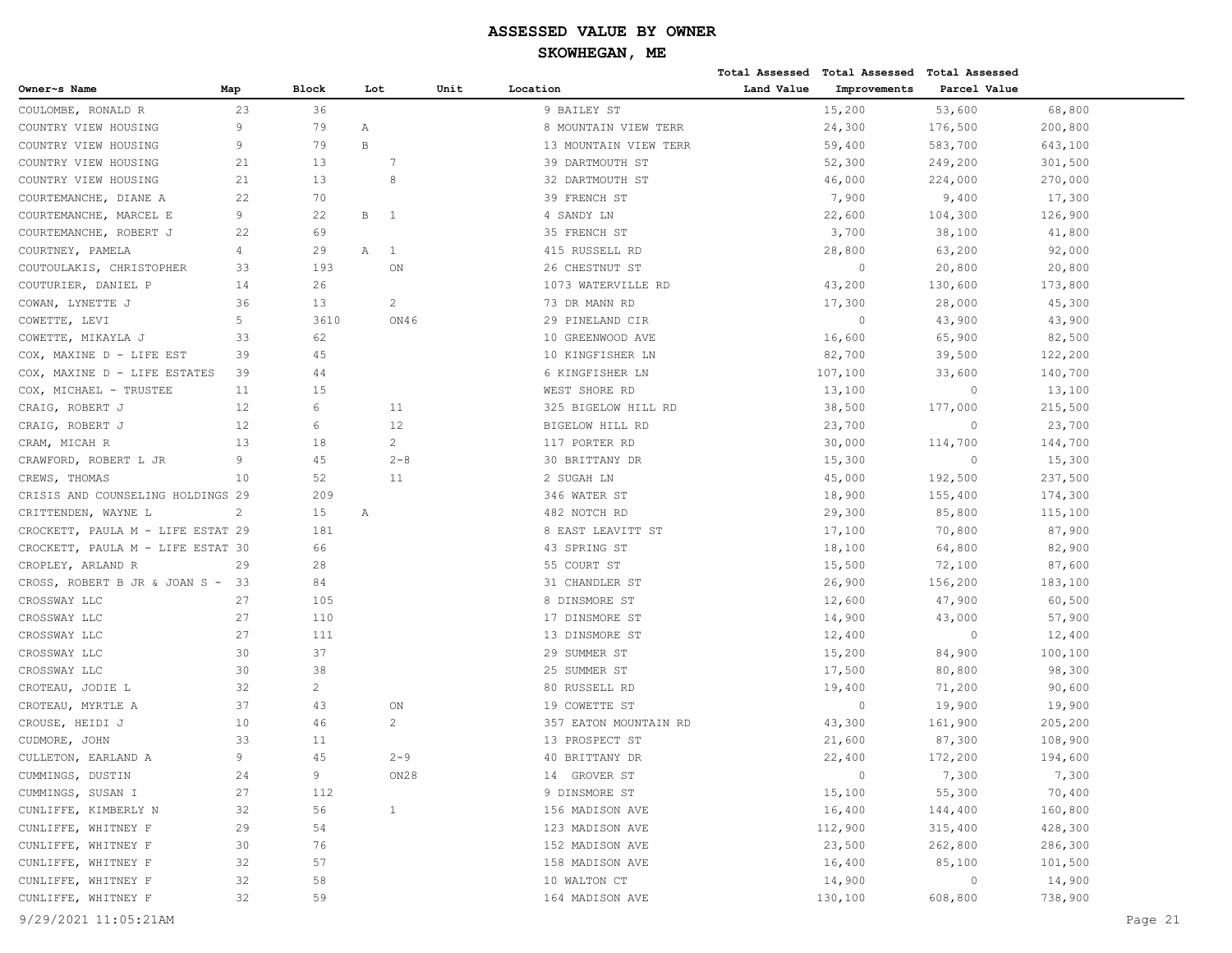|                                     |                |                |                 |                  |      |                        |            | Total Assessed Total Assessed Total Assessed |              |         |         |
|-------------------------------------|----------------|----------------|-----------------|------------------|------|------------------------|------------|----------------------------------------------|--------------|---------|---------|
| Owner~s Name                        | Map            | Block          | Lot             |                  | Unit | Location               | Land Value | Improvements                                 | Parcel Value |         |         |
| CUNNINGHAM, JOSH                    | 21             | $14 - 6$       |                 | ON14             |      | <b>BUTLER ST</b><br>22 |            | $\circ$                                      | 5,400        | 5,400   |         |
| CURRAN, MICHAEL P                   | 12             | 11             |                 | 12               |      | 484 BIGELOW HILL RD    |            | 45,500                                       | 311,200      | 356,700 |         |
| CURRIER, NICOLETTE M                | 9              | 61             |                 | $\mathbf{1}$     |      | 476 WATERVILLE RD      |            | 23,800                                       | 104,300      | 128,100 |         |
| CURRIER, REBECCA A                  | 30             | 76             | Α               |                  |      | 148 MADISON AVE        |            | 20,100                                       | 106,700      | 126,800 |         |
| CURRIER, RICHARD W                  | 6              | 15             | Α               |                  |      | 64 EAST RIDGE RD       |            | 32,000                                       | 14,400       | 46,400  |         |
| CURRIER, RICHARD W                  | 6              | 15             |                 |                  |      | 54 EAST RIDGE RD       |            | 57,600                                       | 88,200       | 145,800 |         |
| CURRIER, RONALD                     | 2              | 18             |                 | 1                |      | EAST RIDGE RD          |            | 28,100                                       | $\circ$      | 28,100  |         |
| CURRIER, SCOTT J                    | 23             | 51             |                 |                  |      | 15 MAIN ST             |            | 18,600                                       | 57,700       | 76,300  |         |
| CURTIS, ANDREA                      | 15             | $\overline{c}$ |                 | $\overline{c}$   |      | 212 OAK POND RD        |            | 30,600                                       | 19,400       | 50,000  |         |
| CURTIS, HAROLD M                    | 5              | 44             |                 | 4                |      | 16 TIMBERVIEW DR       |            | 20,400                                       | 88,900       | 109,300 |         |
| CURTIS, JASON                       | 29             | 139            |                 |                  |      | 30 EAST MAPLE ST       |            | 19,600                                       | 75,200       | 94,800  |         |
| CURTIS, MICHELLE                    | 33             | 124            |                 |                  |      | 19 BEAUFORD ST         |            | 10,700                                       | 49,500       | 60,200  |         |
| CURTIS, NORMA M                     | 26             | 171            |                 |                  |      | 14 NORTH AVE           |            | 15,000                                       | 71,400       | 86,400  |         |
| CURTIS, NORMA M                     | 26             | 171            |                 | 1                |      | 11 JUDKINS CT          |            | 9,700                                        | 51,700       | 61,400  |         |
| CURTIS, ROSCOE                      | 26             | 171            |                 | 2                |      | 12 NORTH AVE           |            | 10,600                                       | 50,100       | 60,700  |         |
| CUTTEN, GEORGE                      | 32             | 9              |                 |                  |      | 51 BEECH ST            |            | 11,200                                       | 16,100       | 27,300  |         |
| CUTTEN, GEORGE                      | 32             | 10             | $\mathbf B$     |                  |      | 49 BEECH ST            |            | 11,200                                       | 73,900       | 85,100  |         |
| CYR, BRADLEY M                      | $\mathbf{1}$   | 27             |                 | 3                |      | 77 HILTON HILL RD      |            | 36,500                                       | 92,900       | 129,400 |         |
| CYR, CATINAMARIE M                  | 22             | 11<br>А        |                 |                  |      | 21 PRESCELLY DR        |            | 25,800                                       | 94,900       | 120,700 |         |
| CYR, PATRICIA A                     | 7              | 25             |                 |                  |      | 508 WHITTEMORE HILL RD |            | 56,600                                       | 23,900       | 80,500  |         |
| CYR, RENO A SR                      | 5              | 44             |                 | 30               |      | 11 TIMBERVIEW DR       |            | 20,400                                       | 78,100       | 98,500  |         |
| CYR, ROGER J                        | $\overline{c}$ | 22             | $\mathsf C$     |                  |      | 421 EAST RIDGE RD      |            | 32,400                                       | 103,700      | 136,100 |         |
| CYRUS, WM THOMAS                    | 32             | 107            |                 |                  |      | 49 HANOVER ST          |            | 13,900                                       | 41,100       | 55,000  |         |
| D & R INVESTMENTS INC               | 9              | 73             |                 |                  |      | 243 WATERVILLE RD      |            | 76,600                                       | 74,200       | 150,800 |         |
| D.S. LAND MANAGEMENT LLC            | 5              | 33             | $\mathbf B$     |                  |      | 313 NORTH AVE          |            | 38,100                                       | 158,900      | 197,000 |         |
| DAGGETT, PRISCILLA J                | 5              | 3610           |                 | ON6              |      | 14 WOODSIDE DR         |            | $\circ$                                      | 39,700       | 39,700  |         |
| DAGGETT, RYAN J                     | 9              | 74             | $\, {\bf B} \,$ | 2                |      | 37 WALLACE FARM RD     |            | 39,900                                       | 366,000      | 405,900 |         |
| DAIGLE, BRENT J                     | 8              | 50             |                 |                  |      | 189 NORRIDGEWOCK AVE   |            | 31,500                                       | 84,300       | 115,800 |         |
| DAIGLE, BRENT J                     | 8              | 51             |                 |                  |      | 183 NORRIDGEWOCK AVE   |            | 21,400                                       | 74,300       | 95,700  |         |
| DAIGLE, VERNE M                     | 23             | 88             |                 |                  |      | 9 FREE ST              |            | 16,900                                       | 73,100       | 90,000  |         |
| DAIGNEAULT, DAVID H                 | 32             | 21             |                 |                  |      | 10 BEECH ST            |            | 10,900                                       | 74,300       | 85,200  |         |
| DALTON, BETTY                       | 5              | 35             |                 | ON <sub>25</sub> |      | HARVEYS PK<br>43       |            | $\circ$                                      | 22,500       | 22,500  |         |
| DALTON, JEREMY HUGH                 | 11             | 47             | $\, {\bf B}$    |                  |      | 148 LOON LN            |            | 95,400                                       | 35,200       | 130,600 |         |
| DAMBOISE, CONNIE                    | 26             | 12             | Α               | ON               |      | 12 FRENCH ST           |            | $\Omega$                                     | 18,000       | 18,000  |         |
| DAMON FAMILY ENTERPRISES INC        | 33             | 32             |                 |                  |      | 191 MADISON AVE        |            | 78,900                                       | 214,500      | 293,400 |         |
| DAMON, RUSSELL O                    | 29             | 165            |                 |                  |      | 59 NORTH AVE           |            | 16,300                                       | 56,200       | 72,500  |         |
| DAMON, WHITNEY L                    | 33             | 89             |                 |                  |      | 38 DYER ST             |            | 29,400                                       | 119,300      | 148,700 |         |
| DANIEL G KAMIN MAINE LLC            | 33             | 56             |                 |                  |      | 225 MADISON AVE        |            | 118,200                                      | 672,100      | 790,300 |         |
| DANKOSKI, KRYSTYNA/EMMONS, CLYDE 14 |                | 12             | $\mathbb D$     |                  |      | 835 WATERVILLE RD      |            | 24,700                                       | 99,400       | 124,100 |         |
| DARGE, SANDRA E - TRUSTEE           | 24             | 29             |                 |                  |      | 33 GREEN ST            |            | 17,400                                       | 115,500      | 132,900 |         |
| DAUGHTRY, MICHAEL L                 | 14             | 36             |                 | $\overline{c}$   |      | 541 EAST RIVER RD      |            | 37,300                                       | 261,200      | 298,500 |         |
| DAUPHINEE, DESTINY E                | 5              | 13             | В               |                  |      | 370 NORTH AVE          |            | 21,600                                       | 29,700       | 51,300  |         |
| DAUPHINEE, TY E                     | 30             | 22             |                 |                  |      | 14 SUMMER ST           |            | 13,900                                       | 18,500       | 32,400  |         |
| DAVIS, ALLAN M                      | 14             | 20             | $\mathbb D$     |                  |      | 917 WATERVILLE RD      |            | 24,200                                       | 79,100       | 103,300 |         |
| DAVIS, ANDREW J                     | 4              | 24             |                 | 4                |      | 299 RUSSELL RD         |            | 37,100                                       | 204,100      | 241,200 |         |
| DAVIS, BARBARA                      | 5              | 3610           |                 | ON7              |      | 19 WOODSIDE DR         |            | $\circ$                                      | 40,400       | 40,400  |         |
| 9/29/2021 11:05:21AM                |                |                |                 |                  |      |                        |            |                                              |              |         | Page 22 |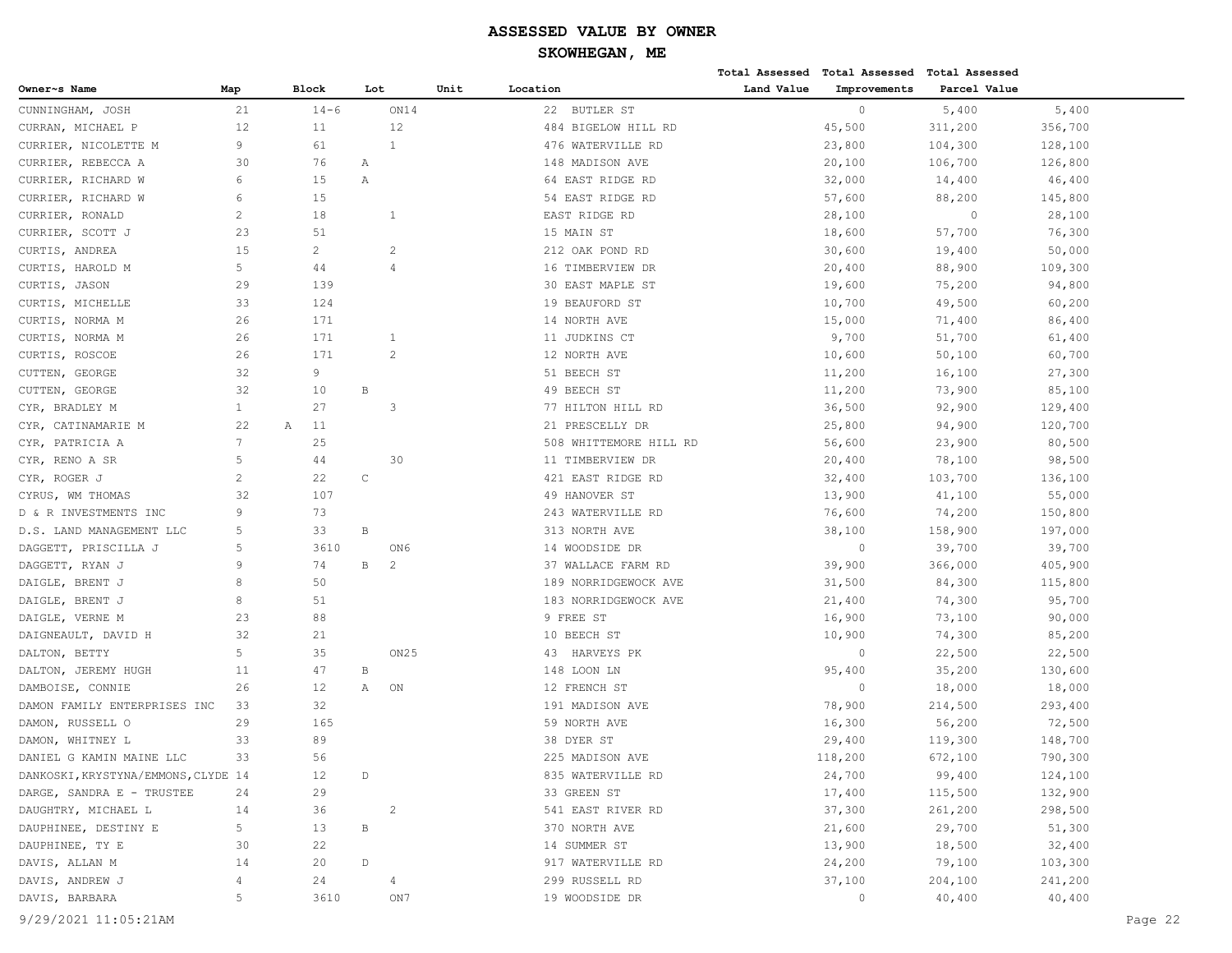**Total Assessed Total Assessed Total Assessed** 

| Owner~s Name  |                                         | Map            | <b>Block</b>   | Lot                      |                | Unit | Location                       | Land Value | Improvements   | Parcel Value   |         |         |
|---------------|-----------------------------------------|----------------|----------------|--------------------------|----------------|------|--------------------------------|------------|----------------|----------------|---------|---------|
|               | DAVIS, BRENT A                          | 9              | 81             |                          | 14             |      | 10 WALLACE FARM RD             |            | 35,400         | 159,400        | 194,800 |         |
|               | DAVIS, CELESTE A                        | 20             | 9              |                          |                |      | 102 MAIN ST                    |            | 19,800         | 51,300         | 71,100  |         |
|               | DAVIS, CHRISTEN L                       | 12             | 15             |                          |                |      | 97 ROWE RD                     |            | 32,000         | 87,700         | 119,700 |         |
| DAVIS, DANA   |                                         | 5              | 38             |                          | ON13           |      | 15 MRI DR                      |            | $\circ$        | 15,600         | 15,600  |         |
|               | DAVIS, DANIEL C                         | 9              | 74             | B                        | $4 - 1$        |      | 246 WATERVILLE RD              |            | 22,200         | 31,500         | 53,700  |         |
| DAVIS, DEAN   |                                         | 14             | 14             |                          |                |      | 851 WATERVILLE RD              |            | 19,900         | 71,900         | 91,800  |         |
|               | DAVIS, DONALD P                         | 5              | 84             | B                        | 2              |      | STREAM VIEW DR                 |            | 30,000         | $\overline{0}$ | 30,000  |         |
|               | DAVIS, GEORGE M JR                      | 5              | 13             | $\mathop{}\mathopen{} E$ |                |      | 7 FORREST GREENE ST            |            | 24,000         | 116,200        | 140,200 |         |
|               | DAVIS, IRENE G                          | 33             | 10             |                          |                |      | 15 PROSPECT ST                 |            | 27,600         | 106,700        | 134,300 |         |
|               | DAVIS, JANICE R                         | 11             | 16             | Α                        |                |      | 530 WHITTEMORE HILL RD         |            | 56,400         | 32,700         | 89,100  |         |
|               | DAVIS, JASON A                          | $\mathbf{1}$   | 29             |                          |                |      | 99 HILTON HILL RD              |            | 33,500         | 59,100         | 92,600  |         |
|               | DAVIS, JASON A                          | $\mathbf{1}$   | 30             |                          |                |      | HILTON HILL RD                 |            | 2,400          | $\overline{0}$ | 2,400   |         |
|               | DAVIS, JOEL (HEIRS OF) - TRUS 12        |                | 11             |                          | $14 - 3$       |      | 284 BIGELOW HILL RD            |            | 30,200         | 223,000        | 253,200 |         |
| DAVIS, JOHN   |                                         | 5              | 45             |                          | 25             |      | 62 ROBIN CT                    |            | 30,500         | 205,100        | 235,600 |         |
|               | DAVIS, LOUISE R                         | 33             | 5              |                          |                |      | 33 PROSPECT ST                 |            | 27,800         | 93,500         | 121,300 |         |
|               | DAVIS, MATTHEW S                        | 29             | 9              |                          |                |      | 9 LEAVITT ST                   |            | 16,300         | 73,200         | 89,500  |         |
|               | DAVIS, MAUREEN D                        | 9              | 61             |                          | 2              |      | 418 WATERVILLE RD              |            | 39,300         | 313,600        | 352,900 |         |
|               | DAVIS, SHERYL A                         | 5              | 84             | В                        |                |      | 55 STREAM VIEW DR              |            | 28,500         | 215,900        | 244,400 |         |
|               | DAVIS, SUSAN G                          | $\mathbf{1}$   | 30             | Α                        |                |      | 94 HILTON HILL RD              |            | 41,800         | 186,600        | 228,400 |         |
|               | DAVIS, ZEBULON M                        | 25             | $\overline{2}$ |                          |                |      | 56 WEST FRONT ST               |            | 17,100         | 78,100         | 95,200  |         |
|               | DAVIS, ZEBULON M                        | 29             | 177            |                          |                |      | 49 NORTH AVE                   |            | 16,600         | 55,100         | 71,700  |         |
|               | DAVIS, ZEBULON M                        | 33             | 34             |                          |                |      | 12 CHANDLER ST                 |            | 27,200         | 92,700         | 119,900 |         |
|               | DAVIS, ZEBULUN M                        | 5 <sup>5</sup> | 45             |                          | 16             |      | 48 ROBIN CT                    |            | 31,100         | 186,300        | 217,400 |         |
|               | DAWES, ERNEST L JR                      | 29             | 128            |                          |                |      | 87 NORTH AVE                   |            | 22,900         | 98,900         | 121,800 |         |
|               | DAWES, TAMMY (COWETTE)                  | 22             | 3              |                          | 1ON            |      | 15 GARALDS WY                  |            | $\circ$        | 13,300         | 13,300  |         |
| DAY, BRENDA   |                                         | 25             | 41             |                          |                |      | 22 PENNELL ST                  |            | 23,700         | 82,400         | 106,100 |         |
|               | DAYTON, DEBORA                          | 30             | 31             |                          |                |      | 47 SUMMER ST                   |            | 20,600         | 110,600        | 131,200 |         |
|               | DEAD RIVER COMPANY                      | 9              | 60             | Α                        |                |      | 469 WATERVILLE RD              |            | 67,900         | 16,500         | 84,400  |         |
|               | DEAD RIVER COMPANY EAT LLC              | 22             | 41             |                          |                |      | 85 WATERVILLE RD               |            | 48,900         | 93,500         | 142,400 |         |
|               | DEADY, KAREN F                          | 13             | 40             |                          | 12             |      | 59 CRESCENT ST                 |            | 32,500         | 151,500        | 184,000 |         |
| DEAN, BRIAN S |                                         | 5              | 45             |                          | 14             |      | 37 ROBIN CT                    |            | 34,800         | 153,900        | 188,700 |         |
|               | DEAN, NORMA G - LE                      | 24             | 26             |                          |                |      | 107 MAIN ST                    |            | 26,600         | 73,700         | 100,300 |         |
|               | DEC ENTERPRISES INC                     | 9              | 74             | A 1                      |                |      | 6 COMMERCE DR                  |            | 48,400         | 396,000        | 444,400 |         |
|               | DECKER, DAVID I                         | 15             | $\overline{c}$ | Α                        |                |      | 248 OAK POND RD                |            | 28,500         | 22,200         | 50,700  |         |
| DEES, MICHAEL |                                         | 30             | 10             |                          |                |      |                                |            |                |                |         |         |
|               |                                         | 32             | 72             | Α                        |                |      | 33 COBURN AVE<br>65 RUSSELL RD |            | 29,100         | 102,200        | 131,300 |         |
|               | DELANO, LAWRENCE G II                   | $7^{\circ}$    | 24             |                          |                |      |                                |            | 14,300         | 21,000         | 35,300  |         |
|               | DELANO, STEVEN                          |                | 16             |                          | 1              |      | 502 WHITTEMORE HILL RD         |            | 55,300         | 42,700         | 98,000  |         |
|               | DELLARMA, NICOLE A<br>DEMCHAK, LAURIE A | 22             | 32             |                          |                |      | 67 HATHAWAY ST                 |            | 12,600         | 66,500         | 79,100  |         |
|               |                                         | 8              |                |                          |                |      | BIGELOW HILL RD                |            | 50,300         | $\overline{0}$ | 50,300  |         |
|               | DEMCHAK, LAURIE A & GEORGE E 8          |                | 32             | Α                        |                |      | 31 BIGELOW HILL RD             |            | 31,900         | 167,400        | 199,300 |         |
|               | DEMERCHANT, DIANE                       | 14             | 49             |                          | 30N            |      | 566 OAK POND RD                |            | $\overline{0}$ | 46,800         | 46,800  |         |
|               | DEMERCHANT, KIM N                       | 33             | 110            |                          |                |      | 23 PARLIN ST                   |            | 13,600         | 61,600         | 75,200  |         |
|               | DEMERCHANT, LAWRENCE A                  | 14             | 49             |                          | 3              |      | 570 OAK POND RD                |            | 24,100         | 161,000        | 185,100 |         |
|               | DEMERCHANT, LAWRENCE A                  | 14             | 49             |                          | $\overline{2}$ |      | OAK POND RD                    |            | 22,700         | $\overline{0}$ | 22,700  |         |
|               | DEMERCHANT, PAUL O                      | 32             | 109            |                          |                |      | 39 HANOVER ST                  |            | 16,200         | 80,700         | 96,900  |         |
|               | DEMERCHANT, STACY L                     | 32             | 100            |                          |                |      | 68 BEECH ST                    |            | 12,500         | $\overline{0}$ | 12,500  |         |
|               | 9/29/2021 11:05:21AM                    |                |                |                          |                |      |                                |            |                |                |         | Page 23 |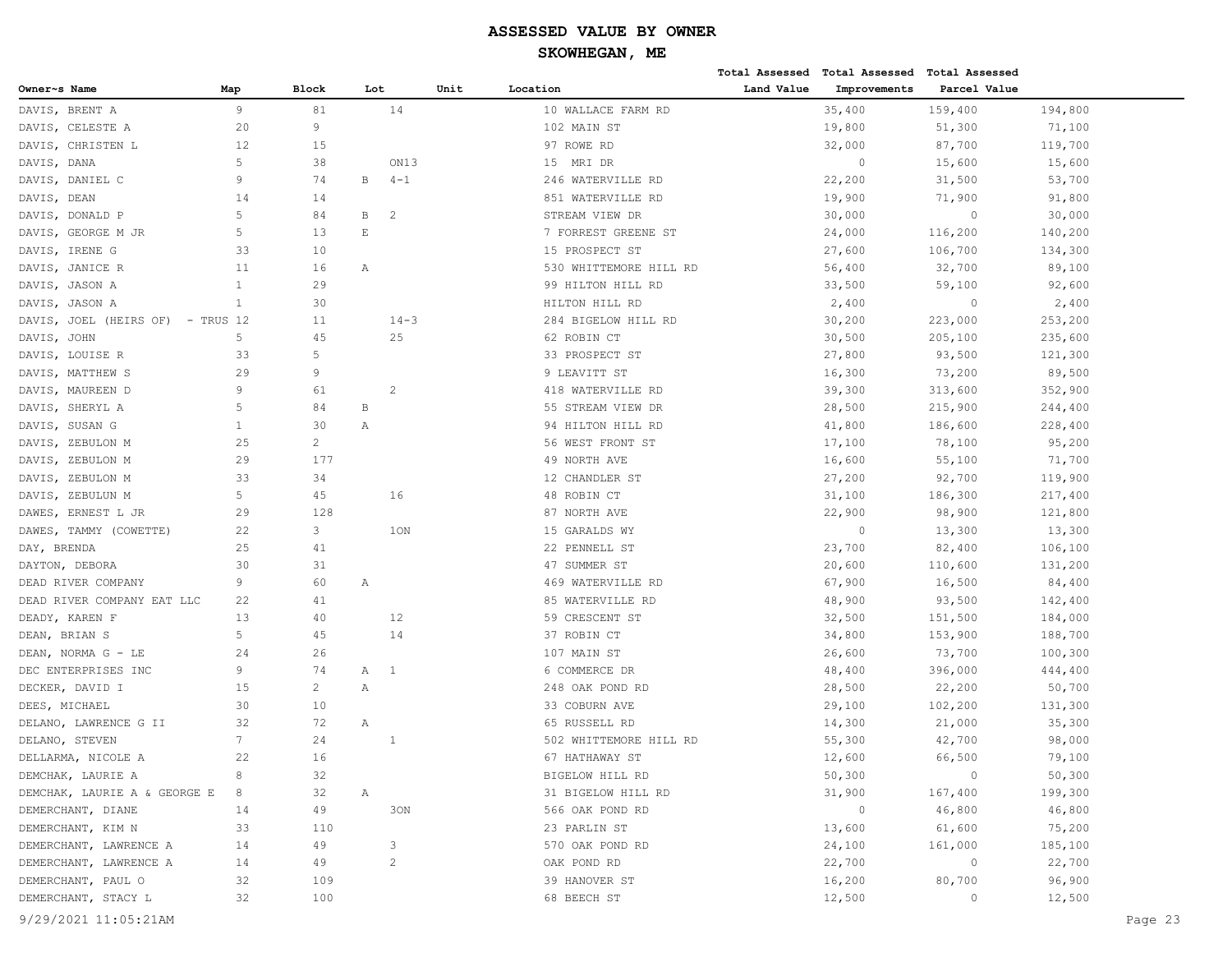# **SKOWHEGAN, ME**

|                          |                |               |              |                |      |                        |            | Total Assessed Total Assessed | Total Assessed |         |
|--------------------------|----------------|---------------|--------------|----------------|------|------------------------|------------|-------------------------------|----------------|---------|
| Owner~s Name             | Map            | Block         | Lot          |                | Unit | Location               | Land Value | Improvements                  | Parcel Value   |         |
| DEMERITT, DARLENE P      | 33             | 200           |              |                |      | 5 ST JOHN ST           |            | 14,500                        | 37,300         | 51,800  |
| DEMIJEST INC             | 21             | 14            |              | 6              |      | POOLER AVE             |            | 182,600                       | $\circ$        | 182,600 |
| DEMMONS, CARLTON         | 27             | 114           | Α            |                |      | WATER ST               |            | 10,200                        | $\circ$        | 10,200  |
| DEMMONS, CARLTON         | 27             | 115           |              |                |      | 8 KENNEBEC ST          |            | 17,000                        | 110,700        | 127,700 |
| DEMMONS, GAIL H          | 29             | 86            |              |                |      | 13 MAPLE ST            |            | 19,600                        | 85,500         | 105,100 |
| DEMO, ARLENE             | 5              | 49            | J            |                |      | 196 MALBONS MILLS RD   |            | 28,900                        | 103,100        | 132,000 |
| DEMO, BARBARA            | 28             | 10            |              |                |      | 24 MALBONS MILLS RD    |            | 19,600                        | 60,800         | 80,400  |
| DEMO, BARBARA ANNE       | 28             | 9             |              |                |      | MALBONS MILLS RD       |            | 15,400                        | $\circ$        | 15,400  |
| DEMO, HOLLY              | 8              | 6             |              |                |      | 343 WEST FRONT ST      |            | 21,400                        | 59,000         | 80,400  |
| DEMO, KAREN S            | 3              | 9             |              |                |      | 846 NOTCH RD           |            | 6,100                         | 35,300         | 41,400  |
| DEMO, KAREN S            | 3              | 10            |              |                |      | NOTCH RD               |            | 1,800                         | $\circ$        | 1,800   |
| DEMO, KAREN S            | 5              | 84            | В            | - 1            |      | 23 STREAM VIEW DR      |            | 36,700                        | 179,600        | 216,300 |
| DEMO, KAREN S            | 3              | 9             |              | $\mathbf{1}$   |      | NOTCH RD               |            | 1,800                         | $\circ$        | 1,800   |
| DEMO, KAREN S            | 5              | 84            | В            | 3              |      | STREAM VIEW DR         |            | 26,400                        | $\circ$        | 26,400  |
| DEMO, MARK H             | $\overline{2}$ | 16            |              | 2              |      | 519 NOTCH RD           |            | 32,700                        | 46,900         | 79,600  |
| DEMO, MARK H             | 5              | 124           |              |                |      | 7 MALBONS MILLS RD     |            | 34,400                        | 120,400        | 154,800 |
| DEMO, MARK H             | 6              | 5             |              |                |      | EAST RIDGE RD          |            | 10,000                        | $\circ$        | 10,000  |
| DEMO, MARK H             | 7              | 25            | B            |                |      | 526 WHITTEMORE HILL RD |            | 35,900                        | 24,200         | 60,100  |
| DEMO, MARK H             | 7              | 25            | $\mathbf{F}$ |                |      | WHITTEMORE HILL RD     |            | 900                           | $\circ$        | 900     |
| DEMO, WILLIAM C          | 5              | 3610          |              | ON40           |      | 20 PINELAND CIR        |            | $\circ$                       | 51,900         | 51,900  |
| DENHAM, ERIN             | $\overline{9}$ | 45            |              | $\mathbf{1}$   |      | 52 DIONNE FARM RD      |            | 71,300                        | $\circ$        | 71,300  |
| DENHAM, ERIN             | 9              | 47            |              |                |      | MIDDLE RD              |            | 9,600                         | $\circ$        | 9,600   |
| DENIS, PENELOPE A        | 17             | 4             | B            |                |      | BACK RD                |            | 52,500                        | $\circ$        | 52,500  |
| DENNER, ARLENE           | 5              | 44            | $\, {\bf B}$ | 2              |      | 20 RYAN LN             |            | 20,000                        | 61,600         | 81,600  |
| DEPOSITORS TRUST COMPANY | 32             | 20            |              |                |      | 214 MADISON AVE        |            | 98,200                        | 231,300        | 329,500 |
| DERBYSHIRE, JAMES A      | $\mathbf{1}$   | 4             |              |                |      | STEWARD HILL RD        |            | 52,400                        | $\circ$        | 52,400  |
| DERBYSHIRE, JAMES A      | 27             | 9             | Α            |                |      | 61 MILBURN ST          |            | 13,900                        | 39,200         | 53,100  |
| DERBYSHIRE, JAMES A      | 29             | 180           |              |                |      | 41 NORTH AVE           |            | 26,800                        | 26,700         | 53,500  |
| DERBYSHIRE, JAMES A      | 30             | 29            |              |                |      | 46 SUMMER ST           |            | 18,200                        | 69,000         | 87,200  |
| DERBYSHIRE, JAMES A      | 30             | 76            | $\, {\bf B}$ |                |      | 3 RUSSELL RD           |            | 18,900                        | 25,600         | 44,500  |
| DEROCHE, JARED           | 14             | 53            |              | 3              |      | 704 EAST RIVER RD      |            | 28,000                        | 87,700         | 115,700 |
| DEROSA, CHRISTOPHER      | 37             | 44            |              |                |      | 15 COWETTE ST          |            | 19,000                        | 57,800         | 76,800  |
| DEROUCHE, COURTNEY S     | 22             | 32            |              |                |      | 29 MITCHELL ST         |            | 17,200                        | 90,200         | 107,400 |
| DEROUCHE, CRAIG J        | 37             | 4             |              |                |      | 15 LOCUST ST           |            | 16,500                        | 80,700         | 97,200  |
| DEROUCHE, JAMES R        | 10             | 35            | B            |                |      | 326 EAST RIVER RD      |            | 30,000                        | 99,700         | 129,700 |
| DEROUCHE, VALERIE L      | 33             | 88            |              |                |      | 32 DYER ST             |            | 26,900                        | 144,300        | 171,200 |
| DESCHAINE, MONTANA M     | 37             | 58            |              |                |      | 7 WEST ST              |            | 16,300                        | 65,400         | 81,700  |
| DESCHAINE, SHONYA M      | 33             | 123           |              |                |      | 16 BEAUFORD ST         |            | 10,400                        | 35,300         | 45,700  |
| DESISLES, KENNETH M      | 26             | 22            |              |                |      | 13 CEDAR ST            |            | 13,600                        | 47,700         | 61,300  |
| DESPRES, BRIAN L         | 32             | 111           |              | 3              |      | 15 MERRILL ST          |            | 22,400                        | 149,500        | 171,900 |
| DEVOE, BONITA G          | 30             | 121           |              |                |      | COBURN AVE             |            | 23,600                        | $\circ$        | 23,600  |
| DEVOE, JON G             | 30             | 121           |              | $\mathbf{1}$   |      | 97 COBURN AVE          |            | 28,100                        | 114,200        | 142,300 |
| DEVOE, JON G             | 33             | 195           |              |                |      | 18 NORTH SCHOOL ST     |            | 16,200                        | 65,300         | 81,500  |
| DIALYSIS CLINIC INC      | 9              | 25            |              | $\mathbf{1}$   |      | 27 RESEARCH DR         |            | 36,900                        | 438,100        | 475,000 |
| DICKEY, DALE W           | 22             | 52            |              |                |      | 55 WATERVILLE RD       |            | 13,600                        | 39,200         | 52,800  |
| DICKEY, DANIEL           | 6              | $\mathcal{S}$ | $\mathbb D$  | $\overline{1}$ |      | 198 EAST RIDGE RD      |            | 38,200                        | 108,900        | 147,100 |
|                          |                |               |              |                |      |                        |            |                               |                |         |

9/29/2021 11:05:21AM Page 24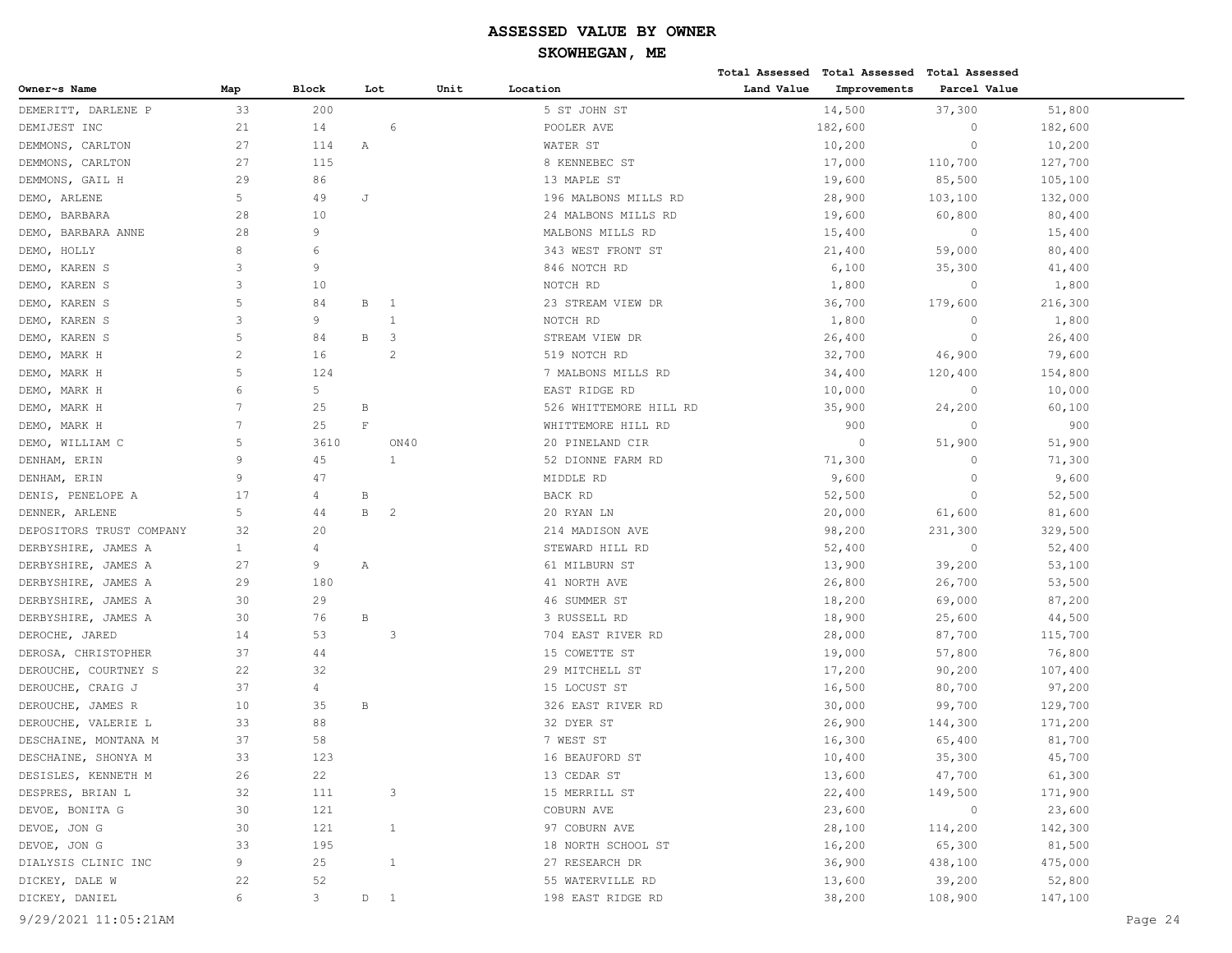| Owner~s Name<br>Block<br>Lot<br>Unit<br>Location<br>Land Value<br>Improvements<br>Parcel Value<br>Map<br>26<br>190<br>127 WATER ST<br>25,700<br>113,200<br>DICKEY, GALAN I<br>87,500<br>29<br>65<br>25 LAWTON ST<br>12,200<br>DICKEY, GALAN I<br>26,700<br>38,900<br>33<br>DICKEY, KENDALL E<br>153<br>143 NORTH AVE<br>24,400<br>68,400<br>92,800<br>35<br>21,300<br>DICKEY, NORMAN C & PATRICIA A 5<br>263 NORTH AVE<br>50,200<br>71,500<br>Α<br>DICKEY, NORMAN C & PATRICIA A 5<br>26<br>254 NORTH AVE<br>24,900<br>13,200<br>38,100<br>А<br>27<br>108,500<br>DICKEY, NORMAN C & PATRICIA A 5<br>258 NORTH AVE<br>25,000<br>83,500<br>А<br>28<br>DICKEY, NORMAN C & PATRICIA A 5<br>Α<br>264 NORTH AVE<br>18,500<br>81,700<br>100,200<br>6<br>DICKEY, STEPHEN J JR<br>14<br>27,400<br>214,000<br>241,400<br>720 WATERVILLE RD<br>85<br>27<br>68 MT PLEASANT AVE<br>16,500<br>87,100<br>103,600<br>DICKEY, STEPHEN JR<br>8<br>8<br>WEST FRONT ST<br>11,300<br>$\circ$<br>11,300<br>DICKINSON, BLAINE M<br>8<br>11<br>307 WEST FRONT ST<br>47,500<br>88,000<br>135,500<br>DICKINSON, BLAINE M<br>8<br>11<br>DICKINSON, BLAINE M<br>1<br>321 WEST FRONT ST<br>34,200<br>174,400<br>208,600<br>8<br>3<br>DICKINSON, FRANK E<br>WEST FRONT ST<br>104,200<br>$\mathbf{0}$<br>104,200<br>8<br>12<br>WEST FRONT ST<br>DICKINSON, FRANK E<br>42,400<br>$\circ$<br>42,400<br>DICKINSON, NORMAN R<br>13<br>32<br>1<br>MIDDLE RD<br>3,100<br>$\circ$<br>3,100<br>32<br>16,900<br>42,500<br>DICKISON, DOUGLAS<br>94<br>Α<br>43 SILVER ST<br>59,400<br>11<br>29<br>$\overline{1}$<br>DICKSON, JOHN F<br>6 ROCKY DR<br>28,200<br>202,400<br>230,600<br>29<br>100<br>DICRANIAN, WENDY R<br>32 MAPLE ST<br>23,600<br>82,200<br>105,800<br>DIDDEN, SUSAN B<br>10<br>49<br>253 EATON MOUNTAIN RD<br>40,500<br>190,100<br>230,600<br>9<br>69<br>DIETTRICH, NANCY H<br>338 WATERVILLE RD<br>24,400<br>90,200<br>114,600<br>6<br>DILLER, PETER W<br>35<br>117 MALBONS MILLS RD<br>24,400<br>114,900<br>139,300<br>$\mathbf F$<br>DILLINGHAM, KEVIN<br>11<br>14<br>CANAAN RD<br>25,800<br>22,100<br>47,900<br>DILLINGHAM, REXFORD B<br>11<br>14<br>1074 CANAAN RD<br>26,500<br>120,300<br>146,800<br>9<br>23<br>DILLON, SCOTT A<br>MIDDLE RD<br>20,200<br>$\circ$<br>20,200<br>1<br>Α<br>9<br>23<br>6<br>DILLON, SCOTT A<br>SYSTOC TRAIL<br>75,700<br>$\circ$<br>75,700<br>6<br>$\circ$<br>DIONNE KENNETH C<br>14<br>EAST RIDGE RD<br>29,500<br>29,500<br>6<br>36<br>CANAAN RD<br>6,700<br>$\mathbf{0}$<br>6,700<br>DIONNE KENNETH C<br>6<br>37<br>DIONNE KENNETH C<br>CANAAN RD<br>3,000<br>$\mathbf{0}$<br>3,000<br>$7\overline{ }$<br>DIONNE, JEANNETTE M - LIFE EST 20<br>94 MAIN ST<br>19,300<br>56,900<br>76,200<br>98<br>$\mathbf{1}$<br>33,300<br>DIONNE, JENNIFER L - PR<br>32<br>52 BEECH ST<br>9,600<br>42,900<br>DIONNE, JOYCE A<br>29<br>163<br>9 EAST ST<br>19,400<br>66,900<br>86,300<br>5<br>112<br>DIONNE, LANCE J<br>106 PARKMAN HILL RD<br>32,600<br>138,700<br>171,300<br>$\mathsf C$<br>3<br>DIONNE, MARTHA A<br>4<br>MADISON AVE<br>127,200<br>$\circ$<br>127,200<br>6<br>16<br>$\circ$<br>DIONNE, RANDALL<br>EAST RIDGE RD<br>34,400<br>34,400<br>4<br>14<br>DIONNE, RANDALL T<br>4<br>MADISON AVE<br>79,400<br>$\circ$<br>79,400<br>6<br>DIONNE, RANDALL T<br>11<br>EAST RIDGE RD<br>57,000<br>$\circ$<br>57,000<br>6<br>30<br>DIONNE, RANDALL T<br>638 CANAAN RD<br>25,500<br>49,600<br>75,100<br>DIONNE, REBECCA<br>46<br>OAK POND RD<br>142,300<br>11<br>41,300<br>183,600<br>$\overline{0}$<br>DIONNE, REBECCA<br>11<br>45<br>OAK POND RD<br>38,500<br>38,500<br>45<br>DIONNE, REBECCA R<br>11<br>190 OAK POND RD<br>24,100<br>116,300<br>140,400<br>1<br>$\sqrt{2}$<br>5<br>DIONNE, RONALD J<br>96<br>301 CANAAN RD<br>25,200<br>26,900<br>52,100<br>$\overline{0}$<br>2,400<br>DIONNE, STEPHEN P & JENNIFER L 11<br>35<br>$\mathbf{1}$<br>BLUE HERON LN<br>2,400<br>DIONNE, STEPHEN P & JENNIFER L 33<br>8<br>21 PROSPECT ST<br>24,500<br>90,400<br>114,900<br>233,100<br>DIONNE, STEPHEN P & JENNIFER L 39<br>96 BLUE HERON LN<br>77,100<br>156,000<br>30<br>А<br>$\, {\bf B}$<br>DIONNE, STEPHEN P & JENNIFER L 39<br>30<br>92 BLUE HERON LN<br>73,400<br>37,400<br>110,800<br>DIPALMA, RACHEL N - TRUSTEE 21<br>43 POOLER AVE<br>14,100<br>54,300<br>68,400<br>14<br>8<br>9/29/2021 11:05:21AM<br>Page 25 |  |  |  |  | Total Assessed Total Assessed | Total Assessed |  |
|------------------------------------------------------------------------------------------------------------------------------------------------------------------------------------------------------------------------------------------------------------------------------------------------------------------------------------------------------------------------------------------------------------------------------------------------------------------------------------------------------------------------------------------------------------------------------------------------------------------------------------------------------------------------------------------------------------------------------------------------------------------------------------------------------------------------------------------------------------------------------------------------------------------------------------------------------------------------------------------------------------------------------------------------------------------------------------------------------------------------------------------------------------------------------------------------------------------------------------------------------------------------------------------------------------------------------------------------------------------------------------------------------------------------------------------------------------------------------------------------------------------------------------------------------------------------------------------------------------------------------------------------------------------------------------------------------------------------------------------------------------------------------------------------------------------------------------------------------------------------------------------------------------------------------------------------------------------------------------------------------------------------------------------------------------------------------------------------------------------------------------------------------------------------------------------------------------------------------------------------------------------------------------------------------------------------------------------------------------------------------------------------------------------------------------------------------------------------------------------------------------------------------------------------------------------------------------------------------------------------------------------------------------------------------------------------------------------------------------------------------------------------------------------------------------------------------------------------------------------------------------------------------------------------------------------------------------------------------------------------------------------------------------------------------------------------------------------------------------------------------------------------------------------------------------------------------------------------------------------------------------------------------------------------------------------------------------------------------------------------------------------------------------------------------------------------------------------------------------------------------------------------------------------------------------------------------------------------------------------------------------------------------------------------------------------------------------------------------------------------------------------------------------------------------------------------------------------------------------------------------------------------------------------------------------------------------------------------------------------------------------------------------------------------------------------------------------------------------------------------------------------------------------------------------------------------------------------------------------------------------------------------------------------------------------------------|--|--|--|--|-------------------------------|----------------|--|
|                                                                                                                                                                                                                                                                                                                                                                                                                                                                                                                                                                                                                                                                                                                                                                                                                                                                                                                                                                                                                                                                                                                                                                                                                                                                                                                                                                                                                                                                                                                                                                                                                                                                                                                                                                                                                                                                                                                                                                                                                                                                                                                                                                                                                                                                                                                                                                                                                                                                                                                                                                                                                                                                                                                                                                                                                                                                                                                                                                                                                                                                                                                                                                                                                                                                                                                                                                                                                                                                                                                                                                                                                                                                                                                                                                                                                                                                                                                                                                                                                                                                                                                                                                                                                                                                                                                        |  |  |  |  |                               |                |  |
|                                                                                                                                                                                                                                                                                                                                                                                                                                                                                                                                                                                                                                                                                                                                                                                                                                                                                                                                                                                                                                                                                                                                                                                                                                                                                                                                                                                                                                                                                                                                                                                                                                                                                                                                                                                                                                                                                                                                                                                                                                                                                                                                                                                                                                                                                                                                                                                                                                                                                                                                                                                                                                                                                                                                                                                                                                                                                                                                                                                                                                                                                                                                                                                                                                                                                                                                                                                                                                                                                                                                                                                                                                                                                                                                                                                                                                                                                                                                                                                                                                                                                                                                                                                                                                                                                                                        |  |  |  |  |                               |                |  |
|                                                                                                                                                                                                                                                                                                                                                                                                                                                                                                                                                                                                                                                                                                                                                                                                                                                                                                                                                                                                                                                                                                                                                                                                                                                                                                                                                                                                                                                                                                                                                                                                                                                                                                                                                                                                                                                                                                                                                                                                                                                                                                                                                                                                                                                                                                                                                                                                                                                                                                                                                                                                                                                                                                                                                                                                                                                                                                                                                                                                                                                                                                                                                                                                                                                                                                                                                                                                                                                                                                                                                                                                                                                                                                                                                                                                                                                                                                                                                                                                                                                                                                                                                                                                                                                                                                                        |  |  |  |  |                               |                |  |
|                                                                                                                                                                                                                                                                                                                                                                                                                                                                                                                                                                                                                                                                                                                                                                                                                                                                                                                                                                                                                                                                                                                                                                                                                                                                                                                                                                                                                                                                                                                                                                                                                                                                                                                                                                                                                                                                                                                                                                                                                                                                                                                                                                                                                                                                                                                                                                                                                                                                                                                                                                                                                                                                                                                                                                                                                                                                                                                                                                                                                                                                                                                                                                                                                                                                                                                                                                                                                                                                                                                                                                                                                                                                                                                                                                                                                                                                                                                                                                                                                                                                                                                                                                                                                                                                                                                        |  |  |  |  |                               |                |  |
|                                                                                                                                                                                                                                                                                                                                                                                                                                                                                                                                                                                                                                                                                                                                                                                                                                                                                                                                                                                                                                                                                                                                                                                                                                                                                                                                                                                                                                                                                                                                                                                                                                                                                                                                                                                                                                                                                                                                                                                                                                                                                                                                                                                                                                                                                                                                                                                                                                                                                                                                                                                                                                                                                                                                                                                                                                                                                                                                                                                                                                                                                                                                                                                                                                                                                                                                                                                                                                                                                                                                                                                                                                                                                                                                                                                                                                                                                                                                                                                                                                                                                                                                                                                                                                                                                                                        |  |  |  |  |                               |                |  |
|                                                                                                                                                                                                                                                                                                                                                                                                                                                                                                                                                                                                                                                                                                                                                                                                                                                                                                                                                                                                                                                                                                                                                                                                                                                                                                                                                                                                                                                                                                                                                                                                                                                                                                                                                                                                                                                                                                                                                                                                                                                                                                                                                                                                                                                                                                                                                                                                                                                                                                                                                                                                                                                                                                                                                                                                                                                                                                                                                                                                                                                                                                                                                                                                                                                                                                                                                                                                                                                                                                                                                                                                                                                                                                                                                                                                                                                                                                                                                                                                                                                                                                                                                                                                                                                                                                                        |  |  |  |  |                               |                |  |
|                                                                                                                                                                                                                                                                                                                                                                                                                                                                                                                                                                                                                                                                                                                                                                                                                                                                                                                                                                                                                                                                                                                                                                                                                                                                                                                                                                                                                                                                                                                                                                                                                                                                                                                                                                                                                                                                                                                                                                                                                                                                                                                                                                                                                                                                                                                                                                                                                                                                                                                                                                                                                                                                                                                                                                                                                                                                                                                                                                                                                                                                                                                                                                                                                                                                                                                                                                                                                                                                                                                                                                                                                                                                                                                                                                                                                                                                                                                                                                                                                                                                                                                                                                                                                                                                                                                        |  |  |  |  |                               |                |  |
|                                                                                                                                                                                                                                                                                                                                                                                                                                                                                                                                                                                                                                                                                                                                                                                                                                                                                                                                                                                                                                                                                                                                                                                                                                                                                                                                                                                                                                                                                                                                                                                                                                                                                                                                                                                                                                                                                                                                                                                                                                                                                                                                                                                                                                                                                                                                                                                                                                                                                                                                                                                                                                                                                                                                                                                                                                                                                                                                                                                                                                                                                                                                                                                                                                                                                                                                                                                                                                                                                                                                                                                                                                                                                                                                                                                                                                                                                                                                                                                                                                                                                                                                                                                                                                                                                                                        |  |  |  |  |                               |                |  |
|                                                                                                                                                                                                                                                                                                                                                                                                                                                                                                                                                                                                                                                                                                                                                                                                                                                                                                                                                                                                                                                                                                                                                                                                                                                                                                                                                                                                                                                                                                                                                                                                                                                                                                                                                                                                                                                                                                                                                                                                                                                                                                                                                                                                                                                                                                                                                                                                                                                                                                                                                                                                                                                                                                                                                                                                                                                                                                                                                                                                                                                                                                                                                                                                                                                                                                                                                                                                                                                                                                                                                                                                                                                                                                                                                                                                                                                                                                                                                                                                                                                                                                                                                                                                                                                                                                                        |  |  |  |  |                               |                |  |
|                                                                                                                                                                                                                                                                                                                                                                                                                                                                                                                                                                                                                                                                                                                                                                                                                                                                                                                                                                                                                                                                                                                                                                                                                                                                                                                                                                                                                                                                                                                                                                                                                                                                                                                                                                                                                                                                                                                                                                                                                                                                                                                                                                                                                                                                                                                                                                                                                                                                                                                                                                                                                                                                                                                                                                                                                                                                                                                                                                                                                                                                                                                                                                                                                                                                                                                                                                                                                                                                                                                                                                                                                                                                                                                                                                                                                                                                                                                                                                                                                                                                                                                                                                                                                                                                                                                        |  |  |  |  |                               |                |  |
|                                                                                                                                                                                                                                                                                                                                                                                                                                                                                                                                                                                                                                                                                                                                                                                                                                                                                                                                                                                                                                                                                                                                                                                                                                                                                                                                                                                                                                                                                                                                                                                                                                                                                                                                                                                                                                                                                                                                                                                                                                                                                                                                                                                                                                                                                                                                                                                                                                                                                                                                                                                                                                                                                                                                                                                                                                                                                                                                                                                                                                                                                                                                                                                                                                                                                                                                                                                                                                                                                                                                                                                                                                                                                                                                                                                                                                                                                                                                                                                                                                                                                                                                                                                                                                                                                                                        |  |  |  |  |                               |                |  |
|                                                                                                                                                                                                                                                                                                                                                                                                                                                                                                                                                                                                                                                                                                                                                                                                                                                                                                                                                                                                                                                                                                                                                                                                                                                                                                                                                                                                                                                                                                                                                                                                                                                                                                                                                                                                                                                                                                                                                                                                                                                                                                                                                                                                                                                                                                                                                                                                                                                                                                                                                                                                                                                                                                                                                                                                                                                                                                                                                                                                                                                                                                                                                                                                                                                                                                                                                                                                                                                                                                                                                                                                                                                                                                                                                                                                                                                                                                                                                                                                                                                                                                                                                                                                                                                                                                                        |  |  |  |  |                               |                |  |
|                                                                                                                                                                                                                                                                                                                                                                                                                                                                                                                                                                                                                                                                                                                                                                                                                                                                                                                                                                                                                                                                                                                                                                                                                                                                                                                                                                                                                                                                                                                                                                                                                                                                                                                                                                                                                                                                                                                                                                                                                                                                                                                                                                                                                                                                                                                                                                                                                                                                                                                                                                                                                                                                                                                                                                                                                                                                                                                                                                                                                                                                                                                                                                                                                                                                                                                                                                                                                                                                                                                                                                                                                                                                                                                                                                                                                                                                                                                                                                                                                                                                                                                                                                                                                                                                                                                        |  |  |  |  |                               |                |  |
|                                                                                                                                                                                                                                                                                                                                                                                                                                                                                                                                                                                                                                                                                                                                                                                                                                                                                                                                                                                                                                                                                                                                                                                                                                                                                                                                                                                                                                                                                                                                                                                                                                                                                                                                                                                                                                                                                                                                                                                                                                                                                                                                                                                                                                                                                                                                                                                                                                                                                                                                                                                                                                                                                                                                                                                                                                                                                                                                                                                                                                                                                                                                                                                                                                                                                                                                                                                                                                                                                                                                                                                                                                                                                                                                                                                                                                                                                                                                                                                                                                                                                                                                                                                                                                                                                                                        |  |  |  |  |                               |                |  |
|                                                                                                                                                                                                                                                                                                                                                                                                                                                                                                                                                                                                                                                                                                                                                                                                                                                                                                                                                                                                                                                                                                                                                                                                                                                                                                                                                                                                                                                                                                                                                                                                                                                                                                                                                                                                                                                                                                                                                                                                                                                                                                                                                                                                                                                                                                                                                                                                                                                                                                                                                                                                                                                                                                                                                                                                                                                                                                                                                                                                                                                                                                                                                                                                                                                                                                                                                                                                                                                                                                                                                                                                                                                                                                                                                                                                                                                                                                                                                                                                                                                                                                                                                                                                                                                                                                                        |  |  |  |  |                               |                |  |
|                                                                                                                                                                                                                                                                                                                                                                                                                                                                                                                                                                                                                                                                                                                                                                                                                                                                                                                                                                                                                                                                                                                                                                                                                                                                                                                                                                                                                                                                                                                                                                                                                                                                                                                                                                                                                                                                                                                                                                                                                                                                                                                                                                                                                                                                                                                                                                                                                                                                                                                                                                                                                                                                                                                                                                                                                                                                                                                                                                                                                                                                                                                                                                                                                                                                                                                                                                                                                                                                                                                                                                                                                                                                                                                                                                                                                                                                                                                                                                                                                                                                                                                                                                                                                                                                                                                        |  |  |  |  |                               |                |  |
|                                                                                                                                                                                                                                                                                                                                                                                                                                                                                                                                                                                                                                                                                                                                                                                                                                                                                                                                                                                                                                                                                                                                                                                                                                                                                                                                                                                                                                                                                                                                                                                                                                                                                                                                                                                                                                                                                                                                                                                                                                                                                                                                                                                                                                                                                                                                                                                                                                                                                                                                                                                                                                                                                                                                                                                                                                                                                                                                                                                                                                                                                                                                                                                                                                                                                                                                                                                                                                                                                                                                                                                                                                                                                                                                                                                                                                                                                                                                                                                                                                                                                                                                                                                                                                                                                                                        |  |  |  |  |                               |                |  |
|                                                                                                                                                                                                                                                                                                                                                                                                                                                                                                                                                                                                                                                                                                                                                                                                                                                                                                                                                                                                                                                                                                                                                                                                                                                                                                                                                                                                                                                                                                                                                                                                                                                                                                                                                                                                                                                                                                                                                                                                                                                                                                                                                                                                                                                                                                                                                                                                                                                                                                                                                                                                                                                                                                                                                                                                                                                                                                                                                                                                                                                                                                                                                                                                                                                                                                                                                                                                                                                                                                                                                                                                                                                                                                                                                                                                                                                                                                                                                                                                                                                                                                                                                                                                                                                                                                                        |  |  |  |  |                               |                |  |
|                                                                                                                                                                                                                                                                                                                                                                                                                                                                                                                                                                                                                                                                                                                                                                                                                                                                                                                                                                                                                                                                                                                                                                                                                                                                                                                                                                                                                                                                                                                                                                                                                                                                                                                                                                                                                                                                                                                                                                                                                                                                                                                                                                                                                                                                                                                                                                                                                                                                                                                                                                                                                                                                                                                                                                                                                                                                                                                                                                                                                                                                                                                                                                                                                                                                                                                                                                                                                                                                                                                                                                                                                                                                                                                                                                                                                                                                                                                                                                                                                                                                                                                                                                                                                                                                                                                        |  |  |  |  |                               |                |  |
|                                                                                                                                                                                                                                                                                                                                                                                                                                                                                                                                                                                                                                                                                                                                                                                                                                                                                                                                                                                                                                                                                                                                                                                                                                                                                                                                                                                                                                                                                                                                                                                                                                                                                                                                                                                                                                                                                                                                                                                                                                                                                                                                                                                                                                                                                                                                                                                                                                                                                                                                                                                                                                                                                                                                                                                                                                                                                                                                                                                                                                                                                                                                                                                                                                                                                                                                                                                                                                                                                                                                                                                                                                                                                                                                                                                                                                                                                                                                                                                                                                                                                                                                                                                                                                                                                                                        |  |  |  |  |                               |                |  |
|                                                                                                                                                                                                                                                                                                                                                                                                                                                                                                                                                                                                                                                                                                                                                                                                                                                                                                                                                                                                                                                                                                                                                                                                                                                                                                                                                                                                                                                                                                                                                                                                                                                                                                                                                                                                                                                                                                                                                                                                                                                                                                                                                                                                                                                                                                                                                                                                                                                                                                                                                                                                                                                                                                                                                                                                                                                                                                                                                                                                                                                                                                                                                                                                                                                                                                                                                                                                                                                                                                                                                                                                                                                                                                                                                                                                                                                                                                                                                                                                                                                                                                                                                                                                                                                                                                                        |  |  |  |  |                               |                |  |
|                                                                                                                                                                                                                                                                                                                                                                                                                                                                                                                                                                                                                                                                                                                                                                                                                                                                                                                                                                                                                                                                                                                                                                                                                                                                                                                                                                                                                                                                                                                                                                                                                                                                                                                                                                                                                                                                                                                                                                                                                                                                                                                                                                                                                                                                                                                                                                                                                                                                                                                                                                                                                                                                                                                                                                                                                                                                                                                                                                                                                                                                                                                                                                                                                                                                                                                                                                                                                                                                                                                                                                                                                                                                                                                                                                                                                                                                                                                                                                                                                                                                                                                                                                                                                                                                                                                        |  |  |  |  |                               |                |  |
|                                                                                                                                                                                                                                                                                                                                                                                                                                                                                                                                                                                                                                                                                                                                                                                                                                                                                                                                                                                                                                                                                                                                                                                                                                                                                                                                                                                                                                                                                                                                                                                                                                                                                                                                                                                                                                                                                                                                                                                                                                                                                                                                                                                                                                                                                                                                                                                                                                                                                                                                                                                                                                                                                                                                                                                                                                                                                                                                                                                                                                                                                                                                                                                                                                                                                                                                                                                                                                                                                                                                                                                                                                                                                                                                                                                                                                                                                                                                                                                                                                                                                                                                                                                                                                                                                                                        |  |  |  |  |                               |                |  |
|                                                                                                                                                                                                                                                                                                                                                                                                                                                                                                                                                                                                                                                                                                                                                                                                                                                                                                                                                                                                                                                                                                                                                                                                                                                                                                                                                                                                                                                                                                                                                                                                                                                                                                                                                                                                                                                                                                                                                                                                                                                                                                                                                                                                                                                                                                                                                                                                                                                                                                                                                                                                                                                                                                                                                                                                                                                                                                                                                                                                                                                                                                                                                                                                                                                                                                                                                                                                                                                                                                                                                                                                                                                                                                                                                                                                                                                                                                                                                                                                                                                                                                                                                                                                                                                                                                                        |  |  |  |  |                               |                |  |
|                                                                                                                                                                                                                                                                                                                                                                                                                                                                                                                                                                                                                                                                                                                                                                                                                                                                                                                                                                                                                                                                                                                                                                                                                                                                                                                                                                                                                                                                                                                                                                                                                                                                                                                                                                                                                                                                                                                                                                                                                                                                                                                                                                                                                                                                                                                                                                                                                                                                                                                                                                                                                                                                                                                                                                                                                                                                                                                                                                                                                                                                                                                                                                                                                                                                                                                                                                                                                                                                                                                                                                                                                                                                                                                                                                                                                                                                                                                                                                                                                                                                                                                                                                                                                                                                                                                        |  |  |  |  |                               |                |  |
|                                                                                                                                                                                                                                                                                                                                                                                                                                                                                                                                                                                                                                                                                                                                                                                                                                                                                                                                                                                                                                                                                                                                                                                                                                                                                                                                                                                                                                                                                                                                                                                                                                                                                                                                                                                                                                                                                                                                                                                                                                                                                                                                                                                                                                                                                                                                                                                                                                                                                                                                                                                                                                                                                                                                                                                                                                                                                                                                                                                                                                                                                                                                                                                                                                                                                                                                                                                                                                                                                                                                                                                                                                                                                                                                                                                                                                                                                                                                                                                                                                                                                                                                                                                                                                                                                                                        |  |  |  |  |                               |                |  |
|                                                                                                                                                                                                                                                                                                                                                                                                                                                                                                                                                                                                                                                                                                                                                                                                                                                                                                                                                                                                                                                                                                                                                                                                                                                                                                                                                                                                                                                                                                                                                                                                                                                                                                                                                                                                                                                                                                                                                                                                                                                                                                                                                                                                                                                                                                                                                                                                                                                                                                                                                                                                                                                                                                                                                                                                                                                                                                                                                                                                                                                                                                                                                                                                                                                                                                                                                                                                                                                                                                                                                                                                                                                                                                                                                                                                                                                                                                                                                                                                                                                                                                                                                                                                                                                                                                                        |  |  |  |  |                               |                |  |
|                                                                                                                                                                                                                                                                                                                                                                                                                                                                                                                                                                                                                                                                                                                                                                                                                                                                                                                                                                                                                                                                                                                                                                                                                                                                                                                                                                                                                                                                                                                                                                                                                                                                                                                                                                                                                                                                                                                                                                                                                                                                                                                                                                                                                                                                                                                                                                                                                                                                                                                                                                                                                                                                                                                                                                                                                                                                                                                                                                                                                                                                                                                                                                                                                                                                                                                                                                                                                                                                                                                                                                                                                                                                                                                                                                                                                                                                                                                                                                                                                                                                                                                                                                                                                                                                                                                        |  |  |  |  |                               |                |  |
|                                                                                                                                                                                                                                                                                                                                                                                                                                                                                                                                                                                                                                                                                                                                                                                                                                                                                                                                                                                                                                                                                                                                                                                                                                                                                                                                                                                                                                                                                                                                                                                                                                                                                                                                                                                                                                                                                                                                                                                                                                                                                                                                                                                                                                                                                                                                                                                                                                                                                                                                                                                                                                                                                                                                                                                                                                                                                                                                                                                                                                                                                                                                                                                                                                                                                                                                                                                                                                                                                                                                                                                                                                                                                                                                                                                                                                                                                                                                                                                                                                                                                                                                                                                                                                                                                                                        |  |  |  |  |                               |                |  |
|                                                                                                                                                                                                                                                                                                                                                                                                                                                                                                                                                                                                                                                                                                                                                                                                                                                                                                                                                                                                                                                                                                                                                                                                                                                                                                                                                                                                                                                                                                                                                                                                                                                                                                                                                                                                                                                                                                                                                                                                                                                                                                                                                                                                                                                                                                                                                                                                                                                                                                                                                                                                                                                                                                                                                                                                                                                                                                                                                                                                                                                                                                                                                                                                                                                                                                                                                                                                                                                                                                                                                                                                                                                                                                                                                                                                                                                                                                                                                                                                                                                                                                                                                                                                                                                                                                                        |  |  |  |  |                               |                |  |
|                                                                                                                                                                                                                                                                                                                                                                                                                                                                                                                                                                                                                                                                                                                                                                                                                                                                                                                                                                                                                                                                                                                                                                                                                                                                                                                                                                                                                                                                                                                                                                                                                                                                                                                                                                                                                                                                                                                                                                                                                                                                                                                                                                                                                                                                                                                                                                                                                                                                                                                                                                                                                                                                                                                                                                                                                                                                                                                                                                                                                                                                                                                                                                                                                                                                                                                                                                                                                                                                                                                                                                                                                                                                                                                                                                                                                                                                                                                                                                                                                                                                                                                                                                                                                                                                                                                        |  |  |  |  |                               |                |  |
|                                                                                                                                                                                                                                                                                                                                                                                                                                                                                                                                                                                                                                                                                                                                                                                                                                                                                                                                                                                                                                                                                                                                                                                                                                                                                                                                                                                                                                                                                                                                                                                                                                                                                                                                                                                                                                                                                                                                                                                                                                                                                                                                                                                                                                                                                                                                                                                                                                                                                                                                                                                                                                                                                                                                                                                                                                                                                                                                                                                                                                                                                                                                                                                                                                                                                                                                                                                                                                                                                                                                                                                                                                                                                                                                                                                                                                                                                                                                                                                                                                                                                                                                                                                                                                                                                                                        |  |  |  |  |                               |                |  |
|                                                                                                                                                                                                                                                                                                                                                                                                                                                                                                                                                                                                                                                                                                                                                                                                                                                                                                                                                                                                                                                                                                                                                                                                                                                                                                                                                                                                                                                                                                                                                                                                                                                                                                                                                                                                                                                                                                                                                                                                                                                                                                                                                                                                                                                                                                                                                                                                                                                                                                                                                                                                                                                                                                                                                                                                                                                                                                                                                                                                                                                                                                                                                                                                                                                                                                                                                                                                                                                                                                                                                                                                                                                                                                                                                                                                                                                                                                                                                                                                                                                                                                                                                                                                                                                                                                                        |  |  |  |  |                               |                |  |
|                                                                                                                                                                                                                                                                                                                                                                                                                                                                                                                                                                                                                                                                                                                                                                                                                                                                                                                                                                                                                                                                                                                                                                                                                                                                                                                                                                                                                                                                                                                                                                                                                                                                                                                                                                                                                                                                                                                                                                                                                                                                                                                                                                                                                                                                                                                                                                                                                                                                                                                                                                                                                                                                                                                                                                                                                                                                                                                                                                                                                                                                                                                                                                                                                                                                                                                                                                                                                                                                                                                                                                                                                                                                                                                                                                                                                                                                                                                                                                                                                                                                                                                                                                                                                                                                                                                        |  |  |  |  |                               |                |  |
|                                                                                                                                                                                                                                                                                                                                                                                                                                                                                                                                                                                                                                                                                                                                                                                                                                                                                                                                                                                                                                                                                                                                                                                                                                                                                                                                                                                                                                                                                                                                                                                                                                                                                                                                                                                                                                                                                                                                                                                                                                                                                                                                                                                                                                                                                                                                                                                                                                                                                                                                                                                                                                                                                                                                                                                                                                                                                                                                                                                                                                                                                                                                                                                                                                                                                                                                                                                                                                                                                                                                                                                                                                                                                                                                                                                                                                                                                                                                                                                                                                                                                                                                                                                                                                                                                                                        |  |  |  |  |                               |                |  |
|                                                                                                                                                                                                                                                                                                                                                                                                                                                                                                                                                                                                                                                                                                                                                                                                                                                                                                                                                                                                                                                                                                                                                                                                                                                                                                                                                                                                                                                                                                                                                                                                                                                                                                                                                                                                                                                                                                                                                                                                                                                                                                                                                                                                                                                                                                                                                                                                                                                                                                                                                                                                                                                                                                                                                                                                                                                                                                                                                                                                                                                                                                                                                                                                                                                                                                                                                                                                                                                                                                                                                                                                                                                                                                                                                                                                                                                                                                                                                                                                                                                                                                                                                                                                                                                                                                                        |  |  |  |  |                               |                |  |
|                                                                                                                                                                                                                                                                                                                                                                                                                                                                                                                                                                                                                                                                                                                                                                                                                                                                                                                                                                                                                                                                                                                                                                                                                                                                                                                                                                                                                                                                                                                                                                                                                                                                                                                                                                                                                                                                                                                                                                                                                                                                                                                                                                                                                                                                                                                                                                                                                                                                                                                                                                                                                                                                                                                                                                                                                                                                                                                                                                                                                                                                                                                                                                                                                                                                                                                                                                                                                                                                                                                                                                                                                                                                                                                                                                                                                                                                                                                                                                                                                                                                                                                                                                                                                                                                                                                        |  |  |  |  |                               |                |  |
|                                                                                                                                                                                                                                                                                                                                                                                                                                                                                                                                                                                                                                                                                                                                                                                                                                                                                                                                                                                                                                                                                                                                                                                                                                                                                                                                                                                                                                                                                                                                                                                                                                                                                                                                                                                                                                                                                                                                                                                                                                                                                                                                                                                                                                                                                                                                                                                                                                                                                                                                                                                                                                                                                                                                                                                                                                                                                                                                                                                                                                                                                                                                                                                                                                                                                                                                                                                                                                                                                                                                                                                                                                                                                                                                                                                                                                                                                                                                                                                                                                                                                                                                                                                                                                                                                                                        |  |  |  |  |                               |                |  |
|                                                                                                                                                                                                                                                                                                                                                                                                                                                                                                                                                                                                                                                                                                                                                                                                                                                                                                                                                                                                                                                                                                                                                                                                                                                                                                                                                                                                                                                                                                                                                                                                                                                                                                                                                                                                                                                                                                                                                                                                                                                                                                                                                                                                                                                                                                                                                                                                                                                                                                                                                                                                                                                                                                                                                                                                                                                                                                                                                                                                                                                                                                                                                                                                                                                                                                                                                                                                                                                                                                                                                                                                                                                                                                                                                                                                                                                                                                                                                                                                                                                                                                                                                                                                                                                                                                                        |  |  |  |  |                               |                |  |
|                                                                                                                                                                                                                                                                                                                                                                                                                                                                                                                                                                                                                                                                                                                                                                                                                                                                                                                                                                                                                                                                                                                                                                                                                                                                                                                                                                                                                                                                                                                                                                                                                                                                                                                                                                                                                                                                                                                                                                                                                                                                                                                                                                                                                                                                                                                                                                                                                                                                                                                                                                                                                                                                                                                                                                                                                                                                                                                                                                                                                                                                                                                                                                                                                                                                                                                                                                                                                                                                                                                                                                                                                                                                                                                                                                                                                                                                                                                                                                                                                                                                                                                                                                                                                                                                                                                        |  |  |  |  |                               |                |  |
|                                                                                                                                                                                                                                                                                                                                                                                                                                                                                                                                                                                                                                                                                                                                                                                                                                                                                                                                                                                                                                                                                                                                                                                                                                                                                                                                                                                                                                                                                                                                                                                                                                                                                                                                                                                                                                                                                                                                                                                                                                                                                                                                                                                                                                                                                                                                                                                                                                                                                                                                                                                                                                                                                                                                                                                                                                                                                                                                                                                                                                                                                                                                                                                                                                                                                                                                                                                                                                                                                                                                                                                                                                                                                                                                                                                                                                                                                                                                                                                                                                                                                                                                                                                                                                                                                                                        |  |  |  |  |                               |                |  |
|                                                                                                                                                                                                                                                                                                                                                                                                                                                                                                                                                                                                                                                                                                                                                                                                                                                                                                                                                                                                                                                                                                                                                                                                                                                                                                                                                                                                                                                                                                                                                                                                                                                                                                                                                                                                                                                                                                                                                                                                                                                                                                                                                                                                                                                                                                                                                                                                                                                                                                                                                                                                                                                                                                                                                                                                                                                                                                                                                                                                                                                                                                                                                                                                                                                                                                                                                                                                                                                                                                                                                                                                                                                                                                                                                                                                                                                                                                                                                                                                                                                                                                                                                                                                                                                                                                                        |  |  |  |  |                               |                |  |
|                                                                                                                                                                                                                                                                                                                                                                                                                                                                                                                                                                                                                                                                                                                                                                                                                                                                                                                                                                                                                                                                                                                                                                                                                                                                                                                                                                                                                                                                                                                                                                                                                                                                                                                                                                                                                                                                                                                                                                                                                                                                                                                                                                                                                                                                                                                                                                                                                                                                                                                                                                                                                                                                                                                                                                                                                                                                                                                                                                                                                                                                                                                                                                                                                                                                                                                                                                                                                                                                                                                                                                                                                                                                                                                                                                                                                                                                                                                                                                                                                                                                                                                                                                                                                                                                                                                        |  |  |  |  |                               |                |  |
|                                                                                                                                                                                                                                                                                                                                                                                                                                                                                                                                                                                                                                                                                                                                                                                                                                                                                                                                                                                                                                                                                                                                                                                                                                                                                                                                                                                                                                                                                                                                                                                                                                                                                                                                                                                                                                                                                                                                                                                                                                                                                                                                                                                                                                                                                                                                                                                                                                                                                                                                                                                                                                                                                                                                                                                                                                                                                                                                                                                                                                                                                                                                                                                                                                                                                                                                                                                                                                                                                                                                                                                                                                                                                                                                                                                                                                                                                                                                                                                                                                                                                                                                                                                                                                                                                                                        |  |  |  |  |                               |                |  |
|                                                                                                                                                                                                                                                                                                                                                                                                                                                                                                                                                                                                                                                                                                                                                                                                                                                                                                                                                                                                                                                                                                                                                                                                                                                                                                                                                                                                                                                                                                                                                                                                                                                                                                                                                                                                                                                                                                                                                                                                                                                                                                                                                                                                                                                                                                                                                                                                                                                                                                                                                                                                                                                                                                                                                                                                                                                                                                                                                                                                                                                                                                                                                                                                                                                                                                                                                                                                                                                                                                                                                                                                                                                                                                                                                                                                                                                                                                                                                                                                                                                                                                                                                                                                                                                                                                                        |  |  |  |  |                               |                |  |
|                                                                                                                                                                                                                                                                                                                                                                                                                                                                                                                                                                                                                                                                                                                                                                                                                                                                                                                                                                                                                                                                                                                                                                                                                                                                                                                                                                                                                                                                                                                                                                                                                                                                                                                                                                                                                                                                                                                                                                                                                                                                                                                                                                                                                                                                                                                                                                                                                                                                                                                                                                                                                                                                                                                                                                                                                                                                                                                                                                                                                                                                                                                                                                                                                                                                                                                                                                                                                                                                                                                                                                                                                                                                                                                                                                                                                                                                                                                                                                                                                                                                                                                                                                                                                                                                                                                        |  |  |  |  |                               |                |  |
|                                                                                                                                                                                                                                                                                                                                                                                                                                                                                                                                                                                                                                                                                                                                                                                                                                                                                                                                                                                                                                                                                                                                                                                                                                                                                                                                                                                                                                                                                                                                                                                                                                                                                                                                                                                                                                                                                                                                                                                                                                                                                                                                                                                                                                                                                                                                                                                                                                                                                                                                                                                                                                                                                                                                                                                                                                                                                                                                                                                                                                                                                                                                                                                                                                                                                                                                                                                                                                                                                                                                                                                                                                                                                                                                                                                                                                                                                                                                                                                                                                                                                                                                                                                                                                                                                                                        |  |  |  |  |                               |                |  |
|                                                                                                                                                                                                                                                                                                                                                                                                                                                                                                                                                                                                                                                                                                                                                                                                                                                                                                                                                                                                                                                                                                                                                                                                                                                                                                                                                                                                                                                                                                                                                                                                                                                                                                                                                                                                                                                                                                                                                                                                                                                                                                                                                                                                                                                                                                                                                                                                                                                                                                                                                                                                                                                                                                                                                                                                                                                                                                                                                                                                                                                                                                                                                                                                                                                                                                                                                                                                                                                                                                                                                                                                                                                                                                                                                                                                                                                                                                                                                                                                                                                                                                                                                                                                                                                                                                                        |  |  |  |  |                               |                |  |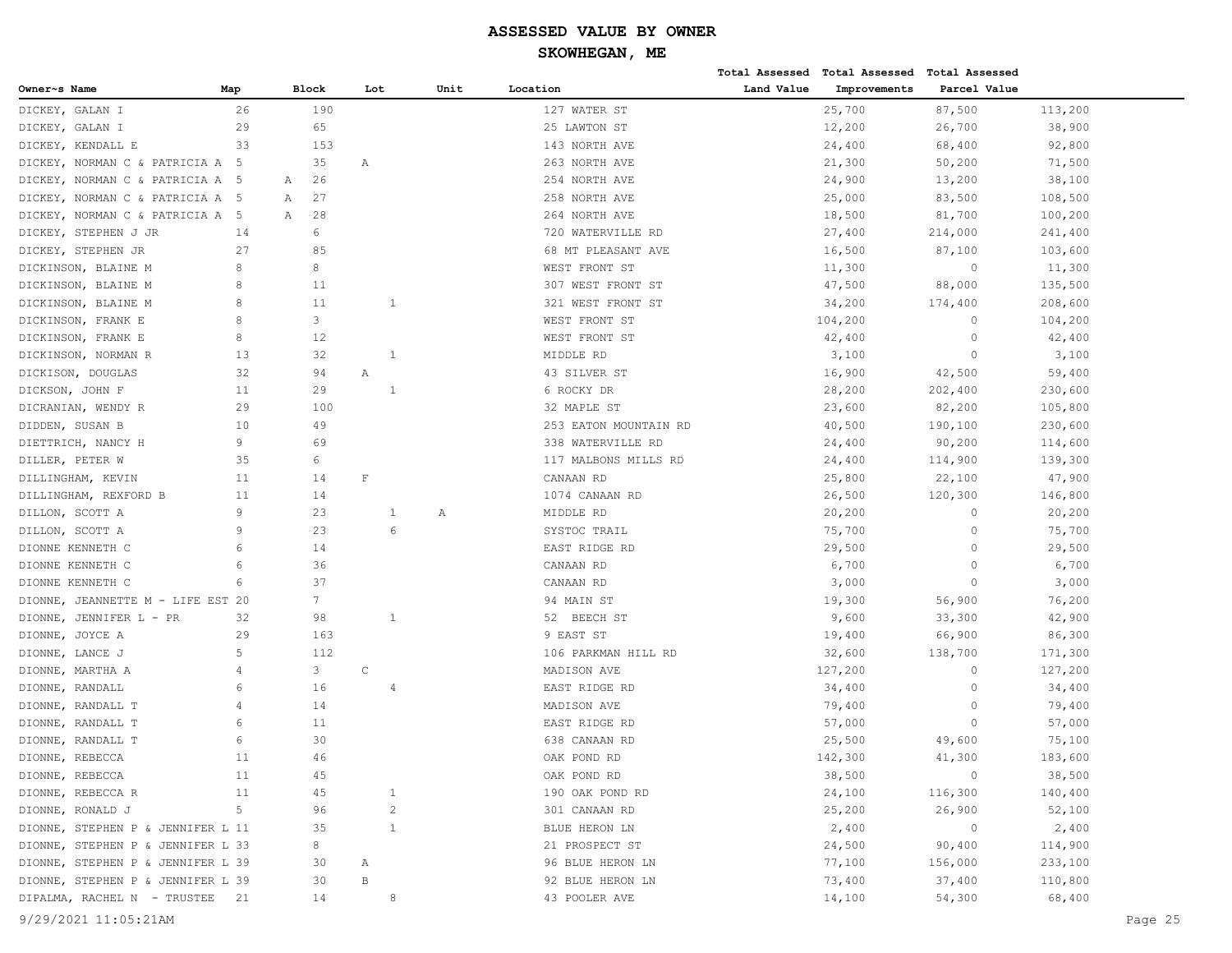|                                  |                 |                       |              |                |      |                        |            | Total Assessed Total Assessed Total Assessed |              |         |  |
|----------------------------------|-----------------|-----------------------|--------------|----------------|------|------------------------|------------|----------------------------------------------|--------------|---------|--|
| Owner~s Name                     | Map             | <b>Block</b>          | Lot          |                | Unit | Location               | Land Value | Improvements                                 | Parcel Value |         |  |
| DIRT CAPITAL PARTNERS 2016 LLC 1 |                 | 34                    |              |                |      | 41 GRASSLAND LN        |            | 121,400                                      | 191,500      | 312,900 |  |
| DIRT CAPITAL PARTNERS LLC        | 6               | 16                    |              | 5              |      | 35 EAST RIDGE RD       |            | 88,700                                       | 48,900       | 137,600 |  |
| DIXON, DOUGLAS P                 | 20              | 12                    |              |                |      | 120 MAIN ST            |            | 19,700                                       | 57,100       | 76,800  |  |
| DOBLE, CHRISTOPHER               | $7\phantom{.0}$ | 25                    | E            |                |      | 520 WHITTEMORE HILL RD |            | 57,300                                       | 42,300       | 99,600  |  |
| CHRISTOPHER<br>DOBLE,            | 30              | 58                    |              |                |      | 42 BENNETT AVE         |            | 25,000                                       | 99,500       | 124,500 |  |
| DODGE, JAMES M                   | 20              | 18                    |              |                |      | 69 FAIRVIEW AVE        |            | 24,000                                       | 97,600       | 121,600 |  |
| DOHERTY, ROBERT M                | 20              | 15                    |              | 3              |      | 103 FAIRVIEW AVE       |            | 25,900                                       | 127,100      | 153,000 |  |
| DOIRON, AARON A                  | 33              | 149                   | В            |                |      | 31 ST MARK ST          |            | 14,100                                       | 7,700        | 21,800  |  |
| DOIRON, JAMES L                  | 33              | 129                   |              |                |      | 7 BEAUFORD ST          |            | 13,300                                       | 61,600       | 74,900  |  |
| DOIRON, ROY P                    | 33              | 149                   | $\mathbb D$  |                |      | 25 ST MARK ST          |            | 17,200                                       | 70,700       | 87,900  |  |
| DOMAREKI, GREGORY J              | 6               | $\mathbf{1}$          |              |                |      | 323 EAST RIDGE RD      |            | 86,100                                       | 270,400      | 356,500 |  |
| DOMAREKI, GREGORY J              | 6               | 2                     |              |                |      | WHITTEMORE HILL RD     |            | 12,500                                       | $\circ$      | 12,500  |  |
| DOMAREKI, GREGORY J              | $7\phantom{.0}$ | $7\phantom{.0}$       |              |                |      | WHITTEMORE HILL RD     |            | 4,700                                        | $\circ$      | 4,700   |  |
| DORAN, JONATHAN DANIEL           | 12              | 16                    | Α            | 1              |      | 75 ROWE RD             |            | 30,600                                       | 185,000      | 215,600 |  |
| DORAN, SHAWN A                   | 12              | $\mathbf{2}^{\prime}$ |              | $5 - 2$        |      | 42 BURRILL HILL RD     |            | 29,300                                       | 94,600       | 123,900 |  |
| DORE ENTERPRISES LLC             | 26              | 202                   |              |                |      | 39 WATER ST            |            | 16,700                                       | 193,200      | 209,900 |  |
| DORE, ARNOLD J                   | 16              | 17                    | Α            |                |      | 708 BIGELOW HILL RD    |            | 54,000                                       | 130,700      | 184,700 |  |
| DORE, BENJAMIN D                 | 33              | 36                    |              |                |      | 18 CHANDLER ST         |            | 27,300                                       | 81,000       | 108,300 |  |
| DORE, CONSTANCE J                | 29              | 25                    |              |                |      | 25 LEAVITT ST          |            | 13,600                                       | 32,400       | 46,000  |  |
| DORE, GREGORY                    | 23              | 49                    |              |                |      | 21 MAIN ST             |            | 26,200                                       | 67,700       | 93,900  |  |
| JENNIFER L - PR<br>DORE,         | 32              | 98                    |              |                |      | 54 BEECH ST            |            | 10,000                                       | 38,000       | 48,000  |  |
| JOANNE D - LIFE ESTATE<br>DORE,  | 27              | 21                    |              |                |      | 5 OAK ST - UNIT 2      |            | 9,500                                        | 28,600       | 38,100  |  |
| DORE, KELLY C                    | 25              | 36                    |              |                |      | 75 WEST FRONT ST       |            | 24,100                                       | 107,900      | 132,000 |  |
| DORE, PATRICK A                  | 21              | 16                    |              | 6              |      | 40 UNION ST            |            | 31,700                                       | 112,100      | 143,800 |  |
| DORE, RANDY                      | 16              | 16                    |              | 3              |      | BIGELOW HILL RD        |            | 29,300                                       | $\circ$      | 29,300  |  |
| DORE, RANDY J                    | 16              | 16                    |              | $\overline{c}$ |      | 701 BIGELOW HILL RD    |            | 29,600                                       | 13,400       | 43,000  |  |
| DORE, TODD                       | 16              | 17                    |              | $\overline{2}$ |      | 18 PICO RD             |            | 36,700                                       | 82,000       | 118,700 |  |
| DORKO, ROBERT M JR               | 10              | 4                     |              |                |      | 676 WATERVILLE RD      |            | 26,800                                       | 140,000      | 166,800 |  |
| DORKO, ROBERT M JR               | 10              | 29                    |              |                |      | ISLAND IN RIVER        |            | 5,500                                        | $\circ$      | 5,500   |  |
| DOSSEV, MIROSLAV                 | 29              | 131                   |              |                |      | 79 NORTH AVE           |            | 12,600                                       | 70,000       | 82,600  |  |
| DOSSEV, MIROSLAV D               | 21              | 16                    |              | 16             |      | 15 POOLER AVE          |            | 17,200                                       | 136,000      | 153,200 |  |
| DOSSEV, MIROSLAV D               | 33              | 201                   |              |                |      | 103 NORTH AVE          |            | 14,000                                       | 52,700       | 66,700  |  |
| DOSSEV, MROSLAV D                | 37              | 114                   |              |                |      | 4 DORE ST              |            | 11,700                                       | 59,700       | 71,400  |  |
| DOSTIE, BRAD                     | 29              | 143                   |              |                |      | 27 EAST MAPLE ST       |            | 12,300                                       | 37,900       | 50,200  |  |
| DOSTIE, EGIDE J                  | 8               | 43                    |              |                |      | BACK RD                |            | 173,500                                      | 50,600       | 224,100 |  |
| DOSTIE, EGIDE J II               | 8               | 43                    |              | 2              |      | 141 BACK RD            |            | 14,400                                       | 14,100       | 28,500  |  |
| DOTY, MARK AULTMAN               | 32              | 111                   |              | $\overline{2}$ |      | 7 MERRILL ST           |            | 29,400                                       | 106,100      | 135,500 |  |
| DOUCETTE, JAMES M                | 12              | $\overline{2}$        |              | 10             |      | 525 BIGELOW HILL RD    |            | 35,700                                       | 205,300      | 241,000 |  |
| DOUIN, MICHAEL                   | 13              | 44                    |              | $\overline{c}$ |      | 555 BACK RD            |            | 25,400                                       | 27,200       | 52,600  |  |
| DOUIN, MICHAEL                   | 13              | 45                    |              |                |      | BACK RD                |            | 2,100                                        | $\circ$      | 2,100   |  |
| DOUIN, SHARON R                  | 33              | 85                    |              |                |      | 27 CHANDLER ST         |            | 25,000                                       | 81,300       | 106,300 |  |
| DOW, CORY                        | 37              | 47                    |              |                |      | 178 NORTH AVE          |            | 30,600                                       | 158,900      | 189,500 |  |
| DOWNING, DENNIS J                | 10              | 9                     | $\mathsf{C}$ |                |      | 78 EAST RIVER RD       |            | 31,200                                       | 157,400      | 188,600 |  |
| DOYON, CHERYL L                  | 19              | 5                     |              |                |      | CARRABASSETT STREAM    |            | 2,800                                        | $\circ$      | 2,800   |  |
| DOZIER, HEATHER A (CAOUETTE)     | 27              | 41                    |              |                |      | 48 MILBURN ST          |            | 12,500                                       | 52,300       | 64,800  |  |
| DRAKE, FRANK                     | 15              | 24                    |              |                |      | RED BRIDGE RD          |            | 12,800                                       | 0            | 12,800  |  |
|                                  |                 |                       |              |                |      |                        |            |                                              |              |         |  |
| 9/29/2021 11:05:21AM             |                 |                       |              |                |      |                        |            |                                              |              | Page 26 |  |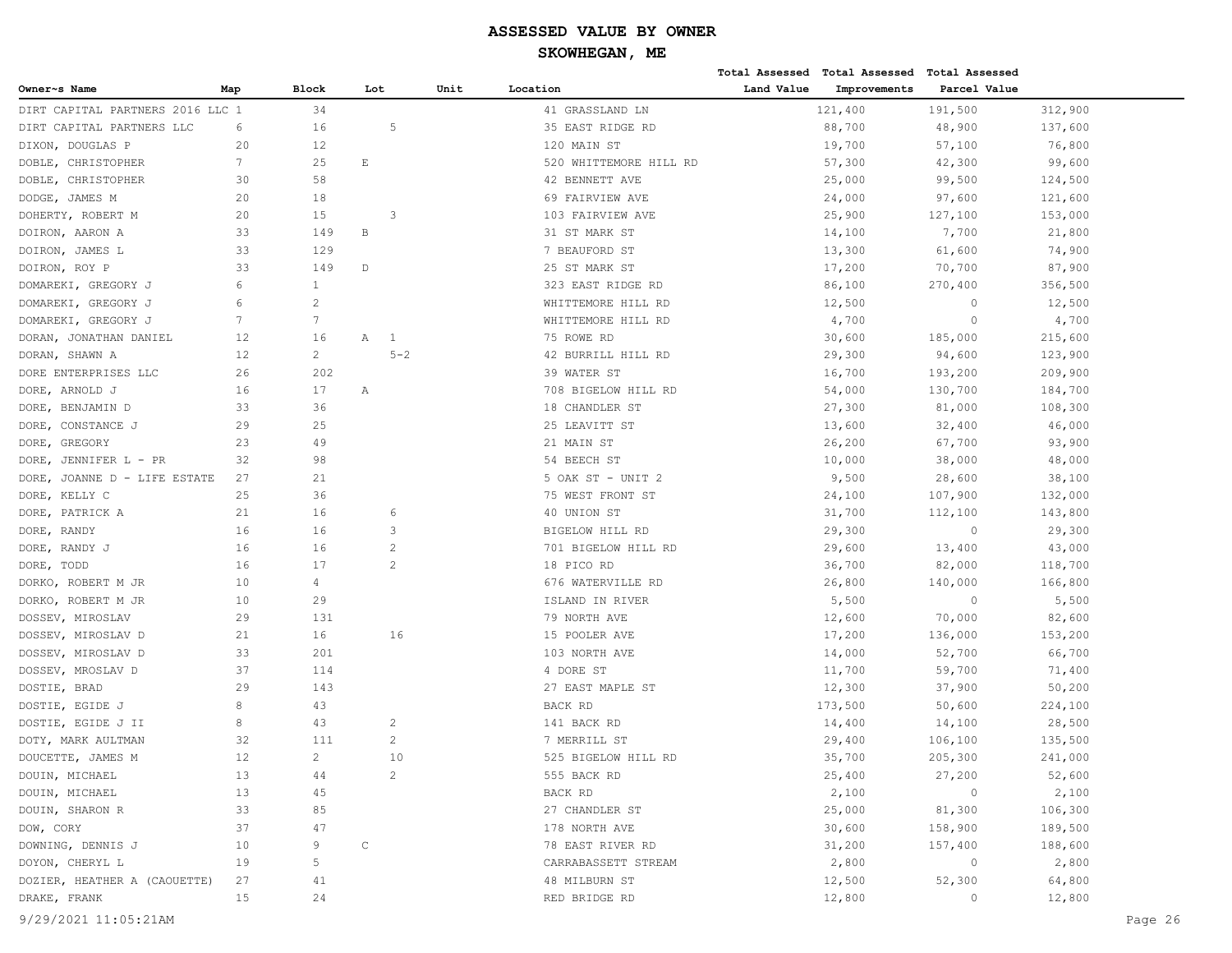|                                   |                |              |              |                   |      |                      |            | Total Assessed Total Assessed Total Assessed |              |         |
|-----------------------------------|----------------|--------------|--------------|-------------------|------|----------------------|------------|----------------------------------------------|--------------|---------|
| Owner~s Name                      | Map            | Block        | Lot          |                   | Unit | Location             | Land Value | Improvements                                 | Parcel Value |         |
| DRAKE, JUDIANN M                  | 15             | 22           |              | 1<br>$\mathbb{A}$ |      | 206 RED BRIDGE RD    |            | 37,000                                       | 152,700      | 189,700 |
| DRAKES, CHRISTOPHER               | 12             | 24           |              | 5                 |      | 214 ROWE RD          |            | 30,900                                       | 71,500       | 102,400 |
| DRK PROPERTIES INC                | 32             | 64           |              |                   |      | 188 MADISON AVE      |            | 119,300                                      | 171,700      | 291,000 |
| DUARTE, KENNETH J                 | 25             | 63           |              |                   |      | 30 TURNER AVE        |            | 16,800                                       | 84,600       | 101,400 |
| DUBAY, LORRIE J (MCKUSICK)        | 13             | 51           |              |                   |      | 5 VARNEY RD          |            | 29,600                                       | 97,700       | 127,300 |
| DUBAY, SHERRY L                   | 21             | 13           |              | 4                 |      | 36 CHAMBERLAIN ST    |            | 20,100                                       | 39,900       | 60,000  |
| DUBAY, WAYNE E                    | 38             | 6            |              |                   |      | 226 MADISON AVE      |            | 91,200                                       | 89,000       | 180,200 |
| DUBOIS, DONALD A                  | 12             | 11           |              | $\overline{c}$    |      | 348 BIGELOW HILL RD  |            | 35,800                                       | 261,200      | 297,000 |
| DUBOIS, GARY S                    | 16             | 12           |              | $\overline{2}$    |      | 783 BIGELOW HILL RD  |            | 38,200                                       | 228,500      | 266,700 |
| DUBOIS, MICHAEL J                 | 22             | 34           |              |                   |      | 41 SOUTH FACTORY ST  |            | 17,000                                       | 88,100       | 105,100 |
| DUBOIS, RONALD                    | 28             | 19           |              |                   |      | 428 WATER ST         |            | 17,300                                       | 135,100      | 152,400 |
| DUCHARME, HEATHER R (GOODRIDGE 37 |                | 46           |              |                   |      | 7 COWETTE ST         |            | 19,500                                       | 48,600       | 68,100  |
| DUFFY, DEBORAH ANN                | 29             | 161          |              |                   |      | 15 EAST ST           |            | 16,700                                       | 81,600       | 98,300  |
| DUFOUR, DAVID D                   | 6              | 47           | B            |                   |      | 517 CANAAN RD        |            | 27,500                                       | 124,100      | 151,600 |
| DUFOUR, JOSEPH P                  | 14             | 50           | $\mathsf C$  |                   |      | 622 OAK POND RD      |            | 24,400                                       | 31,300       | 55,700  |
| DUFOUR, PAULINE G - TRUSTEE       | 6              | 47           | Α            |                   |      | 497 CANAAN RD        |            | 29,600                                       | 168,300      | 197,900 |
| DUGAS, JEFFREY E                  | 24             | 21           |              |                   |      | 21 BLOOMFIELD ST     |            | 17,500                                       | 65,500       | 83,000  |
| DUGAS, PHILIP JR                  | 39             | 28           |              |                   |      | 80 BLUE HERON LN     |            | 93,900                                       | 22,200       | 116,100 |
| DUGUAY, BRENT M & LISA J P        | 33             | 75           | $\, {\bf B}$ |                   |      | 5 DANE AVE           |            | 26,800                                       | 217,300      | 244,100 |
| DUGUAY, JOHN B JR & NANCY W -     | 29             | 85           |              |                   |      | 17 MAPLE ST          |            | 21,400                                       | 62,900       | 84,300  |
| DUHME, DAVID W                    | 5              | 78           | Α            |                   |      | 272 DUDLEY CORNER RD |            | 28,100                                       | 155,800      | 183,900 |
| DUMAS, BOBBI-JO A                 | 20             | 14           |              |                   |      | 128 MAIN ST          |            | 22,900                                       | 46,900       | 69,800  |
| DUMAS, JOHN W                     | 6              | 29           |              | 1                 |      | 628 CANAAN RD        |            | 18,300                                       | 80,700       | 99,000  |
| DUMONT, ANDREW                    | 30             | 117          |              |                   |      | 100 COBURN AVE       |            | 34,500                                       | 148,400      | 182,900 |
| DUMONT, KATHLEEN M                | 14             | $\mathbf{2}$ | $\, {\bf B}$ |                   |      | 712 WATERVILLE RD    |            | 17,100                                       | 55,400       | 72,500  |
| DUMONT, RONALD L                  | 4              | 11           |              | 1                 |      | 382 MADISON AVE      |            | 29,200                                       | 93,600       | 122,800 |
| DUNAWAY, LYNDA                    | 4              | $4 - 5$      |              | ON15              |      | 17 LEXIE LN          |            | $\circ$                                      | 15,000       | 15,000  |
| DUNBAR, CORY D                    | 32             | 27           |              |                   |      | 19 HANOVER ST        |            | 16,600                                       | 40,100       | 56,700  |
| DUNBAR, SYDNEY V - LIFE ESTATE 37 |                | 153          |              |                   |      | 187 NORTH AVE        |            | 17,200                                       | 91,500       | 108,700 |
| DUNLAP, MARILYN L                 | 37             | 12           |              |                   |      | 46 GREENWOOD AVE     |            | 19,700                                       | 93,400       | 113,100 |
| DUNLAP, WILLIAM J                 | 8              | 21           |              | 3                 |      | 55 BIGELOW HILL RD   |            | 35,700                                       | 238,800      | 274,500 |
| DUNN, BRIANNA M                   | 30             | 72           |              |                   |      | 11 SPRING ST         |            | 17,900                                       | 74,900       | 92,800  |
| DUNN, KAREN NORA & GERLAD GEOR 6  |                | 46           | $\mathsf C$  |                   |      | 559 CANAAN RD        |            | 34,300                                       | 177,000      | 211,300 |
| DUREPO, DEBORAH                   | 29             | 169          |              |                   |      | 16 HESELTON ST       |            | 19,000                                       | 69,900       | 88,900  |
| DUREPO, DEBORAH L                 | 37             | 132          |              |                   |      | 27 HARDING ST        |            | 10,400                                       | 10,600       | 21,000  |
| DURRELL, GILBERT                  | 5              | 35           |              | ON8               |      | 67 HARVEYS PK        |            | $\circ$                                      | 22,000       | 22,000  |
| DURRELL, GILBERT                  | 5              | 35           |              | ON14              |      | 59 HARVEYS PK        |            | $\circ$                                      | 10,800       | 10,800  |
| DURRELL, GILBERT                  | $\overline{5}$ | 35           |              | ON18              |      | 53 HARVEYS PK        |            | $\Omega$                                     | 15,700       | 15,700  |
| DURRELL, GILBERT                  | 5              | 35           |              | ON19              |      | 54 HARVEYS PK        |            | $\circ$                                      | 18,800       | 18,800  |
| DURRELL, GILBERT                  | 5              | 35           |              | ON30              |      | 29 HARVEYS PK        |            | $\circ$                                      | 19,800       | 19,800  |
| DURRELL, GILBERT                  | 5              | 35           |              | ON35              |      | HARVEYS PK<br>15     |            | $\circ$                                      | 25,900       | 25,900  |
| DURRELL, GILBERT                  | 5              | 35           |              | ON36              |      | HARVEYS PK<br>13     |            | $\circ$                                      | 25,200       | 25,200  |
| DURRELL, GILBERT                  | 5              | 35           |              | ON7               |      | HARVEYS PK<br>72     |            | $\circ$                                      | 17,400       | 17,400  |
| DURRELL, GILBERT                  | 5              | 35           |              | ON32              |      | 23 HARVEYS PK        |            | $\circ$                                      | 7,400        | 7,400   |
| DURRELL, GILBERT                  | 5              | 35           |              | ON2               |      | HARVEYS PK<br>77     |            | $\circ$                                      | 30,100       | 30,100  |
| DURRELL, GILBERT                  | 5              | 35           |              | ON10              |      | 65 HARVEYS PK        |            | $\circ$                                      | 27,800       | 27,800  |
|                                   |                |              |              |                   |      |                      |            |                                              |              |         |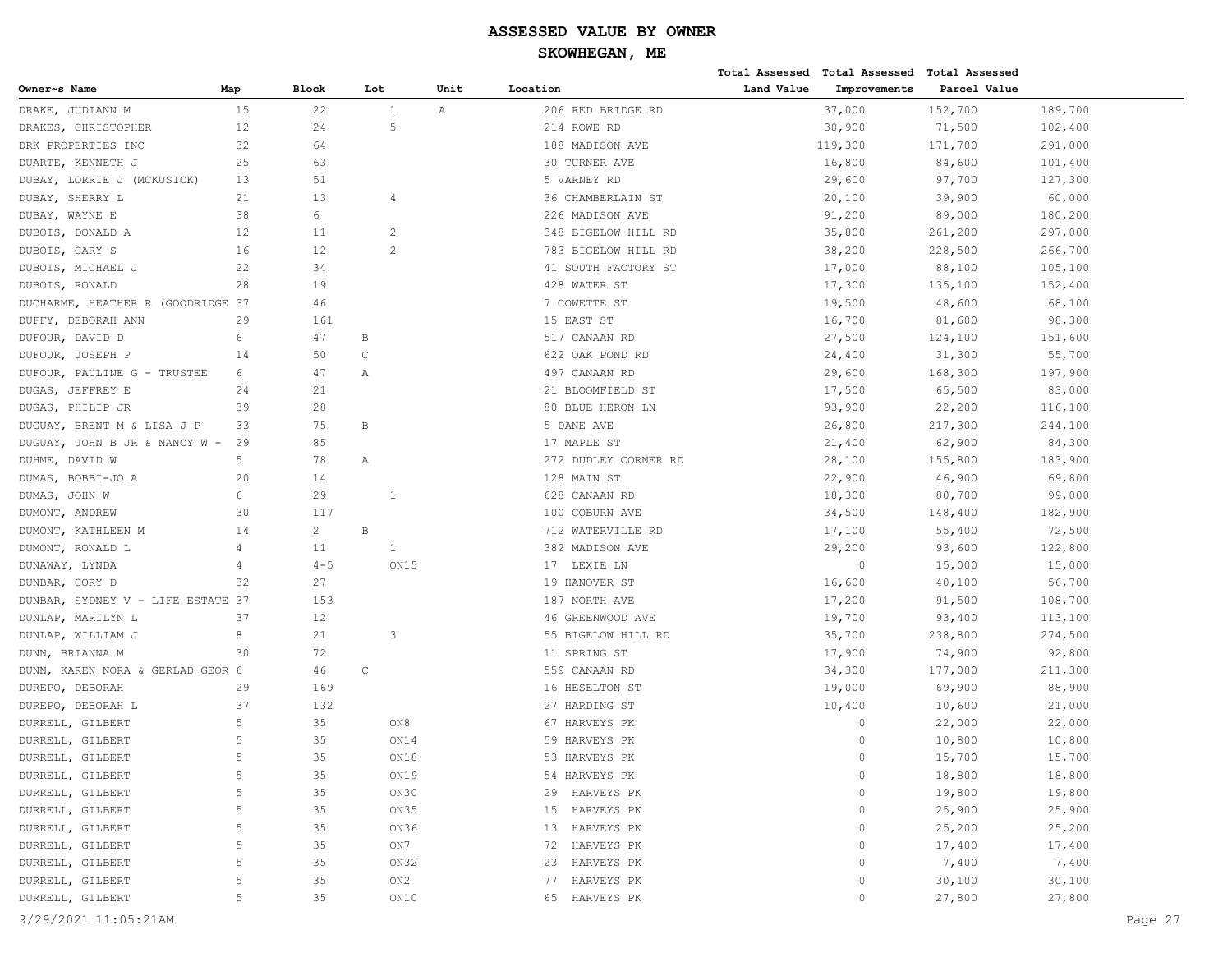|                               |                 |                |   |                  |      |                        |            | Total Assessed Total Assessed | Total Assessed |         |         |
|-------------------------------|-----------------|----------------|---|------------------|------|------------------------|------------|-------------------------------|----------------|---------|---------|
| Owner~s Name                  | Map             | Block          |   | Lot              | Unit | Location               | Land Value | Improvements                  | Parcel Value   |         |         |
| DURRELL, GILBERT C            | 5               | 35             |   |                  |      | NORTH AVE              |            | 599,800                       | $\circ$        | 599,800 |         |
| DURRELL, GILBERT C            | 5               | 35             |   | ON <sub>23</sub> |      | 48 HARVEYS PK          |            | $\circ$                       | 9,800          | 9,800   |         |
| DWYER, LINDA                  | 37              | 92             |   | ON               |      | 16 ADAMS ST            |            | $\circ$                       | 17,900         | 17,900  |         |
| DYKE, JODI - PR               | 26              | 57             |   |                  |      | 23 TURNER AVE          |            | 12,800                        | 85,800         | 98,600  |         |
| E23 LLC                       | 5               | 85             |   | $\overline{c}$   |      | 416 CANAAN RD          |            | 36,800                        | 73,000         | 109,800 |         |
| EADS, CODY S                  | 22              | 58             |   |                  |      | 52 HATHAWAY ST         |            | 16,500                        | 53,200         | 69,700  |         |
| EAMES, JONATHAN D             | 20              | 8              |   |                  |      | 98 MAIN ST             |            | 31,500                        | 79,300         | 110,800 |         |
| EARLE, IDA M                  | 33              | 177            |   |                  |      | 15 EAST DYER ST        |            | 16,200                        | 78,200         | 94,400  |         |
| EARLE, IDA M (BURKHART)       | 16              | 16             | Α |                  |      | 693 BIGELOW HILL RD    |            | 37,100                        | 152,200        | 189,300 |         |
| EARLE, MARY E - TRUSTEE       | 30              | 115            | Α |                  |      | 47 COBURN AVE          |            | 28,100                        | 129,100        | 157,200 |         |
| EARLE, MICHAEL                | 13              | 43             |   |                  |      | PALMER RD              |            | 18,300                        | 11,200         | 29,500  |         |
| EARLE, MICHAEL                | 13              | 46             |   |                  |      | 276 PALMER RD          |            | 61,700                        | 80,000         | 141,700 |         |
| EARLE, MICHAEL                | 17              | 10             |   | 1                |      | BACK RD                |            | 21,300                        | $\circ$        | 21,300  |         |
| EARLE, MICHAEL L              | 26              | 188            |   |                  |      | 141 WATER ST           |            | 23,100                        | 91,900         | 115,000 |         |
| EARLE, MICHAEL W              | 12              | 13             |   |                  |      | 22 PERENNIAL DR        |            | 34,700                        | 195,300        | 230,000 |         |
| EATON MOUNTAIN INC            | 10              | 63             |   |                  |      | 89 LAMBERT RD          |            | 107,100                       | 151,100        | 258,200 |         |
| EATON, RICHARD                | 10              | 52             |   | $\mathbf{1}$     |      | EATON MOUNTAIN RD      |            | 30,800                        | $\circ$        | 30,800  |         |
| EDWARDS, ROMA                 | 24              | 9              |   | ON16             |      | 41 SESAME ST           |            | $\circ$                       | 15,200         | 15,200  |         |
| EGAN, ROBERT J                | 13              | 30             | Α |                  |      | 485 MIDDLE RD          |            | 29,600                        | 47,800         | 77,400  |         |
| EK, RONALD K                  | 33              | 47             |   |                  |      | 17 JEWETT ST           |            | 16,800                        | 79,200         | 96,000  |         |
| ELEVATION PARTNERS LLC        | 29              | 90             |   |                  |      | 157 MADISON AVE        |            | 25,800                        | 195,000        | 220,800 |         |
| ELEVATION PARTNERS LLC        | 29              | 206            |   |                  |      | 330 WATER ST           |            | 68,900                        | 214,500        | 283,400 |         |
| ELEVATION PARTNERS LLC        | 30              | 112            | B |                  |      | COBURN AVE             |            | 25,900                        | $\circ$        | 25,900  |         |
| ELIAN, GEORGE JR              | 6               | 12             |   |                  |      | 103 EAST RIDGE RD      |            | 53,100                        | 70,600         | 123,700 |         |
| ELLIOTT, BLAINE A             | 9               | $\overline{c}$ |   |                  |      | 176 MAIN ST            |            | 29,100                        | 102,400        | 131,500 |         |
| ELLIOTT, TAMMY L              | 37              | 112            |   |                  |      | 3 TAMMY LN             |            | 20,900                        | 13,300         | 34,200  |         |
| ELLIS, AMY R (ASHBROOK)       | 6               | $\overline{4}$ | B |                  |      | 213 EAST RIDGE RD      |            | 33,300                        | 63,600         | 96,900  |         |
| ELLIS, CLINTON                | 4               | 16             |   | 1                |      | 1 MERRILL ST           |            | 22,600                        | 113,900        | 136,500 |         |
| ELLIS, ELAINE R               | 37              | 118            |   |                  |      | 14 DORE ST             |            | 12,000                        | 62,800         | 74,800  |         |
| ELLIS, ELAINE R - PR          | 37              | 29             |   |                  |      | 12 COWETTE ST          |            | 19,300                        | 51,100         | 70,400  |         |
| ELLIS, JAMIE C                | 24              | $\mathbf{1}$   |   |                  |      | 119 MAIN ST            |            | 20,500                        | 67,800         | 88,300  |         |
| ELLIS, KIM                    | $7\phantom{.0}$ | 24             |   | 5                |      | 466 WHITTEMORE HILL RD |            | 42,700                        | 23,100         | 65,800  |         |
| ELLIS, KIM W                  | $\overline{c}$  | 21             |   |                  |      | 465 EAST RIDGE RD      |            | 56,200                        | 175,900        | 232,100 |         |
| ELLIS, LARRY G - LIFE ESTATE  | 37              | 68             |   |                  |      | 27 GEM ST              |            | 16,500                        | 48,300         | 64,800  |         |
| ELLIS, NORMAN                 | 6               | 24             |   | 1                |      | 695 CANAAN RD          |            | 28,900                        | 77,800         | 106,700 |         |
| ELM STREET CORPORATION        | 26              | 112            |   | $\mathbf{1}$     |      | 14 PLEASANT ST         |            | 29,800                        | 145,000        | 174,800 |         |
| EMERY, DAVID                  | 5               | 101            |   | N118             |      | 16 SUNRISE DR          |            | $\circ$                       | 13,600         | 13,600  |         |
| EMERY, GARRETT                | 22              | 13<br>Α        |   |                  |      | 49 DENNIS ST           |            | 29,600                        | 129,000        | 158,600 |         |
| EMERY, HEATHER                | 33              | 78             |   |                  |      | 38 PROSPECT ST         |            | 27,600                        | 56,000         | 83,600  |         |
| EMERY, JOHN L                 | 13              | 35             |   | 6                |      | 14 PALMER RD           |            | 28,900                        | 102,100        | 131,000 |         |
| ENAIRE, CHAD                  | 30              | 86             |   |                  |      | 17 BENNETT AVE         |            | 19,100                        | 21,300         | 40,400  |         |
| ENCOR SKOWHEGAN DRIVE-IN CORP | 9               | 77             |   | $\mathbf{1}$     |      | WATERVILLE RD          |            | 24,500                        | $\circ$        | 24,500  |         |
| ENCOR SKOWHEGAN DRIVE-IN CORP | 9               | 77             |   | $\overline{c}$   |      | WATERVILLE RD          |            | 6,500                         | $\circ$        | 6,500   |         |
| ENGLER, BRUCE L               | 13              | 41             | В |                  |      | 224 PALMER RD          |            | 31,800                        | 99,900         | 131,700 |         |
| ENGLER, BRUCE L               | 13              | 41             |   |                  |      | PALMER RD              |            | 64,000                        | $\circ$        | 64,000  |         |
| ENMAN, CHRISTOPHER C          | 13              | 17             |   | 3                |      | 164 PORTER RD          |            | 36,800                        | 119,500        | 156,300 |         |
| 9/29/2021 11:05:21AM          |                 |                |   |                  |      |                        |            |                               |                |         | Page 28 |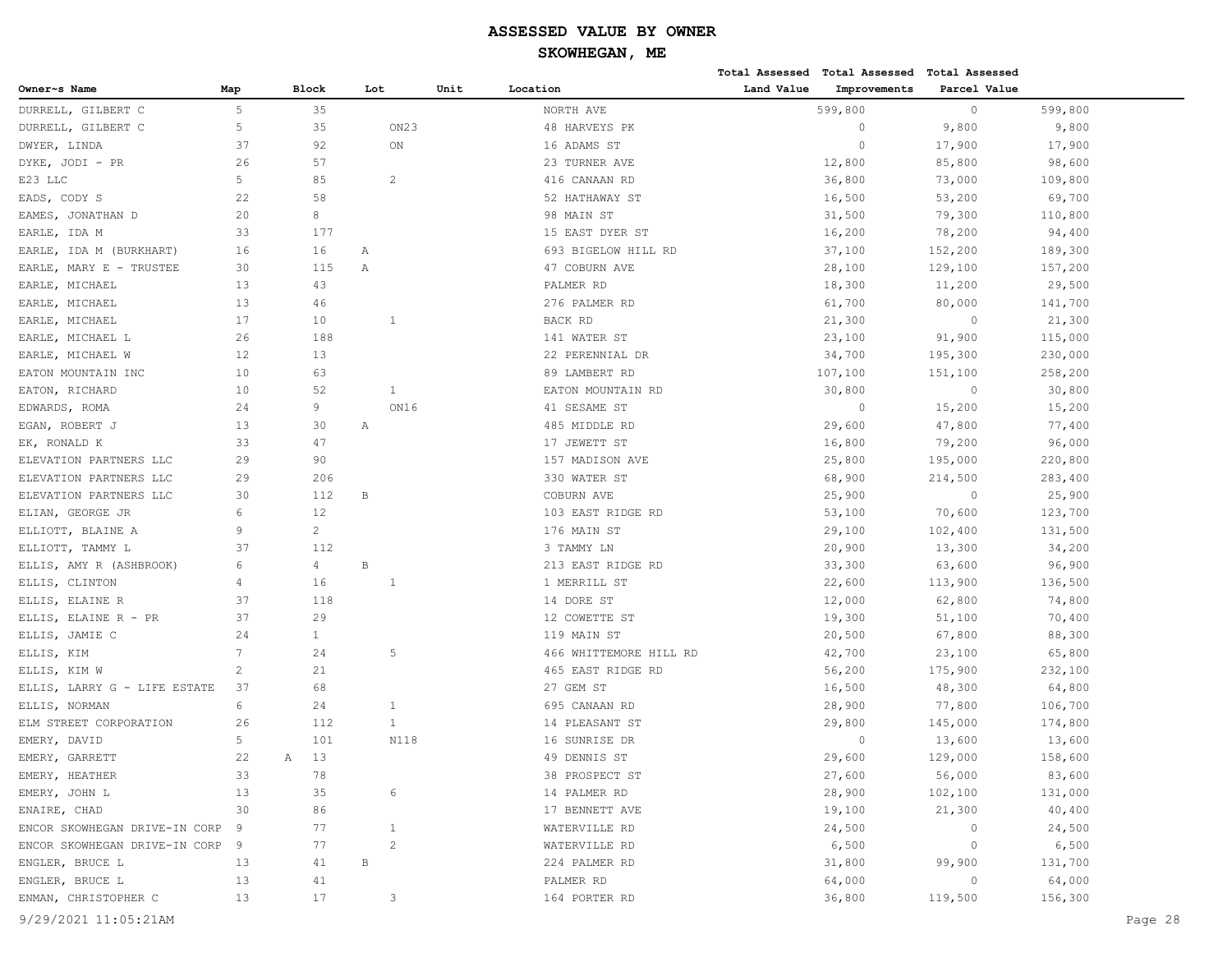|                                   |     |                      |                 |         |                       |            | Total Assessed Total Assessed Total Assessed |              |            |
|-----------------------------------|-----|----------------------|-----------------|---------|-----------------------|------------|----------------------------------------------|--------------|------------|
| Owner~s Name                      | Map | <b>Block</b>         | Lot             |         | Unit<br>Location      | Land Value | Improvements                                 | Parcel Value |            |
| ENRIGHT, RICHARD J                | 8   | 48                   | $\, {\bf B} \,$ |         | 29 LOG DRIVERS WY     |            | 53,600                                       | 162,200      | 215,800    |
| ENRIGHT, SHAWN J                  | 8   | 48                   | B<br>-1         |         | 20 LOG DRIVERS WY     |            | 52,900                                       | 141,300      | 194,200    |
| ENSMINGER, THOMAS H               | 27  | 48                   |                 |         | 49 MT PLEASANT AVE    |            | 15,200                                       | 69,500       | 84,700     |
| ERHLICH, CHRISTINE J (LUCE) - 5   |     | 3610                 |                 | ON14    | 14 WOODLAND DR        |            | $\circ$                                      | 48,000       | 48,000     |
| ERICKSON, HELEN G - LIFE ESTAT 33 |     | 72                   |                 |         | 31 DYER ST            |            | 27,900                                       | 65,800       | 93,700     |
| ESSENCY, PAUL F                   | 32  | 22                   |                 |         | 14 BEECH ST           |            | 13,300                                       | 79,200       | 92,500     |
| ESSEX, ROY                        | 22  | 130                  |                 |         | 24 DOMINIC ST         |            | 25,700                                       | 86,000       | 111,700    |
| ESTES, BRANNON R                  | 13  | 48                   | 1               |         | 583 MIDDLE RD         |            | 36,700                                       | 76,900       | 113,600    |
| ESTES, DANIEL H                   | 32  | 17                   | $\mathbf{1}$    |         | 9 BEECH ST            |            | 9,600                                        | 8,300        | 17,900     |
| ESTES,<br>JOHN E                  | 39  | 46                   |                 |         | 16 KINGFISHER LN      |            | 105,800                                      | 36,800       | 142,600    |
| ESTY, DAWNA W - LE                | 30  | 115                  | В               |         | 51 COBURN AVE         |            | 28,100                                       | 147,900      | 176,000    |
| ESTY, STEVEN J                    | 2   | $7\phantom{.0}$      |                 | $6 - 3$ | 238 NOTCH RD          |            | 35,100                                       | 161,200      | 196,300    |
| EVANS, KATHRYN LOUISE             | 30  | 9                    |                 |         | 32 COBURN AVE         |            | 26,600                                       | 118,000      | 144,600    |
| EVERETT RYAN                      | 33  | 163                  |                 |         | 7 ASHLEY LN           |            | 12,900                                       | 59,500       | 72,400     |
| EVERETT, ERIC                     | 30  | 61                   |                 |         | 32 SPRING ST          |            | 19,600                                       | 70,400       | 90,000     |
| EVERETT, JAMES D                  | 10  | 11                   | Α               |         | 84 SWAIN HILL RD      |            | 30,700                                       | 199,000      | 229,700    |
| EVERETT, JESSICA J                | 8   | 54                   |                 |         | 105 NORRIDGEWOCK AVE  |            | 24,600                                       | 126,300      | 150,900    |
| EVERETT, RICKY                    | 10  | 35                   |                 |         | EAST RIVER RD         |            | 60,700                                       | $\circ$      | 60,700     |
| EVERETT, RICKY B                  | 10  | 35                   | Α               | ON1     | 21 GOWER LN           |            | $\circ$                                      | 14,100       | 14,100     |
| EVERETT, RICKY B & NANCY L        | 10  | 35                   | Α               |         | 18 GOWER LN           |            | 46,000                                       | 126,000      | 172,000    |
| EVERETT, RYAN                     | 10  | 53                   | B <sub>2</sub>  |         | 182 EATON MOUNTAIN RD |            | 20,700                                       | $\mathbb O$  | 20,700     |
| EVERETT, SANDRA L                 | 26  | 160                  |                 |         | 21 CROSS ST           |            | 12,600                                       | 54,600       | 67,200     |
| EWING, PHILIP DANIEL              | 30  | 42                   |                 |         | 15 SUMMER ST          |            | 15,200                                       | 52,400       | 67,600     |
| FAIRFIELD, HOWARD P INC           | 23  | 38                   | Α               |         | GREEN ST              |            | 17,100                                       | 32,600       | 49,700     |
| FAIRFIELD, HOWARD P INC           | 23  | 42                   |                 |         | 18 GREEN ST           |            | 6,800                                        | 23,300       | 30,100     |
| FAIRFIELD, HOWARD P INC           | 23  | 42                   | 1               |         | 16 GREEN ST           |            | 11,100                                       | 149,600      | 160,700    |
| FAIRFIELD, HOWARD P INC           | 24  | 30                   |                 |         | 9 GREEN ST            |            | 49,000                                       | 339,300      | 388,300    |
| FAIRLEY, CHARLES A                | 27  | 59                   |                 |         | 86 MILBURN ST         |            | 13,700                                       | 98,400       | 112,100    |
| FAIRVIEW HOSPITAL INC             | 23  | 126                  |                 |         | 46 FAIRVIEW AVE       |            | 692,700                                      | 17,386,300   | 18,079,000 |
| FAITH BAPTIST CHURCH              | 20  | 15                   | B               |         | 19 WASHBURN LN        |            | 30,900                                       | 375,900      | 406,800    |
| FAMILIES MATTER INC               | 5   | 100                  |                 |         | 334 CANAAN RD         |            | 30,200                                       | 142,500      | 172,700    |
| FANJOY, STEVE MARTIN              | 37  | 123                  |                 |         | 23 DORE ST            |            | 13,300                                       | 48,300       | 61,600     |
| FARLEY, JAMES P                   | 5   | 104                  | Α               |         | 236 PARKMAN HILL RD   |            | 26,100                                       | 115,100      | 141,200    |
| FARMER, CATHERINE A               | 5   | 45                   | 17              |         | 54 ROBIN CT           |            | 30,300                                       | 138,600      | 168,900    |
| FARNSWORTH, JOAN                  | 13  | 12                   |                 |         | 489 BACK RD           |            | 43,100                                       | 72,400       | 115,500    |
| FARNSWORTH, JOAN B                | 13  | 13                   |                 |         | BACK RD               |            | 1,400                                        | $\circ$      | 1,400      |
| FARRELL, KEVIN E                  | 6   | 8                    | 3               |         | 157 EAST RIDGE RD     |            | 40,700                                       | 98,300       | 139,000    |
| FAWCETT, JOHN                     | 11  | 42                   | $\mathbf{1}$    |         | OAK POND RD           |            | 2,400                                        | $\mathbf{0}$ | 2,400      |
| FAWCETT, JOHN                     | 11  | 42                   | $\overline{c}$  |         | OAK POND RD           |            | 19,900                                       | $\circ$      | 19,900     |
| FAWCETT, JOHN H SR & ANN MARIE 11 |     | 43                   | 1               |         | OAK POND RD           |            | 6,200                                        | 14,800       | 21,000     |
| FAWCETT, JOHN H SR & ANN MARIE 39 |     | 21                   |                 |         | 15 GOLDFINCH LN       |            | 83,500                                       | 36,100       | 119,600    |
| FEBVIR INC                        | 19  | $\mathbf{1}$         |                 |         | CARRABASSETT STREAM   |            | 5,300                                        | $\circ$      | 5,300      |
| FEDERATED CHURCH                  | 26  | 75                   |                 |         | WESTON ST             |            | 24,500                                       | 0            | 24,500     |
| FEDERATED CHURCH                  | 26  | 80                   |                 |         | 13 ISLAND AVE         |            | 32,700                                       | 643,300      | 676,000    |
| FERENCE, GEORGE J ET ALS          | 5   | $7\phantom{.0}$<br>А |                 |         | 45 WAYE ST            |            | 13,600                                       | 42,300       | 55,900     |
| FERLAND, VIOLET L                 | 22  | 108                  |                 |         | 9 DENNIS ST           |            | 26,900                                       | 136,200      | 163,100    |
| 9/29/2021 11:05:21AM              |     |                      |                 |         |                       |            |                                              |              | Page 29    |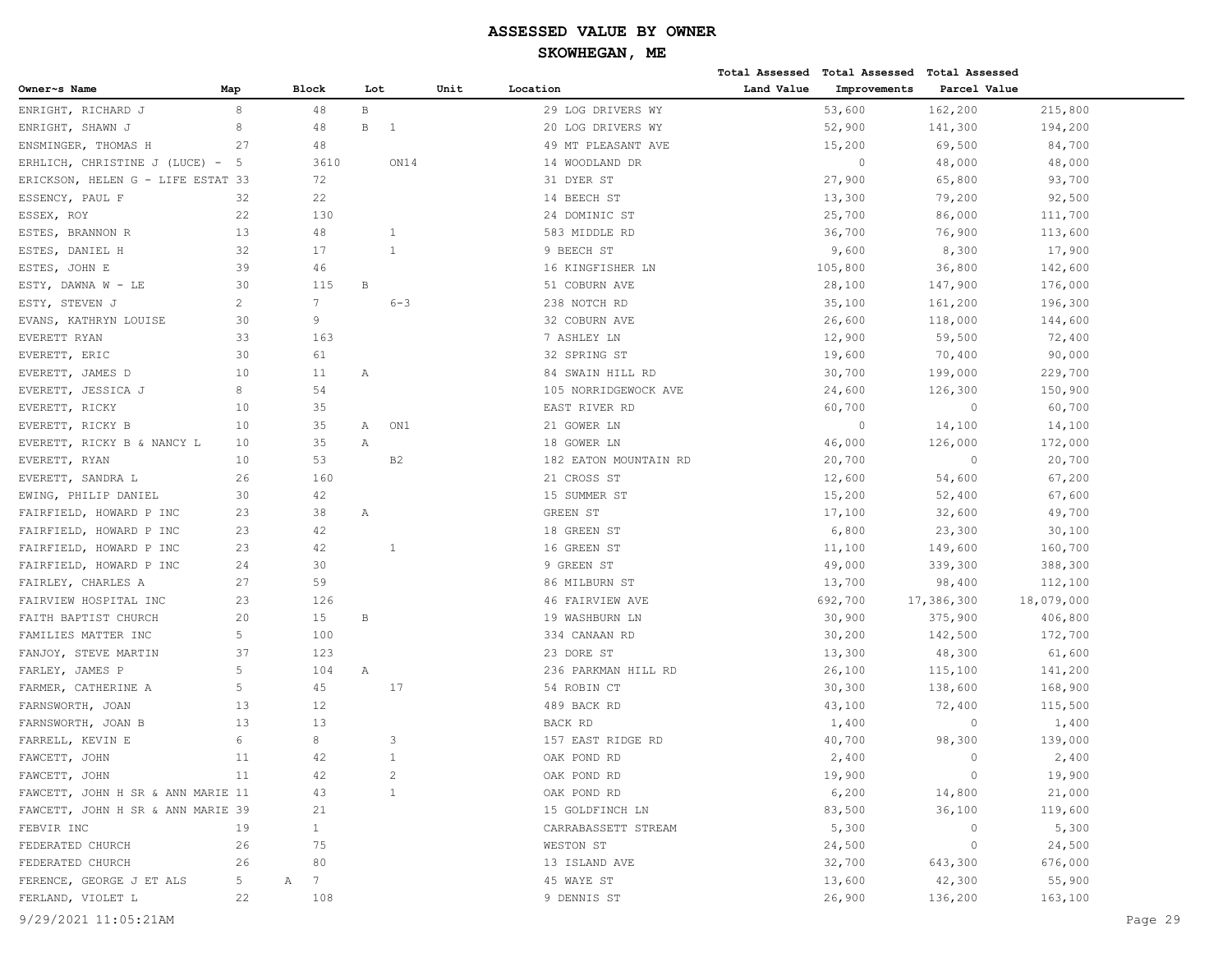|                                   |     |              |                |         |                       |            | Total Assessed Total Assessed Total Assessed |              |           |         |
|-----------------------------------|-----|--------------|----------------|---------|-----------------------|------------|----------------------------------------------|--------------|-----------|---------|
| Owner~s Name                      | Map | <b>Block</b> | Lot            | Unit    | Location              | Land Value | Improvements                                 | Parcel Value |           |         |
| FERNALD, BRENT ALAN               | 32  | 111          | 9              |         | 2 MERRILL ST          |            | 23,600                                       | 161,300      | 184,900   |         |
| FERRETTI, ROBERT F & DIANE M      | 23  | 70           |                |         | 19 SOUTH ST           |            | 14,600                                       | 70,300       | 84,900    |         |
| FERRIS, JOSEPH                    | 18  | $\mathbf{2}$ |                |         | 1102 WATERVILLE RD    |            | 19,400                                       | $\circ$      | 19,400    |         |
| FERRIS, JOSEPH                    | 18  | 3            |                |         | 1112 WATERVILLE RD    |            | 46,500                                       | 269,200      | 315,700   |         |
| FEYRER, EDWIN                     | 14  | 4            |                |         | 733 WATERVILLE RD     |            | 24,600                                       | 108,100      | 132,700   |         |
| FIDC X LLC                        | 4   | 3            | В              |         | 381 MADISON AVE       |            | 425,800                                      | 1,972,300    | 2,398,100 |         |
| FIELD, CARMEN I                   | 5   | 49           | $\mathbf{F}$   |         | 220 MALBONS MILLS RD  |            | 21,400                                       | 72,400       | 93,800    |         |
| FILES, DARREN S                   | 30  | 13           |                |         | 17 COBURN AVE         |            | 26,700                                       | 115,200      | 141,900   |         |
| STEPHEN L<br>FILES,               | 30  | 114          | $\mathsf{C}$   |         | 72 COBURN AVE         |            | 39,200                                       | 132,700      | 171,900   |         |
| FINDLEY, GLORIA H                 | 25  | 58           |                |         | 12 TURNER AVE         |            | 17,500                                       | 91,300       | 108,800   |         |
| FINLEY, DONNA W - LIFE EST        | 9   | 81           |                |         | 190 WATERVILLE RD     |            | 44,000                                       | 118,500      | 162,500   |         |
| FINLEY, JAMES A                   | 27  | 76           |                |         | MT PLEASANT AVE       |            | 1,500                                        | $\circ$      | 1,500     |         |
| FINLEY, JAMES A                   | 27  | 79           |                |         | 56 MT PLEASANT AVE    |            | 13,700                                       | 85,700       | 99,400    |         |
| FINLEY, MARY D - TRUSTEE          | 17  | 15           |                |         | 828 BACK RD           |            | 54,900                                       | 101,800      | 156,700   |         |
| FINLEY, SHARON K                  | 33  | 87           |                |         | 26 DYER ST            |            | 25,000                                       | 90,600       | 115,600   |         |
| FINLEY, TYLER J                   | 9   | 9            | $\mathsf{C}$   |         | 179 STEVENS RD        |            | 29,000                                       | 104,000      | 133,000   |         |
| FIORE, APRIL                      | 16  | 19           | 2              |         | 646 BIGELOW HILL RD   |            | 39,100                                       | 104,600      | 143,700   |         |
| FISCHER, KELVIN A                 | 10  | 56           | $\mathbf{1}$   |         | 8 RUTH LN             |            | 24,600                                       | 21,200       | 45,800    |         |
| FISH, CHARLES F II                | 3   | 4            |                |         | 4 WHITTEMORE HILL RD  |            | 18,000                                       | 102,400      | 120,400   |         |
| FISH, MATTHEW R                   | 17  | 1            |                |         | 879 BACK RD           |            | 36,300                                       | $\circ$      | 36,300    |         |
| FISHER, FRANCES A                 | 5   | 36           | 7              |         | 52 DR MANN RD         |            | 16,600                                       | 117,700      | 134,300   |         |
| FISHER, LAURIE A                  | 5   | 44           | 14             |         | 91 TIMBERVIEW DR      |            | 19,800                                       | 90,500       | 110,300   |         |
| FITCH, DAVID G - CO-TRUSTEE       | 5   | 44           | 28             |         | 19 TIMBERVIEW DR      |            | 24,000                                       | 147,800      | 171,800   |         |
| FITZGERALD, DANNY L JR - PR       | 13  | 37           |                |         | 94 PALMER RD          |            | 45,300                                       | 168,900      | 214,200   |         |
| FITZGERALD, DEREK GENE            | 13  | 37           | $\mathbb D$    |         | 547 MIDDLE RD         |            | 35,100                                       | 173,400      | 208,500   |         |
| FITZGERALD, HANNAH L              | 8   | 30           |                |         | 159 MAIN ST           |            | 31,700                                       | 75,400       | 107,100   |         |
| FITZGERALD, HANNAH LEE            | 26  | 28           |                |         | 16 CEDAR ST           |            | 8,200                                        | 46,200       | 54,400    |         |
| FITZGERALD, JOB                   | 13  | 47           | $\overline{1}$ |         | BACK RD               |            | 26,600                                       | $\circ$      | 26,600    |         |
| FITZGERALD, LYNN M                | 14  | 42           |                |         | 779 OAK POND RD       |            | 26,500                                       | $\circ$      | 26,500    |         |
| FITZGERALD, PATRICK R             | 6   | 3            | $\mathbb D$    |         | 206 EAST RIDGE RD     |            | 34,800                                       | 105,600      | 140,400   |         |
| FITZMAURICE, DENNIS J             | 5   | 23           |                |         | 394 NORTH AVE         |            | 24,600                                       | 102,900      | 127,500   |         |
| FITZMAURICE, KATHY A              | 17  | 33           | $\mathsf C$    |         | 709 MIDDLE RD         |            | 26,700                                       | 80,200       | 106,900   |         |
| FITZMAURICE, LORETTA              | 6   | 25           | Α              |         | 686 CANAAN RD         |            | 26,400                                       | 86,300       | 112,700   |         |
| FITZMAURICE, ROY D                | 24  | 17           |                |         | 66 MCCLELLAN ST       |            | 19,100                                       | 2,600        | 21,700    |         |
| FITZMAURICE, ROY D                | 24  | 18           |                |         | 35 BLOOMFIELD ST      |            | 19,500                                       | 73,300       | 92,800    |         |
| FITZMAURICE, SHEILA - PERS REP 37 |     | 100          |                |         | 14 WAYE ST            |            | 11,700                                       | 27,000       | 38,700    |         |
| FITZMAURICE, SHEILA A             | 37  | 101          |                |         | 18 WAYE ST            |            | 12,000                                       | 22,000       | 34,000    |         |
| FITZMORRIS, GERALD                | 9   | 23           | 4              |         | 54 CHAMBERLAIN ST     |            | 25,000                                       | 64,100       | 89,100    |         |
| FITZPATRICK, ADAM J               | 13  | 40           | 7              |         | 87 CRESCENT ST        |            | 31,200                                       | 138,300      | 169,500   |         |
| FITZSIMMONS, BEVERLY J            | 30  | 87           |                |         | 15 BENNETT AVE        |            | 17,600                                       | 60,800       | 78,400    |         |
| FIVE AND-KEN VALLEY HOUSING GR 9  |     | 79           |                |         | 20 MOUNTAIN VIEW TERR |            | 50,700                                       | 605,600      | 656,300   |         |
| FIVE AND-KEN VALLEY HOUSING GR 21 |     | 13           | 9              |         | 3 MOUNTAIN VIEW TERR  |            | 51,500                                       | 347,500      | 399,000   |         |
| FIVE COUNTY SURGICAL SUPPLY CO 26 |     | 185          |                |         | 185 WATER ST          |            | 28,900                                       | 84,800       | 113,700   |         |
| FLAGG, WILLIAM J                  | 21  | 14           | 5              |         | 9 POOLER AVE          |            | 8,100                                        | 8,100        | 16,200    |         |
| FLAGG, WILLIAM J                  | 21  | 14           |                | $5 - 1$ | 11 POOLER AVE         |            | 12,200                                       | 62,600       | 74,800    |         |
| FLANNERY, EVERETT B JR            | 30  | 112          |                |         | 36 COBURN AVE         |            | 24,000                                       | 170,800      | 194,800   |         |
| 9/29/2021 11:05:21AM              |     |              |                |         |                       |            |                                              |              |           | Page 30 |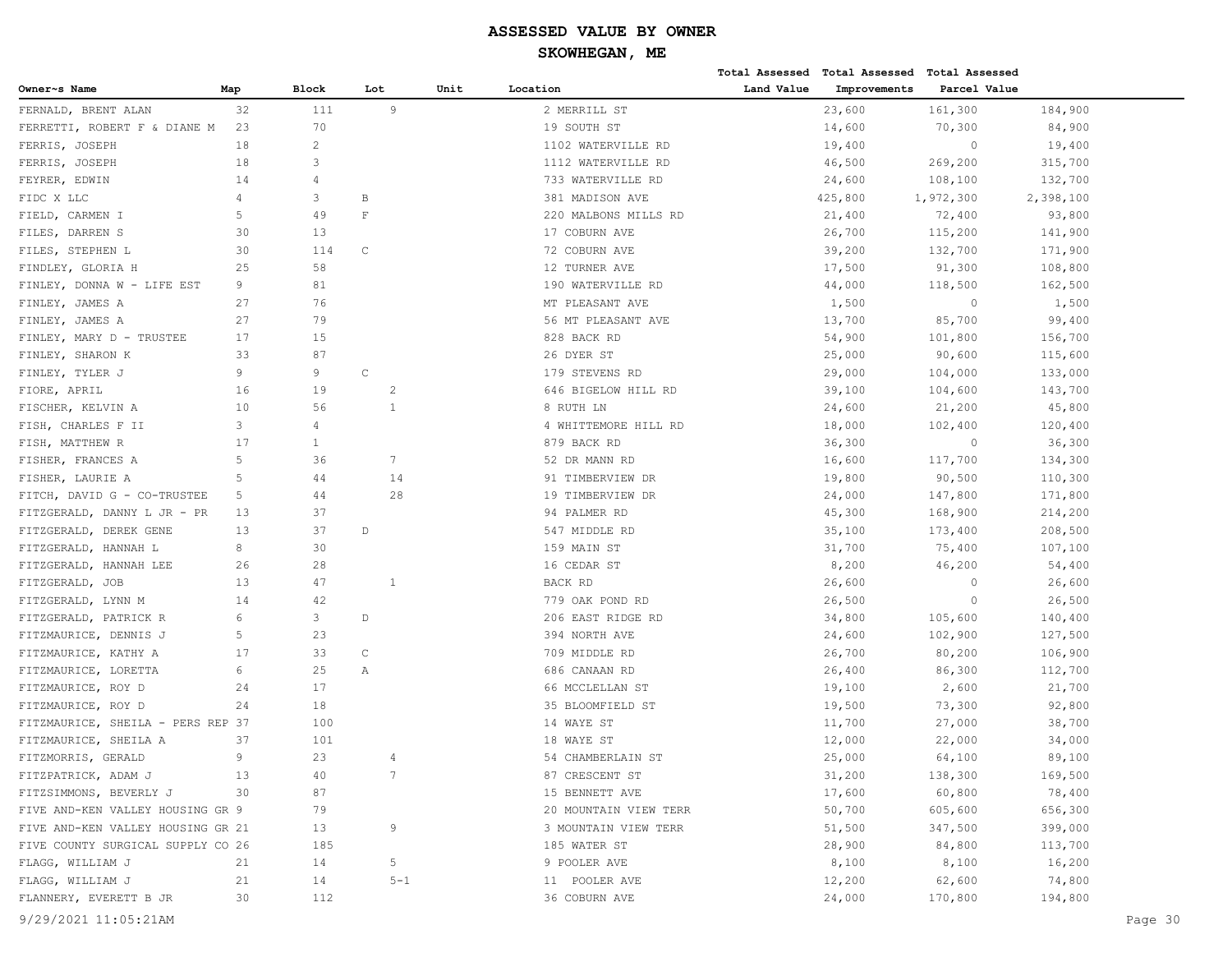|                              |              |                |                               |      |                       |            | Total Assessed Total Assessed Total Assessed |              |         |         |
|------------------------------|--------------|----------------|-------------------------------|------|-----------------------|------------|----------------------------------------------|--------------|---------|---------|
| Owner~s Name                 | Map          | Block          | Lot                           | Unit | Location              | Land Value | Improvements                                 | Parcel Value |         |         |
| FLANNERY, KATHERINE J        | 30           | 120            |                               |      | 87 COBURN AVE         |            | 41,800                                       | 171,900      | 213,700 |         |
| FLANNERY, LESLIE M           | 9            | 29             | Α                             |      | 52 MIDDLE RD          |            | 29,100                                       | 8,300        | 37,400  |         |
| FLANNERY, LESLIE M           | 9            | 29             | A<br>$\overline{\phantom{1}}$ |      | 42 MIDDLE RD          |            | 46,500                                       | 147,800      | 194,300 |         |
| FLAT IRON REAL ESTATE LLC    | 26           | 194            |                               |      | 93 WATER ST           |            | 11,200                                       | 82,600       | 93,800  |         |
| FLAT IRON REAL ESTATE LLC    | 26           | 195            |                               |      | 87 WATER ST           |            | 11,500                                       | 108,500      | 120,000 |         |
| FLETCHER ALICIA L            | 13           | 24             | Α                             |      | 342 MIDDLE RD         |            | 29,300                                       | 89,000       | 118,300 |         |
| FLEWELLING, ROBERT G         | 23           | 124            | Α                             |      | 23 MITCHELL ST        |            | 22,100                                       | 111,200      | 133,300 |         |
| FLOYD, THOMAS                | 5            | 38             | ON <sub>23</sub>              |      | 25 MRI DR             |            | $\circ$                                      | 6,500        | 6,500   |         |
| FLS INVESTMENTS INC          | 29           | 22             |                               |      | 31 LEAVITT ST         |            | 15,200                                       | 49,600       | 64,800  |         |
| FLS INVESTMENTS INC          | 29           | 96             |                               |      | 14 MAPLE ST           |            | 15,600                                       | 59,100       | 74,700  |         |
| FLS INVESTMENTS INC          | 29           | 215            |                               |      | 6 BUSH ST             |            | 14,800                                       | 43,900       | 58,700  |         |
| FLS INVESTMENTS INC          | 30           | $\overline{4}$ |                               |      | 2 COBURN AVE          |            | 30,700                                       | 124,500      | 155,200 |         |
| FLS INVESTMENTS, INC         | 29           | 29             |                               |      | 48 NORTH AVE          |            | 14,200                                       | 57,800       | 72,000  |         |
| FLUET, ERIC A                | 37           | 16             |                               |      | 29 WILSON ST          |            | 14,600                                       | 48,000       | 62,600  |         |
| FLUVIAL TERRACE HOLDINGS LLC | 29           | $\overline{c}$ | 1                             |      | 10 HIGH ST            |            | 33,500                                       | 128,400      | 161,900 |         |
| FLUVIAL TERRACE HOLDINGS LLC | 29           | 3              | $\mathbf{1}$                  |      | 3 HIGH ST             |            | 5,800                                        | $\circ$      | 5,800   |         |
| FLYNN, DENNIS G              | 5            | 96             |                               |      | 283 CANAAN RD         |            | 27,100                                       | 119,200      | 146,300 |         |
| FOLEY, KAREN M               | 37           | 152            |                               |      | 189 NORTH AVE         |            | 15,200                                       | 56,000       | 71,200  |         |
| FOLEY, THOMAS F              | 17           | 28             |                               |      | 6 CRAGIN BROOK LN     |            | 59,800                                       | 124,600      | 184,400 |         |
| FOLLENSBEE, BETTY JO         | 11           | 13             |                               |      | 994 CANAAN RD         |            | 27,000                                       | 65,300       | 92,300  |         |
| FOLSOM, BONNY L              | 12           | 24             | 2                             |      | 180 ROWE RD           |            | 31,200                                       | 100,500      | 131,700 |         |
| FOLSOM, CHRISTOPHER M        | 6            | 23             | 1                             |      | 38 EAST RIDGE RD      |            | 36,500                                       | 127,300      | 163,800 |         |
| FOLSOM, DAVID II             | 29           | 98             | ON                            |      | 22 MAPLE ST           |            | $\circ$                                      | 12,800       | 12,800  |         |
| FOLSOM, DAVID W              | 26           | 84             |                               |      | 10 ISLAND AVE         |            | 29,000                                       | 80,300       | 109,300 |         |
| FOLSOM, DAVID W              | 26           | 105            |                               |      | 47 ELM ST             |            | 36,700                                       | 121,900      | 158,600 |         |
| FOLSOM, DAVID W              | 29           | 98             |                               |      | 20 MAPLE ST           |            | 19,600                                       | 72,400       | 92,000  |         |
| FOLSOM, DAVID W              | 12           | 24             |                               |      | 4 BONNY DR            |            | 97,700                                       | 111,600      | 209,300 |         |
| FOLSOM, DAVID W I            | 12           | 24             | 4                             |      | ROWE RD               |            | 13,600                                       | $\circ$      | 13,600  |         |
| FOLSOM, DAVID W I            | 13           | 12             | 1                             |      | 507 BACK RD           |            | 28,800                                       | 47,800       | 76,600  |         |
| FOLSOM, DAVID W II           | 12           | 23             |                               |      | 170 ROWE RD           |            | 31,400                                       | 29,400       | 60,800  |         |
| FOLSOM, DAVID W II           | 12           | 24             | 3                             |      | 196 ROWE RD           |            | 31,900                                       | 342,000      | 373,900 |         |
| FOLSOM, DAVID W II           | 23           | 77             |                               |      | 26 MECHANIC ST        |            | 16,500                                       | 70,500       | 87,000  |         |
| FOLSOM, DAVID W II           | 23           | 96             |                               |      | 19 WATERVILLE RD      |            | 53,500                                       | 111,000      | 164,500 |         |
| FOLSOM, DONNA                | 6            | 21             |                               |      | 110 EATON MOUNTAIN RD |            | 87,600                                       | $\circ$      | 87,600  |         |
| FOLSOM, DONNA                | 10           | 53             | $\mathbb D$                   |      | EATON MOUNTAIN RD     |            | 600                                          | $\circ$      | 600     |         |
| FOLSOM, KELLY                | 37           | 103            | ON                            |      | 23 ADAMS ST           |            | $\circ$                                      | 28,600       | 28,600  |         |
| FOLSOM, KRISTOPHER C         | 29           | 197            |                               |      | 25 BUSH ST            |            | 15,600                                       | 74,800       | 90,400  |         |
| FOLSOM, MICHAEL N            | 6            | 23             |                               |      | 734 CANAAN RD         |            | 54,400                                       | 118,300      | 172,700 |         |
| FOLSOM, MICHAEL N            | 30           | 74             |                               |      | 142 MADISON AVE       |            | 16,400                                       | 76,800       | 93,200  |         |
| FOLSOM, MICHAEL N            | 37           | 103            |                               |      | 26 WAYE ST            |            | 19,000                                       | 46,100       | 65,100  |         |
| FOLSOM, MICHAEL N            | 37           | 138            |                               |      | 26 HARDING ST         |            | 10,400                                       | 26,900       | 37,300  |         |
| FOLSOM, RICHARD III          | 12           | 24             | $\mathbf{1}$                  |      | 248 ROWE RD           |            | 32,000                                       | 25,400       | 57,400  |         |
| FOLSOM, TODD J               | 10           | 53             |                               |      | 849 CANAAN RD         |            | 36,900                                       | 183,600      | 220,500 |         |
| FORBES, DERRICK C            | 37           | 32             |                               |      | 24 COWETTE ST         |            | 19,800                                       | 39,900       | 59,700  |         |
| FORBES, JAMES A              | 25           | 4              |                               |      | 4 PINE ST             |            | 12,900                                       | 56,700       | 69,600  |         |
| FORBUS, RONALD               | $\mathbf{1}$ | 27             | 5                             |      | 69 HILTON HILL RD     |            | 36,500                                       | 128,100      | 164,600 |         |
| 9/29/2021 11:05:21AM         |              |                |                               |      |                       |            |                                              |              |         | Page 31 |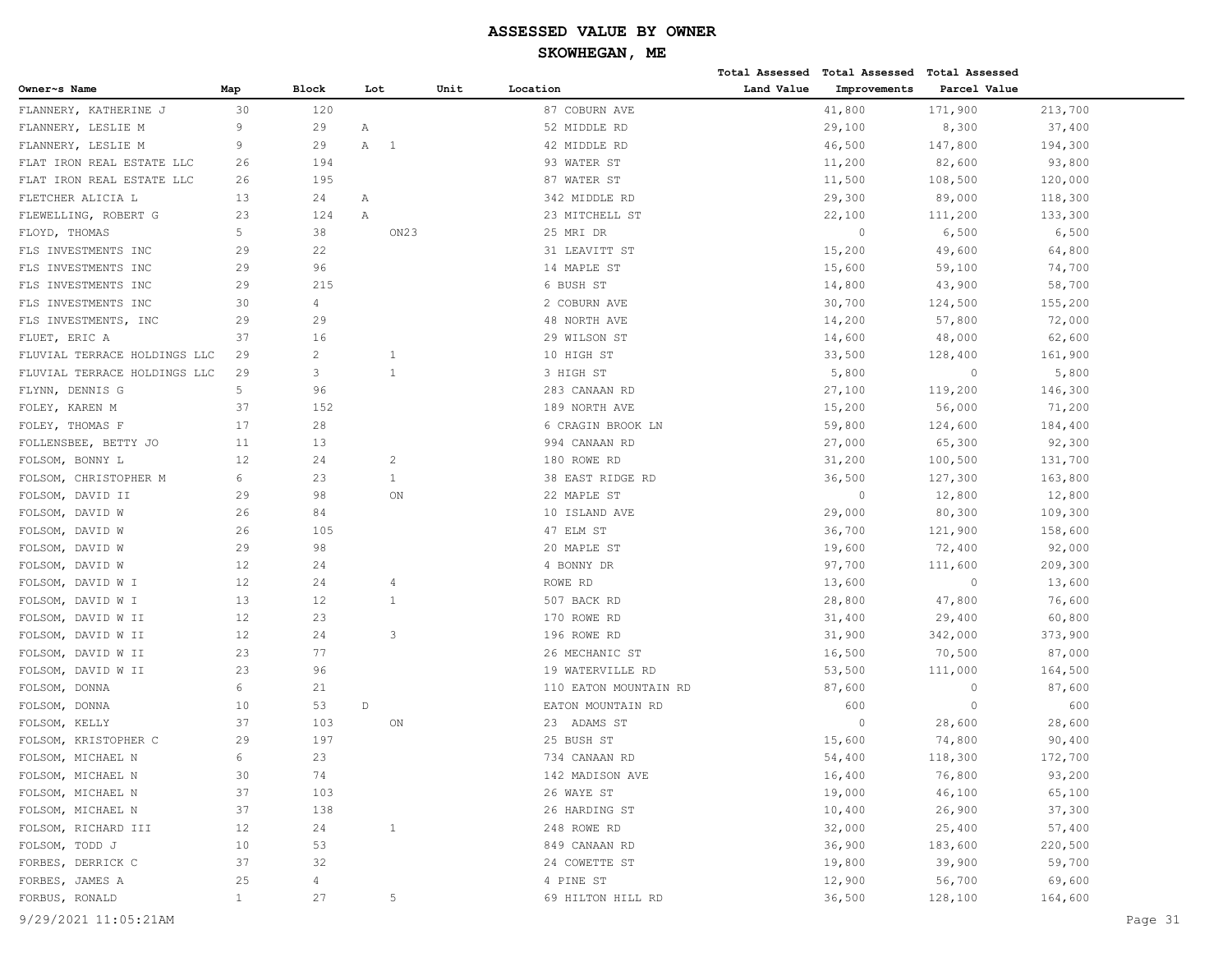**Total Assessed Total Assessed Total Assessed** 

| Owner~s Name                      | Map            | Block          | Lot                      |                 | Unit | Location               | Land Value | Improvements   | Parcel Value   |         |         |
|-----------------------------------|----------------|----------------|--------------------------|-----------------|------|------------------------|------------|----------------|----------------|---------|---------|
| FORD, EDWARD                      | 39             | 6              |                          |                 |      | WOODCOCK LN            |            | 8,200          | $\circ$        | 8,200   |         |
| FORSMAN, CASEY                    | 18             | $\mathbf{1}$   | Α                        |                 |      | 1121 WATERVILLE RD     |            | 24,000         | 86,400         | 110,400 |         |
| FORTIER, HORACE J JR              | 29             | 202            |                          |                 |      | 5 BUSH ST              |            | 19,600         | 99,100         | 118,700 |         |
| FORTIER, MARK L                   | 29             | 189            |                          |                 |      | 42 EAST LEAVITT ST     |            | 17,100         | 56,500         | 73,600  |         |
| FORTIER, MONA                     | 5 <sub>1</sub> | 45             |                          | 26              |      | 86 ROBIN CT            |            | 27,700         | 146,400        | 174,100 |         |
| FORTIER, STEVEN M                 | 11             | 15             |                          | $\overline{4}$  |      | 9 WEST SHORE RD        |            | 11,200         | 60,600         | 71,800  |         |
| FORTIER, TERRANCE                 | 23             | 69             |                          |                 |      | 21 SOUTH ST            |            | 14,900         | 74,600         | 89,500  |         |
| FORTIER, TERRENCE                 | 22             | 51             |                          |                 |      | 63 WATERVILLE RD       |            | 19,100         | 111,200        | 130,300 |         |
| FORTIN, MARIE P                   | 5              | 49             | $\mathop{}\mathopen{} E$ |                 |      | 228 MALBONS MILLS RD   |            | 21,400         | 92,500         | 113,900 |         |
| FORTIN, TERRY J                   | 7              | 24             |                          | 2               |      | 492 WHITTEMORE HILL RD |            | 55,100         | 42,400         | 97,500  |         |
| FORTUNATO, CHRISTOPHER P          | 5              | 87             |                          | $\mathbf{1}$    |      | 38 DUDLEY CORNER RD    |            | 27,900         | 157,900        | 185,800 |         |
| FOSS, APRIL                       | 24             | 9              |                          | ON <sub>5</sub> |      | 28 SESAME ST           |            | $\circ$        | 15,200         | 15,200  |         |
| FOSS, BRUCE SR                    | 24             | 9              |                          | ON17            |      | 48 SESAME ST           |            | $\circ$        | 34,300         | 34,300  |         |
| FOSS, DAVID A                     | 16             | 27             |                          |                 |      | LARONE RD              |            | 16,100         | $\circ$        | 16,100  |         |
| FOSS, JEFF                        | 10             | 23             |                          |                 |      | 282 SWAIN HILL RD      |            | 23,800         | $\circ$        | 23,800  |         |
| FOSTER, AMANDA                    | 22             | 83             |                          |                 |      | 46 FRENCH ST           |            | 8,700          | 49,700         | 58,400  |         |
| FOSTER, ANTONIO L                 | 13             | 40             |                          | 6               |      | 93 CRESCENT ST         |            | 28,100         | 156,900        | 185,000 |         |
| FOSTER, CARLENE S - LIFE ESTAT 33 |                | 7              |                          |                 |      | 25 PROSPECT ST         |            | 24,500         | 70,500         | 95,000  |         |
| FOSTER, KEVIN P                   | 29             | 212            |                          | 1               |      | 41 EAST LEAVITT ST     |            | 17,400         | 116,600        | 134,000 |         |
| FOSTER, LAWRENCE J                | 9              | 20             |                          | 5               |      | 9 KENNEY LN            |            | 28,900         | 41,500         | 70,400  |         |
| FOSTER, PAUL                      | 9              | 74             |                          | 3               | B    | MERITHEW DR            |            | 51,800         | $\circ$        | 51,800  |         |
| FOSTER, SARA G                    | 29             | 212            |                          |                 |      | 366 WATER ST           |            | 20,200         | 106,500        | 126,700 |         |
| FOSTER, WILLIAM J                 | 21             | 27             | Α                        |                 |      | 26 JACKSON ST          |            | 16,500         | 27,200         | 43,700  |         |
| FOSTER, WILLIAM J                 | 23             | 87             |                          |                 |      | 15 FREE ST             |            | 16,200         | 51,500         | 67,700  |         |
| FOULKES, JOHN L                   | 36             | 19             |                          | 4               |      | 21 DR MANN RD          |            |                |                | 127,900 |         |
|                                   | 9              | 27             |                          |                 |      |                        |            | 17,800         | 110,100        |         |         |
| FOWLER, TYLENE                    |                |                | Α                        | 9               |      | 8 MIDDLE RD            |            | 19,000         | 105,800        | 124,800 |         |
| FOWLES, JUDITH B                  | 12             | $\overline{2}$ |                          |                 |      | 519 BIGELOW HILL RD    |            | 41,800         | 154,400        | 196,200 |         |
| FOX RED INVESTMENTS LLC           | 10             | 13             |                          |                 |      | 114 SWAIN HILL RD      |            | 68,100         | 3,200          | 71,300  |         |
| FOX RED INVESTMENTS LLC           | 10             | 14             |                          | 1               |      | 87 SWAIN HILL RD       |            | 39,300         | 150,700        | 190,000 |         |
| FOX RED INVESTMENTS LLC           | 29             | $\overline{2}$ |                          |                 |      | 12 HIGH ST             |            | 57,400         | 439,900        | 497,300 |         |
| FOXWELL, ELIZABETH S              | 26             | 162            | Α                        |                 |      | 13 COURT ST            |            | 16,300         | 33,900         | 50,200  |         |
| FOXWELL, LOUISE H                 | 23             | 65             |                          |                 |      | 22 FREE ST             |            | 17,600         | 128,700        | 146,300 |         |
| FRACE, LINDA M                    | 14             | 50             | A 1                      |                 |      | 646 OAK POND RD        |            | 25,400         | 88,600         | 114,000 |         |
| FRANCK, DARRELL                   | 30             | 36             |                          |                 |      | 33 SUMMER ST           |            | 20,500         | 74,000         | 94,500  |         |
| FRANCK, DARRELL L                 | 33             | 176            |                          |                 |      | 17 EAST DYER ST        |            | 15,500         | 58,000         | 73,500  |         |
| FRANCK, RANDALL                   | 10             | 28             |                          |                 |      | RED OAK DR             |            | 41,200         | 55,400         | 96,600  |         |
| FRANCK, RANDALL                   | 10             | 39             |                          | 11              |      | EAST RIVER RD          |            | 31,500         | $\circ$        | 31,500  |         |
| FRANCK, RANDALL                   | 10             | 39             |                          | 12              |      | 149 RED OAK DR         |            | 28,200         | $\circ$        | 28,200  |         |
| FRANCK, RANDALL L                 | 29             | 198            |                          |                 |      | 21 BUSH ST             |            | 19,200         | 109,800        | 129,000 |         |
| FRANK, WILLIAM J                  | $\mathbf{3}$   | 18             |                          |                 |      | 474 STRICKLAND RD      |            | 24,600         | $\overline{0}$ | 24,600  |         |
| FRANKLIN SAVINGS BANK             | 32             | 47             |                          |                 |      | 194 MADISON AVE        |            | 96,400         | 325,200        | 421,600 |         |
| FRANKLIN, ESTER B                 | 30             | 30             |                          |                 |      | 48 SUMMER ST           |            | 21,800         | 69,200         | 91,000  |         |
| FRANZOSE, THERESA G               | 33             | 208            |                          |                 |      | 27 NORTH SCHOOL ST     |            | 16,300         | 87,400         | 103,700 |         |
| FRAPPIER, MICHAEL                 | 24             | 9              |                          | ON27            |      | 23 BIG BIRD ST         |            | $\overline{0}$ | 8,800          | 8,800   |         |
| FRATERNAL ORDER OF EAGLES         | 26             | 150            |                          |                 |      | 164 WATER ST           |            | 20,600         | 159,100        | 179,700 |         |
| FRATERNAL ORDER OF EAGLES 1457 26 |                | 154            |                          |                 |      | WATER ST               |            | 28,800         | $\overline{0}$ | 28,800  |         |
| 9/29/2021 11:05:21AM              |                |                |                          |                 |      |                        |            |                |                |         | Page 32 |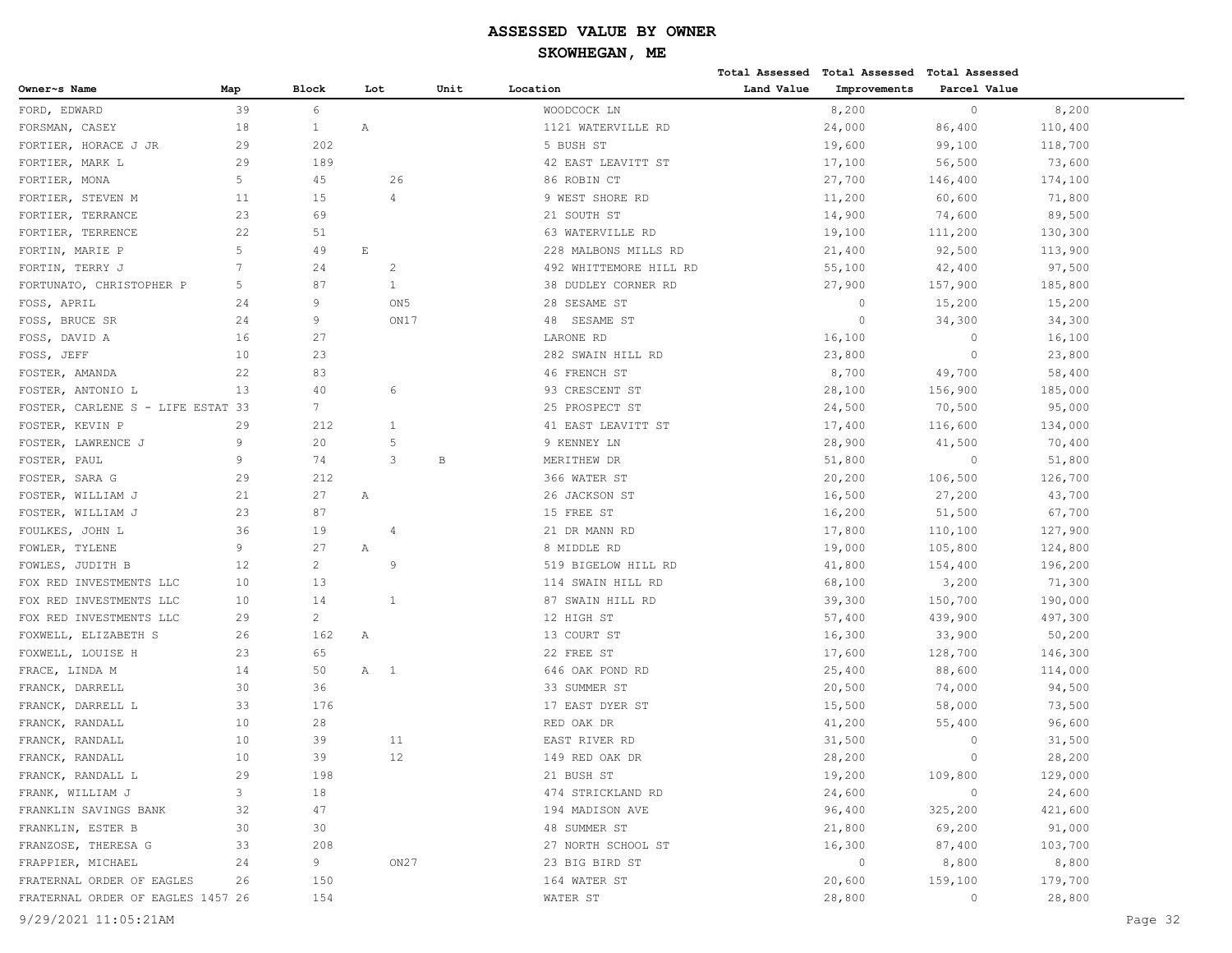|                                   |     |                |                |         |                      |            | Total Assessed Total Assessed Total Assessed |              |         |
|-----------------------------------|-----|----------------|----------------|---------|----------------------|------------|----------------------------------------------|--------------|---------|
| Owner~s Name                      | Map | Block          | Lot            | Unit    | Location             | Land Value | Improvements                                 | Parcel Value |         |
| FRAZIER, ANDREA J                 | 10  | 30             | 3              |         | EAST RIVER RD        |            | 23,000                                       | $\circ$      | 23,000  |
| FRAZIER, KIMBERLY FRANCEEN        | 13  | 24             | В              |         | 366 MIDDLE RD        |            | 36,500                                       | 141,700      | 178,200 |
| FRAZIER, MARK A                   | 29  | 66             |                |         | 23 LAWTON ST         |            | 12,200                                       | 37,000       | 49,200  |
| FREDERICK, DANIEL                 | 12  | 6              |                |         | BIGELOW HILL RD      |            | 25,700                                       | $\circ$      | 25,700  |
| FREDERICK, DANIEL                 | 12  | 6              | 17             |         | 41 HILLSIDE DR       |            | 36,500                                       | 253,900      | 290,400 |
| FREDERICK, DEAN                   | 21  | 26             | ON             |         | 18 JACKSON ST        |            | $\circ$                                      | 21,700       | 21,700  |
| FREDERICK, KEITH M                | 21  | 26             |                |         | 20 JACKSON ST        |            | 30,400                                       | 57,400       | 87,800  |
| FREDERICK, MARIE N                | 5   | 35             |                | 20N1    | 275 NORTH AVE        |            | $\circ$                                      | 13,000       | 13,000  |
| FREDERICK, MARK A                 | 13  | 35             | 5              |         | 50 PALMER RD         |            | 32,200                                       | 94,900       | 127,100 |
| FREDERICK, RYAN M                 | 26  | 206            |                |         | 29 WATER ST          |            | 18,600                                       | 55,500       | 74,100  |
| FREE STREET CHURCH SKOWHEGAN      | 29  | 35             |                |         | 42 NORTH AVE         |            | 25,100                                       | 146,600      | 171,700 |
| FREEL, SHAWN                      | 12  | 17             | 13             |         | GLEN VIEW DR         |            | 35,100                                       | $\circ$      | 35,100  |
| FRENCH, EMILY                     | 33  | 149            | $\mathbf{F}$   |         | 50 ST MARK ST        |            | 13,400                                       | 79,900       | 93,300  |
| FRENCH, LONA                      | 17  | 31             |                |         | 787 MIDDLE RD        |            | 31,300                                       | 164,300      | 195,600 |
| FRIEND MOTOR SALES INC            | 37  | 6              |                |         | 9 LOCUST ST          |            | 31,300                                       | 69,300       | 100,600 |
| FRIEND MOTOR SALES INC            | 37  | 7              |                |         | 245 MADISON AVE      |            | 101,200                                      | 331,300      | 432,500 |
| FRIEND MOTOR SALES INC            | 37  | 23             |                |         | 271 MADISON AVE      |            | 92,400                                       | 186,200      | 278,600 |
| FROST, JASON L                    | 5   | 45             | 12             |         | 24 ROBIN CT          |            | 33,400                                       | 158,400      | 191,800 |
| FRUZZETTI, LAWRENCE A             | 5   | 117            | С              |         | 34 PARKMAN HILL RD   |            | 29,000                                       | 67,600       | 96,600  |
| FULLER, PAMELA A & NELSON, CAT 25 |     | 51             |                |         | 21 PENNELL ST        |            | 15,200                                       | 59,200       | 74,400  |
| FURBUSH, JASON A & KEVIN J - T 39 |     | 17             |                |         | 33 PHEASANT LN       |            | 57,400                                       | 45,800       | 103,200 |
| FURBUSH, KEVIN J                  | 8   | 32             | $\mathtt{C}$   |         | 1 BIGELOW HILL RD    |            | 30,500                                       | 180,400      | 210,900 |
| GABOURY, VIVIAN E                 | 10  | 39             | 6              |         | 118 RED OAK DR       |            | 28,100                                       | 74,200       | 102,300 |
| GAGNE, PHILLIP G & BONITA M -     | -33 | 26             |                |         | 10 DYER ST           |            | 26,800                                       | 128,200      | 155,000 |
| GAGNON JOHN                       | 16  | 6              | Α              |         | BIGELOW HILL RD      |            | 17,900                                       | $\circ$      | 17,900  |
| GAGNON, EARL                      | 5   | 3610           |                | ON59    | 56 PINELAND CIR      |            | $\circ$                                      | 57,400       | 57,400  |
| GAGNON, NOAH                      | 30  | 10             | 1              |         | 42 SUMMER ST         |            | 28,200                                       | 126,300      | 154,500 |
| GAGNON, RICHARD                   | 8   | 52             | В<br>2         |         | 149 NORRIDGEWOCK AVE |            | 25,100                                       | 31,700       | 56,800  |
| GAGNON, RICHARD E                 | 8   | 52             | В<br>3         |         | 16 MARY ST           |            | 25,200                                       | 19,400       | 44,600  |
| GAGNON, RICHARD E                 | 8   | 52             | B<br>13        |         | 143 NORRIDGEWOCK AVE |            | 24,500                                       | 85,800       | 110,300 |
| GAGNON, RICHARD E                 | 26  | 110            |                |         | 23 ELM ST            |            | 24,500                                       | 129,900      | 154,400 |
| GAGNON, RICHARD E                 | 26  | 122            |                |         | 24 PLEASANT ST       |            | 16,400                                       | 73,200       | 89,600  |
| GAGNON, RICHARD E                 | 30  | 119            |                |         | 83 COBURN AVE        |            | 41,800                                       | 218,700      | 260,500 |
| GAGNON, RICHARD E                 | 26  | 123            |                |         | 26 PLEASANT ST       |            | 11,800                                       | 51,200       | 63,000  |
| GALBRAITH, KEVIN J                | 31  | 7 <sup>7</sup> |                |         | 83 NORRIDGEWOCK AVE  |            | 80,900                                       | 84,900       | 165,800 |
| GALLANT, ROBERT M                 | 32  | 73             |                |         | 29 ROBINSON ST       |            | 17,200                                       | 66,500       | 83,700  |
| GALLANT, ROBERT M                 | 32  | 73             | 1              |         | 59 RUSSELL RD        |            | 16,500                                       | 26,800       | 43,300  |
| GAMAGE, KATHLEEN                  | 5   | 3610           |                | ON58    | 45 PINELAND CIR      |            | $\Omega$                                     | 62,200       | 62,200  |
| GARCIA, ADAM                      | 25  | 23             |                |         | 118 WEST FRONT ST    |            | 19,300                                       | 120,700      | 140,000 |
| GARCIA, FREDRICA SAFFER           | 29  | 176            | D              |         | 21 HESELTON ST       |            | 19,500                                       | 93,100       | 112,600 |
| GARCIA, LORRAINE - TRUSTEE OF     | - 9 | 83             | Α              |         | 166 WATERVILLE RD    |            | 20,800                                       | 107,800      | 128,600 |
| GARCIA, SARA & CALDER, BETH       | 5   | 67             |                |         | NOTCH RD             |            | 22,500                                       | $\circ$      | 22,500  |
| GARCIA, SARA & CALDER, BETH       | 5   | 69             |                |         | 339 DUDLEY CORNER RD |            | 37,900                                       | 186,800      | 224,700 |
| GARCIA, SARA & CALDER, BETH       | 5   | 71             |                |         | DUDLEY CORNER RD     |            | 5,500                                        | $\circ$      | 5,500   |
| GARCIA, STEVEN D                  | 21  | 13             |                | $6 - 2$ | 8 LOIS LN            |            | 15,400                                       | 89,200       | 104,600 |
| GARLAND, LINDA L                  | 5   | 36             | $\overline{4}$ |         | 82 DR MANN RD        |            | 16,600                                       | 82,600       | 99,200  |
|                                   |     |                |                |         |                      |            |                                              |              |         |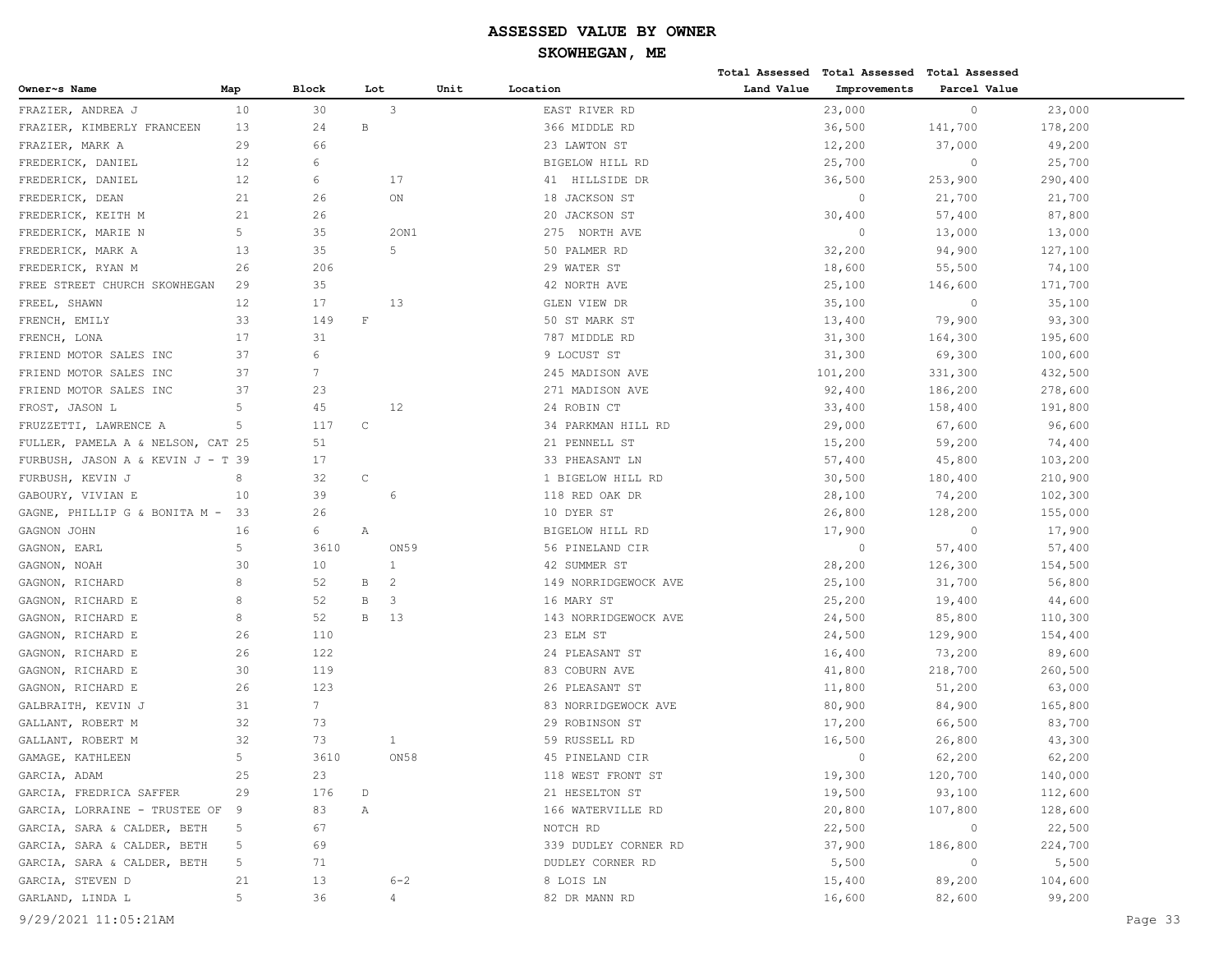|                                   |              |              |                |      |                      |            | Total Assessed Total Assessed Total Assessed |              |         |         |
|-----------------------------------|--------------|--------------|----------------|------|----------------------|------------|----------------------------------------------|--------------|---------|---------|
| Owner~s Name                      | Map          | <b>Block</b> | Lot            | Unit | Location             | Land Value | Improvements                                 | Parcel Value |         |         |
| GARLAND, MICHAEL                  | 21           | 23           |                |      | 31 JACKSON ST        |            | 22,200                                       | 117,400      | 139,600 |         |
| GARTHWAITE, ROBERT L - TRUST      | 14           | 42           | 1              |      | OAK POND RD          |            | 75,700                                       | $\circ$      | 75,700  |         |
| GARTHWAITE, ROBERT L - TRUSTEE 10 |              | 46           |                |      | EATON MOUNTAIN RD    |            | 43,900                                       | $\circ$      | 43,900  |         |
| GARTHWAITE, ROBERT L - TRUSTEE 11 |              | 47           |                |      | 223 OAK POND RD      |            | 50,800                                       | 205,900      | 256,700 |         |
| GARTHWAITE, ROBERT L - TRUSTEE 11 |              | 47           | $\overline{c}$ |      | 16 LITTLE LOON LN    |            | 116,900                                      | 48,800       | 165,700 |         |
| GASPAR, LARRY A                   | $\mathbf{1}$ | 25           |                |      | 49 HILTON HILL RD    |            | 27,800                                       | 83,400       | 111,200 |         |
| GASPAR, LARRY A                   | $\mathbf{1}$ | 26           | 9              |      | 46 HILTON HILL RD    |            | 34,700                                       | 144,600      | 179,300 |         |
| GASPAR, LARRY A                   | $\mathbf{1}$ | 28           |                |      | HILTON HILL RD       |            | 61,300                                       | $\circ$      | 61,300  |         |
| GATES, CALLA                      | 5            | 3610         | ON43           |      | 25 PINELAND CIR      |            | $\circ$                                      | 43,800       | 43,800  |         |
| GATES, HENRY A                    | 5            | 80           | $\mathbf{1}$   |      | DUDLEY CORNER RD     |            | 66,400                                       | $\circ$      | 66,400  |         |
| GATES, HENRY A JR                 | 5            | 80           |                |      | 125 DUDLEY CORNER RD |            | 39,700                                       | 22,600       | 62,300  |         |
| GATES, HENRY A JR                 | 5            | 82           | $\mathbf{1}$   |      | DUDLEY CORNER RD     |            | 28,600                                       | $\circ$      | 28,600  |         |
| GATES, HENRY A JR                 | 5            | 83           |                |      | 95 DUDLEY CORNER RD  |            | 130,400                                      | 116,600      | 247,000 |         |
| GATES, HENRY A JR                 | 6            | 42           |                |      | GIGGEY DR            |            | 1,300                                        | $\circ$      | 1,300   |         |
| GATES, HENRY A JR                 | 5            | 82           | $\overline{c}$ |      | DUDLEY CORNER RD     |            | 25,800                                       | $\circ$      | 25,800  |         |
| GAUDETTE, LISARON                 | 24           | 9            | ON37           |      | 22 BIG BIRD ST       |            | $\circ$                                      | 13,200       | 13,200  |         |
| GAYNE, SETH R                     | 33           | 99           |                |      | 28 CHANDLER ST       |            | 26,800                                       | 52,700       | 79,500  |         |
| GEE, THOMAS                       | 10           | 35           | 1              |      | 354 EAST RIVER RD    |            | 25,900                                       | 65,000       | 90,900  |         |
| GEHRKE, ANGELINA M                | 27           | 92           | 1              |      | 39 JOYCE ST          |            | 19,600                                       | 19,900       | 39,500  |         |
| GEHRKE, ERIC                      | 11           | 39           | $\overline{c}$ |      | MOORES MILLS RD      |            | 21,900                                       | $\circ$      | 21,900  |         |
| GEHRKE, ERIC                      | 11           | 39           |                |      | MOORES MILLS RD      |            | 18,400                                       | $\circ$      | 18,400  |         |
| GEHRKE, ERIC E                    | 11           | 38           | 1              |      | 197 MOORES MILLS RD  |            | 15,500                                       | 137,400      | 152,900 |         |
| GEHRKE, ERIC E                    | 23           | 18           |                |      | 79 MAIN ST           |            | 17,900                                       | 104,800      | 122,700 |         |
| GEHRKE, GARI LYNN                 | 21           | 29           |                |      | 39 CHAMBERLAIN ST    |            | 26,600                                       | 52,100       | 78,700  |         |
| GEHRKE, PHILIP B                  | 11           | 38           |                |      | 217 MOORES MILLS RD  |            | 19,400                                       | 122,700      | 142,100 |         |
| GELLER, SIDNEY H - TRUSTEE        | 26           | 130          |                |      | 102 WATER ST         |            | 8,600                                        | 37,700       | 46,300  |         |
| GENNESS, ALEXANDER M              | 29           | 141          |                |      | 36 EAST MAPLE ST     |            | 19,800                                       | 50,000       | 69,800  |         |
| GEORGE, ERNEST J                  | 21           | 15           | 3              |      | 25 POOLER AVE        |            | 14,600                                       | 16,300       | 30,900  |         |
| GEORGE, EUGENE R                  | 21           | 24           | 2              |      | 29 JACKSON ST        |            | 14,600                                       | 49,700       | 64,300  |         |
| GERRY, NICHOLAS A                 | 21           | 30           | Α              |      | 13 CHAMBERLAIN ST    |            | 18,700                                       | 68,800       | 87,500  |         |
| GERVAIS, LUDGER                   | 22           | 137          |                |      | 19 DOMINIC ST        |            | 26,200                                       | 94,300       | 120,500 |         |
| GERVAIS, VERDELLE                 | 22           | 50           |                |      | 26 POPLAR ST         |            | 13,900                                       | 64,600       | 78,500  |         |
| GERVAIS, VERDELLE J               | 22           | 27           |                |      | 55 HATHAWAY ST       |            | 9,500                                        | 30,400       | 39,900  |         |
| GETTIG, CHRISTINE E               | 25           | 12           |                |      | 7 PINE ST            |            | 16,300                                       | 58,600       | 74,900  |         |
| GIBSON REID M                     | $\mathbf{1}$ | 9            |                |      | 50 TITLEIST DR       |            | 38,700                                       | 334,100      | 372,800 |         |
| GIBSON, REID M                    | 5            | 51           |                |      | MALBONS MILLS RD     |            | 92,900                                       | $\circ$      | 92,900  |         |
| GIFFORD'S DAIRY INC               | 23           | 105          |                |      | 16 HATHAWAY ST       |            | 32,300                                       | 92,800       | 125,100 |         |
| GIFFORD'S DAIRY INC               | 23           | 98           |                |      | 26 HATHAWAY ST       |            | 34,300                                       | 733,500      | 767,800 |         |
| GIFFORD, AUDREY M                 | 23           | 121          |                |      | HATHAWAY ST          |            | 15,500                                       | $\circ$      | 15,500  |         |
| GIFFORD, JOELLEN H                | 33           | 6            |                |      | 27 PROSPECT ST       |            | 26,800                                       | 83,500       | 110,300 |         |
| GIFFORD, JOHN C JR                | 12           | $\mathbf{3}$ | 5              |      | 542 BIGELOW HILL RD  |            | 40,900                                       | 182,100      | 223,000 |         |
| GIFFORD, SAMANTHA                 | 22           | 122          |                |      | 13 MICHAEL ST        |            | 26,800                                       | 129,600      | 156,400 |         |
| GIGGEY, ARTHUR W II               | 6            | 45           | $\overline{4}$ |      | 40 GIGGEY DR         |            | 32,000                                       | 96,500       | 128,500 |         |
| GIGGEY, VAUGHN L JR               | 6            | 45           | 5              |      | 30 GIGGEY DR         |            | 38,900                                       | 67,200       | 106,100 |         |
| GILBERT REJEAN J                  | 21           | $\mathbf{1}$ | Α              |      | 152 WATERVILLE RD    |            | 12,900                                       | 9,000        | 21,900  |         |
| GILBERT, ANN SHIRLEY              | 27           | 23           |                |      | 29 MT PLEASANT AVE   |            | 16,900                                       | 66,700       | 83,600  |         |
| 9/29/2021 11:05:21AM              |              |              |                |      |                      |            |                                              |              |         | Page 34 |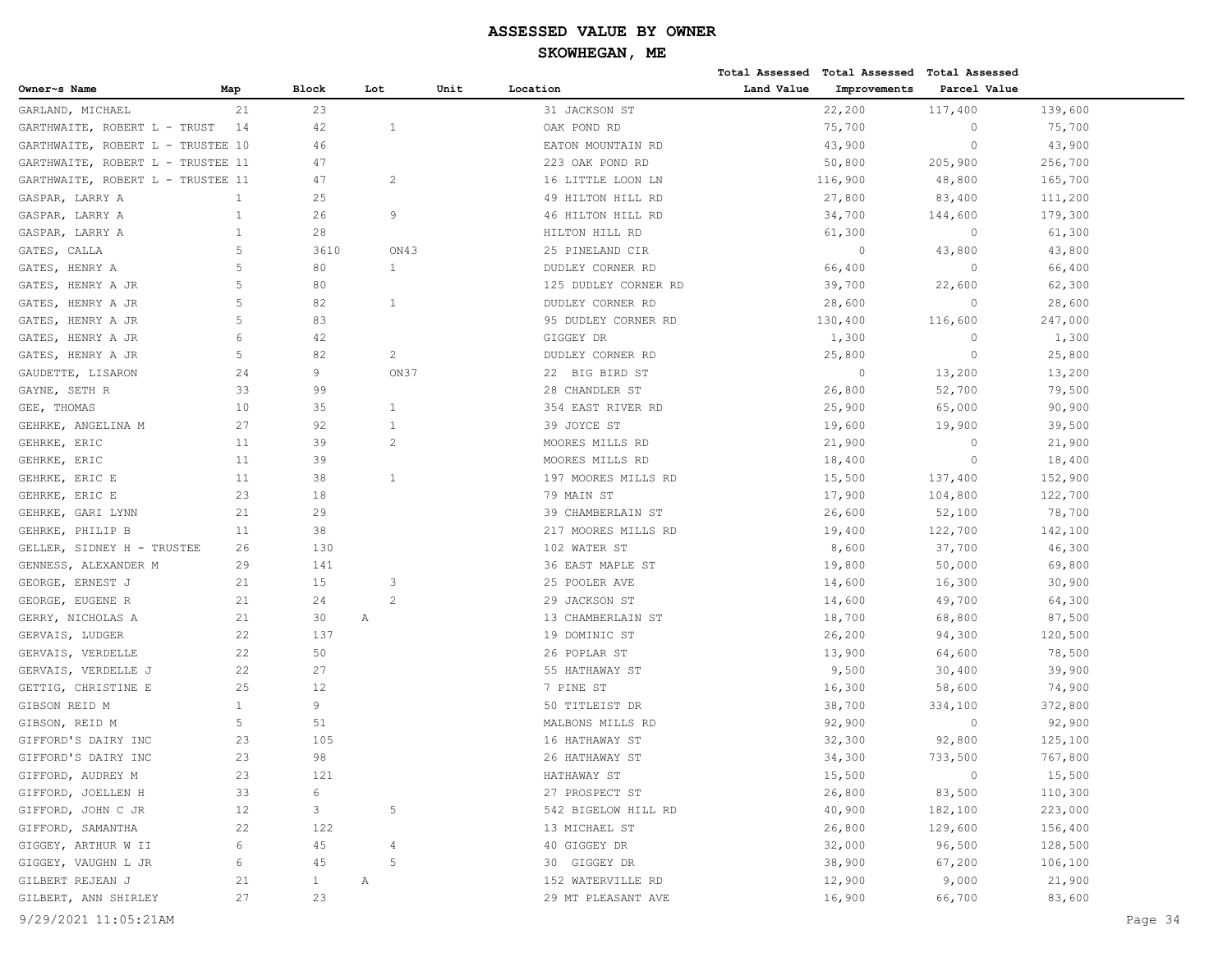|                                   |                |                |              |                 |      |                      |            | Total Assessed Total Assessed | Total Assessed |         |
|-----------------------------------|----------------|----------------|--------------|-----------------|------|----------------------|------------|-------------------------------|----------------|---------|
| Owner~s Name                      | Map            | Block          | Lot          |                 | Unit | Location             | Land Value | Improvements                  | Parcel Value   |         |
| GILBERT, BRIAN A                  | 18             | $\overline{4}$ |              |                 |      | 1128 WATERVILLE RD   |            | 36,000                        | 140,700        | 176,700 |
| GILBERT, GODFREY J                | 6              | 18             |              |                 |      | 864 CANAAN RD        |            | 30,300                        | 61,600         | 91,900  |
| GILBERT, GREGORY G                | 26             | 68             |              |                 |      | 7 WEST FRONT ST      |            | 9,900                         | 38,400         | 48,300  |
| GILBERT, J PETER                  | 11             | 28             |              | $\mathbf{1}$    |      | CHICKADEE LN         |            | 22,400                        | $\circ$        | 22,400  |
| GILBERT, JOHN PETER               | 39             | 40             |              |                 |      | 135 CHICKADEE LN     |            | 100,600                       | 32,200         | 132,800 |
| GILBERT, JUSTIN                   | 24             | 9              |              | ON2             |      | 23 SESAME ST         |            | $\circ$                       | 14,000         | 14,000  |
| GILBERT, MINDY L                  | 32             | 87             |              |                 |      | 52 HANOVER ST        |            | 16,300                        | 53,400         | 69,700  |
| GILBERT, REJEAN                   | $\overline{4}$ | 15             |              |                 |      | MADISON AVE          |            | 7,000                         | $\circ$        | 7,000   |
| GILBERT, REJEAN                   | 9              | 83             |              | ON              |      | 160 WATERVILLE RD    |            | $\circ$                       | 6,700          | 6,700   |
| GILBERT, REJEAN J                 | 9              | 83             |              |                 |      | 156 WATERVILLE RD    |            | 49,900                        | 155,700        | 205,600 |
| GILBERT, REJEAN J                 | 22             | 10<br>А        |              |                 |      | MICHAEL ST           |            | 20,200                        | $\circ$        | 20,200  |
| GILBERT, ROGER D                  | 33             | 77             |              |                 |      | 34 PROSPECT ST       |            | 28,800                        | 82,200         | 111,000 |
| GILBERT, TINA M                   | 37             | 57             |              |                 |      | 11 WEST ST           |            | 16,400                        | 41,300         | 57,700  |
| GILBLAIR, DEANNA                  | 24             | 9              | $\mathbb D$  |                 |      | 61 MCCLELLAN ST      |            | 30, 300                       | 112,700        | 143,000 |
| GILBLAIR, DONALD E - ESTATE OF 20 |                | 10             |              |                 |      | MAIN ST              |            | 27,100                        | 4,600          | 31,700  |
| GILCOTT, CAMERON S                | 22             | 114            |              |                 |      | 28 MICHAEL ST        |            | 26,300                        | 171,000        | 197,300 |
| GILCOTT, DANNY                    | 5              | 35             |              | ON20            |      | 49 HARVEYS PK        |            | $\circ$                       | 23,400         | 23,400  |
| GILCOTT, TYLER B                  | 11             | 13             |              | 3               |      | 980 CANAAN RD        |            | 26,000                        | 79,300         | 105,300 |
| GILES, DAVEY J                    | 30             | 57             |              |                 |      | 38 BENNETT AVE       |            | 27,100                        | 72,700         | 99,800  |
| GILES, JANICE E - TRUSTEE         | 14             | 23             | В            |                 |      | 7 TIPPER LN          |            | 34,900                        | 50,800         | 85,700  |
| GILES, JANICE E ET AL             | 14             | 23             |              |                 |      | WATERVILLE RD        |            | 7,500                         | $\circ$        | 7,500   |
| GILES, JANICE E ET AL             | 14             | 23             | Α            |                 |      | WATERVILLE RD        |            | 11,400                        | $\circ$        | 11,400  |
| GILES, JANICE E ET AL             | 14             | 25             | $\, {\bf B}$ |                 |      | WATERVILLE RD        |            | 20,200                        | $\circ$        | 20,200  |
| GILLESPIE, KATIE (SAVIO)          | 24             | 9              |              | ON20            |      | 43 BIG BIRD ST       |            | $\circ$                       | 11,400         | 11,400  |
| GILLEY, GLORIA A                  | 29             | 176            |              |                 |      | 11 HESELTON ST       |            | 19,400                        | 119,700        | 139,100 |
| GILSON, ANDREW C                  | 13             | $\overline{4}$ |              |                 |      | 284 BACK RD          |            | 51,900                        | 145,700        | 197,600 |
| GINTY, JOHN J                     | 8              | 55             |              |                 |      | 101 NORRIDGEWOCK AVE |            | 24,600                        | 171,500        | 196,100 |
| GIROUX, DAVID L                   | 27             | 81             |              |                 |      | 60 MT PLEASANT AVE   |            | 14,400                        | 67,200         | 81,600  |
| GIROUX, JOHN H JR                 | 13             | 44             |              | 4               |      | 551 BACK RD          |            | 22,600                        | $\circ$        | 22,600  |
| GIROUX, VICTORIA L                | 21             | 10             |              |                 |      | 7 DARTMOUTH ST       |            | 16,900                        | 29,800         | 46,700  |
| GIRSA, TYSON                      | 12             | $\overline{2}$ |              | $7\phantom{.0}$ |      | 507 BIGELOW HILL RD  |            | 36,400                        | 196,600        | 233,000 |
| GLEASON, BRENDA JOHNSON           | 22             | 56             |              |                 |      | 16 SOUTH ST          |            | 15,500                        | 51,800         | 67,300  |
| GLEASON, FRANK A III              | 30             | 14             |              |                 |      | 15 COBURN AVE        |            | 24,300                        | 104,300        | 128,600 |
| GLEASON, JESSICA R                | 22             | 30             |              |                 |      | 49 HATHAWAY ST       |            | 14,900                        | 41,900         | 56,800  |
| GLEASON, MARION L                 | 20             | 17             |              |                 |      | 83 FAIRVIEW AVE      |            | 30,800                        | 63,800         | 94,600  |
| GLOBAL TOWER ASSETS LLC           | 18             | 37             |              | ON              |      | EAST RIVER RD        |            | $\circ$                       | 119,200        | 119,200 |
| GODIN, FREDERICK R                | 29             | 92             |              |                 |      | 151 MADISON AVE      |            | 17,500                        | 191,800        | 209,300 |
| GODIN, FREDERICK R                | 32             | 77             |              |                 |      | 7 ROBINSON ST        |            | 15,800                        | 53,600         | 69,400  |
| GODIN, GERARD H                   | 14             | 17             |              | $\mathbf{1}$    |      | 855 WATERVILLE RD    |            | 24,500                        | 124,200        | 148,700 |
| GODIN, PHILDORA                   | 33             | 136            |              |                 |      | 26 COTE ST           |            | 10,600                        | $\circ$        | 10,600  |
| GODIN, PHILODORA                  | 33             | 138            |              |                 |      | BLAIR ST             |            | 12,800                        | 100            | 12,900  |
| GODIN, PHILODORA                  | 37             | 125            |              |                 |      | 23 BEAUFORD ST       |            | 8,400                         | $\circ$        | 8,400   |
| GODIN, PHILODORA                  | 37             | 128            |              |                 |      | 24 BEAUFORD ST       |            | 10,400                        | 15,800         | 26,200  |
| GODIN, PHILODORA                  | 37             | 125            |              | $\mathbf{1}$    |      | BEAUFORD ST          |            | 6,200                         | $\circ$        | 6,200   |
| GODIN, ROBERT T                   | 30             | 116            | Α            |                 |      | 65 COBURN AVE        |            | 34,800                        | 98,500         | 133,300 |
| GOFF, EDWARD                      | 9              | 74             |              | $\overline{c}$  | Α    | 270 WATERVILLE RD    |            | 65,000                        | 106,900        | 171,900 |
|                                   |                |                |              |                 |      |                      |            |                               |                |         |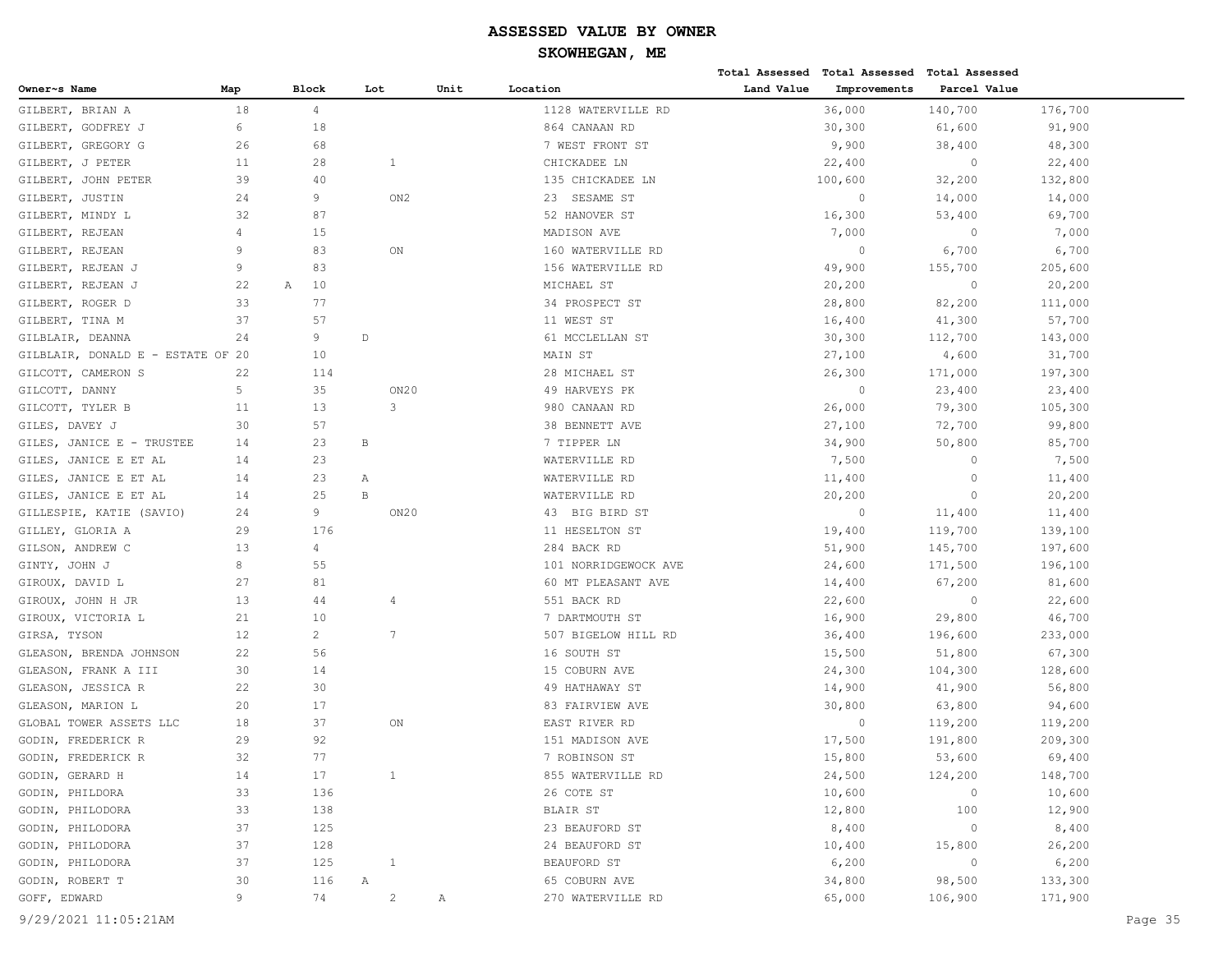# **SKOWHEGAN, ME**

|                             |     |                |     |                 |              |                          |            | Total Assessed Total Assessed Total Assessed |              |         |
|-----------------------------|-----|----------------|-----|-----------------|--------------|--------------------------|------------|----------------------------------------------|--------------|---------|
| Owner~s Name                | Map | Block          | Lot |                 | Unit         | Location                 | Land Value | Improvements                                 | Parcel Value |         |
| GOFF, EDWARD R              | 9   | 74             |     | $\overline{c}$  | $\mathbf B$  | 12 MERITHEW DR           |            | 65,200                                       | 81,400       | 146,600 |
| GOFF, EDWARD R              | 9   | 74             |     | $\overline{c}$  | $\mathsf{C}$ | 26 MERITHEW DR           |            | 58,500                                       | 94,200       | 152,700 |
| GOFF, EDWARD R              | 9   | 74             |     | 2               | D            | MERITHEW DR              |            | 17,600                                       | $\circ$      | 17,600  |
| GOFF, EDWARD R              | 9   | 74             |     | 3               | D            | MERITHEW DR              |            | 17,500                                       | $\circ$      | 17,500  |
| GOFF, EDWARD R JR           | 9   | 52             |     |                 |              | 542 WATERVILLE RD        |            | 24,000                                       | 219,200      | 243,200 |
| GOFF, NATHAN L              | 9   | 74             |     | $\mathbf{1}$    | B            | 14 SOMERSET BUSINESS PKY |            | 31,900                                       | 114,000      | 145,900 |
| GOFF, NATHAN LEO            | 9   | 74             |     |                 |              | 264 WATERVILLE RD        |            | 25,500                                       | 71,100       | 96,600  |
| GOINS, LESLIE J             | 5   | 87             |     |                 |              | 22 DUDLEY CORNER RD      |            | 28,300                                       | 154,700      | 183,000 |
| GOLDSMITH, RICKY            | 10  | 14             | Α   |                 |              | 7 STANZ WY               |            | 34,000                                       | 182,100      | 216,100 |
| GOODELL, PHILIP E JR        | 5   | 44             |     | 20              |              | 52 TIMBERVIEW DR         |            | 21,600                                       | 72,000       | 93,600  |
| GOODINE, GERALD L           | 27  | 28             |     |                 |              | 28 MILBURN ST            |            | 10,000                                       | 40,500       | 50, 500 |
| GOODRIDGE, BRUCE            | 5   | 35             |     | ON <sub>9</sub> |              | 68 HARVEYS PK            |            | $\circ$                                      | 18,800       | 18,800  |
| GOODROW, ROGER W            | 10  | 39             |     | $\mathbf{1}$    |              | 62 RED OAK DR            |            | 28,000                                       | 97,800       | 125,800 |
| GOODWIN, EVELYN             | 13  | 32             |     |                 |              | MIDDLE RD                |            | 20,500                                       | $\circ$      | 20,500  |
| GOODWIN, EVELYN M           | 13  | 20             |     | $\mathbf{1}$    |              | 44 PORTER RD             |            | 39,200                                       | 16,900       | 56,100  |
| GOODWIN, EVELYN M           | 13  | 49             |     |                 |              | MIDDLE RD                |            | 9,800                                        | $\circ$      | 9,800   |
| GORDON, DAVID               | 37  | 77             |     | ON1             |              | 22 DAWES ST              |            | $\circ$                                      | 17,800       | 17,800  |
| GORDON, HARRIETT C          | 32  | 68             |     |                 |              | 44 SILVER ST             |            | 16,400                                       | 77,600       | 94,000  |
| GORDON, KENNETH C           | 36  | 19             |     | 12              |              | 3 JOSIE ST               |            | 19,000                                       | 128,300      | 147,300 |
| GORDON, RHONDA              | 11  | 37             | Α   |                 |              | 66 OAK POND RD           |            | 24,500                                       | 21,600       | 46,100  |
| GORDON, THOMAS U - PERS REP | 29  | 89             |     |                 |              | 131 MADISON AVE          |            | 28,900                                       | 193,900      | 222,800 |
| GOTT, ARIC M                | 11  | 27             |     |                 |              | 1140 CANAAN RD           |            | 24,400                                       | 43,500       | 67,900  |
| GOTTARDI, CARL E II         | 5   | 50             | Α   |                 |              | 223 MALBONS MILLS RD     |            | 31,600                                       | 109,800      | 141,400 |
| GOULD, RICHARD B JR         | 12  | $\overline{c}$ |     | $\mathbf{1}$    |              | 653 BIGELOW HILL RD      |            | 33,600                                       | 68,800       | 102,400 |
| GOULD, RICHARD B JR         | 12  | $\overline{c}$ |     | $\overline{4}$  |              | 663 BIGELOW HILL RD      |            | 90,900                                       | 212,800      | 303,700 |
| GOULETTE, MARJORIE H        | 37  | 37             |     |                 |              | 14 WEST ST               |            | 16,700                                       | 66,900       | 83,600  |
| GOULETTE, RICHARD A         | 30  | 34             |     |                 |              | 39 SUMMER ST             |            | 15,200                                       | 54,500       | 69,700  |
| GOURLEY, ANNETTE            | 23  | 67             |     |                 |              | 46 HATHAWAY ST           |            | 11,600                                       | 80,600       | 92,200  |
| GOURLEY, BRANDON            | 20  | 42             |     |                 |              | 112 FAIRVIEW AVE         |            | 20,200                                       | 74,100       | 94,300  |
| GOURLEY, NATHAN             | 32  | 75             |     |                 |              | 21 ROBINSON ST           |            | 18,200                                       | 64,900       | 83,100  |
| GOURLEY, THOMAS G           | 21  | 32             | Α   |                 |              | 3 CHAMBERLAIN ST         |            | 17,000                                       | 99,400       | 116,400 |
| GOVONI, STEVEN C            | 31  | 3              |     |                 |              | 2 NORRIDGEWOCK AVE       |            | 70,900                                       | 75,800       | 146,700 |
| GOVONI, STEVEN C            | 31  | 15             |     |                 |              | 25 NORRIDGEWOCK AVE      |            | 29,100                                       | 199,000      | 228,100 |
| GOWER, DAVID C              | 10  | 35             | Α   | $\overline{1}$  |              | 362 EAST RIVER RD        |            | 32,300                                       | 84,600       | 116,900 |
| GOWER, PATRICIA L           | 5   | 38             | В   | 1               |              | 112 DR MANN RD           |            | 18,100                                       | 65,400       | 83,500  |
| GRACE, HAROLD               | 5   | 101            |     | ON65            |              | 5 LITTLE ST              |            | $\circ$                                      | 13,600       | 13,600  |
| GRAF, DAVID ROBERT SR       | 17  | 23             |     | 2               |              | 887 MIDDLE RD            |            | 31,200                                       | 125,500      | 156,700 |
| GRAF, NEWELL B              | 9   | 34             |     |                 |              | 98 MIDDLE RD             |            | 28,700                                       | 70,900       | 99,600  |
| GRAF, NEWELL B III          | 29  | 160            |     |                 |              | 17 EAST ST               |            | 16,000                                       | 44,400       | 60,400  |
| GRAF, NEWELL B JR           | 17  | 23             |     | $\mathbf{1}$    |              | 897 MIDDLE RD            |            | 31,800                                       | 176,700      | 208,500 |
| GRAF, NEWELL SR             | 17  | 23             |     |                 |              | 889 MIDDLE RD            |            | 74,500                                       | 25,100       | 99,600  |
| GRAF, RAYMOND N SR          | 9   | 28             |     | $\mathbf{1}$    |              | 14 MIDDLE RD             |            | 28,900                                       | 107,300      | 136,200 |
| GRAF, RAYMOND N SR          | 9   | 28             |     | $\overline{c}$  |              | MIDDLE RD                |            | 29,500                                       | $\circ$      | 29,500  |
| GRAF, ROBERT M              | 17  | 26             |     |                 |              | 866 MIDDLE RD            |            | 39,300                                       | 142,600      | 181,900 |
| GRAM, DIANNA L              | 29  | 223            |     |                 |              | 5 EAST LEAVITT ST        |            | 17,700                                       | 71,500       | 89,200  |
| GRANT, ANITA                | 5   | 35             |     | 20N2            |              | 279 NORTH AVE            |            | $\circ$                                      | 16,600       | 16,600  |
|                             |     |                |     |                 |              |                          |            |                                              |              |         |

9/29/2021 11:05:21AM Page 36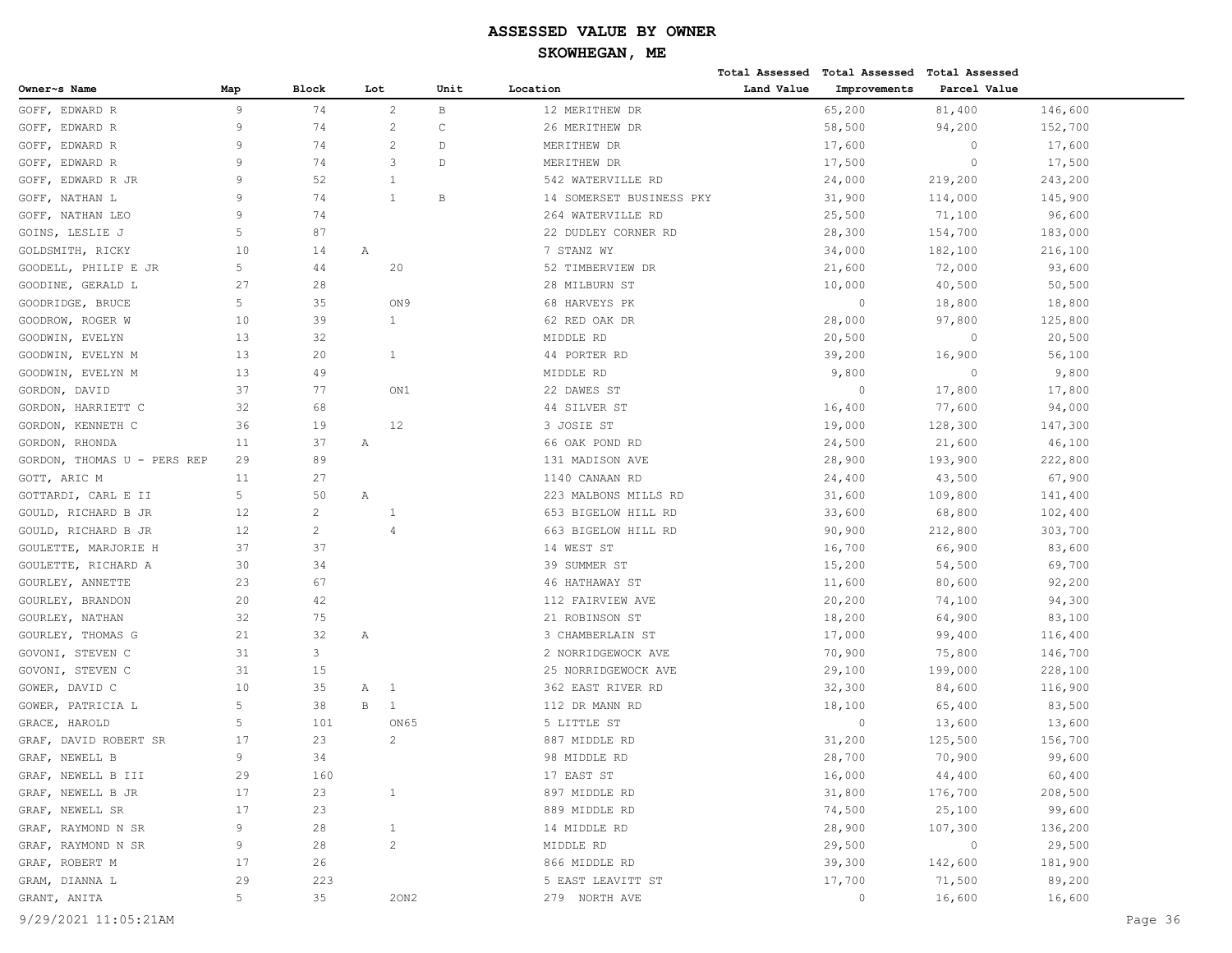**Total Assessed Total Assessed Total Assessed** 

| Owner~s Name                      | Map               | Block                         | Lot          |                 | Unit | Location              | Land Value | Improvements | Parcel Value |         |         |
|-----------------------------------|-------------------|-------------------------------|--------------|-----------------|------|-----------------------|------------|--------------|--------------|---------|---------|
| GRANT, JAMES                      | 33                | 192                           |              | ON1             |      | 22 CHESTNUT ST        |            | $\mathbf{0}$ | 8,500        | 8,500   |         |
| GRANT, JENNA M                    | 22                | $7\phantom{.0}$<br>Α          |              |                 |      | 26 PRESCELLY DR       |            | 28,500       | 90,900       | 119,400 |         |
| GRANVILLE, MARCIA B               | 30                | 75                            |              |                 |      | 144 MADISON AVE       |            | 122,400      | 116,600      | 239,000 |         |
| GRAY, AARON                       | 10                | 16                            |              | 1               |      | 163 SWAIN HILL RD     |            | 32,700       | 133,500      | 166,200 |         |
| GRAY, ALBERT F                    | 3                 | 19                            | Α            |                 |      | 434 STEAM MILL RD     |            | 10,300       | 13,000       | 23,300  |         |
| GRAY, CECIL R III                 | $12 \overline{ }$ | 17                            |              | 9               |      | 128 GLEN VIEW DR      |            | 46,100       | 229,200      | 275,300 |         |
| GRAY, DANIEL A                    | 3                 | 19                            |              |                 |      | 438 STEAM MILL RD     |            | 10,600       | 22,000       | 32,600  |         |
| GRAY, DANIEL A                    | 10                | 49                            | $\, {\bf B}$ |                 |      | 287 EATON MOUNTAIN RD |            | 42,600       | 94,900       | 137,500 |         |
| GRAY, JASON                       | 5                 | 44                            |              | 21              |      | 64 TIMBERVIEW DR      |            | 19,900       | 113,500      | 133,400 |         |
| GRAY, JOHNNY A                    | 3                 | 14                            |              |                 |      | 426 STEAM MILL RD     |            | 10,800       | 7,400        | 18,200  |         |
| GRAY, JOHNNY A                    | 32                | 6                             |              | $\mathbf{1}$    |      | 92 RUSSELL RD         |            | 18,500       | 77,300       | 95,800  |         |
| GRAY, MELISSA I                   | 32                | 72                            |              |                 |      | 61 RUSSELL RD         |            | 16,700       | 42,900       | 59,600  |         |
| GRAY, RANDALL D                   | 5                 | 3<br>Α                        |              |                 |      | 46 WAYE ST            |            | 13,900       | 87,300       | 101,200 |         |
| GRAY, SAM                         | 32                | 98                            | Α            |                 |      | 56 BEECH ST           |            | 13,400       | 54,800       | 68,200  |         |
| GREANEY, JESSICA                  | 29                | 159                           |              |                 |      | 19 EAST ST            |            | 17,900       | 43,900       | 61,800  |         |
| GREEN, THOMAS                     | 20                | 5 <sup>5</sup>                |              |                 |      | 123 MAIN ST           |            | 20,000       | 52,400       | 72,400  |         |
| GREEN, ZEBULON                    | 26                | 37                            |              |                 |      | 12 ALDER ST           |            | 22,700       | 86,400       | 109,100 |         |
| GREENE, GLORIA                    | $\overline{4}$    | $4 - 5$                       |              | ON <sub>2</sub> |      | 6 LEXIE LN            |            | $\circ$      | 18,200       | 18,200  |         |
| GREENE, GLORIA J                  | 5                 | $\mathbb A$<br>$\overline{4}$ |              |                 |      | 50 WAYE ST            |            | 11,500       | 55,800       | 67,300  |         |
| GREENE, WILLIAM A                 | 23                | 110                           |              |                 |      | 21 MECHANIC ST        |            | 15,000       | 69,800       | 84,800  |         |
| GREENHALGH, THOMAS E - TRUSTEE 10 |                   | 39                            |              | 3               |      | 84 RED OAK DR         |            | 28,100       | $\circ$      | 28,100  |         |
| GREENHALGH, THOMAS E - TRUSTEE 10 |                   | 39                            |              | 4               |      | 98 RED OAK DR         |            | 33,900       | 49,100       | 83,000  |         |
| GREENLAW, BRIAN R                 | 13                | 40                            |              | 28              |      | 76 CRESCENT ST        |            | 19,800       | $\circ$      | 19,800  |         |
| GREENLAW, BRIAN R                 | 13                | 40                            |              | 29              |      | 82 CRESCENT ST        |            | 25,400       | 134,400      | 159,800 |         |
| GREENLAW, MATTHEW I - TRUSTEE     | 8                 | 13                            | Α            |                 |      | 279 WEST FRONT ST     |            | 29,400       | 69,300       | 98,700  |         |
| GREENLEAF, RHONDA L               | 10                | 15                            | Α            |                 |      | 144 SWAIN HILL RD     |            | 19,500       | 15,500       | 35,000  |         |
| GREENLEAF, WARREN R               | 23                | 57                            |              |                 |      | 32 WEST FRONT ST      |            | 14,100       | 72,700       | 86,800  |         |
| GREER, DEAN W                     | 37                | 31                            |              |                 |      | 22 COWETTE ST         |            | 19,600       | 67,500       | 87,100  |         |
| GREGOIRE, AMY                     | 17                | 19                            | Α            |                 |      | 913 MIDDLE RD         |            | 20,600       | 73,600       | 94,200  |         |
| GREGOR, KIMBERLEY                 | 5                 | 101                           |              | ON35            |      | 14 PINEVIEW AVE       |            | $\circ$      | 13,500       | 13,500  |         |
| GREGOR, RICHARD MICHAEL           | 9                 | 22                            | В            |                 |      | 9 SANDY LN            |            | 24,000       | 142,400      | 166,400 |         |
| GREGORY, MARY-ANN LYNN            | 17                | 33                            | В            |                 |      | 719 MIDDLE RD         |            | 27,800       | 90,500       | 118,300 |         |
| GRENIER, GERALD P                 | 5                 | 10                            |              |                 |      | 50 STEWARD HILL RD    |            | 19,700       | 51,300       | 71,000  |         |
| GRIFFETH, ALLEN L                 | 29                | 6                             |              |                 |      | 62 COURT ST           |            | 17,000       | 66,600       | 83,600  |         |
| GRIFFIN, PAUL J                   | 26                | 92                            |              |                 |      | 10 MADISON AVE        |            | 22,300       | 127,800      | 150,100 |         |
| GRIFFITHS, EDNA                   | 5                 | 3610                          |              | ON22 A          |      | 32 WOODLAND DR        |            | $\circ$      | 44,800       | 44,800  |         |
| GRIGALUNAS, JOSEPH                | 14                | 5                             |              |                 |      | WATERVILLE RD         |            | 18,000       | $\circ$      | 18,000  |         |
| GROCE, TANYA R (GODING)           | 37                | 42                            |              |                 |      | 29 GREENWOOD AVE      |            | 16,700       | 86,000       | 102,700 |         |
| GRODER, ALFRED J & MARY R - LI 25 |                   | 61                            |              |                 |      | 24 TURNER AVE         |            | 17,900       | 105,300      | 123,200 |         |
| GROHS, JOHN F                     | 9                 | 22                            | B 6          |                 |      | 23 SANDY LN           |            | 22,900       | 131,900      | 154,800 |         |
| GUDIS, ANNA & POLYXENI            | 22                | 68                            |              |                 |      | 60 WATERVILLE RD      |            | 46,600       | 153,600      | 200,200 |         |
| GUILFORD, RACHEL J                | 9                 | 87                            | $\mathbb{A}$ |                 |      | 59 EAST RIVER RD      |            | 19,400       | 66,000       | 85,400  |         |
| GUNST, CHARLENE V ELLIS           | 37                | 107                           |              | 10N1            |      | 35 ADAMS ST           |            | $\circ$      | 3,600        | 3,600   |         |
| GUNST, JEROME J                   | 37                | 106                           |              |                 |      | 32 WAYE ST            |            | 13,500       | 6,000        | 19,500  |         |
| GUNST, JEROME J                   | 37                | 107                           |              |                 |      | 34 WAYE ST            |            | 12,800       | 63,200       | 76,000  |         |
| GUNST, JEROME J II                | 37                | 107                           |              | $\mathbf{1}$    |      | ADAMS ST              |            | 11,200       | $\circ$      | 11,200  |         |
| 9/29/2021 11:05:21AM              |                   |                               |              |                 |      |                       |            |              |              |         | Page 37 |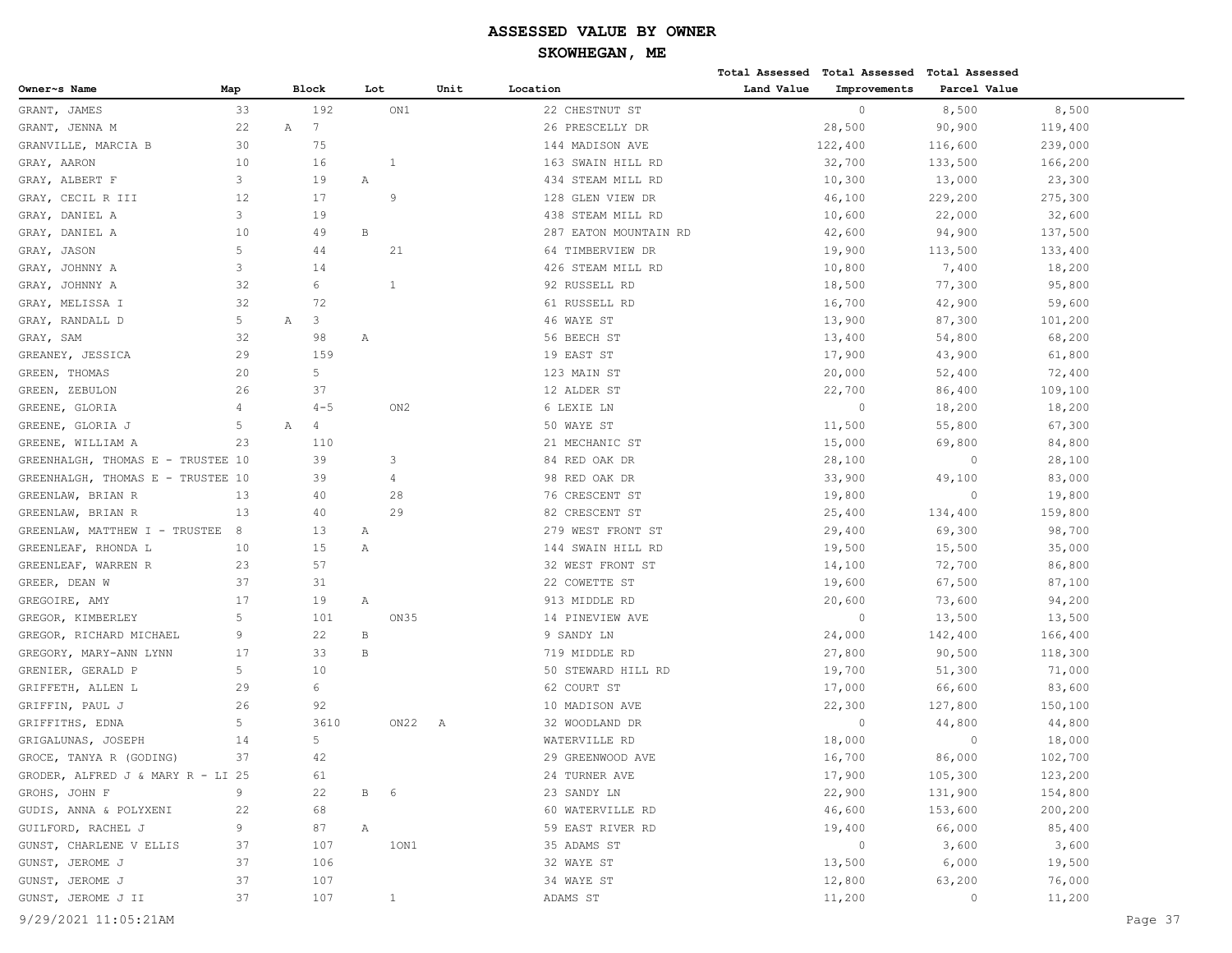| Block<br>Unit<br>Location<br>Land Value<br>Improvements<br>Parcel Value<br>Map<br>Lot<br>65<br>16,400<br>75,000<br>GUNZINGER, TERRY L/POWERS, JON 25<br>34 TURNER AVE<br>91,400<br>ON6<br>7,000<br>7,000<br>5<br>38<br>8 MRI DR<br>$\circ$<br>$\, {\bf B}$<br>4<br>29<br>RUSSELL RD<br>1,900<br>$\circ$<br>1,900<br>6<br>5<br>49 WAYE ST<br>18,400<br>52,200<br>70,600<br>Α<br>22<br>90<br>8 RAILROAD ST<br>13,400<br>44,900<br>58,300<br>13<br>43<br>$\mathbf{1}$<br>32,100<br>240 PALMER RD<br>223,900<br>256,000<br>$\mathbf{1}$<br>12<br>21<br>88 ROWE RD<br>31,800<br>36,000<br>67,800<br>33<br>31<br>11 CHANDLER ST<br>28,300<br>93,400<br>121,700<br>2<br>$7\overline{ }$<br>$5 - 1$<br>CONIFER LN<br>23,800<br>$\circ$<br>23,800<br>$\overline{7}$<br>$7\phantom{.0}$<br>56,700<br>193,900<br>HALEY, ALAN R & SURABIAN, SUSA 2<br>79 CONIFER LN<br>137,200<br>14<br>29<br>1072 WATERVILLE RD<br>30,900<br>76,500<br>107,400<br>5<br>$\mathop{}\!\textnormal{E}$<br>HALL, KYLE<br>84<br>76 STREAM VIEW DR<br>22,200<br>56,400<br>78,600<br>D<br>$\circ$<br>11<br>14<br>$\mathbf{1}$<br>1066 CANAAN RD<br>35,300<br>35,300<br>D<br>$\overline{\mathbf{3}}$<br>$\circ$<br>11<br>14<br>CANAAN RD OFF<br>18,400<br>18,400<br>164<br>31 COURT ST<br>15,200<br>129,900<br>145,100<br>26<br>30<br>124<br>91 COBURN AVE<br>31,700<br>116,600<br>148,300<br>HALLEE, SANDRA JEAN (HOWATT)<br>13<br>41<br>Α<br>PALMER RD<br>38,100<br>1,600<br>39,700<br>15<br>18<br>32,500<br>118 RED BRIDGE RD<br>114,600<br>147,100<br>6<br>45<br>HAMER, KAREN N<br>3<br>33 GIGGEY DR<br>27,300<br>63,800<br>91,100<br>6<br>$\circ$<br>HAMILTON, BRANDON JOSEPH<br>12<br>1<br>BURRILL HILL RD<br>14,600<br>14,600<br>3<br>HAMILTON, DANA<br>38<br>9 PARK ST<br>12,000<br>48,100<br>60,100<br>5<br>$\circ$<br>HAMMANN, LOIS R<br>3610<br>ON42<br>22 PINELAND CIR<br>48,500<br>48,500<br>HAMMOND LUMBER COMPANY<br>25<br>43<br>26 PENNELL ST<br>22,900<br>$\circ$<br>22,900<br>25<br>44<br>34 PENNELL ST<br>122,100<br>539,000<br>661,100<br>800<br>HAMMOND LUMBER COMPANY<br>25<br>45<br>PENNELL ST<br>800<br>$\circ$<br>47<br>23,800<br>30,300<br>HAMRICK, MATTHEW<br>29<br>19 LAWTON ST<br>6,500<br>HAMRICK, MATTHEW<br>29<br>48<br>17 LAWTON ST<br>14,900<br>61,600<br>76,500<br>21<br>$\circ$<br>6,000<br>$14 - 6$<br>ON4<br>10 BUTLER ST<br>6,000<br>HAND, BECKE<br>$\overline{c}$<br>6<br>40<br>615 CANAAN RD<br>17,300<br>3,800<br>21,100<br>HANRON, WILLIAM K<br>$\mathbf{1}$<br>25<br>21 HILTON HILL RD<br>36,600<br>58,300<br>94,900<br>А<br>14<br>50<br>B<br>610 OAK POND RD<br>24,400<br>66,600<br>91,000<br>50<br>$\mathbb D$<br>$\circ$<br>14<br>OAK POND RD<br>1,200<br>1,200<br>26<br>66<br>29 WEST FRONT ST<br>11,100<br>55,800<br>66,900<br>9<br>14<br>1<br>104 BACK RD<br>30,700<br>16,500<br>47,200<br>Α<br>$\mathbf{2}$<br>6<br>59<br>123 NOTCH RD<br>67,900<br>205,100<br>273,000<br>27<br>14<br>8,200<br>37,500<br>45,700<br>HARLOW, GLORIA J (BROOKS)<br>37 MILBURN ST<br>7<br>11<br>21<br>255 WEST SHORE RD<br>36,200<br>36,100<br>72,300<br>HARMONY RENTALS LLC<br>29<br>15<br>20 NORTH AVE<br>16,200<br>154,000<br>170,200<br>$\circ$<br>HARRINGTON, DAWN<br>37<br>95<br>ON<br>53 DAWES ST<br>1,700<br>1,700<br>27<br>86<br>101,000<br>115,600<br>74 MT PLEASANT AVE<br>14,600<br>5<br>HARRIS, ROBERT W<br>78<br>214 DUDLEY CORNER RD<br>32,800<br>133,200<br>166,000<br>5<br>15<br>$\mathbf{1}$<br>LAMBERT RD<br>5,600<br>5,600<br>0<br>$\overline{c}$<br>5<br>15<br>LAMBERT RD<br>1,400<br>$\circ$<br>1,400<br>29<br>144<br>25 EAST MAPLE ST<br>13,000<br>58,400<br>71,400<br>14<br>30<br>1096 WATERVILLE RD<br>24,100<br>60,600<br>84,700<br>5<br>HART, RANDALL F 1/2 INT & RAYE 11<br>LAMBERT RD<br>10,900<br>$\circ$<br>10,900<br>9/29/2021 11:05:21AM<br>Page 38 |                              |  |  |  | Total Assessed Total Assessed | <b>Total Assessed</b> |  |
|---------------------------------------------------------------------------------------------------------------------------------------------------------------------------------------------------------------------------------------------------------------------------------------------------------------------------------------------------------------------------------------------------------------------------------------------------------------------------------------------------------------------------------------------------------------------------------------------------------------------------------------------------------------------------------------------------------------------------------------------------------------------------------------------------------------------------------------------------------------------------------------------------------------------------------------------------------------------------------------------------------------------------------------------------------------------------------------------------------------------------------------------------------------------------------------------------------------------------------------------------------------------------------------------------------------------------------------------------------------------------------------------------------------------------------------------------------------------------------------------------------------------------------------------------------------------------------------------------------------------------------------------------------------------------------------------------------------------------------------------------------------------------------------------------------------------------------------------------------------------------------------------------------------------------------------------------------------------------------------------------------------------------------------------------------------------------------------------------------------------------------------------------------------------------------------------------------------------------------------------------------------------------------------------------------------------------------------------------------------------------------------------------------------------------------------------------------------------------------------------------------------------------------------------------------------------------------------------------------------------------------------------------------------------------------------------------------------------------------------------------------------------------------------------------------------------------------------------------------------------------------------------------------------------------------------------------------------------------------------------------------------------------------------------------------------------------------------------------------------------------------------------------------------------------------------------------------------------------------------------------------------------------------------------------------------------------------------------------------------------------------------------------------------------------------------------------------------------------------------------------------------------------------------------------------------------------------------------------------------------------------------------------------------------------------------------------------------------------------------------------------------------------------|------------------------------|--|--|--|-------------------------------|-----------------------|--|
|                                                                                                                                                                                                                                                                                                                                                                                                                                                                                                                                                                                                                                                                                                                                                                                                                                                                                                                                                                                                                                                                                                                                                                                                                                                                                                                                                                                                                                                                                                                                                                                                                                                                                                                                                                                                                                                                                                                                                                                                                                                                                                                                                                                                                                                                                                                                                                                                                                                                                                                                                                                                                                                                                                                                                                                                                                                                                                                                                                                                                                                                                                                                                                                                                                                                                                                                                                                                                                                                                                                                                                                                                                                                                                                                                                                 | Owner~s Name                 |  |  |  |                               |                       |  |
|                                                                                                                                                                                                                                                                                                                                                                                                                                                                                                                                                                                                                                                                                                                                                                                                                                                                                                                                                                                                                                                                                                                                                                                                                                                                                                                                                                                                                                                                                                                                                                                                                                                                                                                                                                                                                                                                                                                                                                                                                                                                                                                                                                                                                                                                                                                                                                                                                                                                                                                                                                                                                                                                                                                                                                                                                                                                                                                                                                                                                                                                                                                                                                                                                                                                                                                                                                                                                                                                                                                                                                                                                                                                                                                                                                                 |                              |  |  |  |                               |                       |  |
|                                                                                                                                                                                                                                                                                                                                                                                                                                                                                                                                                                                                                                                                                                                                                                                                                                                                                                                                                                                                                                                                                                                                                                                                                                                                                                                                                                                                                                                                                                                                                                                                                                                                                                                                                                                                                                                                                                                                                                                                                                                                                                                                                                                                                                                                                                                                                                                                                                                                                                                                                                                                                                                                                                                                                                                                                                                                                                                                                                                                                                                                                                                                                                                                                                                                                                                                                                                                                                                                                                                                                                                                                                                                                                                                                                                 | H & S FOUR, LLC              |  |  |  |                               |                       |  |
|                                                                                                                                                                                                                                                                                                                                                                                                                                                                                                                                                                                                                                                                                                                                                                                                                                                                                                                                                                                                                                                                                                                                                                                                                                                                                                                                                                                                                                                                                                                                                                                                                                                                                                                                                                                                                                                                                                                                                                                                                                                                                                                                                                                                                                                                                                                                                                                                                                                                                                                                                                                                                                                                                                                                                                                                                                                                                                                                                                                                                                                                                                                                                                                                                                                                                                                                                                                                                                                                                                                                                                                                                                                                                                                                                                                 | HABIG, KEVIN                 |  |  |  |                               |                       |  |
|                                                                                                                                                                                                                                                                                                                                                                                                                                                                                                                                                                                                                                                                                                                                                                                                                                                                                                                                                                                                                                                                                                                                                                                                                                                                                                                                                                                                                                                                                                                                                                                                                                                                                                                                                                                                                                                                                                                                                                                                                                                                                                                                                                                                                                                                                                                                                                                                                                                                                                                                                                                                                                                                                                                                                                                                                                                                                                                                                                                                                                                                                                                                                                                                                                                                                                                                                                                                                                                                                                                                                                                                                                                                                                                                                                                 | HACK, ARIEL                  |  |  |  |                               |                       |  |
|                                                                                                                                                                                                                                                                                                                                                                                                                                                                                                                                                                                                                                                                                                                                                                                                                                                                                                                                                                                                                                                                                                                                                                                                                                                                                                                                                                                                                                                                                                                                                                                                                                                                                                                                                                                                                                                                                                                                                                                                                                                                                                                                                                                                                                                                                                                                                                                                                                                                                                                                                                                                                                                                                                                                                                                                                                                                                                                                                                                                                                                                                                                                                                                                                                                                                                                                                                                                                                                                                                                                                                                                                                                                                                                                                                                 | HADLEY ESTATES LLC           |  |  |  |                               |                       |  |
|                                                                                                                                                                                                                                                                                                                                                                                                                                                                                                                                                                                                                                                                                                                                                                                                                                                                                                                                                                                                                                                                                                                                                                                                                                                                                                                                                                                                                                                                                                                                                                                                                                                                                                                                                                                                                                                                                                                                                                                                                                                                                                                                                                                                                                                                                                                                                                                                                                                                                                                                                                                                                                                                                                                                                                                                                                                                                                                                                                                                                                                                                                                                                                                                                                                                                                                                                                                                                                                                                                                                                                                                                                                                                                                                                                                 | HADLEY, LAWRENCE             |  |  |  |                               |                       |  |
|                                                                                                                                                                                                                                                                                                                                                                                                                                                                                                                                                                                                                                                                                                                                                                                                                                                                                                                                                                                                                                                                                                                                                                                                                                                                                                                                                                                                                                                                                                                                                                                                                                                                                                                                                                                                                                                                                                                                                                                                                                                                                                                                                                                                                                                                                                                                                                                                                                                                                                                                                                                                                                                                                                                                                                                                                                                                                                                                                                                                                                                                                                                                                                                                                                                                                                                                                                                                                                                                                                                                                                                                                                                                                                                                                                                 | HADLEY, TRACI L              |  |  |  |                               |                       |  |
|                                                                                                                                                                                                                                                                                                                                                                                                                                                                                                                                                                                                                                                                                                                                                                                                                                                                                                                                                                                                                                                                                                                                                                                                                                                                                                                                                                                                                                                                                                                                                                                                                                                                                                                                                                                                                                                                                                                                                                                                                                                                                                                                                                                                                                                                                                                                                                                                                                                                                                                                                                                                                                                                                                                                                                                                                                                                                                                                                                                                                                                                                                                                                                                                                                                                                                                                                                                                                                                                                                                                                                                                                                                                                                                                                                                 | HAIDU, MELISSA A             |  |  |  |                               |                       |  |
|                                                                                                                                                                                                                                                                                                                                                                                                                                                                                                                                                                                                                                                                                                                                                                                                                                                                                                                                                                                                                                                                                                                                                                                                                                                                                                                                                                                                                                                                                                                                                                                                                                                                                                                                                                                                                                                                                                                                                                                                                                                                                                                                                                                                                                                                                                                                                                                                                                                                                                                                                                                                                                                                                                                                                                                                                                                                                                                                                                                                                                                                                                                                                                                                                                                                                                                                                                                                                                                                                                                                                                                                                                                                                                                                                                                 | HALEY, ALAN                  |  |  |  |                               |                       |  |
|                                                                                                                                                                                                                                                                                                                                                                                                                                                                                                                                                                                                                                                                                                                                                                                                                                                                                                                                                                                                                                                                                                                                                                                                                                                                                                                                                                                                                                                                                                                                                                                                                                                                                                                                                                                                                                                                                                                                                                                                                                                                                                                                                                                                                                                                                                                                                                                                                                                                                                                                                                                                                                                                                                                                                                                                                                                                                                                                                                                                                                                                                                                                                                                                                                                                                                                                                                                                                                                                                                                                                                                                                                                                                                                                                                                 |                              |  |  |  |                               |                       |  |
|                                                                                                                                                                                                                                                                                                                                                                                                                                                                                                                                                                                                                                                                                                                                                                                                                                                                                                                                                                                                                                                                                                                                                                                                                                                                                                                                                                                                                                                                                                                                                                                                                                                                                                                                                                                                                                                                                                                                                                                                                                                                                                                                                                                                                                                                                                                                                                                                                                                                                                                                                                                                                                                                                                                                                                                                                                                                                                                                                                                                                                                                                                                                                                                                                                                                                                                                                                                                                                                                                                                                                                                                                                                                                                                                                                                 | HALL, BRUCE D                |  |  |  |                               |                       |  |
|                                                                                                                                                                                                                                                                                                                                                                                                                                                                                                                                                                                                                                                                                                                                                                                                                                                                                                                                                                                                                                                                                                                                                                                                                                                                                                                                                                                                                                                                                                                                                                                                                                                                                                                                                                                                                                                                                                                                                                                                                                                                                                                                                                                                                                                                                                                                                                                                                                                                                                                                                                                                                                                                                                                                                                                                                                                                                                                                                                                                                                                                                                                                                                                                                                                                                                                                                                                                                                                                                                                                                                                                                                                                                                                                                                                 |                              |  |  |  |                               |                       |  |
|                                                                                                                                                                                                                                                                                                                                                                                                                                                                                                                                                                                                                                                                                                                                                                                                                                                                                                                                                                                                                                                                                                                                                                                                                                                                                                                                                                                                                                                                                                                                                                                                                                                                                                                                                                                                                                                                                                                                                                                                                                                                                                                                                                                                                                                                                                                                                                                                                                                                                                                                                                                                                                                                                                                                                                                                                                                                                                                                                                                                                                                                                                                                                                                                                                                                                                                                                                                                                                                                                                                                                                                                                                                                                                                                                                                 | HALL, LINDSEY EAVES          |  |  |  |                               |                       |  |
|                                                                                                                                                                                                                                                                                                                                                                                                                                                                                                                                                                                                                                                                                                                                                                                                                                                                                                                                                                                                                                                                                                                                                                                                                                                                                                                                                                                                                                                                                                                                                                                                                                                                                                                                                                                                                                                                                                                                                                                                                                                                                                                                                                                                                                                                                                                                                                                                                                                                                                                                                                                                                                                                                                                                                                                                                                                                                                                                                                                                                                                                                                                                                                                                                                                                                                                                                                                                                                                                                                                                                                                                                                                                                                                                                                                 | HALL, LINDSEY EAVES          |  |  |  |                               |                       |  |
|                                                                                                                                                                                                                                                                                                                                                                                                                                                                                                                                                                                                                                                                                                                                                                                                                                                                                                                                                                                                                                                                                                                                                                                                                                                                                                                                                                                                                                                                                                                                                                                                                                                                                                                                                                                                                                                                                                                                                                                                                                                                                                                                                                                                                                                                                                                                                                                                                                                                                                                                                                                                                                                                                                                                                                                                                                                                                                                                                                                                                                                                                                                                                                                                                                                                                                                                                                                                                                                                                                                                                                                                                                                                                                                                                                                 | HALL, MARY CHASE LIFE ESTATE |  |  |  |                               |                       |  |
|                                                                                                                                                                                                                                                                                                                                                                                                                                                                                                                                                                                                                                                                                                                                                                                                                                                                                                                                                                                                                                                                                                                                                                                                                                                                                                                                                                                                                                                                                                                                                                                                                                                                                                                                                                                                                                                                                                                                                                                                                                                                                                                                                                                                                                                                                                                                                                                                                                                                                                                                                                                                                                                                                                                                                                                                                                                                                                                                                                                                                                                                                                                                                                                                                                                                                                                                                                                                                                                                                                                                                                                                                                                                                                                                                                                 | HALL, VIOLETTE               |  |  |  |                               |                       |  |
|                                                                                                                                                                                                                                                                                                                                                                                                                                                                                                                                                                                                                                                                                                                                                                                                                                                                                                                                                                                                                                                                                                                                                                                                                                                                                                                                                                                                                                                                                                                                                                                                                                                                                                                                                                                                                                                                                                                                                                                                                                                                                                                                                                                                                                                                                                                                                                                                                                                                                                                                                                                                                                                                                                                                                                                                                                                                                                                                                                                                                                                                                                                                                                                                                                                                                                                                                                                                                                                                                                                                                                                                                                                                                                                                                                                 |                              |  |  |  |                               |                       |  |
|                                                                                                                                                                                                                                                                                                                                                                                                                                                                                                                                                                                                                                                                                                                                                                                                                                                                                                                                                                                                                                                                                                                                                                                                                                                                                                                                                                                                                                                                                                                                                                                                                                                                                                                                                                                                                                                                                                                                                                                                                                                                                                                                                                                                                                                                                                                                                                                                                                                                                                                                                                                                                                                                                                                                                                                                                                                                                                                                                                                                                                                                                                                                                                                                                                                                                                                                                                                                                                                                                                                                                                                                                                                                                                                                                                                 | HAMAR, ANGEL L               |  |  |  |                               |                       |  |
|                                                                                                                                                                                                                                                                                                                                                                                                                                                                                                                                                                                                                                                                                                                                                                                                                                                                                                                                                                                                                                                                                                                                                                                                                                                                                                                                                                                                                                                                                                                                                                                                                                                                                                                                                                                                                                                                                                                                                                                                                                                                                                                                                                                                                                                                                                                                                                                                                                                                                                                                                                                                                                                                                                                                                                                                                                                                                                                                                                                                                                                                                                                                                                                                                                                                                                                                                                                                                                                                                                                                                                                                                                                                                                                                                                                 |                              |  |  |  |                               |                       |  |
|                                                                                                                                                                                                                                                                                                                                                                                                                                                                                                                                                                                                                                                                                                                                                                                                                                                                                                                                                                                                                                                                                                                                                                                                                                                                                                                                                                                                                                                                                                                                                                                                                                                                                                                                                                                                                                                                                                                                                                                                                                                                                                                                                                                                                                                                                                                                                                                                                                                                                                                                                                                                                                                                                                                                                                                                                                                                                                                                                                                                                                                                                                                                                                                                                                                                                                                                                                                                                                                                                                                                                                                                                                                                                                                                                                                 |                              |  |  |  |                               |                       |  |
|                                                                                                                                                                                                                                                                                                                                                                                                                                                                                                                                                                                                                                                                                                                                                                                                                                                                                                                                                                                                                                                                                                                                                                                                                                                                                                                                                                                                                                                                                                                                                                                                                                                                                                                                                                                                                                                                                                                                                                                                                                                                                                                                                                                                                                                                                                                                                                                                                                                                                                                                                                                                                                                                                                                                                                                                                                                                                                                                                                                                                                                                                                                                                                                                                                                                                                                                                                                                                                                                                                                                                                                                                                                                                                                                                                                 |                              |  |  |  |                               |                       |  |
|                                                                                                                                                                                                                                                                                                                                                                                                                                                                                                                                                                                                                                                                                                                                                                                                                                                                                                                                                                                                                                                                                                                                                                                                                                                                                                                                                                                                                                                                                                                                                                                                                                                                                                                                                                                                                                                                                                                                                                                                                                                                                                                                                                                                                                                                                                                                                                                                                                                                                                                                                                                                                                                                                                                                                                                                                                                                                                                                                                                                                                                                                                                                                                                                                                                                                                                                                                                                                                                                                                                                                                                                                                                                                                                                                                                 |                              |  |  |  |                               |                       |  |
|                                                                                                                                                                                                                                                                                                                                                                                                                                                                                                                                                                                                                                                                                                                                                                                                                                                                                                                                                                                                                                                                                                                                                                                                                                                                                                                                                                                                                                                                                                                                                                                                                                                                                                                                                                                                                                                                                                                                                                                                                                                                                                                                                                                                                                                                                                                                                                                                                                                                                                                                                                                                                                                                                                                                                                                                                                                                                                                                                                                                                                                                                                                                                                                                                                                                                                                                                                                                                                                                                                                                                                                                                                                                                                                                                                                 |                              |  |  |  |                               |                       |  |
|                                                                                                                                                                                                                                                                                                                                                                                                                                                                                                                                                                                                                                                                                                                                                                                                                                                                                                                                                                                                                                                                                                                                                                                                                                                                                                                                                                                                                                                                                                                                                                                                                                                                                                                                                                                                                                                                                                                                                                                                                                                                                                                                                                                                                                                                                                                                                                                                                                                                                                                                                                                                                                                                                                                                                                                                                                                                                                                                                                                                                                                                                                                                                                                                                                                                                                                                                                                                                                                                                                                                                                                                                                                                                                                                                                                 | HAMMOND LUMBER COMPANY       |  |  |  |                               |                       |  |
|                                                                                                                                                                                                                                                                                                                                                                                                                                                                                                                                                                                                                                                                                                                                                                                                                                                                                                                                                                                                                                                                                                                                                                                                                                                                                                                                                                                                                                                                                                                                                                                                                                                                                                                                                                                                                                                                                                                                                                                                                                                                                                                                                                                                                                                                                                                                                                                                                                                                                                                                                                                                                                                                                                                                                                                                                                                                                                                                                                                                                                                                                                                                                                                                                                                                                                                                                                                                                                                                                                                                                                                                                                                                                                                                                                                 |                              |  |  |  |                               |                       |  |
|                                                                                                                                                                                                                                                                                                                                                                                                                                                                                                                                                                                                                                                                                                                                                                                                                                                                                                                                                                                                                                                                                                                                                                                                                                                                                                                                                                                                                                                                                                                                                                                                                                                                                                                                                                                                                                                                                                                                                                                                                                                                                                                                                                                                                                                                                                                                                                                                                                                                                                                                                                                                                                                                                                                                                                                                                                                                                                                                                                                                                                                                                                                                                                                                                                                                                                                                                                                                                                                                                                                                                                                                                                                                                                                                                                                 |                              |  |  |  |                               |                       |  |
|                                                                                                                                                                                                                                                                                                                                                                                                                                                                                                                                                                                                                                                                                                                                                                                                                                                                                                                                                                                                                                                                                                                                                                                                                                                                                                                                                                                                                                                                                                                                                                                                                                                                                                                                                                                                                                                                                                                                                                                                                                                                                                                                                                                                                                                                                                                                                                                                                                                                                                                                                                                                                                                                                                                                                                                                                                                                                                                                                                                                                                                                                                                                                                                                                                                                                                                                                                                                                                                                                                                                                                                                                                                                                                                                                                                 |                              |  |  |  |                               |                       |  |
|                                                                                                                                                                                                                                                                                                                                                                                                                                                                                                                                                                                                                                                                                                                                                                                                                                                                                                                                                                                                                                                                                                                                                                                                                                                                                                                                                                                                                                                                                                                                                                                                                                                                                                                                                                                                                                                                                                                                                                                                                                                                                                                                                                                                                                                                                                                                                                                                                                                                                                                                                                                                                                                                                                                                                                                                                                                                                                                                                                                                                                                                                                                                                                                                                                                                                                                                                                                                                                                                                                                                                                                                                                                                                                                                                                                 |                              |  |  |  |                               |                       |  |
|                                                                                                                                                                                                                                                                                                                                                                                                                                                                                                                                                                                                                                                                                                                                                                                                                                                                                                                                                                                                                                                                                                                                                                                                                                                                                                                                                                                                                                                                                                                                                                                                                                                                                                                                                                                                                                                                                                                                                                                                                                                                                                                                                                                                                                                                                                                                                                                                                                                                                                                                                                                                                                                                                                                                                                                                                                                                                                                                                                                                                                                                                                                                                                                                                                                                                                                                                                                                                                                                                                                                                                                                                                                                                                                                                                                 |                              |  |  |  |                               |                       |  |
|                                                                                                                                                                                                                                                                                                                                                                                                                                                                                                                                                                                                                                                                                                                                                                                                                                                                                                                                                                                                                                                                                                                                                                                                                                                                                                                                                                                                                                                                                                                                                                                                                                                                                                                                                                                                                                                                                                                                                                                                                                                                                                                                                                                                                                                                                                                                                                                                                                                                                                                                                                                                                                                                                                                                                                                                                                                                                                                                                                                                                                                                                                                                                                                                                                                                                                                                                                                                                                                                                                                                                                                                                                                                                                                                                                                 | HANSON, BRENDA G             |  |  |  |                               |                       |  |
|                                                                                                                                                                                                                                                                                                                                                                                                                                                                                                                                                                                                                                                                                                                                                                                                                                                                                                                                                                                                                                                                                                                                                                                                                                                                                                                                                                                                                                                                                                                                                                                                                                                                                                                                                                                                                                                                                                                                                                                                                                                                                                                                                                                                                                                                                                                                                                                                                                                                                                                                                                                                                                                                                                                                                                                                                                                                                                                                                                                                                                                                                                                                                                                                                                                                                                                                                                                                                                                                                                                                                                                                                                                                                                                                                                                 | HANSON, BRUCE E              |  |  |  |                               |                       |  |
|                                                                                                                                                                                                                                                                                                                                                                                                                                                                                                                                                                                                                                                                                                                                                                                                                                                                                                                                                                                                                                                                                                                                                                                                                                                                                                                                                                                                                                                                                                                                                                                                                                                                                                                                                                                                                                                                                                                                                                                                                                                                                                                                                                                                                                                                                                                                                                                                                                                                                                                                                                                                                                                                                                                                                                                                                                                                                                                                                                                                                                                                                                                                                                                                                                                                                                                                                                                                                                                                                                                                                                                                                                                                                                                                                                                 | HANSON, BRUCE E              |  |  |  |                               |                       |  |
|                                                                                                                                                                                                                                                                                                                                                                                                                                                                                                                                                                                                                                                                                                                                                                                                                                                                                                                                                                                                                                                                                                                                                                                                                                                                                                                                                                                                                                                                                                                                                                                                                                                                                                                                                                                                                                                                                                                                                                                                                                                                                                                                                                                                                                                                                                                                                                                                                                                                                                                                                                                                                                                                                                                                                                                                                                                                                                                                                                                                                                                                                                                                                                                                                                                                                                                                                                                                                                                                                                                                                                                                                                                                                                                                                                                 | HANSON, JEREMY               |  |  |  |                               |                       |  |
|                                                                                                                                                                                                                                                                                                                                                                                                                                                                                                                                                                                                                                                                                                                                                                                                                                                                                                                                                                                                                                                                                                                                                                                                                                                                                                                                                                                                                                                                                                                                                                                                                                                                                                                                                                                                                                                                                                                                                                                                                                                                                                                                                                                                                                                                                                                                                                                                                                                                                                                                                                                                                                                                                                                                                                                                                                                                                                                                                                                                                                                                                                                                                                                                                                                                                                                                                                                                                                                                                                                                                                                                                                                                                                                                                                                 | HARDESTY, HEATHER G          |  |  |  |                               |                       |  |
|                                                                                                                                                                                                                                                                                                                                                                                                                                                                                                                                                                                                                                                                                                                                                                                                                                                                                                                                                                                                                                                                                                                                                                                                                                                                                                                                                                                                                                                                                                                                                                                                                                                                                                                                                                                                                                                                                                                                                                                                                                                                                                                                                                                                                                                                                                                                                                                                                                                                                                                                                                                                                                                                                                                                                                                                                                                                                                                                                                                                                                                                                                                                                                                                                                                                                                                                                                                                                                                                                                                                                                                                                                                                                                                                                                                 | HARDY, KARIE ANE             |  |  |  |                               |                       |  |
|                                                                                                                                                                                                                                                                                                                                                                                                                                                                                                                                                                                                                                                                                                                                                                                                                                                                                                                                                                                                                                                                                                                                                                                                                                                                                                                                                                                                                                                                                                                                                                                                                                                                                                                                                                                                                                                                                                                                                                                                                                                                                                                                                                                                                                                                                                                                                                                                                                                                                                                                                                                                                                                                                                                                                                                                                                                                                                                                                                                                                                                                                                                                                                                                                                                                                                                                                                                                                                                                                                                                                                                                                                                                                                                                                                                 |                              |  |  |  |                               |                       |  |
|                                                                                                                                                                                                                                                                                                                                                                                                                                                                                                                                                                                                                                                                                                                                                                                                                                                                                                                                                                                                                                                                                                                                                                                                                                                                                                                                                                                                                                                                                                                                                                                                                                                                                                                                                                                                                                                                                                                                                                                                                                                                                                                                                                                                                                                                                                                                                                                                                                                                                                                                                                                                                                                                                                                                                                                                                                                                                                                                                                                                                                                                                                                                                                                                                                                                                                                                                                                                                                                                                                                                                                                                                                                                                                                                                                                 | HARLOW, PAUL S               |  |  |  |                               |                       |  |
|                                                                                                                                                                                                                                                                                                                                                                                                                                                                                                                                                                                                                                                                                                                                                                                                                                                                                                                                                                                                                                                                                                                                                                                                                                                                                                                                                                                                                                                                                                                                                                                                                                                                                                                                                                                                                                                                                                                                                                                                                                                                                                                                                                                                                                                                                                                                                                                                                                                                                                                                                                                                                                                                                                                                                                                                                                                                                                                                                                                                                                                                                                                                                                                                                                                                                                                                                                                                                                                                                                                                                                                                                                                                                                                                                                                 |                              |  |  |  |                               |                       |  |
|                                                                                                                                                                                                                                                                                                                                                                                                                                                                                                                                                                                                                                                                                                                                                                                                                                                                                                                                                                                                                                                                                                                                                                                                                                                                                                                                                                                                                                                                                                                                                                                                                                                                                                                                                                                                                                                                                                                                                                                                                                                                                                                                                                                                                                                                                                                                                                                                                                                                                                                                                                                                                                                                                                                                                                                                                                                                                                                                                                                                                                                                                                                                                                                                                                                                                                                                                                                                                                                                                                                                                                                                                                                                                                                                                                                 |                              |  |  |  |                               |                       |  |
|                                                                                                                                                                                                                                                                                                                                                                                                                                                                                                                                                                                                                                                                                                                                                                                                                                                                                                                                                                                                                                                                                                                                                                                                                                                                                                                                                                                                                                                                                                                                                                                                                                                                                                                                                                                                                                                                                                                                                                                                                                                                                                                                                                                                                                                                                                                                                                                                                                                                                                                                                                                                                                                                                                                                                                                                                                                                                                                                                                                                                                                                                                                                                                                                                                                                                                                                                                                                                                                                                                                                                                                                                                                                                                                                                                                 | HARRINGTON, JOSHUA R         |  |  |  |                               |                       |  |
|                                                                                                                                                                                                                                                                                                                                                                                                                                                                                                                                                                                                                                                                                                                                                                                                                                                                                                                                                                                                                                                                                                                                                                                                                                                                                                                                                                                                                                                                                                                                                                                                                                                                                                                                                                                                                                                                                                                                                                                                                                                                                                                                                                                                                                                                                                                                                                                                                                                                                                                                                                                                                                                                                                                                                                                                                                                                                                                                                                                                                                                                                                                                                                                                                                                                                                                                                                                                                                                                                                                                                                                                                                                                                                                                                                                 |                              |  |  |  |                               |                       |  |
|                                                                                                                                                                                                                                                                                                                                                                                                                                                                                                                                                                                                                                                                                                                                                                                                                                                                                                                                                                                                                                                                                                                                                                                                                                                                                                                                                                                                                                                                                                                                                                                                                                                                                                                                                                                                                                                                                                                                                                                                                                                                                                                                                                                                                                                                                                                                                                                                                                                                                                                                                                                                                                                                                                                                                                                                                                                                                                                                                                                                                                                                                                                                                                                                                                                                                                                                                                                                                                                                                                                                                                                                                                                                                                                                                                                 | HARRISON, JOSEPH             |  |  |  |                               |                       |  |
|                                                                                                                                                                                                                                                                                                                                                                                                                                                                                                                                                                                                                                                                                                                                                                                                                                                                                                                                                                                                                                                                                                                                                                                                                                                                                                                                                                                                                                                                                                                                                                                                                                                                                                                                                                                                                                                                                                                                                                                                                                                                                                                                                                                                                                                                                                                                                                                                                                                                                                                                                                                                                                                                                                                                                                                                                                                                                                                                                                                                                                                                                                                                                                                                                                                                                                                                                                                                                                                                                                                                                                                                                                                                                                                                                                                 | HARRISON, JOSEPH             |  |  |  |                               |                       |  |
|                                                                                                                                                                                                                                                                                                                                                                                                                                                                                                                                                                                                                                                                                                                                                                                                                                                                                                                                                                                                                                                                                                                                                                                                                                                                                                                                                                                                                                                                                                                                                                                                                                                                                                                                                                                                                                                                                                                                                                                                                                                                                                                                                                                                                                                                                                                                                                                                                                                                                                                                                                                                                                                                                                                                                                                                                                                                                                                                                                                                                                                                                                                                                                                                                                                                                                                                                                                                                                                                                                                                                                                                                                                                                                                                                                                 | HARSH, ARTHUR JR             |  |  |  |                               |                       |  |
|                                                                                                                                                                                                                                                                                                                                                                                                                                                                                                                                                                                                                                                                                                                                                                                                                                                                                                                                                                                                                                                                                                                                                                                                                                                                                                                                                                                                                                                                                                                                                                                                                                                                                                                                                                                                                                                                                                                                                                                                                                                                                                                                                                                                                                                                                                                                                                                                                                                                                                                                                                                                                                                                                                                                                                                                                                                                                                                                                                                                                                                                                                                                                                                                                                                                                                                                                                                                                                                                                                                                                                                                                                                                                                                                                                                 | HART, DENNIS G               |  |  |  |                               |                       |  |
|                                                                                                                                                                                                                                                                                                                                                                                                                                                                                                                                                                                                                                                                                                                                                                                                                                                                                                                                                                                                                                                                                                                                                                                                                                                                                                                                                                                                                                                                                                                                                                                                                                                                                                                                                                                                                                                                                                                                                                                                                                                                                                                                                                                                                                                                                                                                                                                                                                                                                                                                                                                                                                                                                                                                                                                                                                                                                                                                                                                                                                                                                                                                                                                                                                                                                                                                                                                                                                                                                                                                                                                                                                                                                                                                                                                 |                              |  |  |  |                               |                       |  |
|                                                                                                                                                                                                                                                                                                                                                                                                                                                                                                                                                                                                                                                                                                                                                                                                                                                                                                                                                                                                                                                                                                                                                                                                                                                                                                                                                                                                                                                                                                                                                                                                                                                                                                                                                                                                                                                                                                                                                                                                                                                                                                                                                                                                                                                                                                                                                                                                                                                                                                                                                                                                                                                                                                                                                                                                                                                                                                                                                                                                                                                                                                                                                                                                                                                                                                                                                                                                                                                                                                                                                                                                                                                                                                                                                                                 |                              |  |  |  |                               |                       |  |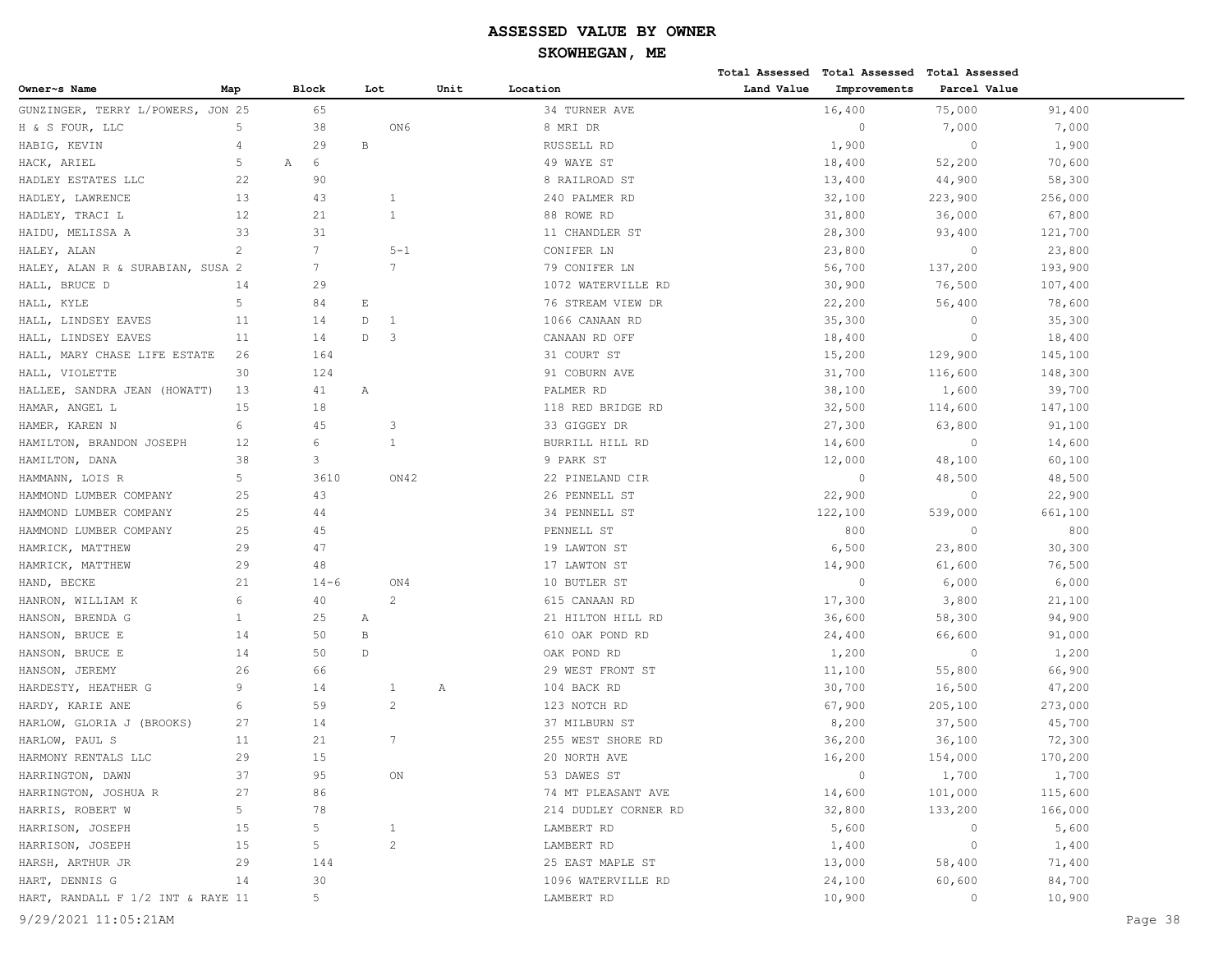| Owner~s Name<br><b>Block</b><br>Unit<br>Location<br>Land Value<br>Improvements<br>Parcel Value<br>Map<br>Lot<br>15<br>21<br>34,600<br>86,200<br>HARTLEY, KEVIN T - PR<br>146 RED BRIDGE RD<br>51,600<br>15<br>21<br>$\overline{1}$<br>29,400<br>HARTLEY, STACEY C<br>160 RED BRIDGE RD<br>20,200<br>49,600<br>17<br>4<br>Α<br>783 BACK RD<br>29,700<br>80,700<br>110,400<br>HARTSGROVE, RALPH R<br>31<br>37 MITCHELL ST<br>HARVILLE, DAVID A - TRUSTEE<br>22<br>15,800<br>52,200<br>68,000<br>12,000<br>12,000<br>HARVILLE, DAVID A - TRUSTEE<br>23<br>116<br>MITCHELL ST<br>$\circ$<br>6,700<br>17,800<br>HARVILLE, DAVID A - TRUSTEE<br>25<br>11<br>51 WILLOW ST<br>11,100<br>$\overline{4}$<br>HARVILLE, DAVID A - TRUSTEE<br>25<br>26 WATERVILLE RD<br>11,700<br>71,600<br>83,300<br>26<br>HARVILLE, DAVID A - TRUSTEE<br>67<br>9 WEST FRONT ST<br>7,800<br>32,200<br>40,000<br>26<br>HARVILLE, DAVID A - TRUSTEE<br>29<br>18<br>28 NORTH AVE<br>15,200<br>48,300<br>63,500<br>Α<br>33<br>35<br>HARVILLE, DAVID A - TRUSTEE<br>14 CHANDLER ST<br>27,300<br>75,700<br>103,000<br>10<br>HARVILLE, THOMAS W<br>22<br>24 SOUTH FACTORY ST<br>16,200<br>85,700<br>101,900<br>8<br>HARVILLE, THOMAS W<br>27<br>73 MILBURN ST<br>8,700<br>26,200<br>34,900<br>53,300<br>HARVILLE, THOMAS W<br>27<br>51<br>72 MILBURN ST<br>10,900<br>42,400<br>29<br>30<br>52 NORTH AVE<br>12,900<br>74,700<br>HARVILLE, THOMAS W<br>61,800<br>HARVILLE, THOMAS W<br>29<br>156<br>12 EAST ST<br>19,300<br>83,000<br>102,300<br>29<br>176<br>HARVILLE, THOMAS W<br>Ε<br>17 HESELTON ST<br>19,600<br>85,300<br>104,900<br>60<br>HARVILLE, THOMAS W<br>30<br><b>48 BENNETT AVE</b><br>19,200<br>45,500<br>64,700<br>33<br>186<br>9,500<br>52,100<br>HARVILLE, THOMAS W<br>27 ST JOHN ST<br>42,600<br>37<br>HARVILLE, THOMAS W<br>134<br>12 COTE ST<br>13,300<br>39,800<br>53,100<br>27<br>11<br>51 MILBURN ST<br>37,700<br>45,900<br>HARVILLE, THOMAS W<br>8,200<br>5<br>8<br>67,300<br>HASKELL, JAMES H<br>$\mathbb{A}$<br>41 WAYE ST<br>14,200<br>81,500<br>35<br>$\mathbf{1}$<br>19,500<br>HASKINS, HAROLD F<br>4<br>161 MALBONS MILLS RD<br>116,600<br>136,100<br>5<br>20<br>HASKINS, MARGUERITE R<br>$\mathbb{A}$<br>7 WAYE ST<br>13,300<br>35,900<br>49,200<br>HASTINGS, JAMES P JR<br>$\mathbf{1}$<br>40<br>MALBONS MILLS RD<br>33,500<br>$\circ$<br>33,500<br>$\mathbf{1}$<br>HASTINGS, JAMES P JR<br>41<br>538 MALBONS MILLS RD<br>51,600<br>190,700<br>242,300<br>38<br>9<br>HATCH, VICTORIA M<br>14 BUNGALOW ST<br>12,500<br>48,600<br>61,100<br>HAULK, STEPHANIE S<br>29<br>40<br>35 WINTER ST<br>15,300<br>73,800<br>89,100<br>9<br>30,700<br>246,400<br>HAWES, LEIGH M<br>60<br>441 WATERVILLE RD<br>215,700<br>1<br>$\mathbf{1}$<br>14,300<br>HAWES, LEIGH M<br>11<br>33<br>1277 CANAAN RD<br>14,300<br>$\circ$<br>79<br>16,700<br>66,900<br>HAWKINS, MARSHALL W<br>29<br>37 MAPLE ST<br>50,200<br>HAWKINS, SCOTT T<br>35<br>4<br>157 MALBONS MILLS RD<br>24,600<br>98,500<br>123,100<br>45<br>HAWKINS, STACIE A<br>26<br>11 BRIDGE ST<br>14,700<br>65,500<br>80,200<br>HAYDEN, ASHLEY A<br>33<br>112<br>4 HARDING ST<br>11,500<br>54,500<br>66,000<br>22<br>131<br>20 DOMINIC ST<br>HAYDEN, DAVID C<br>25,800<br>69,900<br>95,700<br>37<br>HAYDEN, HEIDI<br>83<br>46 DAWES ST<br>18,600<br>36,100<br>54,700<br>37<br>83<br>$\circ$<br>HAYDEN, HEIDI<br>ON<br>48 DAWES ST<br>18,400<br>18,400<br>18 EAST MAPLE ST<br>HAYDEN, KAREN M<br>29<br>135<br>20,100<br>58,000<br>78,100<br>HAYDEN, SHAWN AM<br>10<br>35<br>29,900<br>60,300<br>90,200<br>E<br>398 EAST RIVER RD<br>5<br>99,400<br>HAYES, JAMES D<br>13<br>40<br>165 PALMER RD<br>29,000<br>128,400<br>6<br>HAYNES, F ELISABETH<br>9<br>61<br>406 WATERVILLE RD<br>49,400<br>266,500<br>315,900<br>$\circ$<br>HAYNES, ROBERT<br>26<br>103<br>ELM ST<br>1,400<br>1,400<br>HAYNES, ROBERT<br>26<br>27 ELM ST<br>26,500<br>198,900<br>108<br>172,400<br>HAYWOOD, CRAIG W<br>30<br>82<br>31 BENNETT AVE<br>19,900<br>70,900<br>90,800<br>6<br>62,900<br>87,300<br>HEALD, BRENDA M<br>48<br>440 CANAAN RD<br>24,400<br>$\circ$<br>19,800<br>19,800<br>HEALD, LYNDA E<br>5<br>35<br>20N<br>277 NORTH AVE<br>HEARN, GLORIA D - TRUSTEE<br>75,100<br>193,300<br>268,400<br>9<br>16<br>7 STEVENS RD<br>9/29/2021 11:05:21AM<br>Page 39 |  |  |  | Total Assessed Total Assessed Total Assessed |  |  |
|-------------------------------------------------------------------------------------------------------------------------------------------------------------------------------------------------------------------------------------------------------------------------------------------------------------------------------------------------------------------------------------------------------------------------------------------------------------------------------------------------------------------------------------------------------------------------------------------------------------------------------------------------------------------------------------------------------------------------------------------------------------------------------------------------------------------------------------------------------------------------------------------------------------------------------------------------------------------------------------------------------------------------------------------------------------------------------------------------------------------------------------------------------------------------------------------------------------------------------------------------------------------------------------------------------------------------------------------------------------------------------------------------------------------------------------------------------------------------------------------------------------------------------------------------------------------------------------------------------------------------------------------------------------------------------------------------------------------------------------------------------------------------------------------------------------------------------------------------------------------------------------------------------------------------------------------------------------------------------------------------------------------------------------------------------------------------------------------------------------------------------------------------------------------------------------------------------------------------------------------------------------------------------------------------------------------------------------------------------------------------------------------------------------------------------------------------------------------------------------------------------------------------------------------------------------------------------------------------------------------------------------------------------------------------------------------------------------------------------------------------------------------------------------------------------------------------------------------------------------------------------------------------------------------------------------------------------------------------------------------------------------------------------------------------------------------------------------------------------------------------------------------------------------------------------------------------------------------------------------------------------------------------------------------------------------------------------------------------------------------------------------------------------------------------------------------------------------------------------------------------------------------------------------------------------------------------------------------------------------------------------------------------------------------------------------------------------------------------------------------------------------------------------------------------------------------------------------------------------------------------------------------------------------------------------------------------------------------------------------------------------------------------------------------------------------------------------------------------------------------------------------------------------------------------------------------------------------------------------------------------------------------------------|--|--|--|----------------------------------------------|--|--|
|                                                                                                                                                                                                                                                                                                                                                                                                                                                                                                                                                                                                                                                                                                                                                                                                                                                                                                                                                                                                                                                                                                                                                                                                                                                                                                                                                                                                                                                                                                                                                                                                                                                                                                                                                                                                                                                                                                                                                                                                                                                                                                                                                                                                                                                                                                                                                                                                                                                                                                                                                                                                                                                                                                                                                                                                                                                                                                                                                                                                                                                                                                                                                                                                                                                                                                                                                                                                                                                                                                                                                                                                                                                                                                                                                                                                                                                                                                                                                                                                                                                                                                                                                                                                                                                                               |  |  |  |                                              |  |  |
|                                                                                                                                                                                                                                                                                                                                                                                                                                                                                                                                                                                                                                                                                                                                                                                                                                                                                                                                                                                                                                                                                                                                                                                                                                                                                                                                                                                                                                                                                                                                                                                                                                                                                                                                                                                                                                                                                                                                                                                                                                                                                                                                                                                                                                                                                                                                                                                                                                                                                                                                                                                                                                                                                                                                                                                                                                                                                                                                                                                                                                                                                                                                                                                                                                                                                                                                                                                                                                                                                                                                                                                                                                                                                                                                                                                                                                                                                                                                                                                                                                                                                                                                                                                                                                                                               |  |  |  |                                              |  |  |
|                                                                                                                                                                                                                                                                                                                                                                                                                                                                                                                                                                                                                                                                                                                                                                                                                                                                                                                                                                                                                                                                                                                                                                                                                                                                                                                                                                                                                                                                                                                                                                                                                                                                                                                                                                                                                                                                                                                                                                                                                                                                                                                                                                                                                                                                                                                                                                                                                                                                                                                                                                                                                                                                                                                                                                                                                                                                                                                                                                                                                                                                                                                                                                                                                                                                                                                                                                                                                                                                                                                                                                                                                                                                                                                                                                                                                                                                                                                                                                                                                                                                                                                                                                                                                                                                               |  |  |  |                                              |  |  |
|                                                                                                                                                                                                                                                                                                                                                                                                                                                                                                                                                                                                                                                                                                                                                                                                                                                                                                                                                                                                                                                                                                                                                                                                                                                                                                                                                                                                                                                                                                                                                                                                                                                                                                                                                                                                                                                                                                                                                                                                                                                                                                                                                                                                                                                                                                                                                                                                                                                                                                                                                                                                                                                                                                                                                                                                                                                                                                                                                                                                                                                                                                                                                                                                                                                                                                                                                                                                                                                                                                                                                                                                                                                                                                                                                                                                                                                                                                                                                                                                                                                                                                                                                                                                                                                                               |  |  |  |                                              |  |  |
|                                                                                                                                                                                                                                                                                                                                                                                                                                                                                                                                                                                                                                                                                                                                                                                                                                                                                                                                                                                                                                                                                                                                                                                                                                                                                                                                                                                                                                                                                                                                                                                                                                                                                                                                                                                                                                                                                                                                                                                                                                                                                                                                                                                                                                                                                                                                                                                                                                                                                                                                                                                                                                                                                                                                                                                                                                                                                                                                                                                                                                                                                                                                                                                                                                                                                                                                                                                                                                                                                                                                                                                                                                                                                                                                                                                                                                                                                                                                                                                                                                                                                                                                                                                                                                                                               |  |  |  |                                              |  |  |
|                                                                                                                                                                                                                                                                                                                                                                                                                                                                                                                                                                                                                                                                                                                                                                                                                                                                                                                                                                                                                                                                                                                                                                                                                                                                                                                                                                                                                                                                                                                                                                                                                                                                                                                                                                                                                                                                                                                                                                                                                                                                                                                                                                                                                                                                                                                                                                                                                                                                                                                                                                                                                                                                                                                                                                                                                                                                                                                                                                                                                                                                                                                                                                                                                                                                                                                                                                                                                                                                                                                                                                                                                                                                                                                                                                                                                                                                                                                                                                                                                                                                                                                                                                                                                                                                               |  |  |  |                                              |  |  |
|                                                                                                                                                                                                                                                                                                                                                                                                                                                                                                                                                                                                                                                                                                                                                                                                                                                                                                                                                                                                                                                                                                                                                                                                                                                                                                                                                                                                                                                                                                                                                                                                                                                                                                                                                                                                                                                                                                                                                                                                                                                                                                                                                                                                                                                                                                                                                                                                                                                                                                                                                                                                                                                                                                                                                                                                                                                                                                                                                                                                                                                                                                                                                                                                                                                                                                                                                                                                                                                                                                                                                                                                                                                                                                                                                                                                                                                                                                                                                                                                                                                                                                                                                                                                                                                                               |  |  |  |                                              |  |  |
|                                                                                                                                                                                                                                                                                                                                                                                                                                                                                                                                                                                                                                                                                                                                                                                                                                                                                                                                                                                                                                                                                                                                                                                                                                                                                                                                                                                                                                                                                                                                                                                                                                                                                                                                                                                                                                                                                                                                                                                                                                                                                                                                                                                                                                                                                                                                                                                                                                                                                                                                                                                                                                                                                                                                                                                                                                                                                                                                                                                                                                                                                                                                                                                                                                                                                                                                                                                                                                                                                                                                                                                                                                                                                                                                                                                                                                                                                                                                                                                                                                                                                                                                                                                                                                                                               |  |  |  |                                              |  |  |
|                                                                                                                                                                                                                                                                                                                                                                                                                                                                                                                                                                                                                                                                                                                                                                                                                                                                                                                                                                                                                                                                                                                                                                                                                                                                                                                                                                                                                                                                                                                                                                                                                                                                                                                                                                                                                                                                                                                                                                                                                                                                                                                                                                                                                                                                                                                                                                                                                                                                                                                                                                                                                                                                                                                                                                                                                                                                                                                                                                                                                                                                                                                                                                                                                                                                                                                                                                                                                                                                                                                                                                                                                                                                                                                                                                                                                                                                                                                                                                                                                                                                                                                                                                                                                                                                               |  |  |  |                                              |  |  |
|                                                                                                                                                                                                                                                                                                                                                                                                                                                                                                                                                                                                                                                                                                                                                                                                                                                                                                                                                                                                                                                                                                                                                                                                                                                                                                                                                                                                                                                                                                                                                                                                                                                                                                                                                                                                                                                                                                                                                                                                                                                                                                                                                                                                                                                                                                                                                                                                                                                                                                                                                                                                                                                                                                                                                                                                                                                                                                                                                                                                                                                                                                                                                                                                                                                                                                                                                                                                                                                                                                                                                                                                                                                                                                                                                                                                                                                                                                                                                                                                                                                                                                                                                                                                                                                                               |  |  |  |                                              |  |  |
|                                                                                                                                                                                                                                                                                                                                                                                                                                                                                                                                                                                                                                                                                                                                                                                                                                                                                                                                                                                                                                                                                                                                                                                                                                                                                                                                                                                                                                                                                                                                                                                                                                                                                                                                                                                                                                                                                                                                                                                                                                                                                                                                                                                                                                                                                                                                                                                                                                                                                                                                                                                                                                                                                                                                                                                                                                                                                                                                                                                                                                                                                                                                                                                                                                                                                                                                                                                                                                                                                                                                                                                                                                                                                                                                                                                                                                                                                                                                                                                                                                                                                                                                                                                                                                                                               |  |  |  |                                              |  |  |
|                                                                                                                                                                                                                                                                                                                                                                                                                                                                                                                                                                                                                                                                                                                                                                                                                                                                                                                                                                                                                                                                                                                                                                                                                                                                                                                                                                                                                                                                                                                                                                                                                                                                                                                                                                                                                                                                                                                                                                                                                                                                                                                                                                                                                                                                                                                                                                                                                                                                                                                                                                                                                                                                                                                                                                                                                                                                                                                                                                                                                                                                                                                                                                                                                                                                                                                                                                                                                                                                                                                                                                                                                                                                                                                                                                                                                                                                                                                                                                                                                                                                                                                                                                                                                                                                               |  |  |  |                                              |  |  |
|                                                                                                                                                                                                                                                                                                                                                                                                                                                                                                                                                                                                                                                                                                                                                                                                                                                                                                                                                                                                                                                                                                                                                                                                                                                                                                                                                                                                                                                                                                                                                                                                                                                                                                                                                                                                                                                                                                                                                                                                                                                                                                                                                                                                                                                                                                                                                                                                                                                                                                                                                                                                                                                                                                                                                                                                                                                                                                                                                                                                                                                                                                                                                                                                                                                                                                                                                                                                                                                                                                                                                                                                                                                                                                                                                                                                                                                                                                                                                                                                                                                                                                                                                                                                                                                                               |  |  |  |                                              |  |  |
|                                                                                                                                                                                                                                                                                                                                                                                                                                                                                                                                                                                                                                                                                                                                                                                                                                                                                                                                                                                                                                                                                                                                                                                                                                                                                                                                                                                                                                                                                                                                                                                                                                                                                                                                                                                                                                                                                                                                                                                                                                                                                                                                                                                                                                                                                                                                                                                                                                                                                                                                                                                                                                                                                                                                                                                                                                                                                                                                                                                                                                                                                                                                                                                                                                                                                                                                                                                                                                                                                                                                                                                                                                                                                                                                                                                                                                                                                                                                                                                                                                                                                                                                                                                                                                                                               |  |  |  |                                              |  |  |
|                                                                                                                                                                                                                                                                                                                                                                                                                                                                                                                                                                                                                                                                                                                                                                                                                                                                                                                                                                                                                                                                                                                                                                                                                                                                                                                                                                                                                                                                                                                                                                                                                                                                                                                                                                                                                                                                                                                                                                                                                                                                                                                                                                                                                                                                                                                                                                                                                                                                                                                                                                                                                                                                                                                                                                                                                                                                                                                                                                                                                                                                                                                                                                                                                                                                                                                                                                                                                                                                                                                                                                                                                                                                                                                                                                                                                                                                                                                                                                                                                                                                                                                                                                                                                                                                               |  |  |  |                                              |  |  |
|                                                                                                                                                                                                                                                                                                                                                                                                                                                                                                                                                                                                                                                                                                                                                                                                                                                                                                                                                                                                                                                                                                                                                                                                                                                                                                                                                                                                                                                                                                                                                                                                                                                                                                                                                                                                                                                                                                                                                                                                                                                                                                                                                                                                                                                                                                                                                                                                                                                                                                                                                                                                                                                                                                                                                                                                                                                                                                                                                                                                                                                                                                                                                                                                                                                                                                                                                                                                                                                                                                                                                                                                                                                                                                                                                                                                                                                                                                                                                                                                                                                                                                                                                                                                                                                                               |  |  |  |                                              |  |  |
|                                                                                                                                                                                                                                                                                                                                                                                                                                                                                                                                                                                                                                                                                                                                                                                                                                                                                                                                                                                                                                                                                                                                                                                                                                                                                                                                                                                                                                                                                                                                                                                                                                                                                                                                                                                                                                                                                                                                                                                                                                                                                                                                                                                                                                                                                                                                                                                                                                                                                                                                                                                                                                                                                                                                                                                                                                                                                                                                                                                                                                                                                                                                                                                                                                                                                                                                                                                                                                                                                                                                                                                                                                                                                                                                                                                                                                                                                                                                                                                                                                                                                                                                                                                                                                                                               |  |  |  |                                              |  |  |
|                                                                                                                                                                                                                                                                                                                                                                                                                                                                                                                                                                                                                                                                                                                                                                                                                                                                                                                                                                                                                                                                                                                                                                                                                                                                                                                                                                                                                                                                                                                                                                                                                                                                                                                                                                                                                                                                                                                                                                                                                                                                                                                                                                                                                                                                                                                                                                                                                                                                                                                                                                                                                                                                                                                                                                                                                                                                                                                                                                                                                                                                                                                                                                                                                                                                                                                                                                                                                                                                                                                                                                                                                                                                                                                                                                                                                                                                                                                                                                                                                                                                                                                                                                                                                                                                               |  |  |  |                                              |  |  |
|                                                                                                                                                                                                                                                                                                                                                                                                                                                                                                                                                                                                                                                                                                                                                                                                                                                                                                                                                                                                                                                                                                                                                                                                                                                                                                                                                                                                                                                                                                                                                                                                                                                                                                                                                                                                                                                                                                                                                                                                                                                                                                                                                                                                                                                                                                                                                                                                                                                                                                                                                                                                                                                                                                                                                                                                                                                                                                                                                                                                                                                                                                                                                                                                                                                                                                                                                                                                                                                                                                                                                                                                                                                                                                                                                                                                                                                                                                                                                                                                                                                                                                                                                                                                                                                                               |  |  |  |                                              |  |  |
|                                                                                                                                                                                                                                                                                                                                                                                                                                                                                                                                                                                                                                                                                                                                                                                                                                                                                                                                                                                                                                                                                                                                                                                                                                                                                                                                                                                                                                                                                                                                                                                                                                                                                                                                                                                                                                                                                                                                                                                                                                                                                                                                                                                                                                                                                                                                                                                                                                                                                                                                                                                                                                                                                                                                                                                                                                                                                                                                                                                                                                                                                                                                                                                                                                                                                                                                                                                                                                                                                                                                                                                                                                                                                                                                                                                                                                                                                                                                                                                                                                                                                                                                                                                                                                                                               |  |  |  |                                              |  |  |
|                                                                                                                                                                                                                                                                                                                                                                                                                                                                                                                                                                                                                                                                                                                                                                                                                                                                                                                                                                                                                                                                                                                                                                                                                                                                                                                                                                                                                                                                                                                                                                                                                                                                                                                                                                                                                                                                                                                                                                                                                                                                                                                                                                                                                                                                                                                                                                                                                                                                                                                                                                                                                                                                                                                                                                                                                                                                                                                                                                                                                                                                                                                                                                                                                                                                                                                                                                                                                                                                                                                                                                                                                                                                                                                                                                                                                                                                                                                                                                                                                                                                                                                                                                                                                                                                               |  |  |  |                                              |  |  |
|                                                                                                                                                                                                                                                                                                                                                                                                                                                                                                                                                                                                                                                                                                                                                                                                                                                                                                                                                                                                                                                                                                                                                                                                                                                                                                                                                                                                                                                                                                                                                                                                                                                                                                                                                                                                                                                                                                                                                                                                                                                                                                                                                                                                                                                                                                                                                                                                                                                                                                                                                                                                                                                                                                                                                                                                                                                                                                                                                                                                                                                                                                                                                                                                                                                                                                                                                                                                                                                                                                                                                                                                                                                                                                                                                                                                                                                                                                                                                                                                                                                                                                                                                                                                                                                                               |  |  |  |                                              |  |  |
|                                                                                                                                                                                                                                                                                                                                                                                                                                                                                                                                                                                                                                                                                                                                                                                                                                                                                                                                                                                                                                                                                                                                                                                                                                                                                                                                                                                                                                                                                                                                                                                                                                                                                                                                                                                                                                                                                                                                                                                                                                                                                                                                                                                                                                                                                                                                                                                                                                                                                                                                                                                                                                                                                                                                                                                                                                                                                                                                                                                                                                                                                                                                                                                                                                                                                                                                                                                                                                                                                                                                                                                                                                                                                                                                                                                                                                                                                                                                                                                                                                                                                                                                                                                                                                                                               |  |  |  |                                              |  |  |
|                                                                                                                                                                                                                                                                                                                                                                                                                                                                                                                                                                                                                                                                                                                                                                                                                                                                                                                                                                                                                                                                                                                                                                                                                                                                                                                                                                                                                                                                                                                                                                                                                                                                                                                                                                                                                                                                                                                                                                                                                                                                                                                                                                                                                                                                                                                                                                                                                                                                                                                                                                                                                                                                                                                                                                                                                                                                                                                                                                                                                                                                                                                                                                                                                                                                                                                                                                                                                                                                                                                                                                                                                                                                                                                                                                                                                                                                                                                                                                                                                                                                                                                                                                                                                                                                               |  |  |  |                                              |  |  |
|                                                                                                                                                                                                                                                                                                                                                                                                                                                                                                                                                                                                                                                                                                                                                                                                                                                                                                                                                                                                                                                                                                                                                                                                                                                                                                                                                                                                                                                                                                                                                                                                                                                                                                                                                                                                                                                                                                                                                                                                                                                                                                                                                                                                                                                                                                                                                                                                                                                                                                                                                                                                                                                                                                                                                                                                                                                                                                                                                                                                                                                                                                                                                                                                                                                                                                                                                                                                                                                                                                                                                                                                                                                                                                                                                                                                                                                                                                                                                                                                                                                                                                                                                                                                                                                                               |  |  |  |                                              |  |  |
|                                                                                                                                                                                                                                                                                                                                                                                                                                                                                                                                                                                                                                                                                                                                                                                                                                                                                                                                                                                                                                                                                                                                                                                                                                                                                                                                                                                                                                                                                                                                                                                                                                                                                                                                                                                                                                                                                                                                                                                                                                                                                                                                                                                                                                                                                                                                                                                                                                                                                                                                                                                                                                                                                                                                                                                                                                                                                                                                                                                                                                                                                                                                                                                                                                                                                                                                                                                                                                                                                                                                                                                                                                                                                                                                                                                                                                                                                                                                                                                                                                                                                                                                                                                                                                                                               |  |  |  |                                              |  |  |
|                                                                                                                                                                                                                                                                                                                                                                                                                                                                                                                                                                                                                                                                                                                                                                                                                                                                                                                                                                                                                                                                                                                                                                                                                                                                                                                                                                                                                                                                                                                                                                                                                                                                                                                                                                                                                                                                                                                                                                                                                                                                                                                                                                                                                                                                                                                                                                                                                                                                                                                                                                                                                                                                                                                                                                                                                                                                                                                                                                                                                                                                                                                                                                                                                                                                                                                                                                                                                                                                                                                                                                                                                                                                                                                                                                                                                                                                                                                                                                                                                                                                                                                                                                                                                                                                               |  |  |  |                                              |  |  |
|                                                                                                                                                                                                                                                                                                                                                                                                                                                                                                                                                                                                                                                                                                                                                                                                                                                                                                                                                                                                                                                                                                                                                                                                                                                                                                                                                                                                                                                                                                                                                                                                                                                                                                                                                                                                                                                                                                                                                                                                                                                                                                                                                                                                                                                                                                                                                                                                                                                                                                                                                                                                                                                                                                                                                                                                                                                                                                                                                                                                                                                                                                                                                                                                                                                                                                                                                                                                                                                                                                                                                                                                                                                                                                                                                                                                                                                                                                                                                                                                                                                                                                                                                                                                                                                                               |  |  |  |                                              |  |  |
|                                                                                                                                                                                                                                                                                                                                                                                                                                                                                                                                                                                                                                                                                                                                                                                                                                                                                                                                                                                                                                                                                                                                                                                                                                                                                                                                                                                                                                                                                                                                                                                                                                                                                                                                                                                                                                                                                                                                                                                                                                                                                                                                                                                                                                                                                                                                                                                                                                                                                                                                                                                                                                                                                                                                                                                                                                                                                                                                                                                                                                                                                                                                                                                                                                                                                                                                                                                                                                                                                                                                                                                                                                                                                                                                                                                                                                                                                                                                                                                                                                                                                                                                                                                                                                                                               |  |  |  |                                              |  |  |
|                                                                                                                                                                                                                                                                                                                                                                                                                                                                                                                                                                                                                                                                                                                                                                                                                                                                                                                                                                                                                                                                                                                                                                                                                                                                                                                                                                                                                                                                                                                                                                                                                                                                                                                                                                                                                                                                                                                                                                                                                                                                                                                                                                                                                                                                                                                                                                                                                                                                                                                                                                                                                                                                                                                                                                                                                                                                                                                                                                                                                                                                                                                                                                                                                                                                                                                                                                                                                                                                                                                                                                                                                                                                                                                                                                                                                                                                                                                                                                                                                                                                                                                                                                                                                                                                               |  |  |  |                                              |  |  |
|                                                                                                                                                                                                                                                                                                                                                                                                                                                                                                                                                                                                                                                                                                                                                                                                                                                                                                                                                                                                                                                                                                                                                                                                                                                                                                                                                                                                                                                                                                                                                                                                                                                                                                                                                                                                                                                                                                                                                                                                                                                                                                                                                                                                                                                                                                                                                                                                                                                                                                                                                                                                                                                                                                                                                                                                                                                                                                                                                                                                                                                                                                                                                                                                                                                                                                                                                                                                                                                                                                                                                                                                                                                                                                                                                                                                                                                                                                                                                                                                                                                                                                                                                                                                                                                                               |  |  |  |                                              |  |  |
|                                                                                                                                                                                                                                                                                                                                                                                                                                                                                                                                                                                                                                                                                                                                                                                                                                                                                                                                                                                                                                                                                                                                                                                                                                                                                                                                                                                                                                                                                                                                                                                                                                                                                                                                                                                                                                                                                                                                                                                                                                                                                                                                                                                                                                                                                                                                                                                                                                                                                                                                                                                                                                                                                                                                                                                                                                                                                                                                                                                                                                                                                                                                                                                                                                                                                                                                                                                                                                                                                                                                                                                                                                                                                                                                                                                                                                                                                                                                                                                                                                                                                                                                                                                                                                                                               |  |  |  |                                              |  |  |
|                                                                                                                                                                                                                                                                                                                                                                                                                                                                                                                                                                                                                                                                                                                                                                                                                                                                                                                                                                                                                                                                                                                                                                                                                                                                                                                                                                                                                                                                                                                                                                                                                                                                                                                                                                                                                                                                                                                                                                                                                                                                                                                                                                                                                                                                                                                                                                                                                                                                                                                                                                                                                                                                                                                                                                                                                                                                                                                                                                                                                                                                                                                                                                                                                                                                                                                                                                                                                                                                                                                                                                                                                                                                                                                                                                                                                                                                                                                                                                                                                                                                                                                                                                                                                                                                               |  |  |  |                                              |  |  |
|                                                                                                                                                                                                                                                                                                                                                                                                                                                                                                                                                                                                                                                                                                                                                                                                                                                                                                                                                                                                                                                                                                                                                                                                                                                                                                                                                                                                                                                                                                                                                                                                                                                                                                                                                                                                                                                                                                                                                                                                                                                                                                                                                                                                                                                                                                                                                                                                                                                                                                                                                                                                                                                                                                                                                                                                                                                                                                                                                                                                                                                                                                                                                                                                                                                                                                                                                                                                                                                                                                                                                                                                                                                                                                                                                                                                                                                                                                                                                                                                                                                                                                                                                                                                                                                                               |  |  |  |                                              |  |  |
|                                                                                                                                                                                                                                                                                                                                                                                                                                                                                                                                                                                                                                                                                                                                                                                                                                                                                                                                                                                                                                                                                                                                                                                                                                                                                                                                                                                                                                                                                                                                                                                                                                                                                                                                                                                                                                                                                                                                                                                                                                                                                                                                                                                                                                                                                                                                                                                                                                                                                                                                                                                                                                                                                                                                                                                                                                                                                                                                                                                                                                                                                                                                                                                                                                                                                                                                                                                                                                                                                                                                                                                                                                                                                                                                                                                                                                                                                                                                                                                                                                                                                                                                                                                                                                                                               |  |  |  |                                              |  |  |
|                                                                                                                                                                                                                                                                                                                                                                                                                                                                                                                                                                                                                                                                                                                                                                                                                                                                                                                                                                                                                                                                                                                                                                                                                                                                                                                                                                                                                                                                                                                                                                                                                                                                                                                                                                                                                                                                                                                                                                                                                                                                                                                                                                                                                                                                                                                                                                                                                                                                                                                                                                                                                                                                                                                                                                                                                                                                                                                                                                                                                                                                                                                                                                                                                                                                                                                                                                                                                                                                                                                                                                                                                                                                                                                                                                                                                                                                                                                                                                                                                                                                                                                                                                                                                                                                               |  |  |  |                                              |  |  |
|                                                                                                                                                                                                                                                                                                                                                                                                                                                                                                                                                                                                                                                                                                                                                                                                                                                                                                                                                                                                                                                                                                                                                                                                                                                                                                                                                                                                                                                                                                                                                                                                                                                                                                                                                                                                                                                                                                                                                                                                                                                                                                                                                                                                                                                                                                                                                                                                                                                                                                                                                                                                                                                                                                                                                                                                                                                                                                                                                                                                                                                                                                                                                                                                                                                                                                                                                                                                                                                                                                                                                                                                                                                                                                                                                                                                                                                                                                                                                                                                                                                                                                                                                                                                                                                                               |  |  |  |                                              |  |  |
|                                                                                                                                                                                                                                                                                                                                                                                                                                                                                                                                                                                                                                                                                                                                                                                                                                                                                                                                                                                                                                                                                                                                                                                                                                                                                                                                                                                                                                                                                                                                                                                                                                                                                                                                                                                                                                                                                                                                                                                                                                                                                                                                                                                                                                                                                                                                                                                                                                                                                                                                                                                                                                                                                                                                                                                                                                                                                                                                                                                                                                                                                                                                                                                                                                                                                                                                                                                                                                                                                                                                                                                                                                                                                                                                                                                                                                                                                                                                                                                                                                                                                                                                                                                                                                                                               |  |  |  |                                              |  |  |
|                                                                                                                                                                                                                                                                                                                                                                                                                                                                                                                                                                                                                                                                                                                                                                                                                                                                                                                                                                                                                                                                                                                                                                                                                                                                                                                                                                                                                                                                                                                                                                                                                                                                                                                                                                                                                                                                                                                                                                                                                                                                                                                                                                                                                                                                                                                                                                                                                                                                                                                                                                                                                                                                                                                                                                                                                                                                                                                                                                                                                                                                                                                                                                                                                                                                                                                                                                                                                                                                                                                                                                                                                                                                                                                                                                                                                                                                                                                                                                                                                                                                                                                                                                                                                                                                               |  |  |  |                                              |  |  |
|                                                                                                                                                                                                                                                                                                                                                                                                                                                                                                                                                                                                                                                                                                                                                                                                                                                                                                                                                                                                                                                                                                                                                                                                                                                                                                                                                                                                                                                                                                                                                                                                                                                                                                                                                                                                                                                                                                                                                                                                                                                                                                                                                                                                                                                                                                                                                                                                                                                                                                                                                                                                                                                                                                                                                                                                                                                                                                                                                                                                                                                                                                                                                                                                                                                                                                                                                                                                                                                                                                                                                                                                                                                                                                                                                                                                                                                                                                                                                                                                                                                                                                                                                                                                                                                                               |  |  |  |                                              |  |  |
|                                                                                                                                                                                                                                                                                                                                                                                                                                                                                                                                                                                                                                                                                                                                                                                                                                                                                                                                                                                                                                                                                                                                                                                                                                                                                                                                                                                                                                                                                                                                                                                                                                                                                                                                                                                                                                                                                                                                                                                                                                                                                                                                                                                                                                                                                                                                                                                                                                                                                                                                                                                                                                                                                                                                                                                                                                                                                                                                                                                                                                                                                                                                                                                                                                                                                                                                                                                                                                                                                                                                                                                                                                                                                                                                                                                                                                                                                                                                                                                                                                                                                                                                                                                                                                                                               |  |  |  |                                              |  |  |
|                                                                                                                                                                                                                                                                                                                                                                                                                                                                                                                                                                                                                                                                                                                                                                                                                                                                                                                                                                                                                                                                                                                                                                                                                                                                                                                                                                                                                                                                                                                                                                                                                                                                                                                                                                                                                                                                                                                                                                                                                                                                                                                                                                                                                                                                                                                                                                                                                                                                                                                                                                                                                                                                                                                                                                                                                                                                                                                                                                                                                                                                                                                                                                                                                                                                                                                                                                                                                                                                                                                                                                                                                                                                                                                                                                                                                                                                                                                                                                                                                                                                                                                                                                                                                                                                               |  |  |  |                                              |  |  |
|                                                                                                                                                                                                                                                                                                                                                                                                                                                                                                                                                                                                                                                                                                                                                                                                                                                                                                                                                                                                                                                                                                                                                                                                                                                                                                                                                                                                                                                                                                                                                                                                                                                                                                                                                                                                                                                                                                                                                                                                                                                                                                                                                                                                                                                                                                                                                                                                                                                                                                                                                                                                                                                                                                                                                                                                                                                                                                                                                                                                                                                                                                                                                                                                                                                                                                                                                                                                                                                                                                                                                                                                                                                                                                                                                                                                                                                                                                                                                                                                                                                                                                                                                                                                                                                                               |  |  |  |                                              |  |  |
|                                                                                                                                                                                                                                                                                                                                                                                                                                                                                                                                                                                                                                                                                                                                                                                                                                                                                                                                                                                                                                                                                                                                                                                                                                                                                                                                                                                                                                                                                                                                                                                                                                                                                                                                                                                                                                                                                                                                                                                                                                                                                                                                                                                                                                                                                                                                                                                                                                                                                                                                                                                                                                                                                                                                                                                                                                                                                                                                                                                                                                                                                                                                                                                                                                                                                                                                                                                                                                                                                                                                                                                                                                                                                                                                                                                                                                                                                                                                                                                                                                                                                                                                                                                                                                                                               |  |  |  |                                              |  |  |
|                                                                                                                                                                                                                                                                                                                                                                                                                                                                                                                                                                                                                                                                                                                                                                                                                                                                                                                                                                                                                                                                                                                                                                                                                                                                                                                                                                                                                                                                                                                                                                                                                                                                                                                                                                                                                                                                                                                                                                                                                                                                                                                                                                                                                                                                                                                                                                                                                                                                                                                                                                                                                                                                                                                                                                                                                                                                                                                                                                                                                                                                                                                                                                                                                                                                                                                                                                                                                                                                                                                                                                                                                                                                                                                                                                                                                                                                                                                                                                                                                                                                                                                                                                                                                                                                               |  |  |  |                                              |  |  |
|                                                                                                                                                                                                                                                                                                                                                                                                                                                                                                                                                                                                                                                                                                                                                                                                                                                                                                                                                                                                                                                                                                                                                                                                                                                                                                                                                                                                                                                                                                                                                                                                                                                                                                                                                                                                                                                                                                                                                                                                                                                                                                                                                                                                                                                                                                                                                                                                                                                                                                                                                                                                                                                                                                                                                                                                                                                                                                                                                                                                                                                                                                                                                                                                                                                                                                                                                                                                                                                                                                                                                                                                                                                                                                                                                                                                                                                                                                                                                                                                                                                                                                                                                                                                                                                                               |  |  |  |                                              |  |  |
|                                                                                                                                                                                                                                                                                                                                                                                                                                                                                                                                                                                                                                                                                                                                                                                                                                                                                                                                                                                                                                                                                                                                                                                                                                                                                                                                                                                                                                                                                                                                                                                                                                                                                                                                                                                                                                                                                                                                                                                                                                                                                                                                                                                                                                                                                                                                                                                                                                                                                                                                                                                                                                                                                                                                                                                                                                                                                                                                                                                                                                                                                                                                                                                                                                                                                                                                                                                                                                                                                                                                                                                                                                                                                                                                                                                                                                                                                                                                                                                                                                                                                                                                                                                                                                                                               |  |  |  |                                              |  |  |
|                                                                                                                                                                                                                                                                                                                                                                                                                                                                                                                                                                                                                                                                                                                                                                                                                                                                                                                                                                                                                                                                                                                                                                                                                                                                                                                                                                                                                                                                                                                                                                                                                                                                                                                                                                                                                                                                                                                                                                                                                                                                                                                                                                                                                                                                                                                                                                                                                                                                                                                                                                                                                                                                                                                                                                                                                                                                                                                                                                                                                                                                                                                                                                                                                                                                                                                                                                                                                                                                                                                                                                                                                                                                                                                                                                                                                                                                                                                                                                                                                                                                                                                                                                                                                                                                               |  |  |  |                                              |  |  |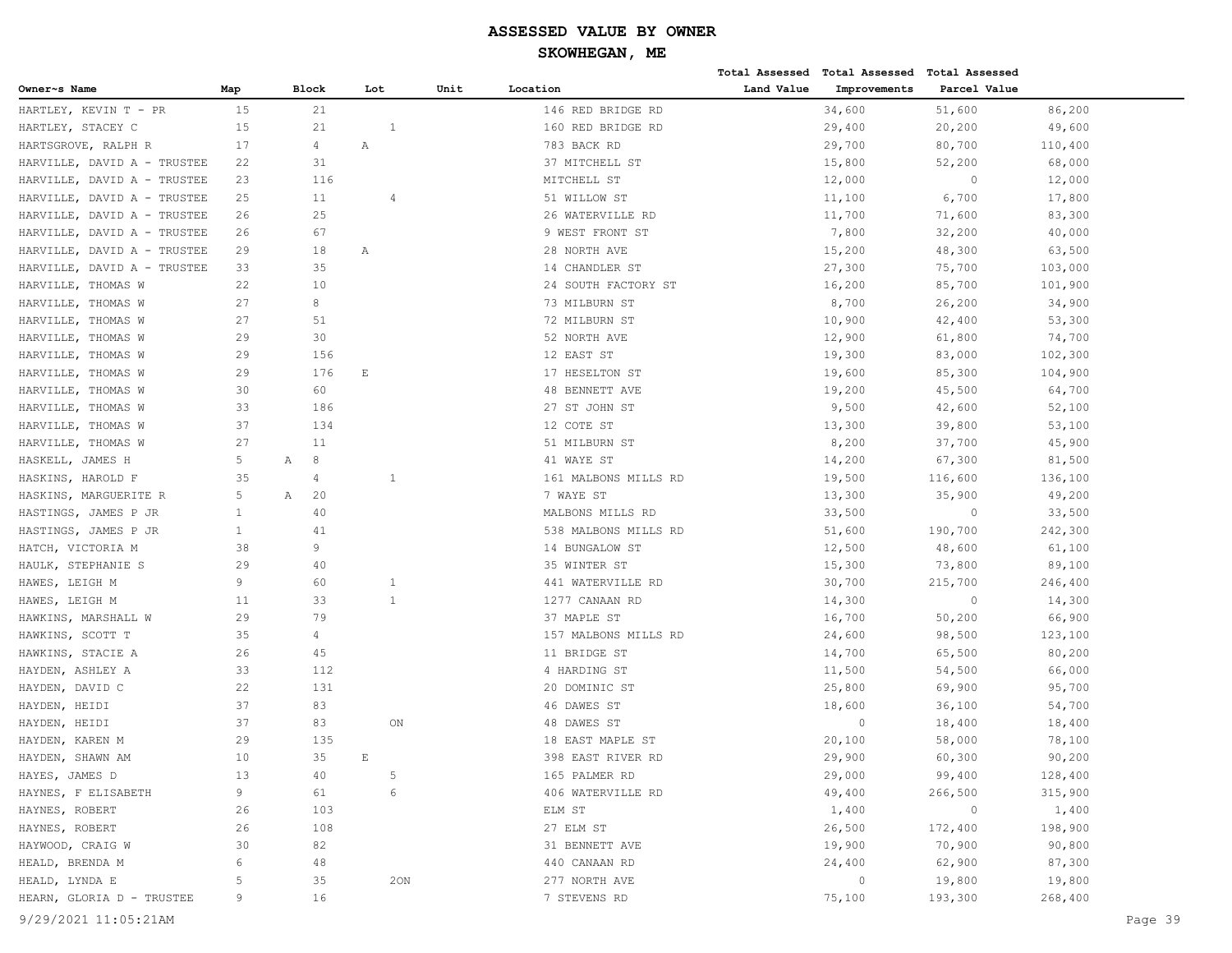|                               |              |                |              |      |                       |            | Total Assessed Total Assessed Total Assessed |              |         |         |
|-------------------------------|--------------|----------------|--------------|------|-----------------------|------------|----------------------------------------------|--------------|---------|---------|
| Owner~s Name                  | Map          | Block          | Lot          | Unit | Location              | Land Value | Improvements                                 | Parcel Value |         |         |
| HEARN, GLORIA D - TRUSTEE     | 9            | 17             |              |      | MIDDLE RD             |            | 84,400                                       | $\circ$      | 84,400  |         |
| HEARN, GLORIA D - TRUSTEE     | 9            | 26             |              |      | MIDDLE RD             |            | 2,700                                        | $\circ$      | 2,700   |         |
| HEART OF MAINE PROPERTIES INC | 21           | $\overline{c}$ | 1            |      | 171 WATERVILLE RD     |            | 44,000                                       | 106,900      | 150,900 |         |
| HEBERT, MARK D - TC           | 39           | 15             |              |      | 35 PHEASANT LN        |            | 103,400                                      | 52,000       | 155,400 |         |
| HEINZE, RICHARD               | 23           | 63             |              |      | 14 FREE ST            |            | 14,900                                       | 63,900       | 78,800  |         |
| HELIE, MICHAEL E              | 23           | 54             |              |      | 14 WEST FRONT ST      |            | 16,100                                       | 33,900       | 50,000  |         |
| HELLER, LARRY D               | 14           | 33             |              |      | 492 EAST RIVER RD     |            | 32,400                                       | 77,700       | 110,100 |         |
| HEMOND, WANDA                 | 5            | 3610           | ON22         |      | 28 WOODLAND DR        |            | $\circ$                                      | 52,400       | 52,400  |         |
| HENDERSON, JOHN               | 6            | 43             |              |      | 579 CANAAN RD         |            | 26,700                                       | 92,200       | 118,900 |         |
| HENRY, RICHARD                | 5            | 101            | ON81         |      | 82 HILLTOP DR         |            | $\circ$                                      | 22,100       | 22,100  |         |
| HENRY, SANDRA I               | 12           | 13             | 3            |      | 418 BIGELOW HILL RD   |            | 32,500                                       | 141,100      | 173,600 |         |
| HENSHAW, JAMES M              | 10           | 24             |              |      | SWAIN HILL RD         |            | 19,200                                       | $\circ$      | 19,200  |         |
| HENSHAW, JAMES M              | 10           | 47             |              |      | 327 EATON MOUNTAIN RD |            | 128,600                                      | $\circ$      | 128,600 |         |
| HENSHAW, MARJORIE             | 32           | 17             | ON1          |      | 11 BEECH ST           |            | $\circ$                                      | 5,300        | 5,300   |         |
| HERCEG, VANCE S JR            | 15           | 20             |              |      | RED BRIDGE RD         |            | 34,100                                       | $\circ$      | 34,100  |         |
| HERITAGE INVESTMENTS LLC      | 26           | 139            |              |      | 9 COMMERCIAL ST       |            | 29,700                                       | 406,900      | 436,600 |         |
| HERR, MICHAEL                 | 37           | 97             | ON           |      | 15 ADAMS ST           |            | $\circ$                                      | 5,600        | 5,600   |         |
| HERRERA, ANNE-MIEKE           | 27           | 56             |              |      | 63 MT PLEASANT AVE    |            | 14,100                                       | 75,200       | 89,300  |         |
| HERRICK, ELIPHALET L JR       | 13           | 39             | 5            |      | 138 PALMER RD         |            | 29,500                                       | 49,100       | 78,600  |         |
| HERRICK, JASON                | 13           | 40             | 22           |      | 18 CRESCENT ST        |            | 25,400                                       | 101,300      | 126,700 |         |
| HERRICK, JEREMY               | 13           | 40             | 21           |      | 14 CRESCENT ST        |            | 28,200                                       | 131,700      | 159,900 |         |
| HERRICK, MICHAEL S            | 17           | 18             | $\mathbf{1}$ |      | 947 MIDDLE RD         |            | 32,100                                       | 179,500      | 211,600 |         |
| HERRIN, JARED R               | 20           | 44             |              |      | 29 UNION ST           |            | 28,700                                       | 82,000       | 110,700 |         |
| HERTLEIN, CHELSEA             | 4            | $4 - 5$        | ON18         |      | LEXIE LN<br>9         |            | $\circ$                                      | 37,400       | 37,400  |         |
| HERTLEIN, JOSEPH E M          | 14           | 41             | $\mathbf{1}$ |      | 460 EATON MOUNTAIN RD |            | 35,000                                       | 183,400      | 218,400 |         |
| HEWETT, JEFFREY               | 2            | 19             | $\mathbf{1}$ |      | 609 EAST RIDGE RD     |            | 37,300                                       | 169,400      | 206,700 |         |
| HEWETT, LORI                  | 2            | 8              | 2            |      | 219 NOTCH RD          |            | 29,600                                       | 48,400       | 78,000  |         |
| HEWETT, SHARON E              | 6            | 6              |              |      | 154 EAST RIDGE RD     |            | 47,300                                       | $\circ$      | 47,300  |         |
| HEWEY, MYRON                  | 30           | 63             |              |      | 40 SPRING ST          |            | 19,000                                       | 59,300       | 78,300  |         |
| HEWEY, TERRANCE               | 36           | 13             | $\mathbf{1}$ |      | 69 DR MANN RD         |            | 16,700                                       | 39,200       | 55,900  |         |
| HEWEY, TERRANCE               | 36           | 20             |              |      | 25 ST JAMES ST        |            | 20,200                                       | 42,600       | 62,800  |         |
| HEY, TAMMY                    | 11           | 30             |              |      | 1213 CANAAN RD        |            | 36,400                                       | 29,100       | 65,500  |         |
| HIGGINS, ANDREW M             | 33           | 146            |              |      | 11 PARLIN ST          |            | 13,400                                       | 55,300       | 68,700  |         |
| HIGGINS, BRADEN S             | $\mathbf{1}$ | $\overline{c}$ |              |      | 120 STEWARD HILL RD   |            | 25,500                                       | 12,200       | 37,700  |         |
| HIGGINS, MARK                 | 37           | 11             |              |      | 40 GREENWOOD AVE      |            | 18,400                                       | 92,000       | 110,400 |         |
| HIGGINS, MICHAEL A            | 20           | 6              |              |      | 121 MAIN ST           |            | 17,400                                       | 44,500       | 61,900  |         |
| HIGHT CHEVROLET BUICK INC     | 26           | 146            |              |      | MADISON AVE           |            | 45,300                                       | 150,200      | 195,500 |         |
| HIGHT CHEVROLET-BUICK INC     | 26           | 148            |              |      | 29 MADISON AVE        |            | 65,700                                       | 417,100      | 482,800 |         |
| HIGHT PARTNERS LLC            | 32           | 16             |              |      | BEECH ST              |            | 27,200                                       | $\circ$      | 27,200  |         |
| HIGHT PARTNERS LLC            | 32           | 17             |              |      | BEECH ST              |            | 18,000                                       | 0            | 18,000  |         |
| HIGHT PARTNERSHIP LLC         | 29           | 13             |              |      | 30 HIGH ST            |            | 52,800                                       | 330,000      | 382,800 |         |
| HIGHT PARTNERSHIP LLC         | 30           | 94             |              |      | 7 PLEASANT ST         |            | 19,200                                       | 104,300      | 123,500 |         |
| HIGHT PARTNERSHIP LLC         | 30           | 96             |              |      | 74 MADISON AVE        |            | 12,200                                       | 62,500       | 74,700  |         |
| HIGHT PARTNERSHIP LLC         | 30           | 97             |              |      | 78 MADISON AVE        |            | 78,400                                       | 164,000      | 242,400 |         |
| HIGHT PARTNERSHIP LLC         | 30           | 98             | 1            |      | 98 MADISON AVE        |            | 26,500                                       | 106,500      | 133,000 |         |
| HIGHT PARTNERSHIP LLC         | 33           | $\mathbf{1}$   |              |      | MAPLE ST              |            | 27,400                                       | 5,600        | 33,000  |         |
| 9/29/2021 11:05:21AM          |              |                |              |      |                       |            |                                              |              |         | Page 40 |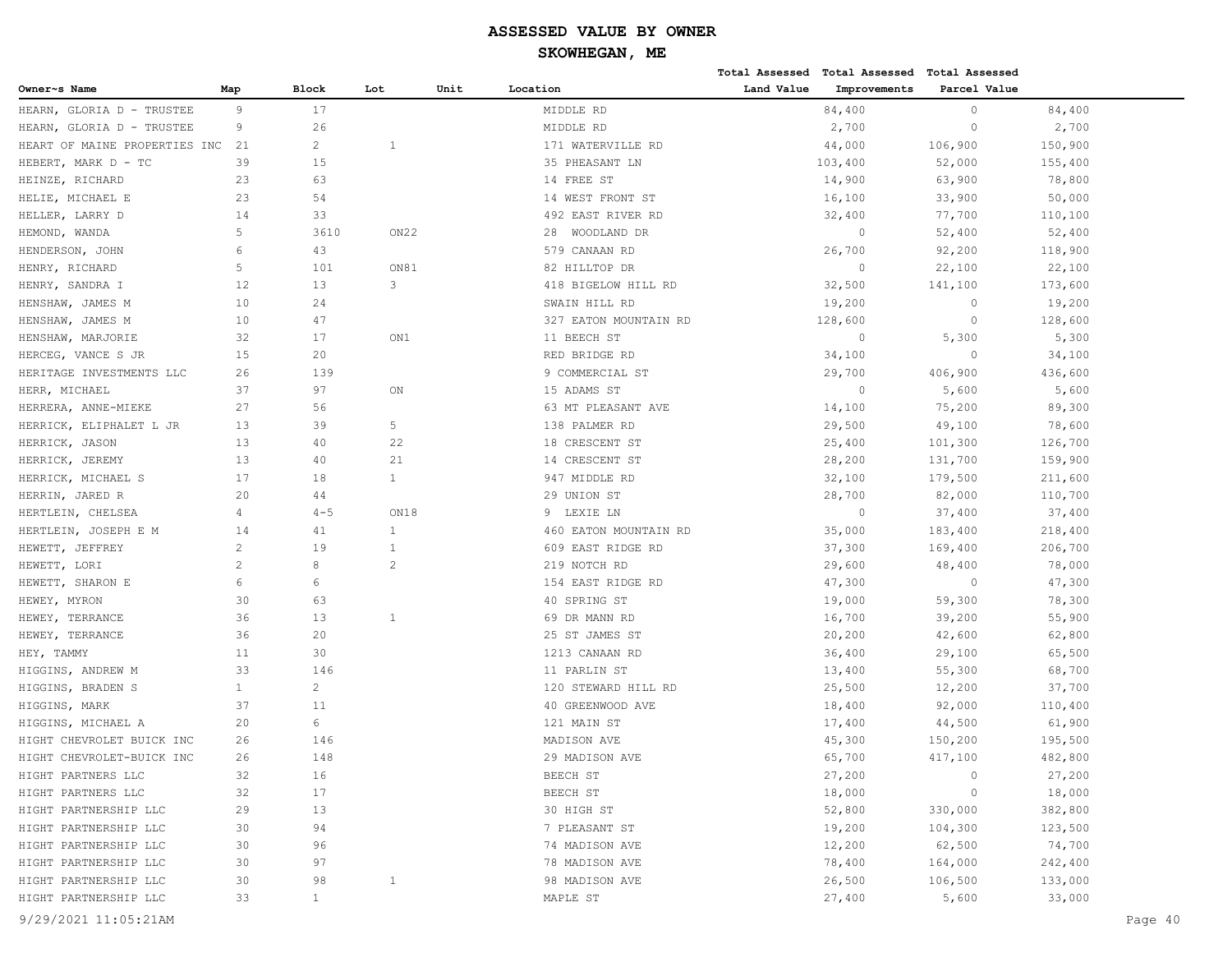|                           |                |                 |              |                |      |                      |            |              | Total Assessed Total Assessed Total Assessed |           |         |
|---------------------------|----------------|-----------------|--------------|----------------|------|----------------------|------------|--------------|----------------------------------------------|-----------|---------|
| Owner~s Name              | Map            | <b>Block</b>    | Lot          |                | Unit | Location             | Land Value | Improvements | Parcel Value                                 |           |         |
| HIGHT PARTNERSHIP LLC     | 33             | $\mathbf{1}$    | $\mathtt{C}$ |                |      | MAPLE ST             |            | 800          | $\circ$                                      | 800       |         |
| HIGHT PARTNERSHIP LLC     | 33             | 4               |              |                |      | 98 NORTH AVE         |            | 56,200       | 1,110,900                                    | 1,167,100 |         |
| HIGHT PARTNERSHIP LLC     | 33             | 24              |              |                |      | 175 MADISON AVE      |            | 128,900      | 99,300                                       | 228,200   |         |
| HIGHT PROPERTIES LLC      | $\overline{4}$ | 3               | Α            |                |      | 363 MADISON AVE      |            | 64,100       | $\circ$                                      | 64,100    |         |
| HIGHT PROPERTIES LLC      | 26             | 95              |              |                |      | MADISON AVE          |            | 16,700       | 63,800                                       | 80,500    |         |
| HIGHT PROPERTIES LLC      | 26             | 96              |              |                |      | 20 MADISON AVE       |            | 19,600       | 152,200                                      | 171,800   |         |
| HIGHT PROPERTIES LLC      | 26             | 97              |              |                |      | 6 ELM ST             |            | 17,300       | $\circ$                                      | 17,300    |         |
| HIGHT PROPERTIES LLC      | 33             | 52              |              |                |      | 213 MADISON AVE      |            | 16,200       | 68,000                                       | 84,200    |         |
| HIGHT PROPERTIES LLC      | 33             | 53              |              |                |      | 209 MADISON AVE      |            | 15,200       | $\circ$                                      | 15,200    |         |
| HIGHT, COREY K            | 10             | 40              | Α            |                |      | EAST RIVER RD        |            | 2,900        | $\circ$                                      | 2,900     |         |
| HIGHT, COREY K            | 10             | 41              |              |                |      | 461 EAST RIVER RD    |            | 16,100       | $\circ$                                      | 16,100    |         |
| HIGHT, COREY K            | 14             | 34              |              | 1              |      | 471 EAST RIVER RD    |            | 47,200       | 282,700                                      | 329,900   |         |
| HIGHT, TOBY A             | 8              | 19              |              |                |      | 175 WEST FRONT ST    |            | 39,800       | 314,200                                      | 354,000   |         |
| HIGHT, WALTER H II        | 10             | 39              | $\, {\bf B}$ |                |      | EAST RIVER RD        |            | 20,700       | $\circ$                                      | 20,700    |         |
| HIGHT, WALTER H II        | 33             | 29              |              |                |      | 22 DYER ST           |            | 37,100       | 148,700                                      | 185,800   |         |
| HILL, S BARTON            | 29             | 82              |              |                |      | 27 MAPLE ST          |            | 19,600       | 67,300                                       | 86,900    |         |
| HILTON, JUDY A            | 5              | 33              | Α            |                |      | 305 NORTH AVE        |            | 16,600       | 84,600                                       | 101,200   |         |
| HILTON, KENNETH A SR      | 21             | 16              |              | 14             |      | 50 UNION ST          |            | 26,600       | 146,700                                      | 173,300   |         |
| HILTON, KENNETH ARTHUR JR | 26             | 50              |              |                |      | 34 ALDER ST          |            | 12,900       | 43,400                                       | 56,300    |         |
| HILTON, LESLIE M          | 8              | 13              | $\mathsf C$  |                |      | 289 WEST FRONT ST    |            | 28,700       | 107,200                                      | 135,900   |         |
| HILTON, MICHELL G         | 13             | 39              |              | 3              |      | PALMER RD            |            | 24,500       | $\circ$                                      | 24,500    |         |
| HILTON, ROBERT II         | 33             | 81              |              |                |      | 128 NORTH AVE        |            | 17,300       | 82,700                                       | 100,000   |         |
| HINES, ROBERT D           | 37             | 145             |              |                |      | 29 PARLIN ST         |            | 11,700       | 39,900                                       | 51,600    |         |
| HINKLEY, SUE C            | 35             | $7\overline{ }$ |              |                |      | 111 MALBONS MILLS RD |            | 21,600       | 81,700                                       | 103,300   |         |
| HITCHINGS, CHRISTOPHER R  | 23             | 48              | Α            |                |      | 31 MAIN ST           |            | 18,300       | 97,900                                       | 116,200   |         |
| HITCHINGS, RICK           | 23             | 27              |              | $\mathbf{1}$   |      | 8 WILLOW ST          |            | 11,200       | 49,100                                       | 60,300    |         |
| HJORT, CINDY              | 5              | 3610            |              | ON3            |      | 11 WOODSIDE DR       |            | $\circ$      | 68,000                                       | 68,000    |         |
| HJORT, JOSEPHINE M        | 5              | 42              |              |                |      | 178 MALBONS MILLS RD |            | 20,000       | 56,200                                       | 76,200    |         |
| HJORT, SHANE              | 29             | 103             | Α            |                |      | 42 MAPLE ST          |            | 12,400       | 51,200                                       | 63,600    |         |
| HODGES, MARK R            | 38             | 4               |              |                |      | 7 PARK ST            |            | 19,300       | 69,100                                       | 88,400    |         |
| HODGES, PAUL              | 27             | 106             |              |                |      | 14 DINSMORE ST       |            | 13,300       | 80,900                                       | 94,200    |         |
| HODGES, PAUL              | 30             | 56              |              |                |      | 34 BENNETT AVE       |            | 30,800       | 84,000                                       | 114,800   |         |
| HODGKINS, ANNA            | 14             | 23              | В            | ON             |      | 10 TIPPER LN         |            | $\circ$      | 30,900                                       | 30,900    |         |
| HOEGEN, CHARLENE M        | 27             | 58              |              |                |      | 16 OLIVE ST          |            | 23,600       | 73,600                                       | 97,200    |         |
| HOFMANN, ELIZABETH A      | 13             | 16              |              |                |      | 155 PORTER RD        |            | 36,800       | 190,000                                      | 226,800   |         |
| HOGATE, JONATHAN P        | 17             | 20              |              |                |      | 914 MIDDLE RD        |            | 33,000       | 50,900                                       | 83,900    |         |
| HOLBROOK, CHRISTOPHER D   | 14             | 49              |              | -6             |      | 604 OAK POND RD      |            | 26,600       | 81,900                                       | 108,500   |         |
| HOLBROOK, CHRISTOPHER D   | 14             | 49              |              | 7              |      | OAK POND RD          |            | 21,400       | $\circ$                                      | 21,400    |         |
| HOLDEN, HOWARD R          | 5              | 119             |              |                |      | 79 PARKMAN HILL RD   |            | 33,700       | 18,900                                       | 52,600    |         |
| HOLDEN, JO A              | 5              | 114             |              |                |      | 66 PARKMAN HILL RD   |            | 29,800       | 99,800                                       | 129,600   |         |
| HOLLAND, JAMES A III      | 10             | 14              |              |                |      | 184 EAST RIVER RD    |            | 61,700       | 98,700                                       | 160,400   |         |
| HOLLAND, KEVIN            | 10             | 14              |              | $\overline{c}$ |      | 123 SWAIN HILL RD    |            | 40,200       | 227,300                                      | 267,500   |         |
| HOLLICK, SHARON           | 14             | 22              |              |                |      | 992 WATERVILLE RD    |            | 36,800       | 83,100                                       | 119,900   |         |
| HOLMES, EVELYN            | 16             | 11              |              |                |      | BIGELOW HILL RD      |            | 37,500       | $\circ$                                      | 37,500    |         |
| HOLMES, GARY B            | 6              | 44              |              |                |      | CANAAN RD            |            | 15,200       | $\circ$                                      | 15,200    |         |
| HOLMES, GARY B            | 27             | 68              |              |                |      | 79 MT PLEASANT AVE   |            | 18,000       | 91,300                                       | 109,300   |         |
| 9/29/2021 11:05:21AM      |                |                 |              |                |      |                      |            |              |                                              |           | Page 41 |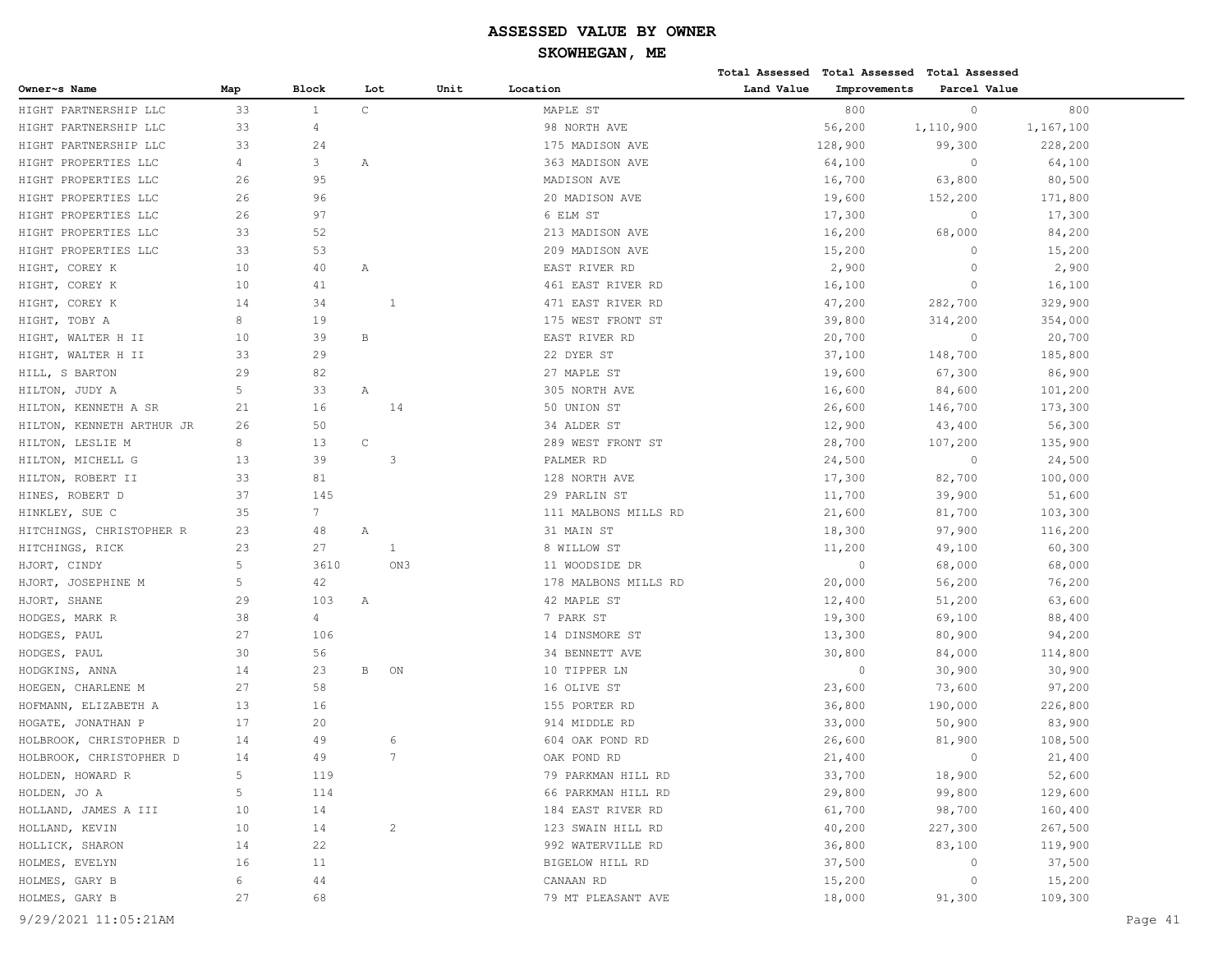|                                   |                |                       |                |      |                        |            | Total Assessed Total Assessed Total Assessed |              |         |         |
|-----------------------------------|----------------|-----------------------|----------------|------|------------------------|------------|----------------------------------------------|--------------|---------|---------|
| Owner~s Name                      | Map            | <b>Block</b>          | Lot            | Unit | Location               | Land Value | Improvements                                 | Parcel Value |         |         |
| HOLMES, HAROLD S                  | 13             | 48                    |                |      | 601 MIDDLE RD          |            | 40,500                                       | 230,400      | 270,900 |         |
| HOLMES, KERRY L                   | 8              | 33                    | $\mathbb D$    |      | 52 BIGELOW HILL RD     |            | 33,800                                       | 59,400       | 93,200  |         |
| HOLMGREN, JAMES S                 | 6              | 24                    |                |      | 679 CANAAN RD          |            | 30,500                                       | 42,900       | 73,400  |         |
| HOLMWOOD, MELISSA M               | 38             | 24                    |                |      | 106 RUSSELL RD         |            | 19,900                                       | 136,700      | 156,600 |         |
| HOLT, CHRISTOPHER                 | 4              | $4 - 5$               | ON19           |      | 7 LEXIE LN             |            | $\circ$                                      | 14,700       | 14,700  |         |
| HOLT, DANIEL P                    | 13             | 43                    | $\, {\bf B}$   |      | PALMER RD              |            | 23,400                                       | $\circ$      | 23,400  |         |
| HOLT, DANIEL PATRICK              | 13             | 42                    |                |      | 245 PALMER RD          |            | 39,900                                       | 109,000      | 148,900 |         |
| HOLT, DEREK                       | 30             | 26                    |                |      | 26 SUMMER ST           |            | 16,900                                       | 60,900       | 77,800  |         |
| HOLT, GERALD                      | 6              | 3                     | G              |      | 252 EAST RIDGE RD      |            | 34,500                                       | 9,300        | 43,800  |         |
| HOLT, GERALD L                    | 6              | 3                     | Α              |      | 188 EAST RIDGE RD      |            | 17,500                                       | 31,700       | 49,200  |         |
| HOLT, GREGORY                     | 28             | 13                    |                |      | 40 MALBONS MILLS RD    |            | 19,500                                       | 48,700       | 68,200  |         |
| HOLT, GREGORY                     | 35             | $\mathbf{1}$          | D              |      | 131 DR MANN RD         |            | 24,500                                       | 117,900      | 142,400 |         |
| HOLT, GREGORY W                   | 1              | 11                    |                |      | 458 NORTH AVE          |            | 25,400                                       | 65,200       | 90,600  |         |
| HOLT, RONALD K                    | 7              | 25                    | Α              |      | 512 WHITTEMORE HILL RD |            | 20,700                                       | 11,900       | 32,600  |         |
| HOLT, TERRY J                     | 10             | 27                    | 3              |      | EAST RIVER RD          |            | 26,600                                       | $\circ$      | 26,600  |         |
| HOLT, THOMAS A                    | 3              | 22                    | $\overline{1}$ |      | 649 NOTCH RD           |            | 3,200                                        | 79,000       | 82,200  |         |
| HOLT, THOMAS A                    | 6              | $\mathbf{1}$          | Α              |      | EAST RIDGE RD          |            | 14,000                                       | $\circ$      | 14,000  |         |
| HOLT, THOMAS A                    | 6              | $\mathbf{1}$          | $\, {\bf B}$   |      | EAST RIDGE RD          |            | 42,900                                       | $\circ$      | 42,900  |         |
| HOLT, THOMAS A                    | 2              | 22                    |                |      | NOTCH RD               |            | 5,800                                        | $\circ$      | 5,800   |         |
| HOLT, THOMAS A                    | 10             | 27                    | 5              |      | EAST RIVER RD          |            | 25,600                                       | $\circ$      | 25,600  |         |
| HOLT, TIMOTHY A - LIFE EST        | 9              | 20                    | 4              |      | 18 KENNEY LN           |            | 28,000                                       | 37,800       | 65,800  |         |
| HOLT, TIMOTHY A - LIFE EST        | 10             | 27                    | 4              |      | EAST RIVER RD          |            | 26,800                                       | $\circ$      | 26,800  |         |
| HOMER, VERNON L                   | 32             | 11                    | B              |      | 41 BEECH ST            |            | 11,200                                       | 61,200       | 72,400  |         |
| HOOD, TRISTAN J                   | 26             | 21                    | Α              |      | 17 CEDAR ST            |            | 8,200                                        | 41,700       | 49,900  |         |
| HOOKER, CAROLYN                   | 8              | 33                    | $\, {\bf B}$   |      | 17 BACK RD             |            | 28,100                                       | 101,500      | 129,600 |         |
| HOPKINS, CLIFF                    | 5              | 101                   | ON16           |      | 24 RIVERSIDE DR        |            | $\circ$                                      | 9,100        | 9,100   |         |
| HOPKINS, LEONARD F                | 16             | 6                     |                |      | 873 BIGELOW HILL RD    |            | 33,600                                       | 80,000       | 113,600 |         |
| HORINE, SAMUEL A & PATRICIA S     | 30             | $\mathbf{2}^{\prime}$ | Α              |      | ELM ST                 |            | 200                                          | $\circ$      | 200     |         |
| HORINE, SAMUEL A III              | 31             | $\mathbf{1}$          |                |      | 62 ELM ST              |            | 50,300                                       | 149,100      | 199,400 |         |
| HORN ME LLC                       | 26             | 33                    |                |      | 6 MAIN ST              |            | 159,500                                      | 612,600      | 772,100 |         |
| HORSIN' AROUND HOLDING COMPANY 23 |                | 9                     |                |      | 56 MAIN ST             |            | 39,100                                       | 68,500       | 107,600 |         |
| HORTON, GARY - TRUSTEE            | 26             | 124                   |                |      | 40 WATER ST            |            | 8,600                                        | 109,200      | 117,800 |         |
| HORTON, SHEILA A                  | 23             | 130                   | ON             |      | 24 JONES ST            |            | $\circ$                                      | 18,000       | 18,000  |         |
| HOSKINS, ARTHUR W                 | 13             | 36                    |                |      | PALMER RD              |            | 9,800                                        | $\circ$      | 9,800   |         |
| HOSKINS, ARTHUR W                 | 13             | 36                    | В              |      | 83 PALMER RD           |            | 28,800                                       | 69,100       | 97,900  |         |
| HOSPICE VOLUNTEERS OF SOMERSET 33 |                | 12                    |                |      | 165 MADISON AVE        |            | 17,500                                       | 146,700      | 164,200 |         |
| HOULTON HOLDINGS LLC              | $\overline{4}$ | 3                     | $\mathbb D$    |      | 70 EAST MADISON RD     |            | 29,900                                       | 334,500      | 364,400 |         |
| HOUSE, CELINA                     | 33             | 115                   |                |      | 13 HARDING ST          |            | 13,400                                       | 36,200       | 49,600  |         |
| HOVASSE, REAGAN                   | 26             | 56                    |                |      | 25 TURNER AVE          |            | 15,200                                       | 66,400       | 81,600  |         |
| HOVEY, DAVID W                    | 21             | 33                    |                |      | 145 WATERVILLE RD      |            | 18,700                                       | 83,200       | 101,900 |         |
| HOVEY, LAWRENCE                   | $\overline{4}$ | $4 - 5$               | ON 9           |      | 22 LEXIE LN            |            | $\circ$                                      | 15,600       | 15,600  |         |
| HOVEY, SYLVIA                     | 21             | 24                    | 10N            |      | 9 JACKSON ST           |            | $\circ$                                      | 6,400        | 6,400   |         |
| HOWARD P FAIRFIELD INC            | 23             | 41                    |                |      | 12 GREEN ST            |            | 25,400                                       | 117,900      | 143,300 |         |
| HOWARD P FAIRFIELD INC            | 23             | 55                    | 3              |      | WILLOW ST              |            | 14,200                                       | $\circ$      | 14,200  |         |
| HOWARD P FAIRFIELD LLC            | 23             | 40                    |                |      | 30 WILLOW ST           |            | 10,600                                       | $\circ$      | 10,600  |         |
| HOWARD, HEATH D                   | 25             | 28                    |                |      | 148 WEST FRONT ST      |            | 17,200                                       | 61,000       | 78,200  |         |
| 9/29/2021 11:05:21AM              |                |                       |                |      |                        |            |                                              |              |         | Page 42 |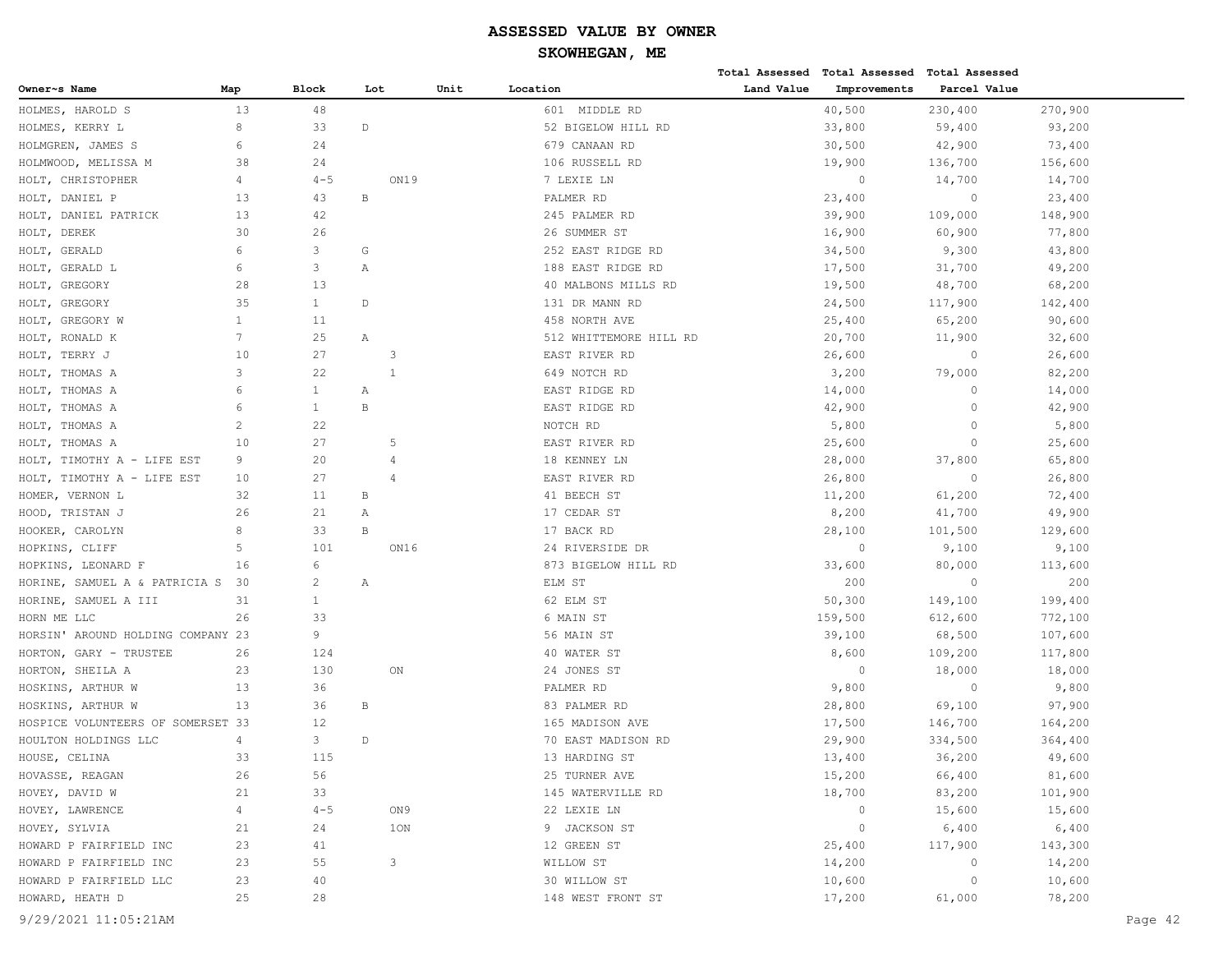|                                   |                |                              |             |                |      |                       |            | Total Assessed Total Assessed Total Assessed |              |         |
|-----------------------------------|----------------|------------------------------|-------------|----------------|------|-----------------------|------------|----------------------------------------------|--------------|---------|
| Owner~s Name                      | Map            | Block                        |             | Lot            | Unit | Location              | Land Value | Improvements                                 | Parcel Value |         |
| HOWARD, HUNTER T                  | 22             | $\mathbb{A}$<br>$\mathbf{3}$ |             |                |      | 16 PRESCELLY DR       |            | 29,900                                       | 138,400      | 168,300 |
| HOWARD, VIRGINIA R (FALL)         | 30             | 114                          | $\mathbb D$ |                |      | 78 COBURN AVE         |            | 39,800                                       | 110,800      | 150,600 |
| HOWE, BILLIE JO                   | 27             | 19                           |             |                |      | 55 MILBURN ST         |            | 11,500                                       | 52,400       | 63,900  |
| HOYER, CATHY                      | $\overline{c}$ | $\overline{c}$               |             | 3              |      | MALBONS MILLS RD      |            | 1,400                                        | $\circ$      | 1,400   |
| HOYT, JAY A                       | 17             | 7                            |             |                |      | BACK RD               |            | 14,400                                       | $\circ$      | 14,400  |
| HOYT, MICHAEL                     | 17             | $7\phantom{.0}$              |             | 1              |      | 663 BACK RD           |            | 49,600                                       | 91,500       | 141,100 |
| HOYT, MICHAEL I                   | 17             | 12                           |             |                |      | BACK RD               |            | 28,100                                       | $\circ$      | 28,100  |
| HOYT, MITCHELL G                  | 9              | 16                           | В           | 1              |      | STEVENS RD            |            | 4,300                                        | 17,100       | 21,400  |
| HUARD, CORINNA                    | 5              | 35                           |             | ON11           |      | 66 HARVEYS PK         |            | $\circ$                                      | 19,700       | 19,700  |
| HUARD, JOSHUA J                   | 20             | $\overline{c}$               |             |                |      | 137 MAIN ST           |            | 21,500                                       | 73,000       | 94,500  |
| HUARD, JOSHUA J                   | 20             | 3                            | Α           |                |      | 135 MAIN ST           |            | 19,000                                       | 20,800       | 39,800  |
| HUCKINS, JANICE M                 | 29             | 136                          |             |                |      | 20 EAST MAPLE ST      |            | 20,000                                       | 51,600       | 71,600  |
| HUFF, FELICIA                     | 13             | 47                           |             | 5              |      | 571 BACK RD           |            | 35,000                                       | 131,500      | 166,500 |
| HUFF, MAXINE                      | 22             | 9                            |             |                |      | 8 CHERRY ST           |            | 17,200                                       | 29,600       | 46,800  |
| HUFF, TRAVIS E                    | 10             | $7\phantom{.0}$              | В           |                |      | 56 EAST RIVER RD      |            | 33,900                                       | 82,800       | 116,700 |
| HUGGINS, CHAD D                   | 21             | 15                           |             |                |      | 35 POOLER AVE         |            | 19,200                                       | 74,800       | 94,000  |
| HUGHES AARON P                    | 13             | 14                           | Α           |                |      | 434 BACK RD           |            | 26,700                                       | 91,100       | 117,800 |
| HUGHES, RICHARD                   | 23             | 99                           |             |                |      | 1 WATERVILLE RD       |            | 18,800                                       | 106,300      | 125,100 |
| HULL, MELONY A                    | 29             | 199                          |             |                |      | 17 BUSH ST            |            | 19,300                                       | 54,400       | 73,700  |
| HUME, MARK A                      | 39             | 8                            |             |                |      | 66 WOODCOCK LN        |            | 118,900                                      | 42,200       | 161,100 |
| HUMPHREY, BRANDON D               | 10             | 52                           |             | 9              |      | 119 EATON MOUNTAIN RD |            | 37,500                                       | 245,500      | 283,000 |
| HUMPHREY, BRANDON D               | 10             | 52                           |             | 10             |      | EATON MOUNTAIN RD     |            | 27,500                                       | $\circ$      | 27,500  |
| HUMPHREY, DALE E                  | 4              | 22                           | Α           |                |      | 242 RUSSELL RD        |            | 29,800                                       | 105,100      | 134,900 |
| HUNT PROPERTIES 101 LLC           | 32             | 52                           |             |                |      | 43 RUSSELL RD         |            | 19,000                                       | 46,400       | 65,400  |
| HUNT PROPETIES 101 LLC            | 33             | 144                          |             |                |      | 10 SHORT ST           |            | 10,000                                       | 32,800       | 42,800  |
| HUNT, JOSEPH N                    | 8              | 42                           |             |                |      | 113 BACK RD           |            | 28,800                                       | 22,400       | 51,200  |
| HUNT, LOUISE (MAGOON)             | 22             | 42                           |             |                |      | 81 WATERVILLE RD      |            | 15,200                                       | 51,500       | 66,700  |
| HUNTER, RICHARD W                 | 32             | 38                           |             |                |      | 16 MOODY ST           |            | 15,300                                       | 67,900       | 83,200  |
| HUNTINGTON, JOSEPH L              | 33             | 185                          |             |                |      | 22 NORTH SCHOOL ST    |            | 10,600                                       | 63,800       | 74,400  |
| HUSSEY, CAROLYN A                 | 37             | 121                          |             |                |      | 22 BLAIR ST           |            | 13,100                                       | 56,600       | 69,700  |
| HUTCHINS, DEBORAH A               | 29             | 222                          | Α           |                |      | 20 BUSH ST            |            | 19,700                                       | 67,200       | 86,900  |
| HYDE, CYNTHIA                     | 29             | 26                           |             |                |      | 23 LEAVITT ST         |            | 13,600                                       | 36,300       | 49,900  |
| HYLAN, DANIEL F                   | 4              | 16                           |             | $\overline{c}$ |      | 3 MERRILL ST          |            | 22,300                                       | 139,700      | 162,000 |
| IAFRATE, MICHAEL R                | 39             | 25                           |             |                |      | 64 BLUE HERON LN      |            | 113,700                                      | 37,700       | 151,400 |
| II RENT PROPERTY MANAGEMENT LL 26 |                | 161                          |             |                |      | 17 CROSS ST           |            | 14,200                                       | 93,700       | 107,900 |
| II RENT PROPERTY MANAGEMENT LL 30 |                | 48                           |             |                |      | 10 BENNETT AVE        |            | 12,900                                       | 3,800        | 16,700  |
| II RENT PROPERTY MANAGEMENT LL 30 |                | 88                           |             |                |      | 9 BENNETT AVE         |            | 18,900                                       | 78,800       | 97,700  |
| IMAM & KHAN LLC                   | 30             | 5                            |             |                |      | 59 PLEASANT ST        |            | 40,200                                       | 342,100      | 382,300 |
| IMAM, MOHAMMED                    | 9              | $8\,1$                       |             |                |      | 32 WALLACE FARM RD    |            | 35,200                                       | 210,900      | 246,100 |
| IMMEDIATO, DANIEL J               | 12             | 6                            |             |                | Α    | 35 BURRILL HILL RD    |            | 24,800                                       | $\circ$      | 24,800  |
| INGERSOLL, DAKOTA                 | 37             | 77                           |             | $\mathsf{ON}$  |      | 26 DAWES ST           |            | $\overline{0}$                               | 4,300        | 4,300   |
| INTERNATIONAL CHURCH OF THE       | 8              | 49                           | Α           |                |      | 202 NORRIDGEWOCK AVE  |            | 44,700                                       | 236,500      | 281,200 |
| IRELAND, ANDREW P                 | 6              | 45                           |             | $\overline{c}$ |      | 574 CANAAN RD         |            | 24,000                                       | 70,000       | 94,000  |
| IRELAND, ANDREW P                 | 11             | 15                           |             | 3              | Α    | 29 WEST SHORE RD      |            | 10,100                                       | 54,700       | 64,800  |
| IRWIN, FRED                       | $\mathbf{1}$   | 23                           |             | ON             |      | NORTH AVE             |            | $\circ$                                      | 6,000        | 6,000   |
| IRWIN, JAMES A                    | 6              | $\mathbf{1}$                 | $\mathbb D$ |                |      | 297 EAST RIDGE RD     |            | 48,100                                       | 255,200      | 303,300 |
|                                   |                |                              |             |                |      |                       |            |                                              |              |         |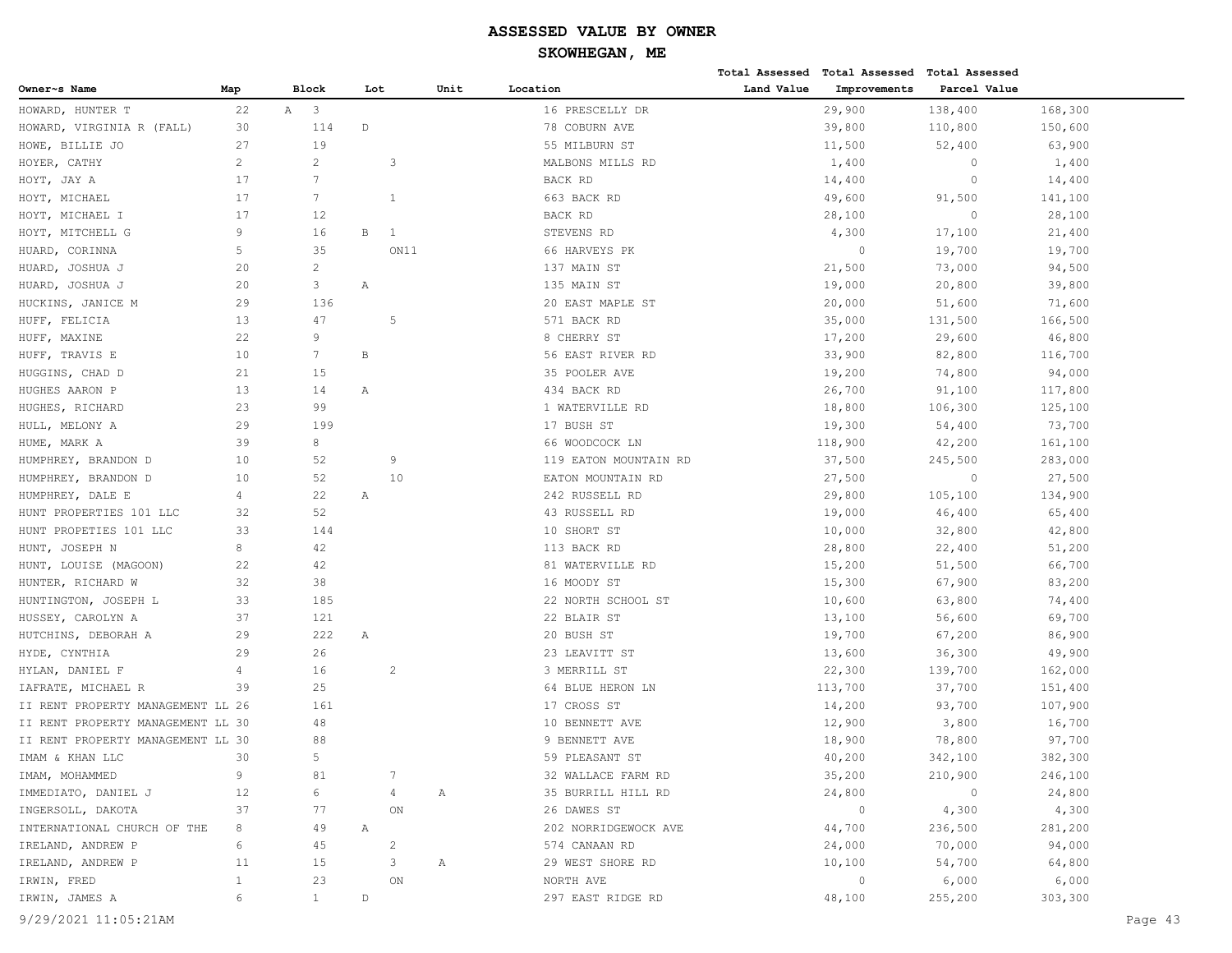|                                   |                |                 |              |              |      |                        |            | Total Assessed Total Assessed Total Assessed |              |         |
|-----------------------------------|----------------|-----------------|--------------|--------------|------|------------------------|------------|----------------------------------------------|--------------|---------|
| Owner~s Name                      | Map            | Block           | Lot          |              | Unit | Location               | Land Value | Improvements                                 | Parcel Value |         |
| IRWIN, LARRY B                    | 22             | 119             |              |              |      | 23 MICHAEL ST          |            | 25,700                                       | 71,000       | 96,700  |
| IRWIN, MICHAEL                    | 36             | $\mathbf{1}$    |              |              |      | 257 NORTH AVE          |            | 16,600                                       | 104,800      | 121,400 |
| IRWIN, PATRICIA A                 | $\mathbf{1}$   | 24              |              |              |      | NORTH AVE              |            | 6,200                                        | $\circ$      | 6,200   |
| IRWIN, PATRICIA A                 | 33             | 157             |              |              |      | 8 EAST CHANDLER ST     |            | 15,200                                       | 46,600       | 61,800  |
| IRWIN, PATRICIA A - PERSONAL R 1  |                | 23              |              |              |      | 551 NORTH AVE          |            | 31,800                                       | 38,300       | 70,100  |
| IRWIN, RICHARD D SR               | 30             | 23              |              |              |      | 16 SUMMER ST           |            | 15,800                                       | 51,800       | 67,600  |
| IRWIN, SHELDA                     | 37             | 70              |              |              |      | 13 GEM ST              |            | 16,300                                       | 68,700       | 85,000  |
| ISLAND AVENUE LLC                 | 26             | 82              |              |              |      | 7 ISLAND AVE           |            | 41,200                                       | 210,600      | 251,800 |
| JABLONSKI, JOSEPH W - TRUSTEE     | 13             | 14              |              |              |      | BACK RD                |            | 22,700                                       | $\circ$      | 22,700  |
| JACKSON, DALE                     | 11             | 18              |              |              |      | 540 WHITTEMORE HILL RD |            | 56,200                                       | 21,300       | 77,500  |
| JACKSON, KYLE D                   | 22             | 67              |              |              |      | 56 WATERVILLE RD       |            | 16,400                                       | 116,000      | 132,400 |
| JACKSON, KYLE D                   | 39             | 13              |              |              |      | 51 PHEASANT LN         |            | 110,600                                      | 69,300       | 179,900 |
| JACKSON, SANDRA L                 | 15             | $7\overline{ }$ |              | $\mathbf{1}$ |      | 381 OAK POND RD        |            | 18,900                                       | 202,200      | 221,100 |
| JACQUES, ADRIAN                   | 27             | 64              |              | 30N          |      | 16 JOYCE ST            |            | $\circ$                                      | 15,200       | 15,200  |
| JACQUES, CODY                     | 5              | 84              | Α            | 1            |      | 29 ROSIES CT           |            | 16,700                                       | 42,800       | 59,500  |
| JACQUES, JAMES EDWARD JR          | 12             | $\mathbf{1}$    |              | $\mathbf{1}$ |      | 60 BURRILL HILL RD     |            | 35,900                                       | 181,400      | 217,300 |
| JACQUES, MARK G                   | $7\phantom{.}$ | 18              |              |              |      | 142 WEST SHORE RD      |            | 41,400                                       | 42,800       | 84,200  |
| JACQUES, MARK G                   | 14             | 34              |              | 3            |      | 519 EAST RIVER RD      |            | 32,700                                       | 189,500      | 222,200 |
| JACQUES, SONIA                    | 29             | 67              |              |              |      | 4 WINTER ST            |            | 29,600                                       | 110,400      | 140,000 |
| <b>JADA PROPERTIES</b>            | 30             | 25              |              |              |      | 22 SUMMER ST           |            | 14,900                                       | 58,100       | 73,000  |
| JAMES, DAVID M                    | 26             | 53              |              |              |      | 33 TURNER AVE          |            | 19,900                                       | 162,300      | 182,200 |
| JAMES, DAVID M                    | 26             | 58              |              | <sup>1</sup> |      | ALDER ST               |            | 37,100                                       | $\circ$      | 37,100  |
| JAMES, DOROTHY M - LE             | 26             | 54              |              |              |      | 31 TURNER AVE          |            | 15,200                                       | 90,100       | 105,300 |
| JAMES, WAYNE                      | 37             | 104             |              |              |      | 27 ADAMS ST            |            | 11,200                                       | 42,100       | 53,300  |
| JAMO, STACIE A                    | 5              | 45              |              | 11           |      | 23 ROBIN CT            |            | 33,800                                       | 159,600      | 193,400 |
| JANKIEWICZ, JANUSZ                | 14             | $\overline{c}$  | Α            |              |      | 706 WATERVILLE RD      |            | 23,300                                       | 86,800       | 110,100 |
| JANVRIN, TRAVIS                   | 21             | 15              |              | 2            |      | 8 LAND ST              |            | 14,600                                       | 129,500      | 144,100 |
| JARDINE, BRUCE W                  | 13             | 35              |              | 2            |      | 70 PALMER RD           |            | 28,900                                       | 118,800      | 147,700 |
| JARVAIS, CHRISTOPHER E            | 32             | 111             |              | 5            |      | 18 MERRILL ST          |            | 23,600                                       | 117,500      | 141,100 |
| JARVAIS, KEVIN                    | 21             | 16              |              | 15           |      | 49 UNION ST            |            | 21,900                                       | 125,700      | 147,600 |
| JARVAIS, ROGER E                  | 22             | 125             |              |              |      | 25 PATRICK ST          |            | 32,800                                       | 181,600      | 214,400 |
| JEAN, DANIEL R                    | 15             | $7\phantom{.}$  |              |              |      | 399 OAK POND RD        |            | 24,100                                       | 47,000       | 71,100  |
| JEAN, DANIEL R                    | 15             | 14              | $\, {\bf B}$ |              |      | 396 OAK POND RD        |            | 24,600                                       | 104,900      | 129,500 |
| JEAN, JANE P                      | 11             | 47              |              | 6            |      | 102 LOON LN            |            | 57,100                                       | 28,500       | 85,600  |
| JEANS, DAVID                      | 22             | 92              |              |              |      | 15 AVORE ST            |            | 12,500                                       | 25,000       | 37,500  |
| JED ENTERPRISES INC               | 30             | 111             |              |              |      | 134 MADISON AVE        |            | 72,900                                       | 91,500       | 164,400 |
| JENCKS, PHILIP A                  | 33             | 188             |              |              |      | 19 ST JOHN ST          |            | 17,300                                       | 78,100       | 95,400  |
| JEWELL PROPERTY MANAGEMENT LLC 29 |                | 38              |              |              |      | 60 NORTH AVE           |            | 13,300                                       | 72,200       | 85,500  |
| JEWELL PROPERTY MANAGEMENT LLC 29 |                | 62              |              |              |      | 18 LEAVITT ST          |            | 16,700                                       | 77,100       | 93,800  |
| JEWELL, ALYSHA N                  | 29             | 170             |              |              |      | 20 HESELTON ST         |            | 18,600                                       | 70,200       | 88,800  |
| JEWELL, CRAIG                     | 25             | 60              |              |              |      | 20 TURNER AVE          |            | 18,000                                       | 75,500       | 93,500  |
| JEWELL, CRAIG                     | 29             | 39              |              |              |      | 37 WINTER ST           |            | 13,300                                       | 50,500       | 63,800  |
| JEWELL, CRAIG D                   | $\overline{4}$ | 34              |              |              |      | GOODWIN LN             |            | 6,700                                        | $\circ$      | 6,700   |
| JEWELL, CRAIG D                   | 32             | 49              |              |              |      | 10 SILVER ST           |            | 16,700                                       | 153,500      | 170,200 |
| JEWELL, DONNA LEE                 | 5              | 21              | В            |              |      | 97 STEWARD HILL RD     |            | 21,200                                       | 16,600       | 37,800  |
| JEWELL, FAYLENE E                 | 25             | 62              |              |              |      | 28 TURNER AVE          |            | 16,800                                       | 109,200      | 126,000 |
|                                   |                |                 |              |              |      |                        |            |                                              |              |         |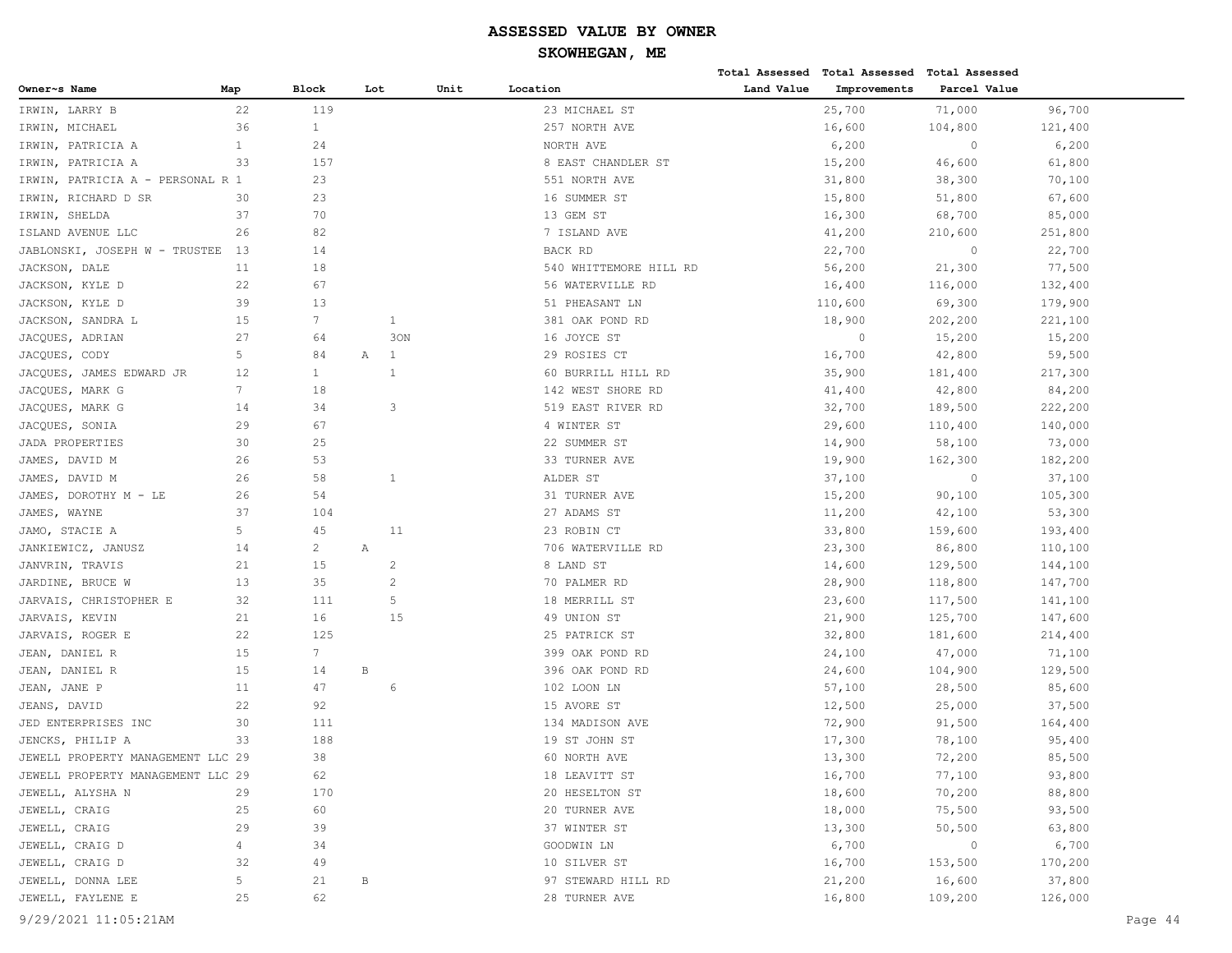|                          |                |                |                              |      |                     |            | Total Assessed Total Assessed Total Assessed |              |         |
|--------------------------|----------------|----------------|------------------------------|------|---------------------|------------|----------------------------------------------|--------------|---------|
| Owner~s Name             | Map            | <b>Block</b>   | Lot                          | Unit | Location            | Land Value | Improvements                                 | Parcel Value |         |
| JEWELL, GREGORY W        | 6              | $\overline{4}$ | $\mathbf{F}$                 |      | 285 EAST RIDGE RD   |            | 38,200                                       | 46,700       | 84,900  |
| JEWELL, MARK S           | 5              | 113            |                              |      | 80 PARKMAN HILL RD  |            | 29,600                                       | 66,900       | 96,500  |
| JEWELL, NATHAN D         | 22             | 63             |                              |      | 44 WATERVILLE RD    |            | 12,800                                       | 48,600       | 61,400  |
| JEWELL, STEPHEN D        | 33             | 28             |                              |      | 18 DYER ST          |            | 26,900                                       | 74,700       | 101,600 |
| JEWELL, WAYNE - EST OF   | 37             | 149            | ON3                          |      | 10 JEWELL CT        |            | 0                                            | 1,600        | 1,600   |
| JEWELL, WAYNE - EST OF   | 37             | 87             |                              |      | 23 DAWES ST         |            | 23,700                                       | 15,500       | 39,200  |
| JEWELL, WAYNE - EST OF   | 37             | 87             | ON <sub>2</sub>              |      | 25 DAWES ST         |            | 0                                            | 1,900        | 1,900   |
| JEWELL, WAYNE - EST OF   | 37             | 140            | ON                           |      | 5 DORE ST           |            | $\circ$                                      | 1,300        | 1,300   |
| JEWELL, WAYNE - EST OF   | 37             | 142            |                              |      | 33 PARLIN ST        |            | 15,600                                       | $\circ$      | 15,600  |
| JEWELL, WAYNE - EST OF   | 37             | 149            | ON1                          |      | 4 JEWELL CT         |            | $\circ$                                      | 1,600        | 1,600   |
| JEWELL, WAYNE - EST OF   | 37             | 149            | ON2                          |      | 6 JEWELL CT         |            | 0                                            | 1,100        | 1,100   |
| JEWELL, WAYNE - EST OF   | 37             | 149            | ON4                          |      | 9 JEWELL CT         |            | 0                                            | 1,200        | 1,200   |
| JEWELL, WAYNE - EST OF   | 37             | 149            | ON <sub>5</sub>              |      | 7 JEWELL CT         |            | $\Omega$                                     | 1,800        | 1,800   |
| JEWELL, WAYNE - EST OF   | 37             | 142            | ON                           |      | 39 PARLIN ST        |            | $\Omega$                                     | 1,800        | 1,800   |
| JEWELL, WAYNE - EST OF   | 37             | 142            | ON1                          |      | 41 PARLIN ST        |            | 0                                            | 1,600        | 1,600   |
| JEWELL, WAYNE - EST OF   | 37             | 87             | ON                           |      | 21 DAWES ST         |            | 0                                            | 2,400        | 2,400   |
| JEWELL, WAYNE - EST OF   | 37             | 149            | ON6                          |      | 3 JEWELL CT         |            | $\mathbf 0$                                  | 4,500        | 4,500   |
| JEWELL, WAYNE - EST OF   | 37             | 149            | ON7                          |      | 34 PARLIN ST        |            | $\circ$                                      | 1,200        | 1,200   |
| JEWELL, WAYNE - EST OF   | 20             | 26             |                              |      | 27 JONES ST         |            | 14,200                                       | 4,200        | 18,400  |
| JEWELL, WAYNE H - EST OF | 5              | 93             | В                            |      | 306 CANAAN RD       |            | 24,400                                       | 150,400      | 174,800 |
| JEWELL, WAYNE H - EST OF | 5              | 9<br>Α         |                              |      | 39 WAYE ST          |            | 16,400                                       | 22,800       | 39,200  |
| JEWELL, WAYNE H - EST OF | 37             | 104            | 1                            |      | 28 WAYE ST          |            | 13,000                                       | 50,600       | 63,600  |
| JEWELL, WAYNE H - EST OF | 37             | 140            | ON1                          |      | 7 DORE ST           |            | $\circ$                                      | 1,700        | 1,700   |
| JEWELL, WAYNE H - EST OF | 37             | 140            |                              |      | 43 PARLIN ST        |            | 29,000                                       | 24,200       | 53,200  |
| JEWELL, WAYNE H - EST OF | 37             | 149            |                              |      | 9 LESSOR ST         |            | 76,600                                       | 59,300       | 135,900 |
| JIANG, YUYAN             | 29             | 99             |                              |      | 26 MAPLE ST         |            | 23,600                                       | 80,000       | 103,600 |
| JOHNSON, ANDREW G        | 29             | 60             |                              |      | 10 LEAVITT ST       |            | 18,700                                       | 148,400      | 167,100 |
| JOHNSON, BRENDA S        | 6              | 3              | $\, {\bf B}$                 |      | 334 EAST RIDGE RD   |            | 30,600                                       | 27,800       | 58,400  |
| JOHNSON, BRIAN L         | 15             | $\overline{c}$ |                              |      | OAK POND RD         |            | 44,600                                       | $\circ$      | 44,600  |
| JOHNSON, COREY           | 25             | 57             |                              |      | 8 TURNER AVE        |            | 14,600                                       | 91,000       | 105,600 |
| JOHNSON, CYPRIEN J       | 37             | 28             |                              |      | 170 NORTH AVE       |            | 20,100                                       | 135,200      | 155,300 |
| JOHNSON, DANIEL G        | 12             | 14             |                              |      | 347 BIGELOW HILL RD |            | 55,600                                       | 193,500      | 249,100 |
| JOHNSON, DAWNA J         | 9              | 5              |                              |      | 64 BACK RD          |            | 28,800                                       | 30,800       | 59,600  |
| JOHNSON, FRANCIS S JR    | 17             | 27             |                              |      | 842 MIDDLE RD       |            | 33,400                                       | 76,600       | 110,000 |
| JOHNSON, GREGORY W       | 8              | $\overline{c}$ | 2                            |      | WEST FRONT ST       |            | 800                                          | $\circ$      | 800     |
| JOHNSON, HAROLD          | 24             | 9              | ON3                          |      | 26 SESAME ST        |            | $\circ$                                      | 11,400       | 11,400  |
| JOHNSON, JACOBY R        | 13             | 53             | $\mathsf C$<br>1             |      | 677 MIDDLE RD       |            | 20,900                                       | 32,300       | 53,200  |
| JOHNSON, LEE R           | 16             | 19             | $\mathbf{1}$                 |      | 664 BIGELOW HILL RD |            | 37,800                                       | 178,700      | 216,500 |
| JOHNSON, LEE ROBERT      | 16             | 19             |                              |      | BIGELOW HILL RD     |            | 6,200                                        | $\circ$      | 6,200   |
| JOHNSON, NICHOLE M       | 17             | 32             |                              |      | 790 MIDDLE RD       |            | 30,200                                       | 64,800       | 95,000  |
| JOHNSON, RICHARD T       | 5              | 63             |                              |      | 11 NOTCH RD         |            | 29,300                                       | 348,800      | 378,100 |
| JOHNSON, RICHARD T       | 23             | 28             |                              |      | 2 BAILEY ST         |            | 15,200                                       | 109,700      | 124,900 |
| JOHNSON, RICHARD T       | 23             | 27             |                              |      | WILLOW ST           |            | 8,900                                        | $\circ$      | 8,900   |
| JOHNSON, RUSSELL J       | 23             | 86             | Α                            |      | 17 FREE ST          |            | 12,200                                       | 42,700       | 54,900  |
| JOHNSON, RYAN T          | 13             | 22             | $\mathtt{C}$<br>$\mathbf{1}$ | Α    | 43 FITZGERALD DR    |            | 32,000                                       | 147,900      | 179,900 |
| JOHNSON, SHAWN W         | $\overline{2}$ | 25             | $\mathbf{1}$                 |      | 475 NOTCH RD        |            | 20,600                                       | 97,500       | 118,100 |
|                          |                |                |                              |      |                     |            |                                              |              |         |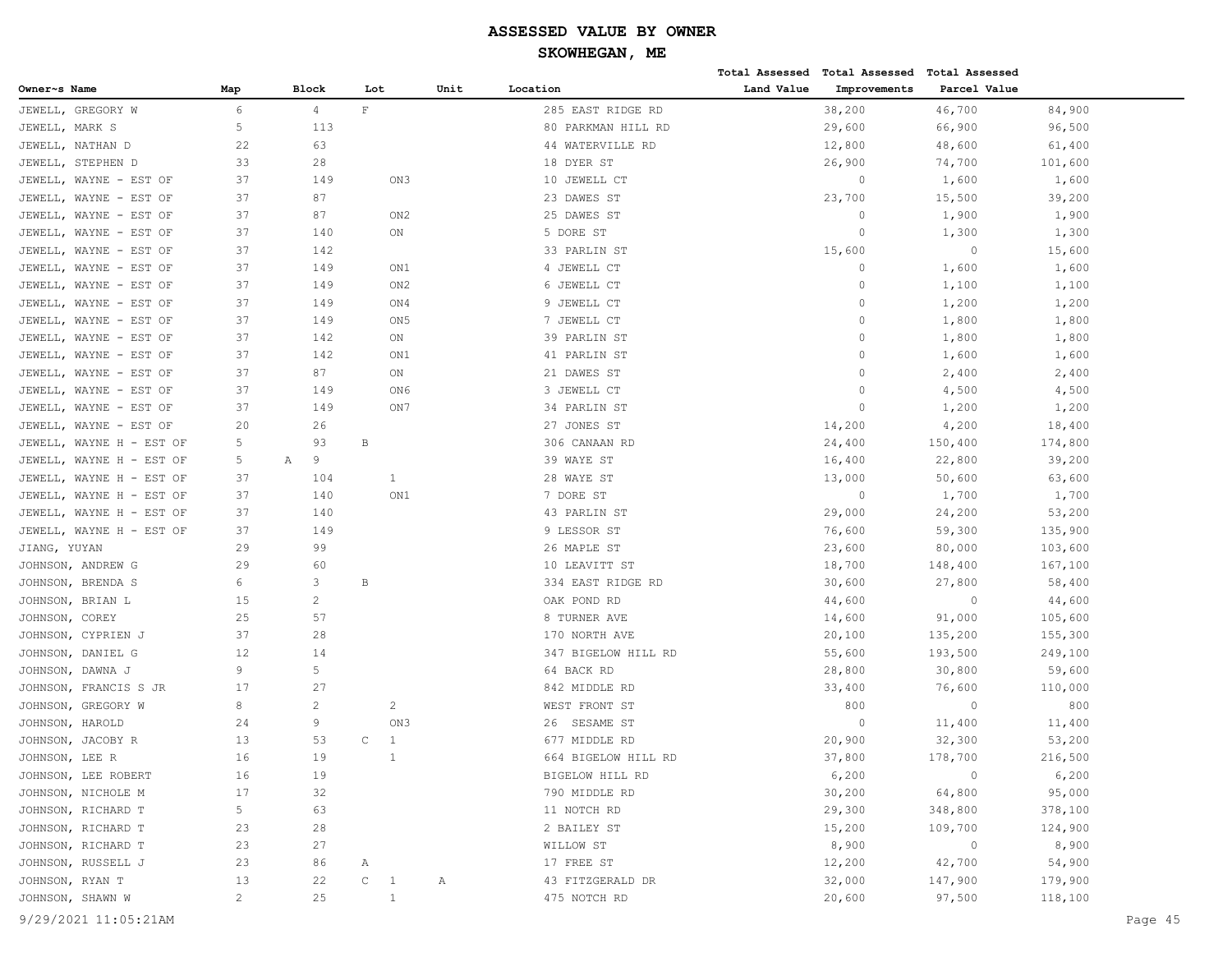|                                   |                |                 |              |                |      |                    |            | Total Assessed Total Assessed Total Assessed |              |         |         |
|-----------------------------------|----------------|-----------------|--------------|----------------|------|--------------------|------------|----------------------------------------------|--------------|---------|---------|
| Owner~s Name                      | Map            | Block           | Lot          |                | Unit | Location           | Land Value | Improvements                                 | Parcel Value |         |         |
| JOHNSTON, DENNIS                  | 25             | 30              |              |                |      | 125 WEST FRONT ST  |            | 19,900                                       | 71,200       | 91,100  |         |
| JONES, BRIAN M                    | 33             | 27              |              |                |      | 14 DYER ST         |            | 26,800                                       | 113,200      | 140,000 |         |
| CARLTON R<br>JONES,               | 9              | 40              |              |                |      | 161 MIDDLE RD      |            | 22,200                                       | 22,500       | 44,700  |         |
| JONES, CARLTON R                  | $\overline{9}$ | 41              |              |                |      | 173 MIDDLE RD      |            | 28,800                                       | 56,400       | 85,200  |         |
| JONES,<br>CARLTON R               | 9              | 40              | Α            |                |      | 165 MIDDLE RD      |            | 21,200                                       | 69,300       | 90,500  |         |
| JONES, COLLEEN L                  | 23             | 37              |              |                |      | 5 BAILEY ST        |            | 17,500                                       | 132,600      | 150,100 |         |
| JONES, JEFFREY W                  | 13             | 17              |              |                |      | PORTER RD          |            | 28,600                                       | $\circ$      | 28,600  |         |
| JONES, LARRY A                    | 21             | 32              |              |                |      | 147 WATERVILLE RD  |            | 17,700                                       | 45,300       | 63,000  |         |
| MATTHEW ADAM<br>JONES,            | 9              | 39              |              |                |      | 145 MIDDLE RD      |            | 66,700                                       | 52,200       | 118,900 |         |
| JONES, MICHAEL D                  | 6              | 4               | Α            | $\overline{1}$ |      | 257 EAST RIDGE RD  |            | 28,300                                       | 148,700      | 177,000 |         |
| JONES, NATALIE S                  | 18             | 47              |              |                |      | EAST RIVER RD      |            | 100                                          | $\circ$      | 100     |         |
| JONES, NATALIE S                  | 18             | 48              |              |                |      | 1184 EAST RIVER RD |            | 29,700                                       | 123,700      | 153,400 |         |
| JONES, TAMMY                      | 5              | 101             |              | ON29           |      | 24 PINEVIEW AVE    |            | $\circ$                                      | 13,900       | 13,900  |         |
| JONES, VURLE                      | 14             | 17              |              |                |      | 22 DEER RUN LN     |            | 28,900                                       | 29,900       | 58,800  |         |
| JONES, VURLE                      | 14             | 18              |              |                |      | WATERVILLE RD      |            | 15,900                                       | $\circ$      | 15,900  |         |
| JONES, VURLE C                    | 14             | 20              | $\mathsf C$  |                |      | 911 WATERVILLE RD  |            | 72,400                                       | 184,600      | 257,000 |         |
| JONES,<br>VURLE C                 | 22             | 53              |              |                |      | 53 WATERVILLE RD   |            | 48,500                                       | 40,700       | 89,200  |         |
| JONES, WANDA L                    | 9              | 42              | Α            |                |      | MIDDLE RD          |            | 23,700                                       | $\circ$      | 23,700  |         |
| JONES, WANDA L                    | $\overline{9}$ | 42              | А            | - 1            |      | 154 MIDDLE RD      |            | 19,800                                       | 106,700      | 126,500 |         |
| JONES, WANDA L                    | 9              | 42              | Α            | 3              |      | MIDDLE RD          |            | 15,200                                       | $\circ$      | 15,200  |         |
| JONES, WANDA L                    | 9              | 42              |              |                |      | MIDDLE RD          |            | 107,300                                      | $\circ$      | 107,300 |         |
| JORDAN, JOHN B                    | 5              | 44              |              | 29             |      | 17 TIMBERVIEW DR   |            | 23,800                                       | 94,000       | 117,800 |         |
| JORDAN, JOHN B                    | 26             | 189             |              |                |      | 133 WATER ST       |            | 11,500                                       | 62,100       | 73,600  |         |
| JORDAN, VIRGINIA                  | 30             | 114             | B            |                |      | 68 COBURN AVE      |            | 32,000                                       | 130,500      | 162,500 |         |
| JORIC ENTERPRISES                 | 21             | 13              |              |                |      | 157 WATERVILLE RD  |            | 59,500                                       | 221,300      | 280,800 |         |
| JORIC ENTERPRISES                 | 26             | 200             |              |                |      | 61 WATER ST        |            | 21,600                                       | 95,100       | 116,700 |         |
| JORIC ENTERPRISES                 | 30             | 46              |              |                |      | 25 PLEASANT ST     |            | 18,800                                       | 119,300      | 138,100 |         |
| JORIC ENTERPRISES                 | 37             | 150             |              |                |      | 197 NORTH AVE      |            | 20,100                                       | 127,300      | 147,400 |         |
| JOSEPH, JOEY                      | 4              | 8               |              |                |      | 337 MADISON AVE    |            | 121,100                                      | 221,900      | 343,000 |         |
| JOSEPH, JOEY P                    | 4              | $7\overline{ }$ |              |                |      | 331 MADISON AVE    |            | 92,600                                       | 12,500       | 105,100 |         |
| JOYCE, RAYMOND A - ESTATE OF      | 23             | 25              |              |                |      | 57 MAIN ST         |            | 19,200                                       | 102,500      | 121,700 |         |
| JP MORGAN CHASE BANK NA           | 29             | 168             | Α            |                |      | 14 HESELTON ST     |            | 16,700                                       | 66,900       | 83,600  |         |
| JPH PROPERTIES INC                | 33             | 23              |              |                |      | 183 MADISON AVE    |            | 119,300                                      | 314,600      | 433,900 |         |
| JUDKINS, DANIELLE                 | 15             | 14              |              |                |      | 39 RED BRIDGE RD   |            | 66,100                                       | 92,000       | 158,100 |         |
| KAY, MICHAEL E                    | 9              | 74              | $\mathbf{B}$ | - 5            |      | 256 WATERVILLE RD  |            | 28,600                                       | 127,100      | 155,700 |         |
| KEANEY, GRETCHEN                  | 23             | 76              |              |                |      | 22 MECHANIC ST     |            | 15,200                                       | 151,600      | 166,800 |         |
| KEANEY, GRETCHEN C                | 23             | 75              |              |                |      | 18 MECHANIC ST     |            | 12,400                                       | $\circ$      | 12,400  |         |
| KEATEN, DEREK                     | 5              | 35              |              | ON33           |      | 21 HARVEYS PK      |            | $\Omega$                                     | 23,900       | 23,900  |         |
| KEATEN, JAMES STANLEY JR          | 36             | $7\phantom{.0}$ |              |                |      | 48 DR MANN RD      |            | 17,200                                       | 48,500       | 65,700  |         |
| KEDDRELL, CAMILLA N               | 18             | 27              | A 1          |                |      | 7 DEAS WY          |            | 23,200                                       | 83,000       | 106,200 |         |
| KEEN, MARCI D                     | 29             | 75              |              |                |      | 34 WINTER ST       |            | 17,200                                       | 95,700       | 112,900 |         |
| KEENAN, DEREK                     | 27             | 93              |              |                |      | 25 JOYCE ST        |            | 24,400                                       | 88,600       | 113,000 |         |
| KEENE, MARTHA S                   | 5 <sub>1</sub> | 9               |              |                |      | 56 STEWARD HILL RD |            | 29,700                                       | 29,500       | 59,200  |         |
| KEENE, SHERYL A                   | 22             | 127             |              |                |      | 24 PATRICK ST      |            | 35,300                                       | 108,000      | 143,300 |         |
| KEITHAN, JAMES A - LIFE ESTATE 17 |                | 19              | C            |                |      | 927 MIDDLE RD      |            | 29,000                                       | 15,100       | 44,100  |         |
| KEL TER & COMPANY LLC             | 29             | 93              |              |                |      | 147 MADISON AVE    |            | 61,500                                       | 218,600      | 280,100 |         |
| 9/29/2021 11:05:21AM              |                |                 |              |                |      |                    |            |                                              |              |         | Page 46 |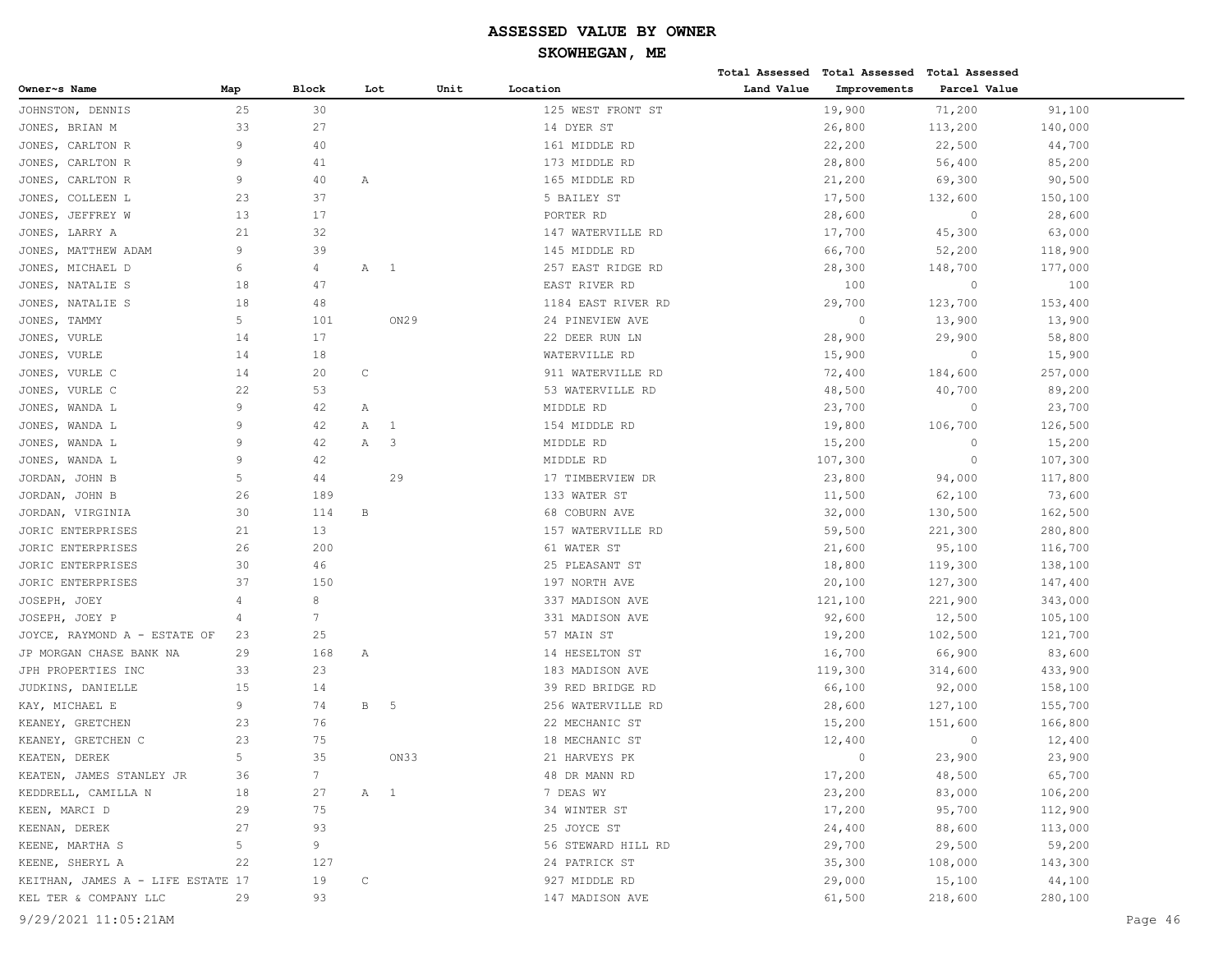# **SKOWHEGAN, ME**

|                                  |                |              |                             |      |                     |            | Total Assessed Total Assessed Total Assessed |              |         |
|----------------------------------|----------------|--------------|-----------------------------|------|---------------------|------------|----------------------------------------------|--------------|---------|
| Owner~s Name                     | Map            | <b>Block</b> | Lot                         | Unit | Location            | Land Value | Improvements                                 | Parcel Value |         |
| KELLEY, JEFFREY A                | 25             | $\mathbf{1}$ |                             |      | 50 WEST FRONT ST    |            | 23,800                                       | 206,400      | 230,200 |
| KELLEY, JOYCE M                  | 29             | 108          |                             |      | 9 EDWARD CT         |            | 13,900                                       | 39,000       | 52,900  |
| KELLEY, KATHARINE L ( ADAMS)     | 5              | 85           | 3                           |      | CANAAN RD           |            | 20,200                                       | $\circ$      | 20,200  |
| KELLEY, KATHARINE L (ADAMS)      | 5              | 85           | 1                           |      | 396 CANAAN RD       |            | 26,400                                       | 56,700       | 83,100  |
| KELLEY, KATHARINE L (ADAMS)      | 5              | 85           |                             |      | CANAAN RD           |            | 20,400                                       | $\circ$      | 20,400  |
| KELLEY, LAURIE A                 | 9              | 33           | $\overline{2}$              |      | 68 MIDDLE RD        |            | 20,200                                       | 68,800       | 89,000  |
| KELLY, DANIELLE                  | 5              | 38           | ON24                        |      | 26 MRI DR           |            | $\circ$                                      | 6,400        | 6,400   |
| MICHELLE A<br>KELSO,             | 37             | 84           | $\mathbf{1}$                |      | 33 DAWES ST         |            | 13,700                                       | 56,700       | 70,400  |
| KELSO, FRANCES E                 | 25             | 17           |                             |      | 82 WEST FRONT ST    |            | 17,100                                       | 52,200       | 69,300  |
| KELSO, JASON L                   | 23             | 8            |                             |      | 52 MAIN ST          |            | 19,900                                       | 80,800       | 100,700 |
| KEMEZYS, HARRIET                 | 13             | 3            |                             |      | BACK RD             |            | 34,700                                       | $\circ$      | 34,700  |
| KEMEZYS, HARRIET                 | 13             | 22           |                             |      | 263 MIDDLE RD       |            | 71,000                                       | 75,400       | 146,400 |
| KEMEZYS, HARRIET H               | 26             | 84           | $\mathbf{1}$                |      | 14 ISLAND AVE       |            | 26,800                                       | 61,700       | 88,500  |
| KEMP, MICHAEL R                  | 33             | 147          |                             |      | 7 PARLIN ST         |            | 12,800                                       | 82,900       | 95,700  |
| KEMPTON, DANA                    | 34             | $7^{\circ}$  |                             |      | 98 MALBONS MILLS RD |            | 38,400                                       | 188,700      | 227,100 |
| KENNARD, EVA W                   | 32             | 80           |                             |      | 10 SMITH ST         |            | 16,600                                       | 77,800       | 94,400  |
| KENNARD, LISA                    | 5              | 35           | ON24                        |      | 45 HARVEYS PK       |            | $\circ$                                      | 21,700       | 21,700  |
| KENNARD, TAMMY S (POMERLEAU)     | 33             | 98           |                             |      | 35 DANE AVE         |            | 26,800                                       | 59,300       | 86,100  |
| KENNEBEC VALL COMM ACTION PRG    | 8              | 52           | В<br>4                      |      | 26 MARY ST          |            | 81,400                                       | 368,600      | 450,000 |
| KENNEDY, JOSEPH P                | 31             | 3            | Α                           |      | 12 NORRIDGEWOCK AVE |            | 79,100                                       | 159,300      | 238,400 |
| KENNEDY, ROY H                   | 13             | 9            | 2                           |      | 367 BACK RD         |            | 32,600                                       | 29,400       | 62,000  |
| KENNEDY, RUTH E                  | 29             | 109          |                             |      | 86 NORTH AVE        |            | 12,900                                       | 51,200       | 64,100  |
| KENNEDY, WILLIAM A               | 30             | 116          |                             |      | 57 COBURN AVE       |            | 41,400                                       | 304,800      | 346,200 |
| KENNEY, MYRON C JR               | 4              | $\mathbf{1}$ |                             |      | 81 EAST MADISON RD  |            | 47,200                                       | 82,000       | 129,200 |
| KENNEY, SANDRA L (SMITH)         | 29             | 147          |                             |      | 17 EAST MAPLE ST    |            | 15,200                                       | 64,900       | 80,100  |
| KENS DRIVE-IN INC                | 4              | 14           | Α                           |      | 411 MADISON AVE     |            | 146,500                                      | 345,100      | 491,600 |
| KENT, EUGENE                     | 10             | 63           | $\mathop{}\!\textnormal{E}$ |      | LAMBERT RD          |            | 13,300                                       | $\circ$      | 13,300  |
| KENT, EUGENE C                   | 11             | 8            | $\mathsf C$                 |      | LAMBERT RD          |            | 9,100                                        | $\circ$      | 9,100   |
| KENT, EUGENE C II                | 14             | 49           |                             |      | 552 OAK POND RD     |            | 27,600                                       | 110,600      | 138,200 |
| KER ASSOCIATES LLC               | 8              | 32           | $\, {\bf B}$                |      | 21 BIGELOW HILL RD  |            | 36,200                                       | 138,400      | 174,600 |
| KERR, JOSHUA                     | 23             | 119          |                             |      | 41 HATHAWAY ST      |            | 17,200                                       | 77,800       | 95,000  |
| KERR, PHYLLIS G - LIFE EST       | 9              | 37           |                             |      | 140 MIDDLE RD       |            | 20,400                                       | 45,900       | 66,300  |
| KESSACK, ROBERT OWEN III         | 11             | 2            |                             |      | 310 LAMBERT RD      |            | 26,400                                       | 104,600      | 131,000 |
| KETCHUM, IRENE M                 | 9              | 6            | Α<br>$\mathbf{1}$           |      | BACK RD<br>88       |            | 26,300                                       | 61,000       | 87,300  |
| KETCHUM, JIM                     | 21             | $14 - 6$     | ON6                         |      | 12 BUTLER ST        |            | $\circ$                                      | 3,900        | 3,900   |
| KETCHUM, KENNETH E               | 9              | 6            | Α                           |      | 82 BACK RD          |            | 20,300                                       | 28,200       | 48,500  |
| KEYTRUST CO. NTL. ASSOC., TRUS 5 |                | 104          |                             |      | PARKMAN HILL RD     |            | 70,400                                       | $\circ$      | 70,400  |
| KIEDROWSKI, CLAIRE - PR          | 29             | 70           |                             |      | 20 WINTER ST        |            | 16,600                                       | 81,300       | 97,900  |
| KILLAM, JAMES A                  | 10             | 37           |                             |      | 391 EAST RIVER RD   |            | 48,400                                       | 102,300      | 150,700 |
| KIMBALL, DARRELL K               | 36             | 19           | $7\phantom{.0}$             |      | 12 JOSIE ST         |            | 19,000                                       | 79,200       | 98,200  |
| KIMBALL, EDWARD M                | 29             | 97           |                             |      | 18 MAPLE ST         |            | 22,000                                       | 110,000      | 132,000 |
| KIMBALL, TIMOTHY                 | 21             | 26           | $\, {\bf B}$                |      | 24 JACKSON ST       |            | 19,700                                       | 85,500       | 105,200 |
| KING, CYNTHIA                    | 27             | 35           |                             |      | 39 MT PLEASANT AVE  |            | 15,200                                       | 67,000       | 82,200  |
| KING, JUDIANN                    | 22             | 18           |                             |      | 4 PRATT CT          |            | 11,100                                       | 40,800       | 51,900  |
| KING, NORMAN A                   | $\overline{5}$ | 3610         | ON35                        |      | 11 PINELAND CIR     |            | $\circ$                                      | 54,600       | 54,600  |
| KING, ROXANN                     | 5              | 35           | ON6                         |      | 71 HARVEYS PK       |            | $\circ$                                      | 22,700       | 22,700  |
|                                  |                |              |                             |      |                     |            |                                              |              |         |

9/29/2021 11:05:21AM Page 47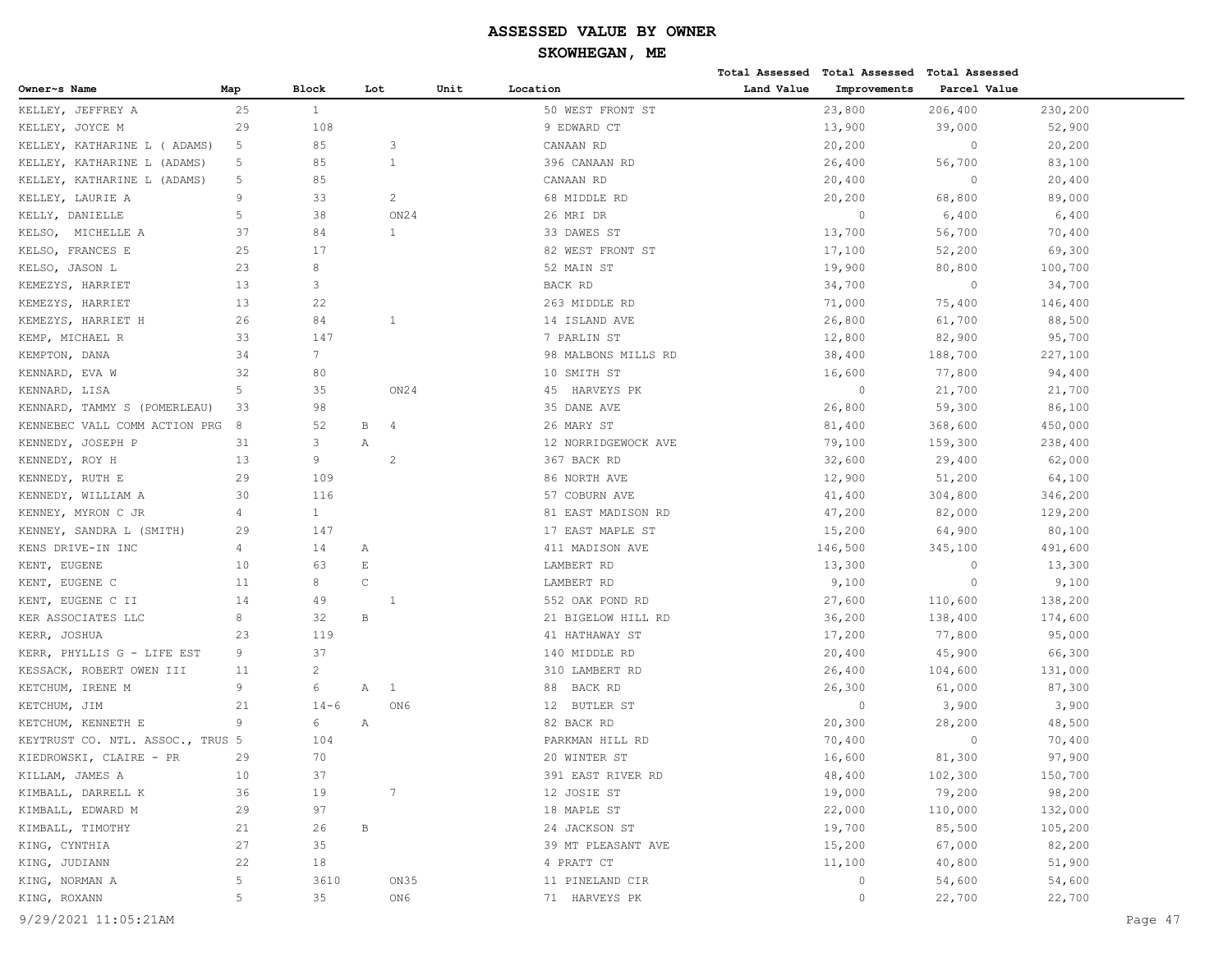**Total Assessed Total Assessed Total Assessed** 

| 31<br>93,900<br>10<br>19,900<br>113,800<br>KING, STEPHEN W<br>49 NORRIDGEWOCK AVE<br>17<br>29,800<br>KINGSBURY, DAVID L<br>$\overline{4}$<br>1<br>779 BACK RD<br>140,300<br>170,100<br>5<br>KINNEY, AVIS E<br>71<br>Α<br>263 DUDLEY CORNER RD<br>22,000<br>93,200<br>115,200<br>59<br>KINNEY, DALE M<br>25<br>16 TURNER AVE<br>27,900<br>43,600<br>71,500<br>25<br>59<br>KINNEY, DALE M<br>ON<br>18 TURNER AVE<br>$\circ$<br>15,300<br>15,300<br>5<br>74<br>$\mathbf{1}$<br>22,200<br>$\circ$<br>KINNEY, DANIEL<br>DUDLEY CORNER RD<br>22,200<br>5<br>78<br>$\, {\bf B}$<br>KINNEY, DAVID<br>278 DUDLEY CORNER RD<br>58,100<br>81,400<br>139,500<br>5<br>77<br>143,500<br>255,900<br>KINNEY, DENNIS G<br>12 BA LN<br>112,400<br>6<br>57<br>23,900<br>23,900<br>KINNEY, DENNIS G<br>DUDLEY CORNER RD<br>$\circ$<br>5<br>10<br>KINNEY, DERRICK D<br>44<br>36 TIMBERVIEW DR<br>19,400<br>66,900<br>86,300<br>5<br>78<br>KINNEY, DONALD L<br>$\overline{4}$<br>DUDLEY CORNER RD<br>47,900<br>$\circ$<br>47,900<br>5<br>78<br>KINNEY, DONALD L JR<br>$4 - 1$<br>244 DUDLEY CORNER RD<br>53,400<br>243,900<br>297,300<br>13<br>$\mathbf{1}$<br>KINNEY, DONALD L JR<br>11<br>1040 CANAAN RD<br>28,700<br>129,200<br>157,900<br>11<br>13<br>$\overline{2}$<br>KINNEY, DONALD L JR<br>CANAAN RD<br>21,200<br>$\overline{0}$<br>21,200<br>5<br>KINNEY, DONALD L SR<br>68<br>61 NOTCH RD<br>30,000<br>59,800<br>89,800<br>KINNEY, JOYCE<br>5<br>77<br>ON2<br>231 DUDLEY CORNER RD<br>$\circ$<br>13,800<br>13,800<br>5<br>128,700<br>KINNEY, JUDITH E<br>12<br>74 BURRILL HILL RD<br>33,600<br>162,300<br>11<br>24,500<br>KINNEY, PATRICIA E - EST OF<br>11<br>958 CANAAN RD<br>64,500<br>89,000<br>$\overline{2}$<br>20<br>EAST RIDGE RD<br>145,300<br>$\overline{0}$<br>145,300<br>KIRBY, IRA D<br>$\overline{c}$<br>KIRBY, PETER THOMAS<br>35<br>$\mathbf{1}$<br>141 DR MANN RD<br>19,400<br>59,300<br>78,700<br>37<br>69<br>86,200<br>KIRK, JASON L<br>21 GEM ST<br>16,300<br>69,900<br>24<br>9<br>$\circ$<br>12,500<br>KITCHIN, JAMES SR<br>ON33<br>32 BIG BIRD ST<br>12,500<br>16<br>$\mathbf{1}$<br>KITCHIN, ROBERT D<br>31<br>9 NORRIDGEWOCK AVE<br>19,600<br>103,200<br>122,800<br>35<br>17,100<br>KMHA REAL ESTATE INC<br>26<br>33 WEST FRONT ST<br>124,700<br>141,800<br>27<br>22<br>186,700<br>KMHA REAL ESTATE INC<br>33 MT PLEASANT AVE<br>20,400<br>166,300<br>KMHA REAL ESTATE INC<br>27<br>36<br>37 MT PLEASANT AVE<br>17,500<br>133,100<br>150,600<br>9<br>74<br>KMHA REAL ESTATE INC<br>Α<br>6<br>5 COMMERCE DR<br>77,900<br>538,300<br>616,200<br>9<br>74<br>KMHA REAL ESTATE INC<br>Α<br>COMMERCE DR<br>34,400<br>183,300<br>148,900<br>$\overline{4}$<br>KNAPP, ROGER<br>4<br>4<br>4 DUNLOP LN<br>29,300<br>104,700<br>134,000<br>9<br>KNIGHT, HEATHER L<br>24<br>ON9<br>36 SESAME ST<br>$\circ$<br>42,300<br>42,300<br>6<br>3<br>22,900<br>KNIGHT, KATHLEEN H<br>51<br>441 CANAAN RD<br>33,300<br>56,200<br>5<br>35<br>KNIGHT, KIM<br>ON15<br>60 HARVEYS PK<br>$\circ$<br>15,400<br>15,400<br>3<br>KNIGHT, KRIS<br>34<br>46 MALBONS MILLS RD<br>27,500<br>33,400<br>60,900<br>KNIGHT, NOLAN P<br>32<br>101<br>99 RUSSELL RD<br>16,400<br>86,300<br>102,700<br>27<br>KNIGHT, SALLY H<br>10<br>$\mathbf{1}$<br>EAST RIVER RD<br>25,900<br>$\circ$<br>25,900<br>27<br>7,000<br>7,000<br>KNIGHT, SALLY H - PERSONAL REP 10<br>EAST RIVER RD<br>$\circ$<br>5<br>35<br>16,700<br>KNIGHT, SANDRA<br>ON16<br>55 HARVEYS PK<br>$\circ$<br>16,700<br>13<br>19<br>$\mathbf{1}$<br>30,300<br>KNOWLES, DAVID<br>120 PORTER RD<br>56,900<br>87,200<br>KNOWLES, ILUS E<br>12<br>$2^{\circ}$<br>541 BIGELOW HILL RD<br>123,600<br>229,200<br>352,800<br>2<br>18,500<br>89,100<br>107,600<br>KNOWLES, REBECCAH<br>21<br>44 POOLER AVE<br>29<br>A<br>76,400<br>KNOWLES, ROBERT R<br>$\overline{2}$<br>96 PORTER RD<br>41,100<br>117,500<br>13<br>19<br>KNOWLES, ROYCE A<br>13<br>19<br>106 PORTER RD<br>43,000<br>126,600<br>169,600<br>KNOWLES, TIMOTHY<br>29,800<br>49,200<br>20<br>33<br>78 SOUTH FACTORY ST<br>19,400<br>KNOWLES, TIMOTHY S<br>27,600<br>89,800<br>33<br>101<br>34 CHANDLER ST<br>117,400<br>KNOWLES, TIMOTHY S - PR<br>33<br>125<br>20 COTE ST<br>10,400<br>41,800<br>52,200 | Owner~s Name    | Map | Block | Lot | Unit | Location     | Land Value | Improvements | Parcel Value |        |         |
|--------------------------------------------------------------------------------------------------------------------------------------------------------------------------------------------------------------------------------------------------------------------------------------------------------------------------------------------------------------------------------------------------------------------------------------------------------------------------------------------------------------------------------------------------------------------------------------------------------------------------------------------------------------------------------------------------------------------------------------------------------------------------------------------------------------------------------------------------------------------------------------------------------------------------------------------------------------------------------------------------------------------------------------------------------------------------------------------------------------------------------------------------------------------------------------------------------------------------------------------------------------------------------------------------------------------------------------------------------------------------------------------------------------------------------------------------------------------------------------------------------------------------------------------------------------------------------------------------------------------------------------------------------------------------------------------------------------------------------------------------------------------------------------------------------------------------------------------------------------------------------------------------------------------------------------------------------------------------------------------------------------------------------------------------------------------------------------------------------------------------------------------------------------------------------------------------------------------------------------------------------------------------------------------------------------------------------------------------------------------------------------------------------------------------------------------------------------------------------------------------------------------------------------------------------------------------------------------------------------------------------------------------------------------------------------------------------------------------------------------------------------------------------------------------------------------------------------------------------------------------------------------------------------------------------------------------------------------------------------------------------------------------------------------------------------------------------------------------------------------------------------------------------------------------------------------------------------------------------------------------------------------------------------------------------------------------------------------------------------------------------------------------------------------------------------------------------------------------------------------------------------------------------------------------------------------------------------------------------------------------------------------------------------------------------------------------------------------------------------------------------------------------------------------------------------------------------------------------------------------------------------------------------------------------------------------------------------------------------------------------------------------------------------------------------------------------------------------------------------------------------------------------------------------------------------------|-----------------|-----|-------|-----|------|--------------|------------|--------------|--------------|--------|---------|
|                                                                                                                                                                                                                                                                                                                                                                                                                                                                                                                                                                                                                                                                                                                                                                                                                                                                                                                                                                                                                                                                                                                                                                                                                                                                                                                                                                                                                                                                                                                                                                                                                                                                                                                                                                                                                                                                                                                                                                                                                                                                                                                                                                                                                                                                                                                                                                                                                                                                                                                                                                                                                                                                                                                                                                                                                                                                                                                                                                                                                                                                                                                                                                                                                                                                                                                                                                                                                                                                                                                                                                                                                                                                                                                                                                                                                                                                                                                                                                                                                                                                                                                                                                                            |                 |     |       |     |      |              |            |              |              |        |         |
|                                                                                                                                                                                                                                                                                                                                                                                                                                                                                                                                                                                                                                                                                                                                                                                                                                                                                                                                                                                                                                                                                                                                                                                                                                                                                                                                                                                                                                                                                                                                                                                                                                                                                                                                                                                                                                                                                                                                                                                                                                                                                                                                                                                                                                                                                                                                                                                                                                                                                                                                                                                                                                                                                                                                                                                                                                                                                                                                                                                                                                                                                                                                                                                                                                                                                                                                                                                                                                                                                                                                                                                                                                                                                                                                                                                                                                                                                                                                                                                                                                                                                                                                                                                            |                 |     |       |     |      |              |            |              |              |        |         |
|                                                                                                                                                                                                                                                                                                                                                                                                                                                                                                                                                                                                                                                                                                                                                                                                                                                                                                                                                                                                                                                                                                                                                                                                                                                                                                                                                                                                                                                                                                                                                                                                                                                                                                                                                                                                                                                                                                                                                                                                                                                                                                                                                                                                                                                                                                                                                                                                                                                                                                                                                                                                                                                                                                                                                                                                                                                                                                                                                                                                                                                                                                                                                                                                                                                                                                                                                                                                                                                                                                                                                                                                                                                                                                                                                                                                                                                                                                                                                                                                                                                                                                                                                                                            |                 |     |       |     |      |              |            |              |              |        |         |
|                                                                                                                                                                                                                                                                                                                                                                                                                                                                                                                                                                                                                                                                                                                                                                                                                                                                                                                                                                                                                                                                                                                                                                                                                                                                                                                                                                                                                                                                                                                                                                                                                                                                                                                                                                                                                                                                                                                                                                                                                                                                                                                                                                                                                                                                                                                                                                                                                                                                                                                                                                                                                                                                                                                                                                                                                                                                                                                                                                                                                                                                                                                                                                                                                                                                                                                                                                                                                                                                                                                                                                                                                                                                                                                                                                                                                                                                                                                                                                                                                                                                                                                                                                                            |                 |     |       |     |      |              |            |              |              |        |         |
|                                                                                                                                                                                                                                                                                                                                                                                                                                                                                                                                                                                                                                                                                                                                                                                                                                                                                                                                                                                                                                                                                                                                                                                                                                                                                                                                                                                                                                                                                                                                                                                                                                                                                                                                                                                                                                                                                                                                                                                                                                                                                                                                                                                                                                                                                                                                                                                                                                                                                                                                                                                                                                                                                                                                                                                                                                                                                                                                                                                                                                                                                                                                                                                                                                                                                                                                                                                                                                                                                                                                                                                                                                                                                                                                                                                                                                                                                                                                                                                                                                                                                                                                                                                            |                 |     |       |     |      |              |            |              |              |        |         |
|                                                                                                                                                                                                                                                                                                                                                                                                                                                                                                                                                                                                                                                                                                                                                                                                                                                                                                                                                                                                                                                                                                                                                                                                                                                                                                                                                                                                                                                                                                                                                                                                                                                                                                                                                                                                                                                                                                                                                                                                                                                                                                                                                                                                                                                                                                                                                                                                                                                                                                                                                                                                                                                                                                                                                                                                                                                                                                                                                                                                                                                                                                                                                                                                                                                                                                                                                                                                                                                                                                                                                                                                                                                                                                                                                                                                                                                                                                                                                                                                                                                                                                                                                                                            |                 |     |       |     |      |              |            |              |              |        |         |
|                                                                                                                                                                                                                                                                                                                                                                                                                                                                                                                                                                                                                                                                                                                                                                                                                                                                                                                                                                                                                                                                                                                                                                                                                                                                                                                                                                                                                                                                                                                                                                                                                                                                                                                                                                                                                                                                                                                                                                                                                                                                                                                                                                                                                                                                                                                                                                                                                                                                                                                                                                                                                                                                                                                                                                                                                                                                                                                                                                                                                                                                                                                                                                                                                                                                                                                                                                                                                                                                                                                                                                                                                                                                                                                                                                                                                                                                                                                                                                                                                                                                                                                                                                                            |                 |     |       |     |      |              |            |              |              |        |         |
|                                                                                                                                                                                                                                                                                                                                                                                                                                                                                                                                                                                                                                                                                                                                                                                                                                                                                                                                                                                                                                                                                                                                                                                                                                                                                                                                                                                                                                                                                                                                                                                                                                                                                                                                                                                                                                                                                                                                                                                                                                                                                                                                                                                                                                                                                                                                                                                                                                                                                                                                                                                                                                                                                                                                                                                                                                                                                                                                                                                                                                                                                                                                                                                                                                                                                                                                                                                                                                                                                                                                                                                                                                                                                                                                                                                                                                                                                                                                                                                                                                                                                                                                                                                            |                 |     |       |     |      |              |            |              |              |        |         |
|                                                                                                                                                                                                                                                                                                                                                                                                                                                                                                                                                                                                                                                                                                                                                                                                                                                                                                                                                                                                                                                                                                                                                                                                                                                                                                                                                                                                                                                                                                                                                                                                                                                                                                                                                                                                                                                                                                                                                                                                                                                                                                                                                                                                                                                                                                                                                                                                                                                                                                                                                                                                                                                                                                                                                                                                                                                                                                                                                                                                                                                                                                                                                                                                                                                                                                                                                                                                                                                                                                                                                                                                                                                                                                                                                                                                                                                                                                                                                                                                                                                                                                                                                                                            |                 |     |       |     |      |              |            |              |              |        |         |
|                                                                                                                                                                                                                                                                                                                                                                                                                                                                                                                                                                                                                                                                                                                                                                                                                                                                                                                                                                                                                                                                                                                                                                                                                                                                                                                                                                                                                                                                                                                                                                                                                                                                                                                                                                                                                                                                                                                                                                                                                                                                                                                                                                                                                                                                                                                                                                                                                                                                                                                                                                                                                                                                                                                                                                                                                                                                                                                                                                                                                                                                                                                                                                                                                                                                                                                                                                                                                                                                                                                                                                                                                                                                                                                                                                                                                                                                                                                                                                                                                                                                                                                                                                                            |                 |     |       |     |      |              |            |              |              |        |         |
|                                                                                                                                                                                                                                                                                                                                                                                                                                                                                                                                                                                                                                                                                                                                                                                                                                                                                                                                                                                                                                                                                                                                                                                                                                                                                                                                                                                                                                                                                                                                                                                                                                                                                                                                                                                                                                                                                                                                                                                                                                                                                                                                                                                                                                                                                                                                                                                                                                                                                                                                                                                                                                                                                                                                                                                                                                                                                                                                                                                                                                                                                                                                                                                                                                                                                                                                                                                                                                                                                                                                                                                                                                                                                                                                                                                                                                                                                                                                                                                                                                                                                                                                                                                            |                 |     |       |     |      |              |            |              |              |        |         |
|                                                                                                                                                                                                                                                                                                                                                                                                                                                                                                                                                                                                                                                                                                                                                                                                                                                                                                                                                                                                                                                                                                                                                                                                                                                                                                                                                                                                                                                                                                                                                                                                                                                                                                                                                                                                                                                                                                                                                                                                                                                                                                                                                                                                                                                                                                                                                                                                                                                                                                                                                                                                                                                                                                                                                                                                                                                                                                                                                                                                                                                                                                                                                                                                                                                                                                                                                                                                                                                                                                                                                                                                                                                                                                                                                                                                                                                                                                                                                                                                                                                                                                                                                                                            |                 |     |       |     |      |              |            |              |              |        |         |
|                                                                                                                                                                                                                                                                                                                                                                                                                                                                                                                                                                                                                                                                                                                                                                                                                                                                                                                                                                                                                                                                                                                                                                                                                                                                                                                                                                                                                                                                                                                                                                                                                                                                                                                                                                                                                                                                                                                                                                                                                                                                                                                                                                                                                                                                                                                                                                                                                                                                                                                                                                                                                                                                                                                                                                                                                                                                                                                                                                                                                                                                                                                                                                                                                                                                                                                                                                                                                                                                                                                                                                                                                                                                                                                                                                                                                                                                                                                                                                                                                                                                                                                                                                                            |                 |     |       |     |      |              |            |              |              |        |         |
|                                                                                                                                                                                                                                                                                                                                                                                                                                                                                                                                                                                                                                                                                                                                                                                                                                                                                                                                                                                                                                                                                                                                                                                                                                                                                                                                                                                                                                                                                                                                                                                                                                                                                                                                                                                                                                                                                                                                                                                                                                                                                                                                                                                                                                                                                                                                                                                                                                                                                                                                                                                                                                                                                                                                                                                                                                                                                                                                                                                                                                                                                                                                                                                                                                                                                                                                                                                                                                                                                                                                                                                                                                                                                                                                                                                                                                                                                                                                                                                                                                                                                                                                                                                            |                 |     |       |     |      |              |            |              |              |        |         |
|                                                                                                                                                                                                                                                                                                                                                                                                                                                                                                                                                                                                                                                                                                                                                                                                                                                                                                                                                                                                                                                                                                                                                                                                                                                                                                                                                                                                                                                                                                                                                                                                                                                                                                                                                                                                                                                                                                                                                                                                                                                                                                                                                                                                                                                                                                                                                                                                                                                                                                                                                                                                                                                                                                                                                                                                                                                                                                                                                                                                                                                                                                                                                                                                                                                                                                                                                                                                                                                                                                                                                                                                                                                                                                                                                                                                                                                                                                                                                                                                                                                                                                                                                                                            |                 |     |       |     |      |              |            |              |              |        |         |
|                                                                                                                                                                                                                                                                                                                                                                                                                                                                                                                                                                                                                                                                                                                                                                                                                                                                                                                                                                                                                                                                                                                                                                                                                                                                                                                                                                                                                                                                                                                                                                                                                                                                                                                                                                                                                                                                                                                                                                                                                                                                                                                                                                                                                                                                                                                                                                                                                                                                                                                                                                                                                                                                                                                                                                                                                                                                                                                                                                                                                                                                                                                                                                                                                                                                                                                                                                                                                                                                                                                                                                                                                                                                                                                                                                                                                                                                                                                                                                                                                                                                                                                                                                                            |                 |     |       |     |      |              |            |              |              |        |         |
|                                                                                                                                                                                                                                                                                                                                                                                                                                                                                                                                                                                                                                                                                                                                                                                                                                                                                                                                                                                                                                                                                                                                                                                                                                                                                                                                                                                                                                                                                                                                                                                                                                                                                                                                                                                                                                                                                                                                                                                                                                                                                                                                                                                                                                                                                                                                                                                                                                                                                                                                                                                                                                                                                                                                                                                                                                                                                                                                                                                                                                                                                                                                                                                                                                                                                                                                                                                                                                                                                                                                                                                                                                                                                                                                                                                                                                                                                                                                                                                                                                                                                                                                                                                            |                 |     |       |     |      |              |            |              |              |        |         |
|                                                                                                                                                                                                                                                                                                                                                                                                                                                                                                                                                                                                                                                                                                                                                                                                                                                                                                                                                                                                                                                                                                                                                                                                                                                                                                                                                                                                                                                                                                                                                                                                                                                                                                                                                                                                                                                                                                                                                                                                                                                                                                                                                                                                                                                                                                                                                                                                                                                                                                                                                                                                                                                                                                                                                                                                                                                                                                                                                                                                                                                                                                                                                                                                                                                                                                                                                                                                                                                                                                                                                                                                                                                                                                                                                                                                                                                                                                                                                                                                                                                                                                                                                                                            |                 |     |       |     |      |              |            |              |              |        |         |
|                                                                                                                                                                                                                                                                                                                                                                                                                                                                                                                                                                                                                                                                                                                                                                                                                                                                                                                                                                                                                                                                                                                                                                                                                                                                                                                                                                                                                                                                                                                                                                                                                                                                                                                                                                                                                                                                                                                                                                                                                                                                                                                                                                                                                                                                                                                                                                                                                                                                                                                                                                                                                                                                                                                                                                                                                                                                                                                                                                                                                                                                                                                                                                                                                                                                                                                                                                                                                                                                                                                                                                                                                                                                                                                                                                                                                                                                                                                                                                                                                                                                                                                                                                                            |                 |     |       |     |      |              |            |              |              |        |         |
|                                                                                                                                                                                                                                                                                                                                                                                                                                                                                                                                                                                                                                                                                                                                                                                                                                                                                                                                                                                                                                                                                                                                                                                                                                                                                                                                                                                                                                                                                                                                                                                                                                                                                                                                                                                                                                                                                                                                                                                                                                                                                                                                                                                                                                                                                                                                                                                                                                                                                                                                                                                                                                                                                                                                                                                                                                                                                                                                                                                                                                                                                                                                                                                                                                                                                                                                                                                                                                                                                                                                                                                                                                                                                                                                                                                                                                                                                                                                                                                                                                                                                                                                                                                            |                 |     |       |     |      |              |            |              |              |        |         |
|                                                                                                                                                                                                                                                                                                                                                                                                                                                                                                                                                                                                                                                                                                                                                                                                                                                                                                                                                                                                                                                                                                                                                                                                                                                                                                                                                                                                                                                                                                                                                                                                                                                                                                                                                                                                                                                                                                                                                                                                                                                                                                                                                                                                                                                                                                                                                                                                                                                                                                                                                                                                                                                                                                                                                                                                                                                                                                                                                                                                                                                                                                                                                                                                                                                                                                                                                                                                                                                                                                                                                                                                                                                                                                                                                                                                                                                                                                                                                                                                                                                                                                                                                                                            |                 |     |       |     |      |              |            |              |              |        |         |
|                                                                                                                                                                                                                                                                                                                                                                                                                                                                                                                                                                                                                                                                                                                                                                                                                                                                                                                                                                                                                                                                                                                                                                                                                                                                                                                                                                                                                                                                                                                                                                                                                                                                                                                                                                                                                                                                                                                                                                                                                                                                                                                                                                                                                                                                                                                                                                                                                                                                                                                                                                                                                                                                                                                                                                                                                                                                                                                                                                                                                                                                                                                                                                                                                                                                                                                                                                                                                                                                                                                                                                                                                                                                                                                                                                                                                                                                                                                                                                                                                                                                                                                                                                                            |                 |     |       |     |      |              |            |              |              |        |         |
|                                                                                                                                                                                                                                                                                                                                                                                                                                                                                                                                                                                                                                                                                                                                                                                                                                                                                                                                                                                                                                                                                                                                                                                                                                                                                                                                                                                                                                                                                                                                                                                                                                                                                                                                                                                                                                                                                                                                                                                                                                                                                                                                                                                                                                                                                                                                                                                                                                                                                                                                                                                                                                                                                                                                                                                                                                                                                                                                                                                                                                                                                                                                                                                                                                                                                                                                                                                                                                                                                                                                                                                                                                                                                                                                                                                                                                                                                                                                                                                                                                                                                                                                                                                            |                 |     |       |     |      |              |            |              |              |        |         |
|                                                                                                                                                                                                                                                                                                                                                                                                                                                                                                                                                                                                                                                                                                                                                                                                                                                                                                                                                                                                                                                                                                                                                                                                                                                                                                                                                                                                                                                                                                                                                                                                                                                                                                                                                                                                                                                                                                                                                                                                                                                                                                                                                                                                                                                                                                                                                                                                                                                                                                                                                                                                                                                                                                                                                                                                                                                                                                                                                                                                                                                                                                                                                                                                                                                                                                                                                                                                                                                                                                                                                                                                                                                                                                                                                                                                                                                                                                                                                                                                                                                                                                                                                                                            |                 |     |       |     |      |              |            |              |              |        |         |
|                                                                                                                                                                                                                                                                                                                                                                                                                                                                                                                                                                                                                                                                                                                                                                                                                                                                                                                                                                                                                                                                                                                                                                                                                                                                                                                                                                                                                                                                                                                                                                                                                                                                                                                                                                                                                                                                                                                                                                                                                                                                                                                                                                                                                                                                                                                                                                                                                                                                                                                                                                                                                                                                                                                                                                                                                                                                                                                                                                                                                                                                                                                                                                                                                                                                                                                                                                                                                                                                                                                                                                                                                                                                                                                                                                                                                                                                                                                                                                                                                                                                                                                                                                                            |                 |     |       |     |      |              |            |              |              |        |         |
|                                                                                                                                                                                                                                                                                                                                                                                                                                                                                                                                                                                                                                                                                                                                                                                                                                                                                                                                                                                                                                                                                                                                                                                                                                                                                                                                                                                                                                                                                                                                                                                                                                                                                                                                                                                                                                                                                                                                                                                                                                                                                                                                                                                                                                                                                                                                                                                                                                                                                                                                                                                                                                                                                                                                                                                                                                                                                                                                                                                                                                                                                                                                                                                                                                                                                                                                                                                                                                                                                                                                                                                                                                                                                                                                                                                                                                                                                                                                                                                                                                                                                                                                                                                            |                 |     |       |     |      |              |            |              |              |        |         |
|                                                                                                                                                                                                                                                                                                                                                                                                                                                                                                                                                                                                                                                                                                                                                                                                                                                                                                                                                                                                                                                                                                                                                                                                                                                                                                                                                                                                                                                                                                                                                                                                                                                                                                                                                                                                                                                                                                                                                                                                                                                                                                                                                                                                                                                                                                                                                                                                                                                                                                                                                                                                                                                                                                                                                                                                                                                                                                                                                                                                                                                                                                                                                                                                                                                                                                                                                                                                                                                                                                                                                                                                                                                                                                                                                                                                                                                                                                                                                                                                                                                                                                                                                                                            |                 |     |       |     |      |              |            |              |              |        |         |
|                                                                                                                                                                                                                                                                                                                                                                                                                                                                                                                                                                                                                                                                                                                                                                                                                                                                                                                                                                                                                                                                                                                                                                                                                                                                                                                                                                                                                                                                                                                                                                                                                                                                                                                                                                                                                                                                                                                                                                                                                                                                                                                                                                                                                                                                                                                                                                                                                                                                                                                                                                                                                                                                                                                                                                                                                                                                                                                                                                                                                                                                                                                                                                                                                                                                                                                                                                                                                                                                                                                                                                                                                                                                                                                                                                                                                                                                                                                                                                                                                                                                                                                                                                                            |                 |     |       |     |      |              |            |              |              |        |         |
|                                                                                                                                                                                                                                                                                                                                                                                                                                                                                                                                                                                                                                                                                                                                                                                                                                                                                                                                                                                                                                                                                                                                                                                                                                                                                                                                                                                                                                                                                                                                                                                                                                                                                                                                                                                                                                                                                                                                                                                                                                                                                                                                                                                                                                                                                                                                                                                                                                                                                                                                                                                                                                                                                                                                                                                                                                                                                                                                                                                                                                                                                                                                                                                                                                                                                                                                                                                                                                                                                                                                                                                                                                                                                                                                                                                                                                                                                                                                                                                                                                                                                                                                                                                            |                 |     |       |     |      |              |            |              |              |        |         |
|                                                                                                                                                                                                                                                                                                                                                                                                                                                                                                                                                                                                                                                                                                                                                                                                                                                                                                                                                                                                                                                                                                                                                                                                                                                                                                                                                                                                                                                                                                                                                                                                                                                                                                                                                                                                                                                                                                                                                                                                                                                                                                                                                                                                                                                                                                                                                                                                                                                                                                                                                                                                                                                                                                                                                                                                                                                                                                                                                                                                                                                                                                                                                                                                                                                                                                                                                                                                                                                                                                                                                                                                                                                                                                                                                                                                                                                                                                                                                                                                                                                                                                                                                                                            |                 |     |       |     |      |              |            |              |              |        |         |
|                                                                                                                                                                                                                                                                                                                                                                                                                                                                                                                                                                                                                                                                                                                                                                                                                                                                                                                                                                                                                                                                                                                                                                                                                                                                                                                                                                                                                                                                                                                                                                                                                                                                                                                                                                                                                                                                                                                                                                                                                                                                                                                                                                                                                                                                                                                                                                                                                                                                                                                                                                                                                                                                                                                                                                                                                                                                                                                                                                                                                                                                                                                                                                                                                                                                                                                                                                                                                                                                                                                                                                                                                                                                                                                                                                                                                                                                                                                                                                                                                                                                                                                                                                                            |                 |     |       |     |      |              |            |              |              |        |         |
|                                                                                                                                                                                                                                                                                                                                                                                                                                                                                                                                                                                                                                                                                                                                                                                                                                                                                                                                                                                                                                                                                                                                                                                                                                                                                                                                                                                                                                                                                                                                                                                                                                                                                                                                                                                                                                                                                                                                                                                                                                                                                                                                                                                                                                                                                                                                                                                                                                                                                                                                                                                                                                                                                                                                                                                                                                                                                                                                                                                                                                                                                                                                                                                                                                                                                                                                                                                                                                                                                                                                                                                                                                                                                                                                                                                                                                                                                                                                                                                                                                                                                                                                                                                            |                 |     |       |     |      |              |            |              |              |        |         |
|                                                                                                                                                                                                                                                                                                                                                                                                                                                                                                                                                                                                                                                                                                                                                                                                                                                                                                                                                                                                                                                                                                                                                                                                                                                                                                                                                                                                                                                                                                                                                                                                                                                                                                                                                                                                                                                                                                                                                                                                                                                                                                                                                                                                                                                                                                                                                                                                                                                                                                                                                                                                                                                                                                                                                                                                                                                                                                                                                                                                                                                                                                                                                                                                                                                                                                                                                                                                                                                                                                                                                                                                                                                                                                                                                                                                                                                                                                                                                                                                                                                                                                                                                                                            |                 |     |       |     |      |              |            |              |              |        |         |
|                                                                                                                                                                                                                                                                                                                                                                                                                                                                                                                                                                                                                                                                                                                                                                                                                                                                                                                                                                                                                                                                                                                                                                                                                                                                                                                                                                                                                                                                                                                                                                                                                                                                                                                                                                                                                                                                                                                                                                                                                                                                                                                                                                                                                                                                                                                                                                                                                                                                                                                                                                                                                                                                                                                                                                                                                                                                                                                                                                                                                                                                                                                                                                                                                                                                                                                                                                                                                                                                                                                                                                                                                                                                                                                                                                                                                                                                                                                                                                                                                                                                                                                                                                                            |                 |     |       |     |      |              |            |              |              |        |         |
|                                                                                                                                                                                                                                                                                                                                                                                                                                                                                                                                                                                                                                                                                                                                                                                                                                                                                                                                                                                                                                                                                                                                                                                                                                                                                                                                                                                                                                                                                                                                                                                                                                                                                                                                                                                                                                                                                                                                                                                                                                                                                                                                                                                                                                                                                                                                                                                                                                                                                                                                                                                                                                                                                                                                                                                                                                                                                                                                                                                                                                                                                                                                                                                                                                                                                                                                                                                                                                                                                                                                                                                                                                                                                                                                                                                                                                                                                                                                                                                                                                                                                                                                                                                            |                 |     |       |     |      |              |            |              |              |        |         |
|                                                                                                                                                                                                                                                                                                                                                                                                                                                                                                                                                                                                                                                                                                                                                                                                                                                                                                                                                                                                                                                                                                                                                                                                                                                                                                                                                                                                                                                                                                                                                                                                                                                                                                                                                                                                                                                                                                                                                                                                                                                                                                                                                                                                                                                                                                                                                                                                                                                                                                                                                                                                                                                                                                                                                                                                                                                                                                                                                                                                                                                                                                                                                                                                                                                                                                                                                                                                                                                                                                                                                                                                                                                                                                                                                                                                                                                                                                                                                                                                                                                                                                                                                                                            |                 |     |       |     |      |              |            |              |              |        |         |
|                                                                                                                                                                                                                                                                                                                                                                                                                                                                                                                                                                                                                                                                                                                                                                                                                                                                                                                                                                                                                                                                                                                                                                                                                                                                                                                                                                                                                                                                                                                                                                                                                                                                                                                                                                                                                                                                                                                                                                                                                                                                                                                                                                                                                                                                                                                                                                                                                                                                                                                                                                                                                                                                                                                                                                                                                                                                                                                                                                                                                                                                                                                                                                                                                                                                                                                                                                                                                                                                                                                                                                                                                                                                                                                                                                                                                                                                                                                                                                                                                                                                                                                                                                                            |                 |     |       |     |      |              |            |              |              |        |         |
|                                                                                                                                                                                                                                                                                                                                                                                                                                                                                                                                                                                                                                                                                                                                                                                                                                                                                                                                                                                                                                                                                                                                                                                                                                                                                                                                                                                                                                                                                                                                                                                                                                                                                                                                                                                                                                                                                                                                                                                                                                                                                                                                                                                                                                                                                                                                                                                                                                                                                                                                                                                                                                                                                                                                                                                                                                                                                                                                                                                                                                                                                                                                                                                                                                                                                                                                                                                                                                                                                                                                                                                                                                                                                                                                                                                                                                                                                                                                                                                                                                                                                                                                                                                            |                 |     |       |     |      |              |            |              |              |        |         |
|                                                                                                                                                                                                                                                                                                                                                                                                                                                                                                                                                                                                                                                                                                                                                                                                                                                                                                                                                                                                                                                                                                                                                                                                                                                                                                                                                                                                                                                                                                                                                                                                                                                                                                                                                                                                                                                                                                                                                                                                                                                                                                                                                                                                                                                                                                                                                                                                                                                                                                                                                                                                                                                                                                                                                                                                                                                                                                                                                                                                                                                                                                                                                                                                                                                                                                                                                                                                                                                                                                                                                                                                                                                                                                                                                                                                                                                                                                                                                                                                                                                                                                                                                                                            |                 |     |       |     |      |              |            |              |              |        |         |
|                                                                                                                                                                                                                                                                                                                                                                                                                                                                                                                                                                                                                                                                                                                                                                                                                                                                                                                                                                                                                                                                                                                                                                                                                                                                                                                                                                                                                                                                                                                                                                                                                                                                                                                                                                                                                                                                                                                                                                                                                                                                                                                                                                                                                                                                                                                                                                                                                                                                                                                                                                                                                                                                                                                                                                                                                                                                                                                                                                                                                                                                                                                                                                                                                                                                                                                                                                                                                                                                                                                                                                                                                                                                                                                                                                                                                                                                                                                                                                                                                                                                                                                                                                                            |                 |     |       |     |      |              |            |              |              |        |         |
|                                                                                                                                                                                                                                                                                                                                                                                                                                                                                                                                                                                                                                                                                                                                                                                                                                                                                                                                                                                                                                                                                                                                                                                                                                                                                                                                                                                                                                                                                                                                                                                                                                                                                                                                                                                                                                                                                                                                                                                                                                                                                                                                                                                                                                                                                                                                                                                                                                                                                                                                                                                                                                                                                                                                                                                                                                                                                                                                                                                                                                                                                                                                                                                                                                                                                                                                                                                                                                                                                                                                                                                                                                                                                                                                                                                                                                                                                                                                                                                                                                                                                                                                                                                            |                 |     |       |     |      |              |            |              |              |        |         |
|                                                                                                                                                                                                                                                                                                                                                                                                                                                                                                                                                                                                                                                                                                                                                                                                                                                                                                                                                                                                                                                                                                                                                                                                                                                                                                                                                                                                                                                                                                                                                                                                                                                                                                                                                                                                                                                                                                                                                                                                                                                                                                                                                                                                                                                                                                                                                                                                                                                                                                                                                                                                                                                                                                                                                                                                                                                                                                                                                                                                                                                                                                                                                                                                                                                                                                                                                                                                                                                                                                                                                                                                                                                                                                                                                                                                                                                                                                                                                                                                                                                                                                                                                                                            |                 |     |       |     |      |              |            |              |              |        |         |
|                                                                                                                                                                                                                                                                                                                                                                                                                                                                                                                                                                                                                                                                                                                                                                                                                                                                                                                                                                                                                                                                                                                                                                                                                                                                                                                                                                                                                                                                                                                                                                                                                                                                                                                                                                                                                                                                                                                                                                                                                                                                                                                                                                                                                                                                                                                                                                                                                                                                                                                                                                                                                                                                                                                                                                                                                                                                                                                                                                                                                                                                                                                                                                                                                                                                                                                                                                                                                                                                                                                                                                                                                                                                                                                                                                                                                                                                                                                                                                                                                                                                                                                                                                                            |                 |     |       |     |      |              |            |              |              |        |         |
|                                                                                                                                                                                                                                                                                                                                                                                                                                                                                                                                                                                                                                                                                                                                                                                                                                                                                                                                                                                                                                                                                                                                                                                                                                                                                                                                                                                                                                                                                                                                                                                                                                                                                                                                                                                                                                                                                                                                                                                                                                                                                                                                                                                                                                                                                                                                                                                                                                                                                                                                                                                                                                                                                                                                                                                                                                                                                                                                                                                                                                                                                                                                                                                                                                                                                                                                                                                                                                                                                                                                                                                                                                                                                                                                                                                                                                                                                                                                                                                                                                                                                                                                                                                            |                 |     |       |     |      |              |            |              |              |        |         |
|                                                                                                                                                                                                                                                                                                                                                                                                                                                                                                                                                                                                                                                                                                                                                                                                                                                                                                                                                                                                                                                                                                                                                                                                                                                                                                                                                                                                                                                                                                                                                                                                                                                                                                                                                                                                                                                                                                                                                                                                                                                                                                                                                                                                                                                                                                                                                                                                                                                                                                                                                                                                                                                                                                                                                                                                                                                                                                                                                                                                                                                                                                                                                                                                                                                                                                                                                                                                                                                                                                                                                                                                                                                                                                                                                                                                                                                                                                                                                                                                                                                                                                                                                                                            |                 |     |       |     |      |              |            |              |              |        |         |
|                                                                                                                                                                                                                                                                                                                                                                                                                                                                                                                                                                                                                                                                                                                                                                                                                                                                                                                                                                                                                                                                                                                                                                                                                                                                                                                                                                                                                                                                                                                                                                                                                                                                                                                                                                                                                                                                                                                                                                                                                                                                                                                                                                                                                                                                                                                                                                                                                                                                                                                                                                                                                                                                                                                                                                                                                                                                                                                                                                                                                                                                                                                                                                                                                                                                                                                                                                                                                                                                                                                                                                                                                                                                                                                                                                                                                                                                                                                                                                                                                                                                                                                                                                                            |                 |     |       |     |      |              |            |              |              |        |         |
|                                                                                                                                                                                                                                                                                                                                                                                                                                                                                                                                                                                                                                                                                                                                                                                                                                                                                                                                                                                                                                                                                                                                                                                                                                                                                                                                                                                                                                                                                                                                                                                                                                                                                                                                                                                                                                                                                                                                                                                                                                                                                                                                                                                                                                                                                                                                                                                                                                                                                                                                                                                                                                                                                                                                                                                                                                                                                                                                                                                                                                                                                                                                                                                                                                                                                                                                                                                                                                                                                                                                                                                                                                                                                                                                                                                                                                                                                                                                                                                                                                                                                                                                                                                            | KNOWLES, TREVOR | 33  | 199   |     |      | 9 ST JOHN ST |            | 14,600       | 42,700       | 57,300 |         |
| 9/29/2021 11:05:21AM                                                                                                                                                                                                                                                                                                                                                                                                                                                                                                                                                                                                                                                                                                                                                                                                                                                                                                                                                                                                                                                                                                                                                                                                                                                                                                                                                                                                                                                                                                                                                                                                                                                                                                                                                                                                                                                                                                                                                                                                                                                                                                                                                                                                                                                                                                                                                                                                                                                                                                                                                                                                                                                                                                                                                                                                                                                                                                                                                                                                                                                                                                                                                                                                                                                                                                                                                                                                                                                                                                                                                                                                                                                                                                                                                                                                                                                                                                                                                                                                                                                                                                                                                                       |                 |     |       |     |      |              |            |              |              |        | Page 48 |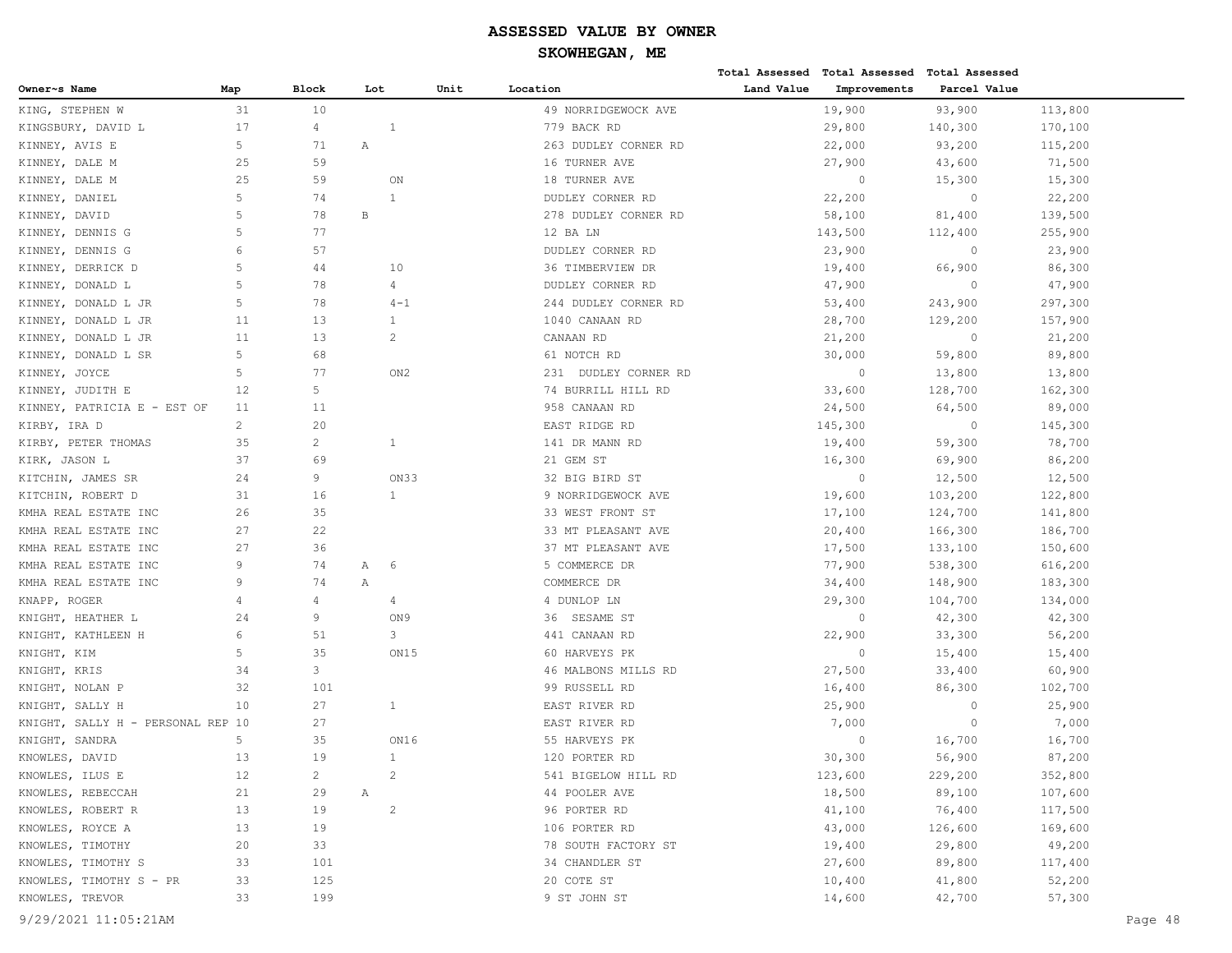|                         |     |       |                |      |                       |            | Total Assessed Total Assessed Total Assessed |                |         |
|-------------------------|-----|-------|----------------|------|-----------------------|------------|----------------------------------------------|----------------|---------|
| Owner~s Name            | Map | Block | Lot            | Unit | Location              | Land Value | Improvements                                 | Parcel Value   |         |
| KNOWLTON, DALE P        | 9   | 42    | B              |      | 188 MIDDLE RD         |            | 29,900                                       | 180,800        | 210,700 |
| KNOWLTON,<br>DALE P     | 26  | 23    |                |      | 9 CEDAR ST            |            | 16,000                                       | 63,100         | 79,100  |
| KNOWLTON, DALE P        | 26  | 24    |                |      | 5 CEDAR ST            |            | 12,300                                       | 47,800         | 60,100  |
| KNOWLTON, JEFFREY A     | 18  | 5     |                |      | 41 GALKO FARM RD      |            | 44,500                                       | 121,800        | 166,300 |
| KNOWLTON, JEFFREY A     | 18  | 10    |                |      | WATERVILLE RD         |            | 7,200                                        | $\circ$        | 7,200   |
| KNOWLTON, RACHEL        | 11  | 14    | Α              |      | 1052 CANAAN RD        |            | 20,200                                       | 65,000         | 85,200  |
| KNOWLTON, TYLER         | 5   | 63    | Α              |      | NOTCH RD              |            | 3,200                                        | $\circ$        | 3,200   |
| KNOWLTON, TYLER         | 5   | 64    |                |      | 23 NOTCH RD           |            | 28,800                                       | 106,900        | 135,700 |
| KNOX, ERIC G            | 29  | 73    |                |      | 30 WINTER ST          |            | 16,300                                       | 84,200         | 100,500 |
| KOHLER, RYAN            | 27  | 66    |                |      | 85 MT PLEASANT AVE    |            | 16,300                                       | 107,600        | 123,900 |
| KOLLAR, FRANCIS S       | 4   | 28    |                |      | 380 RUSSELL RD        |            | 34,400                                       | 102,600        | 137,000 |
| KOLLAR, KEVIN           | 4   | 27    |                |      | 389 RUSSELL RD        |            | 39,600                                       | 21,100         | 60,700  |
| KOSCH, JULIE S          | 10  | 48    |                |      | 288 EATON MOUNTAIN RD |            | 79,000                                       | 183,900        | 262,900 |
| KRAMER, KENT D          | 9   | 49    | <sup>1</sup>   |      | 45 LEDGEWOOD DR       |            | 29,900                                       | 72,600         | 102,500 |
| KRESGE, JOHN A          | 32  | 36    |                |      | 28 HANOVER ST         |            | 16,300                                       | 79,600         | 95,900  |
| KRIEGER, DIONE          | 17  | 6     |                |      | BACK RD               |            | 35,900                                       | $\circ$        | 35,900  |
| KROMER, RICHARD         | 5   | 3610  | ON10           |      | 22 WOODSIDE DR        |            | $\circ$                                      | 44,200         | 44,200  |
| KRUSE, STEPHAN L        | 12  | 11    |                |      | 193 ROWE RD           |            | 100,000                                      | 484,700        | 584,700 |
| KUHS, DAVID H           | 24  | 9     | ON41           |      | 10 BIG BIRD ST        |            | $\circ$                                      | 18,600         | 18,600  |
| KYES MOTEL INC          | 25  | 29    |                |      | 137 WEST FRONT ST     |            | 115,200                                      | 354,200        | 469,400 |
| KYES, JEFFREY - TRUSTEE | 8   | 25    | Α              |      | 143 WEST FRONT ST     |            | 25,500                                       | 74,500         | 100,000 |
| KYES, JEFFREY - TRUSTEE | 8   | 25    | В              |      | WEST FRONT ST         |            | 2,500                                        | $\overline{0}$ | 2,500   |
| L & W REALTY LLC        | 26  | 136   |                |      | MADISON AVE           |            | 19,400                                       | 69,800         | 89,200  |
| L & W REALTY LLC        | 26  | 137   |                |      | 31 COMMERCIAL ST      |            | 29,100                                       | 182,900        | 212,000 |
| L & W REALTY LLC        | 29  | 12    |                |      | 91 MADISON AVE        |            | 100,500                                      | 57,200         | 157,700 |
| L & W REALTY LLC        | 29  | 12    | Α              |      | 77 MADISON AVE        |            | 124,100                                      | 51,900         | 176,000 |
| L & W REALTY LLC        | 30  | 98    |                |      | 88 MADISON AVE        |            | 90,200                                       | 92,700         | 182,900 |
| L & W REALTY LLC        | 32  | 46    |                |      | 9 SILVER ST           |            | 13,100                                       | $\circ$        | 13,100  |
| L & W REALTY LLC        | 32  | 48    |                |      | 198 MADISON AVE       |            | 39,700                                       | 72,400         | 112,100 |
| L & W REALTY LLC        | 33  | 104   |                |      | 36 JEWETT ST          |            | 17,100                                       | 76,500         | 93,600  |
| L & W REALTY LLC        | 33  | 150   |                |      | 165 NORTH AVE         |            | 88,200                                       | 581,500        | 669,700 |
| L & W REALTY LLC        | 33  | 151   |                |      | 151 NORTH AVE         |            | 38,500                                       | 251,500        | 290,000 |
| L & W REALTY LLC        | 37  | 23    | Α              |      | 24 WILSON ST          |            | 42,800                                       | 97,200         | 140,000 |
| L & W REALTY LLC        | 37  | 24    |                |      | MADISON AVE           |            | 112,000                                      | $\circ$        | 112,000 |
| L & W REALTY LLC        | 37  | 25    |                |      | 257 MADISON AVE       |            | 107,200                                      | 375,600        | 482,800 |
| L & W REALTY LLC        | 37  | 27    |                |      | 10 LOCUST ST          |            | 145,700                                      | 335,000        | 480,700 |
| L & W REALTY LLC        | 37  | 157   |                |      | 10 ST MARK ST         |            | 13,700                                       | 42,800         | 56,500  |
| L & W REALTY LLC        | 38  | 10    |                |      | 16 BUNGALOW ST        |            | 12,200                                       | $\bigcap$      | 12,200  |
| L & W REALTY LLC        | 38  | 11    |                |      | 20 BUNGALOW ST        |            | 12,500                                       | 43,800         | 56,300  |
| L & W REALTY LLC        | 38  | 12    |                |      | MADISON AVE           |            | 55,600                                       | 12,900         | 68,500  |
| L & W REALTY LLC        | 38  | 13    |                |      | 242 MADISON AVE       |            | 117,300                                      | 863,400        | 980,700 |
| L & W REALTY LLC        | 38  | 15    |                |      | 250 MADISON AVE       |            | 14,600                                       | $\circ$        | 14,600  |
| L & W REALTY LLC        | 14  | 21    | $\mathbf{1}$   |      | SOUTHGATE PKWY        |            | 27,400                                       | 0              | 27,400  |
| LABELLE, DELBERT A      | 9   | 49    | $\overline{c}$ |      | WATERVILLE RD         |            | 2,300                                        | $\circ$        | 2,300   |
| LABELLE, DELBERT A      | 9   | 53    |                |      | 507 WATERVILLE RD     |            | 25,300                                       | 74,700         | 100,000 |
| LABONTE, ROGER A        | 22  | 123   |                |      | 9 MICHAEL ST          |            | 26,300                                       | 81,700         | 108,000 |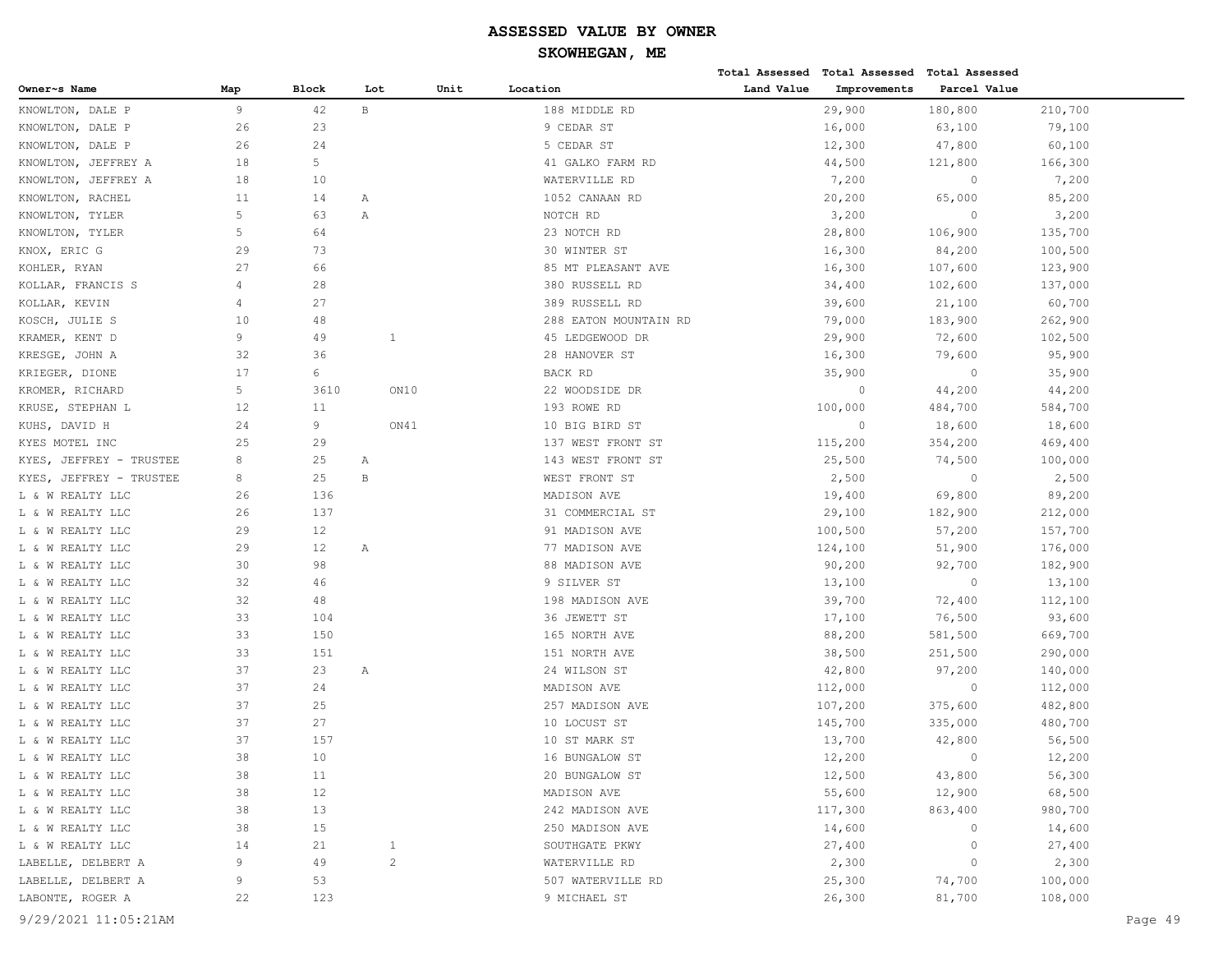**Total Assessed Total Assessed Total Assessed** 

| Owner~s Name                      | Map            | Block             |                             | Lot             | Unit | Location             | Land Value | Improvements   | Parcel Value   |         |         |
|-----------------------------------|----------------|-------------------|-----------------------------|-----------------|------|----------------------|------------|----------------|----------------|---------|---------|
| LABRIE, JOSHUA D                  | 12             | 13                |                             | $\overline{2}$  |      | 426 BIGELOW HILL RD  |            | 33,800         | 95,900         | 129,700 |         |
| LABRIE, KAYLA M                   | 5              | 45                |                             | $7\phantom{.0}$ |      | 14 ROBIN CT          |            | 24,200         | 150,200        | 174,400 |         |
| LACASSE, BARRY S                  | 10             | 30                |                             |                 |      | EAST RIVER RD        |            | 27,000         | $\circ$        | 27,000  |         |
| LACASSE, BARRY S                  | 10             | 30                |                             | $\overline{c}$  |      | 218 EAST RIVER RD    |            | 27,500         | 143,500        | 171,000 |         |
| LACASSE, JEFFREY D                | 9              | 86                |                             | A 1             |      | 35 EAST RIVER RD     |            | 30,300         | 149,300        | 179,600 |         |
| LACASSE, JESSE W                  | 8              | 58                |                             |                 |      | 87 NORRIDGEWOCK AVE  |            | 21,200         | 173,000        | 194,200 |         |
| LACASSE, LAURIE                   | 29             | 185               |                             |                 |      | 22 EAST LEAVITT ST   |            | 19,400         | 70,400         | 89,800  |         |
| LACASSE, MARK J & KELLY M - 2/ 26 |                | 89                |                             |                 |      | 4 MADISON AVE        |            | 20,600         | 126,100        | 146,700 |         |
| LACASSE, RACHAEL A                | 5              | 45                |                             | 15              |      | 34 ROBIN CT          |            | 31,200         | 138,200        | 169,400 |         |
| LACASSE, RICHARD                  | 29             | 145               |                             |                 |      | 23 EAST MAPLE ST     |            | 17,900         | 43,500         | 61,400  |         |
| LACASSE, RICHARD                  | 29             | 146               |                             |                 |      | 19 EAST MAPLE ST     |            | 16,400         | 9,600          | 26,000  |         |
| LACASSE, RICHARD                  | 33             | 65                |                             | $\overline{c}$  |      | 104 NORTH AVE        |            | 11,900         | 35,200         | 47,100  |         |
| LACASSE, RICHARD A                | 22             | 65                |                             |                 |      | 48 WATERVILLE RD     |            | 12,500         | 15,000         | 27,500  |         |
| LACASSE, RICHARD A                | 22             | 66                |                             |                 |      | 52 WATERVILLE RD     |            | 19,100         | 83,800         | 102,900 |         |
| LACASSE, RICHARD A                | 25             | 5                 |                             |                 |      | 8 PINE ST            |            | 16,600         | 67,400         | 84,000  |         |
| LACASSE, RICHARD A                | 26             | 186               |                             |                 |      | 165 WATER ST         |            | 25,100         | 103,300        | 128,400 |         |
| LACASSE, RICHARD A                | 27             | 42                |                             |                 |      | 58 MILBURN ST        |            | 11,400         | 42,600         | 54,000  |         |
| LACASSE, RICHARD A                | 29             | 14                |                             |                 |      | 36 HIGH ST           |            | 24,500         | 88,500         | 113,000 |         |
| LACASSE, RICHARD A                | 29             | 225               |                             |                 |      | 29 NORTH AVE         |            | 14,600         | 48,000         | 62,600  |         |
| LACASSE, RICHARD A                | 33             | 66                |                             |                 |      | 108 NORTH AVE        |            | 15,200         | 36,500         | 51,700  |         |
| LACHANCE, RAYMOND SCOTT           | 12             | $\overline{4}$    |                             | $8 - 1$         |      | 48 BURRILL HILL RD   |            | 33,100         | 153,400        | 186,500 |         |
| LACROIX, DOUGLAS J R              | 11             | 42                |                             |                 |      | 141 OAK POND RD      |            | 27,700         | 127,700        | 155,400 |         |
| LACROIX, GAIL & RAYMOND           | 35             | $\overline{c}$    |                             |                 |      | 142 MALBONS MILLS RD |            |                |                |         |         |
|                                   |                |                   |                             |                 |      |                      |            | 29,300         | 111,600        | 140,900 |         |
| LACROIX, JEFFREY R                | 36             | 4                 |                             |                 |      | 36 DR MANN RD        |            | 16,300         | 68,100         | 84,400  |         |
| LACROSSE, ANGELA                  | 5              | 38                |                             | ON16            |      | 18 MRI DR            |            | $\circ$        | 15,400         | 15,400  |         |
| LADD, VONDEL                      | 13             | 22                | $\mathop{}\!\textnormal{E}$ |                 |      | 293 MIDDLE RD        |            | 30,800         | 25,700         | 56,500  |         |
| LAFRATTA, RONALD D                | 37             | 155               |                             |                 |      | 181 NORTH AVE        |            | 17,200         | 74,100         | 91,300  |         |
| LAFRATTA, RONALD D                | 37             | 155               |                             | ON              |      | 177 NORTH AVE        |            | $\circ$        | 69,800         | 69,800  |         |
| LAGASSE, DAVID J                  | 13             | 29                |                             |                 |      | 475 MIDDLE RD        |            | 38,400         | 105,900        | 144,300 |         |
| LAGASSE, LINWOOD L                | $\mathbf{1}$   | 27                |                             |                 |      | NORTH AVE            |            | 2,500          | $\circ$        | 2,500   |         |
| LAGASSEY, PATRICK J               | 32             | 51                |                             |                 |      | 49 RUSSELL RD        |            | 19,400         | 111,300        | 130,700 |         |
| LAGROSS, LIONE A JR               | 11             | 29                |                             | 3               |      | 1242 CANAAN RD       |            | 27,400         | 125,000        | 152,400 |         |
| LAGROSS, LIONE SR                 | 9              | $\mathbf{1}$      | Α                           | ON              |      | 134 MAIN ST          |            | $\circ$        | 9,700          | 9,700   |         |
| LAKE, BONNIE L                    | 33             | 187               |                             |                 |      | 25 ST JOHN ST        |            | 16,300         | 39,200         | 55,500  |         |
| LAKE, JANICE L                    | 23             | 78                |                             |                 |      | 28 MECHANIC ST       |            | 14,900         | 87,600         | 102,500 |         |
| LAKE, VIRGINIA B                  | 5              | 17<br>$\mathbb A$ |                             |                 |      | 17 WAYE ST           |            | 14,300         | 38,800         | 53,100  |         |
| LAM PROPERTIES LLC                | 26             | 192               | Α                           |                 |      | WATER ST             |            | 14,900         | 1,000          | 15,900  |         |
| LAM PROPERTIES LLC                | 26             | 192               | $\, {\bf B}$                |                 |      | 101 WATER ST         |            | 26,800         | 150,900        | 177,700 |         |
| LAM, TRAVIS                       | 5              | 21                |                             | ON              |      | STEWARD HILL RD      |            | $\overline{0}$ | 18,000         | 18,000  |         |
| LAM, TRAVIS C                     | 5 <sup>5</sup> | 21                |                             |                 |      | 89 STEWARD HILL RD   |            | 25,300         | 10,900         | 36,200  |         |
| LAMBERT, BRANDON G                | 13             | 48                |                             | 3               |      | 605 MIDDLE RD        |            | 29,900         | 94,600         | 124,500 |         |
| LAMBERT, MICHAEL L                | 16             | 20                |                             |                 |      | 630 BIGELOW HILL RD  |            | 32,300         | 79,600         | 111,900 |         |
| LAMBKE, MICHAEL H                 | 26             | 104               |                             |                 |      | ELM ST               |            | 400            | $\overline{0}$ | 400     |         |
| LAMBKE, MICHAEL H                 | 26             | 107               |                             |                 |      | 33 ELM ST            |            | 32,000         | 209,700        | 241,700 |         |
| LAMBKE, MICHAEL H                 | 27             | 118               |                             |                 |      | WATER ST             |            | 500            | 12,900         | 13,400  |         |
| LAMBKE, MICHAEL H                 | 27             | 119               |                             |                 |      | 329 WATER ST         |            | 10,600         | 94,500         | 105,100 |         |
| 9/29/2021 11:05:21AM              |                |                   |                             |                 |      |                      |            |                |                |         | Page 50 |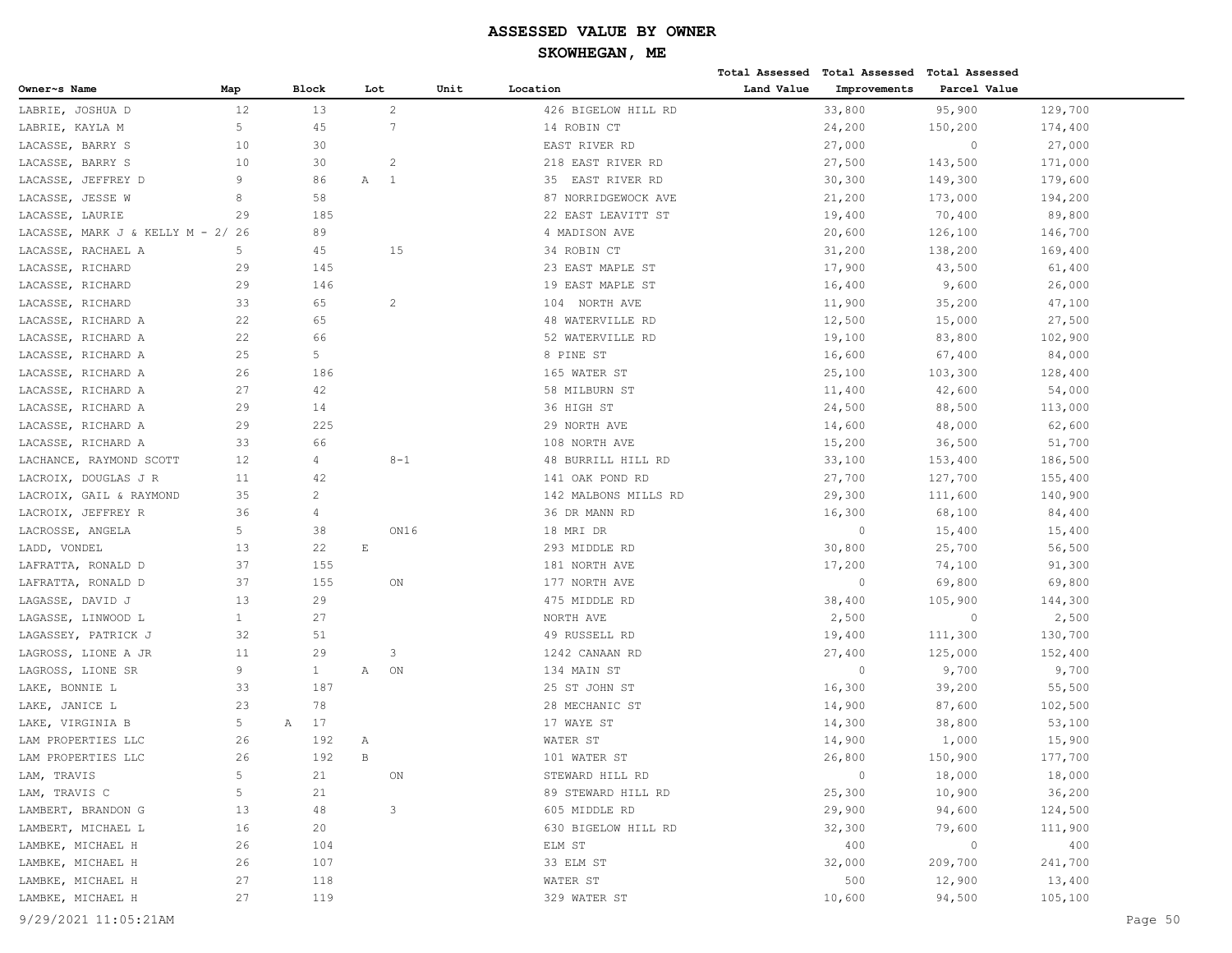|                               |      |              |              |                |      |                       |            | Total Assessed Total Assessed | Total Assessed |         |
|-------------------------------|------|--------------|--------------|----------------|------|-----------------------|------------|-------------------------------|----------------|---------|
| Owner~s Name                  | Map  | <b>Block</b> | Lot          |                | Unit | Location              | Land Value | Improvements                  | Parcel Value   |         |
| LAMBKE, MICHAEL H & AMBER L   | 39   | 33           |              |                |      | 157 CHICKADEE LN      |            | 104,600                       | 29,800         | 134,400 |
| LAMPHERE, CHARLES B           | 10   | 50           |              |                |      | 145 EATON MOUNTAIN RD |            | 95,900                        | $\circ$        | 95,900  |
| LAMPHERE, DAVID B             | 9    | 6            | B            |                |      | 78 BACK RD            |            | 29,000                        | 121,100        | 150,100 |
| LANCASTER, DYLAN L            | 5    | 38           | $\, {\bf B}$ |                |      | 104 DR MANN RD        |            | 18,400                        | $\circ$        | 18,400  |
| LANCASTER, JEFFREY P          | 12   | 19           |              | -1             |      | 227 BACK RD           |            | 48,700                        | 260,700        | 309,400 |
| LANCASTER, JOHN P             | 33   | 175          |              |                |      | 23 EAST DYER ST       |            | 15,500                        | 63,600         | 79,100  |
| LANCASTER, NANCY L            | 5    | Α<br>21      |              |                |      | 240 NORTH AVE         |            | 10,900                        | $\circ$        | 10,900  |
| LANCASTER, NORMAN J & ANITA E | -32  | 103          |              |                |      | 59 HANOVER ST         |            | 16,500                        | 72,800         | 89,300  |
| LANCASTER, RANDALL            | 37   | 143          |              |                |      | 37 PARLIN ST          |            | 12,700                        | 38,700         | 51,400  |
| LANCASTER, RANDALL L          | 36   | 19           |              | 16             |      | 3 DR MANN RD          |            | 17,000                        | 95,300         | 112,300 |
| LANCASTER, RANDALL L          | 37   | 88           |              |                |      | 19 DAWES ST           |            | 13,600                        | 45,100         | 58,700  |
| LANCTOT, ALEXIS N             | 21   | 35           |              | $\mathbf{1}$   |      | 131 WATERVILLE RD     |            | 20,000                        | 68,300         | 88,300  |
| LAND AND FURROW LLC           | 26   | 140          |              |                |      | 24 COURT ST           |            | 34,900                        | $\circ$        | 34,900  |
| LANDRY, ALISON L              | 25   | 25           |              | 10N2           |      | 10 FOURTH ST          |            | $\overline{0}$                | 28,100         | 28,100  |
| LANDRY, CARI D                | 4    | 18           |              | $\overline{c}$ |      | 224 RUSSELL RD        |            | 31,400                        | 186,600        | 218,000 |
| LANDRY, JAMIE A               | 9    | 32           |              | 1              |      | 78 MIDDLE RD          |            | 19,500                        | 8,900          | 28,400  |
| LANDRY, NOAH                  | 10   | 10           |              | $\mathbf{1}$   |      | 75 SWAIN HILL RD      |            | 19,600                        | 68,500         | 88,100  |
| LANEY, CARL L                 | 3    | 12           |              |                |      | 1042 NOTCH RD         |            | 16,300                        | 2,600          | 18,900  |
| LANEY, DALE                   | 37   | 18           | Α            |                |      | 13 WILSON ST          |            | 32,400                        | 62,500         | 94,900  |
| LANEY, DALE                   | 37   | 18           | Α            | ON             |      | 11 WILSON ST          |            | $\overline{0}$                | 6,700          | 6,700   |
| LANEY, DALE                   | 37   | 18           | Α            | ON1            |      | WILSON ST             |            | $\overline{0}$                | 2,300          | 2,300   |
| LANEY, GLEN                   | 12   | 17           |              |                |      | 132 ROWE RD           |            | 109,500                       | 167,900        | 277,400 |
| LANEY, GLEN B                 | 5    | 38           |              | $\overline{c}$ |      | DR MANN RD OFF        |            | 6,700                         | $\circ$        | 6,700   |
| LANEY, GLEN B                 | 22   | 97           |              |                |      | 90 WATERVILLE RD      |            | 72,000                        | 249,900        | 321,900 |
| LANEY, GLEN B JR              | 12   | 22           |              | $\sqrt{2}$     |      | 76 GLEN VIEW DR       |            | 40,500                        | 90,400         | 130,900 |
| LANEY, GLEN B SR              | 22   | 96           |              | $\mathbf{1}$   | Α    | WATERVILLE RD         |            | 30,300                        | 55,000         | 85,300  |
| LANEY, GLEN SR                | 30   | 108          |              |                |      | 124 MADISON AVE       |            | 79,500                        | 62,500         | 142,000 |
| LANEY, GLENN                  | 5    | 33           | $\mathtt{C}$ | $\overline{1}$ |      | 319 NORTH AVE         |            | 54,700                        | 101,700        | 156,400 |
| LANEY, JAMES P                | 1    | 12           |              |                |      | 451 NORTH AVE         |            | 71,800                        | 129,900        | 201,700 |
| LANEY, JOAN L                 | 22   | 79           |              |                |      | 14 AVORE ST           |            | 13,700                        | 59,100         | 72,800  |
| LANEY, JUNE D                 | 5    | 26           |              |                |      | 367 NORTH AVE         |            | 47,900                        | 83,600         | 131,500 |
| LANEY, KRIS E                 | 25   | 22           |              |                |      | 114 WEST FRONT ST     |            | 16,200                        | 136,800        | 153,000 |
| LANEY, KRIS E                 | 25   | 21           |              |                |      | 108 WEST FRONT ST     |            | 67,100                        | 254,200        | 321,300 |
| LANEY, LINDA M - LIFE ESTATE  | 6    | 10           |              |                |      | EAST RIDGE RD         |            | 28,000                        | 300            | 28,300  |
| LANEY, LINDA M - LIFE ESTATE  | 6    | 59           |              |                |      | 133 NOTCH RD          |            | 59,300                        | 84,800         | 144,100 |
| LANEY, MICHAEL C              | 5    | 26           |              | 1              |      | 375 NORTH AVE         |            | 25,400                        | 54,400         | 79,800  |
| LANEY, RACHEL T               | 20   | 50           |              |                |      | 39 UNION ST           |            | 25,800                        | 135,400        | 161,200 |
| LANEY, ROBERT J               | $13$ | 42           | Α            |                |      | 538 BACK RD           |            | 36,100                        | 105,000        | 141,100 |
| LANEY, ROBERT J               | 17   | 13           |              |                |      | BACK RD               |            | 46,100                        | $\circ$        | 46,100  |
| LANEY, SHARON A               | 9    | 81           |              | $\overline{c}$ |      | 19 WALLACE FARM RD    |            | 35,200                        | 123,600        | 158,800 |
| LANEY, STEPHEN A              | 8    | 16           | Α            |                |      | WEST FRONT ST         |            | 16,000                        | $\circ$        | 16,000  |
| LANEY, STEPHEN A              | 8    | 17           | Α            |                |      | 235 WEST FRONT ST     |            | 35,600                        | 188,400        | 224,000 |
| LANEY, WILLIAM R              | 29   | 76           |              |                |      | 68 NORTH AVE          |            | 23,600                        | 118,500        | 142,100 |
| LANG, BRAD A                  | 5    | 44           |              | 15             |      | 87 TIMBERVIEW DR      |            | 21,200                        | 68,600         | 89,800  |
| LANG, RONALD                  | 25   | 34           | Α            |                |      | 95 WEST FRONT ST      |            | 65,600                        | 152,200        | 217,800 |
| LANG, RONALD E                | 12   | 6            |              | 16             |      | 33 HILLSIDE DR        |            | 38,700                        | 279,600        | 318,300 |
|                               |      |              |              |                |      |                       |            |                               |                |         |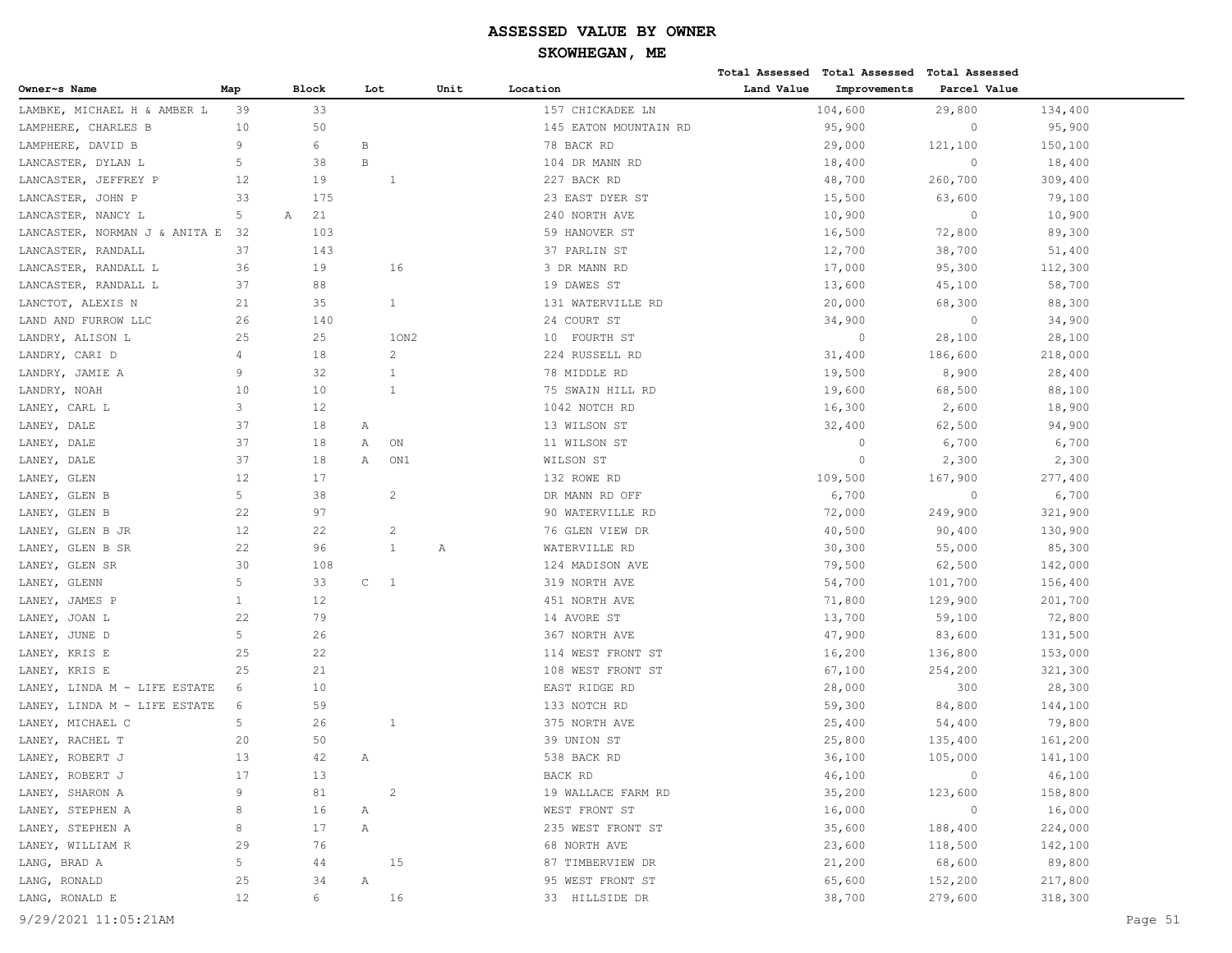# **SKOWHEGAN, ME**

|                                   |                |              |                              |      |                        |            | Total Assessed Total Assessed Total Assessed |              |         |
|-----------------------------------|----------------|--------------|------------------------------|------|------------------------|------------|----------------------------------------------|--------------|---------|
| Owner~s Name                      | Map            | <b>Block</b> | Lot                          | Unit | Location               | Land Value | Improvements                                 | Parcel Value |         |
| LAPLANTE, RICHARD J               | 14             | 40           |                              |      | EATON MOUNTAIN RD      |            | 32,900                                       | $\circ$      | 32,900  |
| LAPLANTE, RICHARD J               | 14             | 52           | B                            |      | 720 EAST RIVER RD      |            | 30,600                                       | 159,800      | 190,400 |
| LAPLANTE, RICHARD J               | 11             | 10           | 1                            |      | LAMBERT RD             |            | 27,600                                       | $\circ$      | 27,600  |
| LAPOINTE, ARTHUR                  | 5              | 3610         | ON21                         |      | 25 WOODLAND DR         |            | $\circ$                                      | 46,500       | 46,500  |
| LAPOINTE, FRANCIS A & SHIRLEY     | 29             | 191          | $\mathbf{1}$                 |      | 39 EAST LEAVITT ST     |            | 19,100                                       | 132,200      | 151,300 |
| LAPOINTE, KIMBERLEY D             | 6              | 41           |                              |      | 610 CANAAN RD          |            | 25,000                                       | 99,000       | 124,000 |
| LAPOINTE, PAUL C                  | $\mathbf{1}$   | 26           | 5                            |      | 28 MESSINA DR          |            | 30,200                                       | 132,200      | 162,400 |
| LAPOINTE, THOMAS                  | 33             | 20           |                              |      | 17 DYER ST             |            | 28,200                                       | 155,900      | 184,100 |
| LAREAU, MARK                      | 14             | 49           | 8                            |      | OAK POND RD            |            | 10,100                                       | $\circ$      | 10,100  |
| LARGER, RYAN LEE                  | 22             | 24           |                              |      | 7 PRATT CT             |            | 12,900                                       | 37,100       | 50,000  |
| LARKIN, DAVID S                   | 16             | 5            | 1                            |      | 41 LARONE RD           |            | 58,500                                       | 215,400      | 273,900 |
| LARKIN, DAVID S                   | 16             | 8            |                              |      | LARONE RD              |            | 9,400                                        | $\circ$      | 9,400   |
| LARKIN, DAVID S                   | 16             | 8            | $\mathbf{1}$                 |      | LARONE RD              |            | 8,700                                        | $\circ$      | 8,700   |
| LARKIN, DAVID S                   | 16             | 8            | $\overline{2}$               |      | LARONE RD              |            | 8,700                                        | $\circ$      | 8,700   |
| LARKIN, DAVID S                   | 16             | 8            | 3                            |      | LARONE RD              |            | 8,600                                        | $\circ$      | 8,600   |
| LARLEE, STEPHEN                   | 25             | 24           |                              |      | 130 WEST FRONT ST      |            | 29,200                                       | 93,300       | 122,500 |
| LARRACEY, WANDA L                 | 6              | 17           |                              |      | 834 CANAAN RD          |            | 25,200                                       | 33,800       | 59,000  |
| LARSEN, DALE A                    | 17             | 33           |                              |      | 691 MIDDLE RD          |            | 34,200                                       | 113,100      | 147,300 |
| LARSEN, DALE A                    | 17             | 33           | $\mathsf C$<br>-1            |      | 701 MIDDLE RD          |            | 58,100                                       | $\circ$      | 58,100  |
| LARSEN, DALE A                    | 17             | 33           | G                            |      | 725 MIDDLE RD          |            | 64,700                                       | $\circ$      | 64,700  |
| LASHON, SHIRLEY                   | 5              | 3610         | ON11                         |      | 25 WOODSIDE DR         |            | $\circ$                                      | 61,700       | 61,700  |
| LASOTA, JOSEPH E                  | 26             | 90           |                              |      | 8 MADISON AVE          |            | 14,300                                       | 71,700       | 86,000  |
| LAWERYSON, MARY (ASSELIN)         | 5              | 14           |                              |      | 33 STEWARD HILL RD     |            | 16,300                                       | 64,100       | 80,400  |
| LAWTON, ROBERT L                  | 11             | 40           |                              |      | OAK POND RD            |            | 23,300                                       | $\circ$      | 23,300  |
| LEACH, LAWRENCE E                 | 33             | 83           |                              |      | 37 CHANDLER ST         |            | 26,900                                       | 87,000       | 113,900 |
| LEADBETTER, ELLEN M. TURCOTTE     | 11             | 47           | C                            |      | 140 LOON LN            |            | 88,700                                       | 55,300       | 144,000 |
| LEADBETTER, ELLEN M. TURCOTTE     | 11             | 47           | $\mathsf{C}$<br>$\mathbf{1}$ |      | LOON LN                |            | 12,100                                       | $\circ$      | 12,100  |
| LEAKOS, STEPHEN                   | 26             | 198          |                              |      | 69 WATER ST            |            | 22,300                                       | 33,500       | 55,800  |
| LEBLANC,<br>REINETTE L - LE       | 14             | 19           | Α                            |      | 964 WATERVILLE RD      |            | 25,700                                       | 35,000       | 60,700  |
| LEBLANC, DENISE                   | $\mathbf{1}$   | 6            |                              |      | 273 STEWARD HILL RD    |            | 53,700                                       | 87,700       | 141,400 |
| LEBLANC, KRISTIE A & AARON L - 7  |                | 23           |                              |      | 452 WHITTEMORE HILL RD |            | 61,100                                       | 44,600       | 105,700 |
| LEBLANC, NORMA J                  | 27             | 90           |                              |      | 38 JOYCE ST            |            | 18,000                                       | 24,500       | 42,500  |
| LEBLANC, SCOTT A                  | 32             | 65           |                              |      | 34 SILVER ST           |            | 15,800                                       | 55,000       | 70,800  |
| LEBLANC, TRAVIS M                 | 5              | 75           |                              |      | 237 DUDLEY CORNER RD   |            | 44,400                                       | 82,500       | 126,900 |
| LECLAIR, ADRIAN J III             | 10             | 61           | 3                            |      | 17 LAMBERT RD          |            | 22,300                                       | 64,000       | 86,300  |
| LECLAIR, ADRIAN J JR              | 11             | 8            | Α                            |      | 96 LAMBERT RD          |            | 25,600                                       | 144,700      | 170,300 |
| LECLAIR, ADRIAN J JR              | 11             | 8            | B                            |      | LAMBERT RD             |            | 14,000                                       | $\circ$      | 14,000  |
| LECLAIR, DENNIS M                 | 6              | 4            | $\mathsf{D}$                 |      | 195 EAST RIDGE RD      |            | 30,000                                       | 97,800       | 127,800 |
| LECLAIR, GARY L                   | 28             | 8            |                              |      | 16 MALBONS MILLS RD    |            | 17,100                                       | 56,200       | 73,300  |
| LECLAIR, JAMES                    | 22             | 59           |                              |      | 54 HATHAWAY ST         |            | 16,200                                       | 18,500       | 34,700  |
| LECLERC, JEFFREY C                | 21             | 6            |                              |      | 28 DARTMOUTH ST        |            | 16,200                                       | 46,500       | 62,700  |
| LEE, GLADYS                       | 5 <sub>1</sub> | 35           | ON 5                         |      | 76 HARVEYS PK          |            | $\circ$                                      | 6,500        | 6,500   |
| LEE, PAK KEUNG & ZHAO, MU YUNN 29 |                | 229          |                              |      | 46 HIGH ST             |            | 15,800                                       | 77,300       | 93,100  |
| LEE, PAK MAN                      | 22             | 109          |                              |      | 136 WATERVILLE RD      |            | 16,800                                       | 86,300       | 103,100 |
| LEE, SUSAN S - PERSONAL REP       | 5              | 40           | 3                            |      | 130 DR MANN RD         |            | 25,700                                       | 60,000       | 85,700  |
| LEHAN, SUSAN                      | 5              | 49           | G                            |      | 218 MALBONS MILLS RD   |            | 24,600                                       | 97,800       | 122,400 |
|                                   |                |              |                              |      |                        |            |                                              |              |         |

9/29/2021 11:05:21AM Page 52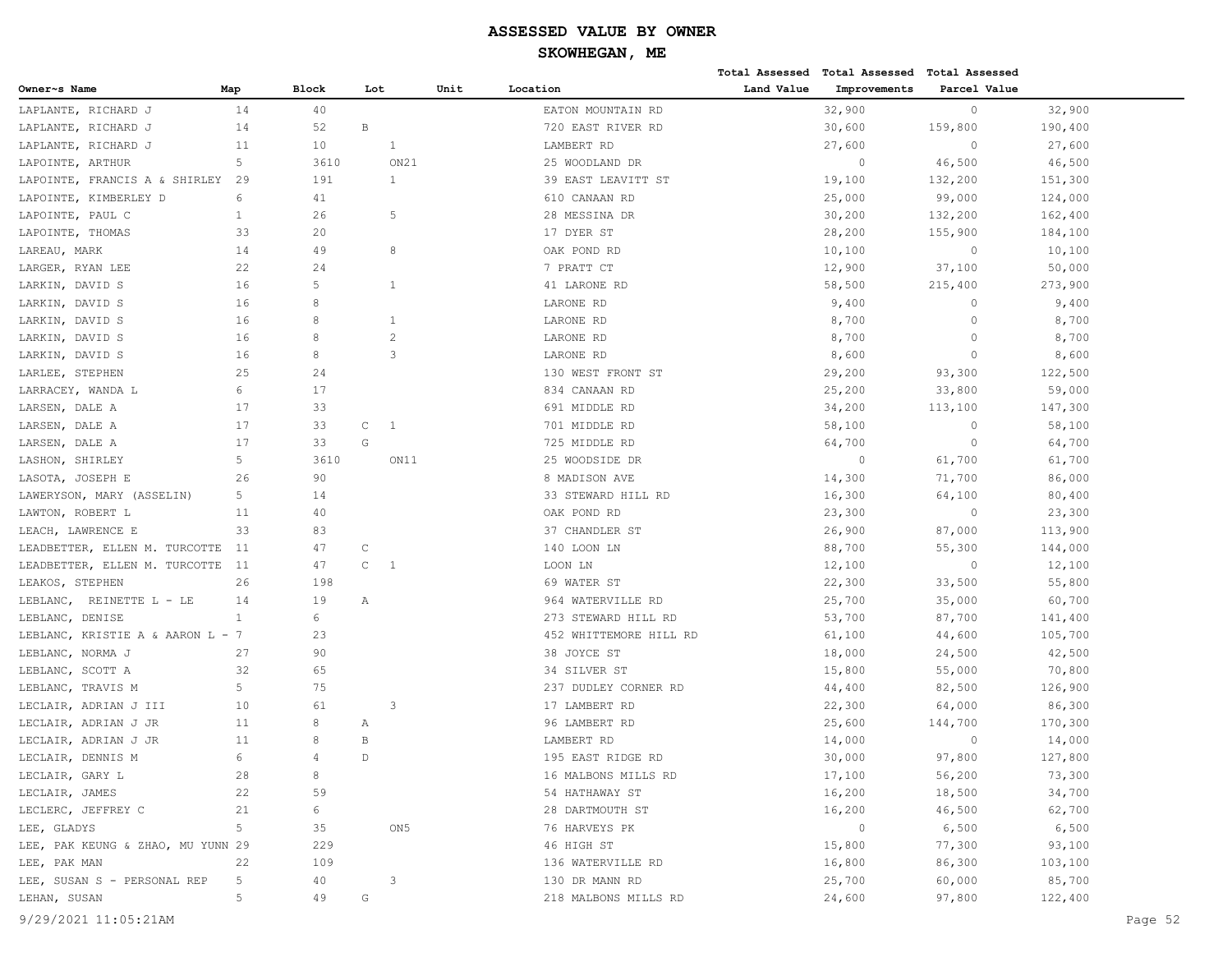|                                   |                |                |         |                  |      |                       |            | Total Assessed Total Assessed Total Assessed |              |         |
|-----------------------------------|----------------|----------------|---------|------------------|------|-----------------------|------------|----------------------------------------------|--------------|---------|
| Owner~s Name                      | Map            | <b>Block</b>   | Lot     |                  | Unit | Location              | Land Value | Improvements                                 | Parcel Value |         |
| LEHAN, SUSAN C                    | 25             | $\mathbf{3}$   |         |                  |      | 58 WEST FRONT ST      |            | 13,500                                       | 44,300       | 57,800  |
| LEHAY, WAYNE W                    | 33             | 45             |         |                  |      | 48 DANE AVE           |            | 26,100                                       | 50,800       | 76,900  |
| LEIBY, ELIAS                      | 11             | 27             | Α       | - 6              |      | 1136 CANAAN RD        |            | 18,500                                       | $\circ$      | 18,500  |
| LEMIEUX, DANA A                   | 37             | 151            |         |                  |      | 195 NORTH AVE         |            | 17,200                                       | 32,700       | 49,900  |
| LEMIEUX, KEITH                    | 5              | 101            |         | ON58             |      | 49 HILLTOP DR         |            | $\circ$                                      | 12,300       | 12,300  |
| LEMIEUX, NANCY C                  | 27             | 26             |         |                  |      | 12 OAK ST             |            | 15,200                                       | 49,000       | 64,200  |
| LEMPICKA, ANETA                   | 30             | 70             |         |                  |      | 17 SPRING ST          |            | 20,100                                       | 70,300       | 90,400  |
| LEO, ADRIENNE                     | 5              | 3610           |         | ON49             |      | 36 PINELAND CIR       |            | $\circ$                                      | 44,100       | 44,100  |
| LEO, JAMIE M                      | 33             | 164            |         |                  |      | 7 EAST CHANDLER ST    |            | 13,600                                       | 54,000       | 67,600  |
| LEO, KIMBERLY A                   | 26             | 164            | Α       |                  |      | 12 CROSS ST           |            | 17,100                                       | 49,000       | 66,100  |
| LEONARD, CAROL READ               | 5              | 44             |         | 1A               |      | 2 TIMBERVIEW DR       |            | 19,800                                       | 88,700       | 108,500 |
| LEPAGE & EATON COUNTERTOPS INC 10 |                | 49             |         | $\mathbf{1}$     | Α    | 221 EATON MOUNTAIN RD |            | 28,800                                       | 114,500      | 143,300 |
| LEPAGE, ALAN R                    | 23             | 21             |         |                  |      | 3 WYMAN ST            |            | 15,200                                       | 112,600      | 127,800 |
| LEPAGE, DENIS L                   | 39             | $\mathbf{1}$   |         |                  |      | 13 HUMMINGBIRD LN     |            | 124,300                                      | 29,700       | 154,000 |
| LEPAGE, ELIZABETH M - LE          | 10             | 49             |         | 1                |      | 233 EATON MOUNTAIN RD |            | 47,500                                       | 129,900      | 177,400 |
| LEPAGE, KRISTOPHER A              | 8              | 24             |         |                  |      | 157 WEST FRONT ST     |            | 24,900                                       | 82,400       | 107,300 |
| LEPKOWSKI, JOSEPH P               | 5              | 49             | $\rm H$ |                  |      | 206 MALBONS MILLS RD  |            | 24,600                                       | 99,300       | 123,900 |
| LESCHINSKI, ROBERT                | 14             | 20             | Α       |                  |      | 957 WATERVILLE RD     |            | 45,500                                       | 82,300       | 127,800 |
| LESSARD, KATE M                   | 37             | 148            |         |                  |      | 22 PARLIN ST          |            | 13,800                                       | 59,800       | 73,600  |
| LESSORE, DON                      | 5              | 3610           |         | ON <sub>55</sub> |      | 11 NORTHSIDE LN       |            | $\circ$                                      | 80,100       | 80,100  |
| LETELLIER, ROGER                  | 24             | 9              |         | ON6              |      | 29 SESAME ST          |            | $\circ$                                      | 18,600       | 18,600  |
| LEVASSEUR, PAUL S                 | 21             | 13             |         | $6 - 1$          |      | 15 LOIS LN            |            | 20,800                                       | 94,100       | 114,900 |
| LEVELLIE, LEON J                  | $\overline{c}$ | 23             |         |                  |      | 356 EAST RIDGE RD     |            | 67,100                                       | 31,100       | 98,200  |
| LEVINE, ERIK                      | 27             | 33             |         |                  |      | 45 MT PLEASANT AVE    |            | 16,200                                       | 81,300       | 97,500  |
| LEVINE, SAM                       | 16             | $\overline{4}$ |         |                  |      | 919 BIGELOW HILL RD   |            | 35,600                                       | 49,200       | 84,800  |
| LEWIA, KAREN W                    | 30             | 117            |         | 1                |      | 94 COBURN AVE         |            | 28,400                                       | 124,300      | 152,700 |
| LEWIS, LESLIE N & SABRINA NGUY 37 |                | 119            |         |                  |      | 18 DORE ST            |            | 13,400                                       | 37,700       | 51,100  |
| LEWIS, MARJORIE DAVIS             | 33             | 15             |         |                  |      | 16 PROSPECT ST        |            | 28,500                                       | 101,100      | 129,600 |
| LEWIS, RICHARD M                  | 11             | 21             |         | $\overline{c}$   |      | 256 WEST SHORE RD     |            | 48,900                                       | 36,800       | 85,700  |
| LI, RUI TIAN                      | 30             | 39             |         |                  |      | 23 SUMMER ST          |            | 15,200                                       | 80,500       | 95,700  |
| LIBBY, BARBARA                    | 37             | 102            |         | 1ON              |      | 22 WAYE ST            |            | $\circ$                                      | 15,400       | 15,400  |
| LIBBY, CLINT                      | 13             | 30             |         |                  |      | 7 PALMER RD           |            | 29,900                                       | 169,600      | 199,500 |
| LIBBY, DAVID A                    | 32             | 85             |         |                  |      | 48 HANOVER ST         |            | 12,600                                       | 47,700       | 60,300  |
| LIBBY, DELWIN W JR                | 5              | 101            |         | ON <sub>57</sub> |      | 50 HILLTOP DR         |            | $\circ$                                      | 15,400       | 15,400  |
| LIBBY, DESIREE                    | 23             | 115            |         |                  |      | 24 MITCHELL ST        |            | 20,900                                       | 52,100       | 73,000  |
| LIBBY, ELTON G                    | 30             | 35             |         |                  |      | 37 SUMMER ST          |            | 19,700                                       | 79,800       | 99,500  |
| LIBBY, GREGORY HIRAM              | 27             | 44             |         |                  |      | 9 ASH ST              |            | 14,600                                       | 13,800       | 28,400  |
| LIBBY, JAMES A                    | 9              | 45             |         | $2 - 5$          |      | 13 BRITTANY DR        |            | 20,200                                       | 103,600      | 123,800 |
| LIBBY, JANE E                     | 10             | 58             |         |                  |      | 932 CANAAN RD         |            | 24,500                                       | 120,500      | 145,000 |
| LIBBY, JUDY                       | 27             | 77             |         |                  |      | MT PLEASANT AVE       |            | 1,500                                        | $\circ$      | 1,500   |
| LIBBY, JUDY                       | 27             | 82             |         |                  |      | 62 MT PLEASANT AVE    |            | 12,900                                       | 55,900       | 68,800  |
| LIBBY, LAURA                      | 33             | 79             |         |                  |      | 120 NORTH AVE         |            | 16,600                                       | 82,900       | 99,500  |
| LIBBY, MICHAEL                    | 25             | 19             |         |                  |      | 15 MCCLELLAN ST       |            | 20,000                                       | 120,600      | 140,600 |
| LIBBY, MICHAEL S                  | 26             | 77             |         |                  |      | 29 WESTON ST          |            | 11,100                                       | 52,900       | 64,000  |
| LIBERTY, ETHAN                    | 5              | 107            |         |                  |      | 170 PARKMAN HILL RD   |            | 52,700                                       | 125,900      | 178,600 |
| LIBERTY, ETHAN                    | 5              | 107            | Α       |                  |      | 176 PARKMAN HILL RD   |            | 23,700                                       | 71,200       | 94,900  |
| 9/29/2021 11:05:21AM              |                |                |         |                  |      |                       |            |                                              |              | Page 53 |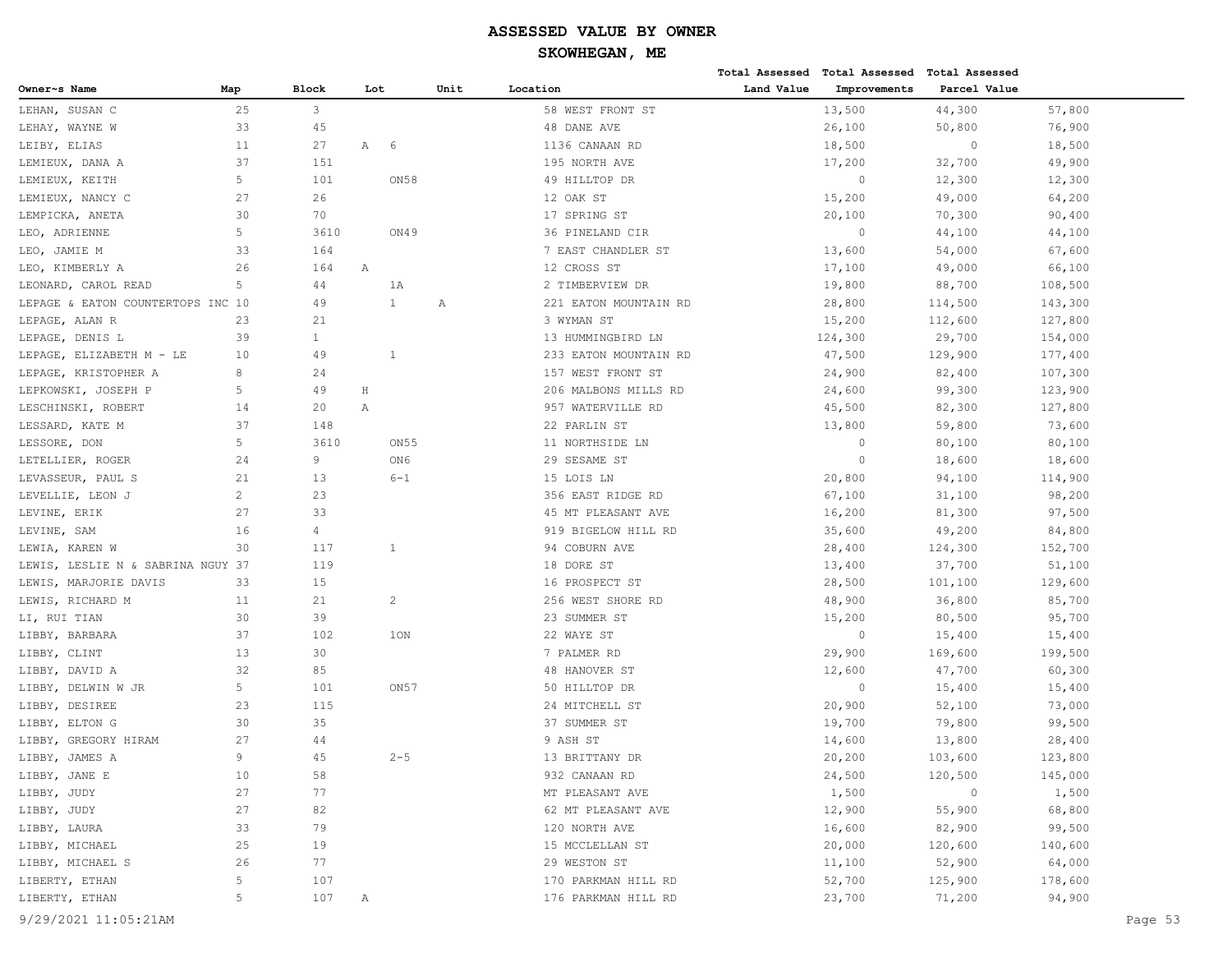|                            |                |          |                 |      |                      |            | Total Assessed Total Assessed Total Assessed |              |         |         |
|----------------------------|----------------|----------|-----------------|------|----------------------|------------|----------------------------------------------|--------------|---------|---------|
| Owner~s Name               | Map            | Block    | Lot             | Unit | Location             | Land Value | Improvements                                 | Parcel Value |         |         |
| LIBERTY, ETHAN             | 5              | 112      | $\mathbf{1}$    |      | PARKMAN HILL RD      |            | 26,300                                       | $\circ$      | 26,300  |         |
| LIBERTY, LAWRENCE R        | 10             | 16       |                 |      | 195 SWAIN HILL RD    |            | 48,400                                       | 251,700      | 300,100 |         |
| LIBERTY, REGINA            | 23             | 13       |                 |      | 74 MAIN ST           |            | 24,600                                       | 75,100       | 99,700  |         |
| LIBERTY, VINCENT SETH      | 10             | 16       | 3               |      | 175 SWAIN HILL RD    |            | 24,600                                       | 133,600      | 158,200 |         |
| LICATA, ANTHONY G          | 33             | 11       | Α               |      | 8 COLLINS LN         |            | 17,200                                       | 72,100       | 89,300  |         |
| LICHNER, JOSHUA D          | 29             | 36       |                 |      | 54 NORTH AVE         |            | 14,200                                       | 63,700       | 77,900  |         |
| LIEBERMAN, JOHN D III      | 23             | 31       |                 |      | 22 BAILEY ST         |            | 18,700                                       | 95,400       | 114,100 |         |
| LIEBOWITZ, DANA S          | 37             | 114      | 1               |      | 49 PARLIN ST         |            | 9,800                                        | 40,100       | 49,900  |         |
| LIGHTBODY, DANIEL M        | 23             | 113      |                 |      | 8 MITCHELL ST        |            | 16,200                                       | 134,100      | 150,300 |         |
| LIGHTBODY, DAVID W         | 29             | 137      |                 |      | 24 EAST MAPLE ST     |            | 20,000                                       | 77,900       | 97,900  |         |
| LIGHTBODY, EMILY (GINN)    | 22             | 132      |                 |      | 16 DOMINIC ST        |            | 25,600                                       | 123,800      | 149,400 |         |
| LIGHTBODY, JASON A         | 29             | 24       |                 |      | 27 LEAVITT ST        |            | 13,300                                       | 37,200       | 50,500  |         |
| LIGHTBODY, JASON A         | 32             | 79       |                 |      | 4 SMITH ST           |            | 16,600                                       | 59,800       | 76,400  |         |
| LILY POND FARM LLC         | 2              | 8        |                 |      | 267 NOTCH RD         |            | 87,800                                       | 47,700       | 135,500 |         |
| LILY POND FARM LLC         | 2              | 9        |                 |      | NOTCH RD             |            | 1,400                                        | $\circ$      | 1,400   |         |
| LILY POND FARM LLC         | 2              | 10       |                 |      | 320 NOTCH RD         |            | 39,100                                       | 85,600       | 124,700 |         |
| LILY POND FARM LLC         | $\overline{c}$ | 11       |                 |      | 319 NOTCH RD         |            | 102,300                                      | 1,100        | 103,400 |         |
| LILY POND FARM LLC         | 10             | 52       |                 |      | EATON MOUNTAIN RD    |            | 78,900                                       | $\circ$      | 78,900  |         |
| LINNELL, DAVID             | 5              | 3610     | ON8             |      | 18 WOODSIDE DR       |            | $\circ$                                      | 28,600       | 28,600  |         |
| LINNELL, WAYNE             | 6              | 61       | $\mathbf{2}$    |      | NOTCH RD             |            | 24,200                                       | 7,400        | 31,600  |         |
| LINTON, RILEY              | 21             | $14 - 6$ | ON20            |      | 30 BUTLER ST         |            | $\circ$                                      | 3,700        | 3,700   |         |
| LITTLE, DOUGLAS G          | 12             | 3        | 3               |      | 532 BIGELOW HILL RD  |            | 38,400                                       | 220,200      | 258,600 |         |
| LITTLE, JOHN W             | 6              | 4        |                 |      | 187 EAST RIDGE RD    |            | 58,900                                       | 133,400      | 192,300 |         |
| LITTLE, JOHN W SR          | 6              | 8        | $\mathbf{1}$    |      | EAST RIDGE RD        |            | 21,900                                       | $\circ$      | 21,900  |         |
| LITTLEFIELD, SKYLA BLUE    | 29             | 182      |                 |      | 10 EAST LEAVITT ST   |            | 19,400                                       | 99,900       | 119,300 |         |
| LITTLEHALE, REBECCA        | 24             | 9        | ON42            |      | BIG BIRD ST<br>8     |            | $\circ$                                      | 13,100       | 13,100  |         |
| LITTLEJOHN, DARLENE        | 24             | 9        | ON24            |      | 31 BIG BIRD ST       |            | $\circ$                                      | 11,700       | 11,700  |         |
| LITTLEJOHN, SUSON A        | 29             | 174      |                 |      | 39 HESELTON ST       |            | 19,600                                       | 92,800       | 112,400 |         |
| LIZOTTE, CRAIG A           | 13             | 40       | 15              |      | 41 CRESCENT ST       |            | 29,800                                       | 117,400      | 147,200 |         |
| LIZOTTE, JOSEPH O          | 12             | 17       | $7\phantom{.0}$ |      | GLEN VIEW DR         |            | 26,600                                       | $\circ$      | 26,600  |         |
| LIZOTTE, MARY ANN TEMPLE   | 2              | 22       | Α               |      | 385 EAST RIDGE RD    |            | 38,100                                       | 67,300       | 105,400 |         |
| LLOYD, PAULINE T - TRUSTEE | 27             | 89       |                 |      | 84 MT PLEASANT AVE   |            | 16,300                                       | 76,400       | 92,700  |         |
| LOCKE, ANNA M              | 5              | 43       |                 |      | 184 MALBONS MILLS RD |            | 18,000                                       | 48,500       | 66,500  |         |
| LOCKE,<br>BRANDON E        | 36             | 8        |                 |      | DR MANN RD           |            | 12,200                                       | $\circ$      | 12,200  |         |
| LOCKE, BRANDON E           | 36             | 9        |                 |      | 90 DR MANN RD        |            | 32,800                                       | 66,600       | 99,400  |         |
| LOCKE, KELDON E SR - LE    | 5              | 49       |                 |      | 190 MALBONS MILLS RD |            | 32,300                                       | 61,300       | 93,600  |         |
| LOCKE, KELDON JR           | 36             | 9        | ON2             |      | 10 BOLLIER CT        |            | $\mathbf{0}$                                 | 13,800       | 13,800  |         |
| LOCKE, PAMELA A            | 21             | 30       | B               |      | 17 CHAMBERLAIN ST    |            | 22,200                                       | 29,200       | 51,400  |         |
| LOCKE, ROLAND H            | $\overline{c}$ | 18       |                 |      | 602 EAST RIDGE RD    |            | 31,900                                       | 20,900       | 52,800  |         |
| LOCKE, TAMMY L             | 36             | 17       |                 |      | 33 DR MANN RD        |            | 21,000                                       | 80,600       | 101,600 |         |
| LOFVING, IVER W            | 12             | 5        | $\mathbf{1}$    |      | 100 BURRILL HILL RD  |            | 31,600                                       | 5,400        | 37,000  |         |
| LOFVING, IVER W            | 27             | 71       |                 |      | 32 MT PLEASANT AVE   |            | 12,900                                       | 45,400       | 58,300  |         |
| LOISEL, NORMA              | 16             | 16       | $\overline{4}$  |      | 683 BIGELOW HILL RD  |            | 36,500                                       | 47,000       | 83,500  |         |
| LOMBARD, SHAWN L           | 11             | 33       |                 |      | 1281 CANAAN RD       |            | 22,000                                       | 45,800       | 67,800  |         |
| LOMBARDO, SAMANTHA FREEDOM | 29             | 118      |                 |      | 4 NORTH SCHOOL ST    |            | 16,700                                       | 74,600       | 91,300  |         |
| LONG, CHERYL               | 29             | 149      |                 |      | 11 EAST MAPLE ST     |            | 20,300                                       | 48,400       | 68,700  |         |
| 9/29/2021 11:05:21AM       |                |          |                 |      |                      |            |                                              |              |         | Page 54 |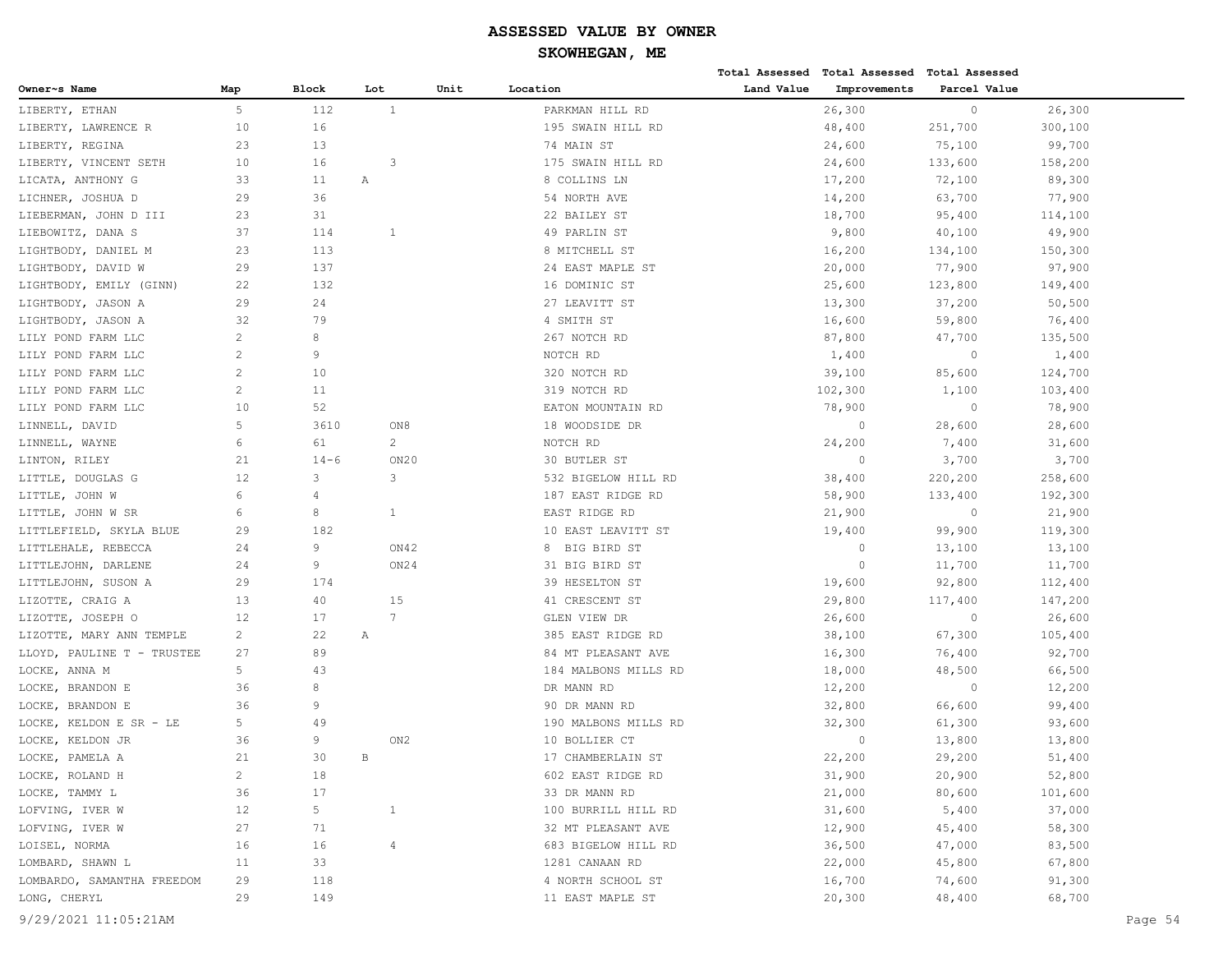|                                      |                 |                   |                |      |                       |            | Total Assessed Total Assessed | <b>Total Assessed</b> |           |         |
|--------------------------------------|-----------------|-------------------|----------------|------|-----------------------|------------|-------------------------------|-----------------------|-----------|---------|
| Owner~s Name                         | Map             | Block             | Lot            | Unit | Location              | Land Value | Improvements                  | Parcel Value          |           |         |
| LONG, DARRELL K                      | 22              | 141               |                |      | 33 MICHAEL ST         |            | 24,400                        | 92,200                | 116,600   |         |
| LONG, PHYLLIS M                      | 30              | 24                |                |      | 20 SUMMER ST          |            | 14,600                        | 68,900                | 83,500    |         |
| LONGHURST, DOLORES                   | 24              | 9                 |                | ON39 | 16 BIG BIRD ST        |            | $\circ$                       | 11,700                | 11,700    |         |
| LONGMEADOW HOUSING ASSOCIATES        | 24              | 31                |                |      | 47 MCCLELLAN ST       |            | 122,300                       | 1,018,800             | 1,141,100 |         |
| LOOMIS, CHESTER F III                | 33              | 106               |                |      | 16 WOOD ST            |            | 15,800                        | 63,000                | 78,800    |         |
| LORD, CAROLYN                        | 5               | 24<br>Α           |                |      | 248 NORTH AVE         |            | 12,600                        | 63,000                | 75,600    |         |
| LORD, SANDRA L - LIFE EST            | 36              | 20                | 3              |      | 41 ST JAMES ST        |            | 15,300                        | 23,200                | 38,500    |         |
| LOUDER, MICHAEL J                    | 30              | 45                |                |      | 27 PLEASANT ST        |            | 15,500                        | 64,700                | 80,200    |         |
| LOVEJOY, MARGARET ANNE               | 29              | 171               |                |      | 22 HESELTON ST        |            | 18,600                        | 73,900                | 92,500    |         |
| LOVLEY, STEPHEN R                    | 12              | 7 <sup>7</sup>    | $\mathbf{1}$   |      | BIGELOW HILL RD       |            | 45,200                        | $\circ$               | 45,200    |         |
| LOW, JILL                            | 5               | 3610              |                | ON38 | 16 PINELAND CIR       |            | $\circ$                       | 53,400                | 53,400    |         |
| LOWE, ANN (DINAN)                    | 5               | $36 - 1$          | $\mathbf{1}$   |      | 78 DR MANN RD         |            | 16,600                        | 82,900                | 99,500    |         |
| DONALD K SR & ALICE M<br>LOWE,       | 9               | 43                |                |      | 219 MIDDLE RD         |            | 88,200                        | 159,100               | 247,300   |         |
| LOWE, JUNE                           | 30              | 43                |                |      | 13 SUMMER ST          |            | 14,900                        | 56,300                | 71,200    |         |
| LOWELL, TRAVIS R                     | 24              | 9                 |                | ON1  | SESAME ST<br>22       |            | $\mathbf{0}$                  | 13,300                | 13,300    |         |
| LUCE, BRENT                          | 10              | 63                | $\, {\bf B}$   |      | 47 LAMBERT RD         |            | 26,600                        | 25,900                | 52,500    |         |
| LUCE, DANIEL A                       | 27              | 116               |                |      | 9 KENNEBEC ST         |            | 14,800                        | 55,900                | 70,700    |         |
| LUCE, DONALD                         | 16              | 16                |                |      | BIGELOW HILL RD       |            | 3,900                         | $\circ$               | 3,900     |         |
| DONALD P JR<br>LUCE,                 | 16              | 16                | 1              |      | 673 BIGELOW HILL RD   |            | 45,900                        | 121,800               | 167,700   |         |
| LUCE, KATIE S                        | 32              | $7\overline{ }$   |                |      | 98 RUSSELL RD         |            | 27,000                        | 51,700                | 78,700    |         |
| SARAH JANE - PERSONAL RE 30<br>LUCE, |                 | 92                |                |      | 13 PLEASANT ST        |            | 19,800                        | 54,800                | 74,600    |         |
| SARAH JANE - PERSONAL RE 30<br>LUCE, |                 | 93                |                |      | 11 PLEASANT ST        |            | 19,900                        | 7,900                 | 27,800    |         |
| LUCE, TYLER J                        | 14              | 13                | В              |      | 852 WATERVILLE RD     |            | 24,400                        | 116,800               | 141,200   |         |
| LUDDEN, DEBI                         | 5               | 38                |                | ON29 | 31 MRI DR             |            | $\circ$                       | 22,700                | 22,700    |         |
| LUFKIN, THOMAS J                     | 22              | $\mathbf{1}$<br>Α | 1              |      | 6 PRESCELLY DR        |            | 26,400                        | 124,300               | 150,700   |         |
| LUSSIER, SHAWN S                     | $7\overline{ }$ | $\overline{4}$    | 2              |      | NOTCH RD              |            | 1,800                         | $\circ$               | 1,800     |         |
| LYBROOK, KEMP                        | 17              | 18                |                |      | 963 MIDDLE RD         |            | 46,900                        | 112,600               | 159,500   |         |
| LYMAN, JAMES A                       | 29              | 230               |                |      | 48 HIGH ST            |            | 14,900                        | 67,700                | 82,600    |         |
| LYMAN, SHEILA                        | 8               | 21                | 4              |      | 57 MEADOWVIEW RD      |            | 23,100                        | 100,700               | 123,800   |         |
| LYMAN,<br>VICKI LEE                  | 22              | 107               |                |      | 13 DENNIS ST          |            | 30,100                        | 133,700               | 163,800   |         |
| JEROME O<br>LYNCH,                   | 8               | 52                | В<br>7         |      | 39 MARY ST            |            | 25,000                        | 114,500               | 139,500   |         |
| LYON, GEORGE D JR - LE               | 39              | 14                | Α              |      | 45 PHEASANT LN        |            | 112,300                       | 35,600                | 147,900   |         |
| LYONS, ARLENE (ROWELL)               | 22              | 34                | $\mathsf C$    |      | 39 SOUTH FACTORY ST   |            | 16,200                        | 45,600                | 61,800    |         |
| LYONS,<br>BARRY W JR                 | 6               | 8                 | 6              |      | 129 EAST RIDGE RD     |            | 45,800                        | 185,100               | 230,900   |         |
| LYONS, BARRY W JR                    | 6               | 16                | В<br>-1        |      | EAST RIDGE RD         |            | 28,800                        | $\circ$               | 28,800    |         |
| LYONS,<br>COURTNEY P                 | 37              | 5                 |                |      | 13 LOCUST ST          |            | 15,200                        | 62,600                | 77,800    |         |
| LYONS,<br>DARCY I - LE               | 5               | 93                | Α              |      | 300 CANAAN RD         |            | 23,600                        | 134,800               | 158,400   |         |
| LYONS, PAUL H                        | 10              | 49                | $\overline{c}$ |      | 239 EATON MOUNTAIN RD |            | 39,300                        | 136,100               | 175,400   |         |
| LYONS, RICHARD A                     | 27              | 72                |                |      | 34 MT PLEASANT AVE    |            | 13,700                        | 102,200               | 115,900   |         |
| LYONS, SHERRY                        | 32              | $7\phantom{.0}$   | 1              |      | 104 RUSSELL RD        |            | 27,300                        | 45,800                | 73,100    |         |
| LYONS, STACEY M                      | 29              | 119               | Α              |      | 29 CHESTNUT ST        |            | 16,800                        | 69,200                | 86,000    |         |
| LYONS, THOMAS JR                     | 33              | 118               |                |      | 26 ST MARK ST         |            | 19,400                        | 48,100                | 67,500    |         |
| LYONS, THOMAS R - TRUSTEE            | 23              | 53                |                |      | 10 WEST FRONT ST      |            | 18,200                        | 140,400               | 158,600   |         |
| LYONS, WENDY L & BARRY W             | 8               | 10                |                |      | 330 WEST FRONT ST     |            | 32,100                        | 99,400                | 131,500   |         |
| M & H SPRINGWATER LLC                | 26              | 172               |                |      | 260 WATER ST          |            | 26,800                        | 218,600               | 245,400   |         |
| M W WALKER LLC                       | 25              | 48                |                |      | 41 PENNELL ST         |            | 34,900                        | 36,500                | 71,400    |         |
| 9/29/2021 11:05:21AM                 |                 |                   |                |      |                       |            |                               |                       |           | Page 55 |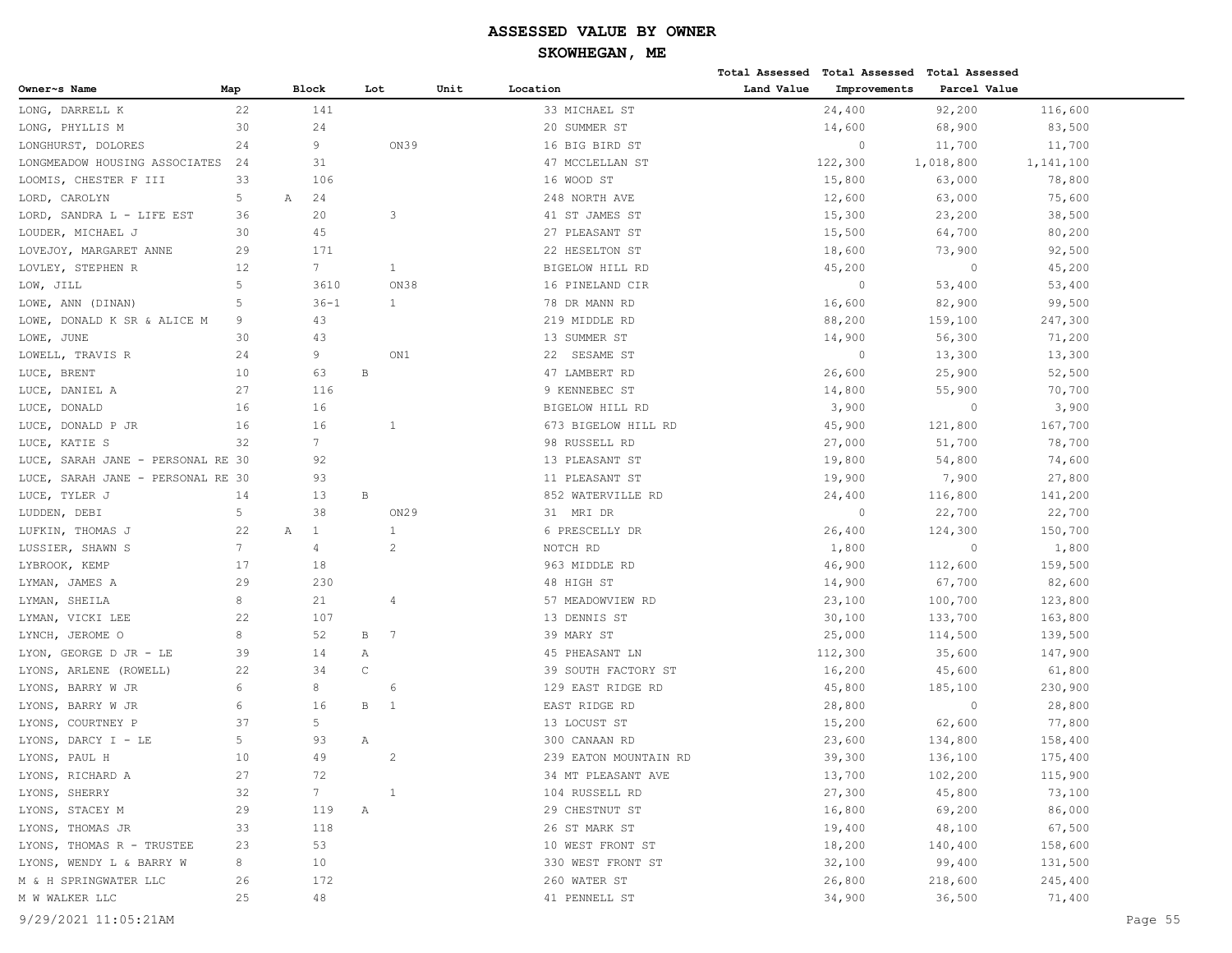|                                   |              |                |                   |         |                      |            | Total Assessed Total Assessed Total Assessed |              |           |         |
|-----------------------------------|--------------|----------------|-------------------|---------|----------------------|------------|----------------------------------------------|--------------|-----------|---------|
| Owner~s Name                      | Map          | <b>Block</b>   | Lot               | Unit    | Location             | Land Value | Improvements                                 | Parcel Value |           |         |
| M W WALKER LLC                    | 25           | 49             |                   |         | 29 PENNELL ST        |            | 27,300                                       | 111,500      | 138,800   |         |
| M W WALKER LLC                    | 25           | 50             |                   |         | 25 PENNELL ST        |            | 12,900                                       | $\circ$      | 12,900    |         |
| MACARTHUR, TIMOTHY B              | 9            | 45             |                   | $2 - 6$ | 16 BRITTANY DR       |            | 20,900                                       | 130,200      | 151,100   |         |
| MACDONALD, BRUCE                  | 39           | 37             |                   |         | 141 CHICKADEE LN     |            | 114,800                                      | 99,000       | 213,800   |         |
| MACDONALD, BRUCE                  | 11           | 28             | 3                 |         | 148 CHICKADEE LN     |            | 23,300                                       | $\circ$      | 23,300    |         |
| MACHIE, JOHN N                    | 10           | 50             | 1                 |         | 75 LAMPHERE LN       |            | 121,200                                      | 187,400      | 308,600   |         |
| MACK, KEVIN M                     | 5            | 56             | 1                 |         | MALBONS MILLS RD     |            | 25,600                                       | 4,700        | 30,300    |         |
| MACK, MIMOSA A A (SLAMM)          | 5            | 56             |                   |         | 405 MALBONS MILLS RD |            | 44,100                                       | 73,700       | 117,800   |         |
| MACK, MIMOSA A A (SLAMM)          | 5            | 57             |                   |         | MALBONS MILLS RD     |            | 3,000                                        | $\circ$      | 3,000     |         |
| MACK, RANDA A                     | 32           | 110            |                   |         | 35 HANOVER ST        |            | 20,100                                       | 145,000      | 165,100   |         |
| MACKINNON, LENORE E               | 27           | 18             |                   |         | 18 GILBLAIR ST       |            | 8,200                                        | 42,900       | 51,100    |         |
| MACMICHAEL, ELLEN                 | 30           | $7\phantom{.}$ |                   |         | 18 COBURN AVE        |            | 27,200                                       | 111,300      | 138,500   |         |
| MACMILLAN, ERNESTINE              | 36           | 3              | Α                 |         | 28 DR MANN RD        |            | 16,400                                       | 63,100       | 79,500    |         |
| MADDOCKS, DAVID C & SANDERS, K 30 |              | 115            |                   |         | 43 COBURN AVE        |            | 28,700                                       | 84,300       | 113,000   |         |
| MADORE, RICHARD H JR              | 13           | 40             | 23                |         | 26 CRESCENT ST       |            | 25,400                                       | 147,500      | 172,900   |         |
| MADORE, RICHARD H JR              | 13           | 40             | 24                |         | CRESCENT ST          |            | 19,800                                       | $\circ$      | 19,800    |         |
| MAGOON, BRADLEY C - LIFE EST      | 1            | 33             |                   |         | MALBONS MILLS RD     |            | 2,900                                        | $\circ$      | 2,900     |         |
| MAGOON, MAURICE B JR              | $\mathbf{1}$ | 20             |                   |         | MOLUNKUS RD          |            | 17,800                                       | $\circ$      | 17,800    |         |
| MAGOON, MAURICE B JR              | $\mathbf{1}$ | 21             |                   |         | 122 MOLUNKUS RD      |            | 57,900                                       | 101,100      | 159,000   |         |
| MAGOON, MAURICE B JR              | $\mathbf{1}$ | 22             |                   |         | MOLUNKUS RD          |            | 33,900                                       | $\circ$      | 33,900    |         |
| MAGRUDER, GAILIAN W - TRUSTEE     | - 11         | 47             | $\mathbb D$       |         | 2 LITTLE LOON LN     |            | 101,300                                      | 58,600       | 159,900   |         |
| MAGUIRE, DEBBIE J - TRSTEE IRR 22 |              | 101            |                   |         | 22 DENNIS ST         |            | 25,900                                       | 153,600      | 179,500   |         |
| MAINE ANTIOUE POWER ASSN INC      | 38           | 18             |                   | ON1     | CONSTITUTION AVE     |            | $\circ$                                      | 84,800       | 84,800    |         |
| MAINE CENTRAL RAILROAD CO         | 18           | 13             | ON                |         | WATERVILLE RD        |            | $\circ$                                      | 237,300      | 237,300   |         |
| MAINE CENTRAL RAILROAD CO         | 26           | 12             |                   |         | FRENCH ST            |            | 14,800                                       | $\circ$      | 14,800    |         |
| MAINE GRANITE & STONE LLC         | 38           | 19             | Α                 |         | 20 CONSTITUTION AVE  |            | 97,700                                       | 37,900       | 135,600   |         |
| MAINE RSA NO.1, INC               | 10           | 50             | ON                |         | 145 LAMPHERE LN      |            | $\circ$                                      | 90,700       | 90,700    |         |
| MAINE RSA NO.1, INC               | 4            | 6              |                   | 50N     | 249 RUSSELL RD       |            | 30,000                                       | 101,300      | 131,300   |         |
| MAINE SCHOOL ADMINISTRATIVE DI 8  |              | 16             |                   |         | 61 ACADEMY CIR       |            | 507,600                                      | 8,993,800    | 9,501,400 |         |
| MAINE SCHOOL ADMINISTRATIVE DI 8  |              | 16             | ON                |         | NORRIDGEWOCK RD      |            | $\circ$                                      | 267,400      | 267,400   |         |
| MAINE SCHOOL ADMINISTRATIVE DI 8  |              | 17             |                   |         | 193 WEST FRONT ST    |            | 61,700                                       | 370,500      | 432,200   |         |
| MAINE SCHOOL ADMINISTRATIVE DI 29 |              | 172            |                   |         | 40 HESELTON ST       |            | 66,100                                       | 1,015,900    | 1,082,000 |         |
| MAINE SCHOOL ADMINISTRATIVE DI 33 |              | 97             |                   |         | 33 JEWETT ST         |            | 48,800                                       | 659,300      | 708,100   |         |
| MAKOWSKI, ANGELIA M - PR          | 17           | 29             | 1                 |         | 807 MIDDLE RD        |            | 28,500                                       | 77,100       | 105,600   |         |
| MALBON, RYAN A                    | 22           | 20             |                   |         | 8 PRATT CT           |            | 12,900                                       | 40,100       | 53,000    |         |
| MALBON, STANLEY E                 | 5            | 53             |                   |         | 259 MALBONS MILLS RD |            | 37,000                                       | 80,200       | 117,200   |         |
| MALBON, TROY A                    | $\mathbf{1}$ | 5              |                   |         | STEWARD HILL RD      |            | 5,700                                        | $\mathbf{0}$ | 5,700     |         |
| MALLARD, ROBERT                   | 6            | 8              | 5                 |         | EAST RIDGE RD        |            | 32,300                                       | $\Omega$     | 32,300    |         |
| MALLARD, ROBERT JR                | 6            | 8              | 4                 |         | 151 EAST RIDGE RD    |            | 41,900                                       | 186,000      | 227,900   |         |
| MALLET, THOMAS JR                 | 9            | 49             |                   |         | 605 WATERVILLE RD    |            | 21,200                                       | 1,000        | 22,200    |         |
| MALONEY, KAREN                    | 8            | 18             |                   |         | 183 WEST FRONT ST    |            | 31,800                                       | 168,900      | 200,700   |         |
| MALYK, TIMOTHY C                  | 33           | 25             |                   |         | 171 MADISON AVE      |            | 17,100                                       | 112,000      | 129,100   |         |
| MANSFIELD, JAMES                  | 32           | 86             |                   |         | 50 HANOVER ST        |            | 16,300                                       | 68,700       | 85,000    |         |
| MANSON, GARY C                    | 25           | 26             |                   |         | 140 WEST FRONT ST    |            | 16,300                                       | 55,800       | 72,100    |         |
| MANTHA, JASMINE S                 | 33           | 175            | $\mathbb C$<br>ON |         | 28 NORTH SCHOOL ST   |            | $\circ$                                      | 6,700        | 6,700     |         |
| MANTOR, ALLISON KIMBALL           | 33           | 75             |                   |         | 26 PROSPECT ST       |            | 26,900                                       | 57,100       | 84,000    |         |
| 9/29/2021 11:05:21AM              |              |                |                   |         |                      |            |                                              |              |           | Page 56 |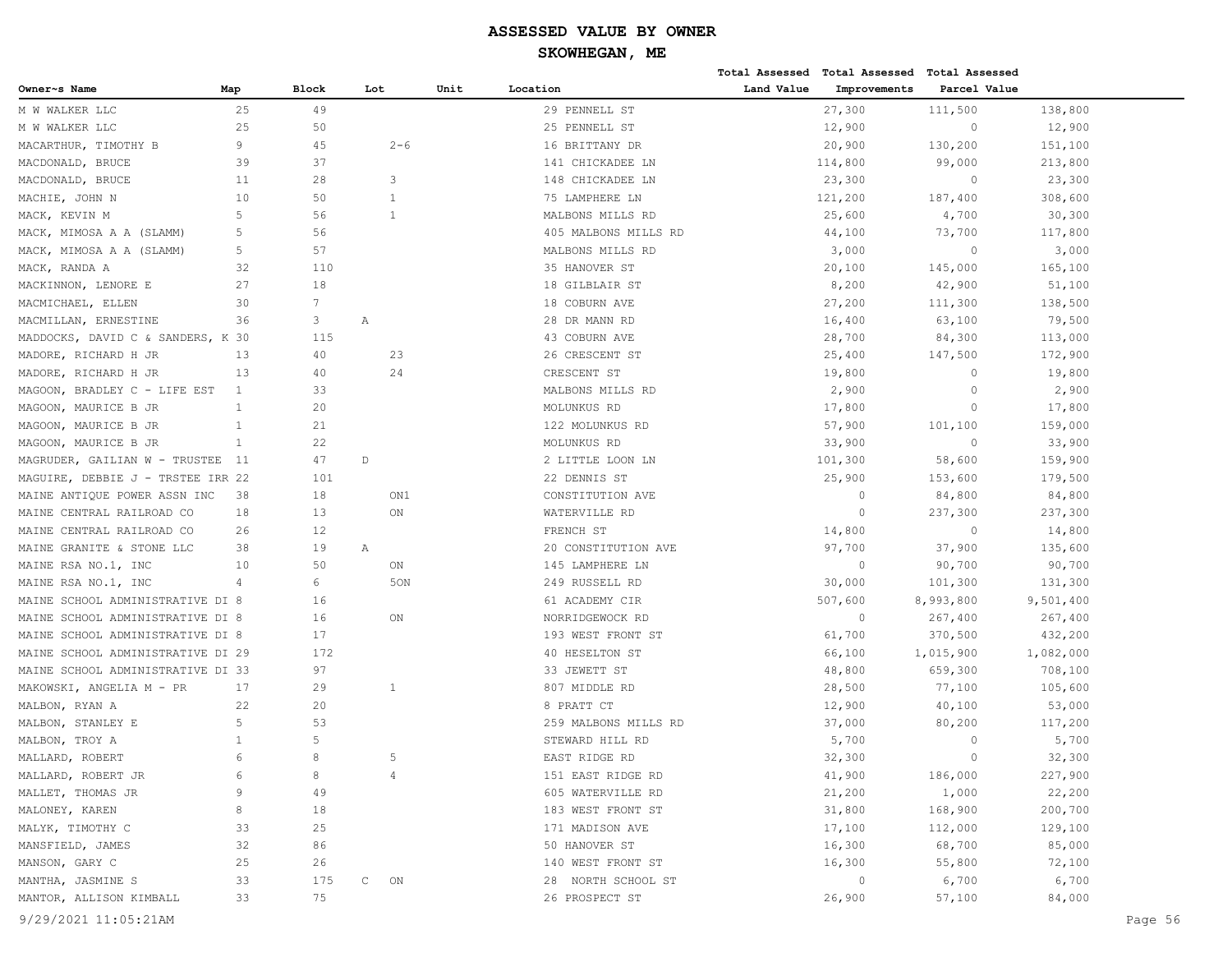|                                   |              |                 |              |                 |      |                      |            | Total Assessed Total Assessed Total Assessed |                |         |
|-----------------------------------|--------------|-----------------|--------------|-----------------|------|----------------------|------------|----------------------------------------------|----------------|---------|
| Owner~s Name                      | Map          | Block           | Lot          |                 | Unit | Location             | Land Value | Improvements                                 | Parcel Value   |         |
| MANUEL, CHESTER T - TRUSTEE       | 13           | 40              |              | 13              |      | 51 CRESCENT ST       |            | 29,300                                       | 123,400        | 152,700 |
| MANWARING, RICKY L                | 29           | 217             |              |                 |      | 10 BUSH ST           |            | 16,000                                       | 63,900         | 79,900  |
| MANZER, CELINE P                  | $\mathbf{1}$ | $7\phantom{.0}$ |              | $\overline{c}$  |      | 239 STEWARD HILL RD  |            | 23,600                                       | 135,600        | 159,200 |
| MANZER, CELINE P                  | $\mathbf{1}$ | 7               |              | 3               |      | STEWARD HILL RD      |            | 17,900                                       | $\circ$        | 17,900  |
| MANZER, SHERMAN C & JUNE M - T 5  |              | 86              | Α            |                 |      | 37 DUDLEY CORNER RD  |            | 34,800                                       | 98,200         | 133,000 |
| MARCOTTE, ROBERT D                | 13           | 40              |              | 8               |      | 81 CRESCENT ST       |            | 31,300                                       | 156,200        | 187,500 |
| MARCOUX, JEROME R                 | 14           | 19              |              | 3               |      | 930 WATERVILLE RD    |            | 32,200                                       | 91,500         | 123,700 |
| MARCUE, LESLIE                    | 26           | 63              | Α            |                 |      | 19 ALDER ST          |            | 6,500                                        | 31,200         | 37,700  |
| MARCUE, LESLIE A                  | 23           | 80              |              |                 |      | 34 MECHANIC ST       |            | 13,300                                       | 46,200         | 59,500  |
| MARCUE, LESLIE A                  | 27           | 49              |              |                 |      | 14 ASH ST            |            | 13,800                                       | 36,600         | 50,400  |
| MARGARET CHASE SMITH FOUNDATIO 31 |              | 5               |              |                 |      | 48 NORRIDGEWOCK AVE  |            | 54,600                                       | $\circ$        | 54,600  |
| MARGARET CHASE SMITH FOUNDATIO 31 |              | 6               |              |                 |      | 56 NORRIDGEWOCK AVE  |            | 206,400                                      | 480,100        | 686,500 |
| MARHEFKA, JASON                   | 8            | 36              | B            |                 |      | 82 BIGELOW HILL RD   |            | 31,200                                       | 15,600         | 46,800  |
| MARK'S COMPLETE AUTOMOTIVE SER 38 |              | $\overline{c}$  |              |                 |      | 11 PARK ST           |            | 11,600                                       | 47,400         | 59,000  |
| MARKS SOUTHERN AUTOS LLC          | 8            | 9               |              |                 |      | 327 WEST FRONT ST    |            | 57,900                                       | 137,900        | 195,800 |
| MARKS SOUTHERN AUTOS LLC          | 8            | 10              | Α            |                 |      | 340 WEST FRONT ST    |            | 49,100                                       | 151,700        | 200,800 |
| MARNEY, KATHERINE L               | 20           | 39              |              |                 |      | 98 FAIRVIEW AVE      |            | 25,600                                       | 64,400         | 90,000  |
| MARQUIS, DUANE                    | 9            | 22              |              |                 |      | 10 RESEARCH DR       |            | 30,300                                       | 110,300        | 140,600 |
| MARQUIS, DUANE                    | 31           | 3               | Α            | 1               |      | 28 NORRIDGEWOCK AVE  |            | 23,800                                       | 13,000         | 36,800  |
| MARQUIS, STEVEN                   | 4            | $4 - 5$         |              | ON <sub>5</sub> |      | 12 LEXIE LN          |            | $\circ$                                      | 23,100         | 23,100  |
| MARR, KELLY W                     | 37           | 51              |              |                 |      | 16 GEM ST            |            | 16,500                                       | 42,700         | 59,200  |
| MARR, ROBERT ALLEN SR             | 5            | 92              |              |                 |      | 316 CANAAN RD        |            | 24,800                                       | 83,100         | 107,900 |
| MARSH, HAROLD JOSEPH              | 37           | $\mathbf{1}$    |              |                 |      | 20 GREENWOOD AVE     |            | 16,400                                       | 62,500         | 78,900  |
| MARSH, WILLIAM JR                 | 5            | 13<br>А         |              | $\overline{c}$  |      | 9 BROWN ST           |            | 10,300                                       | 31,600         | 41,900  |
| MARSHALL, FREDERICK H JR          | 5            | 45              | $\mathbf{B}$ | 5               |      | 41 ROBIN CT          |            | 37,500                                       | 180,000        | 217,500 |
| MARSHALL, LOIS EDNA               | 5            | 47              |              |                 |      | 201 MALBONS MILLS RD |            | 19,500                                       | 51,400         | 70,900  |
| MARSHALL, RANDY J                 | 5            | 40              |              | 1               |      | 164 MALBONS MILLS RD |            | 22,500                                       | 19,500         | 42,000  |
| MARSHALL, RANDY J                 | 35           | 4               |              | $\overline{c}$  |      | 151 MALBONS MILLS RD |            | 23,400                                       | 70,500         | 93,900  |
| MARSHALL, TROY A                  | 12           | 22              |              | $\mathbf{1}$    |      | 88 GLEN VIEW DR      |            | 37,300                                       | 175,700        | 213,000 |
| MARSON, LINDA D                   | 26           | 19              |              |                 |      | 30 WATERVILLE RD     |            | 13,400                                       | 52,900         | 66,300  |
| MARTELL, RICK A                   | 33           | 158             |              |                 |      | 14 EAST CHANDLER ST  |            | 24,500                                       | 73,200         | 97,700  |
| MARTELL, TRACEY                   | 11           | 47              | Α            |                 |      | 144 LOON LN          |            | 93,900                                       | 48,700         | 142,600 |
| MARTIN, DAVID F                   | 29           | 125             |              |                 |      | 9 CHESTNUT ST        |            | 16,900                                       | 94,600         | 111,500 |
| MARTIN, JANET I                   | 24           | 9               |              | ON30            |      | 44 BIG BIRD ST       |            | $\circ$                                      | 18,200         | 18,200  |
| MARTIN, JULIE M                   | 10           | 14              | Α            | $\mathbf{1}$    |      | 145 SWAIN HILL RD    |            | 34,100                                       | 45,200         | 79,300  |
| MARTIN, KENNETH G                 | 25           | 34              |              |                 |      | 87 WEST FRONT ST     |            | 25,100                                       | 84,200         | 109,300 |
| MARTIN, SCOTT K                   | 23           | 23              |              |                 |      | 63 MAIN ST           |            | 20,600                                       | 92,500         | 113,100 |
| MARTINEZ, DIANE                   | 2            | 16              |              | 1               |      | 495 NOTCH RD         |            | 32,900                                       | 91,200         | 124,100 |
| MASE, JOY                         | 14           | 9               |              | 10N             |      | 24 MASES LN          |            | $\circ$                                      | 34,400         | 34,400  |
| MASE, JOY                         | 14           | 9               |              | $\mathbf{1}$    | Α    | WATERVILLE RD        |            | 26,700                                       | $\circ$        | 26,700  |
| MASE, JOY A                       | 14           | 9               |              | $\mathbf{1}$    |      | 45 MASES LN          |            | 66,100                                       | 179,800        | 245,900 |
| MASE, JOY A                       | 22           | 43              |              |                 |      | 79 WATERVILLE RD     |            | 16,600                                       | 62,700         | 79,300  |
| MASE, JOY A                       | 14           | 9               |              | $1 - 1$         |      | 778 WATERVILLE RD    |            | 23,800                                       | 89,000         | 112,800 |
| MASON, MICHAEL                    | 5            | 33              | В            | $\overline{c}$  |      | 309 NORTH AVE        |            | 20,900                                       | 116,000        | 136,900 |
| MASON, ROBIN B                    | 5            | 84              | $\mathbf F$  |                 |      | STREAM VIEW DR       |            | 21,300                                       | $\overline{0}$ | 21,300  |
| MASON, STEVEN O - TRUSTEE         | 12           | 13              | Α            |                 |      | 382 BIGELOW HILL RD  |            | 38,800                                       | 216,700        | 255,500 |
| 9/29/2021 11:05:21AM              |              |                 |              |                 |      |                      |            |                                              |                | Page 57 |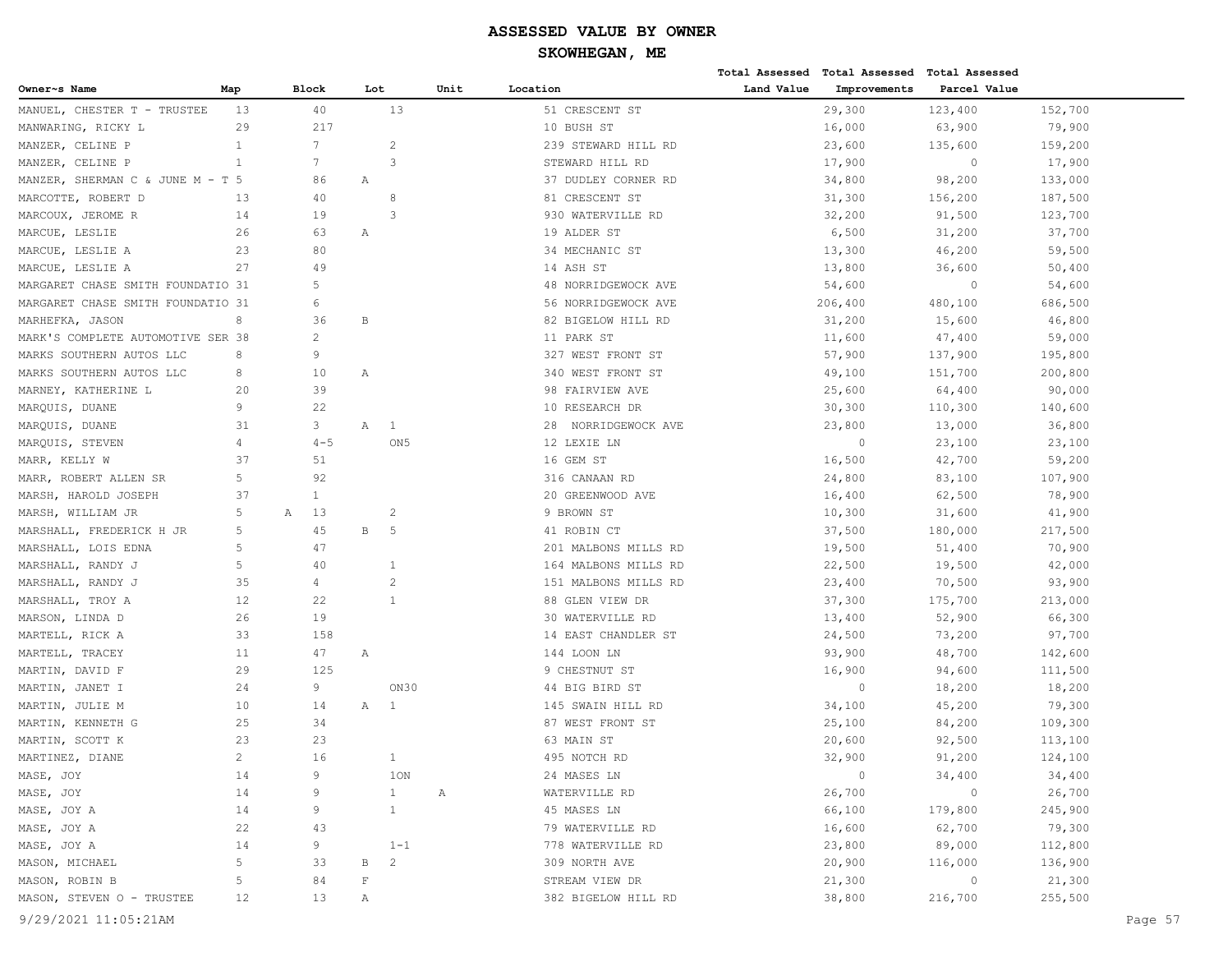|                               |                |                |                |      |                     |            | Total Assessed Total Assessed Total Assessed |              |         |
|-------------------------------|----------------|----------------|----------------|------|---------------------|------------|----------------------------------------------|--------------|---------|
| Owner~s Name                  | Map            | <b>Block</b>   | Lot            | Unit | Location            | Land Value | Improvements                                 | Parcel Value |         |
| MASON, THOMAS                 | 12             | 11             | 17             |      | 360 BIGELOW HILL RD |            | 33,500                                       | 228,200      | 261,700 |
| MASONIC ASSOCIATION           | 26             | 155            |                |      | 196 WATER ST        |            | 22,800                                       | 140,000      | 162,800 |
| MASSE, CILLA V                | 9              | 56             |                |      | 505 WATERVILLE RD   |            | 24,500                                       | 72,800       | 97,300  |
| MASTERCRAFT INC               | 9              | 49             | 4              |      | WATERVILLE RD       |            | 49,000                                       | $\mathbf{0}$ | 49,000  |
| MASTERMAN PROPERTIES LLC      | 20             | 12             | $\mathbb{A}$   |      | 116 MAIN ST         |            | 16,700                                       | 85,100       | 101,800 |
| MASTERMAN, ETHAN K            | 6              | 3              | 1              |      | 30 DYLANS WY        |            | 41,500                                       | 288,500      | 330,000 |
| MATCHETT, DANIEL B            | 12             | 11             | $\mathbf{1}$   |      | 235 ROWE RD         |            | 38,800                                       | 111,600      | 150,400 |
| MATCHETT, KRISTOFER L         | 12             | 11             | $14 - 1$       |      | 202 BIGELOW HILL RD |            | 34,600                                       | 136,400      | 171,000 |
| MATHIAS, JOHN R               | 26             | 55             |                |      | 29 TURNER AVE       |            | 15,200                                       | 55,400       | 70,600  |
| MATHIEU, MARY P               | 16             | 13             | $\overline{c}$ |      | 770 BIGELOW HILL RD |            | 40,000                                       | 128,300      | 168,300 |
| MATHIEU, MICHAEL              | 14             | 28             |                |      | 1088 WATERVILLE RD  |            | 17,200                                       | 119,600      | 136,800 |
| MATHIEU, ROXIE L              | 27             | 17             |                |      | 16 GILBLAIR ST      |            | 7,800                                        | 40,700       | 48,500  |
| MATHIEU, TINA M               | 12             | 5              | 2              |      | 2 HELENS LN         |            | 24,500                                       | 32,700       | 57,200  |
| MATNEY, ROGER D               | 31             | 14             |                |      | 31 NORRIDGEWOCK AVE |            | 27,200                                       | 142,800      | 170,000 |
| MATTHEW INC                   | 16             | 28             |                |      | LARONE RD           |            | 21,100                                       | $\circ$      | 21,100  |
| MATTHEWS, JOHN W & SANDRA M - | 37             | 30             | $\mathbf{1}$   |      | 16 COWETTE ST       |            | 18,500                                       | 121,000      | 139,500 |
| MATZINGER, PAMELA             | 11             | 21             | 4              |      | 252 WEST SHORE RD   |            | 48,500                                       | 26,700       | 75,200  |
| MAY, EDYTHE F                 | 29             | 101            |                |      | 34 MAPLE ST         |            | 19,100                                       | 82,900       | 102,000 |
| MAYER, BRENDA T               | 13             | 40             | 4              |      | 151 PALMER RD       |            | 29,000                                       | 77,200       | 106,200 |
| MAYHEW, ALLEN A               | 36             | 19             | 9              |      | 4 JOSIE ST          |            | 19,000                                       | 94,700       | 113,700 |
| MAYHEW, SAMUEL                | 2              | 22             | $\,$ B<br>2    |      | 407 EAST RIDGE RD   |            | 30,200                                       | 91,200       | 121,400 |
| MAYO, CARMELLA E              | 10             | 59             |                |      | 935 CANAAN RD       |            | 21,200                                       | 20,100       | 41,300  |
| MAYO, KELLY                   | 32             | 96             | ON1            |      | 50 BEECH ST         |            | $\circ$                                      | 5,200        | 5,200   |
| MAYO, RICHARD M               | 11             | 14             | $\mathbf E$    |      | 1112 CANAAN RD      |            | 20,600                                       | 800          | 21,400  |
| MCCABE, SARAH ADAMS BIGNEY    | 30             | 113            |                |      | 50 COBURN AVE       |            | 31,700                                       | 153,500      | 185,200 |
| MCCABE, TRINA M               | 5              | 36             | 6              |      | 60 DR MANN RD       |            | 16,700                                       | 72,700       | 89,400  |
| MCCAFFERY, JOHNEEN            | 9              | $\overline{4}$ | 2              |      | 58 BACK RD          |            | 26,600                                       | 164,900      | 191,500 |
| MCCAFFERY, JOHNEEN A          | 9              | 4              |                |      | 48 BACK RD          |            | 29,100                                       | $\mathbf{0}$ | 29,100  |
| MCCALLUM, DAVID               | 21             | 16             | 2B             |      | 15 LAND ST          |            | 16,900                                       | 72,500       | 89,400  |
| MCCARTHY, AMBROSE             | 37             | 97             |                |      | 228 NORTH AVE       |            | 42,600                                       | 156,300      | 198,900 |
| MCCARTHY, AMBROSE G JR        | $\mathbf{1}$   | 28             | Α              |      | 55 HILTON HILL RD   |            | 43,500                                       | 108,500      | 152,000 |
| MCCARTHY, AMBROSE G JR        | 9              | 55             |                |      | 515 WATERVILLE RD   |            | 27,500                                       | 23,400       | 50,900  |
| MCCARTHY, BRUCE W             | 29             | 113            |                |      | 11 VALLIERE CT      |            | 16,300                                       | 78,900       | 95,200  |
| MCCARTHY, JONATHAN E          | 25             | 32             |                |      | 109 WEST FRONT ST   |            | 33,100                                       | 133,700      | 166,800 |
| MCCARTHY, JUDITH A            | 33             | 16             |                |      | 18 PROSPECT ST      |            | 26,800                                       | 96,500       | 123,300 |
| MCCARTHY, MARY MARGARET       | 5              | 101            | ON79           |      | 80 HILLTOP DR       |            | $\circ$                                      | 16,200       | 16,200  |
| MCCARTHY, MICHAEL B - LE      | 32             | 8              |                |      | 55 BEECH ST         |            | 10,900                                       | 14,300       | 25,200  |
| MCCARTY, LEROY A              | $\overline{4}$ | 24             |                |      | RUSSELL RD          |            | 42,100                                       | $\Omega$     | 42,100  |
| MCCARTY, PAUL A               | 12             | 4              | 6              |      | BIGELOW HILL RD     |            | 32,300                                       | $\circ$      | 32,300  |
| MCCARTY, PAUL A               | 12             | $\overline{4}$ | 7              |      | 447 BIGELOW HILL RD |            | 36,400                                       | 190,000      | 226,400 |
| MCCASLIN, DWIGHT G            | 5 <sub>1</sub> | 100            | $\mathbf{1}$   |      | 20 ROSIES CT        |            | 17,900                                       | 52,000       | 69,900  |
| MCCAULEY, MICHELE             | 37             | 43             |                |      | 21 COWETTE ST       |            | 25,000                                       | 62,000       | 87,000  |
| MCCHORD, CHARLES              | 16             | 10             |                |      | 824 BIGELOW HILL RD |            | 68,800                                       | 181,200      | 250,000 |
| MCCOLLOR, BRUCE               | 22             | 144            |                |      | 7 DOMINIC ST        |            | 37,700                                       | 140,500      | 178,200 |
| MCCOLLOR, JANET M             | $\mathbf{1}$   | 26             | Α              |      | 28 HILTON HILL RD   |            | 36,500                                       | 59,900       | 96,400  |
| MCCOLLOR, SANDRA              | 13             | 22             | D              |      | 297 MIDDLE RD       |            | 30,900                                       | 153,900      | 184,800 |
| 9/29/2021 11:05:21AM          |                |                |                |      |                     |            |                                              |              | Page 58 |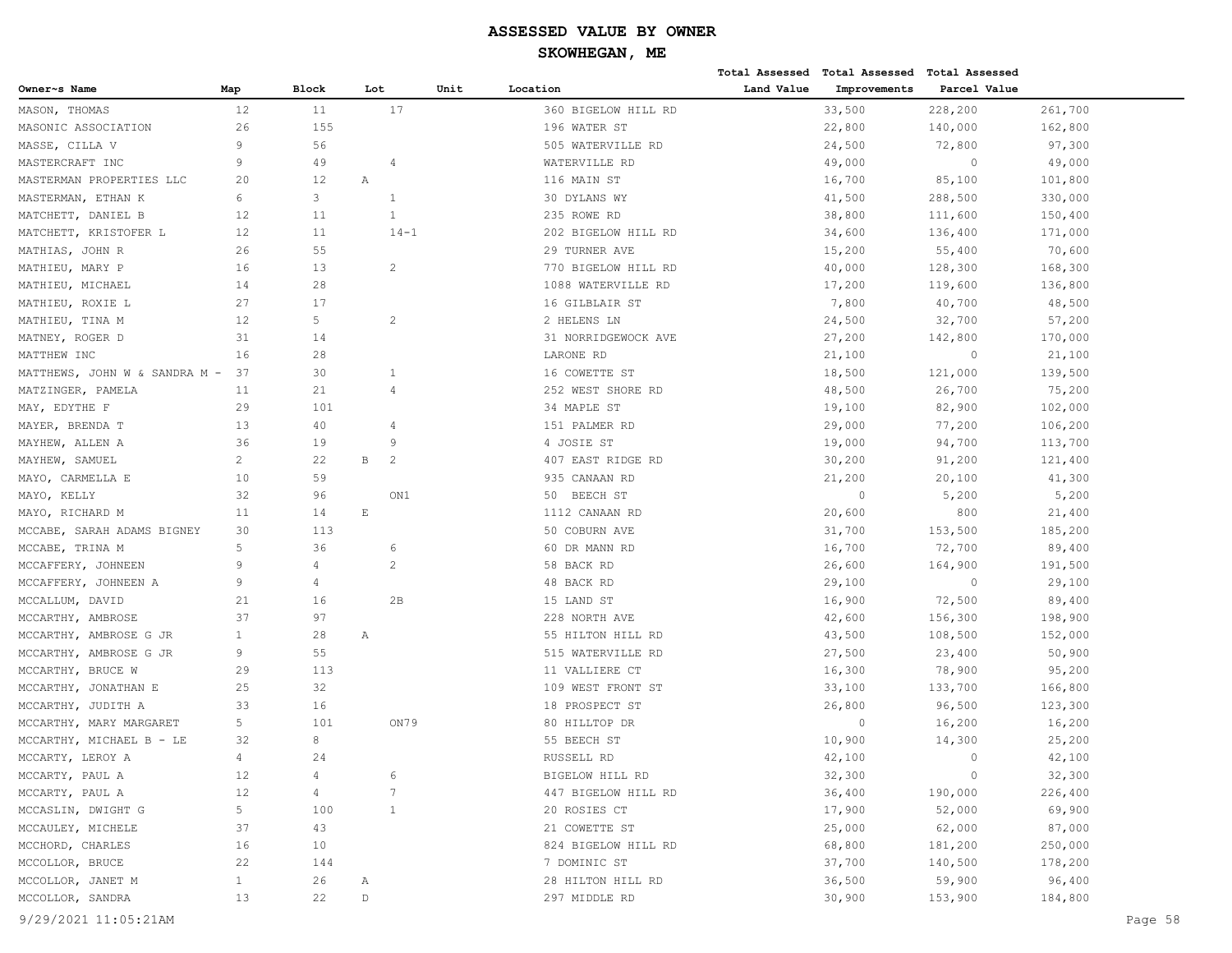# **SKOWHEGAN, ME**

|                                |             |              |              |              |              |                      |            | Total Assessed Total Assessed Total Assessed |              |         |
|--------------------------------|-------------|--------------|--------------|--------------|--------------|----------------------|------------|----------------------------------------------|--------------|---------|
| Owner~s Name                   | Map         | Block        | Lot          |              | Unit         | Location             | Land Value | Improvements                                 | Parcel Value |         |
| MCDANIEL, ASHLEY M             | 37          | 15           |              |              |              | 17 CLEVELAND ST      |            | 14,200                                       | 38,300       | 52,500  |
| MCDANIELS, LORI C              | 13          | 40           |              | 18           |              | 25 CRESCENT ST       |            | 31,800                                       | 97,100       | 128,900 |
| MCDERMOTT, DAVID M             | 29          | 176          | $\, {\bf B}$ |              |              | 27 HESELTON ST       |            | 19,400                                       | 115,300      | 134,700 |
| MCDERMOTT, TIMOTHY P           | 18          | 31           |              | $\mathbf{1}$ |              | 976 EAST RIVER RD    |            | 32,400                                       | 65,800       | 98,200  |
| MCDONALD'S CORP (18-0143)      | 37          | 24           |              | ON           |              | 261 MADISON AVE      |            | $\circ$                                      | 547,900      | 547,900 |
| MCDONALD, SCOTT A              | 22          | 85           |              |              |              | 50 FRENCH ST         |            | 11,200                                       | 49,700       | 60,900  |
| MCDONNELL, JEANNE (BITZAN)     | 13          | 37           | Α            |              |              | PALMER RD            |            | 31,000                                       | $\circ$      | 31,000  |
| MCEWEN, DOUGLAS E              | 12          | 11           |              | 10           |              | 452 BIGELOW HILL RD  |            | 44,900                                       | 242,600      | 287,500 |
| MCFADDEN, STEVEN J             | 33          | 49           |              |              |              | 9 JEWETT ST          |            | 56,100                                       | 101,700      | 157,800 |
| MCFADDEN, TIMOTHY C            | 5           | 82           |              |              |              | 116 DUDLEY CORNER RD |            | 37,800                                       | 170,100      | 207,900 |
| MCFADDEN, TIMOTHY C            | 29          | 10           |              | 1            |              | 7 LEAVITT ST         |            | 14,700                                       | 36,200       | 50,900  |
| MCFARLAND, CATHY ANN           | 36          | 5            |              |              |              | 40 DR MANN RD        |            | 15,200                                       | 41,600       | 56,800  |
| MCFARLIN, ANJANETTE LYNN       | 27          | 121          |              |              |              | 319 WATER ST         |            | 18,300                                       | 126,800      | 145,100 |
| MCGORTY, ROBERT C - TC<br>/ LE | 6           | 50           |              | 2            |              | 26 EAST RIVER RD     |            | 30,300                                       | 138,600      | 168,900 |
| MCGOWAN, BRIAN L               | 25          | 38           |              |              |              | 10 PENNELL ST        |            | 16,200                                       | 62,000       | 78,200  |
| MCGOWAN, COLEN K               | 5           | 45           |              | 8            |              | 5 ROBIN CT           |            | 30,100                                       | 76,300       | 106,400 |
| MCGOWAN, COLEN K               | 32          | 89           |              | $\mathbf{1}$ |              | 58 HANOVER ST        |            | 12,400                                       | 15,600       | 28,000  |
| MCGOWAN, DANIEL F              | 8           | 49           |              |              |              | 196 NORRIDGEWOCK AVE |            | 29,300                                       | 78,600       | 107,900 |
| MCGOWAN, JAMES V               | 33          | 191          |              |              |              | 16 CHESTNUT ST       |            | 14,200                                       | 61,300       | 75,500  |
| MCGOWAN, KEVIN J               | 4           | 25           |              | 2            |              | 330 RUSSELL RD       |            | 33,500                                       | 181,100      | 214,600 |
| MCGOWAN, MARK                  | 37          | 38           |              |              |              | 20 WEST ST           |            | 20,600                                       | 71,400       | 92,000  |
| MCGOWAN, ROBERT W              | 35          | $\mathbf{1}$ | $\mathsf{C}$ |              |              | 119 DR MANN RD       |            | 19,600                                       | 26,000       | 45,600  |
| MCGOWAN, WAYNE M               | 32          | 90           |              |              |              | 83 RUSSELL RD        |            | 17,900                                       | 53,000       | 70,900  |
| MCGRAW, DANIEL R               | 5           | 44           | $\, {\bf B}$ | -5           |              | 34 RYAN LN           |            | 20,300                                       | 67,200       | 87,500  |
| MCGRAW, DENNIS J               | 20          | 34           |              | 1            |              | 84 SOUTH FACTORY ST  |            | 14,900                                       | 28,400       | 43,300  |
| JOSEPH E<br>MCGRAW,            | 9           | 16           | Α            |              |              | 35 STEVENS RD        |            | 28,900                                       | 90,400       | 119,300 |
| MCGRAW, MARSHA & GERALD        | 5           | 38           |              | ON20         |              | 22 MRI DR            |            | $\circ$                                      | 14,200       | 14,200  |
| MCGRAW, ROBERT                 | 5           | 38           |              | ON30         |              | 32 MRI DR            |            | $\circ$                                      | 21,100       | 21,100  |
| MCGRAY, CECIL                  | 37          | 126          |              | ON           |              | 20 BEAUFORD ST       |            | $\Omega$                                     | 4,400        | 4,400   |
| MCGRAY, CHARLES JR             | 37          | 126          |              | ON1          |              | 18 COTE ST           |            | $\Omega$                                     | 8,000        | 8,000   |
| MCGRAY, CHARLES R SR - LE      | 37          | 126          |              |              |              | 18 BEAUFORD ST       |            | 18,300                                       | 40,800       | 59,100  |
| MCGRAY, STANLEY J              | 33          | 137          |              |              |              | 23 BLAIR ST          |            | 10,900                                       | 75,400       | 86,300  |
| MCGREGOR, ELLEN                | 30          | 71           |              |              |              | 13 SPRING ST         |            | 16,300                                       | 83,800       | 100,100 |
| MCGUIRE, ALAN                  | 5           | 21           |              | ON1          |              | 93 STEWARD HILL RD   |            | $\circ$                                      | 1,100        | 1,100   |
| MCINTYRE, MARILYN              | 5           | 3610         |              | ON44         |              | 26 PINELAND CIR      |            | $\circ$                                      | 46,200       | 46,200  |
| MCKECHNIE, JEFFREY B           | 5           | 35           |              | ON31         |              | 27 HARVEYS PK        |            | $\Omega$                                     | 21,600       | 21,600  |
| MCKECHNIE, JEFFREY B           | 27          | 27           |              |              |              | 14 OAK ST            |            | 11,100                                       | 34,700       | 45,800  |
| MCKENNA, DOREEN M (BOOTH)      | 5           | 44           |              | 13           |              | 95 TIMBERVIEW DR     |            | 19,500                                       | 62,000       | 81,500  |
| MCKENNA, ISABELLE (CARRIER)    | 12          | 17           |              | $\mathbf{1}$ | $\mathbb{A}$ | 100 ROWE RD          |            | 31,100                                       | 335,800      | 366,900 |
| MCKENNA, MYRTLE                | 20          | 19           | Α            |              |              | 75 FAIRVIEW AVE      |            | 17,700                                       | 56,500       | 74,200  |
| MCKENNA, RICHARD W             | 23          | 26           |              |              |              | 55 MAIN ST           |            | 17,700                                       | 89,400       | 107,100 |
| MCKENNEY, DAVID S              | 17          | 8            |              |              |              | 613 BACK RD          |            | 77,400                                       | 20,900       | 98,300  |
| MCKENNEY, DEVOLIN R            | 24          | 9            | Α            |              |              | 69 MCCLELLAN ST      |            | 25,400                                       | 82,600       | 108,000 |
| MCKENNEY, GAIL                 | $\mathsf S$ | 3610         |              | ON1          |              | 7 WOODSIDE DR        |            | $\circ$                                      | 57,200       | 57,200  |
| MCKENNEY, MARK L               | 8           | 31           |              |              |              | 171 MAIN ST          |            | 25,200                                       | 43,900       | 69,100  |
| MCKENNY, JOYCE                 | 5           | 3610         |              | ON53         |              | 5 NORTHSIDE LN       |            | $\circ$                                      | 41,300       | 41,300  |
|                                |             |              |              |              |              |                      |            |                                              |              |         |

9/29/2021 11:05:21AM Page 59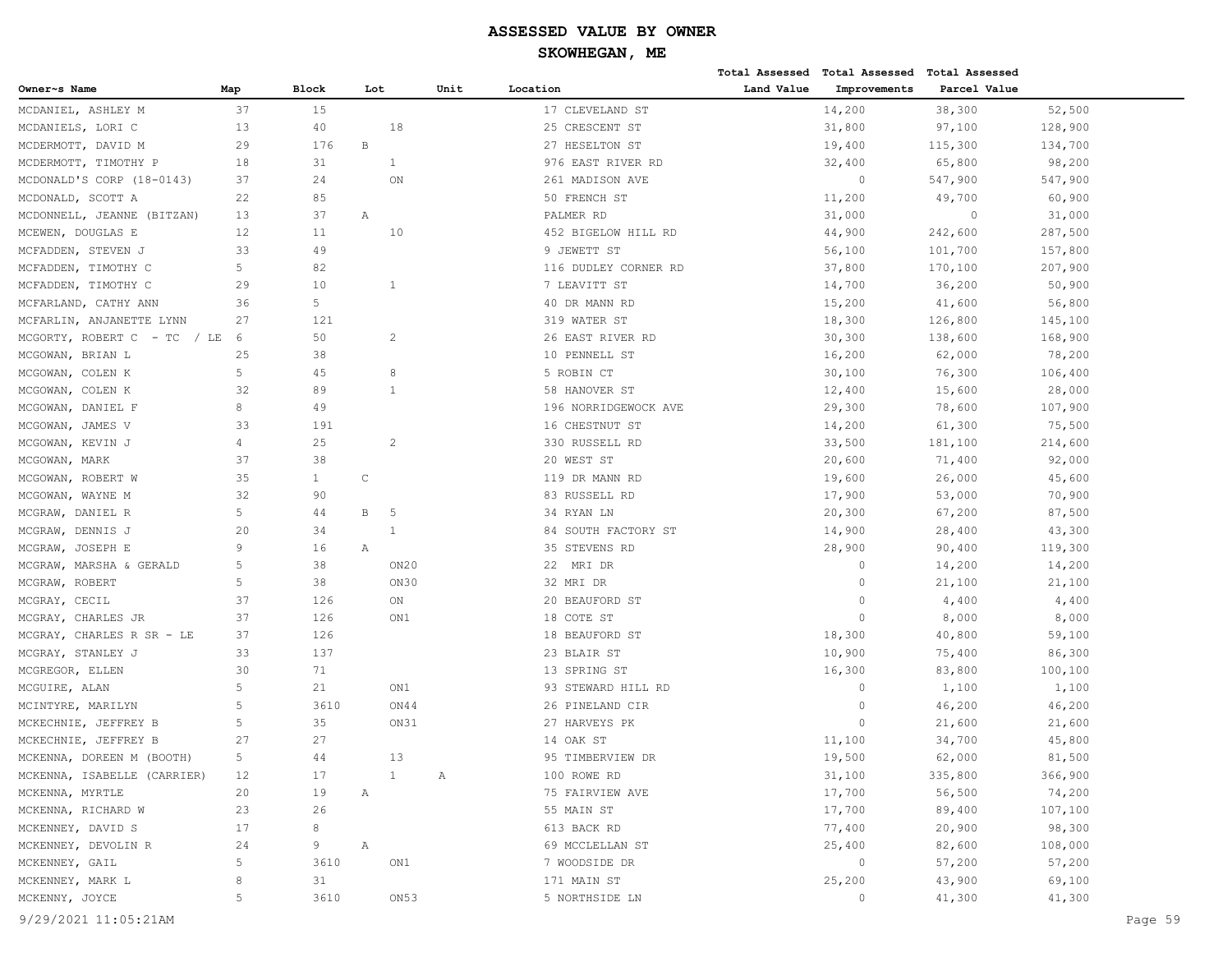|                                   |                |                |              |                          |      |                     |            | Total Assessed Total Assessed Total Assessed |              |         |         |
|-----------------------------------|----------------|----------------|--------------|--------------------------|------|---------------------|------------|----------------------------------------------|--------------|---------|---------|
| Owner~s Name                      | Map            | <b>Block</b>   | Lot          |                          | Unit | Location            | Land Value | Improvements                                 | Parcel Value |         |         |
| MCKENZIE, MICHAEL J               | 11             | 41             |              |                          |      | BLUE HERON LN       |            | 28,300                                       | $\circ$      | 28,300  |         |
| MCKENZIE, MICHAEL J               | 39             | 20             |              |                          |      | 17 GOLDFINCH LN     |            | 99,100                                       | 44,600       | 143,700 |         |
| MCKINLEY, WAYNE R                 | 24             | 8              |              | ON                       |      | 34 BLOOMFIELD ST    |            | 0                                            | 16,600       | 16,600  |         |
| MCLAIN, JOEL A JR                 | 23             | 38             |              |                          |      | 24 WILLOW ST        |            | 16,900                                       | 67,800       | 84,700  |         |
| MCLAIN, RONNIE G                  | 25             | 8              |              |                          |      | 18 PINE ST          |            | 18,700                                       | 72,300       | 91,000  |         |
| MCLAUGHLIN, BERNARD F - ESTATE 6  |                | 47             | $\mathsf{C}$ |                          |      | 527 CANAAN RD       |            | 44,000                                       | 100,100      | 144,100 |         |
| MCLAUGHLIN, BERNARD F - ESTATE 27 |                | 20             |              |                          |      | 9 OAK ST            |            | 13,900                                       | 42,800       | 56,700  |         |
| MCLAUGHLIN, BERNARD L - ESTATE 27 |                | 24             |              |                          |      | 8 OAK ST            |            | 15,500                                       | 40,400       | 55,900  |         |
| MCLAUGHLIN, CHRISTOPHER R         | 13             | 29             | Α            |                          |      | 455 MIDDLE RD       |            | 28,500                                       | 84,700       | 113,200 |         |
| MCLAUGHLIN, CHRISTOPHER R         | 13             | 31             |              | 2                        |      | 454 MIDDLE RD       |            | 27,600                                       | 162,800      | 190,400 |         |
| MCLAUGHLIN, JEANNE A              | 29             | 50             |              |                          |      | 11 LAWTON ST        |            | 10,600                                       | 44,700       | 55,300  |         |
| MCLAUGHLIN, ROBERT H              | 23             | 3              |              |                          |      | 13 FAIRVIEW AVE     |            | 31,200                                       | 84,500       | 115,700 |         |
| MCLAUGHLIN, TERRY W               | 14             | 49             |              | $\overline{9}$           |      | OAK POND RD         |            | 9,600                                        | $\Omega$     | 9,600   |         |
| MCLAUGHLIN, TERRY WAYNE           | 29             | 227            |              |                          |      | 25 NORTH AVE        |            | 15,200                                       | 55,000       | 70,200  |         |
| MCMAHON, RICHARD                  | 26             | 9              |              |                          |      | 3 MT PLEASANT AVE   |            | 14,200                                       | $\circ$      | 14,200  |         |
| MCMANUS, HENRY J                  | 24             | 20             |              |                          |      | 29 BLOOMFIELD ST    |            | 20,300                                       | 90,400       | 110,700 |         |
| MCMORRAN, MARILYN F               | 15             | 15             |              | 1                        |      | 286 OAK POND RD     |            | 70,900                                       | 149,200      | 220,100 |         |
| MCNALLY, JULIE A                  | 10             | 10             | Α            |                          |      | 45 SWAIN HILL RD    |            | 29,000                                       | 64,100       | 93,100  |         |
| MEAD, JENNIFER P                  | 39             | 14             |              |                          |      | 39 PHEASANT LN      |            | 108,800                                      | 55,100       | 163,900 |         |
| MEADE, JASON E                    | 37             | 139            |              |                          |      | 28 HARDING ST       |            | 13,300                                       | 54,900       | 68,200  |         |
| MEADER, JOHN                      | 39             | 27             |              |                          |      | 76 BLUE HERON LN    |            | 90,200                                       | 19,700       | 109,900 |         |
| MEADER, MARIANNE R (CHASE)        | 14             | 11             |              |                          |      | 824 WATERVILLE RD   |            | 36,600                                       | 78,700       | 115,300 |         |
| MEADER, MICHAEL L                 | 32             | 4              |              |                          |      | 88 RUSSELL RD       |            | 19,800                                       | 55,000       | 74,800  |         |
| MEADER, SANDRA J                  | 24             | 16             |              |                          |      | 23 PINE ST          |            | 25,100                                       | 80,400       | 105,500 |         |
| MECEDO, LLC                       | 21             | 8              |              |                          |      | 19 DARTMOUTH ST     |            | 12,300                                       | 32,000       | 44,300  |         |
| MECKLEY, ROBERT R                 | 22             | 110            |              |                          |      | 10 MICHAEL ST       |            | 25,900                                       | 82,700       | 108,600 |         |
| MEISNER, NAHUM                    | 13             | 40             |              | 26                       |      | CRESCENT ST         |            | 21,800                                       | $\Omega$     | 21,800  |         |
| MEISNER, NAHUM                    | 13             | 40             |              | 27                       |      | 68 CRESCENT ST      |            | 19,800                                       | $\circ$      | 19,800  |         |
| MEISNER, NAHUM P                  | 13             | 40             |              | 25                       |      | 38 CRESCENT ST      |            | 28,200                                       | 189,000      | 217,200 |         |
| MENG, ROBERT P                    | $\overline{4}$ | $\overline{2}$ |              |                          |      | 82 EAST MADISON RD  |            | 30,100                                       | 79,800       | 109,900 |         |
| MERCADO, BONNIE L (GOODWIN)       | 20             | 23             |              | 1                        |      | 59 SOUTH FACTORY ST |            | 16,500                                       | 81,300       | 97,800  |         |
| MERCIER, COLLEEN L                | 39             | 9              |              |                          |      | 72 WOODCOCK LN      |            | 93,900                                       | 17,500       | 111,400 |         |
| MERES, RICHARD P                  | 16             | 11             |              | 1                        |      | 829 BIGELOW HILL RD |            | 37,200                                       | $\mathbb O$  | 37,200  |         |
| MERLE, GALE A - PR                | 6              | 11             |              | $\overline{4}$           |      | 122 EAST RIDGE RD   |            | 43,500                                       | 160,300      | 203,800 |         |
| MERRILL, ANITA C & LLOYD - LIF 6  |                | 28             | Α            |                          |      | 666 CANAAN RD       |            | 20,800                                       | $\circ$      | 20,800  |         |
| MERRILL, ANITA C - LIFE ESTATE 6  |                | 28             | $\, {\bf B}$ |                          |      | 660 CANAAN RD       |            | 24,400                                       | 29,500       | 53,900  |         |
| MERRILL, BRITTANIE                | 24             | 8              |              | 10N                      |      | 38 BLOOMFIELD ST    |            | $\Omega$                                     | 5,300        | 5,300   |         |
| MERRILL, CLARICE                  | 5              | 35             |              | ON4                      |      | 75 HARVEYS PK       |            | $\Omega$                                     | 7,400        | 7,400   |         |
| MERRILL, CLYDE                    | 4              | 31             | $\mathbb A$  | $\overline{\phantom{0}}$ |      | 432 RUSSELL RD      |            | 27,800                                       | 37,500       | 65,300  |         |
| MERRILL, DAWN C                   | 16             | 12             |              | 5                        |      | BIGELOW HILL RD     |            | 30,800                                       | $\circ$      | 30,800  |         |
| MERRILL, JOHN ET AL - TRUSTEE 26  |                | 193            |              |                          |      | 95 WATER ST         |            | 19,600                                       | 101,000      | 120,600 |         |
| MERRILL, L AUDREY                 | 5              | 124            |              | $\mathbf{1}$             |      | 512 WATER ST        |            | 23,200                                       | 22,600       | 45,800  |         |
| MERRILL, MARGARET M               | 27             | 52             |              |                          |      | 76 MILBURN ST       |            | 3,300                                        | 45,000       | 48,300  |         |
| MERRILL, MICHAEL                  | 6              | 29             |              |                          |      | CANAAN RD           |            | 36,500                                       | 0            | 36,500  |         |
| MERRILL, MICHAEL L                | 6              | 9              |              |                          |      | EAST RIDGE RD       |            | 32,700                                       | $\circ$      | 32,700  |         |
| MERRILL, MICHAEL L                | 6              | 28             |              |                          |      | 654 CANAAN RD       |            | 55,000                                       | 41,200       | 96,200  |         |
| 9/29/2021 11:05:21AM              |                |                |              |                          |      |                     |            |                                              |              |         | Page 60 |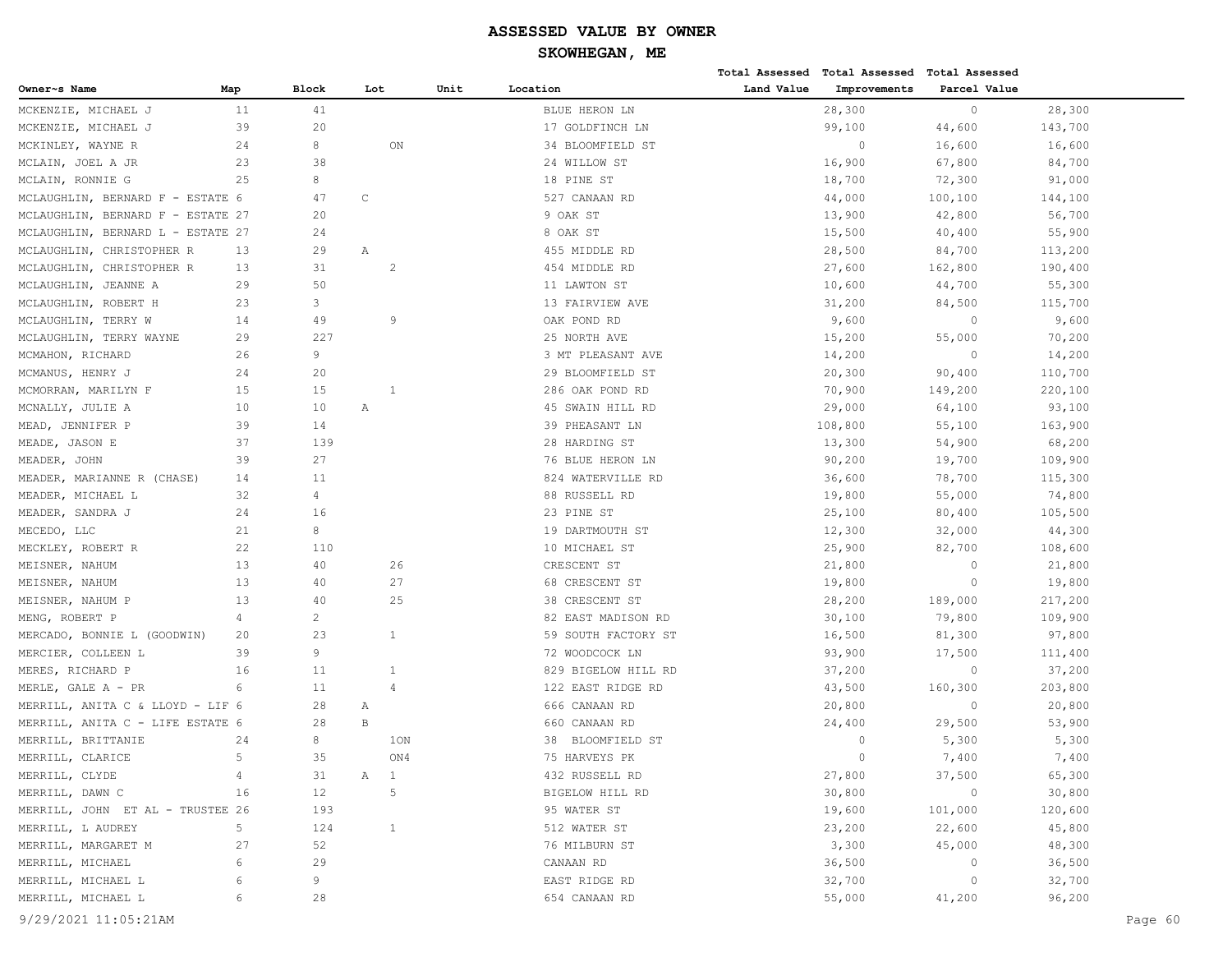|                               |                |              |              |                |      |                       |            | Total Assessed Total Assessed | Total Assessed |         |
|-------------------------------|----------------|--------------|--------------|----------------|------|-----------------------|------------|-------------------------------|----------------|---------|
| Owner~s Name                  | Map            | <b>Block</b> | Lot          |                | Unit | Location              | Land Value | Improvements                  | Parcel Value   |         |
| MERRILL, MICHAEL L            | 10             | 50           | Α            |                |      | 208 EATON MOUNTAIN RD |            | 35,500                        | 120,500        | 156,000 |
| MERRILL, MICHAEL L            | 10             | 60           |              |                |      | CANAAN RD             |            | 128,200                       | $\mathbb O$    | 128,200 |
| MERRILL, WILLIAM M JR         | 5              | 44           |              | 7              |      | 26 TIMBERVIEW DR      |            | 19,500                        | 73,200         | 92,700  |
| MERROW, TIMOTHY J             | 23             | 130          |              |                |      | 28 JONES ST           |            | 22,200                        | 68,700         | 90,900  |
| MESSER, CAROLYN - LIFE TENANT | 24             | 9            | $\mathtt{C}$ | ON             |      | 18 SESAME ST          |            | $\circ$                       | 27,300         | 27,300  |
| MESSER, JANICE                | 28             | 20           |              |                |      | 436 WATER ST          |            | 23,900                        | 90,200         | 114,100 |
| METHE, RUDOLPH D              | 13             | 31           |              | $\overline{1}$ |      | MIDDLE RD             |            | 25,800                        | $\mathbb O$    | 25,800  |
| MEUNIER, THOMAS B             | 5              | 44           | $\, {\bf B}$ | -1             |      | 16 RYAN LN            |            | 20,000                        | 88,600         | 108,600 |
| MEUNIER, WILFRED F            | 10             | 35           |              | $\overline{2}$ |      | 338 EAST RIVER RD     |            | 30,400                        | 33,700         | 64,100  |
| MEYERHANS, STEVEN E           | 16             | 31           |              |                |      | BACK RD               |            | 500                           | $\circ$        | 500     |
| MICHAUD, JODI                 | 20             | 17           |              | ON             |      | 79 FAIRVIEW AVE       |            | $\circ$                       | 19,500         | 19,500  |
| MICHAUD, LEONEL P             | 10             | 52           |              | 6              |      | 165 EATON MOUNTAIN RD |            | 36,800                        | 173,400        | 210,200 |
| MICHAUD, MEREDETH M           | 22             | 17<br>Α      |              |                |      | 23 DICKIE ST          |            | 23,600                        | 83,000         | 106,600 |
| MICHAUD, MICHAEL              | 38             | 24           |              | $\mathbf{1}$   |      | 108 RUSSELL RD        |            | 19,600                        | 43,200         | 62,800  |
| MICHAUD, MICHELLE A           | 25             | 64           |              |                |      | 32 TURNER AVE         |            | 14,200                        | 49,100         | 63,300  |
| MICHAUD, PATRICIA             | 38             | 24           |              | 30N            |      | 4 FOXY LN             |            | $\circ$                       | 52,800         | 52,800  |
| MICHAUD, TANYA M              | 38             | 24           |              | $\overline{2}$ |      | RUSSELL RD            |            | 23,000                        | $\mathbb O$    | 23,000  |
| MICUE, HEATHER                | 37             | 75           |              | ON1            |      | 16 DAWES ST           |            | $\overline{0}$                | 7,200          | 7,200   |
| MILANO, STEVEN A              | 27             | 67           |              |                |      | 81 MT PLEASANT AVE    |            | 18,200                        | 55,300         | 73,500  |
| MILCENDEAU, YANN H            | 33             | 202          |              |                |      | 101 NORTH AVE         |            | 23,100                        | 100,100        | 123,200 |
| MILLER, MARIA B               | 9              | 28           |              |                |      | 34 MIDDLE RD          |            | 28,900                        | 123,000        | 151,900 |
| MILLER, MARILYN J             | 11             | 39           | $\mathbb C$  |                |      | MOORES MILLS RD       |            | 16,600                        | $\circ$        | 16,600  |
| MILLER, MICHAEL C             | 23             | 19           | Α            |                |      | 20 BAILEY ST          |            | 15,200                        | 83,400         | 98,600  |
| MILLER, NORMAN J              | 21             | 13           |              | $\overline{2}$ |      | 24 CHAMBERLAIN ST     |            | 18,600                        | 23,000         | 41,600  |
| MILLER, SCOTT W               | 5              | 44           | $\, {\bf B}$ | 8              |      | 17 RYAN LN            |            | 20,000                        | 69,100         | 89,100  |
| MILLER, THOMAS H              | 26             | 73           |              |                |      | 23 ISLAND AVE         |            | 69,000                        | 126,300        | 195,300 |
| MILLETT, MONYA R - HEIRS OF   | 17             | 19           |              | 4              |      | 907 MIDDLE RD         |            | 25,900                        | 107,100        | 133,000 |
| MILLS, MICHELLE L             | 9              | 31           |              |                |      | 58 MIDDLE RD          |            | 25,700                        | 70,000         | 95,700  |
| MILLS, S PETER                | 26             | 179          |              |                |      | 269 WATER ST          |            | 17,000                        | 128,800        | 145,800 |
| MIRZAC, CHARMAINE J           | 27             | 30           |              |                |      | 38 MILBURN ST         |            | 9,600                         | 41,900         | 51,500  |
| MISNER, DANIEL A              | 9              | 48           |              |                |      | 627 WATERVILLE RD     |            | 45,100                        | 97,000         | 142,100 |
| MITCHELL, BRIAN A             | 21             | 16           |              | 4              |      | 32 LAND ST            |            | 22,200                        | 96,200         | 118,400 |
| MITCHELL, JAY S               | 13             | 17           |              | 5              |      | 148 PORTER RD         |            | 29,600                        | 131,100        | 160,700 |
| MITCHELL, JAY S               | 28             | 4            |              | $\mathbf{1}$   |      | 98 HESELTON ST        |            | 28,900                        | 97,900         | 126,800 |
| MITCHELL, JOSHUA              | $\mathbf{1}$   | 6            |              | 1              |      | 265 STEWARD HILL RD   |            | 24,400                        | 209,500        | 233,900 |
| MITCHELTREE, WAYNE S          | 9              | 38           |              |                |      | 133 MIDDLE RD         |            | 30,600                        | 43,800         | 74,400  |
| MJM LLC                       | 8              | 12           | $\, {\bf B}$ |                |      | 316 WEST FRONT ST     |            | 15,300                        | $\circ$        | 15,300  |
| MJM LLC                       | 21             | 13           |              | 3              |      | 28 CHAMBERLAIN ST     |            | 20,800                        | 103,000        | 123,800 |
| MJM LLC                       | 22             | 114          |              | $\mathbf{1}$   |      | 22 MICHAEL ST         |            | 25,300                        | 93,700         | 119,000 |
| MJM LLC                       | 9              | 4            |              | $\mathbf{1}$   |      | 38 BACK RD            |            | 27,800                        | 21,100         | 48,900  |
| MJM LLC                       | 24             | 29           |              | $\mathbf{1}$   |      | 29 GREEN ST           |            | 17,300                        | 72,100         | 89,400  |
| MOELLER, ALLEN M              | 22             | 7            |              | ON             |      | 14 SOUTH FACTORY ST   |            | $\circ$                       | 17,300         | 17,300  |
| MOLLERUS, HENRY J             | $\overline{5}$ | 107          | $\, {\bf B}$ |                |      | 50 PARKMAN HILL RD    |            | 56,900                        | 137,000        | 193,900 |
| MOLLERUS, MARYLOU H           | 5              | 115          |              |                |      | 55 PARKMAN HILL RD    |            | 29,700                        | 54,500         | 84,200  |
| MOLLEY, SUSAN L               | 24             | 28           |              |                |      | 89 MAIN ST            |            | 19,900                        | 78,800         | 98,700  |
| MOODY, DORA H                 | 37             | 35           |              |                |      | 25 COWETTE ST         |            | 19,800                        | 90,000         | 109,800 |
| 9/29/2021 11:05:21AM          |                |              |              |                |      |                       |            |                               |                | Page 61 |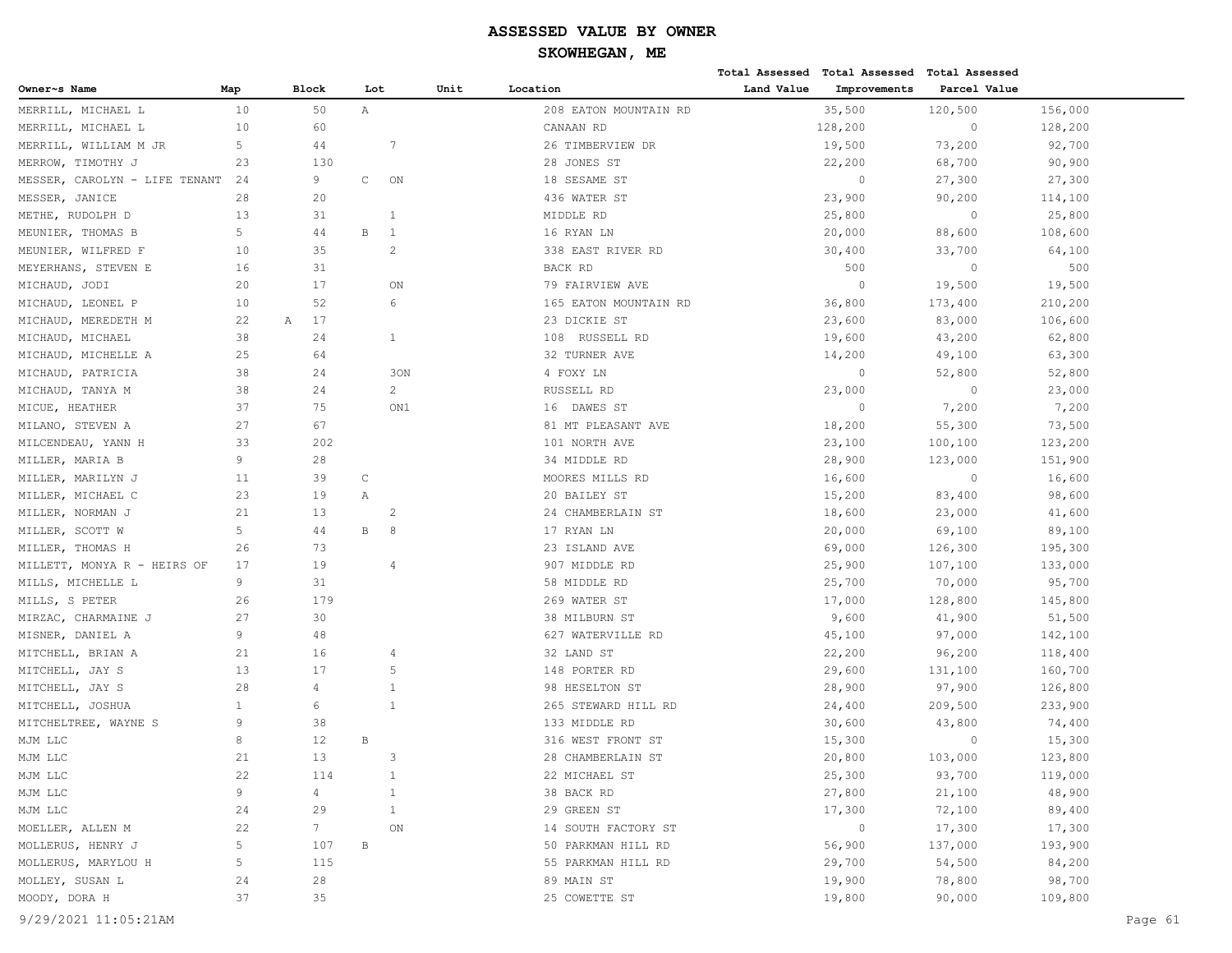|                                 |             |                 |              |                 |                       |            | Total Assessed Total Assessed | <b>Total Assessed</b> |         |
|---------------------------------|-------------|-----------------|--------------|-----------------|-----------------------|------------|-------------------------------|-----------------------|---------|
| Owner~s Name                    | Map         | <b>Block</b>    | Lot          |                 | Unit<br>Location      | Land Value | Improvements                  | Parcel Value          |         |
| MOODY, JOANN P                  | 29          | 3               |              |                 | 16 HIGH ST            |            | 16,200                        | 61,200                | 77,400  |
| MOODY,<br>RYAN J                | 38          | $7\phantom{.0}$ |              |                 | 10 BUNGALOW ST        |            | 12,200                        | 54,600                | 66,800  |
| SHEILA J<br>MOODY,              | 32          | 67              |              |                 | 40 SILVER ST          |            | 15,800                        | 52,000                | 67,800  |
| DAVID<br>MOORE,                 | 14          | 55              |              | ON              | 792 EAST RIVER RD     |            | $\overline{0}$                | 19,800                | 19,800  |
| DELOREAN N<br>MOORE,            | 21          | 15              |              | $\mathbf{1}$    | 29 POOLER AVE         |            | 14,600                        | 72,300                | 86,900  |
| MOORE, I BROOKE                 | 33          | 14              |              |                 | 12 PROSPECT ST        |            | 27,300                        | 97,100                | 124,400 |
| MOORE,<br>JAMES D               | 14          | 55              | В            |                 | EAST RIVER RD         |            | 23,100                        | 8,600                 | 31,700  |
| JAMES D - TRUSTEE<br>MOORE,     | 14          | 55              |              |                 | EAST RIVER RD         |            | 45,200                        | $\circ$               | 45,200  |
| MOORE,<br>JAMES D - TRUSTEE     | 14          | 56              | Α            |                 | EAST RIVER RD         |            | 4,300                         | $\circ$               | 4,300   |
| JAMES D - TRUSTEE<br>MOORE,     | 14          | 59              |              |                 | EAST RIVER RD         |            | 19,800                        | $\circ$               | 19,800  |
| JAMES D - TRUSTEE<br>MOORE,     | 14          | 61              |              |                 | EAST RIVER RD         |            | 3,500                         | $\Omega$              | 3,500   |
| JAMES D - TRUSTEE<br>MOORE,     | 14          | 62              |              |                 | EAST RIVER RD         |            | 34,200                        | $\Omega$              | 34,200  |
| JAMES D - TRUSTEE<br>MOORE,     | 18          | 22              |              |                 | EAST RIVER RD         |            | 7,000                         | $\Omega$              | 7,000   |
| MOORE,<br>JAMES D - TRUSTEE     | 18          | 23              |              |                 | EAST RIVER RD         |            | 11,700                        | $\circ$               | 11,700  |
| JAMES D - TRUSTEE<br>MOORE,     | 14          | 56              |              |                 | EAST RIVER RD         |            | 39,100                        | $\circ$               | 39,100  |
| MOORE, NANCY E                  | 32          | 71              |              |                 | 69 RUSSELL RD         |            | 15,200                        | 80,000                | 95,200  |
| MORGAN, RUTH                    | 24          | 9               | $\mathbb C$  |                 | 14 SESAME ST          |            | 18,400                        | 52,400                | 70,800  |
| MORIN,<br>BRIAN J               | 22          | 11              |              |                 | 28 SOUTH FACTORY ST   |            | 15,500                        | 154,200               | 169,700 |
| BRITTANY E<br>MORIN,            | 14          | 40              |              | 1               | 479 EATON MOUNTAIN RD |            | 62,600                        | 154,800               | 217,400 |
| MORIN,<br>CODY                  | 12          | $\overline{c}$  |              | 8               | 511 BIGELOW HILL RD   |            | 39,500                        | 142,700               | 182,200 |
| COLTON<br>MORIN,                | 9           | 58              | $\, {\bf B}$ |                 | 493 WATERVILLE RD     |            | 19,400                        | 34,100                | 53,500  |
| COLTON JAMES<br>MORIN,          | 22          | 138             |              |                 | 15 DOMINIC ST         |            | 26,000                        | 115,700               | 141,700 |
| DARLENE (CARBONE)<br>MORIN,     | 36          | 19              |              | 5               | 25 DR MANN RD         |            | 17,500                        | 122,300               | 139,800 |
| DENIS J<br>MORIN,               | 5           | 44              | $\, {\bf B}$ | 3               | 24 RYAN LN            |            | 20,000                        | 77,300                | 97,300  |
| MORIN,<br>GERALD J              | $\mathsf S$ | 73              |              |                 | 258 DUDLEY CORNER RD  |            | 28,900                        | 98,400                | 127,300 |
| JAMES M<br>MORIN,               | 5           | 44              |              | 11              | 40 TIMBERVIEW DR      |            | 19,400                        | 59,600                | 79,000  |
| JAMES M<br>MORIN,               | 9           | 43              |              | $\mathbf{1}$    | 225 MIDDLE RD         |            | 45,300                        | 179,800               | 225,100 |
| MORIN, LOUIS P                  | 29          | 129             |              |                 | 85 NORTH AVE          |            | 13,600                        | 70,200                | 83,800  |
| MORIN, LOUIS P                  | 29          | 130             |              |                 | 83 NORTH AVE          |            | 12,700                        | $\circ$               | 12,700  |
| MORIN, MARCEL W                 | 36          | 18              |              |                 | DR MANN RD            |            | 12,900                        | $\circ$               | 12,900  |
| MORIN, RAYMOND                  | 30          | 123             |              |                 | 88 COBURN AVE         |            | 31,100                        | 124,900               | 156,000 |
| MORRELL, JOAN                   | 5           | 3610            |              | ON47            | 31 PINELAND CIR       |            | $\circ$                       | 43,300                | 43,300  |
| MORRELL, STEVEN M JR            | 33          | 21              |              |                 | 13 DYER ST            |            | 26,800                        | 104,400               | 131,200 |
| MORRILL, JAMES E                | 5           | 38              |              | ON <sub>5</sub> | 7 MRI DR              |            | $\circ$                       | 22,600                | 22,600  |
| MORRIS, GEORGE                  | 5           | 3610            |              | ON37            | 15 PINELAND CIR       |            | $\overline{0}$                | 47,200                | 47,200  |
| MORRIS, RUSSELL E - TRUSTEE     | 10          | 11              |              | $\overline{2}$  | 66 SWAIN HILL RD      |            | 26,600                        | 181,500               | 208,100 |
| MORRISON, ROSS J                | 10          | 60              | Α            |                 | 940 CANAAN RD         |            | 24,500                        | 92,900                | 117,400 |
| MORRISON, THOMAS R              | 39          | $\overline{2}$  |              |                 | 11 HUMMINGBIRD LN     |            | 104,900                       | 43,800                | 148,700 |
| MOSIER, DEBRA R                 | 21          | 16              |              | $5 -$           | 34 UNION ST           |            | 31,700                        | 84,400                | 116,100 |
| MOULTON, NANCY                  | 5           | 3610            |              | ON9             | 21 WOODSIDE DR        |            | $\circ$                       | 40,700                | 40,700  |
| MOULTON, NANCY C                | 14          | 16              |              |                 | 862 WATERVILLE RD     |            | 45,300                        | 68,000                | 113,300 |
| MOULTON, PHILIP E               | 14          | 16              |              | 1               | 874 WATERVILLE RD     |            | 25,600                        | 38,300                | 63,900  |
| MOUNTAIN PRIDE PROPERTIES LLC   | $-5$        | 101             |              | ON33            | 18 PINEVIEW AVE       |            | $\circ$                       | 19,200                | 19,200  |
| MOUNTAIN PRIDE PROPERTIES LLC 5 |             | 101             |              | ON62            | 53 HILLTOP DR         |            | $\circ$                       | 16,400                | 16,400  |
| MOUNTAIN PRIDE PROPERTIES LLC 5 |             | 101             |              | N137            | 19 SUNRISE DR         |            | $\circ$                       | 18,700                | 18,700  |
| MOUNTAIN PRIDE PROPERTIES LLC 5 |             | 101             |              | ON6             | 8 RIVERSIDE DR        |            | $\circ$                       | 15,800                | 15,800  |
| 9/29/2021 11:05:21AM            |             |                 |              |                 |                       |            |                               |                       | Page 62 |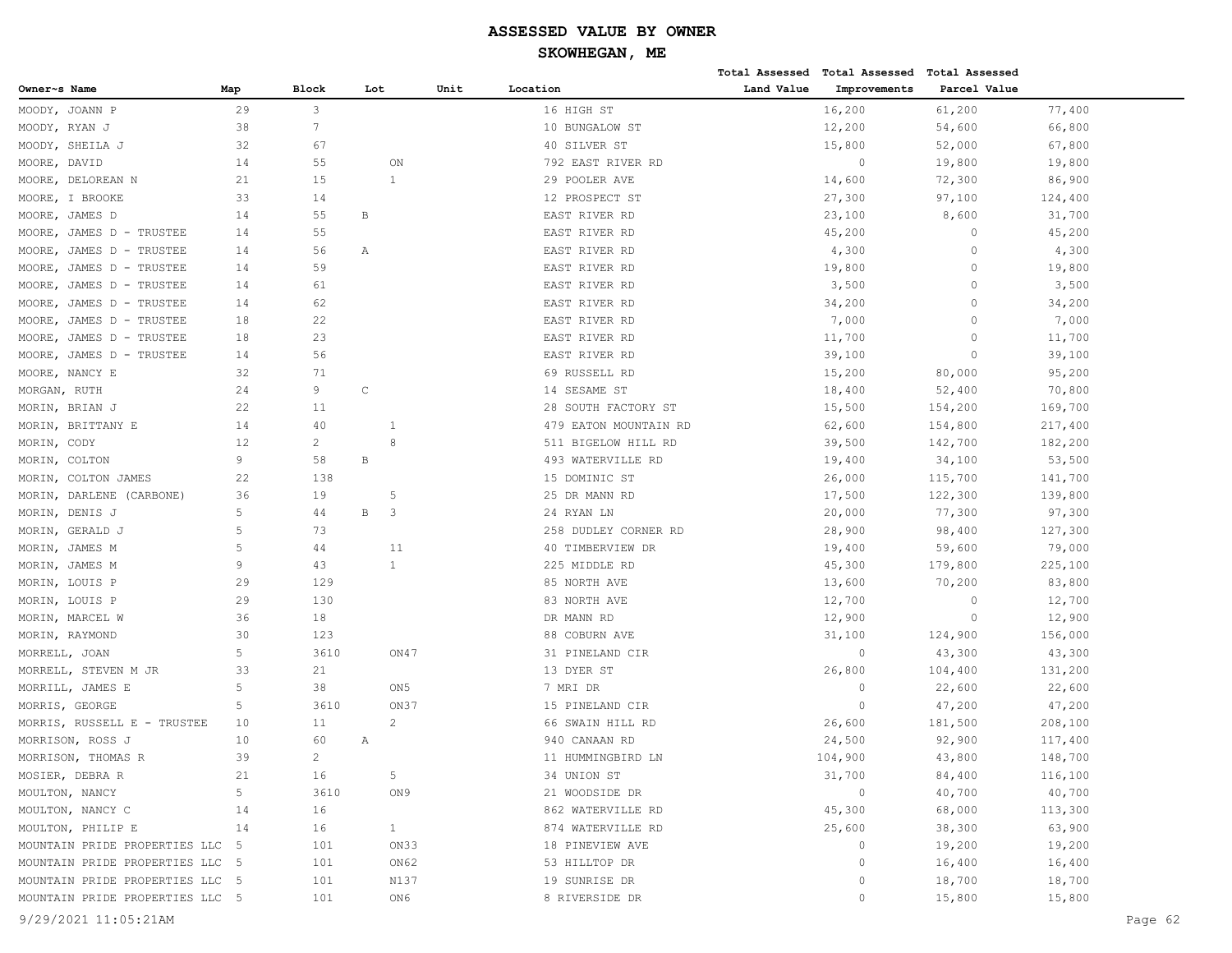|                                   |              |                |              |                 |      |                      |            | Total Assessed Total Assessed Total Assessed |              |         |         |
|-----------------------------------|--------------|----------------|--------------|-----------------|------|----------------------|------------|----------------------------------------------|--------------|---------|---------|
| Owner~s Name                      | Map          | <b>Block</b>   | Lot          |                 | Unit | Location             | Land Value | Improvements                                 | Parcel Value |         |         |
| MOUNTAIN PRIDE PROPERTIES LLC 5   |              | 101            |              | ON26            |      | 2 BLAH ST            |            | $\circ$                                      | 19,100       | 19,100  |         |
| MOUNTAIN WIRELESS INCORPORATED 9  |              | 42             |              | 1               |      | 208 MIDDLE RD        |            | 43,500                                       | 141,900      | 185,400 |         |
| MUDIE, KIM CLARICE                | 27           | 16             |              |                 |      | 14 GILBLAIR ST       |            | 8,200                                        | 35,200       | 43,400  |         |
| MUDIE, RONALD C                   | $\mathbf{1}$ | 10             | C            |                 |      | 129 STEWARD HILL RD  |            | 24,700                                       | 83,100       | 107,800 |         |
| MUIRFIELD CORP                    | 29           | 32             |              |                 |      | 10 LAWTON ST         |            | 11,400                                       | $\circ$      | 11,400  |         |
| MUIRFIELD CORP                    | 29           | 33             |              |                 |      | 30 LEAVITT ST        |            | 15,600                                       | 397,400      | 413,000 |         |
| MULLEN, BEVERLY E                 | 22           | 71             |              |                 |      | 33 FRENCH ST         |            | 9,700                                        | 41,800       | 51,500  |         |
| MULLEN, CHARLES F III             | 5            | 44             | В            | 10              |      | 65 TIMBERVIEW DR     |            | 25,500                                       | 65,100       | 90,600  |         |
| MUNROE, ANDREA                    | 9            | 60             | $\mathsf{C}$ |                 |      | 453 WATERVILLE RD    |            | 17,500                                       | 24,500       | 42,000  |         |
| MURRAY, MONTANA                   | 33           | 114            |              |                 |      | 15 HARDING ST        |            | 13,300                                       | 32,100       | 45,400  |         |
| MURRAY, PAUL R                    | 13           | 36             | D            |                 |      | 67 PALMER RD         |            | 28,800                                       | 82,200       | 111,000 |         |
| MURRAY, TAYLOR M                  | 12           | $\overline{c}$ |              | 14              |      | 593 BIGELOW HILL RD  |            | 32,300                                       | 101,300      | 133,600 |         |
| MUSHERO, RALPH W                  | 6            | 49             |              |                 |      | 432 CANAAN RD        |            | 24,900                                       | 12,800       | 37,700  |         |
| MUSHERO, RALPH W JR               | 6            | 49             |              | $\mathbf{1}$    |      | 430 CANAAN RD        |            | 24,700                                       | 121,200      | 145,900 |         |
| MUSHROW, PATRICIA M               | 27           | 5              |              |                 |      | 91 MILBURN ST        |            | 12,300                                       | 46,500       | 58,800  |         |
| MYERS, PAULA - TRUSTEE            | 9            | 68             |              | 2               |      | 339 WATERVILLE RD    |            | 26,700                                       | 94,700       | 121,400 |         |
| MYHAVER, MICHAEL J                | 17           | 25             |              | $\mathbf{1}$    |      | 863 MIDDLE RD        |            | 36,300                                       | 169,200      | 205,500 |         |
| MYSHRALL, BRENDA                  | 39           | 12             |              |                 |      | 53 PHEASANT LN       |            | 65,800                                       | 29,600       | 95,400  |         |
| NADEAU, CASEY J                   | 13           | 17             |              | 4               |      | 158 PORTER RD        |            | 32,200                                       | 40,700       | 72,900  |         |
| NADEAU, GARY J                    | 39           | 3              |              |                 |      | 7 HUMMINGBIRD LN     |            | 99,100                                       | 48,900       | 148,000 |         |
| NADEAU, RANDOLPH                  | 22           | 3              |              | ON <sub>2</sub> |      | 7 GARALDS WY         |            | $\circ$                                      | 4,800        | 4,800   |         |
| NADEAU, RAYMOND                   | 38           | 26             |              |                 |      | 126 RUSSELL RD       |            | 31,800                                       | 50,200       | 82,000  |         |
| NADEAU, RICHARD L                 | 30           | 116            | B            |                 |      | 69 COBURN AVE        |            | 41,000                                       | 165,800      | 206,800 |         |
| NADEAU, VICKIE L                  | 13           | 53             | $\mathsf{C}$ |                 |      | 683 MIDDLE RD        |            | 27,100                                       | 97,500       | 124,600 |         |
| NAGLE, JENNIFER                   | $\mathbf{1}$ | 43             |              |                 |      | 576 MALBONS MILLS RD |            | 47,100                                       | 141,000      | 188,100 |         |
| NARANJO, LORENZO                  | 33           | 149            | C            | ON              |      | 41 ST MARK ST        |            | $\circ$                                      | 22,800       | 22,800  |         |
| NASON, CAREY A                    | 11           | $\mathbf{1}$   |              |                 |      | 320 LAMBERT RD       |            | 54,500                                       | 33,800       | 88,300  |         |
| NASON, LEON A - PR                | 8            | 36             |              |                 |      | BIGELOW HILL RD      |            | 31,200                                       | $\circ$      | 31,200  |         |
| NASON, LEON A - PR                | 8            | 37             |              |                 |      | 110 BIGELOW HILL RD  |            | 48,900                                       | 82,500       | 131,400 |         |
| NASON, LEON A - PR                | 23           | 10             |              |                 |      | 64 MAIN ST           |            | 25,200                                       | 78,000       | 103,200 |         |
| NASON, LEON A - PR                | 23           | 11             |              |                 |      | 68 MAIN ST           |            | 26,700                                       | 98,100       | 124,800 |         |
| NATALE, PAUL J                    | 39           | 48             |              |                 |      | 18 KINGFISHER LN     |            | 100,600                                      | 33,200       | 133,800 |         |
| NCB LLC                           | 11           | 40             |              | $\overline{c}$  |      | 101 OAK POND RD      |            | 27,900                                       | 72,400       | 100,300 |         |
| NELSON, BILLIE J                  | 33           | 152            |              |                 |      | 145 NORTH AVE        |            | 15,200                                       | 61,000       | 76,200  |         |
| NELSON, DANIEL C                  | 14           | 19             |              | $\mathbf{1}$    |      | 918 WATERVILLE RD    |            | 23,300                                       | 82,800       | 106,100 |         |
| NELSON, DAVID M                   | 33           | 165            |              |                 |      | 127 NORTH AVE        |            | 15,200                                       | 70,200       | 85,400  |         |
| NELSON, KEVIN                     | 5            | 96             |              | 4               |      | 291 CANAAN RD        |            | 22,700                                       | 147,900      | 170,600 |         |
| NELSON, PARKER G                  | 8            | 57             |              |                 |      | 93 NORRIDGEWOCK AVE  |            | 27,900                                       | 114,200      | 142,100 |         |
| NELSON, REX C - LIFE EST          | 14           | 52             | Α            |                 |      | 714 EAST RIVER RD    |            | 23,400                                       | 33,700       | 57,100  |         |
| NELSON, STEVEN P                  | 12           | 6              |              | 7               |      | 383 BIGELOW HILL RD  |            | 37,600                                       | 169,700      | 207,300 |         |
| NELSON, THOMAS F                  | 22           | 102            |              |                 |      | 20 PATRICK ST        |            | 26,200                                       | 144,900      | 171,100 |         |
| NESBIT, CYNTHIA                   | 12           | $\overline{c}$ |              | 3               |      | BIGELOW HILL RD      |            | 29,800                                       | $\circ$      | 29,800  |         |
| NESBIT, WARREN S                  | 25           | 67             |              |                 |      | 9 TURNER AVE         |            | 15,400                                       | 67,200       | 82,600  |         |
| NESS, DARLENE P (CORSON)          | 5            | 29             |              |                 |      | 345 NORTH AVE        |            | 17,200                                       | 77,300       | 94,500  |         |
| NEUBAUER, BARBARA M - LIFE EST 24 |              | 24             |              |                 |      | 11 BLOOMFIELD ST     |            | 17,500                                       | 52,700       | 70,200  |         |
| NEW BALANCE ATHLETIC SHOE INC 22  |              | 87             |              |                 |      | 12 WALNUT ST         |            | 36,200                                       | 192,200      | 228,400 |         |
| 9/29/2021 11:05:21AM              |              |                |              |                 |      |                      |            |                                              |              |         | Page 63 |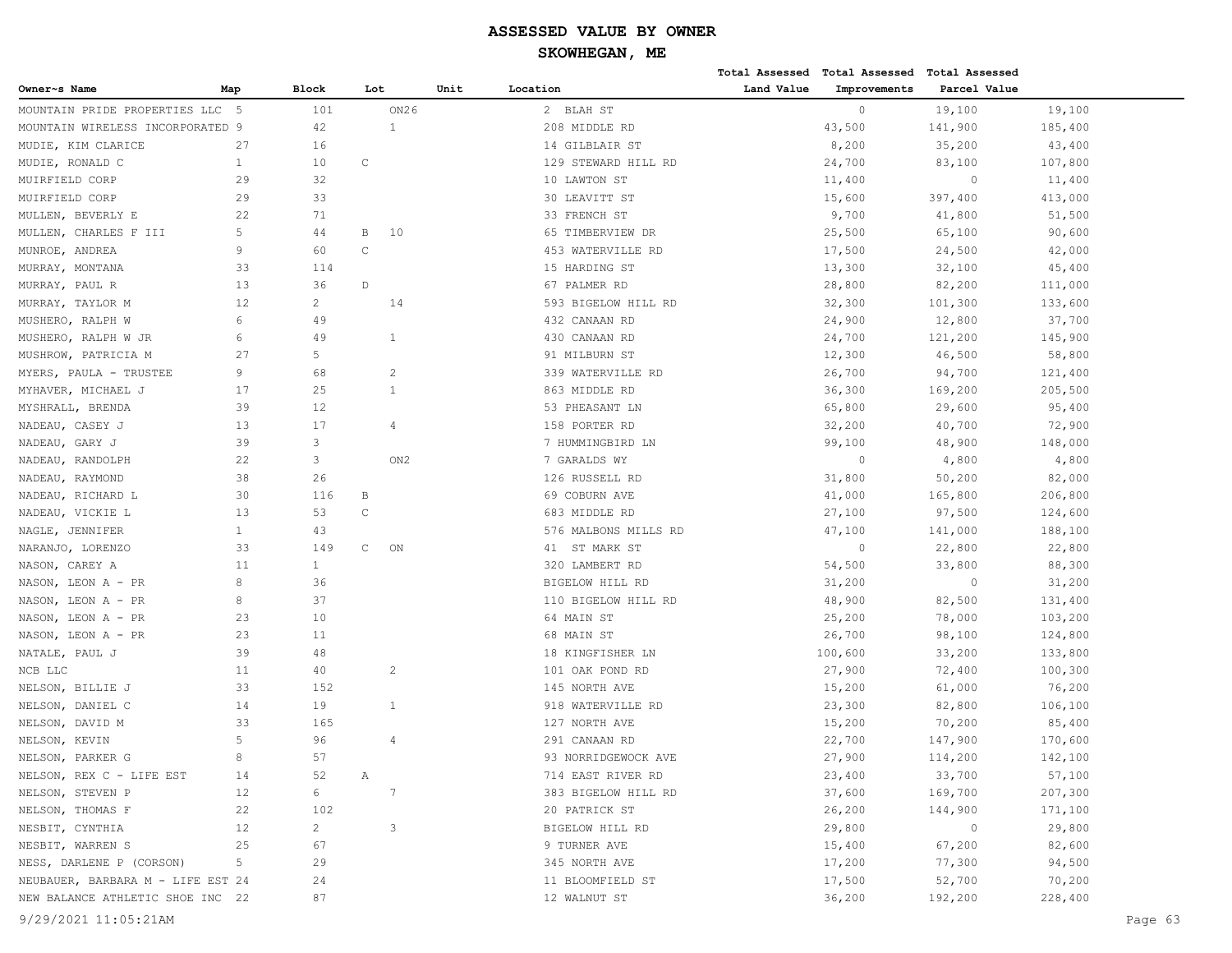# **SKOWHEGAN, ME**

|                                   |     |              |              |                |      |                       |            | Total Assessed Total Assessed Total Assessed |              |           |
|-----------------------------------|-----|--------------|--------------|----------------|------|-----------------------|------------|----------------------------------------------|--------------|-----------|
| Owner~s Name                      | Map | <b>Block</b> | Lot          |                | Unit | Location              | Land Value | Improvements                                 | Parcel Value |           |
| NEW BALANCE ATHLETIC SHOE INC     | 22  | 94           |              | 1              |      | 70 WATERVILLE RD      |            | 59,100                                       | 118,800      | 177,900   |
| NEW BALANCE ATHLETIC SHOE INC     | 22  | 96           |              |                |      | 17 WALNUT ST          |            | 128,800                                      | 955,800      | 1,084,600 |
| NEW BALANCE ATHLETIC SHOE INC     | -26 | 8            |              |                |      | MT PLEASANT AVE       |            | 39,100                                       | $\circ$      | 39,100    |
| NEW BALANCE ATHLETIC SHOE INC     | 26  | 32           |              |                |      | 2 MAIN ST             |            | 37,200                                       | 368,700      | 405,900   |
| NEW BALANCE ATHLETICS INC         | 22  | 96           |              | $\mathbf{1}$   |      | 78 WATERVILLE RD      |            | 71,900                                       | 276,700      | 348,600   |
| NEW COMMU NITIES INC              | 29  | 232          |              |                |      | 54 HIGH ST            |            | 17,300                                       | 165,900      | 183,200   |
| NEW COMMUNITIES INC               | 29  | 231          |              |                |      | 50 HIGH ST            |            | 12,700                                       | $\circ$      | 12,700    |
| NEW ENGLAND INDUSTRIAL PROP IN 4  |     | 4            | $\, {\bf B}$ |                |      | 5 EAST MADISON RD     |            | 212,600                                      | 576,500      | 789,100   |
| NEWTON, M JUDY                    | 5   | 3610         |              | ON48           |      | 35 PINELAND CIR       |            | $\circ$                                      | 41,900       | 41,900    |
| NEXGEN HOLDINGS LLC               | 23  | 55           |              | $\mathbf{1}$   |      | 30 OLDE SCHOOL LN     |            | 122,700                                      | $\circ$      | 122,700   |
| NEXGEN HOLDINGS LLC               | 23  | 56           |              |                |      | 26 WEST FRONT ST      |            | 14,200                                       | 136,500      | 150,700   |
| NEXGEN HOLDINGS LLC               | 23  | 55           |              | 2              |      | OLDE SCHOOL LN        |            | 104,300                                      | 961,600      | 1,065,900 |
| NGUYEN, SUE                       | 26  | 135          |              |                |      | 9 MADISON AVE         |            | 11,500                                       | 64,800       | 76,300    |
| NICHOLLS, DARREN                  | 9   | 63           |              | 1              |      | 399 WATERVILLE RD     |            | 27,100                                       | 174,500      | 201,600   |
| NICHOLS, ROBERT L                 | 10  | 7            | Α            |                |      | 22 SWAIN HILL RD      |            | 31,500                                       | 145,200      | 176,700   |
| NICHOLS, ROBERT L                 | 10  | 9            |              |                |      | EAST RIVER RD         |            | 27,800                                       | 5,900        | 33,700    |
| NICHOLS, THERESA M                | 6   | 23           | Α            |                |      | 694 CANAAN RD         |            | 29,500                                       | 111,700      | 141,200   |
| NICKERSON, DYLAN E                | 13  | 39           |              | $\overline{c}$ |      | PALMER RD             |            | 24,800                                       | $\circ$      | 24,800    |
| NICKERSON, HARTLEY                | 24  | 9            |              | ON12           |      | 37 SESAME ST          |            | $\circ$                                      | 14,600       | 14,600    |
| NICKERSON, JENNIFER               | 11  | 34           |              |                |      | 1287 CANAAN RD        |            | 25,400                                       | 104,100      | 129,500   |
| NICKERSON, LINDA M (WATSON)       | 14  | 49           |              | 1A             |      | 534 OAK POND RD       |            | 23,200                                       | 120,400      | 143,600   |
| NICKERSON, MARK                   | 5   | 118          |              | 1B             |      | 27 PARKMAN HILL RD    |            | 29,100                                       | 99,600       | 128,700   |
| NICKERSON, MARK E                 | 5   | 118          |              | 1 A            |      | 17 PARKMAN HILL RD    |            | 31,700                                       | 127,600      | 159,300   |
| NICKERSON, RONALD S               | 7   | 6            |              |                |      | NOTCH RD              |            | 8,200                                        | $\circ$      | 8,200     |
| NICKERSON, RONALD S               | 3   | 22           |              | $\overline{4}$ |      | NOTCH RD              |            | 4,200                                        | $\circ$      | 4,200     |
| NIELSON, ERIK S                   | 23  | 15           |              |                |      | 84 MAIN ST            |            | 24,600                                       | 119,600      | 144,200   |
| NIGHTINGALE, CARROLL B            | 9   | 11           |              |                |      | 69 STEVENS RD         |            | 29,400                                       | 122,800      | 152,200   |
| NIGHTINGALE, CARROLL B            | 9   | 14           |              |                |      | STEVENS RD            |            | 9,000                                        | $\circ$      | 9,000     |
| NIGHTINGALE, CARROLL B            | 9   | 14           |              | 1              |      | 89 STEVENS RD         |            | 42,100                                       | 140,800      | 182,900   |
| NIGHTINGALE, CARROLL B            | 9   | 14           |              | 2              |      | STEVENS RD            |            | 23,600                                       | $\circ$      | 23,600    |
| NIGHTINGALE, CARROLL B            | 9   | 15           |              |                |      | STEVENS RD            |            | 25,700                                       | 24,200       | 49,900    |
| NILES, ALISHA E                   | 26  | 15           |              |                |      | 23 FRENCH ST          |            | 9,600                                        | 62,400       | 72,000    |
| NIXON, TARA L                     | 5   | 45           |              | 10             |      | 17 ROBIN CT           |            | 28,100                                       | 148,300      | 176,400   |
| NOBLE, STEPHEN P                  | 27  | 122          |              |                |      | 313 WATER ST          |            | 19,100                                       | 168,100      | 187,200   |
| NODDIN, VERONICA M                | 16  | 14           |              |                |      | BIGELOW HILL RD       |            | 50,800                                       | 16,400       | 67,200    |
| NODDIN, VERONICA M                | 16  | 15           |              |                |      | 725 BIGELOW HILL RD   |            | 51,400                                       | 165,100      | 216,500   |
| NOLAN, HAZEL L & LEWIS C          | 20  | 4            |              |                |      | 125 MAIN ST           |            | 20,300                                       | 62,500       | 82,800    |
| NOONAN, TIMOTHY M                 | 10  | 34           | $\mathsf{C}$ |                |      | 327 EAST RIVER RD     |            | 41,000                                       | 93,900       | 134,900   |
| NOONAN, VINCENT DEPAUL            | 10  | 34           | В            |                |      | 383 EAST RIVER RD     |            | 33,700                                       | 104,700      | 138,400   |
| NORTHEAST DORAN INC               | 5   | 8            |              |                |      | 30 INDUSTRIAL PARK RD |            | 30,600                                       | 265,700      | 296,300   |
| NORTHEAST DORAN INC               | 5   | 8            |              | $4 - 1$        |      | INDUSTRIAL PARK RD    |            | 12,500                                       | 99,800       | 112,300   |
| NORTHEAST MERCHANDISING CORPOR 14 |     | 21           |              | 4              |      | 60 SOUTHGATE PKWY     |            | 33,500                                       | 362,900      | 396,400   |
| NORTHERN NEW ENGLAND TELEPHONE 17 |     | 24           |              |                |      | MIDDLE RD             |            | 4,800                                        | $\circ$      | 4,800     |
| NORTHERN NEW ENGLAND TELEPHONE 26 |     | 170          |              |                |      | 10 NORTH AVE          |            | 28,700                                       | 215,500      | 244,200   |
| NORTHSIDE CEMETARY                | 32  | 55           |              |                |      | 12 WALTON PL          |            | 68,600                                       | $\circ$      | 68,600    |
| NORTHWOODS REALTY LLC             | 5   | 33           | C            |                |      | 327 NORTH AVE         |            | 22,400                                       | 156,100      | 178,500   |
|                                   |     |              |              |                |      |                       |            |                                              |              |           |

9/29/2021 11:05:21AM Page 64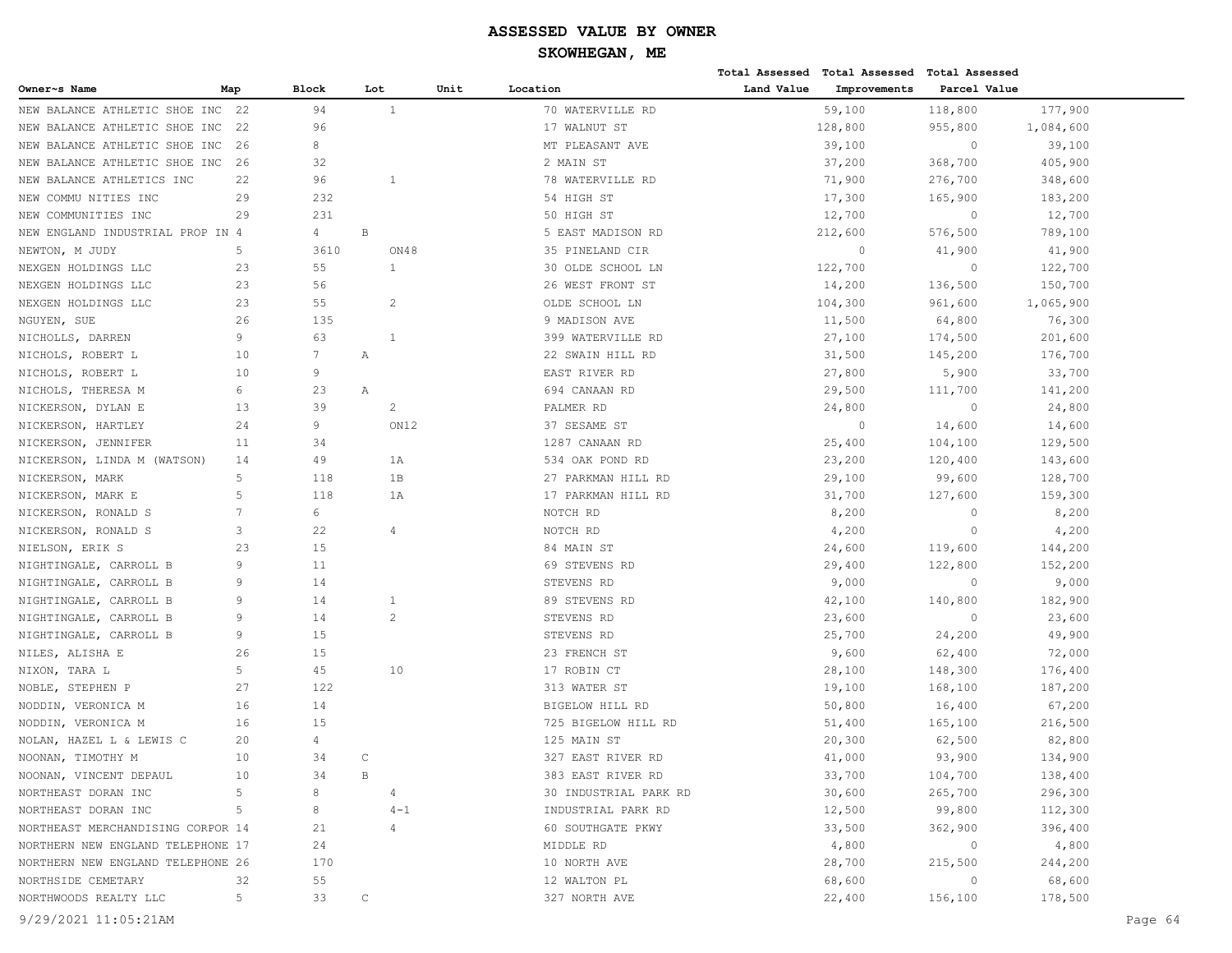|                                   |                |                |              |                         |      |                       |            | Total Assessed Total Assessed Total Assessed |              |         |         |
|-----------------------------------|----------------|----------------|--------------|-------------------------|------|-----------------------|------------|----------------------------------------------|--------------|---------|---------|
| Owner~s Name                      | Map            | <b>Block</b>   | Lot          |                         | Unit | Location              | Land Value | Improvements                                 | Parcel Value |         |         |
| NORTON, ADAM                      | 29             | 142            |              |                         |      | 29 EAST MAPLE ST      |            | 17,900                                       | 49,200       | 67,100  |         |
| NORTON, JAMES W - TRUSTEE         | 11             | 21             |              | 3                       |      | 254 WEST SHORE RD     |            | 48,900                                       | 28,600       | 77,500  |         |
| NORTON, TAVI                      | 24             | 9              |              | ON15                    |      | SESAME ST<br>44       |            | $\circ$                                      | 8,400        | 8,400   |         |
| NOYES, LAWRENCE                   | 9              | 85             |              |                         |      | 349 CANAAN RD         |            | 30,500                                       | 281,600      | 312,100 |         |
| NR RENTALS LLC                    | $\overline{c}$ | 16             |              |                         |      | 481 NOTCH RD          |            | 26,200                                       | 17,700       | 43,900  |         |
| NR RENTALS LLC                    | 6              | 61             |              |                         |      | 105 NOTCH RD          |            | 27,800                                       | $\circ$      | 27,800  |         |
| NUNN, BRENT T                     | 21             | 35             |              |                         |      | 135 WATERVILLE RD     |            | 18,100                                       | 113,100      | 131,200 |         |
| NUNN, DALE                        | 13             | 22             | В            | -1                      |      | 335 MIDDLE RD         |            | 32,000                                       | 76,000       | 108,000 |         |
| NUNN, TIMOTHY A                   | 13             | 22             | $\, {\bf B}$ |                         |      | 327 MIDDLE RD         |            | 31,200                                       | 65,900       | 97,100  |         |
| NYHAN, MICHAEL J                  | 29             | 195            |              |                         |      | 19 EAST LEAVITT ST    |            | 13,100                                       | 59,400       | 72,500  |         |
| O'BRIEN, CHAD                     | 11             | 39             |              | 4                       |      | 92 OAK POND RD        |            | 26,300                                       | 56,600       | 82,900  |         |
| O'BRIEN, PATRICK M                | 5              | 45             |              | 24                      |      | 69 ROBIN CT           |            | 34,300                                       | 184,300      | 218,600 |         |
| O'BRIEN, SCOTT F                  | 33             | 173            |              |                         |      | 22 EAST DYER ST       |            | 15,200                                       | 64,300       | 79,500  |         |
| O'BRIEN, STEPHEN C                | 5              | 44             |              | 26                      |      | 27 TIMBERVIEW DR      |            | 20,400                                       | 44,800       | 65,200  |         |
| O'DONALD, DEBORAH                 | 5              | 101            |              | ON <sub>52</sub>        |      | 43 HILLTOP DR         |            | $\circ$                                      | 14,600       | 14,600  |         |
| OAK POND APARTMENTS & STORAGE     | 14             | $\overline{2}$ |              |                         |      | 698 WATERVILLE RD     |            | 24,600                                       | 38,000       | 62,600  |         |
| OAK POND APARTMENTS AND STORAG 37 |                | 74             |              |                         |      | 14 DAWES ST           |            | 12,300                                       | 47,600       | 59,900  |         |
| OBER, GLORIA G                    | 5              | 99             |              |                         |      | 274 CANAAN RD         |            | 27,300                                       | 63,200       | 90,500  |         |
| OBERG, SCOTT J                    | 9              | 22             | В            | 8                       |      | 17 SANDY LN           |            | 20,800                                       | 136,500      | 157,300 |         |
| OBERT, AMANDA                     | 12             | 5              |              | 3                       |      | 24 HELENS LN          |            | 25,800                                       | 14,900       | 40,700  |         |
| OBERT, BRANDEN J                  | 5              | 49             | L            |                         |      | 212 MALBONS MILLS RD  |            | 24,600                                       | 88,600       | 113,200 |         |
| OBERT, BRUCE                      | $\overline{4}$ | 16             |              |                         |      | COBURN AVE            |            | 32,600                                       | $\circ$      | 32,600  |         |
| OBERT, BRUCE R                    | 4              | 16             |              | 8                       |      | FOX HOLLOW LN         |            | 25,300                                       | $\circ$      | 25,300  |         |
| OBERT, BRUCE R                    | 4              | 16             |              | 9                       |      | FOX HOLLOW LN         |            | 25,300                                       | $\circ$      | 25,300  |         |
| OBERT, BRUCE R                    | 4              | 16             |              | 10                      |      | FOX HOLLOW LN         |            | 25,400                                       | $\circ$      | 25,400  |         |
| BRUCE R<br>OBERT,                 | $\overline{4}$ | 16             |              | 11                      |      | FOX HOLLOW LN         |            | 31,500                                       | $\circ$      | 31,500  |         |
| OBERT, BRUCE R & DENISE           | 4              | 16             |              |                         |      | MERRILL ST            |            | 36,400                                       | $\Omega$     | 36,400  |         |
| OBERT, DENISE L                   | $\overline{4}$ | 16             |              | 7                       |      | COBURN AVE            |            | 30,700                                       | $\circ$      | 30,700  |         |
| OBERT, JEFFREY C                  | 4              | 16             |              | 6                       |      | COBURN AVE            |            | 31,500                                       | $\circ$      | 31,500  |         |
| OBERT, RONALD P                   | 21             | 13             | Α            |                         |      | CHAMBERLAIN ST        |            | 12,100                                       | $\circ$      | 12,100  |         |
| OGILVIE, JANICE H                 | 23             | 20             |              |                         |      | 73 MAIN ST            |            | 20,200                                       | 103,400      | 123,600 |         |
| OLIVER, MARCIA H                  | 32             | 78             |              |                         |      | 3 ROBINSON ST         |            | 15,200                                       | 60,700       | 75,900  |         |
| OLIVER, MARK                      | 15             | 5              |              |                         |      | LAMBERT RD            |            | 5,500                                        | $\circ$      | 5,500   |         |
| OLIVER, MATTHEW A                 | 13             | 40             |              | $\overline{c}$          |      | 137 PALMER RD         |            | 26,300                                       | 69,600       | 95,900  |         |
| OLSEN, JENNIFER E                 | 29             | 173            |              |                         |      | 13 CARDINAL AVE       |            | 25,900                                       | 143,600      | 169,500 |         |
| ONYEKELU-EZE, SOCHIMA             | 29             | 205            |              |                         |      | 320 WATER ST          |            | 18,900                                       | 83,600       | 102,500 |         |
| OPHIR, SHALOM BACHI - TRUSTEE     | 33             | 54             |              |                         |      | 229 MADISON AVE       |            | 136,700                                      | 498,000      | 634,700 |         |
| ORGANIC OVENS LLC                 | 5              | 8              |              |                         |      | 8 INDUSTRIAL PARK RD  |            | 36,400                                       | 226,700      | 263,100 |         |
| ORISOL USA                        | 8              | $\overline{c}$ |              | 4                       |      | 371 WEST FRONT ST     |            | 31,100                                       | 57,300       | 88,400  |         |
| ORISOL USA, INC                   | 9              | 79             | $\mathsf C$  |                         |      | 181 WATERVILLE RD     |            | 38,800                                       | 155,200      | 194,000 |         |
| OSTER, TONI M                     | 27             | 37             |              |                         |      | 8 CENTER ST           |            | 15,500                                       | 49,700       | 65,200  |         |
| OSTER, TONI M & FITZGERALD, RO 14 |                | 41             |              | $\overline{\mathbf{c}}$ |      | 480 EATON MOUNTAIN RD |            | 46,700                                       | 130,300      | 177,000 |         |
| OUELLETTE, MARTHA H               | 29             | 63             |              | 1                       |      | 80 COURT ST           |            | 16,200                                       | 97,200       | 113,400 |         |
| PACKARD, PHILLIP EDMUND           | 14             | 41             | B            |                         |      | 428 EATON MOUNTAIN RD |            | 41,400                                       | 96,800       | 138,200 |         |
| PADGETT, CATHY C                  | 30             | 59             |              |                         |      | 44 BENNETT AVE        |            | 35,700                                       | 164,300      | 200,000 |         |
| PAGE, CHAD A                      | 4              | 29             | Α            |                         |      | 435 RUSSELL RD        |            | 30,200                                       | 124,700      | 154,900 |         |
| 9/29/2021 11:05:21AM              |                |                |              |                         |      |                       |            |                                              |              |         | Page 65 |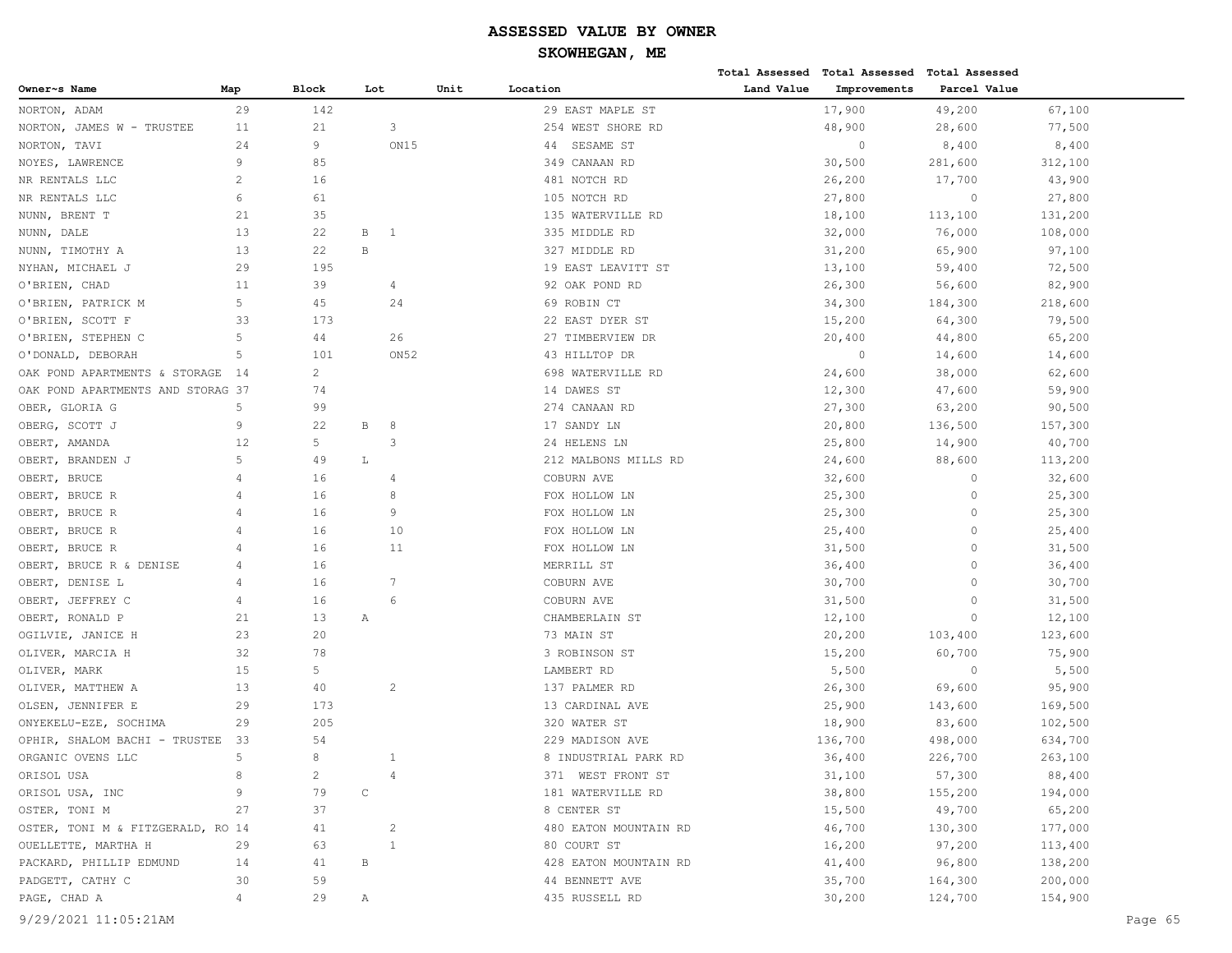|                                   |              |              |               |                |      |                          |            | Total Assessed Total Assessed Total Assessed |              |         |         |
|-----------------------------------|--------------|--------------|---------------|----------------|------|--------------------------|------------|----------------------------------------------|--------------|---------|---------|
| Owner~s Name                      | Map          | <b>Block</b> | Lot           |                | Unit | Location                 | Land Value | Improvements                                 | Parcel Value |         |         |
| PAGE, FRANK T - PERS REP          | 28           | 11           | $\mathbb{A}$  |                |      | 32 MALBONS MILLS RD      |            | 15,300                                       | 44,500       | 59,800  |         |
| PAINE, LAURIE J                   | 9            | 21           |               |                |      | 111 FAIRVIEW AVE         |            | 21,200                                       | 77,300       | 98,500  |         |
| PAINE, TIMOTHY                    | $\mathbf{1}$ | 10           |               |                |      | 446 NORTH AVE            |            | 31,900                                       | 63,700       | 95,600  |         |
| PAIS, JOSEPH JR & NANCY M         | 10           | 40           |               |                |      | 448 EAST RIVER RD        |            | 47,200                                       | 121,100      | 168,300 |         |
| PAIS, JOSEPH JR & NANCY M         | 10           | 40           |               |                |      | EAST RIVER RD            |            | 2,100                                        | $\circ$      | 2,100   |         |
| PALMER, ARNOLD E JR               | 6            | 3            | $\mathbf F$   |                |      | 232 EAST RIDGE RD        |            | 36,900                                       | 85,300       | 122,200 |         |
| PALMER, NEIL R                    | 5            | 108          |               | $\mathbf{1}$   |      | 169 PARKMAN HILL RD      |            | 33,900                                       | 124,400      | 158,300 |         |
| PALMER, NORMA - EST OF            | 37           | 150          |               | 1              |      | 46 PARLIN ST             |            | 18,300                                       | 7,600        | 25,900  |         |
| PALMER, RICHARD E                 | 5            | 44           |               | 6              |      | 24 TIMBERVIEW DR         |            | 19,800                                       | 90,400       | 110,200 |         |
| PALMER, SHARON                    | 37           | 150          |               | 1ON            |      | 48 PARLIN ST             |            | $\circ$                                      | 19,200       | 19,200  |         |
| PANAGGIO, RAYMOND                 | 5            | 3610         |               | ON45           |      | 27 PINELAND CIR          |            | $\circ$                                      | 42,200       | 42,200  |         |
| PARADIS WINDOW TINTING LLC        | 9            | 74           |               | $\mathbf{1}$   | А    | 10 SOMERSET BUSINESS PKY |            | 65,300                                       | 198,300      | 263,600 |         |
| PARADIS, CAREY                    | 13           | 40           | В             |                |      | PALMER RD                |            | 26,600                                       | $\circ$      | 26,600  |         |
| PARADIS, CAREY A                  | 13           | 40           | Α             |                |      | 195 PALMER RD            |            | 42,300                                       | 263,600      | 305,900 |         |
| PARADIS, CLAIRE                   | 27           | 65           |               |                |      | 22 JOYCE ST              |            | 16,300                                       | 49,900       | 66,200  |         |
| PARADIS, FRANCIS X & BARBARA A 33 |              | 100          |               |                |      | 32 CHANDLER ST           |            | 23,400                                       | 65,800       | 89,200  |         |
| PARADY, JOE                       | 5            | 3610         |               | ON54           |      | 7 NORTHSIDE LN           |            | $\circ$                                      | 76,200       | 76,200  |         |
| PARISE, LYNN M (CORSON)           | 10           | 35           | D             | 1              |      | 320 EAST RIVER RD        |            | 30,100                                       | 67,900       | 98,000  |         |
| PARK, KRISTINA SAVAGE             | 29           | 211          |               |                |      | 362 WATER ST             |            | 17,700                                       | 69,800       | 87,500  |         |
| PARKER, LOREN H JR                | 27           | 61           |               |                |      | 100 MILBURN ST           |            | 12,800                                       | 39,000       | 51,800  |         |
| PARKER, LOREN H JR                | 29           | 124          |               |                |      | 13 CHESTNUT ST           |            | 16,700                                       | 35,400       | 52,100  |         |
| PARKER, RAMONA F                  | 22           | 9<br>Α       |               |                |      | 49 MICHAEL ST            |            | 26,900                                       | 83,900       | 110,800 |         |
| PARKER, SANDRA L                  | 29           | 114          |               |                |      | 7 NORTH SCHOOL ST        |            | 17,500                                       | 62,200       | 79,700  |         |
| PARKER, SUSAN                     | 5            | 3610         |               | ON50           |      | 37 PINELAND CIR          |            | $\circ$                                      | 46,800       | 46,800  |         |
| PARKS, RICHARD SR                 | 27           | 11           |               | 1              |      | 20 GILBLAIR ST           |            | 8,200                                        | 32,900       | 41,100  |         |
| PARLIN, BRIAN                     | 6            | 3            |               |                |      | 300 EAST RIDGE RD        |            | 37,500                                       | 100          | 37,600  |         |
| PARLIN, BRIAN                     | 6            | 46           | В             |                |      | 543 CANAAN RD            |            | 17,300                                       | $\circ$      | 17,300  |         |
| PARLIN, BRIAN R                   | 6            | 46           | Α             |                |      | 547 CANAAN RD            |            | 28,900                                       | 800          | 29,700  |         |
| PARLIN, BRIAN R                   | 6            | 3            |               | 2              |      | EAST RIDGE RD            |            | 114,900                                      | $\circ$      | 114,900 |         |
| PARLIN, CHRISTAL R (LISHERNESS 29 |              | 187          |               |                |      | 30 EAST LEAVITT ST       |            | 22,200                                       | 81,300       | 103,500 |         |
| PARLIN, CRYSTAL L                 | 5            | 44           |               | 18             |      | 78 TIMBERVIEW DR         |            | 19,900                                       | 71,000       | 90,900  |         |
| PARLIN, HANNAH P                  | $\mathbf{1}$ | 26           |               | 8              |      | 36 HILTON HILL RD        |            | 36,500                                       | 101,000      | 137,500 |         |
| PARLIN, RICKY J                   | 37           | 150          | В             |                |      | 209 NORTH AVE            |            | 41,500                                       | 344,800      | 386,300 |         |
| PARLIN, WENDY J                   | 9            | 9            | $\mathbf B$   | $\overline{1}$ |      | 155 STEVENS RD           |            | 23,500                                       | 76,700       | 100,200 |         |
| PARSONS, RANDAL B                 | 18           | 37           |               |                |      | 1034 EAST RIVER RD       |            | 123,800                                      | 99,900       | 223,700 |         |
| PARSONS, RANDAL B                 | 18           | 37           | Α             |                |      | 1060 EAST RIVER RD       |            | 26,200                                       | 11,500       | 37,700  |         |
| PARTRIDGE, BARRY D                | 33           | 179          |               |                |      | 169 NORTH AVE            |            | 14,200                                       | $\circ$      | 14,200  |         |
| PARTRIDGE, CHAD                   | 20           | 45           |               |                |      | 23 UNION ST              |            | 30,100                                       | 38,900       | 69,000  |         |
| PASCALE, PAULA L                  | 36           | 23           |               |                |      | 24 DORE ST               |            | 13,800                                       | 42,500       | 56,300  |         |
| PASCALE, PAULA L                  | 36           | 24           | Α             |                |      | DORE ST                  |            | 1,300                                        | $\circ$      | 1,300   |         |
| PATTEN, CADE W                    | 6            | 51           | ${\mathbb G}$ |                |      | 12 CHASSE CT             |            | 26,400                                       | 90,800       | 117,200 |         |
| PATTERSON, BRANDY                 | 22           | 28           |               |                |      | 53 HATHAWAY ST           |            | 13,900                                       | 58,000       | 71,900  |         |
| PATTERSON, JOHN E                 | 36           | 14           |               | 1              |      | 51 DR MANN RD            |            | 23,400                                       | 23,300       | 46,700  |         |
| PATTON, BRUCE P                   | 5            | 12           |               |                |      | 101 STEWARD HILL RD      |            | 24,600                                       | 102,500      | 127,100 |         |
| PATTON, BRUCE P                   | 5            | 21           | Α             |                |      | STEWARD HILL RD          |            | 16,200                                       | $\circ$      | 16,200  |         |
| PATURZO, RONALD C                 | 18           | 45           |               |                |      | 1115 EAST RIVER RD       |            | 20,700                                       | 82,500       | 103,200 |         |
| 9/29/2021 11:05:21AM              |              |              |               |                |      |                          |            |                                              |              |         | Page 66 |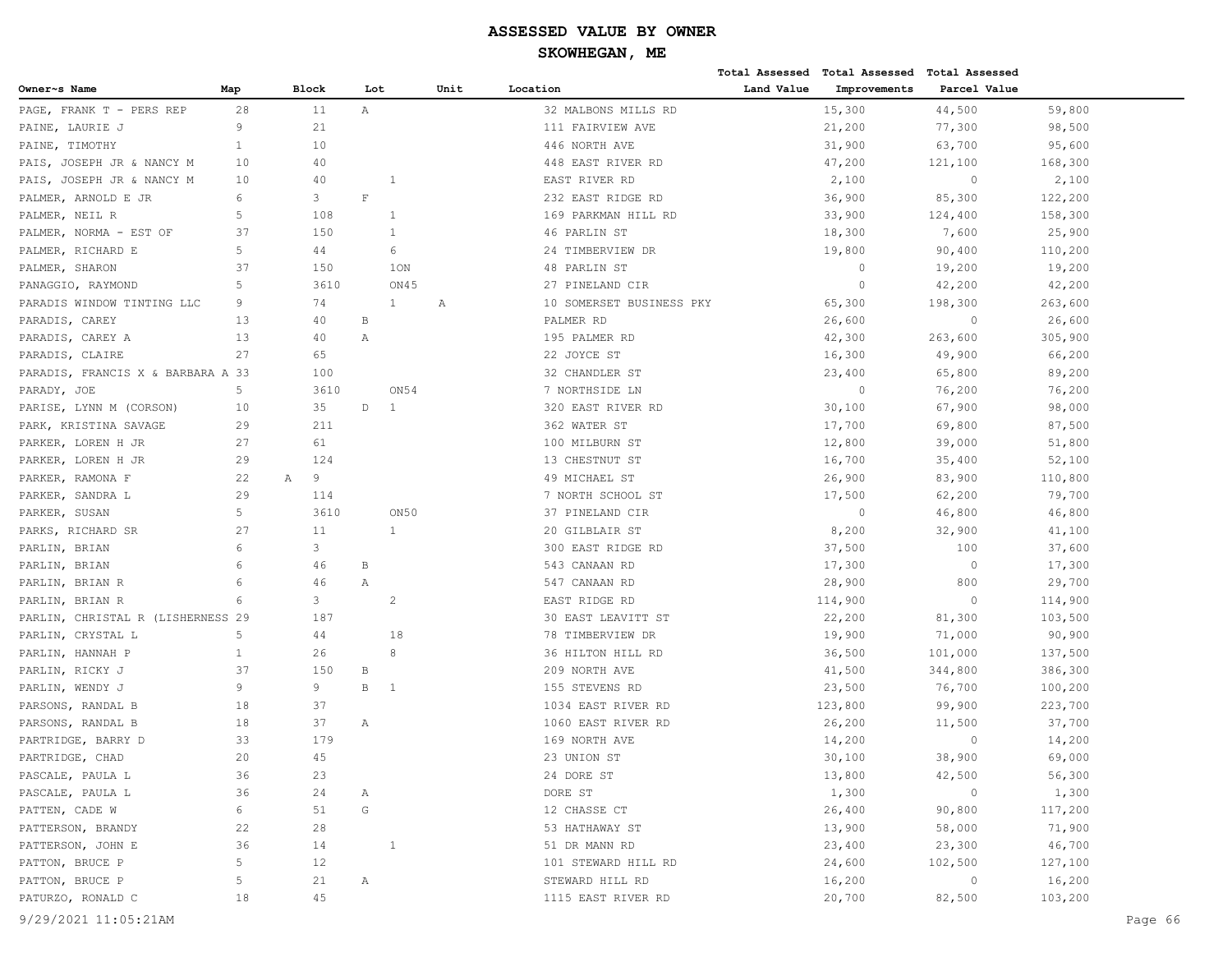# **SKOWHEGAN, ME**

|                                   |     |                |              |      |                        | Total Assessed | <b>Total Assessed</b> | Total Assessed |         |
|-----------------------------------|-----|----------------|--------------|------|------------------------|----------------|-----------------------|----------------|---------|
| Owner~s Name                      | Map | Block          | Lot          | Unit | Location               | Land Value     | Improvements          | Parcel Value   |         |
| PEARL, CYNTHIA A (WYMAN)          | 33  | 133            |              |      | 8 BLAIR ST             |                | 13,300                | 50,200         | 63,500  |
| PEARSON, JAMES D                  | 11  | 15             | 2            |      | WEST SHORE RD          |                | 8,600                 | $\circ$        | 8,600   |
| PEASE, GLORIA                     | 33  | 132            | ON           |      | 4 BLAIR ST             |                | $\circ$               | 8,400          | 8,400   |
| PEASE, KRISTA                     | 5   | 3610           | ON51         |      | 40 PINELAND CIR        |                | $\circ$               | 31,700         | 31,700  |
| PEASE, RICKY J                    | 11  | 29             | 2            |      | 1216 CANAAN RD         |                | 28,500                | 33,600         | 62,100  |
| PEASE,<br>RICKY J                 | 28  | 16             |              |      | 400 WATER ST           |                | 24,900                | 188,400        | 213,300 |
| PEASE, RICKY J                    | 28  | 16             | 1            |      | 402 WATER ST           |                | 24,000                | 56,200         | 80,200  |
| PEASE, RICKY J                    | 5   | 44             | 12           |      | 44 TIMBERVIEW DR       |                | 19,400                | 97,400         | 116,800 |
| PECK, CHRISTOPHER A               | 20  | 34             |              |      | 82 SOUTH FACTORY ST    |                | 16,700                | 42,100         | 58,800  |
| PELLETIER, AMANDA N               | 16  | 19             | $2 - 1$      |      | 640 BIGELOW HILLRD     |                | 37,900                | 130,300        | 168,200 |
| PELLETIER, BRUCE                  | 33  | 198            |              |      | 10 POMELOW ST          |                | 13,300                | 50,700         | 64,000  |
| PELLETIER, CHRISTINE              | 29  | 83             |              |      | 25 MAPLE ST            |                | 19,500                | 105,400        | 124,900 |
| PELLETIER, CHRISTOPHER M          | 21  | 16             | 7            |      | 43 UNION ST            |                | 21,700                | 171,100        | 192,800 |
| PELLETIER, GLORIA R               | 12  | 11             | $14 - 4$     |      | 236 BIGELOW HILL RD    |                | 33,700                | 81,300         | 115,000 |
| PELLETIER, JONATHAN A             | 22  | 133            |              |      | 32 DENNIS ST           |                | 26,200                | 92,500         | 118,700 |
| PELLETIER, LEWIS                  | 12  | 3              | 7            |      | 556 BIGELOW HILL RD    |                | 46,200                | 235,600        | 281,800 |
| PELLETIER, MICHAEL J              | 14  | 12             | $\mathbb C$  |      | 843 WATERVILLE RD      |                | 24,400                | 181,000        | 205,400 |
| PELLETIER, SUSAN M                | 30  | 102            |              |      | 108 MADISON AVE        |                | 85,900                | 150,900        | 236,800 |
| PELLETIER, THOMAS                 | 12  | 11             | 13           |      | 249 ROWE RD            |                | 38,100                | 203,600        | 241,700 |
| PELOTTE, ROBERT T                 | 13  | 36             | $\mathbb C$  |      | 75 PALMER RD           |                | 28,800                | 94,900         | 123,700 |
| PERELKA, KATHLEEN R (PEATMAN)     | 7   | 24             |              |      | WHITTEMORE HILL RD     |                | 70,900                | $\circ$        | 70,900  |
| PERKINS, ARTHUR L JR              | 7   | 21             | 1            |      | 436 WHITTEMORE HILL RD |                | 11,900                | 41,600         | 53,500  |
| PERKINS, BRUCE A JR               | 12  | 5              | 5            |      | BURRILL HILL RD        |                | 25,900                | $\circ$        | 25,900  |
| PERKINS, BRUCE L                  | 12  | 5              | 4            |      | 32 HELENS LN           |                | 25,700                | 14,100         | 39,800  |
| PERKINS, CHRISTOPHER              | 12  | $\overline{c}$ | 2A           |      | BIGELOW HILL RD        |                | 3,900                 | $\circ$        | 3,900   |
| PERKINS, CRYSTAL R                | 22  | 111            |              |      | 14 MICHAEL ST          |                | 26,200                | 82,800         | 109,000 |
| PERKINS, DEREK S                  | 36  | 20             | Α            |      | ST JAMES ST            |                | 12,000                | 31,400         | 43,400  |
| PERKINS, DEREK S                  | 36  | 20             | $\, {\bf B}$ |      | 34 ST JAMES ST         |                | 15,200                | 107,900        | 123,100 |
| PERKINS, DONALD J                 | 32  | 28             |              |      | 15 HANOVER ST          |                | 16,300                | 52,200         | 68,500  |
| PERKINS, HARRIET RICHARDSON ET 39 |     | 11             |              |      | PHEASANT LN            |                | 10,400                | $\circ$        | 10,400  |
| PERKINS, JARED M                  | 25  | 27             |              |      | 144 WEST FRONT ST      |                | 17,200                | 61,800         | 79,000  |
| PERKINS, JEFFREY                  | 21  | 14             | 1            |      | 60 SOUTH FACTORY ST    |                | 12,200                | 155,500        | 167,700 |
| PERKINS, MICHAEL                  | 19  | 4              |              |      | CARRABASSETT STREAM    |                | 4,000                 | $\circ$        | 4,000   |
| PERKINS, MICHAEL S                | 33  | 59             |              |      | 14 JEWETT ST           |                | 24,900                | 101,100        | 126,000 |
| PERKINS, PATRICIA J               | 8   | 31             | Α            |      | 175 MAIN ST            |                | 25,200                | 45,900         | 71,100  |
| PERKINS, PETER J                  | 6   | 26             |              |      | 663 CANAAN RD          |                | 30,200                | 52,400         | 82,600  |
| PERKINS, RUTH E                   | 14  | 19             | $\mathbf E$  |      | 908 WATERVILLE RD      |                | 23,600                | 87,900         | 111,500 |
| PERKINS, SHANNON A                | 36  | 19             | 13           |      | 7 JOSIE ST             |                | 19,000                | 86,500         | 105,500 |
| PERKINS, TINA LEANNE              | 6   | 40             |              |      | 12 PERKINS CT          |                | 24,000                | 35,000         | 59,000  |
| PERKINS, TRUDY L & MILLARD J - 37 |     | 124            |              |      | 27 BEAUFORD ST         |                | 13,300                | 57,800         | 71,100  |
| PERKINS, WYATT R                  | 24  | 9              | $\mathbf F$  |      | 75 MCCLELLAN ST        |                | 19,700                | 96,000         | 115,700 |
| PERRI, EDWARD                     | 20  | 35             | $\mathbf{1}$ |      | 33 BUTLER ST           |                | 13,900                | 10,400         | 24,300  |
| PERRON, JEAN                      | 33  | 182            |              |      | 18 ST JOHN ST          |                | 16,600                | 92,300         | 108,900 |
| PERROTTO, MEREDITH CHADWICK       | 39  | 35             |              |      | 151 CHICKADEE LN       |                | 103,500               | 35,300         | 138,800 |
| PERRY, BRIAN                      | 22  | 8              | ON           |      | 4 CHERRY ST            |                | $\circ$               | 3,700          | 3,700   |
| PERRY, LESLIE P                   | 16  | 13             |              |      | 760 BIGELOW HILL RD    |                | 38,400                | 83,400         | 121,800 |
|                                   |     |                |              |      |                        |                |                       |                |         |

9/29/2021 11:05:21AM Page 67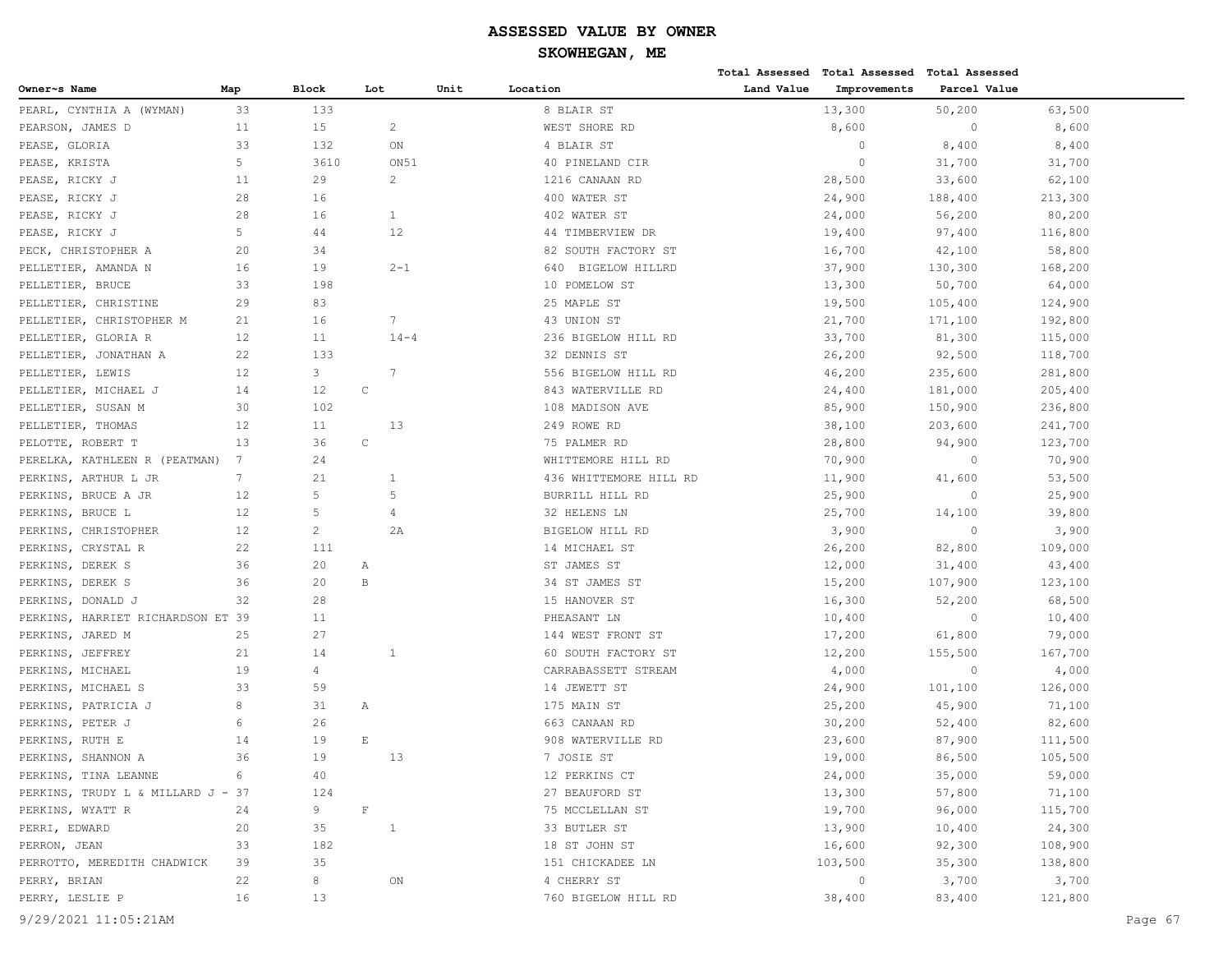|                                   |              |              |                |      |                      |            | Total Assessed Total Assessed Total Assessed |              |         |         |
|-----------------------------------|--------------|--------------|----------------|------|----------------------|------------|----------------------------------------------|--------------|---------|---------|
| Owner~s Name                      | Map          | <b>Block</b> | Lot            | Unit | Location             | Land Value | Improvements                                 | Parcel Value |         |         |
| PERRY, MARK R                     | 9            | 23           | $\overline{c}$ |      | 134 MIDDLE RD        |            | 29,000                                       | 32,700       | 61,700  |         |
| PERRY, MYRL E                     | 5            | 24           |                |      | 404 NORTH AVE        |            | 23,300                                       | 32,500       | 55,800  |         |
| PETERS SHORTIER POST              | 9            | 76           |                |      | 217 WATERVILLE RD    |            | 69,900                                       | 69,100       | 139,000 |         |
| PETERS, DAN                       | 24           | 9            | ON8            |      | 31<br>SESAME ST      |            | $\circ$                                      | 14,600       | 14,600  |         |
| PETERS, DANIEL                    | 24           | 9            | ON29           |      | 46 BIG BIRD ST       |            | $\Omega$                                     | 20,300       | 20,300  |         |
| PETERS, DANIEL                    | 24           | 9            | ON34           |      | 30 BIG BIRD ST       |            | $\mathbf{0}$                                 | 13,600       | 13,600  |         |
| PETERS, DANIEL                    | 24           | 9            | ON4            |      | 25 SESAME ST         |            | $\circ$                                      | 12,500       | 12,500  |         |
| PETERS, DANIEL                    | 24           | 9            | ON14           |      | SESAME ST<br>39      |            | $\circ$                                      | 15,500       | 15,500  |         |
| PETERS, DANIEL                    | 24           | 9            | ON13           |      | SESAME ST<br>42      |            | $\mathbf{0}$                                 | 16,600       | 16,600  |         |
| PETERS, DANIEL                    | 24           | 9            | ON32           |      | 38<br>BIG BIRD ST    |            | $\mathbf{0}$                                 | 11,900       | 11,900  |         |
| PETERS, DANIEL                    | 24           | 9            | ON36           |      | BIG BIRD ST<br>24    |            | $\Omega$                                     | 8,600        | 8,600   |         |
| PETERS, DANIEL                    | 24           | 9            | ON35           |      | BIG BIRD ST<br>26    |            | $\Omega$                                     | 17,000       | 17,000  |         |
| PETERS, DANIEL                    | 24           | 9            | ON31           |      | 40 BIG BIRD ST       |            | $\bigcap$                                    | 13,600       | 13,600  |         |
| PETERS, DANIEL A                  | 24           | 9            |                |      | SESAME ST            |            | 708,400                                      | 2,900        | 711,300 |         |
| PETERS, DAVID                     | 37           | 21           |                |      | 18 LOCUST ST         |            | 14,800                                       | 51,600       | 66,400  |         |
| PETERS, JAMES J                   | 39           | 49           |                |      | 24 KINGFISHER LN     |            | 104,800                                      | 60,500       | 165,300 |         |
| PETERS, JAMES J                   | 11           | 28           | 4              |      | KINGFISHER LN        |            | 20,100                                       | 26,600       | 46,700  |         |
| PETERS, RUSSELL J                 | $\mathbf{1}$ | 26           | 4              |      | 36 MESSINA DR        |            | 31,900                                       | 98,000       | 129,900 |         |
| PHILBRICK, LEE A                  | 13           | 29           | Α<br>- 1       |      | 459 MIDDLE RD        |            | 31,900                                       | 64,700       | 96,600  |         |
| PHILBRICK-GATES, KATHERINE        | 6            | 34           |                |      | CANAAN RD            |            | 2,300                                        | $\circ$      | 2,300   |         |
| PHILBRICK-GATES, KATHERINE        | 6            | 35           |                |      | CANAAN RD            |            | 1,000                                        | $\circ$      | 1,000   |         |
| PHILLIPS, JOHN H                  | 30           | 40           |                |      | 21 SUMMER ST         |            | 15,200                                       | 74,900       | 90,100  |         |
| PHONPHAI, KATHLEEN FRANCES        | 13           | 40           | 31             |      | 96 CRESCENT ST       |            | 28,200                                       | 126,500      | 154,700 |         |
| PICARDI, MIRA                     | 17           | 33           | $\mathbf{F}$   |      | 15 OLSON BROOK DR    |            | 37,800                                       | 60,800       | 98,600  |         |
| PICARDI, PETER J                  | 17           | 17           | 1              |      | 986 MIDDLE RD        |            | 35,000                                       | 97,500       | 132,500 |         |
| PICARDI, PETER J                  | 17           | 17           |                |      | MIDDLE RD            |            | 41,200                                       | $\circ$      | 41,200  |         |
| PICHULO, EDWARD J SR & ANASTAS 39 |              | 42           |                |      | 129 CHICKADEE LN     |            | 93,300                                       | 33,500       | 126,800 |         |
| PICKETT, DARLA                    | 5            | 3610         | ON12           |      | 26 WOODSIDE DR       |            | $\circ$                                      | 60,200       | 60,200  |         |
| PIED, ANDRE E                     | 33           | 9            |                |      | 19 PROSPECT ST       |            | 25,000                                       | 69,500       | 94,500  |         |
| PIERCE, KIM D                     | $\mathbf{1}$ | 38           |                |      | 477 MALBONS MILLS RD |            | 43,900                                       | 95,400       | 139,300 |         |
| PIKE, CAROL H                     | 37           | 53           |                |      | 22 GEM ST            |            | 12,800                                       | 68,400       | 81,200  |         |
| PIKE, NICOLE                      | 5            | 38           | ON21           |      | 23 MRI DR            |            | $\circ$                                      | 7,500        | 7,500   |         |
| PILLSBURY, SCOTT R                | 13           | 40           | 17             |      | 31 CRESCENT ST       |            | 28,700                                       | 143,400      | 172,100 |         |
| PILSBURY, RALPH J                 | 27           | 74           |                |      | 46 MT PLEASANT AVE   |            | 14,800                                       | 54,300       | 69,100  |         |
| PINEAU, JASON                     | 35           | 9            |                |      | 93 MALBONS MILLS RD  |            | 30,500                                       | 86,200       | 116,700 |         |
| PINEWOOD MOTEL LLC                | 6            | 51           | $\mathbb F$    |      | 395 CANAAN RD        |            | 49,600                                       | 265,600      | 315,200 |         |
| PING, CHEN ZHONG                  | 21           | $\mathbf{1}$ |                |      | 150 WATERVILLE RD    |            | 19,200                                       | 64,300       | 83,500  |         |
| PINKHAM, AUSBA F III              | 5            | 3610         | ON33           |      | 7 PINELAND CIR       |            | $\Omega$                                     | 41,800       | 41,800  |         |
| PINKHAM, KANDI                    | 33           | 175          | В              |      | EAST DYER ST         |            | 17,200                                       | $\circ$      | 17,200  |         |
| PINKHAM, KANDI                    | 33           | 175          | $\mathsf C$    |      | NORTH SCHOOL ST      |            | 23,000                                       | $\circ$      | 23,000  |         |
| PINKHAM, RONALD SCOTT             | 22           | 14           |                |      | 32 SOUTH FACTORY ST  |            | 17,500                                       | 51,400       | 68,900  |         |
| PINKHAM, RUTH                     | 5            | 35           | ON3            |      | 78 HARVEYS PK        |            | $\circ$                                      | 15,900       | 15,900  |         |
| PINKHAM, STEPHEN E                | 22           | 121          |                |      | 15 MICHAEL ST        |            | 26,500                                       | 167,900      | 194,400 |         |
| PINKHAM, TOBY                     | 23           | 120          |                |      | 3 MITCHELL ST        |            | 36,800                                       | 95,200       | 132,000 |         |
| PIPES, JAMES E                    | 30           | 80           |                |      | 37 BENNETT AVE       |            | 21,100                                       | 121,300      | 142,400 |         |
| PIZZO, DEANNE                     | 39           | 32           |                |      | 161 CHICKADEE LN     |            | 100,900                                      | 33,900       | 134,800 |         |
| 9/29/2021 11:05:21AM              |              |              |                |      |                      |            |                                              |              |         | Page 68 |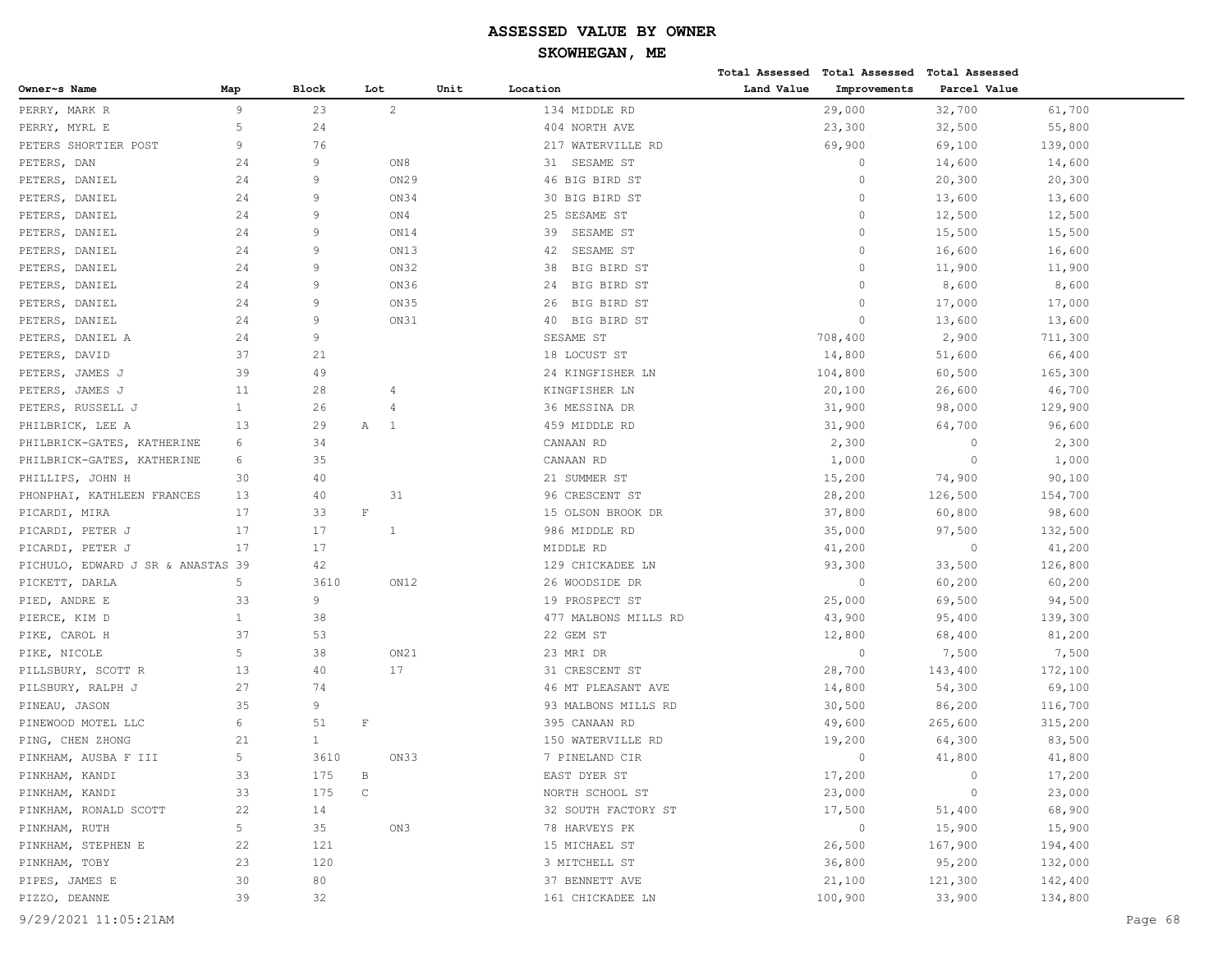|                                   |              |                |              |                  |      |                       |            | Total Assessed Total Assessed Total Assessed |              |         |         |
|-----------------------------------|--------------|----------------|--------------|------------------|------|-----------------------|------------|----------------------------------------------|--------------|---------|---------|
| Owner~s Name                      | Map          | <b>Block</b>   | Lot          |                  | Unit | Location              | Land Value | Improvements                                 | Parcel Value |         |         |
| PLONSKA, JOANNA - TC              | 29           | 112            |              |                  |      | 8 VALLIERE CT         |            | 17,000                                       | 51,300       | 68,300  |         |
| PLOURDE, DANIELLE                 | 23           | 84             |              |                  |      | 23 FREE ST            |            | 11,600                                       | 70,900       | 82,500  |         |
| PLOURDE, GARRETT J                | 26           | 38             |              |                  |      | 14 ALDER ST           |            | 12,200                                       | 57,400       | 69,600  |         |
| PLOURDE, GARRETT J                | 26           | 39             |              |                  |      | 2 BRIDGE ST           |            | 14,300                                       | 89,600       | 103,900 |         |
| PLOURDE, MARJORIE                 | 5            | 101            |              | ON <sub>5</sub>  |      | 9 RIVERSIDE DR        |            | $\circ$                                      | 17,600       | 17,600  |         |
| PLOURDE, MICHAEL LEON             | 5            | 3610           |              | ON4              |      | 12 WOODSIDE DR        |            | $\overline{0}$                               | 37,500       | 37,500  |         |
| PLOURDE, RICHARD P/VERGIE E -     | 8            | 52             | В            | 10               |      | 19 MARY ST            |            | 28,000                                       | 118,300      | 146,300 |         |
| PLOURDE, TODD                     | 10           | 52             |              | 2                |      | 201 EATON MOUNTAIN RD |            | 38,200                                       | 152,900      | 191,100 |         |
| PLUM CREEK MAINE TIMBERLANDS L 3  |              | 3              |              |                  |      | EAST RIDGE RD         |            | 229,600                                      | $\circ$      | 229,600 |         |
| PLUM CREEK MAINE TIMBERLANDS L 15 |              | 17             |              |                  |      | RED BRIDGE RD         |            | 70,000                                       | $\circ$      | 70,000  |         |
| PLUM CREEK MAINE TIMBERLANDS L 15 |              | 28             |              |                  |      | CARRABASSETT STREAM   |            | 6,400                                        | $\circ$      | 6,400   |         |
| POIRIER, JENNIFER L               | 13           | 35             |              | 1                |      | 78 PALMER RD          |            | 29,300                                       | 168,900      | 198,200 |         |
| POISSONNIER, ELIZABETH            | 8            | $\overline{2}$ |              | 3                |      | WEST FRONT ST         |            | 35,900                                       | $\circ$      | 35,900  |         |
| POLAND, CURTIS T & DEBORAH S      | 30           | 77             |              |                  |      | 49 BENNETT AVE        |            | 14,200                                       | 174,000      | 188,200 |         |
| POLAND, DONN                      | 24           | 9              | Ε            |                  |      | 13 SESAME ST          |            | 35,900                                       | 61,500       | 97,400  |         |
| POLAND, DONN                      | 26           | 36             |              |                  |      | 6 ALDER ST            |            | 11,500                                       | 92,600       | 104,100 |         |
| POLAND, DONN                      | 24           | 9              | D            | 1                |      | 9<br>SESAME ST        |            | 24,200                                       | 46,900       | 71,100  |         |
| POLLIS, ALAN                      | 5            | 3610           |              | ON31             |      | 5<br>PINELAND CIR     |            | $\circ$                                      | 64,100       | 64,100  |         |
| POMELOW, GERTRUDE                 | 9            | 9              | $\, {\bf B}$ |                  |      | STEVENS RD            |            | 22,500                                       | $\circ$      | 22,500  |         |
| POMELOW, GERTRUDE E               | 9            | 9              | $\mathbb D$  |                  |      | 163 STEVENS RD        |            | 19,800                                       | 92,200       | 112,000 |         |
| POMELOW, JEREMY                   | .5           | 35             |              | ON29             |      | 33 HARVEYS PK         |            | $\circ$                                      | 24,800       | 24,800  |         |
| POMELOW, NATALIE A - LIFE EST     | 36           | 19             |              | $\overline{1}$   |      | 7 DR MANN RD          |            | 16,200                                       | 84,200       | 100,400 |         |
| POMELOW, NATHAN P                 | 13           | 42             | В            | 1                |      | 506 BACK RD           |            | 29,600                                       | 198,400      | 228,000 |         |
| POMELOW, STEPHEN                  | $\mathbf{1}$ | 26             |              | 10               |      | 54 HILTON HILL RD     |            | 37,200                                       | 98,300       | 135,500 |         |
| POMERLEAU, BRIAN S SR - LIFE E 4  |              | 17             |              |                  |      | 150 RUSSELL RD        |            | 30,400                                       | 63,600       | 94,000  |         |
| POMERLEAU,<br>CYNTHIA A           | 20           | 48             |              |                  |      | 22 UNION ST           |            | 31,600                                       | 64,400       | 96,000  |         |
| POMERLEAU, GWENDOLYN L (HAYDEN 11 |              | 37             |              |                  |      | 227 MOORES MILLS RD   |            | 20,100                                       | 40,800       | 60,900  |         |
| POMERLEAU, PAUL R                 | 6            | 22             | Α            |                  |      | 723 CANAAN RD         |            | 35,700                                       | 13,000       | 48,700  |         |
| POMERLEAU, PAUL R                 | 37           | 129            | Α            |                  |      | 28 BEAUFORD ST        |            | 10,400                                       | 4,400        | 14,800  |         |
| POMERLEAU, VICTOR                 | 29           | 223            | Α            |                  |      | 3 EAST LEAVITT ST     |            | 14,300                                       | 47,200       | 61,500  |         |
| POMERLEAU, VICTOR                 | 5            | 35             |              | ON34             |      | 19 HARVEYS PK         |            | $\overline{0}$                               | 14,200       | 14,200  |         |
| POMEROY, GRACE F                  | 30           | 41             |              |                  |      | 17 SUMMER ST          |            | 14,600                                       | 71,600       | 86,200  |         |
| PONTBRIAND, AMANDA                | 24           | 9              |              | ON <sub>22</sub> |      | BIG BIRD ST<br>39     |            | $\circ$                                      | 7,700        | 7,700   |         |
| POOLER, BROCK M                   | 15           | 3              |              | 1                |      | 299 OAK POND RD       |            | 29,200                                       | 171,700      | 200,900 |         |
| POOLER, GYNETH J                  | 13           | 40             |              | 3                |      | 145 PALMER RD         |            | 25,200                                       | 93,400       | 118,600 |         |
| POOLER, JENNIFER                  | 5            | 44             | В            | 4                |      | 30 RYAN LN            |            | 22,400                                       | 136,400      | 158,800 |         |
| POOLER, JENNIFER L                | 21           | 24             |              |                  |      | 13 JACKSON ST         |            | 13,100                                       | 40,800       | 53,900  |         |
| POOLER, MICHAEL I                 | $15$         | 3              |              |                  |      | 327 OAK POND RD       |            | 29,200                                       | 104,400      | 133,600 |         |
| POOLER, MICHAEL I & LINDA - LE 11 |              | 47             |              | $2 - 1$          |      | 19 LITTLE LOON LN     |            | 81,500                                       | 21,900       | 103,400 |         |
| POOLER, MICHAEL J                 | 14           | 50             |              |                  |      | 636 OAK POND RD       |            | 27,500                                       | 118,100      | 145,600 |         |
| POPADAK, BRADFORD                 | 26           | 42             |              |                  |      | 14 BRIDGE ST          |            | 11,600                                       | 61,800       | 73,400  |         |
| PORTER, CHRISTOPHER               | 17           | $\mathbf{1}$   |              | $\mathbf{1}$     |      | 883 BACK RD           |            | 23,800                                       | 107,800      | 131,600 |         |
| PORTER, LAURIE J                  | 6            | 27             | $\mathbb A$  | $\overline{4}$   |      | 58 PRENTISS LN        |            | 19,400                                       | 148,100      | 167,500 |         |
| PORTER, RAYMOND IVAN              | 9            | 58             |              |                  |      | WATERVILLE RD         |            | 41,300                                       | $\circ$      | 41,300  |         |
| PORTLAND CELLULAR                 | 10           | 50             |              | ON2              |      | LAMPHERE LN           |            | $\circ$                                      | 81,000       | 81,000  |         |
| POTRATZ, CHARLES A                | 37           | 129            |              |                  |      | 26 BEAUFORD ST        |            | 10,400                                       | 9,400        | 19,800  |         |
| 9/29/2021 11:05:21AM              |              |                |              |                  |      |                       |            |                                              |              |         | Page 69 |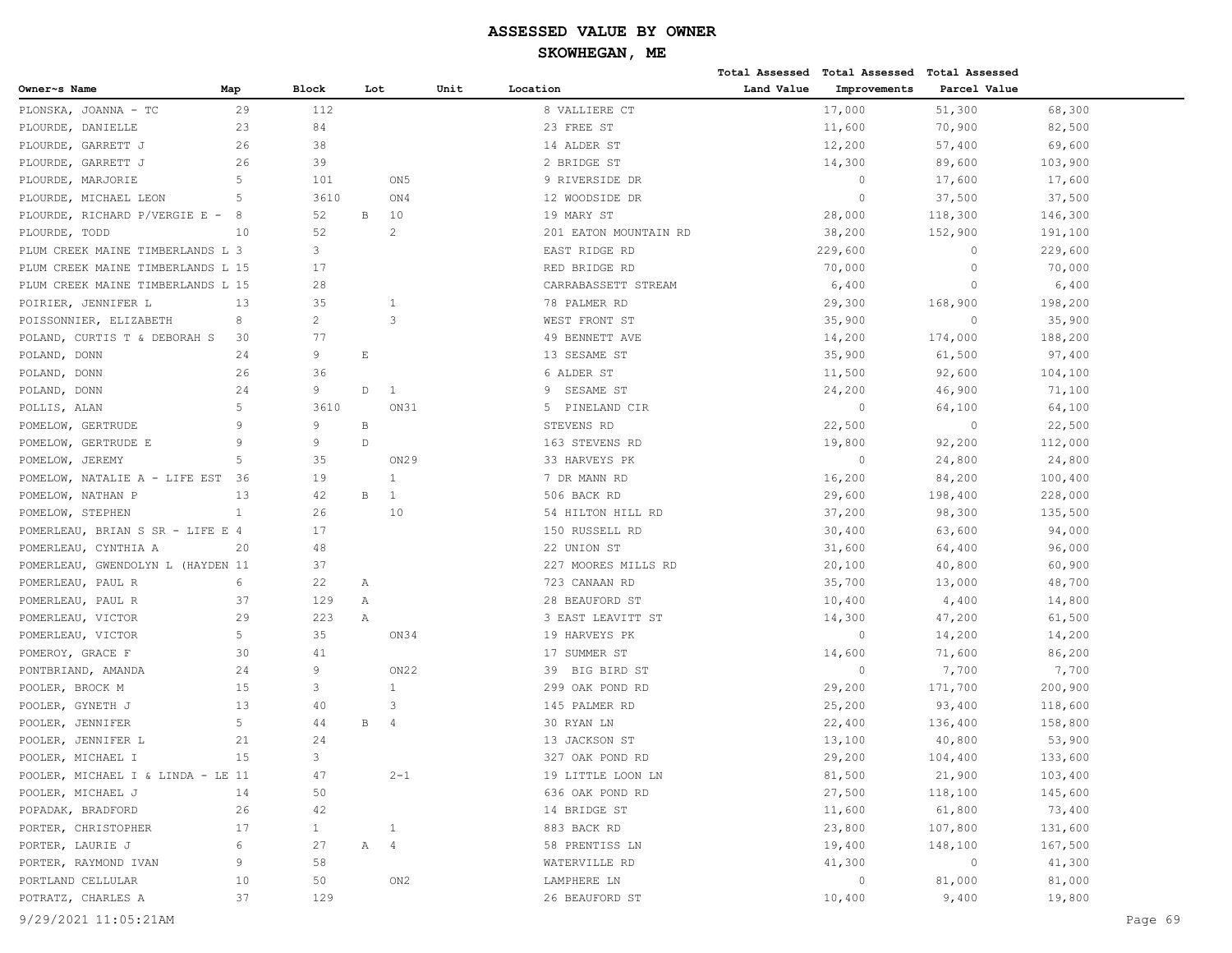|                            |                 |                |              |                |      |                       |            | Total Assessed Total Assessed Total Assessed |              |         |         |
|----------------------------|-----------------|----------------|--------------|----------------|------|-----------------------|------------|----------------------------------------------|--------------|---------|---------|
| Owner~s Name               | Map             | Block          |              | Lot            | Unit | Location              | Land Value | Improvements                                 | Parcel Value |         |         |
| POTTLE, FRANCES M - EST OF | 6               | 51             |              |                |      | 417 CANAAN RD         |            | 24,700                                       | 70,400       | 95,100  |         |
| POTTLE, WILLIAM ULYSSES    | 6               | 50             |              | $\mathbf{1}$   |      | 411 CANAAN RD         |            | 17,200                                       | 81,000       | 98,200  |         |
| POULIN PARK APARTMENTS LLC | 8               | 52             | В            | 11             |      | 13 MARY ST            |            | 21,600                                       | $\circ$      | 21,600  |         |
| POULIN, DIANE E            | 30              | 112            | Α            |                |      | 40 COBURN AVE         |            | 25,600                                       | 270,600      | 296,200 |         |
| POULIN, ISABELLE INA (OBY) | 22              | 135            |              |                |      | 10 DOMINIC ST         |            | 26,200                                       | 96,000       | 122,200 |         |
| POULIN, JOHN M             | 32              | $\mathbf{1}$   |              |                |      | 46 RUSSELL RD         |            | 30,900                                       | 91,000       | 121,900 |         |
| POULIN, LEE M              | 29              | 63             |              |                |      | 20 LEAVITT ST         |            | 16,300                                       | 96,600       | 112,900 |         |
| POULIN, LEE M              | 29              | 88             |              |                |      | 139 MADISON AVE       |            | 30,600                                       | 84,700       | 115,300 |         |
| POULIN, LEE M              | 30              | 81             |              |                |      | 33 BENNETT AVE        |            | 20,000                                       | 114,200      | 134,200 |         |
| POULIN, MARC               | 23              | 65             |              | 1              |      | 24 FREE ST            |            | 11,800                                       | 25,400       | 37,200  |         |
| POULIN, MICHAEL D          | 10              | 54             | Α            |                |      | 888 CANAAN RD         |            | 24,900                                       | 121,500      | 146,400 |         |
| POULIN, ROBERT B           | 8               | $\overline{c}$ |              | -1             |      | 361 WEST FRONT ST     |            | 29,400                                       | 55,400       | 84,800  |         |
| POULIN, ROBERT B           | 8               | 2              |              |                |      | 369 WEST FRONT ST     |            | 62,400                                       | 91,000       | 153,400 |         |
| POULIN, SHEILA A (CHESLEY) | 37              | 78             |              |                |      | 28 DAWES ST           |            | 11,500                                       | 17,500       | 29,000  |         |
| POULIN, TIMOTHY LAWRENCE   | 30              | 118            |              |                |      | 77 COBURN AVE         |            | 29,100                                       | 133,400      | 162,500 |         |
| POULIN, YVON               | 10              | 52             |              | 4              |      | 179 EATON MOUNTAIN RD |            | 37,500                                       | 115,600      | 153,100 |         |
| POULIN, YVON R             | 10              | 52             |              | 5              |      | EATON MOUNTAIN RD     |            | 30,900                                       | $\mathbb O$  | 30,900  |         |
| POWELL, JOHN               | 11              | $7^{\circ}$    |              | $\mathbf{1}$   |      | 157 LAMBERT RD        |            | 34,200                                       | 157,100      | 191,300 |         |
| POWELL, WALTER D           | 13              | 40             |              | 14             |      | 45 CRESCENT ST        |            | 28,800                                       | 100,200      | 129,000 |         |
| POWERS, JEFFREY            | 12              | $\overline{2}$ |              | 5              |      | 473 BIGELOW HILL RD   |            | 49,800                                       | 278,600      | 328,400 |         |
| POWERS, JORDAN A           | 29              | 95             |              |                |      | 12 MAPLE ST           |            | 18,300                                       | 83,300       | 101,600 |         |
| POWERS, MATTHEW J          | 29              | 138            |              |                |      | 26 EAST MAPLE ST      |            | 19,600                                       | 53,900       | 73,500  |         |
| PRASCH, JOHN               | 22              | 58             | Α            |                |      | 24 SOUTH ST           |            | 15,300                                       | 61,700       | 77,000  |         |
| PRASCH, JOHN G             | 24              | 3              |              |                |      | 12 BLOOMFIELD ST      |            | 16,700                                       | 57,200       | 73,900  |         |
| PRAY, PAUL F               | 4               | 10             |              |                |      | 357 MADISON AVE       |            | 16,900                                       | 73,700       | 90,600  |         |
| PREBLE, JAMES N            | 26              | 152            |              |                |      | 168 WATER ST          |            | 19,600                                       | 113,300      | 132,900 |         |
| PRENTISS, GORDON L         | 6               | 27             | Α            | -5             |      | 48 PRENTISS LN        |            | 19,700                                       | 83,400       | 103,100 |         |
| PRENTISS, HOWARD L         | 6               | 27             | Α            |                |      | 19 PRENTISS LN        |            | 31,500                                       | 90,500       | 122,000 |         |
| PRENTISS, RICHARD E        | 5               | 16<br>Α        |              | 3              |      | 3 JULIE CT            |            | 16,200                                       | 50,500       | 66,700  |         |
| PRENTISS, RICHARD E        | 6               | 27             | Α            | -1             |      | 30 PRENTISS LN        |            | 18,000                                       | 146,300      | 164,300 |         |
| PRENTISS, RICHARD E        | 5               | 16<br>Α        |              | 1              |      | 4 JULIE CT            |            | 16,200                                       | 68,000       | 84,200  |         |
| PRENTISS, RICHARD E        | 5               | 16<br>А        |              | $\overline{2}$ |      | 8 JULIE CT            |            | 19,800                                       | 48,000       | 67,800  |         |
| PRENTISS, RICHARD E        | 5               | Α<br>17        |              | 1              |      | 7 JULIE CT            |            | 19,900                                       | 24,900       | 44,800  |         |
| PRENTISS, RYAN R           | 15              | $\overline{2}$ |              | $\mathbf{1}$   |      | OAK POND RD           |            | 20,600                                       | $\circ$      | 20,600  |         |
| PRENTISS, STEVEN H         | 6               | 27             | Α            | 3              |      | 49 PRENTISS LN        |            | 18,600                                       | 105,400      | 124,000 |         |
| PRESCOTT, BRENDON R        | $7\phantom{.0}$ | 4              |              | 1              |      | NOTCH RD              |            | 3,100                                        | $\mathbf{0}$ | 3,100   |         |
| PRESCOTT, DANIEL           | 14              | 48             |              | $\mathbf{1}$   |      | 484 OAK POND RD       |            | 28,200                                       | 76,100       | 104,300 |         |
| PRESCOTT, GERALD           | 5               | 50             | $\mathsf{C}$ |                |      | 13 PRESCOTT LN        |            | 26,400                                       | 66,200       | 92,600  |         |
| PRESSEY, CHRIS             | 5               | 101            |              | N112           |      | 22 SUNRISE DR         |            | $\circ$                                      | 15,900       | 15,900  |         |
| PREVOST, JESSICA M         | 22              | 54             |              |                |      | 10 SOUTH ST           |            | 16,200                                       | 40,900       | 57,100  |         |
| PRICE, BARBARA J           | 12              | 3              |              | 9              |      | 566 BIGELOW HILL RD   |            | 43,000                                       | 167,800      | 210,800 |         |
| PRICE, BRADY P             | 38              | 26             | Α            |                |      | 140 RUSSELL RD        |            | 26,400                                       | 96,400       | 122,800 |         |
| PRICE, CHRISTOPHER J       | 37              | 156            |              |                |      | 4 ST MARK ST          |            | 13,000                                       | 68,400       | 81,400  |         |
| PRICE, LAURA LEE           | 34              | $\overline{2}$ |              |                |      | 9 SHORT ST            |            | 18,100                                       | 71,400       | 89,500  |         |
| PRIEST, DANIEL             | $\mathbf{1}$    | 16             |              |                |      | 517 NORTH AVE         |            | 47,400                                       | 98,800       | 146,200 |         |
| PRIEST, DANIEL             | $\mathbf{1}$    | 17             |              |                |      | NORTH AVE             |            | 83,100                                       | 0            | 83,100  |         |
|                            |                 |                |              |                |      |                       |            |                                              |              |         |         |
| 9/29/2021 11:05:21AM       |                 |                |              |                |      |                       |            |                                              |              |         | Page 70 |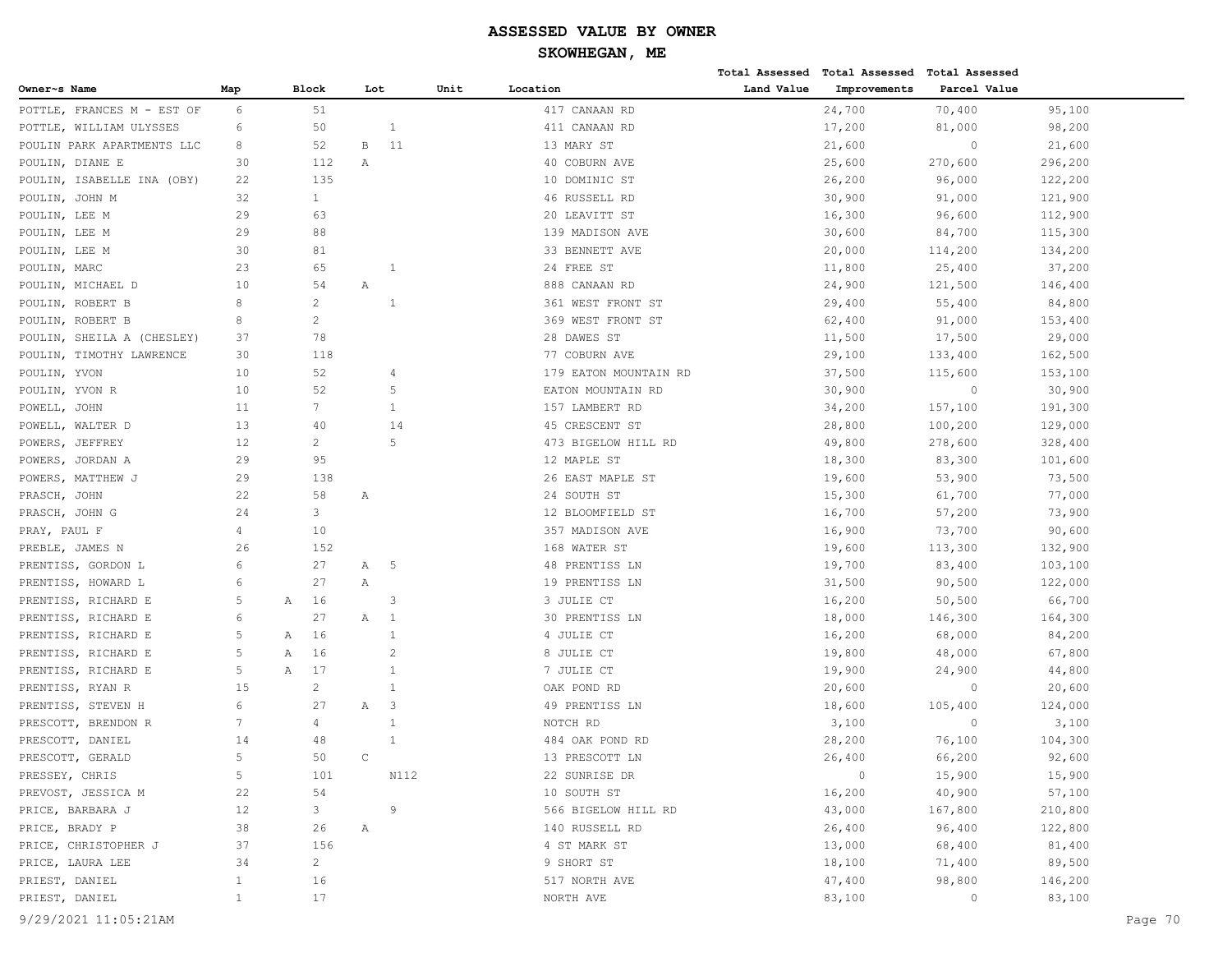|                                                      |              |                   |                     |      |                                         |            | Total Assessed Total Assessed Total Assessed |              |                   |  |
|------------------------------------------------------|--------------|-------------------|---------------------|------|-----------------------------------------|------------|----------------------------------------------|--------------|-------------------|--|
| Owner~s Name                                         | Map          | Block             | Lot                 | Unit | Location                                | Land Value | Improvements                                 | Parcel Value |                   |  |
| PRIEST, DANIEL                                       | $\mathbf{1}$ | 18                |                     |      | NORTH AVE                               |            | 58,900                                       | $\circ$      | 58,900            |  |
| PRIEST, DANIEL                                       | $\mathbf{1}$ | 32                |                     |      | HILTON HILL RD                          |            | 1,900                                        | $\circ$      | 1,900             |  |
| PRIESTLEY, ADELE L                                   | 11           | 43                |                     |      | 124 OAK POND RD                         |            | 26,800                                       | 83,400       | 110,200           |  |
| PRIESTLEY, ADELE L                                   | 9            | 49                | $1 - 1$             |      | WATERVILLE RD                           |            | 43,400                                       | $\circ$      | 43,400            |  |
| PROKOPOVA, PETRA                                     | 13           | 43                | Α                   |      | 254 PALMER RD                           |            | 30,800                                       | 172,100      | 202,900           |  |
| PROMPTO INC                                          | 38           | 19                |                     |      | 260 MADISON AVE                         |            | 88,300                                       | 74,800       | 163,100           |  |
| PROVENCAL, JEFFREY W                                 | 5            | 36                | 12                  |      | 71 WOODLAND DR                          |            | 25,900                                       | 130,200      | 156,100           |  |
| PROVENCAL, JEFFREY W                                 | 5            | 35                | 1<br>Α              |      | 273 NORTH AVE                           |            | 42,800                                       | 111,000      | 153,800           |  |
| PROVENCAL, JOHN L & MARILYN M 5                      |              | 36                | $\mathbf{1}$        |      | 8 DAISY LN                              |            | 33,000                                       | 166,900      | 199,900           |  |
| PROVENCAL, JOHN L & MARILYN M 5                      |              | 36                | 10                  |      | DR MANN RD                              |            | 1,008,100                                    | 1,700        | 1,009,800         |  |
| PROVENCAL, JOHN L & MARILYN M                        | - 36         | 3                 | $\mathsf C$         |      | 30 DR MANN RD                           |            | 16,400                                       | 48,700       | 65,100            |  |
| PROVENCAL, STEPHEN J                                 | 5            | 36                | 13                  |      | 7 DAISY LN                              |            | 25,900                                       | 139,600      | 165,500           |  |
| PROVENCAL, STEPHEN J                                 | 22           | $\mathbf{1}$<br>Α |                     |      | 4 PRESCELLY DR                          |            | 23,900                                       | 111,400      | 135,300           |  |
| PROVENCHER, ALBERTINE M                              | 33           | 92                |                     |      | 136 NORTH AVE                           |            | 16,900                                       | 64,700       | 81,600            |  |
| PROVOST, BARBARA J                                   | 9            | 86                |                     |      | 39 EAST RIVER RD                        |            | 36,800                                       | 146,000      | 182,800           |  |
| PROVOST, BARBARA J                                   | 11           | 15                | 1                   |      | 109 WEST SHORE RD                       |            | 30,800                                       | 36,300       | 67,100            |  |
| PROVOST, DARYL                                       | 14           | 20                | $\mathbf{1}$        |      | 945 WATERVILLE RD                       |            | 27,100                                       | 112,100      | 139,200           |  |
| PROVOST, LEAH M                                      | 5            | 49                | $\rm K$             |      | 224 MALBONS MILLS RD                    |            | 21,400                                       | 106,000      | 127,400           |  |
| PROVOST, MARK                                        | 13           | 24                |                     |      | 382 MIDDLE RD                           |            | 60,500                                       | 49,000       | 109,500           |  |
| PROVOST, MICHAEL A                                   | 5            | 96                | 3                   |      | 297 CANAAN RD                           |            | 27,400                                       | 135,500      | 162,900           |  |
| PROVOST, SHARON - LIFE EST                           | 8            | 38                |                     |      | 16 PROVOST LN                           |            | 30,500                                       | 173,300      | 203,800           |  |
| PROVOST, SHARON - LIFE EST                           | 8            | 39                |                     |      | BIGELOW HILL RD                         |            | 3,800                                        | $\circ$      | 3,800             |  |
| PROVOST, SHARON - LIFE EST                           | 12           | 12                |                     |      | BIGELOW HILL RD                         |            | 1,200                                        | $\circ$      | 1,200             |  |
| PROVOST, SPENCER H                                   | 9            | 87                | $\mathbf{1}$        |      | 85 EAST RIVER RD                        |            | 87,200                                       | 195,900      | 283,100           |  |
| PROVOST, WAYNE K                                     | 23           | 34                |                     |      | 15 BAILEY ST                            |            | 16,200                                       | 22,300       | 38,500            |  |
| PUGSLEY, LEE                                         | 20           | 3                 |                     |      | 131 MAIN ST                             |            | 26,500                                       | 67,400       | 93,900            |  |
|                                                      | 25           | 11                |                     |      | 11 PINE ST                              |            |                                              |              |                   |  |
| PUGSLEY, LEE                                         | 37           | 55                |                     |      | 17 WEST ST                              |            | 13,800                                       | 67,500       | 81,300            |  |
| PULLYARD, RHONDA<br>QUIANZON, FLORELLO SVEN-ERIK M 9 |              | 52                | 5                   |      |                                         |            | 15,200                                       | 46,200       | 61,400            |  |
|                                                      | 33           | 163               | $\mathbf{1}$        |      | 568 WATERVILLE RD                       |            | 52,900                                       | 238,200      | 291,100           |  |
| QUIMBY, CHARLES L JR                                 |              |                   |                     |      | 9 EAST CHANDLER ST                      |            | 13,600                                       | 33,900       | 47,500            |  |
| QUIMBY, GEORGE A                                     | 27           | 12                |                     |      | 43 MILBURN ST                           |            | 8,200                                        | 39,200       | 47,400            |  |
| QUIMBY, GEORGE E                                     | 23           | 114               |                     |      | 14 MITCHELL ST                          |            | 17,300                                       | 72,400       | 89,700            |  |
| QUIMBY, HEATHER J                                    | 30           | 33<br>124         |                     |      | 41 SUMMER ST<br>3 MICHAEL ST            |            | 14,500                                       | 47,300       | 61,800            |  |
| QUIMBY, JANELLE R                                    | 22<br>21     |                   |                     |      |                                         |            | 25,700<br>$\circ$                            | 80,700       | 106,400           |  |
| QUIMBY, JULIE                                        | 10           | $14 - 6$<br>15    | ON8<br>$\mathbf{1}$ |      | 14 BUTLER ST                            |            |                                              | 1,600        | 1,600             |  |
| QUIMBY, KRISTEN E<br>QUINN GARRETT C                 | $\mathbf{2}$ | 12                |                     |      | 130 SWAIN HILL RD<br>345 NOTCH RD       |            | 30,300                                       | 79,300       | 109,600           |  |
|                                                      | 22           | $\mathbf{1}$      |                     |      | 125 WATERVILLE RD                       |            | 33,000<br>56,600                             | 51,100       | 84,100<br>462,700 |  |
| QUINN VANESSA L<br>QUINN, COLIN                      |              |                   | $\mathbf{1}$        |      |                                         |            |                                              | 406,100      |                   |  |
|                                                      | 23           | 113               |                     |      | 2 MITCHELL ST                           |            | 13,700                                       | 56,300       | 70,000            |  |
| QUINN, COLIN R                                       | 4<br>8       | 9                 |                     |      | 347 MADISON AVE<br>112 NORRIDGEWOCK AVE |            | 142,800                                      | 169,800      | 312,600           |  |
| QUINN, COLIN R                                       |              | 46                |                     |      |                                         |            | 65,500                                       | 232,300      | 297,800           |  |
| QUINN, COLIN R                                       | 8            | 53                |                     |      | 111 NORRIDGEWOCK AVE                    |            | 22,000                                       | 16,700       | 38,700            |  |
| QUINN, COLIN R                                       | 22           | 52                | Α                   |      | 59 WATERVILLE RD                        |            | 14,000                                       | 63,900       | 77,900            |  |
| QUINN, COLIN R                                       | 23           | 35                |                     |      | 13 BAILEY ST                            |            | 15,200                                       | 40,800       | 56,000            |  |
| QUINN, COLIN R                                       | 26           | 168               |                     |      | 30 CROSS ST                             |            | 13,900                                       | 26,700       | 40,600            |  |
| QUINN, COLIN R                                       | 27           | 29                |                     |      | 32 MILBURN ST                           |            | 12,500                                       | 38,800       | 51,300            |  |
| 9/29/2021 11:05:21AM                                 |              |                   |                     |      |                                         |            |                                              |              | Page 71           |  |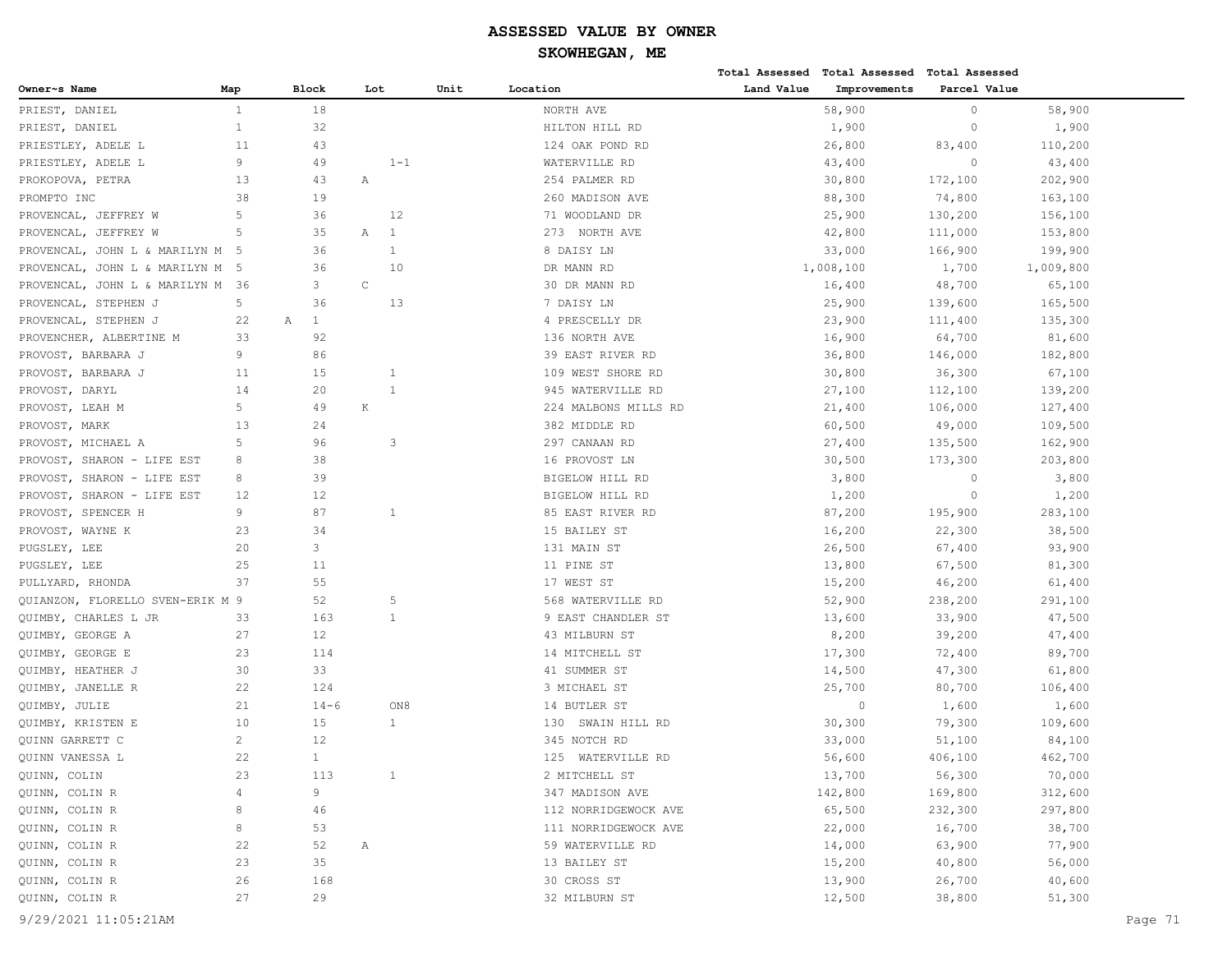| Land Value<br>Parcel Value<br>Block<br>Unit<br>Location<br>Improvements<br>Owner~s Name<br>Map<br>Lot<br>29<br>20<br>38 NORTH AVE<br>16,300<br>107,400<br>91,100<br>QUINN, COLIN R<br>COLIN R<br>29<br>46<br>83 COURT ST<br>8,100<br>27,200<br>35,300<br>QUINN,<br>13<br>17,700<br>QUINN, COLIN R & RYAN<br>36<br>3<br>77 DR MANN RD<br>24,100<br>41,800<br>$\mathbf{1}$<br>QUINN, COLIN R & RYAN C<br>29<br>62<br>24 LAWTON ST<br>14,300<br>$\circ$<br>14,300<br>223<br>12,900<br>27,700<br>QUINN,<br>GARRETT C<br>29<br>B<br>35 NORTH AVE<br>14,800<br>9<br>QUINN, LYNDA<br>10<br>D<br>86 EAST RIVER RD<br>28,800<br>77,300<br>106,100<br>9<br>89<br>37,200<br>180,800<br>218,000<br>QUINN, LYNDA N - LE<br>109 EAST RIVER RD<br>9<br>10<br>98 EAST RIVER RD<br>30,600<br>40,600<br>71,200<br>QUINN, LYNDA N - LIFE EST<br>Α<br>9<br>E<br>10<br>94 EAST RIVER RD<br>26,400<br>92,300<br>118,700<br>QUINN,<br>LYNDA N - LIFE EST<br>QUINN, MICHELLE MARIE<br>25<br>33<br>101 WEST FRONT ST<br>18,700<br>69,000<br>87,700<br>QUINN, RYAN CHARLES<br>29<br>186<br>26 EAST LEAVITT ST<br>19,400<br>58,300<br>77,700<br>QUIRION, ALICE M<br>33<br>194<br>34 CHESTNUT ST<br>16,900<br>96,900<br>113,800<br>12<br>GLEN VIEW DR<br>26,200<br>QUIRION, GARY M<br>17<br>6<br>26,200<br>$\circ$<br>17<br>12<br>.5<br>161 GLEN VIEW DR<br>34,800<br>172,200<br>207,000<br>QUIRION, GARY M SR<br>11<br>27<br>CANAAN RD<br>3,000<br>$\circ$<br>3,000<br>QUIRION, IRENE - LIFE ESTATE<br>Α<br>11<br>27<br>Α<br>2<br>1174 CANAAN RD<br>24,300<br>58,000<br>82,300<br>QUIRION, IRENE - LIFE ESTATE<br>27<br>Α<br>5<br>WEST SHORE RD<br>$\circ$<br>QUIRION, IRENE - LIFE ESTATE<br>11<br>31,700<br>31,700<br>QUIRION, JOSEPH S<br>20<br>13<br>124 MAIN ST<br>30,600<br>57,300<br>87,900<br>23<br>14<br>76 MAIN ST<br>20,000<br>QUIRION, MARIE<br>101,900<br>121,900<br>17,300<br>QUIRION, MARK J<br>23<br>100<br>14 MAIN ST<br>9,600<br>26,900<br>23<br>QUIRION, MARK J<br>100<br>$\mathbf{1}$<br>16 MAIN ST<br>14,400<br>49,600<br>64,000<br>9<br>8<br>134 BACK RD<br>31,500<br>87,800<br>119,300<br>QUIRION, PIERRE<br>68<br>25<br>11 TURNER AVE<br>14,300<br>64,800<br>79,100<br>QUIRION, PIERRE A - PR<br>QUIRION, RICHARD<br>33<br>140<br>9 BLAIR ST<br>11,200<br>46,000<br>57,200<br>33<br>ON1<br>$\circ$<br>QUIRION, RICHARD<br>118<br>4 BEAUFORD ST<br>5,200<br>5,200<br>32<br>36<br>30 HANOVER ST<br>16,300<br>78,700<br>95,000<br>QUIRION, STEVEN M<br>1<br>R GIFFORD LIMITED FAMILY PRTNR 23<br>93<br>27 WATERVILLE RD<br>20,500<br>93,800<br>114,300<br>8<br>RAESSLER, KENNETH<br>48<br>NORRIDGEWOCK AVE<br>44,900<br>$\circ$<br>44,900<br>4<br>347 RUSSELL RD<br>RAIRDON, PAUL D JR<br>4<br>24<br>3<br>35,300<br>87,300<br>122,600<br>$\mathcal{L}$<br>RAMOS, FELICISMO M<br>9<br>42<br>226 MIDDLE RD<br>33,900<br>181,700<br>215,600<br>48<br>25<br>35 PENNELL ST<br>15,800<br>60,400<br>76,200<br>RAMSDELL, JOSEPH III<br>Α<br>29 JONES ST<br>RANCOURT, ONALEE - EST OF<br>20<br>26<br>$\overline{1}$<br>14,600<br>33,300<br>47,900<br>23<br>122<br>RANKIN, LEE<br>18 FAIRVIEW AVE<br>30,900<br>94,100<br>125,000<br>14<br>50<br>656 OAK POND RD<br>25,500<br>100,000<br>125,500<br>RAYESKI, JAMIE E<br>Α<br>17<br>$\overline{c}$<br>851 BACK RD<br>53,500<br>53,300<br>106,800<br>RAYMOND, BRUCE F<br>RBB RENTALS INC<br>10<br>35<br>ON<br>12 BRADS WY<br>$\circ$<br>13,500<br>13,500<br>D<br>10<br>35<br>$\mathbb D$<br>ON3<br>RBB RENTALS INC<br>5 BRADS WY<br>$\circ$<br>9,400<br>9,400<br>10<br>43<br>17,000<br>17,000<br>RBB RENTALS INC<br>ON<br>18<br>SUNNYVIEW LN<br>$\bigcap$<br>8,100<br>10<br>43<br>ON1<br>0<br>8,100<br>RBB RENTALS INC<br>22 SUNNYVIEW LN<br>RBB RENTALS INC<br>9<br>23<br>1ON<br>ROSALIE WY<br>10,500<br>10,500<br>8<br>0<br>RBB RENTALS INC<br>9<br>ROSALIE WY<br>$\circ$<br>9,400<br>9,400<br>23<br>10N1<br>9<br>READ, CHRISTOPHER A - TRUSTEE<br>22<br>В<br>7<br>21 SANDY LN<br>23,200<br>169,000<br>192,200<br>9<br>20 WAYE ST<br>12,000<br>READ, JESSICA L<br>37<br>101<br>64,300<br>76,300<br>1<br>$\mathsf{C}$<br>REAL PIZZA LLC<br>26<br>26<br>20 WATERVILLE RD<br>57,100<br>194,200<br>251,300<br>$\overline{c}$<br>27,300<br>27,300<br>REDINGTON FAIRVIEW GENERAL HOS 23<br>43 FAIRVIEW AVE<br>$\circ$<br>REDINGTON FAIRVIEW GENERAL HOS 23<br>9<br>62 MAIN ST<br>42,300<br>196,100<br>238,400<br>Α |                      |  |  |  | Total Assessed Total Assessed | <b>Total Assessed</b> |         |
|---------------------------------------------------------------------------------------------------------------------------------------------------------------------------------------------------------------------------------------------------------------------------------------------------------------------------------------------------------------------------------------------------------------------------------------------------------------------------------------------------------------------------------------------------------------------------------------------------------------------------------------------------------------------------------------------------------------------------------------------------------------------------------------------------------------------------------------------------------------------------------------------------------------------------------------------------------------------------------------------------------------------------------------------------------------------------------------------------------------------------------------------------------------------------------------------------------------------------------------------------------------------------------------------------------------------------------------------------------------------------------------------------------------------------------------------------------------------------------------------------------------------------------------------------------------------------------------------------------------------------------------------------------------------------------------------------------------------------------------------------------------------------------------------------------------------------------------------------------------------------------------------------------------------------------------------------------------------------------------------------------------------------------------------------------------------------------------------------------------------------------------------------------------------------------------------------------------------------------------------------------------------------------------------------------------------------------------------------------------------------------------------------------------------------------------------------------------------------------------------------------------------------------------------------------------------------------------------------------------------------------------------------------------------------------------------------------------------------------------------------------------------------------------------------------------------------------------------------------------------------------------------------------------------------------------------------------------------------------------------------------------------------------------------------------------------------------------------------------------------------------------------------------------------------------------------------------------------------------------------------------------------------------------------------------------------------------------------------------------------------------------------------------------------------------------------------------------------------------------------------------------------------------------------------------------------------------------------------------------------------------------------------------------------------------------------------------------------------------------------------------------------------------------------------------------------------------------------------------------------------------------------------------------------------------------------------------------------------------------------------------------------------------------------------------------------------------------------------------------------------------------------------------------------------------------------------------------------------------------------------------------------------------------------------------------------------------------------|----------------------|--|--|--|-------------------------------|-----------------------|---------|
|                                                                                                                                                                                                                                                                                                                                                                                                                                                                                                                                                                                                                                                                                                                                                                                                                                                                                                                                                                                                                                                                                                                                                                                                                                                                                                                                                                                                                                                                                                                                                                                                                                                                                                                                                                                                                                                                                                                                                                                                                                                                                                                                                                                                                                                                                                                                                                                                                                                                                                                                                                                                                                                                                                                                                                                                                                                                                                                                                                                                                                                                                                                                                                                                                                                                                                                                                                                                                                                                                                                                                                                                                                                                                                                                                                                                                                                                                                                                                                                                                                                                                                                                                                                                                                                                                                                                             |                      |  |  |  |                               |                       |         |
|                                                                                                                                                                                                                                                                                                                                                                                                                                                                                                                                                                                                                                                                                                                                                                                                                                                                                                                                                                                                                                                                                                                                                                                                                                                                                                                                                                                                                                                                                                                                                                                                                                                                                                                                                                                                                                                                                                                                                                                                                                                                                                                                                                                                                                                                                                                                                                                                                                                                                                                                                                                                                                                                                                                                                                                                                                                                                                                                                                                                                                                                                                                                                                                                                                                                                                                                                                                                                                                                                                                                                                                                                                                                                                                                                                                                                                                                                                                                                                                                                                                                                                                                                                                                                                                                                                                                             |                      |  |  |  |                               |                       |         |
|                                                                                                                                                                                                                                                                                                                                                                                                                                                                                                                                                                                                                                                                                                                                                                                                                                                                                                                                                                                                                                                                                                                                                                                                                                                                                                                                                                                                                                                                                                                                                                                                                                                                                                                                                                                                                                                                                                                                                                                                                                                                                                                                                                                                                                                                                                                                                                                                                                                                                                                                                                                                                                                                                                                                                                                                                                                                                                                                                                                                                                                                                                                                                                                                                                                                                                                                                                                                                                                                                                                                                                                                                                                                                                                                                                                                                                                                                                                                                                                                                                                                                                                                                                                                                                                                                                                                             |                      |  |  |  |                               |                       |         |
|                                                                                                                                                                                                                                                                                                                                                                                                                                                                                                                                                                                                                                                                                                                                                                                                                                                                                                                                                                                                                                                                                                                                                                                                                                                                                                                                                                                                                                                                                                                                                                                                                                                                                                                                                                                                                                                                                                                                                                                                                                                                                                                                                                                                                                                                                                                                                                                                                                                                                                                                                                                                                                                                                                                                                                                                                                                                                                                                                                                                                                                                                                                                                                                                                                                                                                                                                                                                                                                                                                                                                                                                                                                                                                                                                                                                                                                                                                                                                                                                                                                                                                                                                                                                                                                                                                                                             |                      |  |  |  |                               |                       |         |
|                                                                                                                                                                                                                                                                                                                                                                                                                                                                                                                                                                                                                                                                                                                                                                                                                                                                                                                                                                                                                                                                                                                                                                                                                                                                                                                                                                                                                                                                                                                                                                                                                                                                                                                                                                                                                                                                                                                                                                                                                                                                                                                                                                                                                                                                                                                                                                                                                                                                                                                                                                                                                                                                                                                                                                                                                                                                                                                                                                                                                                                                                                                                                                                                                                                                                                                                                                                                                                                                                                                                                                                                                                                                                                                                                                                                                                                                                                                                                                                                                                                                                                                                                                                                                                                                                                                                             |                      |  |  |  |                               |                       |         |
|                                                                                                                                                                                                                                                                                                                                                                                                                                                                                                                                                                                                                                                                                                                                                                                                                                                                                                                                                                                                                                                                                                                                                                                                                                                                                                                                                                                                                                                                                                                                                                                                                                                                                                                                                                                                                                                                                                                                                                                                                                                                                                                                                                                                                                                                                                                                                                                                                                                                                                                                                                                                                                                                                                                                                                                                                                                                                                                                                                                                                                                                                                                                                                                                                                                                                                                                                                                                                                                                                                                                                                                                                                                                                                                                                                                                                                                                                                                                                                                                                                                                                                                                                                                                                                                                                                                                             |                      |  |  |  |                               |                       |         |
|                                                                                                                                                                                                                                                                                                                                                                                                                                                                                                                                                                                                                                                                                                                                                                                                                                                                                                                                                                                                                                                                                                                                                                                                                                                                                                                                                                                                                                                                                                                                                                                                                                                                                                                                                                                                                                                                                                                                                                                                                                                                                                                                                                                                                                                                                                                                                                                                                                                                                                                                                                                                                                                                                                                                                                                                                                                                                                                                                                                                                                                                                                                                                                                                                                                                                                                                                                                                                                                                                                                                                                                                                                                                                                                                                                                                                                                                                                                                                                                                                                                                                                                                                                                                                                                                                                                                             |                      |  |  |  |                               |                       |         |
|                                                                                                                                                                                                                                                                                                                                                                                                                                                                                                                                                                                                                                                                                                                                                                                                                                                                                                                                                                                                                                                                                                                                                                                                                                                                                                                                                                                                                                                                                                                                                                                                                                                                                                                                                                                                                                                                                                                                                                                                                                                                                                                                                                                                                                                                                                                                                                                                                                                                                                                                                                                                                                                                                                                                                                                                                                                                                                                                                                                                                                                                                                                                                                                                                                                                                                                                                                                                                                                                                                                                                                                                                                                                                                                                                                                                                                                                                                                                                                                                                                                                                                                                                                                                                                                                                                                                             |                      |  |  |  |                               |                       |         |
|                                                                                                                                                                                                                                                                                                                                                                                                                                                                                                                                                                                                                                                                                                                                                                                                                                                                                                                                                                                                                                                                                                                                                                                                                                                                                                                                                                                                                                                                                                                                                                                                                                                                                                                                                                                                                                                                                                                                                                                                                                                                                                                                                                                                                                                                                                                                                                                                                                                                                                                                                                                                                                                                                                                                                                                                                                                                                                                                                                                                                                                                                                                                                                                                                                                                                                                                                                                                                                                                                                                                                                                                                                                                                                                                                                                                                                                                                                                                                                                                                                                                                                                                                                                                                                                                                                                                             |                      |  |  |  |                               |                       |         |
|                                                                                                                                                                                                                                                                                                                                                                                                                                                                                                                                                                                                                                                                                                                                                                                                                                                                                                                                                                                                                                                                                                                                                                                                                                                                                                                                                                                                                                                                                                                                                                                                                                                                                                                                                                                                                                                                                                                                                                                                                                                                                                                                                                                                                                                                                                                                                                                                                                                                                                                                                                                                                                                                                                                                                                                                                                                                                                                                                                                                                                                                                                                                                                                                                                                                                                                                                                                                                                                                                                                                                                                                                                                                                                                                                                                                                                                                                                                                                                                                                                                                                                                                                                                                                                                                                                                                             |                      |  |  |  |                               |                       |         |
|                                                                                                                                                                                                                                                                                                                                                                                                                                                                                                                                                                                                                                                                                                                                                                                                                                                                                                                                                                                                                                                                                                                                                                                                                                                                                                                                                                                                                                                                                                                                                                                                                                                                                                                                                                                                                                                                                                                                                                                                                                                                                                                                                                                                                                                                                                                                                                                                                                                                                                                                                                                                                                                                                                                                                                                                                                                                                                                                                                                                                                                                                                                                                                                                                                                                                                                                                                                                                                                                                                                                                                                                                                                                                                                                                                                                                                                                                                                                                                                                                                                                                                                                                                                                                                                                                                                                             |                      |  |  |  |                               |                       |         |
|                                                                                                                                                                                                                                                                                                                                                                                                                                                                                                                                                                                                                                                                                                                                                                                                                                                                                                                                                                                                                                                                                                                                                                                                                                                                                                                                                                                                                                                                                                                                                                                                                                                                                                                                                                                                                                                                                                                                                                                                                                                                                                                                                                                                                                                                                                                                                                                                                                                                                                                                                                                                                                                                                                                                                                                                                                                                                                                                                                                                                                                                                                                                                                                                                                                                                                                                                                                                                                                                                                                                                                                                                                                                                                                                                                                                                                                                                                                                                                                                                                                                                                                                                                                                                                                                                                                                             |                      |  |  |  |                               |                       |         |
|                                                                                                                                                                                                                                                                                                                                                                                                                                                                                                                                                                                                                                                                                                                                                                                                                                                                                                                                                                                                                                                                                                                                                                                                                                                                                                                                                                                                                                                                                                                                                                                                                                                                                                                                                                                                                                                                                                                                                                                                                                                                                                                                                                                                                                                                                                                                                                                                                                                                                                                                                                                                                                                                                                                                                                                                                                                                                                                                                                                                                                                                                                                                                                                                                                                                                                                                                                                                                                                                                                                                                                                                                                                                                                                                                                                                                                                                                                                                                                                                                                                                                                                                                                                                                                                                                                                                             |                      |  |  |  |                               |                       |         |
|                                                                                                                                                                                                                                                                                                                                                                                                                                                                                                                                                                                                                                                                                                                                                                                                                                                                                                                                                                                                                                                                                                                                                                                                                                                                                                                                                                                                                                                                                                                                                                                                                                                                                                                                                                                                                                                                                                                                                                                                                                                                                                                                                                                                                                                                                                                                                                                                                                                                                                                                                                                                                                                                                                                                                                                                                                                                                                                                                                                                                                                                                                                                                                                                                                                                                                                                                                                                                                                                                                                                                                                                                                                                                                                                                                                                                                                                                                                                                                                                                                                                                                                                                                                                                                                                                                                                             |                      |  |  |  |                               |                       |         |
|                                                                                                                                                                                                                                                                                                                                                                                                                                                                                                                                                                                                                                                                                                                                                                                                                                                                                                                                                                                                                                                                                                                                                                                                                                                                                                                                                                                                                                                                                                                                                                                                                                                                                                                                                                                                                                                                                                                                                                                                                                                                                                                                                                                                                                                                                                                                                                                                                                                                                                                                                                                                                                                                                                                                                                                                                                                                                                                                                                                                                                                                                                                                                                                                                                                                                                                                                                                                                                                                                                                                                                                                                                                                                                                                                                                                                                                                                                                                                                                                                                                                                                                                                                                                                                                                                                                                             |                      |  |  |  |                               |                       |         |
|                                                                                                                                                                                                                                                                                                                                                                                                                                                                                                                                                                                                                                                                                                                                                                                                                                                                                                                                                                                                                                                                                                                                                                                                                                                                                                                                                                                                                                                                                                                                                                                                                                                                                                                                                                                                                                                                                                                                                                                                                                                                                                                                                                                                                                                                                                                                                                                                                                                                                                                                                                                                                                                                                                                                                                                                                                                                                                                                                                                                                                                                                                                                                                                                                                                                                                                                                                                                                                                                                                                                                                                                                                                                                                                                                                                                                                                                                                                                                                                                                                                                                                                                                                                                                                                                                                                                             |                      |  |  |  |                               |                       |         |
|                                                                                                                                                                                                                                                                                                                                                                                                                                                                                                                                                                                                                                                                                                                                                                                                                                                                                                                                                                                                                                                                                                                                                                                                                                                                                                                                                                                                                                                                                                                                                                                                                                                                                                                                                                                                                                                                                                                                                                                                                                                                                                                                                                                                                                                                                                                                                                                                                                                                                                                                                                                                                                                                                                                                                                                                                                                                                                                                                                                                                                                                                                                                                                                                                                                                                                                                                                                                                                                                                                                                                                                                                                                                                                                                                                                                                                                                                                                                                                                                                                                                                                                                                                                                                                                                                                                                             |                      |  |  |  |                               |                       |         |
|                                                                                                                                                                                                                                                                                                                                                                                                                                                                                                                                                                                                                                                                                                                                                                                                                                                                                                                                                                                                                                                                                                                                                                                                                                                                                                                                                                                                                                                                                                                                                                                                                                                                                                                                                                                                                                                                                                                                                                                                                                                                                                                                                                                                                                                                                                                                                                                                                                                                                                                                                                                                                                                                                                                                                                                                                                                                                                                                                                                                                                                                                                                                                                                                                                                                                                                                                                                                                                                                                                                                                                                                                                                                                                                                                                                                                                                                                                                                                                                                                                                                                                                                                                                                                                                                                                                                             |                      |  |  |  |                               |                       |         |
|                                                                                                                                                                                                                                                                                                                                                                                                                                                                                                                                                                                                                                                                                                                                                                                                                                                                                                                                                                                                                                                                                                                                                                                                                                                                                                                                                                                                                                                                                                                                                                                                                                                                                                                                                                                                                                                                                                                                                                                                                                                                                                                                                                                                                                                                                                                                                                                                                                                                                                                                                                                                                                                                                                                                                                                                                                                                                                                                                                                                                                                                                                                                                                                                                                                                                                                                                                                                                                                                                                                                                                                                                                                                                                                                                                                                                                                                                                                                                                                                                                                                                                                                                                                                                                                                                                                                             |                      |  |  |  |                               |                       |         |
|                                                                                                                                                                                                                                                                                                                                                                                                                                                                                                                                                                                                                                                                                                                                                                                                                                                                                                                                                                                                                                                                                                                                                                                                                                                                                                                                                                                                                                                                                                                                                                                                                                                                                                                                                                                                                                                                                                                                                                                                                                                                                                                                                                                                                                                                                                                                                                                                                                                                                                                                                                                                                                                                                                                                                                                                                                                                                                                                                                                                                                                                                                                                                                                                                                                                                                                                                                                                                                                                                                                                                                                                                                                                                                                                                                                                                                                                                                                                                                                                                                                                                                                                                                                                                                                                                                                                             |                      |  |  |  |                               |                       |         |
|                                                                                                                                                                                                                                                                                                                                                                                                                                                                                                                                                                                                                                                                                                                                                                                                                                                                                                                                                                                                                                                                                                                                                                                                                                                                                                                                                                                                                                                                                                                                                                                                                                                                                                                                                                                                                                                                                                                                                                                                                                                                                                                                                                                                                                                                                                                                                                                                                                                                                                                                                                                                                                                                                                                                                                                                                                                                                                                                                                                                                                                                                                                                                                                                                                                                                                                                                                                                                                                                                                                                                                                                                                                                                                                                                                                                                                                                                                                                                                                                                                                                                                                                                                                                                                                                                                                                             |                      |  |  |  |                               |                       |         |
|                                                                                                                                                                                                                                                                                                                                                                                                                                                                                                                                                                                                                                                                                                                                                                                                                                                                                                                                                                                                                                                                                                                                                                                                                                                                                                                                                                                                                                                                                                                                                                                                                                                                                                                                                                                                                                                                                                                                                                                                                                                                                                                                                                                                                                                                                                                                                                                                                                                                                                                                                                                                                                                                                                                                                                                                                                                                                                                                                                                                                                                                                                                                                                                                                                                                                                                                                                                                                                                                                                                                                                                                                                                                                                                                                                                                                                                                                                                                                                                                                                                                                                                                                                                                                                                                                                                                             |                      |  |  |  |                               |                       |         |
|                                                                                                                                                                                                                                                                                                                                                                                                                                                                                                                                                                                                                                                                                                                                                                                                                                                                                                                                                                                                                                                                                                                                                                                                                                                                                                                                                                                                                                                                                                                                                                                                                                                                                                                                                                                                                                                                                                                                                                                                                                                                                                                                                                                                                                                                                                                                                                                                                                                                                                                                                                                                                                                                                                                                                                                                                                                                                                                                                                                                                                                                                                                                                                                                                                                                                                                                                                                                                                                                                                                                                                                                                                                                                                                                                                                                                                                                                                                                                                                                                                                                                                                                                                                                                                                                                                                                             |                      |  |  |  |                               |                       |         |
|                                                                                                                                                                                                                                                                                                                                                                                                                                                                                                                                                                                                                                                                                                                                                                                                                                                                                                                                                                                                                                                                                                                                                                                                                                                                                                                                                                                                                                                                                                                                                                                                                                                                                                                                                                                                                                                                                                                                                                                                                                                                                                                                                                                                                                                                                                                                                                                                                                                                                                                                                                                                                                                                                                                                                                                                                                                                                                                                                                                                                                                                                                                                                                                                                                                                                                                                                                                                                                                                                                                                                                                                                                                                                                                                                                                                                                                                                                                                                                                                                                                                                                                                                                                                                                                                                                                                             |                      |  |  |  |                               |                       |         |
|                                                                                                                                                                                                                                                                                                                                                                                                                                                                                                                                                                                                                                                                                                                                                                                                                                                                                                                                                                                                                                                                                                                                                                                                                                                                                                                                                                                                                                                                                                                                                                                                                                                                                                                                                                                                                                                                                                                                                                                                                                                                                                                                                                                                                                                                                                                                                                                                                                                                                                                                                                                                                                                                                                                                                                                                                                                                                                                                                                                                                                                                                                                                                                                                                                                                                                                                                                                                                                                                                                                                                                                                                                                                                                                                                                                                                                                                                                                                                                                                                                                                                                                                                                                                                                                                                                                                             |                      |  |  |  |                               |                       |         |
|                                                                                                                                                                                                                                                                                                                                                                                                                                                                                                                                                                                                                                                                                                                                                                                                                                                                                                                                                                                                                                                                                                                                                                                                                                                                                                                                                                                                                                                                                                                                                                                                                                                                                                                                                                                                                                                                                                                                                                                                                                                                                                                                                                                                                                                                                                                                                                                                                                                                                                                                                                                                                                                                                                                                                                                                                                                                                                                                                                                                                                                                                                                                                                                                                                                                                                                                                                                                                                                                                                                                                                                                                                                                                                                                                                                                                                                                                                                                                                                                                                                                                                                                                                                                                                                                                                                                             |                      |  |  |  |                               |                       |         |
|                                                                                                                                                                                                                                                                                                                                                                                                                                                                                                                                                                                                                                                                                                                                                                                                                                                                                                                                                                                                                                                                                                                                                                                                                                                                                                                                                                                                                                                                                                                                                                                                                                                                                                                                                                                                                                                                                                                                                                                                                                                                                                                                                                                                                                                                                                                                                                                                                                                                                                                                                                                                                                                                                                                                                                                                                                                                                                                                                                                                                                                                                                                                                                                                                                                                                                                                                                                                                                                                                                                                                                                                                                                                                                                                                                                                                                                                                                                                                                                                                                                                                                                                                                                                                                                                                                                                             |                      |  |  |  |                               |                       |         |
|                                                                                                                                                                                                                                                                                                                                                                                                                                                                                                                                                                                                                                                                                                                                                                                                                                                                                                                                                                                                                                                                                                                                                                                                                                                                                                                                                                                                                                                                                                                                                                                                                                                                                                                                                                                                                                                                                                                                                                                                                                                                                                                                                                                                                                                                                                                                                                                                                                                                                                                                                                                                                                                                                                                                                                                                                                                                                                                                                                                                                                                                                                                                                                                                                                                                                                                                                                                                                                                                                                                                                                                                                                                                                                                                                                                                                                                                                                                                                                                                                                                                                                                                                                                                                                                                                                                                             |                      |  |  |  |                               |                       |         |
|                                                                                                                                                                                                                                                                                                                                                                                                                                                                                                                                                                                                                                                                                                                                                                                                                                                                                                                                                                                                                                                                                                                                                                                                                                                                                                                                                                                                                                                                                                                                                                                                                                                                                                                                                                                                                                                                                                                                                                                                                                                                                                                                                                                                                                                                                                                                                                                                                                                                                                                                                                                                                                                                                                                                                                                                                                                                                                                                                                                                                                                                                                                                                                                                                                                                                                                                                                                                                                                                                                                                                                                                                                                                                                                                                                                                                                                                                                                                                                                                                                                                                                                                                                                                                                                                                                                                             |                      |  |  |  |                               |                       |         |
|                                                                                                                                                                                                                                                                                                                                                                                                                                                                                                                                                                                                                                                                                                                                                                                                                                                                                                                                                                                                                                                                                                                                                                                                                                                                                                                                                                                                                                                                                                                                                                                                                                                                                                                                                                                                                                                                                                                                                                                                                                                                                                                                                                                                                                                                                                                                                                                                                                                                                                                                                                                                                                                                                                                                                                                                                                                                                                                                                                                                                                                                                                                                                                                                                                                                                                                                                                                                                                                                                                                                                                                                                                                                                                                                                                                                                                                                                                                                                                                                                                                                                                                                                                                                                                                                                                                                             |                      |  |  |  |                               |                       |         |
|                                                                                                                                                                                                                                                                                                                                                                                                                                                                                                                                                                                                                                                                                                                                                                                                                                                                                                                                                                                                                                                                                                                                                                                                                                                                                                                                                                                                                                                                                                                                                                                                                                                                                                                                                                                                                                                                                                                                                                                                                                                                                                                                                                                                                                                                                                                                                                                                                                                                                                                                                                                                                                                                                                                                                                                                                                                                                                                                                                                                                                                                                                                                                                                                                                                                                                                                                                                                                                                                                                                                                                                                                                                                                                                                                                                                                                                                                                                                                                                                                                                                                                                                                                                                                                                                                                                                             |                      |  |  |  |                               |                       |         |
|                                                                                                                                                                                                                                                                                                                                                                                                                                                                                                                                                                                                                                                                                                                                                                                                                                                                                                                                                                                                                                                                                                                                                                                                                                                                                                                                                                                                                                                                                                                                                                                                                                                                                                                                                                                                                                                                                                                                                                                                                                                                                                                                                                                                                                                                                                                                                                                                                                                                                                                                                                                                                                                                                                                                                                                                                                                                                                                                                                                                                                                                                                                                                                                                                                                                                                                                                                                                                                                                                                                                                                                                                                                                                                                                                                                                                                                                                                                                                                                                                                                                                                                                                                                                                                                                                                                                             |                      |  |  |  |                               |                       |         |
|                                                                                                                                                                                                                                                                                                                                                                                                                                                                                                                                                                                                                                                                                                                                                                                                                                                                                                                                                                                                                                                                                                                                                                                                                                                                                                                                                                                                                                                                                                                                                                                                                                                                                                                                                                                                                                                                                                                                                                                                                                                                                                                                                                                                                                                                                                                                                                                                                                                                                                                                                                                                                                                                                                                                                                                                                                                                                                                                                                                                                                                                                                                                                                                                                                                                                                                                                                                                                                                                                                                                                                                                                                                                                                                                                                                                                                                                                                                                                                                                                                                                                                                                                                                                                                                                                                                                             |                      |  |  |  |                               |                       |         |
|                                                                                                                                                                                                                                                                                                                                                                                                                                                                                                                                                                                                                                                                                                                                                                                                                                                                                                                                                                                                                                                                                                                                                                                                                                                                                                                                                                                                                                                                                                                                                                                                                                                                                                                                                                                                                                                                                                                                                                                                                                                                                                                                                                                                                                                                                                                                                                                                                                                                                                                                                                                                                                                                                                                                                                                                                                                                                                                                                                                                                                                                                                                                                                                                                                                                                                                                                                                                                                                                                                                                                                                                                                                                                                                                                                                                                                                                                                                                                                                                                                                                                                                                                                                                                                                                                                                                             |                      |  |  |  |                               |                       |         |
|                                                                                                                                                                                                                                                                                                                                                                                                                                                                                                                                                                                                                                                                                                                                                                                                                                                                                                                                                                                                                                                                                                                                                                                                                                                                                                                                                                                                                                                                                                                                                                                                                                                                                                                                                                                                                                                                                                                                                                                                                                                                                                                                                                                                                                                                                                                                                                                                                                                                                                                                                                                                                                                                                                                                                                                                                                                                                                                                                                                                                                                                                                                                                                                                                                                                                                                                                                                                                                                                                                                                                                                                                                                                                                                                                                                                                                                                                                                                                                                                                                                                                                                                                                                                                                                                                                                                             |                      |  |  |  |                               |                       |         |
|                                                                                                                                                                                                                                                                                                                                                                                                                                                                                                                                                                                                                                                                                                                                                                                                                                                                                                                                                                                                                                                                                                                                                                                                                                                                                                                                                                                                                                                                                                                                                                                                                                                                                                                                                                                                                                                                                                                                                                                                                                                                                                                                                                                                                                                                                                                                                                                                                                                                                                                                                                                                                                                                                                                                                                                                                                                                                                                                                                                                                                                                                                                                                                                                                                                                                                                                                                                                                                                                                                                                                                                                                                                                                                                                                                                                                                                                                                                                                                                                                                                                                                                                                                                                                                                                                                                                             |                      |  |  |  |                               |                       |         |
|                                                                                                                                                                                                                                                                                                                                                                                                                                                                                                                                                                                                                                                                                                                                                                                                                                                                                                                                                                                                                                                                                                                                                                                                                                                                                                                                                                                                                                                                                                                                                                                                                                                                                                                                                                                                                                                                                                                                                                                                                                                                                                                                                                                                                                                                                                                                                                                                                                                                                                                                                                                                                                                                                                                                                                                                                                                                                                                                                                                                                                                                                                                                                                                                                                                                                                                                                                                                                                                                                                                                                                                                                                                                                                                                                                                                                                                                                                                                                                                                                                                                                                                                                                                                                                                                                                                                             |                      |  |  |  |                               |                       |         |
|                                                                                                                                                                                                                                                                                                                                                                                                                                                                                                                                                                                                                                                                                                                                                                                                                                                                                                                                                                                                                                                                                                                                                                                                                                                                                                                                                                                                                                                                                                                                                                                                                                                                                                                                                                                                                                                                                                                                                                                                                                                                                                                                                                                                                                                                                                                                                                                                                                                                                                                                                                                                                                                                                                                                                                                                                                                                                                                                                                                                                                                                                                                                                                                                                                                                                                                                                                                                                                                                                                                                                                                                                                                                                                                                                                                                                                                                                                                                                                                                                                                                                                                                                                                                                                                                                                                                             |                      |  |  |  |                               |                       |         |
|                                                                                                                                                                                                                                                                                                                                                                                                                                                                                                                                                                                                                                                                                                                                                                                                                                                                                                                                                                                                                                                                                                                                                                                                                                                                                                                                                                                                                                                                                                                                                                                                                                                                                                                                                                                                                                                                                                                                                                                                                                                                                                                                                                                                                                                                                                                                                                                                                                                                                                                                                                                                                                                                                                                                                                                                                                                                                                                                                                                                                                                                                                                                                                                                                                                                                                                                                                                                                                                                                                                                                                                                                                                                                                                                                                                                                                                                                                                                                                                                                                                                                                                                                                                                                                                                                                                                             |                      |  |  |  |                               |                       |         |
|                                                                                                                                                                                                                                                                                                                                                                                                                                                                                                                                                                                                                                                                                                                                                                                                                                                                                                                                                                                                                                                                                                                                                                                                                                                                                                                                                                                                                                                                                                                                                                                                                                                                                                                                                                                                                                                                                                                                                                                                                                                                                                                                                                                                                                                                                                                                                                                                                                                                                                                                                                                                                                                                                                                                                                                                                                                                                                                                                                                                                                                                                                                                                                                                                                                                                                                                                                                                                                                                                                                                                                                                                                                                                                                                                                                                                                                                                                                                                                                                                                                                                                                                                                                                                                                                                                                                             |                      |  |  |  |                               |                       |         |
|                                                                                                                                                                                                                                                                                                                                                                                                                                                                                                                                                                                                                                                                                                                                                                                                                                                                                                                                                                                                                                                                                                                                                                                                                                                                                                                                                                                                                                                                                                                                                                                                                                                                                                                                                                                                                                                                                                                                                                                                                                                                                                                                                                                                                                                                                                                                                                                                                                                                                                                                                                                                                                                                                                                                                                                                                                                                                                                                                                                                                                                                                                                                                                                                                                                                                                                                                                                                                                                                                                                                                                                                                                                                                                                                                                                                                                                                                                                                                                                                                                                                                                                                                                                                                                                                                                                                             |                      |  |  |  |                               |                       |         |
|                                                                                                                                                                                                                                                                                                                                                                                                                                                                                                                                                                                                                                                                                                                                                                                                                                                                                                                                                                                                                                                                                                                                                                                                                                                                                                                                                                                                                                                                                                                                                                                                                                                                                                                                                                                                                                                                                                                                                                                                                                                                                                                                                                                                                                                                                                                                                                                                                                                                                                                                                                                                                                                                                                                                                                                                                                                                                                                                                                                                                                                                                                                                                                                                                                                                                                                                                                                                                                                                                                                                                                                                                                                                                                                                                                                                                                                                                                                                                                                                                                                                                                                                                                                                                                                                                                                                             |                      |  |  |  |                               |                       |         |
|                                                                                                                                                                                                                                                                                                                                                                                                                                                                                                                                                                                                                                                                                                                                                                                                                                                                                                                                                                                                                                                                                                                                                                                                                                                                                                                                                                                                                                                                                                                                                                                                                                                                                                                                                                                                                                                                                                                                                                                                                                                                                                                                                                                                                                                                                                                                                                                                                                                                                                                                                                                                                                                                                                                                                                                                                                                                                                                                                                                                                                                                                                                                                                                                                                                                                                                                                                                                                                                                                                                                                                                                                                                                                                                                                                                                                                                                                                                                                                                                                                                                                                                                                                                                                                                                                                                                             |                      |  |  |  |                               |                       |         |
|                                                                                                                                                                                                                                                                                                                                                                                                                                                                                                                                                                                                                                                                                                                                                                                                                                                                                                                                                                                                                                                                                                                                                                                                                                                                                                                                                                                                                                                                                                                                                                                                                                                                                                                                                                                                                                                                                                                                                                                                                                                                                                                                                                                                                                                                                                                                                                                                                                                                                                                                                                                                                                                                                                                                                                                                                                                                                                                                                                                                                                                                                                                                                                                                                                                                                                                                                                                                                                                                                                                                                                                                                                                                                                                                                                                                                                                                                                                                                                                                                                                                                                                                                                                                                                                                                                                                             |                      |  |  |  |                               |                       |         |
|                                                                                                                                                                                                                                                                                                                                                                                                                                                                                                                                                                                                                                                                                                                                                                                                                                                                                                                                                                                                                                                                                                                                                                                                                                                                                                                                                                                                                                                                                                                                                                                                                                                                                                                                                                                                                                                                                                                                                                                                                                                                                                                                                                                                                                                                                                                                                                                                                                                                                                                                                                                                                                                                                                                                                                                                                                                                                                                                                                                                                                                                                                                                                                                                                                                                                                                                                                                                                                                                                                                                                                                                                                                                                                                                                                                                                                                                                                                                                                                                                                                                                                                                                                                                                                                                                                                                             |                      |  |  |  |                               |                       |         |
|                                                                                                                                                                                                                                                                                                                                                                                                                                                                                                                                                                                                                                                                                                                                                                                                                                                                                                                                                                                                                                                                                                                                                                                                                                                                                                                                                                                                                                                                                                                                                                                                                                                                                                                                                                                                                                                                                                                                                                                                                                                                                                                                                                                                                                                                                                                                                                                                                                                                                                                                                                                                                                                                                                                                                                                                                                                                                                                                                                                                                                                                                                                                                                                                                                                                                                                                                                                                                                                                                                                                                                                                                                                                                                                                                                                                                                                                                                                                                                                                                                                                                                                                                                                                                                                                                                                                             |                      |  |  |  |                               |                       |         |
|                                                                                                                                                                                                                                                                                                                                                                                                                                                                                                                                                                                                                                                                                                                                                                                                                                                                                                                                                                                                                                                                                                                                                                                                                                                                                                                                                                                                                                                                                                                                                                                                                                                                                                                                                                                                                                                                                                                                                                                                                                                                                                                                                                                                                                                                                                                                                                                                                                                                                                                                                                                                                                                                                                                                                                                                                                                                                                                                                                                                                                                                                                                                                                                                                                                                                                                                                                                                                                                                                                                                                                                                                                                                                                                                                                                                                                                                                                                                                                                                                                                                                                                                                                                                                                                                                                                                             |                      |  |  |  |                               |                       |         |
|                                                                                                                                                                                                                                                                                                                                                                                                                                                                                                                                                                                                                                                                                                                                                                                                                                                                                                                                                                                                                                                                                                                                                                                                                                                                                                                                                                                                                                                                                                                                                                                                                                                                                                                                                                                                                                                                                                                                                                                                                                                                                                                                                                                                                                                                                                                                                                                                                                                                                                                                                                                                                                                                                                                                                                                                                                                                                                                                                                                                                                                                                                                                                                                                                                                                                                                                                                                                                                                                                                                                                                                                                                                                                                                                                                                                                                                                                                                                                                                                                                                                                                                                                                                                                                                                                                                                             | 9/29/2021 11:05:21AM |  |  |  |                               |                       | Page 72 |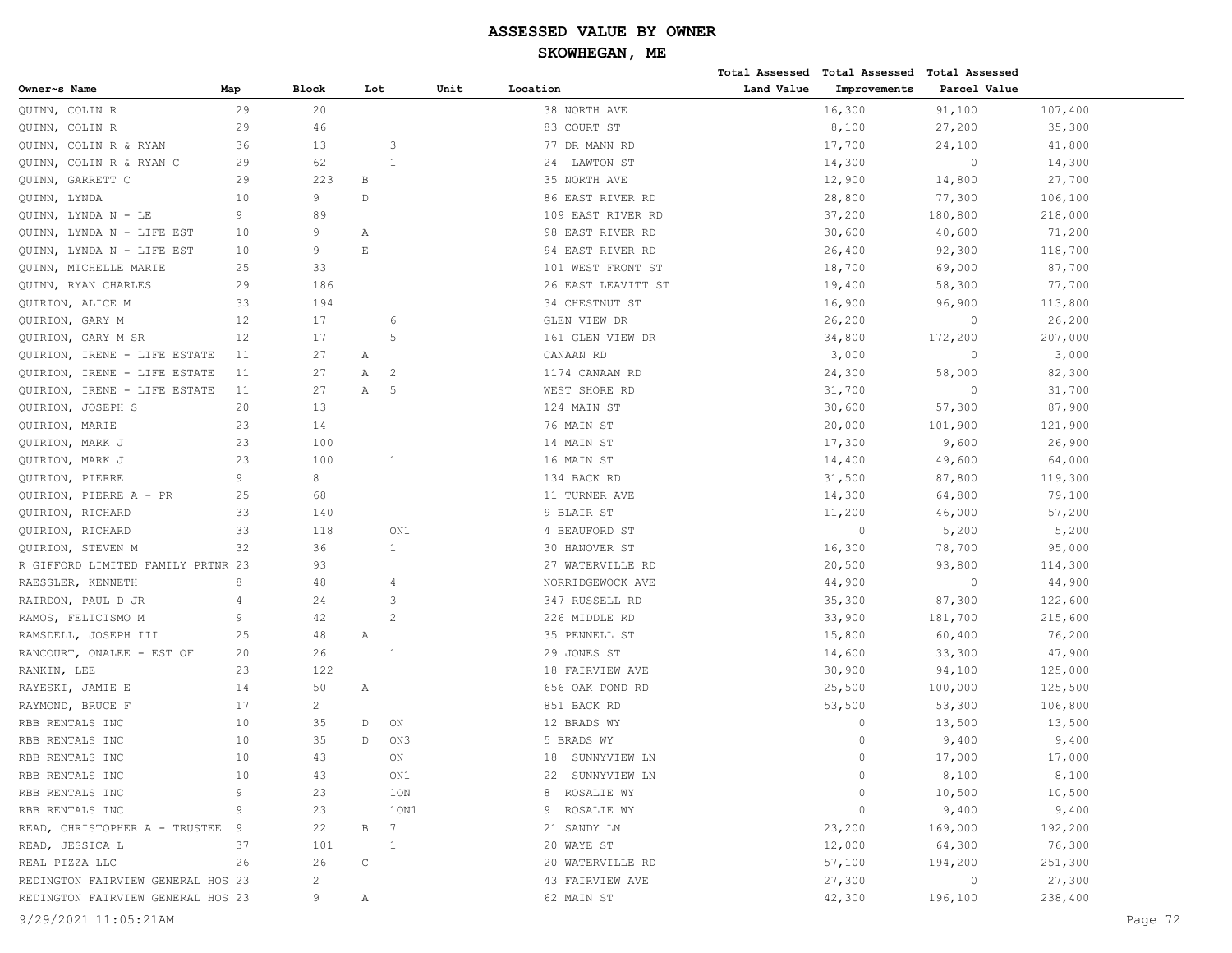|                                   |              |   |              |              |                         |      |                            |            | Total Assessed Total Assessed Total Assessed |              |           |         |
|-----------------------------------|--------------|---|--------------|--------------|-------------------------|------|----------------------------|------------|----------------------------------------------|--------------|-----------|---------|
| Owner~s Name                      | Map          |   | <b>Block</b> | Lot          |                         | Unit | Location                   | Land Value | Improvements                                 | Parcel Value |           |         |
| REDINGTON FAIRVIEW GENERAL HOS 20 |              |   | 23           |              |                         |      | SOUTH FACTORY ST           |            | 11,700                                       | $\circ$      | 11,700    |         |
| REDINGTON MEMORIAL HOME           | 26           |   | 173          |              |                         |      | 11 NORTH AVE               |            | 65,100                                       | 1,641,200    | 1,706,300 |         |
| REDINGTON MEMORIAL HOME, INC      | 26           |   | 175          |              |                         |      | 290 WATER ST               |            | 11,600                                       | $\circ$      | 11,600    |         |
| REDINGTON MEMORIAL HOSPITAL AS 20 |              |   | 19           |              |                         |      | 61 FAIRVIEW AVE            |            | 33,100                                       | 109,300      | 142,400   |         |
| REDINGTON MEMORIAL HOSPITAL AS 20 |              |   | 29           |              |                         |      | 64 FAIRVIEW AVE            |            | 43,400                                       | 215,300      | 258,700   |         |
| REDINGTON MEMORIAL HOSPITAL AS 23 |              |   | $\mathbf{1}$ |              |                         |      | 57 FAIRVIEW AVE            |            | 43,100                                       | 194,800      | 237,900   |         |
| REDINGTON MEMORIAL HOSPITAL AS 20 |              |   | 28           |              |                         |      | 15 JONES ST                |            | 19,100                                       | $\circ$      | 19,100    |         |
| REDINGTON MEMORIAL HOSPITAL AS 23 |              |   | $\mathbf{1}$ | Α            |                         |      | 51 FAIRVIEW AVE            |            | 45,700                                       | 92,500       | 138,200   |         |
| REDINGTON MEMORIAL HOSPITAL AS 23 |              |   | $\mathbf{1}$ |              | ON                      |      | FAIRVIEW AVE - STE 2<br>57 |            | $\circ$                                      | 499,900      | 499,900   |         |
| REDINGTON-FAIRVIEW GENERAL HOS 20 |              |   | 20           |              |                         |      | 89 SOUTH FACTORY ST        |            | 18,800                                       | $\circ$      | 18,800    |         |
| REDINGTON-FAIRVIEW GENERAL HOS 20 |              |   | 21           |              |                         |      | 75 SOUTH FACTORY ST        |            | 16,500                                       | $\circ$      | 16,500    |         |
| REDINGTON-FAIRVIEW GENERAL HOS 20 |              |   | 21           | Α            |                         |      | 79 SOUTH FACTORY ST        |            | 15,900                                       | $\circ$      | 15,900    |         |
| REDINGTON-FAIRVIEW GENERAL HOS 20 |              |   | 27           |              |                         |      | 19 JONES ST                |            | 16,000                                       | $\circ$      | 16,000    |         |
| REDINGTON-FAIRVIEW GENERAL HOS 20 |              |   | 30           |              |                         |      | 76 FAIRVIEW AVE            |            | 22,800                                       | 67,300       | 90,100    |         |
| REDLEVSKE, BRUCE H                | 24           |   | 9            |              | ON10                    |      | 33 SESAME ST               |            | $\circ$                                      | 27,300       | 27,300    |         |
| REDLEVSKE, CLARICE                | 5            |   | 35           |              | ON26                    |      | 41 HARVEYS PK              |            | $\circ$                                      | 8,200        | 8,200     |         |
| REDMAN, PETER                     | 26           |   | 201          |              |                         |      | 49 WATER ST                |            | 28,900                                       | 262,800      | 291,700   |         |
| REDMOND, ASTRID                   | 27           |   | 47           |              |                         |      | 51 MT PLEASANT AVE         |            | 15,200                                       | 65,100       | 80,300    |         |
| REDMOND, BETHANY A                | 34           |   | $\mathbf{1}$ |              |                         |      | 3 SHORT ST                 |            | 12,800                                       | 18,700       | 31,500    |         |
| REDMOND, ROBERT F                 | 26           |   | 63           |              |                         |      | 25 ALDER ST                |            | 9,000                                        | 51,500       | 60,500    |         |
| REED, GEORGE E II                 | 10           |   | 39           | $\mathbb D$  | $\overline{\mathbf{3}}$ |      | 53 RED OAK DR              |            | 32,200                                       | 110,000      | 142,200   |         |
| REED, KENNETH L III               | 10           |   | 11           |              |                         |      | 50 SWAIN HILL RD           |            | 32,400                                       | 182,600      | 215,000   |         |
| REED, MATTHEW K                   | 33           |   | 196          |              |                         |      | 8 CHESTNUT ST              |            | 15,200                                       | 54,000       | 69,200    |         |
| REED, PAUL A JR                   | 15           |   | $\mathbf{2}$ | B            |                         |      | 13 PATRIOT PLC             |            | 26,700                                       | 232,100      | 258,800   |         |
| REFLECTIONS LLC                   | 29           |   | 20           | Α            |                         |      | 36 NORTH AVE               |            | 13,700                                       | 28,500       | 42,200    |         |
| REGO, HUMBERTO                    | 4            |   | 12           | Α            |                         |      | 386 MADISON AVE            |            | 111,000                                      | 288,200      | 399,200   |         |
| REID, AVIS J                      | 22           |   | 93           |              |                         |      | 11 AVORE ST                |            | 12,500                                       | 79,000       | 91,500    |         |
| REID, PATRICIA A                  | 30           |   | 4            | Α            |                         |      | 55 ELM ST                  |            | 21,100                                       | 61,000       | 82,100    |         |
| REID, PATRICIA A                  | 31           |   | 8            |              |                         |      | 59 NORRIDGEWOCK AVE        |            | 46,200                                       | 114,000      | 160,200   |         |
| REID, PATRICIA A                  | 32           |   | 111          |              |                         |      | RUSSELL RD                 |            | 23,000                                       | $\circ$      | 23,000    |         |
| REID, VIRGINIA A                  | 33           |   | 142          |              |                         |      | 3 BLAIR ST                 |            | 11,500                                       | 35,800       | 47,300    |         |
| REID, WILLIAM F JR                | 30           |   | 8            |              |                         |      | 26 COBURN AVE              |            | 33,800                                       | 108,000      | 141,800   |         |
| REISNER, ROBERT A JR A/K/A ROB 5  |              |   | 79           |              |                         |      | 199 DUDLEY CORNER RD       |            | 54,400                                       | 46,300       | 100,700   |         |
| REISNER, ROBERT JR                | 5            |   | 79           |              | 1                       |      | DUDLEY CORNER RD<br>183    |            | 30,300                                       | 161,600      | 191,900   |         |
| RENFREW, MARILYN J                | 13           |   | 8            |              |                         |      | 382 BACK RD                |            | 49,200                                       | 137,900      | 187,100   |         |
| REXFORD, LESLIE D                 | 14           |   | $\mathbf{1}$ | В            |                         |      | 667 WATERVILLE RD          |            | 32,100                                       | 119,700      | 151,800   |         |
| REYES, SYLVIA                     | 6            |   | 52A          | $\rm H$      |                         |      | CANAAN RD                  |            | 3,300                                        | $\circ$      | 3,300     |         |
| REYNOLDS, BRUCE W                 | $\mathbf{Q}$ |   | 73           | Α            |                         |      | 227 WATERVILLE RD          |            | 70,200                                       | 111,700      | 181,900   |         |
| REYNOLDS, JEFF                    | 8            |   | 52           | $\, {\bf B}$ | 8                       |      | 37 MARY ST                 |            | 26,100                                       | 95,100       | 121,200   |         |
| REYNOLDS, JEFFERY D               | 8            |   | 52           | В            | - 9                     |      | 25 MARY ST                 |            | 22,400                                       | $\circ$      | 22,400    |         |
| REYNOLDS, TODD                    | 5            | Α | 13           |              |                         |      | 13 BROWN ST                |            | 11,800                                       | 59,200       | 71,000    |         |
| REYNOLDS, TODD C                  | 5            | A | 14           |              | 1                       |      | BROWN ST                   |            | 18,500                                       | $\circ$      | 18,500    |         |
| RGM REAL ESTATE LLC               | 32           |   | 31           |              |                         |      | 210 MADISON AVE            |            | 31,500                                       | 165,500      | 197,000   |         |
| RGUIBI, DIANA ROSETTE             | 26           |   | 41           |              |                         |      | 10 BRIDGE ST               |            | 12,600                                       | 59,600       | 72,200    |         |
| RICH, CRAIG M                     | 9            |   | 33           |              | $\mathbf{1}$            |      | 62 MIDDLE RD               |            | 20,200                                       | 112,800      | 133,000   |         |
| RICH, ERIC                        | 29           |   | 179          |              |                         |      | 45 NORTH AVE               |            | 15,200                                       | 50,800       | 66,000    |         |
| 9/29/2021 11:05:21AM              |              |   |              |              |                         |      |                            |            |                                              |              |           | Page 73 |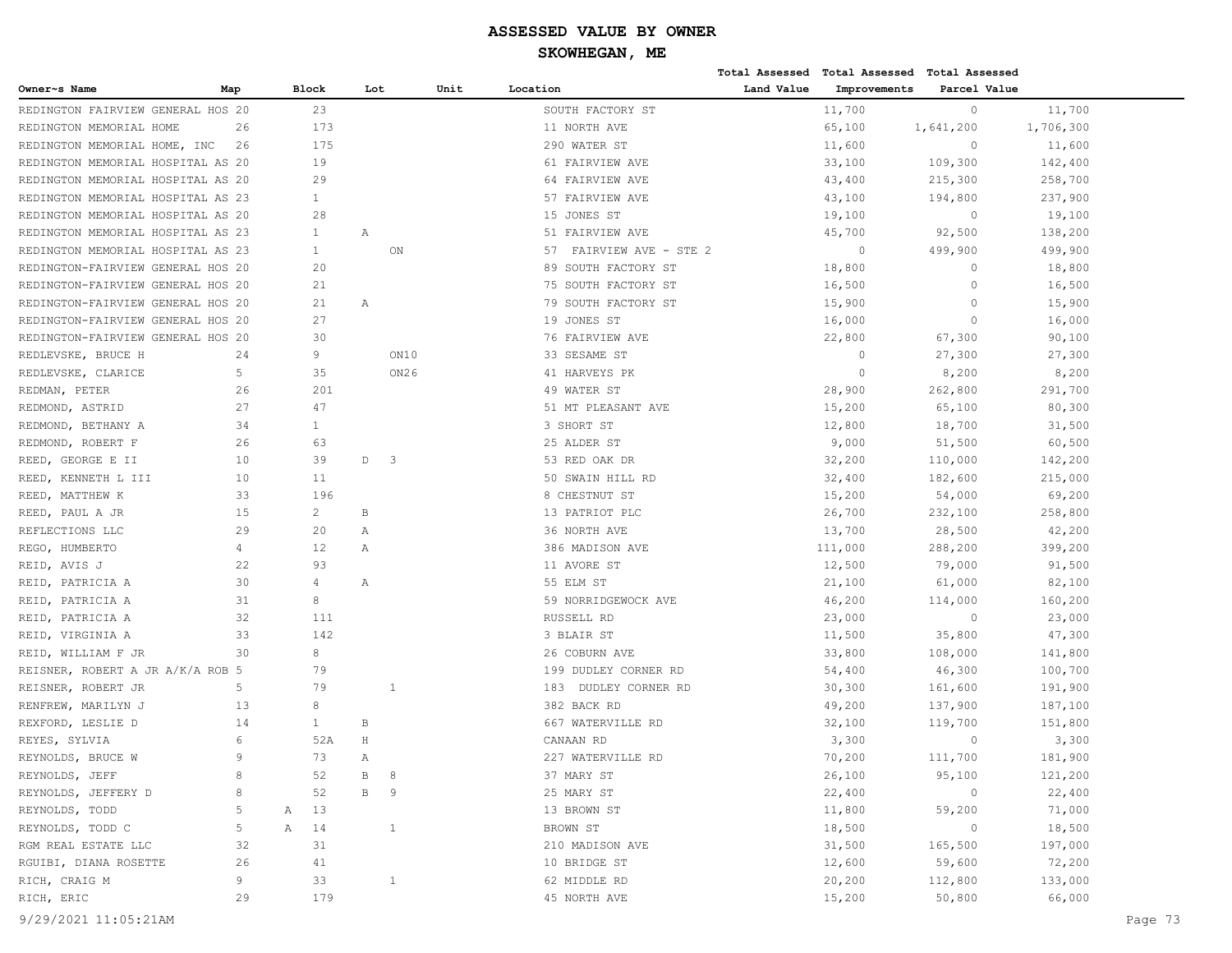|                                   |                |                   |              |                |      |                      |            | Total Assessed Total Assessed Total Assessed |                |         |
|-----------------------------------|----------------|-------------------|--------------|----------------|------|----------------------|------------|----------------------------------------------|----------------|---------|
| Owner~s Name                      | Map            | Block             | Lot          |                | Unit | Location             | Land Value | Improvements                                 | Parcel Value   |         |
| RICHARD CARRIER TRUCKING INC      | 13             | $12 \overline{ }$ |              | 2              |      | 115 GLEN VIEW DR     |            | 33,400                                       | 32,400         | 65,800  |
| RICHARD, JAMES A                  | 27             | 69                | $\, {\bf B}$ |                |      | 67 MT PLEASANT AVE   |            | 13,300                                       | 76,400         | 89,700  |
| RICHARD, JULIE A                  | 10             | 34                | Α            |                |      | 21 ESCAPADE LN       |            | 24,900                                       | 20,600         | 45,500  |
| RICHARD, JULIE A                  | 10             | 34                | Α            | 1              |      | 313 EAST RIVER RD    |            | 26,900                                       | 38,100         | 65,000  |
| RICHARDS, CELINE A                | 17             | $\mathbf{1}$      |              | $2 - 1$        |      | 875 BACK RD          |            | 27,300                                       | 91,600         | 118,900 |
| RICHARDS, MARY JANE               | 27             | 46                |              |                |      | 55 MT PLEASANT AVE   |            | 16,700                                       | 61,500         | 78,200  |
| RICHARDSON, ERNEST A JR           | 5              | 3610              |              | ON16           |      | 16 WOODLAND DR       |            | $\circ$                                      | 35,900         | 35,900  |
| RICHARDSON, H DANIEL              | 12             | 16                | Α            |                |      | 79 ROWE RD           |            | 33,000                                       | 125,100        | 158,100 |
| RICHARDSON, JOHN A                | 26             | 78                | Α            |                |      | 21 WESTON ST         |            | 10,600                                       | 51,300         | 61,900  |
| RICHARDSON, MICHAEL               | 27             | 42                | Α            |                |      | 54 MILBURN ST        |            | 13,000                                       | 100,900        | 113,900 |
| RICHARDSON, MICHAEL A             | 39             | 5                 |              |                |      | 54 WOODCOCK LN       |            | 134,300                                      | 38,900         | 173,200 |
| RICHARDSON, SYLVIA A              | 5              | 45                |              | 18             |      | 90 ROBIN CT          |            | 30,400                                       | 154,500        | 184,900 |
| RICHMOND, BRIAN R                 | 29             | 204               |              |                |      | 316 WATER ST         |            | 25,500                                       | 74,900         | 100,400 |
| RICHMOND, ELLEN W                 | 5              | 63                | $\, {\bf B}$ |                |      | 415 MALBONS MILLS RD |            | 22,400                                       | 65,300         | 87,700  |
| RICHTER, HARRY                    | 11             | 20                |              |                |      | 232 WEST SHORE RD    |            | 55,200                                       | 21,700         | 76,900  |
| RICHTER, LAURA                    | 11             | 27                | Α            | $\overline{7}$ |      | WEST SHORE RD        |            | 10,600                                       | $\circ$        | 10,600  |
| RICKARDS, KIMBERLY S              | 31             | 11                |              |                |      | 45 NORRIDGEWOCK AVE  |            | 19,800                                       | 104,500        | 124,300 |
| RICKER, GLENN W                   | 9              | 52                |              | 3              |      | 558 WATERVILLE RD    |            | 31,700                                       | 25,400         | 57,100  |
| RIDGE ROAD REMODELING LLC         | 36             | 6                 |              |                |      | 44 DR MANN RD        |            | 16,600                                       | 44,200         | 60,800  |
| RILEY, ASHLEY L                   | 32             | 10                |              |                |      | 47 BEECH ST          |            | 13,600                                       | 55,400         | 69,000  |
| RILEY, ROBERT RICHARD - PERS R 32 |                | 29                |              |                |      | 11 HANOVER ST        |            | 16,300                                       | 55,300         | 71,600  |
| RINALDI, DOMINICK                 | 9              | 44                |              |                |      | 132 MIDDLE RD        |            | 16,700                                       | 30,100         | 46,800  |
| RINALDI, DOMINICK                 | 30             | 6                 |              |                |      | 10 COBURN AVE        |            | 27,300                                       | 2,900          | 30,200  |
| RINALDI, DOMINICK R               | 12             | 19                |              | 3              |      | 193 BACK RD          |            | 39,300                                       | 231,200        | 270,500 |
| RINALDI, DOMINICK S               | 31             | 18                |              |                |      | 7 NORRIDGEWOCK AVE   |            | 30,000                                       | 162,400        | 192,400 |
| RINALDI, DOMINICK S               | 37             | 8                 |              |                |      | 237 MADISON AVE      |            | 100,000                                      | 87,600         | 187,600 |
| RINES, TAMMY                      | 4              | $4 - 5$           |              | ON21           |      | 2 CAMILLA DR         |            | $\overline{0}$                               | 18,700         | 18,700  |
| RINES, TAMMY A                    | 33             | 108               | $\mathsf C$  |                |      | 162 NORTH AVE        |            | 12,900                                       | 17,700         | 30,600  |
| RINES, TIMOTHY A - 50%            | 37             | 150               | Α            |                |      | 42 PARLIN ST         |            | 12,300                                       | 42,500         | 54,800  |
| RINGUETTE, MATTHEW ALLEN          | $\mathbf{1}$   | 13                |              |                |      | 78 CHARLES LN        |            | 26,000                                       | 26,400         | 52,400  |
| RIVARD, TRACY                     | 27             | 13                |              |                |      | 41 MILBURN ST        |            | 8,200                                        | 29,600         | 37,800  |
| RIVERA, RYAN R                    | 11             | 25                |              |                |      | 264 WEST SHORE RD    |            | 69,900                                       | 5,700          | 75,600  |
| RIVERA, RYAN R                    | 11             | 25                |              | $\mathbf{1}$   |      | WEST SHORE RD        |            | 54,300                                       | $\circ$        | 54,300  |
| RIVERPARK ESTATES LLC             | 27             | 15                |              |                |      | 12 GILBLAIR ST       |            | 8,600                                        | 28,500         | 37,100  |
| RIVERPARK ESTATES LLC             | 27             | 15                |              | 3              |      | 4 GILBLAIR ST        |            | 12,300                                       | 26,700         | 39,000  |
| RIVERPARK ESTATES LLC             | 27             | 15                |              | 4              |      | 8 GILBLAIR ST        |            | 8,600                                        | 31,000         | 39,600  |
| RIVERPARK ESTATES LLC             | 13             | 3                 |              | 1              |      | 236 BACK RD          |            | 28,800                                       | 87,400         | 116,200 |
| ROBBINS, ARVID                    | 2              | $\overline{7}$    |              | 5              |      | 28 CONIFER LN        |            | 29,400                                       | 90,500         | 119,900 |
| ROBBINS, ARVID                    | $\overline{c}$ | $7\phantom{.}$    |              | 6              |      | 39 CONIFER LN        |            | 31,300                                       | 160,900        | 192,200 |
| ROBBINS, BARBARA J                | 37             | 86                |              |                |      | 27 DAWES ST          |            | 10,900                                       | 28,800         | 39,700  |
| ROBBINS, CHARLES A III            | 12             | 19                |              | 4              |      | 181 BACK RD          |            | 39,200                                       | 206,300        | 245,500 |
| ROBBINS, CHARLES A III            | 37             | 105               |              | $\mathbf{1}$   |      | WAYE ST              |            | 9,000                                        | $\overline{0}$ | 9,000   |
| ROBBINS, PHYLLIS L                | 37             | 85                |              |                |      | 31 DAWES ST          |            | 13,500                                       | 32,300         | 45,800  |
| ROBBINS, STEVE                    | 5              | 101               |              | N116           |      | 18 SUNRISE DR        |            | $\circ$                                      | 17,600         | 17,600  |
| ROBBINS, TRACI E                  | 37             | 99                |              |                |      | 10 WAYE ST           |            | 13,600                                       | 82,600         | 96,200  |
| ROBERTS, TRAVIS S                 | 29             | 102               |              |                |      | 38 MAPLE ST          |            | 19,100                                       | 98,600         | 117,700 |
|                                   |                |                   |              |                |      |                      |            |                                              |                |         |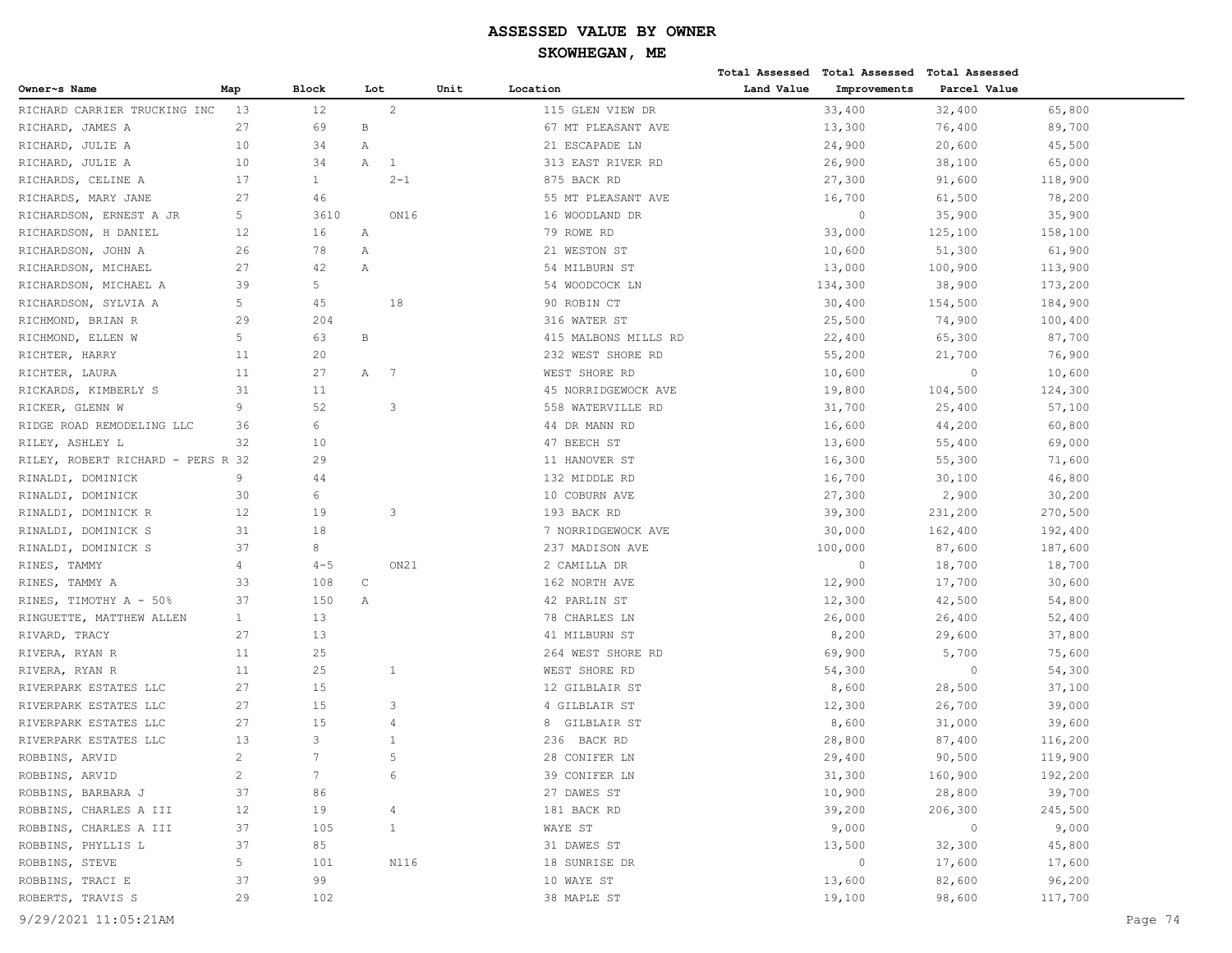**Total Assessed Total Assessed Total Assessed** 

| 26<br>199<br>19,400<br>120,500<br>ROBERTS, WARREN G<br>65 WATER ST<br>139,900<br>6<br>13<br>99 EAST RIDGE RD<br>36,300<br>ROBICHAUD, BRYCE S<br>83,400<br>119,700<br>ROBINSON, KAREN L<br>37<br>73<br>8 DAWES ST<br>13,400<br>55,600<br>69,000<br>1<br>33<br>175<br>15,500<br>ROBINSON, NATASHA<br>Α<br>19 EAST DYER ST<br>75,000<br>90,500<br>18<br>28<br>$\mathbf{1}$<br>ROBINSON, TIMOTHY<br>962 EAST RIVER RD<br>30,500<br>174,000<br>143,500<br>18<br>28<br>3<br>$\circ$<br>ROBINSON, TIMOTHY<br>EAST RIVER RD<br>25,400<br>25,400<br>$\circ$<br>ROBINSON, WENDY M<br>14<br>51<br>OAK POND RD<br>1,600<br>1,600<br>$\mathbf{1}$<br>13,300<br>77,300<br>90,600<br>ROBITAILLE, SANDRA L<br>27<br>69<br>69 MT PLEASANT AVE<br>Α<br>12,900<br>34,200<br>47,100<br>ROBITAILLE, STEVEN C<br>22<br>19<br>6 PRATT CT<br>38<br>ROBITAILLE, STEVEN C<br>22<br>27 SOUTH FACTORY ST<br>12,600<br>47,000<br>59,600<br>5<br>44<br>27<br>23 TIMBERVIEW DR<br>22,000<br>49,900<br>71,900<br>RODDEN, PATRICK A<br>22<br>5<br>RODDEN, PATRICK A<br>97 WATERVILLE RD<br>65,500<br>88,000<br>153,500<br>6<br>22<br>$\circ$<br>RODDEN, PATRICK A<br>SOUTH FACTORY ST<br>11,400<br>11,400<br>22<br>$7\phantom{.0}$<br>$\circ$<br>RODDEN, PATRICK A<br>SOUTH FACTORY ST<br>18,000<br>18,000<br>22<br>67,800<br>RODDEN, PATRICK A<br>98<br>100 WATERVILLE RD<br>48,400<br>116,200<br>6<br>16<br>45,700<br>213,700<br>259,400<br>RODERICK, RICHARD D<br>3<br>69 EAST RIDGE RD<br>62<br>RODERICK, ROSALEE<br>27<br>104 MILBURN ST<br>13,600<br>46,400<br>60,000<br>27<br>$\overline{c}$<br>RODERICK, STEPHEN A<br>$\mathbf{1}$<br>81 HILTON HILL RD<br>36,400<br>104,000<br>140,400<br>9<br>75<br>RODERICK, STEPHEN E<br>222 WATERVILLE RD<br>13,600<br>70,200<br>83,800<br>120<br>RODRIGUE, EUGENE<br>22<br>19 MICHAEL ST<br>25,700<br>62,300<br>88,000<br>30<br>62<br>RODRIGUE, FRANCIS<br>36 SPRING ST<br>19,400<br>50,100<br>69,500<br>92<br>RODRIGUE, FRANCOIS J<br>23<br>29 WATERVILLE RD<br>13,000<br>48,400<br>61,400<br>ROETZ, JOHANNES N<br>27<br>117<br>7 KENNEBEC ST<br>13,300<br>99,400<br>112,700<br>23<br>79<br>14,900<br>70,600<br>85,500<br>ROGERS, TRAVIS E<br>30 MECHANIC ST<br>33<br>12 CHESTNUT ST<br>15,200<br>51,700<br>ROGERS, TRAVIS E<br>197<br>66,900<br>5<br>45<br>ROLFE, RODNEY N<br>21<br>87 ROBIN CT<br>29,500<br>157,600<br>187,100<br>ROLLINS, ARNOLD S<br>11<br>37<br>239 MOORES MILLS RD<br>20,400<br>65,900<br>86,300<br>4<br>40<br>ROLLINS, GARY<br>32<br>10 MOODY ST<br>12,600<br>36,400<br>49,000<br>ROLLINS, JAMES M & PAUL A - LI 29<br>178<br>47 NORTH AVE<br>16,600<br>56,400<br>73,000<br>16<br>ROLLINS, SALLY JEAN<br>21<br>$\mathbf{1}$<br>7 LAND ST<br>16,900<br>165,800<br>182,700<br>$\overline{c}$<br>1ON<br>ROLLINS-ALLEN, SHANNON<br>115 MAIN ST<br>$\circ$<br>10,900<br>10,900<br>24<br>17,200<br>79,800<br>97,000<br>ROLNY, PETER<br>29<br>208<br>340 WATER ST<br>16,300<br>ROMAN CATHOLIC BISHOP<br>27<br>124<br>273 WATER ST<br>98,600<br>114,900<br>Α<br>ROMAN CATHOLIC BISHOP CHURCH<br>27<br>124<br>283 WATER ST<br>50,000<br>903,200<br>953,200<br>8<br>RONCO, CARL<br>48<br>Α<br>33,800<br>218,200<br>252,000<br>188 NORRIDGEWOCK AVE<br>112<br>2,700<br>2,700<br>ROODE, HEATHER<br>37<br>ON<br>6 TAMMY LN<br>$\circ$<br>27<br>60<br>ROODE, MARY O<br>92 MILBURN ST<br>13,600<br>43,400<br>57,000<br>29<br>78<br>ROSARIO, ADAM<br>76 NORTH AVE<br>12,600<br>53,200<br>65,800<br>29<br>78<br>39 MAPLE ST<br>6,100<br>6,100<br>ROSARIO, ADAM<br>$\overline{0}$<br>Α<br>ROSE, GLEN<br>30N<br>66 SOUTH FACTORY ST<br>$\overline{0}$<br>14,000<br>14,000<br>21<br>14<br>68,800<br>92,300<br>ROSS, JOHN B<br>23,500<br>29<br>188<br>38 EAST LEAVITT ST<br>ROSS, LARRY C<br>39<br>91,300<br>23<br>11 GOLDFINCH LN<br>21,700<br>113,000<br>ROSS, RANDY S ET AL<br>4,900<br>$\overline{0}$<br>4,900<br>6<br>31<br>CANAAN RD<br>ROSSIGNOL, ARTHUR R<br>63,000<br>292,000<br>17<br>25<br>40 HERITAGE DR<br>229,000<br>ROSSIGNOL, KELLY<br>29<br>107<br>6 EDWARD CT<br>43,500<br>54,600<br>11,100<br>ROTHWELL, DAVID<br>20<br>43<br>6 GUYVIEW DR<br>$\circ$<br>4,100<br>4,100<br>ON1<br>9/29/2021 11:05:21AM | Owner~s Name | Map | Block | Lot | Unit | Location | Land Value | Improvements | Parcel Value |  |
|------------------------------------------------------------------------------------------------------------------------------------------------------------------------------------------------------------------------------------------------------------------------------------------------------------------------------------------------------------------------------------------------------------------------------------------------------------------------------------------------------------------------------------------------------------------------------------------------------------------------------------------------------------------------------------------------------------------------------------------------------------------------------------------------------------------------------------------------------------------------------------------------------------------------------------------------------------------------------------------------------------------------------------------------------------------------------------------------------------------------------------------------------------------------------------------------------------------------------------------------------------------------------------------------------------------------------------------------------------------------------------------------------------------------------------------------------------------------------------------------------------------------------------------------------------------------------------------------------------------------------------------------------------------------------------------------------------------------------------------------------------------------------------------------------------------------------------------------------------------------------------------------------------------------------------------------------------------------------------------------------------------------------------------------------------------------------------------------------------------------------------------------------------------------------------------------------------------------------------------------------------------------------------------------------------------------------------------------------------------------------------------------------------------------------------------------------------------------------------------------------------------------------------------------------------------------------------------------------------------------------------------------------------------------------------------------------------------------------------------------------------------------------------------------------------------------------------------------------------------------------------------------------------------------------------------------------------------------------------------------------------------------------------------------------------------------------------------------------------------------------------------------------------------------------------------------------------------------------------------------------------------------------------------------------------------------------------------------------------------------------------------------------------------------------------------------------------------------------------------------------------------------------------------------------------------------------------------------------------------------------------------------------------------------------------------------------------------------------------------------------------------------------------------------------------------------------------------------------------------------------------------------------------------------------------------------------------------------------------------------------------------------------------------------------------------------------------------------------------------------------------------|--------------|-----|-------|-----|------|----------|------------|--------------|--------------|--|
|                                                                                                                                                                                                                                                                                                                                                                                                                                                                                                                                                                                                                                                                                                                                                                                                                                                                                                                                                                                                                                                                                                                                                                                                                                                                                                                                                                                                                                                                                                                                                                                                                                                                                                                                                                                                                                                                                                                                                                                                                                                                                                                                                                                                                                                                                                                                                                                                                                                                                                                                                                                                                                                                                                                                                                                                                                                                                                                                                                                                                                                                                                                                                                                                                                                                                                                                                                                                                                                                                                                                                                                                                                                                                                                                                                                                                                                                                                                                                                                                                                                                                                                                          |              |     |       |     |      |          |            |              |              |  |
|                                                                                                                                                                                                                                                                                                                                                                                                                                                                                                                                                                                                                                                                                                                                                                                                                                                                                                                                                                                                                                                                                                                                                                                                                                                                                                                                                                                                                                                                                                                                                                                                                                                                                                                                                                                                                                                                                                                                                                                                                                                                                                                                                                                                                                                                                                                                                                                                                                                                                                                                                                                                                                                                                                                                                                                                                                                                                                                                                                                                                                                                                                                                                                                                                                                                                                                                                                                                                                                                                                                                                                                                                                                                                                                                                                                                                                                                                                                                                                                                                                                                                                                                          |              |     |       |     |      |          |            |              |              |  |
|                                                                                                                                                                                                                                                                                                                                                                                                                                                                                                                                                                                                                                                                                                                                                                                                                                                                                                                                                                                                                                                                                                                                                                                                                                                                                                                                                                                                                                                                                                                                                                                                                                                                                                                                                                                                                                                                                                                                                                                                                                                                                                                                                                                                                                                                                                                                                                                                                                                                                                                                                                                                                                                                                                                                                                                                                                                                                                                                                                                                                                                                                                                                                                                                                                                                                                                                                                                                                                                                                                                                                                                                                                                                                                                                                                                                                                                                                                                                                                                                                                                                                                                                          |              |     |       |     |      |          |            |              |              |  |
| Page 75                                                                                                                                                                                                                                                                                                                                                                                                                                                                                                                                                                                                                                                                                                                                                                                                                                                                                                                                                                                                                                                                                                                                                                                                                                                                                                                                                                                                                                                                                                                                                                                                                                                                                                                                                                                                                                                                                                                                                                                                                                                                                                                                                                                                                                                                                                                                                                                                                                                                                                                                                                                                                                                                                                                                                                                                                                                                                                                                                                                                                                                                                                                                                                                                                                                                                                                                                                                                                                                                                                                                                                                                                                                                                                                                                                                                                                                                                                                                                                                                                                                                                                                                  |              |     |       |     |      |          |            |              |              |  |
|                                                                                                                                                                                                                                                                                                                                                                                                                                                                                                                                                                                                                                                                                                                                                                                                                                                                                                                                                                                                                                                                                                                                                                                                                                                                                                                                                                                                                                                                                                                                                                                                                                                                                                                                                                                                                                                                                                                                                                                                                                                                                                                                                                                                                                                                                                                                                                                                                                                                                                                                                                                                                                                                                                                                                                                                                                                                                                                                                                                                                                                                                                                                                                                                                                                                                                                                                                                                                                                                                                                                                                                                                                                                                                                                                                                                                                                                                                                                                                                                                                                                                                                                          |              |     |       |     |      |          |            |              |              |  |
|                                                                                                                                                                                                                                                                                                                                                                                                                                                                                                                                                                                                                                                                                                                                                                                                                                                                                                                                                                                                                                                                                                                                                                                                                                                                                                                                                                                                                                                                                                                                                                                                                                                                                                                                                                                                                                                                                                                                                                                                                                                                                                                                                                                                                                                                                                                                                                                                                                                                                                                                                                                                                                                                                                                                                                                                                                                                                                                                                                                                                                                                                                                                                                                                                                                                                                                                                                                                                                                                                                                                                                                                                                                                                                                                                                                                                                                                                                                                                                                                                                                                                                                                          |              |     |       |     |      |          |            |              |              |  |
|                                                                                                                                                                                                                                                                                                                                                                                                                                                                                                                                                                                                                                                                                                                                                                                                                                                                                                                                                                                                                                                                                                                                                                                                                                                                                                                                                                                                                                                                                                                                                                                                                                                                                                                                                                                                                                                                                                                                                                                                                                                                                                                                                                                                                                                                                                                                                                                                                                                                                                                                                                                                                                                                                                                                                                                                                                                                                                                                                                                                                                                                                                                                                                                                                                                                                                                                                                                                                                                                                                                                                                                                                                                                                                                                                                                                                                                                                                                                                                                                                                                                                                                                          |              |     |       |     |      |          |            |              |              |  |
|                                                                                                                                                                                                                                                                                                                                                                                                                                                                                                                                                                                                                                                                                                                                                                                                                                                                                                                                                                                                                                                                                                                                                                                                                                                                                                                                                                                                                                                                                                                                                                                                                                                                                                                                                                                                                                                                                                                                                                                                                                                                                                                                                                                                                                                                                                                                                                                                                                                                                                                                                                                                                                                                                                                                                                                                                                                                                                                                                                                                                                                                                                                                                                                                                                                                                                                                                                                                                                                                                                                                                                                                                                                                                                                                                                                                                                                                                                                                                                                                                                                                                                                                          |              |     |       |     |      |          |            |              |              |  |
|                                                                                                                                                                                                                                                                                                                                                                                                                                                                                                                                                                                                                                                                                                                                                                                                                                                                                                                                                                                                                                                                                                                                                                                                                                                                                                                                                                                                                                                                                                                                                                                                                                                                                                                                                                                                                                                                                                                                                                                                                                                                                                                                                                                                                                                                                                                                                                                                                                                                                                                                                                                                                                                                                                                                                                                                                                                                                                                                                                                                                                                                                                                                                                                                                                                                                                                                                                                                                                                                                                                                                                                                                                                                                                                                                                                                                                                                                                                                                                                                                                                                                                                                          |              |     |       |     |      |          |            |              |              |  |
|                                                                                                                                                                                                                                                                                                                                                                                                                                                                                                                                                                                                                                                                                                                                                                                                                                                                                                                                                                                                                                                                                                                                                                                                                                                                                                                                                                                                                                                                                                                                                                                                                                                                                                                                                                                                                                                                                                                                                                                                                                                                                                                                                                                                                                                                                                                                                                                                                                                                                                                                                                                                                                                                                                                                                                                                                                                                                                                                                                                                                                                                                                                                                                                                                                                                                                                                                                                                                                                                                                                                                                                                                                                                                                                                                                                                                                                                                                                                                                                                                                                                                                                                          |              |     |       |     |      |          |            |              |              |  |
|                                                                                                                                                                                                                                                                                                                                                                                                                                                                                                                                                                                                                                                                                                                                                                                                                                                                                                                                                                                                                                                                                                                                                                                                                                                                                                                                                                                                                                                                                                                                                                                                                                                                                                                                                                                                                                                                                                                                                                                                                                                                                                                                                                                                                                                                                                                                                                                                                                                                                                                                                                                                                                                                                                                                                                                                                                                                                                                                                                                                                                                                                                                                                                                                                                                                                                                                                                                                                                                                                                                                                                                                                                                                                                                                                                                                                                                                                                                                                                                                                                                                                                                                          |              |     |       |     |      |          |            |              |              |  |
|                                                                                                                                                                                                                                                                                                                                                                                                                                                                                                                                                                                                                                                                                                                                                                                                                                                                                                                                                                                                                                                                                                                                                                                                                                                                                                                                                                                                                                                                                                                                                                                                                                                                                                                                                                                                                                                                                                                                                                                                                                                                                                                                                                                                                                                                                                                                                                                                                                                                                                                                                                                                                                                                                                                                                                                                                                                                                                                                                                                                                                                                                                                                                                                                                                                                                                                                                                                                                                                                                                                                                                                                                                                                                                                                                                                                                                                                                                                                                                                                                                                                                                                                          |              |     |       |     |      |          |            |              |              |  |
|                                                                                                                                                                                                                                                                                                                                                                                                                                                                                                                                                                                                                                                                                                                                                                                                                                                                                                                                                                                                                                                                                                                                                                                                                                                                                                                                                                                                                                                                                                                                                                                                                                                                                                                                                                                                                                                                                                                                                                                                                                                                                                                                                                                                                                                                                                                                                                                                                                                                                                                                                                                                                                                                                                                                                                                                                                                                                                                                                                                                                                                                                                                                                                                                                                                                                                                                                                                                                                                                                                                                                                                                                                                                                                                                                                                                                                                                                                                                                                                                                                                                                                                                          |              |     |       |     |      |          |            |              |              |  |
|                                                                                                                                                                                                                                                                                                                                                                                                                                                                                                                                                                                                                                                                                                                                                                                                                                                                                                                                                                                                                                                                                                                                                                                                                                                                                                                                                                                                                                                                                                                                                                                                                                                                                                                                                                                                                                                                                                                                                                                                                                                                                                                                                                                                                                                                                                                                                                                                                                                                                                                                                                                                                                                                                                                                                                                                                                                                                                                                                                                                                                                                                                                                                                                                                                                                                                                                                                                                                                                                                                                                                                                                                                                                                                                                                                                                                                                                                                                                                                                                                                                                                                                                          |              |     |       |     |      |          |            |              |              |  |
|                                                                                                                                                                                                                                                                                                                                                                                                                                                                                                                                                                                                                                                                                                                                                                                                                                                                                                                                                                                                                                                                                                                                                                                                                                                                                                                                                                                                                                                                                                                                                                                                                                                                                                                                                                                                                                                                                                                                                                                                                                                                                                                                                                                                                                                                                                                                                                                                                                                                                                                                                                                                                                                                                                                                                                                                                                                                                                                                                                                                                                                                                                                                                                                                                                                                                                                                                                                                                                                                                                                                                                                                                                                                                                                                                                                                                                                                                                                                                                                                                                                                                                                                          |              |     |       |     |      |          |            |              |              |  |
|                                                                                                                                                                                                                                                                                                                                                                                                                                                                                                                                                                                                                                                                                                                                                                                                                                                                                                                                                                                                                                                                                                                                                                                                                                                                                                                                                                                                                                                                                                                                                                                                                                                                                                                                                                                                                                                                                                                                                                                                                                                                                                                                                                                                                                                                                                                                                                                                                                                                                                                                                                                                                                                                                                                                                                                                                                                                                                                                                                                                                                                                                                                                                                                                                                                                                                                                                                                                                                                                                                                                                                                                                                                                                                                                                                                                                                                                                                                                                                                                                                                                                                                                          |              |     |       |     |      |          |            |              |              |  |
|                                                                                                                                                                                                                                                                                                                                                                                                                                                                                                                                                                                                                                                                                                                                                                                                                                                                                                                                                                                                                                                                                                                                                                                                                                                                                                                                                                                                                                                                                                                                                                                                                                                                                                                                                                                                                                                                                                                                                                                                                                                                                                                                                                                                                                                                                                                                                                                                                                                                                                                                                                                                                                                                                                                                                                                                                                                                                                                                                                                                                                                                                                                                                                                                                                                                                                                                                                                                                                                                                                                                                                                                                                                                                                                                                                                                                                                                                                                                                                                                                                                                                                                                          |              |     |       |     |      |          |            |              |              |  |
|                                                                                                                                                                                                                                                                                                                                                                                                                                                                                                                                                                                                                                                                                                                                                                                                                                                                                                                                                                                                                                                                                                                                                                                                                                                                                                                                                                                                                                                                                                                                                                                                                                                                                                                                                                                                                                                                                                                                                                                                                                                                                                                                                                                                                                                                                                                                                                                                                                                                                                                                                                                                                                                                                                                                                                                                                                                                                                                                                                                                                                                                                                                                                                                                                                                                                                                                                                                                                                                                                                                                                                                                                                                                                                                                                                                                                                                                                                                                                                                                                                                                                                                                          |              |     |       |     |      |          |            |              |              |  |
|                                                                                                                                                                                                                                                                                                                                                                                                                                                                                                                                                                                                                                                                                                                                                                                                                                                                                                                                                                                                                                                                                                                                                                                                                                                                                                                                                                                                                                                                                                                                                                                                                                                                                                                                                                                                                                                                                                                                                                                                                                                                                                                                                                                                                                                                                                                                                                                                                                                                                                                                                                                                                                                                                                                                                                                                                                                                                                                                                                                                                                                                                                                                                                                                                                                                                                                                                                                                                                                                                                                                                                                                                                                                                                                                                                                                                                                                                                                                                                                                                                                                                                                                          |              |     |       |     |      |          |            |              |              |  |
|                                                                                                                                                                                                                                                                                                                                                                                                                                                                                                                                                                                                                                                                                                                                                                                                                                                                                                                                                                                                                                                                                                                                                                                                                                                                                                                                                                                                                                                                                                                                                                                                                                                                                                                                                                                                                                                                                                                                                                                                                                                                                                                                                                                                                                                                                                                                                                                                                                                                                                                                                                                                                                                                                                                                                                                                                                                                                                                                                                                                                                                                                                                                                                                                                                                                                                                                                                                                                                                                                                                                                                                                                                                                                                                                                                                                                                                                                                                                                                                                                                                                                                                                          |              |     |       |     |      |          |            |              |              |  |
|                                                                                                                                                                                                                                                                                                                                                                                                                                                                                                                                                                                                                                                                                                                                                                                                                                                                                                                                                                                                                                                                                                                                                                                                                                                                                                                                                                                                                                                                                                                                                                                                                                                                                                                                                                                                                                                                                                                                                                                                                                                                                                                                                                                                                                                                                                                                                                                                                                                                                                                                                                                                                                                                                                                                                                                                                                                                                                                                                                                                                                                                                                                                                                                                                                                                                                                                                                                                                                                                                                                                                                                                                                                                                                                                                                                                                                                                                                                                                                                                                                                                                                                                          |              |     |       |     |      |          |            |              |              |  |
|                                                                                                                                                                                                                                                                                                                                                                                                                                                                                                                                                                                                                                                                                                                                                                                                                                                                                                                                                                                                                                                                                                                                                                                                                                                                                                                                                                                                                                                                                                                                                                                                                                                                                                                                                                                                                                                                                                                                                                                                                                                                                                                                                                                                                                                                                                                                                                                                                                                                                                                                                                                                                                                                                                                                                                                                                                                                                                                                                                                                                                                                                                                                                                                                                                                                                                                                                                                                                                                                                                                                                                                                                                                                                                                                                                                                                                                                                                                                                                                                                                                                                                                                          |              |     |       |     |      |          |            |              |              |  |
|                                                                                                                                                                                                                                                                                                                                                                                                                                                                                                                                                                                                                                                                                                                                                                                                                                                                                                                                                                                                                                                                                                                                                                                                                                                                                                                                                                                                                                                                                                                                                                                                                                                                                                                                                                                                                                                                                                                                                                                                                                                                                                                                                                                                                                                                                                                                                                                                                                                                                                                                                                                                                                                                                                                                                                                                                                                                                                                                                                                                                                                                                                                                                                                                                                                                                                                                                                                                                                                                                                                                                                                                                                                                                                                                                                                                                                                                                                                                                                                                                                                                                                                                          |              |     |       |     |      |          |            |              |              |  |
|                                                                                                                                                                                                                                                                                                                                                                                                                                                                                                                                                                                                                                                                                                                                                                                                                                                                                                                                                                                                                                                                                                                                                                                                                                                                                                                                                                                                                                                                                                                                                                                                                                                                                                                                                                                                                                                                                                                                                                                                                                                                                                                                                                                                                                                                                                                                                                                                                                                                                                                                                                                                                                                                                                                                                                                                                                                                                                                                                                                                                                                                                                                                                                                                                                                                                                                                                                                                                                                                                                                                                                                                                                                                                                                                                                                                                                                                                                                                                                                                                                                                                                                                          |              |     |       |     |      |          |            |              |              |  |
|                                                                                                                                                                                                                                                                                                                                                                                                                                                                                                                                                                                                                                                                                                                                                                                                                                                                                                                                                                                                                                                                                                                                                                                                                                                                                                                                                                                                                                                                                                                                                                                                                                                                                                                                                                                                                                                                                                                                                                                                                                                                                                                                                                                                                                                                                                                                                                                                                                                                                                                                                                                                                                                                                                                                                                                                                                                                                                                                                                                                                                                                                                                                                                                                                                                                                                                                                                                                                                                                                                                                                                                                                                                                                                                                                                                                                                                                                                                                                                                                                                                                                                                                          |              |     |       |     |      |          |            |              |              |  |
|                                                                                                                                                                                                                                                                                                                                                                                                                                                                                                                                                                                                                                                                                                                                                                                                                                                                                                                                                                                                                                                                                                                                                                                                                                                                                                                                                                                                                                                                                                                                                                                                                                                                                                                                                                                                                                                                                                                                                                                                                                                                                                                                                                                                                                                                                                                                                                                                                                                                                                                                                                                                                                                                                                                                                                                                                                                                                                                                                                                                                                                                                                                                                                                                                                                                                                                                                                                                                                                                                                                                                                                                                                                                                                                                                                                                                                                                                                                                                                                                                                                                                                                                          |              |     |       |     |      |          |            |              |              |  |
|                                                                                                                                                                                                                                                                                                                                                                                                                                                                                                                                                                                                                                                                                                                                                                                                                                                                                                                                                                                                                                                                                                                                                                                                                                                                                                                                                                                                                                                                                                                                                                                                                                                                                                                                                                                                                                                                                                                                                                                                                                                                                                                                                                                                                                                                                                                                                                                                                                                                                                                                                                                                                                                                                                                                                                                                                                                                                                                                                                                                                                                                                                                                                                                                                                                                                                                                                                                                                                                                                                                                                                                                                                                                                                                                                                                                                                                                                                                                                                                                                                                                                                                                          |              |     |       |     |      |          |            |              |              |  |
|                                                                                                                                                                                                                                                                                                                                                                                                                                                                                                                                                                                                                                                                                                                                                                                                                                                                                                                                                                                                                                                                                                                                                                                                                                                                                                                                                                                                                                                                                                                                                                                                                                                                                                                                                                                                                                                                                                                                                                                                                                                                                                                                                                                                                                                                                                                                                                                                                                                                                                                                                                                                                                                                                                                                                                                                                                                                                                                                                                                                                                                                                                                                                                                                                                                                                                                                                                                                                                                                                                                                                                                                                                                                                                                                                                                                                                                                                                                                                                                                                                                                                                                                          |              |     |       |     |      |          |            |              |              |  |
|                                                                                                                                                                                                                                                                                                                                                                                                                                                                                                                                                                                                                                                                                                                                                                                                                                                                                                                                                                                                                                                                                                                                                                                                                                                                                                                                                                                                                                                                                                                                                                                                                                                                                                                                                                                                                                                                                                                                                                                                                                                                                                                                                                                                                                                                                                                                                                                                                                                                                                                                                                                                                                                                                                                                                                                                                                                                                                                                                                                                                                                                                                                                                                                                                                                                                                                                                                                                                                                                                                                                                                                                                                                                                                                                                                                                                                                                                                                                                                                                                                                                                                                                          |              |     |       |     |      |          |            |              |              |  |
|                                                                                                                                                                                                                                                                                                                                                                                                                                                                                                                                                                                                                                                                                                                                                                                                                                                                                                                                                                                                                                                                                                                                                                                                                                                                                                                                                                                                                                                                                                                                                                                                                                                                                                                                                                                                                                                                                                                                                                                                                                                                                                                                                                                                                                                                                                                                                                                                                                                                                                                                                                                                                                                                                                                                                                                                                                                                                                                                                                                                                                                                                                                                                                                                                                                                                                                                                                                                                                                                                                                                                                                                                                                                                                                                                                                                                                                                                                                                                                                                                                                                                                                                          |              |     |       |     |      |          |            |              |              |  |
|                                                                                                                                                                                                                                                                                                                                                                                                                                                                                                                                                                                                                                                                                                                                                                                                                                                                                                                                                                                                                                                                                                                                                                                                                                                                                                                                                                                                                                                                                                                                                                                                                                                                                                                                                                                                                                                                                                                                                                                                                                                                                                                                                                                                                                                                                                                                                                                                                                                                                                                                                                                                                                                                                                                                                                                                                                                                                                                                                                                                                                                                                                                                                                                                                                                                                                                                                                                                                                                                                                                                                                                                                                                                                                                                                                                                                                                                                                                                                                                                                                                                                                                                          |              |     |       |     |      |          |            |              |              |  |
|                                                                                                                                                                                                                                                                                                                                                                                                                                                                                                                                                                                                                                                                                                                                                                                                                                                                                                                                                                                                                                                                                                                                                                                                                                                                                                                                                                                                                                                                                                                                                                                                                                                                                                                                                                                                                                                                                                                                                                                                                                                                                                                                                                                                                                                                                                                                                                                                                                                                                                                                                                                                                                                                                                                                                                                                                                                                                                                                                                                                                                                                                                                                                                                                                                                                                                                                                                                                                                                                                                                                                                                                                                                                                                                                                                                                                                                                                                                                                                                                                                                                                                                                          |              |     |       |     |      |          |            |              |              |  |
|                                                                                                                                                                                                                                                                                                                                                                                                                                                                                                                                                                                                                                                                                                                                                                                                                                                                                                                                                                                                                                                                                                                                                                                                                                                                                                                                                                                                                                                                                                                                                                                                                                                                                                                                                                                                                                                                                                                                                                                                                                                                                                                                                                                                                                                                                                                                                                                                                                                                                                                                                                                                                                                                                                                                                                                                                                                                                                                                                                                                                                                                                                                                                                                                                                                                                                                                                                                                                                                                                                                                                                                                                                                                                                                                                                                                                                                                                                                                                                                                                                                                                                                                          |              |     |       |     |      |          |            |              |              |  |
|                                                                                                                                                                                                                                                                                                                                                                                                                                                                                                                                                                                                                                                                                                                                                                                                                                                                                                                                                                                                                                                                                                                                                                                                                                                                                                                                                                                                                                                                                                                                                                                                                                                                                                                                                                                                                                                                                                                                                                                                                                                                                                                                                                                                                                                                                                                                                                                                                                                                                                                                                                                                                                                                                                                                                                                                                                                                                                                                                                                                                                                                                                                                                                                                                                                                                                                                                                                                                                                                                                                                                                                                                                                                                                                                                                                                                                                                                                                                                                                                                                                                                                                                          |              |     |       |     |      |          |            |              |              |  |
|                                                                                                                                                                                                                                                                                                                                                                                                                                                                                                                                                                                                                                                                                                                                                                                                                                                                                                                                                                                                                                                                                                                                                                                                                                                                                                                                                                                                                                                                                                                                                                                                                                                                                                                                                                                                                                                                                                                                                                                                                                                                                                                                                                                                                                                                                                                                                                                                                                                                                                                                                                                                                                                                                                                                                                                                                                                                                                                                                                                                                                                                                                                                                                                                                                                                                                                                                                                                                                                                                                                                                                                                                                                                                                                                                                                                                                                                                                                                                                                                                                                                                                                                          |              |     |       |     |      |          |            |              |              |  |
|                                                                                                                                                                                                                                                                                                                                                                                                                                                                                                                                                                                                                                                                                                                                                                                                                                                                                                                                                                                                                                                                                                                                                                                                                                                                                                                                                                                                                                                                                                                                                                                                                                                                                                                                                                                                                                                                                                                                                                                                                                                                                                                                                                                                                                                                                                                                                                                                                                                                                                                                                                                                                                                                                                                                                                                                                                                                                                                                                                                                                                                                                                                                                                                                                                                                                                                                                                                                                                                                                                                                                                                                                                                                                                                                                                                                                                                                                                                                                                                                                                                                                                                                          |              |     |       |     |      |          |            |              |              |  |
|                                                                                                                                                                                                                                                                                                                                                                                                                                                                                                                                                                                                                                                                                                                                                                                                                                                                                                                                                                                                                                                                                                                                                                                                                                                                                                                                                                                                                                                                                                                                                                                                                                                                                                                                                                                                                                                                                                                                                                                                                                                                                                                                                                                                                                                                                                                                                                                                                                                                                                                                                                                                                                                                                                                                                                                                                                                                                                                                                                                                                                                                                                                                                                                                                                                                                                                                                                                                                                                                                                                                                                                                                                                                                                                                                                                                                                                                                                                                                                                                                                                                                                                                          |              |     |       |     |      |          |            |              |              |  |
|                                                                                                                                                                                                                                                                                                                                                                                                                                                                                                                                                                                                                                                                                                                                                                                                                                                                                                                                                                                                                                                                                                                                                                                                                                                                                                                                                                                                                                                                                                                                                                                                                                                                                                                                                                                                                                                                                                                                                                                                                                                                                                                                                                                                                                                                                                                                                                                                                                                                                                                                                                                                                                                                                                                                                                                                                                                                                                                                                                                                                                                                                                                                                                                                                                                                                                                                                                                                                                                                                                                                                                                                                                                                                                                                                                                                                                                                                                                                                                                                                                                                                                                                          |              |     |       |     |      |          |            |              |              |  |
|                                                                                                                                                                                                                                                                                                                                                                                                                                                                                                                                                                                                                                                                                                                                                                                                                                                                                                                                                                                                                                                                                                                                                                                                                                                                                                                                                                                                                                                                                                                                                                                                                                                                                                                                                                                                                                                                                                                                                                                                                                                                                                                                                                                                                                                                                                                                                                                                                                                                                                                                                                                                                                                                                                                                                                                                                                                                                                                                                                                                                                                                                                                                                                                                                                                                                                                                                                                                                                                                                                                                                                                                                                                                                                                                                                                                                                                                                                                                                                                                                                                                                                                                          |              |     |       |     |      |          |            |              |              |  |
|                                                                                                                                                                                                                                                                                                                                                                                                                                                                                                                                                                                                                                                                                                                                                                                                                                                                                                                                                                                                                                                                                                                                                                                                                                                                                                                                                                                                                                                                                                                                                                                                                                                                                                                                                                                                                                                                                                                                                                                                                                                                                                                                                                                                                                                                                                                                                                                                                                                                                                                                                                                                                                                                                                                                                                                                                                                                                                                                                                                                                                                                                                                                                                                                                                                                                                                                                                                                                                                                                                                                                                                                                                                                                                                                                                                                                                                                                                                                                                                                                                                                                                                                          |              |     |       |     |      |          |            |              |              |  |
|                                                                                                                                                                                                                                                                                                                                                                                                                                                                                                                                                                                                                                                                                                                                                                                                                                                                                                                                                                                                                                                                                                                                                                                                                                                                                                                                                                                                                                                                                                                                                                                                                                                                                                                                                                                                                                                                                                                                                                                                                                                                                                                                                                                                                                                                                                                                                                                                                                                                                                                                                                                                                                                                                                                                                                                                                                                                                                                                                                                                                                                                                                                                                                                                                                                                                                                                                                                                                                                                                                                                                                                                                                                                                                                                                                                                                                                                                                                                                                                                                                                                                                                                          |              |     |       |     |      |          |            |              |              |  |
|                                                                                                                                                                                                                                                                                                                                                                                                                                                                                                                                                                                                                                                                                                                                                                                                                                                                                                                                                                                                                                                                                                                                                                                                                                                                                                                                                                                                                                                                                                                                                                                                                                                                                                                                                                                                                                                                                                                                                                                                                                                                                                                                                                                                                                                                                                                                                                                                                                                                                                                                                                                                                                                                                                                                                                                                                                                                                                                                                                                                                                                                                                                                                                                                                                                                                                                                                                                                                                                                                                                                                                                                                                                                                                                                                                                                                                                                                                                                                                                                                                                                                                                                          |              |     |       |     |      |          |            |              |              |  |
|                                                                                                                                                                                                                                                                                                                                                                                                                                                                                                                                                                                                                                                                                                                                                                                                                                                                                                                                                                                                                                                                                                                                                                                                                                                                                                                                                                                                                                                                                                                                                                                                                                                                                                                                                                                                                                                                                                                                                                                                                                                                                                                                                                                                                                                                                                                                                                                                                                                                                                                                                                                                                                                                                                                                                                                                                                                                                                                                                                                                                                                                                                                                                                                                                                                                                                                                                                                                                                                                                                                                                                                                                                                                                                                                                                                                                                                                                                                                                                                                                                                                                                                                          |              |     |       |     |      |          |            |              |              |  |
|                                                                                                                                                                                                                                                                                                                                                                                                                                                                                                                                                                                                                                                                                                                                                                                                                                                                                                                                                                                                                                                                                                                                                                                                                                                                                                                                                                                                                                                                                                                                                                                                                                                                                                                                                                                                                                                                                                                                                                                                                                                                                                                                                                                                                                                                                                                                                                                                                                                                                                                                                                                                                                                                                                                                                                                                                                                                                                                                                                                                                                                                                                                                                                                                                                                                                                                                                                                                                                                                                                                                                                                                                                                                                                                                                                                                                                                                                                                                                                                                                                                                                                                                          |              |     |       |     |      |          |            |              |              |  |
|                                                                                                                                                                                                                                                                                                                                                                                                                                                                                                                                                                                                                                                                                                                                                                                                                                                                                                                                                                                                                                                                                                                                                                                                                                                                                                                                                                                                                                                                                                                                                                                                                                                                                                                                                                                                                                                                                                                                                                                                                                                                                                                                                                                                                                                                                                                                                                                                                                                                                                                                                                                                                                                                                                                                                                                                                                                                                                                                                                                                                                                                                                                                                                                                                                                                                                                                                                                                                                                                                                                                                                                                                                                                                                                                                                                                                                                                                                                                                                                                                                                                                                                                          |              |     |       |     |      |          |            |              |              |  |
|                                                                                                                                                                                                                                                                                                                                                                                                                                                                                                                                                                                                                                                                                                                                                                                                                                                                                                                                                                                                                                                                                                                                                                                                                                                                                                                                                                                                                                                                                                                                                                                                                                                                                                                                                                                                                                                                                                                                                                                                                                                                                                                                                                                                                                                                                                                                                                                                                                                                                                                                                                                                                                                                                                                                                                                                                                                                                                                                                                                                                                                                                                                                                                                                                                                                                                                                                                                                                                                                                                                                                                                                                                                                                                                                                                                                                                                                                                                                                                                                                                                                                                                                          |              |     |       |     |      |          |            |              |              |  |
|                                                                                                                                                                                                                                                                                                                                                                                                                                                                                                                                                                                                                                                                                                                                                                                                                                                                                                                                                                                                                                                                                                                                                                                                                                                                                                                                                                                                                                                                                                                                                                                                                                                                                                                                                                                                                                                                                                                                                                                                                                                                                                                                                                                                                                                                                                                                                                                                                                                                                                                                                                                                                                                                                                                                                                                                                                                                                                                                                                                                                                                                                                                                                                                                                                                                                                                                                                                                                                                                                                                                                                                                                                                                                                                                                                                                                                                                                                                                                                                                                                                                                                                                          |              |     |       |     |      |          |            |              |              |  |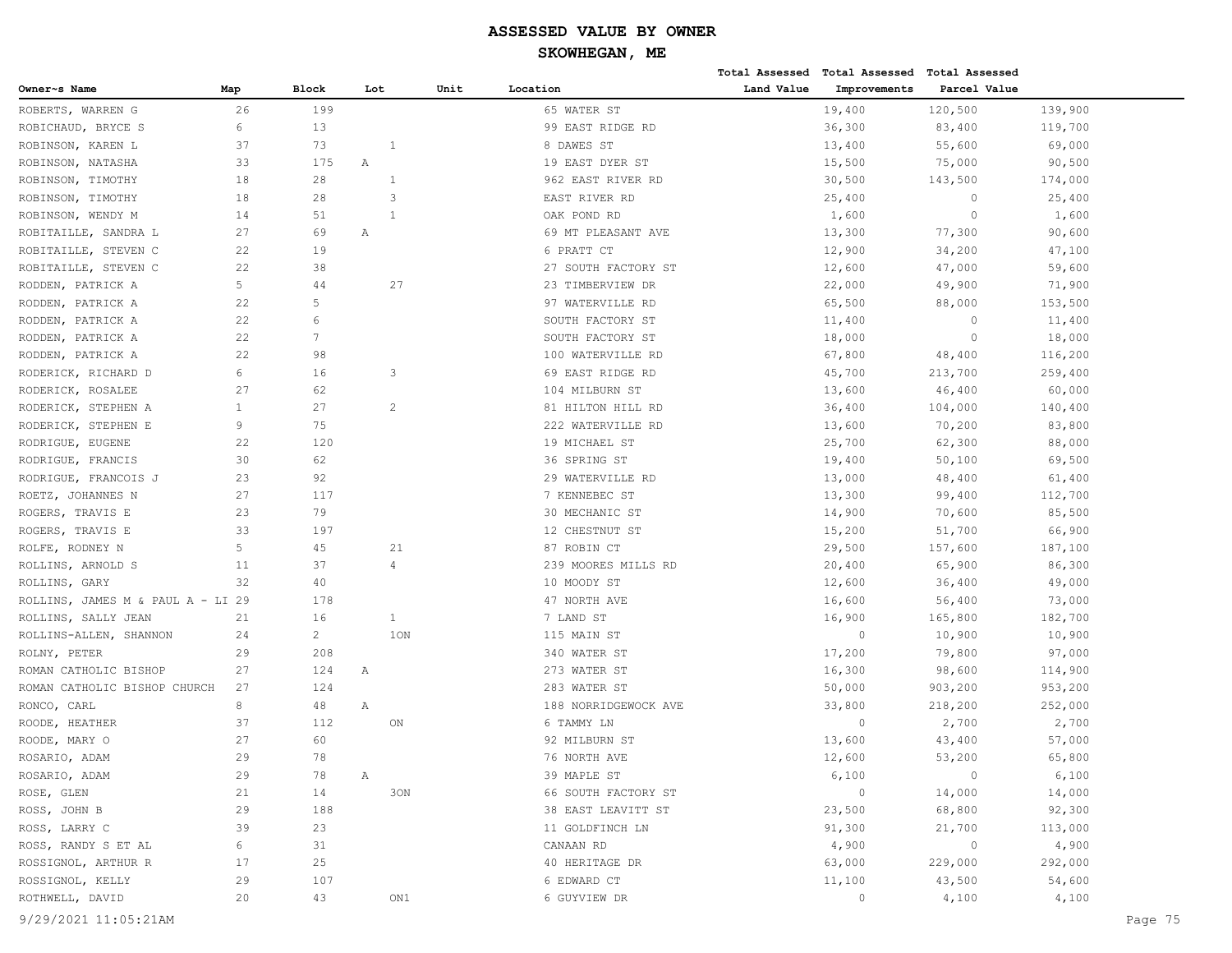|                            |                |       |                              |      |                     |            | Total Assessed Total Assessed | <b>Total Assessed</b> |         |
|----------------------------|----------------|-------|------------------------------|------|---------------------|------------|-------------------------------|-----------------------|---------|
| Owner~s Name               | Map            | Block | Lot                          | Unit | Location            | Land Value | Improvements                  | Parcel Value          |         |
| ROWE, ALLAN                | 13             | 35    | 3                            |      | 62 PALMER RD        |            | 28,900                        | 102,000               | 130,900 |
| ROWE, ALLAN E JR           | 32             | 62    |                              |      | 178 MADISON AVE     |            | 17,200                        | 49,900                | 67,100  |
| ROWELL, LARRY N - PERS REP | 4              | 36    |                              |      | NORRIDGEWOCK AVE    |            | 1,800                         | $\circ$               | 1,800   |
| ROWEN, MARGO S             | 14             | 8     |                              |      | 795 WATERVILLE RD   |            | 23,300                        | 68,700                | 92,000  |
| ROWLAND, SHAUN             | 6              | 4     | $\, {\bf B}$<br>$\mathbf{1}$ |      | 231 EAST RIDGE RD   |            | 31,100                        | $\circ$               | 31,100  |
| ROY, ALTON J JR            | 27             | 69    | 30N                          |      | 8 OLIVE ST          |            | $\circ$                       | 13,100                | 13,100  |
| ROY, ALTON J SR            | 27             | 69    | 3                            |      | OLIVE ST            |            | 16,400                        | 900                   | 17,300  |
| ROY, CLAUDETTE             | 24             | 9     | ON40                         |      | 12 BIG BIRD ST      |            | $\circ$                       | 17,300                | 17,300  |
| ROY, JACOB P               | 31             | 13    |                              |      | 41 NORRIDGEWOCK AVE |            | 28,500                        | 80,400                | 108,900 |
| ROY, JESSICA               | 26             | 49    |                              |      | 30 ALDER ST         |            | 17,200                        | 86,500                | 103,700 |
| ROY, JOHN L                | 29             | 162   |                              |      | 11 EAST ST          |            | 19,100                        | 56,600                | 75,700  |
| ROY, LAWRENCE W SR         | 24             | 15    |                              |      | 21 PINE ST          |            | 16,300                        | 52,200                | 68,500  |
| ROY, SHIRLEY               | 5              | 3610  | ON15                         |      | 15 WOODLAND DR      |            | $\circ$                       | 43,400                | 43,400  |
| RUDOLPH, LISA              | 15             | 5     | 3                            |      | LAMBERT RD          |            | 4,800                         | $\circ$               | 4,800   |
| RUGAN, RHONDA              | 14             | 51    |                              |      | OAK POND RD         |            | 9,600                         | $\circ$               | 9,600   |
| RUGAN, RHONDA              | 14             | 52    |                              |      | EAST RIVER RD       |            | 30,900                        | $\circ$               | 30,900  |
| RUGAN, RHONDA M            | 11             | 12    |                              |      | 968 CANAAN RD       |            | 24,700                        | 101,300               | 126,000 |
| RUKSZNIS, PENNY S          | 6              | 11    | $7\phantom{.0}$              |      | 146 EAST RIDGE RD   |            | 43,600                        | 169,000               | 212,600 |
| RUMNEY, ANGELA K           | 22             | 117   |                              |      | 31 MICHAEL ST       |            | 25,700                        | 81,100                | 106,800 |
| RUSSAKOFF INC              | 26             | 129   |                              |      | 100 WATER ST        |            | 11,500                        | 77,600                | 89,100  |
| RUSSAKOFF, WILLIAM K       | 10             | 19    |                              |      | SWAIN HILL RD       |            | 33,800                        | $\circ$               | 33,800  |
| RUSSAKOFF, WILLIAM K       | 10             | 20    |                              |      | SWAIN HILL RD       |            | 2,500                         | $\circ$               | 2,500   |
| RUSSELL, ARNOLD            | 6              | 51    | $\, {\bf B}$                 |      | 431 CANAAN RD       |            | 10,100                        | 11,600                | 21,700  |
| RUSSELL, HOWARD E JR       | 36             | 19    | 10                           |      | 7 JIMMY ST          |            | 19,600                        | 99,300                | 118,900 |
| RUSSELL, JOSEPH            | 10             | 56    |                              |      | 906 CANAAN RD       |            | 26,100                        | 6,900                 | 33,000  |
| RUSSELL, JOSEPH R          | 10             | 57    |                              |      | 912 CANAAN RD       |            | 19,700                        | 16,600                | 36,300  |
| RUSSELL, R ELIZABETH       | 5              | 3610  | ON18                         |      | 20 WOODLAND DR      |            | $\circ$                       | 49,000                | 49,000  |
| RUTHERFORD, ROBERT T       | 9              | 66    | $\mathbf{1}$                 |      | 356 WATERVILLE RD   |            | 28,100                        | 161,300               | 189,400 |
| S & P AMES LLC             | 5              | 101   | ON1                          |      | 5 RIVERSIDE DR      |            | $\circ$                       | 7,800                 | 7,800   |
| S & P AMES LLC             | 5              | 101   | ON3                          |      | 7 RIVERSIDE DR      |            | $\circ$                       | 3,500                 | 3,500   |
| S & P AMES LLC             | 5              | 101   | ON9                          |      | 15 RIVERSIDE DR     |            | $\circ$                       | 8,400                 | 8,400   |
| S & P AMES LLC             | 5              | 101   | N124                         |      | 10 SUNRISE DR       |            | $\circ$                       | 13,700                | 13,700  |
| S & P AMES LLC             | 5              | 101   | N126                         |      | 8 SUNRISE DR        |            | $\circ$                       | 11,800                | 11,800  |
| S & P AMES LLC             | 5              | 101   | N145                         |      | 65 HILLTOP DR       |            | $\circ$                       | 15,200                | 15,200  |
| S & P AMES LLC             | 5              | 101   | ON12                         |      | 16 RIVERSIDE DR     |            | $\circ$                       | 11,200                | 11,200  |
| S & P AMES LLC             | 5              | 101   | ON13                         |      | 21 RIVERSIDE DR     |            | $\circ$                       | 4,800                 | 4,800   |
| S & P AMES LLC             | 5              | 101   | ON14                         |      | 20 RIVERSIDE DR     |            | $\circ$                       | 3,400                 | 3,400   |
| S & P AMES LLC             | $\overline{5}$ | 101   | ON17                         |      | 5 HILLTOP DR        |            | $\circ$                       | 6,500                 | 6,500   |
| S & P AMES LLC             | 5              | 101   | ON18                         |      | 6 HILLTOP DR        |            | $\circ$                       | 21,900                | 21,900  |
| S & P AMES LLC             | 5              | 101   | ON20                         |      | 8 HILLTOP DR        |            | $\circ$                       | 6,300                 | 6,300   |
| S & P AMES LLC             | 5              | 101   | ON23                         | Α    | 19 HILLTOP DR       |            | $\circ$                       | 7,200                 | 7,200   |
| S & P AMES LLC             | 5              | 101   | ON23                         |      | 15 HILLTOP DR       |            | $\circ$                       | 17,200                | 17,200  |
| S & P AMES LLC             | 5              | 101   | ON25                         | B    | 34 PINEVIEW AVE     |            | $\circ$                       | 7,200                 | 7,200   |
| S & P AMES LLC             | 5              | 101   | ON27                         |      | 26 PINEVIEW AVE     |            | $\circ$                       | 6,000                 | 6,000   |
| S & P AMES LLC             | 5              | 101   | ON28                         |      | 6 BLAH ST           |            | $\circ$                       | 6,800                 | 6,800   |
| S & P AMES LLC             | 5              | 101   | ON30                         |      | 8 BLAH ST           |            | $\circ$                       | 4,000                 | 4,000   |
|                            |                |       |                              |      |                     |            |                               |                       |         |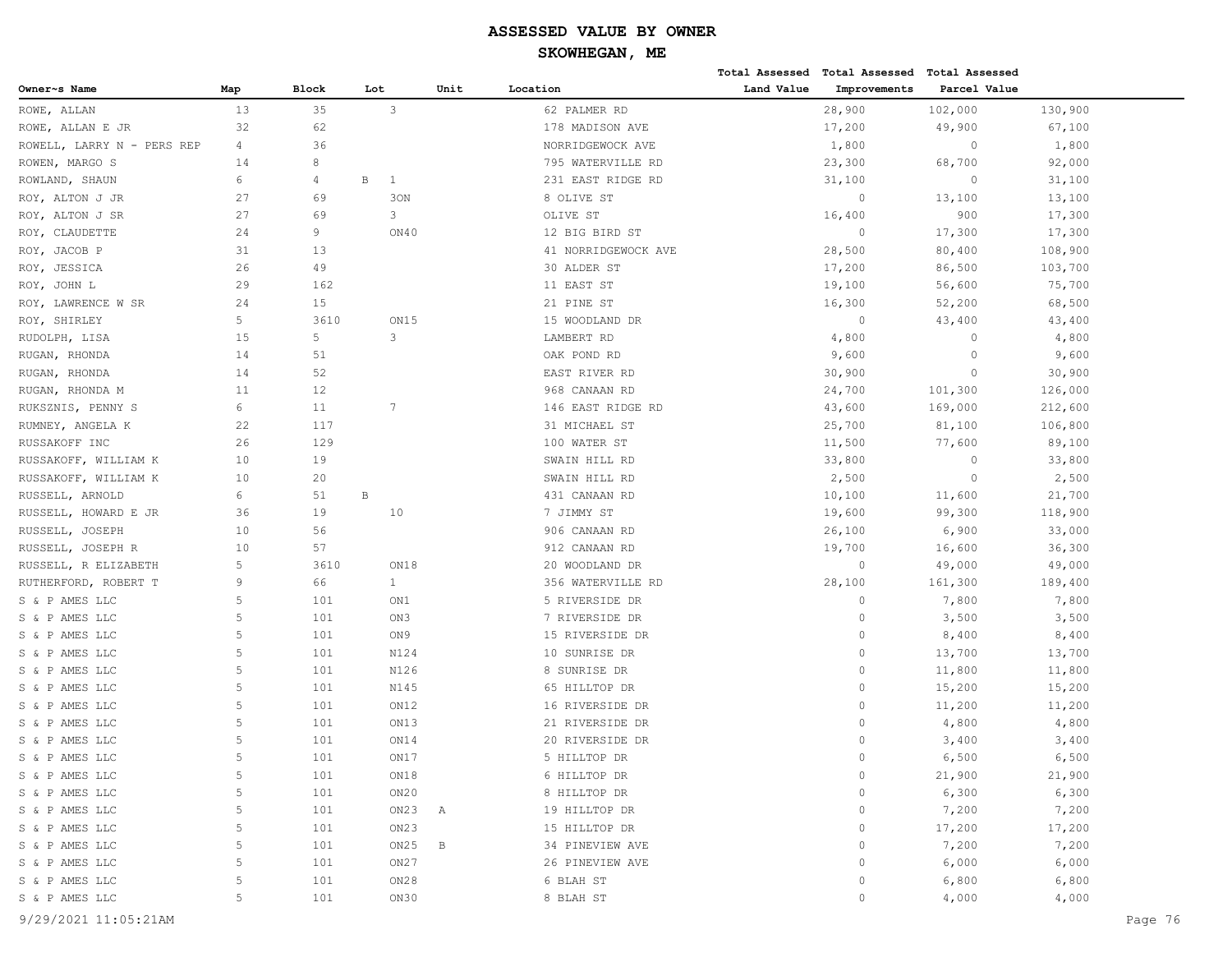# **SKOWHEGAN, ME**

|                |     |       |      |      |                     |            | Total Assessed Total Assessed Total Assessed |              |           |
|----------------|-----|-------|------|------|---------------------|------------|----------------------------------------------|--------------|-----------|
| Owner~s Name   | Map | Block | Lot  | Unit | Location            | Land Value | Improvements                                 | Parcel Value |           |
| S & P AMES LLC | 5   | 101   | ON31 |      | 20 PINEVIEW AVE     |            | 0                                            | 6,200        | 6,200     |
| S & P AMES LLC | 5   | 101   | ON34 |      | 14 BLAH ST          |            | 0                                            | 5,900        | 5,900     |
| S & P AMES LLC | 5   | 101   | ON37 |      | 260 PARKMAN HILL RD |            | $\circ$                                      | 4,400        | 4,400     |
| S & P AMES LLC | 5   | 101   | ON40 |      | 22 BLAH ST          |            | $\circ$                                      | 6,700        | 6,700     |
| S & P AMES LLC | 5   | 101   | ON41 |      | 254 PARKMAN HILL RD |            | $\circ$                                      | 5,600        | 5,600     |
| S & P AMES LLC | 5   | 101   | ON42 |      | 24 BLAH ST          |            | 0                                            | 10,700       | 10,700    |
| S & P AMES LLC | 5   | 101   | ON43 |      | 250 PARKMAN HILL RD |            | 0                                            | 16,700       | 16,700    |
| S & P AMES LLC | 5   | 101   | ON44 |      | 26 BLAH ST          |            | 0                                            | 7,300        | 7,300     |
| S & P AMES LLC | 5   | 101   | ON55 |      | 48 HILLTOP DR       |            | $\circ$                                      | 12,000       | 12,000    |
| S & P AMES LLC | 5   | 101   | ON56 |      | 47 HILLTOP DR       |            | 0                                            | 7,400        | 7,400     |
| S & P AMES LLC | 5   | 101   | ON72 |      | 69 HILLTOP DR       |            | 0                                            | 13,800       | 13,800    |
| S & P AMES LLC | 5   | 101   | ON83 |      | 84 HILLTOP DR       |            | 0                                            | 10,900       | 10,900    |
| S & P AMES LLC | 5   | 101   | ON85 |      | 88 HILLTOP DR       |            | $\circ$                                      | 13,100       | 13,100    |
| S & P AMES LLC | 27  | 64    | 1    |      | JOYCE ST            |            | 17,400                                       | $\circ$      | 17,400    |
| S & P AMES LLC | 27  | 64    | 2    |      | JOYCE ST            |            | 17,400                                       | $\circ$      | 17,400    |
| S & P AMES LLC | 27  | 64    | 3    |      | JOYCE ST            |            | 15,900                                       | $\circ$      | 15,900    |
| S & P AMES LLC | 5   | 101   | ON47 |      | 21 HILLTOP DR       |            | 0                                            | 14,000       | 14,000    |
| S & P AMES LLC | 5   | 101   | ON80 |      | 79 HILLTOP DR       |            | 0                                            | 10,900       | 10,900    |
| S & P AMES LLC | 5   | 101   | ON86 |      | 85 HILLTOP DR       |            | $\circ$                                      | 11,800       | 11,800    |
| S & P AMES LLC | 5   | 101   | ON88 |      | 87 HILLTOP DR       |            | 0                                            | 8,800        | 8,800     |
| S & P AMES LLC | 5   | 101   | ON73 |      | 74 HILLTOP DR       |            | 0                                            | 19,000       | 19,000    |
| S & P AMES LLC | 5   | 101   | ON77 |      | 78 HILLTOP DR       |            | 0                                            | 14,500       | 14,500    |
| S & P AMES LLC | 5   | 101   | ON76 |      | 75 HILLTOP DR       |            | 0                                            | 11,500       | 11,500    |
| S & P AMES LLC | 5   | 101   | ON87 |      | 90 HILLTOP DR       |            | 0                                            | 13,400       | 13,400    |
| S & P AMES LLC | 5   | 101   | N120 |      | 14 SUNRISE DR       |            | $\circ$                                      | 17,000       | 17,000    |
| S & P AMES LLC | 5   | 101   | N144 |      | 5 SUNRISE DR        |            | 0                                            | 14,700       | 14,700    |
| S & P AMES LLC | 5   | 101   | N135 |      | 23 SUNRISE DR       |            | 0                                            | 14,900       | 14,900    |
| S & P AMES LLC | 5   | 101   | N122 |      | 12 SUNRISE DR       |            | 0                                            | 11,900       | 11,900    |
| S & P AMES LLC | 5   | 101   | ON45 |      | 22 HILLTOP DR       |            | $\circ$                                      | 5,400        | 5,400     |
| S & P AMES LLC | 5   | 101   | ON35 | В    | 11 BLAH ST          |            | 0                                            | 6,000        | 6,000     |
| S & P AMES LLC | 5   | 101   | ON35 | Α    | 9 BLAH ST           |            | 0                                            | 6,600        | 6,600     |
| S & P AMES LLC | 5   | 101   | ON24 | C    | 17 PINEVIEW AVE     |            | 0                                            | 11,600       | 11,600    |
| S & P AMES LLC | 5   | 101   | ON24 | В    | 21 PINEVIEW AVE     |            | $\circ$                                      | 6,500        | 6,500     |
| S & P AMES LLC | 5   | 101   | ON2  | Α    | 2 RIVERSIDE DR      |            | 0                                            | 6,300        | 6,300     |
| S & P AMES LLC | 5   | 101   | ON38 |      | 20 BLAH ST          |            | 0                                            | 7,000        | 7,000     |
| S & P AMES LLC | 5   | 101   | ON64 |      | 55 HILLTOP DR       |            | 0                                            | 16,000       | 16,000    |
| S & P AMES LLC | 5   | 101   | ON39 |      | 256 PARKMAN HILL RD |            | 0                                            | 8,200        | 8,200     |
| S & P AMES LLC | 5   | 101   | ON25 | Α    | 32 PINEVIEW AVE     |            | $\Omega$                                     | 6,100        | 6,100     |
| S & P AMES LLC | 5   | 101   | 3    |      | 264 PARKMAN HILL RD |            | 15,800                                       | 75,200       | 91,000    |
| S & P AMES LLC | 5   | 101   | 2    |      | 3 RIVERSIDE DR      |            | 13,500                                       | 54,000       | 67,500    |
| S & P AMES LLC | 5   | 101   | 1    |      | PARKMAN HILL RD     |            | 6,100                                        | $\circ$      | 6,100     |
| S & P AMES LLC | 5   | 101   |      |      | PARKMAN HILL RD     |            | 2,263,200                                    | 41,600       | 2,304,800 |
| S & P AMES LLC | 5   | 101   | ON90 |      | 89 HILLTOP DR       |            | 0                                            | 25,100       | 25,100    |
| S & P AMES LLC | 5   | 101   | ON51 |      | 44 HILLTOP DR       |            | 0                                            | 7,500        | 7,500     |
| S & P AMES LLC | 5   | 101   | ON53 |      | 46 HILLTOP DR       |            | 0                                            | 9,900        | 9,900     |
| S & P AMES LLC | 5   | 101   | ON19 |      | 9 HILLTOP DR        |            | 0                                            | 6,100        | 6,100     |
|                |     |       |      |      |                     |            |                                              |              |           |

9/29/2021 11:05:21AM Page 77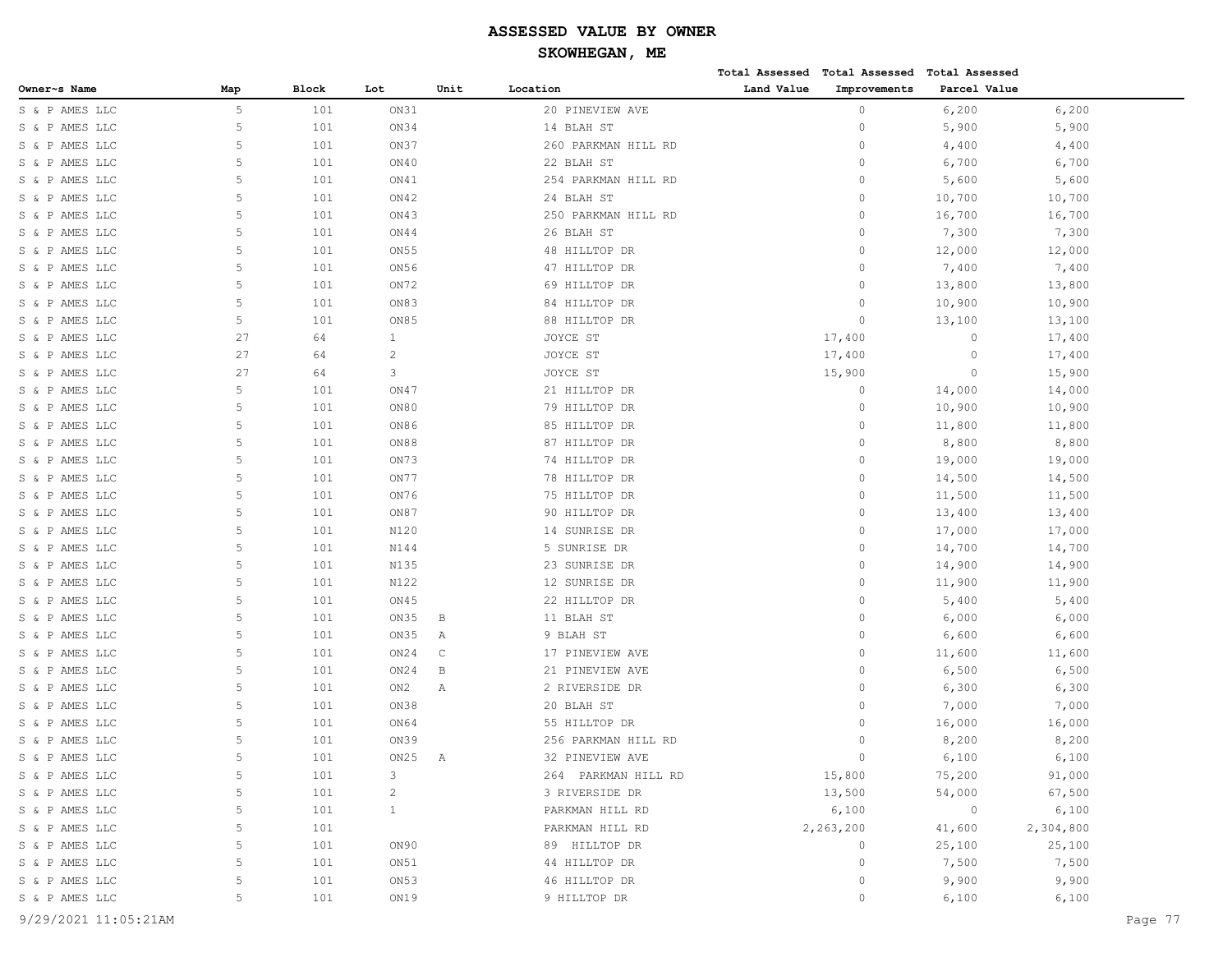|                                  |                |                 |                  |      |                        |            | Total Assessed Total Assessed Total Assessed |              |         |         |
|----------------------------------|----------------|-----------------|------------------|------|------------------------|------------|----------------------------------------------|--------------|---------|---------|
| Owner~s Name                     | Map            | Block           | Lot              | Unit | Location               | Land Value | Improvements                                 | Parcel Value |         |         |
| S & P AMES LLC                   | $\overline{5}$ | 101             | ON60             |      | 51 HILLTOP DR          |            | $\circ$                                      | 18,200       | 18,200  |         |
| S & P AMES LLC                   | $\overline{5}$ | 101             | N21A             |      | 13 HILLTOP DR          |            | $\circ$                                      | 4,900        | 4,900   |         |
| S & P AMES LLC                   | 5              | 101             | ON68             |      | 59 HILLTOP DR          |            | $\circ$                                      | 17,400       | 17,400  |         |
| S & P AMES LLC                   | 5              | 101             | ON66             |      | 57 HILLTOP DR          |            | $\circ$                                      | 15,400       | 15,400  |         |
| S & P AMES LLC                   | 5              | 101             | ON59             |      | HILLTOP DR<br>56       |            | $\circ$                                      | 15,100       | 15,100  |         |
| S & P AMES LLC                   | 5              | 101             | ON75             |      | HILLTOP DR<br>76       |            | $\circ$                                      | 13,300       | 13,300  |         |
| S & P AMES LLC                   | $\overline{5}$ | 101             | N140             |      | 13 SUNRISE DR          |            | $\circ$                                      | 12,200       | 12,200  |         |
| S & P AMES LLC                   | 5              | 101             | ON4              |      | RIVERSIDE DR<br>6      |            | $\circ$                                      | 8,800        | 8,800   |         |
| S & P AMES LLC                   | $\overline{5}$ | 101             | ON <sub>25</sub> |      | PINEVIEW AVE<br>30     |            | $\circ$                                      | 18,000       | 18,000  |         |
| S & P AMES LLC                   | 5              | 101             | ON71             |      | HILLTOP DR<br>72       |            | $\circ$                                      | 27,000       | 27,000  |         |
| S & P AMES LLC                   | 5              | 101             | N114             |      | SUNRISE DR<br>20       |            | $\Omega$                                     | 18,800       | 18,800  |         |
| S & P AMES LLC                   | 5              | 101             | ON93             |      | HILLTOP DR<br>96       |            | $\circ$                                      | 23,600       | 23,600  |         |
| S & P AMES LLC                   | 5              | 101             | N136             |      | SUNRISE DR<br>21       |            | $\Omega$                                     | 15,600       | 15,600  |         |
| SAB LLC                          | 9              | 60              | $\mathbb D$      |      | 445 WATERVILLE RD      |            | 32,400                                       | 248,800      | 281,200 |         |
| SADLER, HEATHER L & NEUMAYER,    | 9              | 45              | $2 - 1$          |      | 46 BRITTANY DR         |            | 20,100                                       | 90,200       | 110,300 |         |
| SAFFORD, PAMELA J                | 32             | 5               |                  |      | 90 RUSSELL RD          |            | 21,400                                       | 72,700       | 94,100  |         |
| SALISBURY, CANDICE LYNN          | 26             | 47              |                  |      | 5 BRIDGE ST            |            | 15,700                                       | 24,900       | 40,600  |         |
| SALISBURY, ELDEN W II            | 3              | 13              |                  |      | 373 ANGIER HILL RD     |            | 14,400                                       | 49,100       | 63,500  |         |
| SALISBURY, GREGORY J             | 26             | 18              |                  |      | 40 WATERVILLE RD       |            | 14,200                                       | 167,200      | 181,400 |         |
| SALISBURY, GREGORY J             | 26             | 125             |                  |      | 48 WATER ST            |            | 26,300                                       | 141,100      | 167,400 |         |
| SALISBURY, JAMES G               | 14             | 25              | Α                |      | 1026 WATERVILLE RD     |            | 29,400                                       | 121,600      | 151,000 |         |
| SALISBURY, JOSHUA P              | 6              | 8               | -2               |      | 169 EAST RIDGE RD      |            | 37,700                                       | 136,500      | 174,200 |         |
| SALISBURY, KRISTINA L & NORMA    | 13             | 44              | Α                |      | 515 BACK RD            |            | 30,800                                       | 15,200       | 46,000  |         |
| SALISBURY, PETER A               | 6              | 3               | $\rm H$          |      | 276 EAST RIDGE RD      |            | 34,200                                       | 40,100       | 74,300  |         |
| SALISBURY, ROBERT                | 33             | 68              |                  |      | 114 NORTH AVE          |            | 15,200                                       | 85,700       | 100,900 |         |
| SALLEY, JODI                     | 6              | 50              |                  |      | 22 EAST RIVER RD       |            | 43,600                                       | $\circ$      | 43,600  |         |
| SALLEY, PAULINE                  | 21             | $14 - 6$        | ON1              |      | 7 BUTLER ST            |            | $\circ$                                      | 3,600        | 3,600   |         |
| SAMBRANO, ERNEST H               | 30             | 106             |                  |      | 122 MADISON AVE        |            | 17,700                                       | 114,000      | 131,700 |         |
| SAMUELSON, SANDRA P              | 30             | 16              |                  |      | 39 PLEASANT ST         |            | 19,600                                       | 141,100      | 160,700 |         |
| SANBORN, MERLENE J               | 26             | 94              |                  |      | 14 MADISON AVE         |            | 5,700                                        | 78,900       | 84,600  |         |
| SANBORN, VALERIE - PR            | 13             | 47              | 2                |      | BACK RD                |            | 27,200                                       | $\circ$      | 27,200  |         |
| SANBORN, VALERIE - PR            | 13             | 47              | 3                |      | BACK RD                |            | 26,800                                       | $\circ$      | 26,800  |         |
| SANBORN, VALERIE - PR            | 13             | 47              | $\overline{4}$   |      | 573 BACK RD            |            | 33,600                                       | 70,200       | 103,800 |         |
| SANDERS, JAMES G                 | 8              | 31              | $\, {\bf B}$     |      | 167 MAIN ST            |            | 29,200                                       | 104,000      | 133,200 |         |
| SANDFORD, BARRY D                | 11             | 19              |                  |      | 546 WHITTEMORE HILL RD |            | 66,900                                       | 18,500       | 85,400  |         |
| SANDFORD, BARRY D                | 36             | 14              | $\overline{c}$   |      | 65 DR MANN RD          |            | 24,800                                       | 76,800       | 101,600 |         |
| SANDIFER, AMY                    | 14             | 33              | 1AON             |      | 9 AUSTIN LN            |            | $\circ$                                      | 11,800       | 11,800  |         |
| SANDY RIVER HEALTH SYSTEM LLC    | 34             | $7\phantom{.0}$ | Α                |      | MALBONS MILLS RD       |            | 35,800                                       | $\circ$      | 35,800  |         |
| SANDY RIVER HEALTH SYSTEM LLC 35 |                | $\mathbf{1}$    | $7\phantom{.0}$  |      | DR MANN RD OFF         |            | 18,400                                       | $\circ$      | 18,400  |         |
| SANTY, BRADLEY                   | 5              | 66              | 1                |      | 26 NOTCH RD            |            | 31,400                                       | 141,500      | 172,900 |         |
| SANTY, BRADLEY R II              | $\overline{c}$ | 5               |                  |      | NOTCH RD               |            | 17,900                                       | $\circ$      | 17,900  |         |
| SANTY, BRADLEY R II              | 5              | 70              |                  |      | DUDLEY CORNER RD       |            | 4,900                                        | $\circ$      | 4,900   |         |
| SANTY, BRADLEY R II              | 6              | 60              |                  |      | NOTCH RD               |            | 13,900                                       | $\circ$      | 13,900  |         |
| SANTY, BRADLEY R II              | 5              | 66              |                  |      | NOTCH RD               |            | 7,600                                        | 0            | 7,600   |         |
| SAPPI NORTH AMERICA INC          | 13             | 33              |                  |      | MIDDLE RD              |            | 5,700                                        | $\circ$      | 5,700   |         |
| SAPPI NORTH AMERICA INC          | 13             | 55              |                  |      | WATERVILLE RD          |            | 3,600                                        | 0            | 3,600   |         |
| 9/29/2021 11:05:21AM             |                |                 |                  |      |                        |            |                                              |              |         | Page 78 |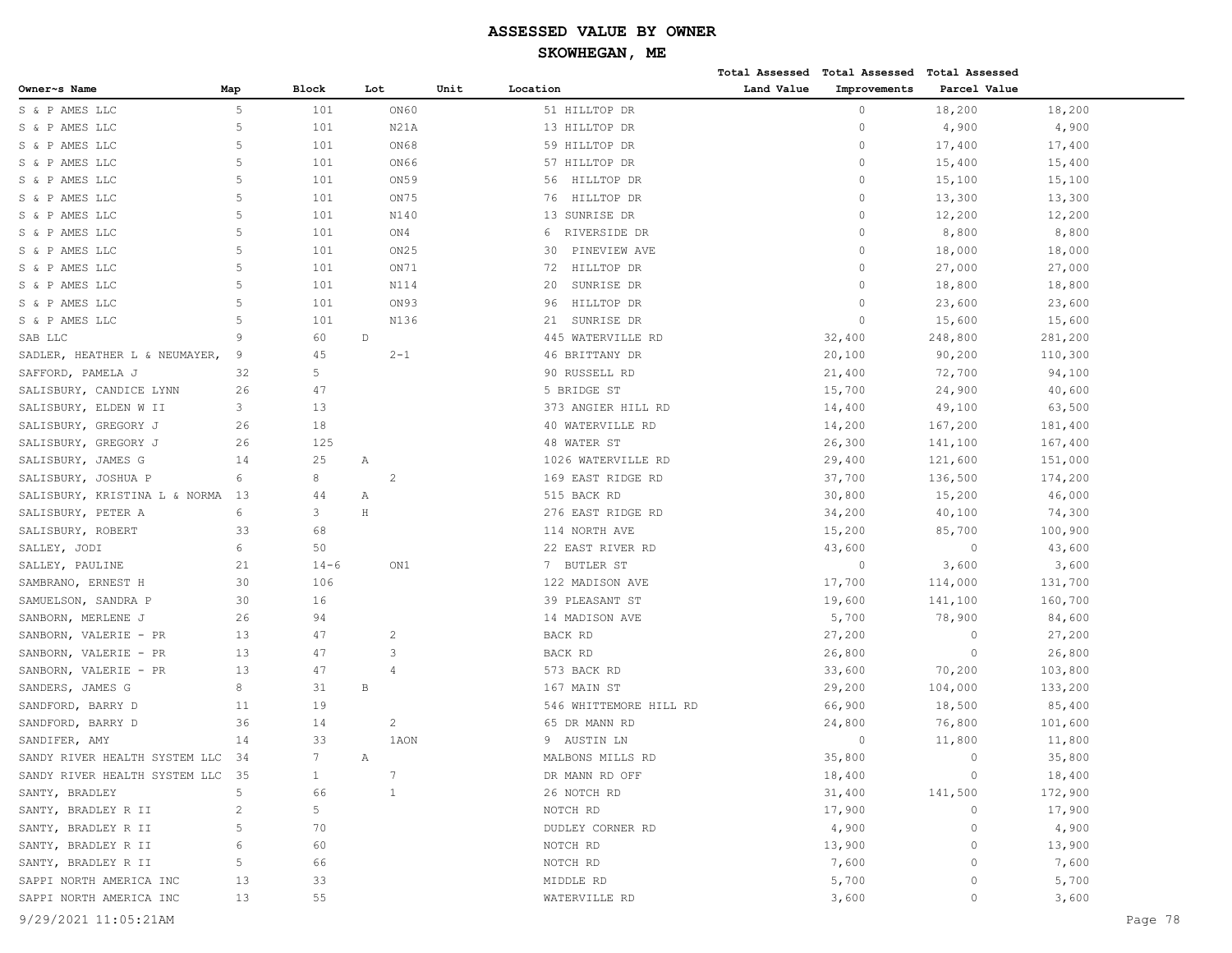| <b>Block</b><br>Unit<br>Location<br>Land Value<br>Improvements<br>Parcel Value<br>Map<br>Lot<br>$\circ$<br>WATERVILLE RD<br>2,700<br>SAPPI NORTH AMERICA INC<br>13<br>56<br>2,700<br>$\mathop{}\!\textnormal{E}$<br>$\mathbf{0}$<br>SAPPI NORTH AMERICA INC<br>14<br>20<br>WATERVILLE RD<br>14,400<br>14,400<br>14<br>21<br>WATERVILLE RD<br>28,700<br>$\Omega$<br>28,700<br>SAPPI NORTH AMERICA INC<br>21<br>B<br>6,500<br>$\Omega$<br>6,500<br>14<br>WATERVILLE RD<br>$\mathbb C$<br>SAPPI NORTH AMERICA INC<br>21<br>WATERVILLE RD<br>1,800<br>$\circ$<br>1,800<br>14<br>$\mathsf C$<br>500<br>SAPPI NORTH AMERICA INC<br>41<br>EATON MOUNTAIN RD<br>24,600<br>25,100<br>14<br>17<br>35<br>94,300<br>$\circ$<br>94,300<br>VARNEY RD<br>36<br>17<br>SAPPI NORTH AMERICA INC<br>VARNEY RD<br>21,200<br>0<br>21,200<br>37<br>SAPPI NORTH AMERICA INC<br>17<br>28,900<br>$\circ$<br>28,900<br>251 VARNEY RD<br>6<br>$\mathbf{0}$<br>SAPPI NORTH AMERICA INC<br>18<br>37,000<br>37,000<br>WATERVILLE RD<br>7<br>18<br>1330 WATERVILLE RD<br>64,600<br>$\Omega$<br>64,600<br>SAPPI NORTH AMERICA INC<br>SAPPI NORTH AMERICA INC<br>18<br>7<br>WATERVILLE RD<br>22,200<br>$\Omega$<br>22,200<br>Α<br>9<br>SAPPI NORTH AMERICA INC<br>18<br>VARNEY RD<br>2,300<br>$\Omega$<br>2,300<br>SAPPI NORTH AMERICA INC<br>18<br>11<br>7,600<br>$\Omega$<br>7,600<br>WATERVILLE RD<br>SAPPI NORTH AMERICA INC<br>18<br>13<br>8,700<br>$\Omega$<br>8,700<br>WATERVILLE RD<br>14<br>SAPPI NORTH AMERICA INC<br>18<br>24,500<br>24,500<br>WATERVILLE RD<br>0<br>15<br>SAPPI NORTH AMERICA INC<br>18<br>1414 WATERVILLE RD<br>23,300<br>$\Omega$<br>23,300<br>16<br>SAPPI NORTH AMERICA INC<br>18<br>WATERVILLE RD<br>31,700<br>$\Omega$<br>31,700<br>SAPPI NORTH AMERICA INC<br>18<br>17<br>2<br>228 VARNEY RD<br>20,100<br>$\Omega$<br>20,100<br>18<br>SAPPI NORTH AMERICA INC<br>18<br>VARNEY RD<br>43,100<br>$\Omega$<br>43,100<br>SAPPI NORTH AMERICA INC<br>18<br>17<br>1<br>VARNEY RD<br>23,600<br>$\Omega$<br>23,600<br>21<br>SAPPI NORTH AMERICA INC<br>14<br>8<br>50 SOUTHGATE PKWY<br>34,800<br>$\circ$<br>34,800<br>37<br>40<br>37 GREENWOOD AVE<br>17,500<br>135,400<br>152,900<br>SAUCIER, KENNETH A<br>12<br>$\overline{2}$<br>$5 - 1$<br>495 BIGELOW HILL RD<br>38,700<br>181,300<br>SAUCIER, ROBERT<br>142,600<br>9<br>72<br>2<br>331 WATERVILLE RD<br>25,500<br>144,500<br>170,000<br>SAVAGE, CARLTON L<br>32<br>SAVAGE, CHERI L<br>63<br>182 MADISON AVE<br>94,600<br>224,900<br>319,500<br>SAVAGE, CHERI L<br>33<br>86<br>23 DANE AVE<br>28,200<br>88,600<br>116,800<br>13<br>28,200<br>156,100<br>SAVAGE, CHRISTIAN<br>40<br>30<br>88 CRESCENT ST<br>184,300<br>SAVAGE, FRANCES M<br>10<br>31<br>239 EAST RIVER RD<br>59,100<br>90,500<br>149,600<br>SAVAGE, GABRIELLE L<br>22<br>36<br>31 SOUTH FACTORY ST<br>12,600<br>34,400<br>47,000<br>SAVAGE, HOPE CLARK<br>26<br>63<br>B<br>21 ALDER ST<br>8,400<br>56,900<br>65,300<br>25<br>2658<br>2<br>24,800<br>13,800<br>38,600<br>SAVAGE, JACOB<br>В<br>11 SAVAGE DR<br>5<br>45<br>В<br>$\mathbf{1}$<br>4 EVERGREEN DR<br>36,600<br>192,500<br>229,100<br>SAVAGE, JOHN DAVID<br>33<br>73<br>25 DYER ST<br>27,000<br>101,300<br>128,300<br>SAVAGE, LAUREL<br>35<br>8<br>66 BIGELOW HILL RD<br>33,200<br>44,100<br>77,300<br>SAVAGE, LAWRENCE II<br>71<br>29<br>24 WINTER ST<br>26,000<br>93,400<br>119,400<br>33<br>37<br>24 CHANDLER ST<br>27,300<br>106,700<br>134,000<br>5<br>35<br>283 NORTH AVE<br>SAVAGE, LAWRENCE N II<br>2<br>25,600<br>86,900<br>112,500<br>6<br>20,000<br>23<br>46 MAIN ST<br>111,000<br>131,000<br>66<br>15,400<br>50, 500<br>65,900<br>25<br>36 TURNER AVE<br>$\mathbf{1}$<br>45,200<br>27<br>115 MILBURN ST<br>25,500<br>70,700<br>29<br>18<br>32 NORTH AVE<br>16,300<br>78,000<br>94,300<br>SAVAGE, LAWRENCE N II<br>32<br>96<br>46 BEECH ST<br>24,400<br>124,200<br>148,600<br>97<br>13,600<br>44,900<br>58,500<br>32<br>48 BEECH ST<br>25<br>20,400<br>20,400<br>2658<br>$\overline{c}$<br>42 PENNELL ST<br>$\circ$<br>29<br>221<br>19,200<br>34,300<br>53,500<br>18 BUSH ST |                         |  |  |  | Total Assessed Total Assessed Total Assessed |  |         |
|---------------------------------------------------------------------------------------------------------------------------------------------------------------------------------------------------------------------------------------------------------------------------------------------------------------------------------------------------------------------------------------------------------------------------------------------------------------------------------------------------------------------------------------------------------------------------------------------------------------------------------------------------------------------------------------------------------------------------------------------------------------------------------------------------------------------------------------------------------------------------------------------------------------------------------------------------------------------------------------------------------------------------------------------------------------------------------------------------------------------------------------------------------------------------------------------------------------------------------------------------------------------------------------------------------------------------------------------------------------------------------------------------------------------------------------------------------------------------------------------------------------------------------------------------------------------------------------------------------------------------------------------------------------------------------------------------------------------------------------------------------------------------------------------------------------------------------------------------------------------------------------------------------------------------------------------------------------------------------------------------------------------------------------------------------------------------------------------------------------------------------------------------------------------------------------------------------------------------------------------------------------------------------------------------------------------------------------------------------------------------------------------------------------------------------------------------------------------------------------------------------------------------------------------------------------------------------------------------------------------------------------------------------------------------------------------------------------------------------------------------------------------------------------------------------------------------------------------------------------------------------------------------------------------------------------------------------------------------------------------------------------------------------------------------------------------------------------------------------------------------------------------------------------------------------------------------------------------------------------------------------------------------------------------------------------------------------------------------------------------------------------------------------------------------------------------------------------------------------------------------------------------------------------------------------------------------------------------------------------------------------------------------------------------------------------------------------------------------------------------------------------------------------------------------------------------------------------------------------------------------------------------------------------------------------------------------------------------------------------------------------------------------------------------------------------|-------------------------|--|--|--|----------------------------------------------|--|---------|
|                                                                                                                                                                                                                                                                                                                                                                                                                                                                                                                                                                                                                                                                                                                                                                                                                                                                                                                                                                                                                                                                                                                                                                                                                                                                                                                                                                                                                                                                                                                                                                                                                                                                                                                                                                                                                                                                                                                                                                                                                                                                                                                                                                                                                                                                                                                                                                                                                                                                                                                                                                                                                                                                                                                                                                                                                                                                                                                                                                                                                                                                                                                                                                                                                                                                                                                                                                                                                                                                                                                                                                                                                                                                                                                                                                                                                                                                                                                                                                                                                                                               | Owner~s Name            |  |  |  |                                              |  |         |
|                                                                                                                                                                                                                                                                                                                                                                                                                                                                                                                                                                                                                                                                                                                                                                                                                                                                                                                                                                                                                                                                                                                                                                                                                                                                                                                                                                                                                                                                                                                                                                                                                                                                                                                                                                                                                                                                                                                                                                                                                                                                                                                                                                                                                                                                                                                                                                                                                                                                                                                                                                                                                                                                                                                                                                                                                                                                                                                                                                                                                                                                                                                                                                                                                                                                                                                                                                                                                                                                                                                                                                                                                                                                                                                                                                                                                                                                                                                                                                                                                                                               |                         |  |  |  |                                              |  |         |
|                                                                                                                                                                                                                                                                                                                                                                                                                                                                                                                                                                                                                                                                                                                                                                                                                                                                                                                                                                                                                                                                                                                                                                                                                                                                                                                                                                                                                                                                                                                                                                                                                                                                                                                                                                                                                                                                                                                                                                                                                                                                                                                                                                                                                                                                                                                                                                                                                                                                                                                                                                                                                                                                                                                                                                                                                                                                                                                                                                                                                                                                                                                                                                                                                                                                                                                                                                                                                                                                                                                                                                                                                                                                                                                                                                                                                                                                                                                                                                                                                                                               |                         |  |  |  |                                              |  |         |
|                                                                                                                                                                                                                                                                                                                                                                                                                                                                                                                                                                                                                                                                                                                                                                                                                                                                                                                                                                                                                                                                                                                                                                                                                                                                                                                                                                                                                                                                                                                                                                                                                                                                                                                                                                                                                                                                                                                                                                                                                                                                                                                                                                                                                                                                                                                                                                                                                                                                                                                                                                                                                                                                                                                                                                                                                                                                                                                                                                                                                                                                                                                                                                                                                                                                                                                                                                                                                                                                                                                                                                                                                                                                                                                                                                                                                                                                                                                                                                                                                                                               | SAPPI NORTH AMERICA INC |  |  |  |                                              |  |         |
|                                                                                                                                                                                                                                                                                                                                                                                                                                                                                                                                                                                                                                                                                                                                                                                                                                                                                                                                                                                                                                                                                                                                                                                                                                                                                                                                                                                                                                                                                                                                                                                                                                                                                                                                                                                                                                                                                                                                                                                                                                                                                                                                                                                                                                                                                                                                                                                                                                                                                                                                                                                                                                                                                                                                                                                                                                                                                                                                                                                                                                                                                                                                                                                                                                                                                                                                                                                                                                                                                                                                                                                                                                                                                                                                                                                                                                                                                                                                                                                                                                                               |                         |  |  |  |                                              |  |         |
|                                                                                                                                                                                                                                                                                                                                                                                                                                                                                                                                                                                                                                                                                                                                                                                                                                                                                                                                                                                                                                                                                                                                                                                                                                                                                                                                                                                                                                                                                                                                                                                                                                                                                                                                                                                                                                                                                                                                                                                                                                                                                                                                                                                                                                                                                                                                                                                                                                                                                                                                                                                                                                                                                                                                                                                                                                                                                                                                                                                                                                                                                                                                                                                                                                                                                                                                                                                                                                                                                                                                                                                                                                                                                                                                                                                                                                                                                                                                                                                                                                                               |                         |  |  |  |                                              |  |         |
|                                                                                                                                                                                                                                                                                                                                                                                                                                                                                                                                                                                                                                                                                                                                                                                                                                                                                                                                                                                                                                                                                                                                                                                                                                                                                                                                                                                                                                                                                                                                                                                                                                                                                                                                                                                                                                                                                                                                                                                                                                                                                                                                                                                                                                                                                                                                                                                                                                                                                                                                                                                                                                                                                                                                                                                                                                                                                                                                                                                                                                                                                                                                                                                                                                                                                                                                                                                                                                                                                                                                                                                                                                                                                                                                                                                                                                                                                                                                                                                                                                                               |                         |  |  |  |                                              |  |         |
|                                                                                                                                                                                                                                                                                                                                                                                                                                                                                                                                                                                                                                                                                                                                                                                                                                                                                                                                                                                                                                                                                                                                                                                                                                                                                                                                                                                                                                                                                                                                                                                                                                                                                                                                                                                                                                                                                                                                                                                                                                                                                                                                                                                                                                                                                                                                                                                                                                                                                                                                                                                                                                                                                                                                                                                                                                                                                                                                                                                                                                                                                                                                                                                                                                                                                                                                                                                                                                                                                                                                                                                                                                                                                                                                                                                                                                                                                                                                                                                                                                                               | SAPPI NORTH AMERICA INC |  |  |  |                                              |  |         |
|                                                                                                                                                                                                                                                                                                                                                                                                                                                                                                                                                                                                                                                                                                                                                                                                                                                                                                                                                                                                                                                                                                                                                                                                                                                                                                                                                                                                                                                                                                                                                                                                                                                                                                                                                                                                                                                                                                                                                                                                                                                                                                                                                                                                                                                                                                                                                                                                                                                                                                                                                                                                                                                                                                                                                                                                                                                                                                                                                                                                                                                                                                                                                                                                                                                                                                                                                                                                                                                                                                                                                                                                                                                                                                                                                                                                                                                                                                                                                                                                                                                               |                         |  |  |  |                                              |  |         |
|                                                                                                                                                                                                                                                                                                                                                                                                                                                                                                                                                                                                                                                                                                                                                                                                                                                                                                                                                                                                                                                                                                                                                                                                                                                                                                                                                                                                                                                                                                                                                                                                                                                                                                                                                                                                                                                                                                                                                                                                                                                                                                                                                                                                                                                                                                                                                                                                                                                                                                                                                                                                                                                                                                                                                                                                                                                                                                                                                                                                                                                                                                                                                                                                                                                                                                                                                                                                                                                                                                                                                                                                                                                                                                                                                                                                                                                                                                                                                                                                                                                               |                         |  |  |  |                                              |  |         |
|                                                                                                                                                                                                                                                                                                                                                                                                                                                                                                                                                                                                                                                                                                                                                                                                                                                                                                                                                                                                                                                                                                                                                                                                                                                                                                                                                                                                                                                                                                                                                                                                                                                                                                                                                                                                                                                                                                                                                                                                                                                                                                                                                                                                                                                                                                                                                                                                                                                                                                                                                                                                                                                                                                                                                                                                                                                                                                                                                                                                                                                                                                                                                                                                                                                                                                                                                                                                                                                                                                                                                                                                                                                                                                                                                                                                                                                                                                                                                                                                                                                               |                         |  |  |  |                                              |  |         |
|                                                                                                                                                                                                                                                                                                                                                                                                                                                                                                                                                                                                                                                                                                                                                                                                                                                                                                                                                                                                                                                                                                                                                                                                                                                                                                                                                                                                                                                                                                                                                                                                                                                                                                                                                                                                                                                                                                                                                                                                                                                                                                                                                                                                                                                                                                                                                                                                                                                                                                                                                                                                                                                                                                                                                                                                                                                                                                                                                                                                                                                                                                                                                                                                                                                                                                                                                                                                                                                                                                                                                                                                                                                                                                                                                                                                                                                                                                                                                                                                                                                               |                         |  |  |  |                                              |  |         |
|                                                                                                                                                                                                                                                                                                                                                                                                                                                                                                                                                                                                                                                                                                                                                                                                                                                                                                                                                                                                                                                                                                                                                                                                                                                                                                                                                                                                                                                                                                                                                                                                                                                                                                                                                                                                                                                                                                                                                                                                                                                                                                                                                                                                                                                                                                                                                                                                                                                                                                                                                                                                                                                                                                                                                                                                                                                                                                                                                                                                                                                                                                                                                                                                                                                                                                                                                                                                                                                                                                                                                                                                                                                                                                                                                                                                                                                                                                                                                                                                                                                               |                         |  |  |  |                                              |  |         |
|                                                                                                                                                                                                                                                                                                                                                                                                                                                                                                                                                                                                                                                                                                                                                                                                                                                                                                                                                                                                                                                                                                                                                                                                                                                                                                                                                                                                                                                                                                                                                                                                                                                                                                                                                                                                                                                                                                                                                                                                                                                                                                                                                                                                                                                                                                                                                                                                                                                                                                                                                                                                                                                                                                                                                                                                                                                                                                                                                                                                                                                                                                                                                                                                                                                                                                                                                                                                                                                                                                                                                                                                                                                                                                                                                                                                                                                                                                                                                                                                                                                               |                         |  |  |  |                                              |  |         |
|                                                                                                                                                                                                                                                                                                                                                                                                                                                                                                                                                                                                                                                                                                                                                                                                                                                                                                                                                                                                                                                                                                                                                                                                                                                                                                                                                                                                                                                                                                                                                                                                                                                                                                                                                                                                                                                                                                                                                                                                                                                                                                                                                                                                                                                                                                                                                                                                                                                                                                                                                                                                                                                                                                                                                                                                                                                                                                                                                                                                                                                                                                                                                                                                                                                                                                                                                                                                                                                                                                                                                                                                                                                                                                                                                                                                                                                                                                                                                                                                                                                               |                         |  |  |  |                                              |  |         |
|                                                                                                                                                                                                                                                                                                                                                                                                                                                                                                                                                                                                                                                                                                                                                                                                                                                                                                                                                                                                                                                                                                                                                                                                                                                                                                                                                                                                                                                                                                                                                                                                                                                                                                                                                                                                                                                                                                                                                                                                                                                                                                                                                                                                                                                                                                                                                                                                                                                                                                                                                                                                                                                                                                                                                                                                                                                                                                                                                                                                                                                                                                                                                                                                                                                                                                                                                                                                                                                                                                                                                                                                                                                                                                                                                                                                                                                                                                                                                                                                                                                               |                         |  |  |  |                                              |  |         |
|                                                                                                                                                                                                                                                                                                                                                                                                                                                                                                                                                                                                                                                                                                                                                                                                                                                                                                                                                                                                                                                                                                                                                                                                                                                                                                                                                                                                                                                                                                                                                                                                                                                                                                                                                                                                                                                                                                                                                                                                                                                                                                                                                                                                                                                                                                                                                                                                                                                                                                                                                                                                                                                                                                                                                                                                                                                                                                                                                                                                                                                                                                                                                                                                                                                                                                                                                                                                                                                                                                                                                                                                                                                                                                                                                                                                                                                                                                                                                                                                                                                               |                         |  |  |  |                                              |  |         |
|                                                                                                                                                                                                                                                                                                                                                                                                                                                                                                                                                                                                                                                                                                                                                                                                                                                                                                                                                                                                                                                                                                                                                                                                                                                                                                                                                                                                                                                                                                                                                                                                                                                                                                                                                                                                                                                                                                                                                                                                                                                                                                                                                                                                                                                                                                                                                                                                                                                                                                                                                                                                                                                                                                                                                                                                                                                                                                                                                                                                                                                                                                                                                                                                                                                                                                                                                                                                                                                                                                                                                                                                                                                                                                                                                                                                                                                                                                                                                                                                                                                               |                         |  |  |  |                                              |  |         |
|                                                                                                                                                                                                                                                                                                                                                                                                                                                                                                                                                                                                                                                                                                                                                                                                                                                                                                                                                                                                                                                                                                                                                                                                                                                                                                                                                                                                                                                                                                                                                                                                                                                                                                                                                                                                                                                                                                                                                                                                                                                                                                                                                                                                                                                                                                                                                                                                                                                                                                                                                                                                                                                                                                                                                                                                                                                                                                                                                                                                                                                                                                                                                                                                                                                                                                                                                                                                                                                                                                                                                                                                                                                                                                                                                                                                                                                                                                                                                                                                                                                               |                         |  |  |  |                                              |  |         |
|                                                                                                                                                                                                                                                                                                                                                                                                                                                                                                                                                                                                                                                                                                                                                                                                                                                                                                                                                                                                                                                                                                                                                                                                                                                                                                                                                                                                                                                                                                                                                                                                                                                                                                                                                                                                                                                                                                                                                                                                                                                                                                                                                                                                                                                                                                                                                                                                                                                                                                                                                                                                                                                                                                                                                                                                                                                                                                                                                                                                                                                                                                                                                                                                                                                                                                                                                                                                                                                                                                                                                                                                                                                                                                                                                                                                                                                                                                                                                                                                                                                               |                         |  |  |  |                                              |  |         |
|                                                                                                                                                                                                                                                                                                                                                                                                                                                                                                                                                                                                                                                                                                                                                                                                                                                                                                                                                                                                                                                                                                                                                                                                                                                                                                                                                                                                                                                                                                                                                                                                                                                                                                                                                                                                                                                                                                                                                                                                                                                                                                                                                                                                                                                                                                                                                                                                                                                                                                                                                                                                                                                                                                                                                                                                                                                                                                                                                                                                                                                                                                                                                                                                                                                                                                                                                                                                                                                                                                                                                                                                                                                                                                                                                                                                                                                                                                                                                                                                                                                               |                         |  |  |  |                                              |  |         |
|                                                                                                                                                                                                                                                                                                                                                                                                                                                                                                                                                                                                                                                                                                                                                                                                                                                                                                                                                                                                                                                                                                                                                                                                                                                                                                                                                                                                                                                                                                                                                                                                                                                                                                                                                                                                                                                                                                                                                                                                                                                                                                                                                                                                                                                                                                                                                                                                                                                                                                                                                                                                                                                                                                                                                                                                                                                                                                                                                                                                                                                                                                                                                                                                                                                                                                                                                                                                                                                                                                                                                                                                                                                                                                                                                                                                                                                                                                                                                                                                                                                               |                         |  |  |  |                                              |  |         |
|                                                                                                                                                                                                                                                                                                                                                                                                                                                                                                                                                                                                                                                                                                                                                                                                                                                                                                                                                                                                                                                                                                                                                                                                                                                                                                                                                                                                                                                                                                                                                                                                                                                                                                                                                                                                                                                                                                                                                                                                                                                                                                                                                                                                                                                                                                                                                                                                                                                                                                                                                                                                                                                                                                                                                                                                                                                                                                                                                                                                                                                                                                                                                                                                                                                                                                                                                                                                                                                                                                                                                                                                                                                                                                                                                                                                                                                                                                                                                                                                                                                               |                         |  |  |  |                                              |  |         |
|                                                                                                                                                                                                                                                                                                                                                                                                                                                                                                                                                                                                                                                                                                                                                                                                                                                                                                                                                                                                                                                                                                                                                                                                                                                                                                                                                                                                                                                                                                                                                                                                                                                                                                                                                                                                                                                                                                                                                                                                                                                                                                                                                                                                                                                                                                                                                                                                                                                                                                                                                                                                                                                                                                                                                                                                                                                                                                                                                                                                                                                                                                                                                                                                                                                                                                                                                                                                                                                                                                                                                                                                                                                                                                                                                                                                                                                                                                                                                                                                                                                               |                         |  |  |  |                                              |  |         |
|                                                                                                                                                                                                                                                                                                                                                                                                                                                                                                                                                                                                                                                                                                                                                                                                                                                                                                                                                                                                                                                                                                                                                                                                                                                                                                                                                                                                                                                                                                                                                                                                                                                                                                                                                                                                                                                                                                                                                                                                                                                                                                                                                                                                                                                                                                                                                                                                                                                                                                                                                                                                                                                                                                                                                                                                                                                                                                                                                                                                                                                                                                                                                                                                                                                                                                                                                                                                                                                                                                                                                                                                                                                                                                                                                                                                                                                                                                                                                                                                                                                               |                         |  |  |  |                                              |  |         |
|                                                                                                                                                                                                                                                                                                                                                                                                                                                                                                                                                                                                                                                                                                                                                                                                                                                                                                                                                                                                                                                                                                                                                                                                                                                                                                                                                                                                                                                                                                                                                                                                                                                                                                                                                                                                                                                                                                                                                                                                                                                                                                                                                                                                                                                                                                                                                                                                                                                                                                                                                                                                                                                                                                                                                                                                                                                                                                                                                                                                                                                                                                                                                                                                                                                                                                                                                                                                                                                                                                                                                                                                                                                                                                                                                                                                                                                                                                                                                                                                                                                               |                         |  |  |  |                                              |  |         |
|                                                                                                                                                                                                                                                                                                                                                                                                                                                                                                                                                                                                                                                                                                                                                                                                                                                                                                                                                                                                                                                                                                                                                                                                                                                                                                                                                                                                                                                                                                                                                                                                                                                                                                                                                                                                                                                                                                                                                                                                                                                                                                                                                                                                                                                                                                                                                                                                                                                                                                                                                                                                                                                                                                                                                                                                                                                                                                                                                                                                                                                                                                                                                                                                                                                                                                                                                                                                                                                                                                                                                                                                                                                                                                                                                                                                                                                                                                                                                                                                                                                               |                         |  |  |  |                                              |  |         |
|                                                                                                                                                                                                                                                                                                                                                                                                                                                                                                                                                                                                                                                                                                                                                                                                                                                                                                                                                                                                                                                                                                                                                                                                                                                                                                                                                                                                                                                                                                                                                                                                                                                                                                                                                                                                                                                                                                                                                                                                                                                                                                                                                                                                                                                                                                                                                                                                                                                                                                                                                                                                                                                                                                                                                                                                                                                                                                                                                                                                                                                                                                                                                                                                                                                                                                                                                                                                                                                                                                                                                                                                                                                                                                                                                                                                                                                                                                                                                                                                                                                               |                         |  |  |  |                                              |  |         |
|                                                                                                                                                                                                                                                                                                                                                                                                                                                                                                                                                                                                                                                                                                                                                                                                                                                                                                                                                                                                                                                                                                                                                                                                                                                                                                                                                                                                                                                                                                                                                                                                                                                                                                                                                                                                                                                                                                                                                                                                                                                                                                                                                                                                                                                                                                                                                                                                                                                                                                                                                                                                                                                                                                                                                                                                                                                                                                                                                                                                                                                                                                                                                                                                                                                                                                                                                                                                                                                                                                                                                                                                                                                                                                                                                                                                                                                                                                                                                                                                                                                               |                         |  |  |  |                                              |  |         |
|                                                                                                                                                                                                                                                                                                                                                                                                                                                                                                                                                                                                                                                                                                                                                                                                                                                                                                                                                                                                                                                                                                                                                                                                                                                                                                                                                                                                                                                                                                                                                                                                                                                                                                                                                                                                                                                                                                                                                                                                                                                                                                                                                                                                                                                                                                                                                                                                                                                                                                                                                                                                                                                                                                                                                                                                                                                                                                                                                                                                                                                                                                                                                                                                                                                                                                                                                                                                                                                                                                                                                                                                                                                                                                                                                                                                                                                                                                                                                                                                                                                               |                         |  |  |  |                                              |  |         |
|                                                                                                                                                                                                                                                                                                                                                                                                                                                                                                                                                                                                                                                                                                                                                                                                                                                                                                                                                                                                                                                                                                                                                                                                                                                                                                                                                                                                                                                                                                                                                                                                                                                                                                                                                                                                                                                                                                                                                                                                                                                                                                                                                                                                                                                                                                                                                                                                                                                                                                                                                                                                                                                                                                                                                                                                                                                                                                                                                                                                                                                                                                                                                                                                                                                                                                                                                                                                                                                                                                                                                                                                                                                                                                                                                                                                                                                                                                                                                                                                                                                               |                         |  |  |  |                                              |  |         |
|                                                                                                                                                                                                                                                                                                                                                                                                                                                                                                                                                                                                                                                                                                                                                                                                                                                                                                                                                                                                                                                                                                                                                                                                                                                                                                                                                                                                                                                                                                                                                                                                                                                                                                                                                                                                                                                                                                                                                                                                                                                                                                                                                                                                                                                                                                                                                                                                                                                                                                                                                                                                                                                                                                                                                                                                                                                                                                                                                                                                                                                                                                                                                                                                                                                                                                                                                                                                                                                                                                                                                                                                                                                                                                                                                                                                                                                                                                                                                                                                                                                               |                         |  |  |  |                                              |  |         |
|                                                                                                                                                                                                                                                                                                                                                                                                                                                                                                                                                                                                                                                                                                                                                                                                                                                                                                                                                                                                                                                                                                                                                                                                                                                                                                                                                                                                                                                                                                                                                                                                                                                                                                                                                                                                                                                                                                                                                                                                                                                                                                                                                                                                                                                                                                                                                                                                                                                                                                                                                                                                                                                                                                                                                                                                                                                                                                                                                                                                                                                                                                                                                                                                                                                                                                                                                                                                                                                                                                                                                                                                                                                                                                                                                                                                                                                                                                                                                                                                                                                               |                         |  |  |  |                                              |  |         |
|                                                                                                                                                                                                                                                                                                                                                                                                                                                                                                                                                                                                                                                                                                                                                                                                                                                                                                                                                                                                                                                                                                                                                                                                                                                                                                                                                                                                                                                                                                                                                                                                                                                                                                                                                                                                                                                                                                                                                                                                                                                                                                                                                                                                                                                                                                                                                                                                                                                                                                                                                                                                                                                                                                                                                                                                                                                                                                                                                                                                                                                                                                                                                                                                                                                                                                                                                                                                                                                                                                                                                                                                                                                                                                                                                                                                                                                                                                                                                                                                                                                               |                         |  |  |  |                                              |  |         |
|                                                                                                                                                                                                                                                                                                                                                                                                                                                                                                                                                                                                                                                                                                                                                                                                                                                                                                                                                                                                                                                                                                                                                                                                                                                                                                                                                                                                                                                                                                                                                                                                                                                                                                                                                                                                                                                                                                                                                                                                                                                                                                                                                                                                                                                                                                                                                                                                                                                                                                                                                                                                                                                                                                                                                                                                                                                                                                                                                                                                                                                                                                                                                                                                                                                                                                                                                                                                                                                                                                                                                                                                                                                                                                                                                                                                                                                                                                                                                                                                                                                               |                         |  |  |  |                                              |  |         |
|                                                                                                                                                                                                                                                                                                                                                                                                                                                                                                                                                                                                                                                                                                                                                                                                                                                                                                                                                                                                                                                                                                                                                                                                                                                                                                                                                                                                                                                                                                                                                                                                                                                                                                                                                                                                                                                                                                                                                                                                                                                                                                                                                                                                                                                                                                                                                                                                                                                                                                                                                                                                                                                                                                                                                                                                                                                                                                                                                                                                                                                                                                                                                                                                                                                                                                                                                                                                                                                                                                                                                                                                                                                                                                                                                                                                                                                                                                                                                                                                                                                               |                         |  |  |  |                                              |  |         |
|                                                                                                                                                                                                                                                                                                                                                                                                                                                                                                                                                                                                                                                                                                                                                                                                                                                                                                                                                                                                                                                                                                                                                                                                                                                                                                                                                                                                                                                                                                                                                                                                                                                                                                                                                                                                                                                                                                                                                                                                                                                                                                                                                                                                                                                                                                                                                                                                                                                                                                                                                                                                                                                                                                                                                                                                                                                                                                                                                                                                                                                                                                                                                                                                                                                                                                                                                                                                                                                                                                                                                                                                                                                                                                                                                                                                                                                                                                                                                                                                                                                               | SAVAGE, LAWRENCE II     |  |  |  |                                              |  |         |
|                                                                                                                                                                                                                                                                                                                                                                                                                                                                                                                                                                                                                                                                                                                                                                                                                                                                                                                                                                                                                                                                                                                                                                                                                                                                                                                                                                                                                                                                                                                                                                                                                                                                                                                                                                                                                                                                                                                                                                                                                                                                                                                                                                                                                                                                                                                                                                                                                                                                                                                                                                                                                                                                                                                                                                                                                                                                                                                                                                                                                                                                                                                                                                                                                                                                                                                                                                                                                                                                                                                                                                                                                                                                                                                                                                                                                                                                                                                                                                                                                                                               | SAVAGE, LAWRENCE II     |  |  |  |                                              |  |         |
|                                                                                                                                                                                                                                                                                                                                                                                                                                                                                                                                                                                                                                                                                                                                                                                                                                                                                                                                                                                                                                                                                                                                                                                                                                                                                                                                                                                                                                                                                                                                                                                                                                                                                                                                                                                                                                                                                                                                                                                                                                                                                                                                                                                                                                                                                                                                                                                                                                                                                                                                                                                                                                                                                                                                                                                                                                                                                                                                                                                                                                                                                                                                                                                                                                                                                                                                                                                                                                                                                                                                                                                                                                                                                                                                                                                                                                                                                                                                                                                                                                                               |                         |  |  |  |                                              |  |         |
|                                                                                                                                                                                                                                                                                                                                                                                                                                                                                                                                                                                                                                                                                                                                                                                                                                                                                                                                                                                                                                                                                                                                                                                                                                                                                                                                                                                                                                                                                                                                                                                                                                                                                                                                                                                                                                                                                                                                                                                                                                                                                                                                                                                                                                                                                                                                                                                                                                                                                                                                                                                                                                                                                                                                                                                                                                                                                                                                                                                                                                                                                                                                                                                                                                                                                                                                                                                                                                                                                                                                                                                                                                                                                                                                                                                                                                                                                                                                                                                                                                                               | SAVAGE, LAWRENCE N II   |  |  |  |                                              |  |         |
|                                                                                                                                                                                                                                                                                                                                                                                                                                                                                                                                                                                                                                                                                                                                                                                                                                                                                                                                                                                                                                                                                                                                                                                                                                                                                                                                                                                                                                                                                                                                                                                                                                                                                                                                                                                                                                                                                                                                                                                                                                                                                                                                                                                                                                                                                                                                                                                                                                                                                                                                                                                                                                                                                                                                                                                                                                                                                                                                                                                                                                                                                                                                                                                                                                                                                                                                                                                                                                                                                                                                                                                                                                                                                                                                                                                                                                                                                                                                                                                                                                                               | SAVAGE, LAWRENCE N II   |  |  |  |                                              |  |         |
|                                                                                                                                                                                                                                                                                                                                                                                                                                                                                                                                                                                                                                                                                                                                                                                                                                                                                                                                                                                                                                                                                                                                                                                                                                                                                                                                                                                                                                                                                                                                                                                                                                                                                                                                                                                                                                                                                                                                                                                                                                                                                                                                                                                                                                                                                                                                                                                                                                                                                                                                                                                                                                                                                                                                                                                                                                                                                                                                                                                                                                                                                                                                                                                                                                                                                                                                                                                                                                                                                                                                                                                                                                                                                                                                                                                                                                                                                                                                                                                                                                                               | SAVAGE, LAWRENCE N II   |  |  |  |                                              |  |         |
|                                                                                                                                                                                                                                                                                                                                                                                                                                                                                                                                                                                                                                                                                                                                                                                                                                                                                                                                                                                                                                                                                                                                                                                                                                                                                                                                                                                                                                                                                                                                                                                                                                                                                                                                                                                                                                                                                                                                                                                                                                                                                                                                                                                                                                                                                                                                                                                                                                                                                                                                                                                                                                                                                                                                                                                                                                                                                                                                                                                                                                                                                                                                                                                                                                                                                                                                                                                                                                                                                                                                                                                                                                                                                                                                                                                                                                                                                                                                                                                                                                                               | SAVAGE, LAWRENCE N II   |  |  |  |                                              |  |         |
|                                                                                                                                                                                                                                                                                                                                                                                                                                                                                                                                                                                                                                                                                                                                                                                                                                                                                                                                                                                                                                                                                                                                                                                                                                                                                                                                                                                                                                                                                                                                                                                                                                                                                                                                                                                                                                                                                                                                                                                                                                                                                                                                                                                                                                                                                                                                                                                                                                                                                                                                                                                                                                                                                                                                                                                                                                                                                                                                                                                                                                                                                                                                                                                                                                                                                                                                                                                                                                                                                                                                                                                                                                                                                                                                                                                                                                                                                                                                                                                                                                                               |                         |  |  |  |                                              |  |         |
|                                                                                                                                                                                                                                                                                                                                                                                                                                                                                                                                                                                                                                                                                                                                                                                                                                                                                                                                                                                                                                                                                                                                                                                                                                                                                                                                                                                                                                                                                                                                                                                                                                                                                                                                                                                                                                                                                                                                                                                                                                                                                                                                                                                                                                                                                                                                                                                                                                                                                                                                                                                                                                                                                                                                                                                                                                                                                                                                                                                                                                                                                                                                                                                                                                                                                                                                                                                                                                                                                                                                                                                                                                                                                                                                                                                                                                                                                                                                                                                                                                                               | SAVAGE, LAWRENCE N II   |  |  |  |                                              |  |         |
|                                                                                                                                                                                                                                                                                                                                                                                                                                                                                                                                                                                                                                                                                                                                                                                                                                                                                                                                                                                                                                                                                                                                                                                                                                                                                                                                                                                                                                                                                                                                                                                                                                                                                                                                                                                                                                                                                                                                                                                                                                                                                                                                                                                                                                                                                                                                                                                                                                                                                                                                                                                                                                                                                                                                                                                                                                                                                                                                                                                                                                                                                                                                                                                                                                                                                                                                                                                                                                                                                                                                                                                                                                                                                                                                                                                                                                                                                                                                                                                                                                                               | SAVAGE, LISA            |  |  |  |                                              |  |         |
|                                                                                                                                                                                                                                                                                                                                                                                                                                                                                                                                                                                                                                                                                                                                                                                                                                                                                                                                                                                                                                                                                                                                                                                                                                                                                                                                                                                                                                                                                                                                                                                                                                                                                                                                                                                                                                                                                                                                                                                                                                                                                                                                                                                                                                                                                                                                                                                                                                                                                                                                                                                                                                                                                                                                                                                                                                                                                                                                                                                                                                                                                                                                                                                                                                                                                                                                                                                                                                                                                                                                                                                                                                                                                                                                                                                                                                                                                                                                                                                                                                                               | SAVAGE, MICHAEL S       |  |  |  |                                              |  |         |
|                                                                                                                                                                                                                                                                                                                                                                                                                                                                                                                                                                                                                                                                                                                                                                                                                                                                                                                                                                                                                                                                                                                                                                                                                                                                                                                                                                                                                                                                                                                                                                                                                                                                                                                                                                                                                                                                                                                                                                                                                                                                                                                                                                                                                                                                                                                                                                                                                                                                                                                                                                                                                                                                                                                                                                                                                                                                                                                                                                                                                                                                                                                                                                                                                                                                                                                                                                                                                                                                                                                                                                                                                                                                                                                                                                                                                                                                                                                                                                                                                                                               | 9/29/2021 11:05:21AM    |  |  |  |                                              |  | Page 79 |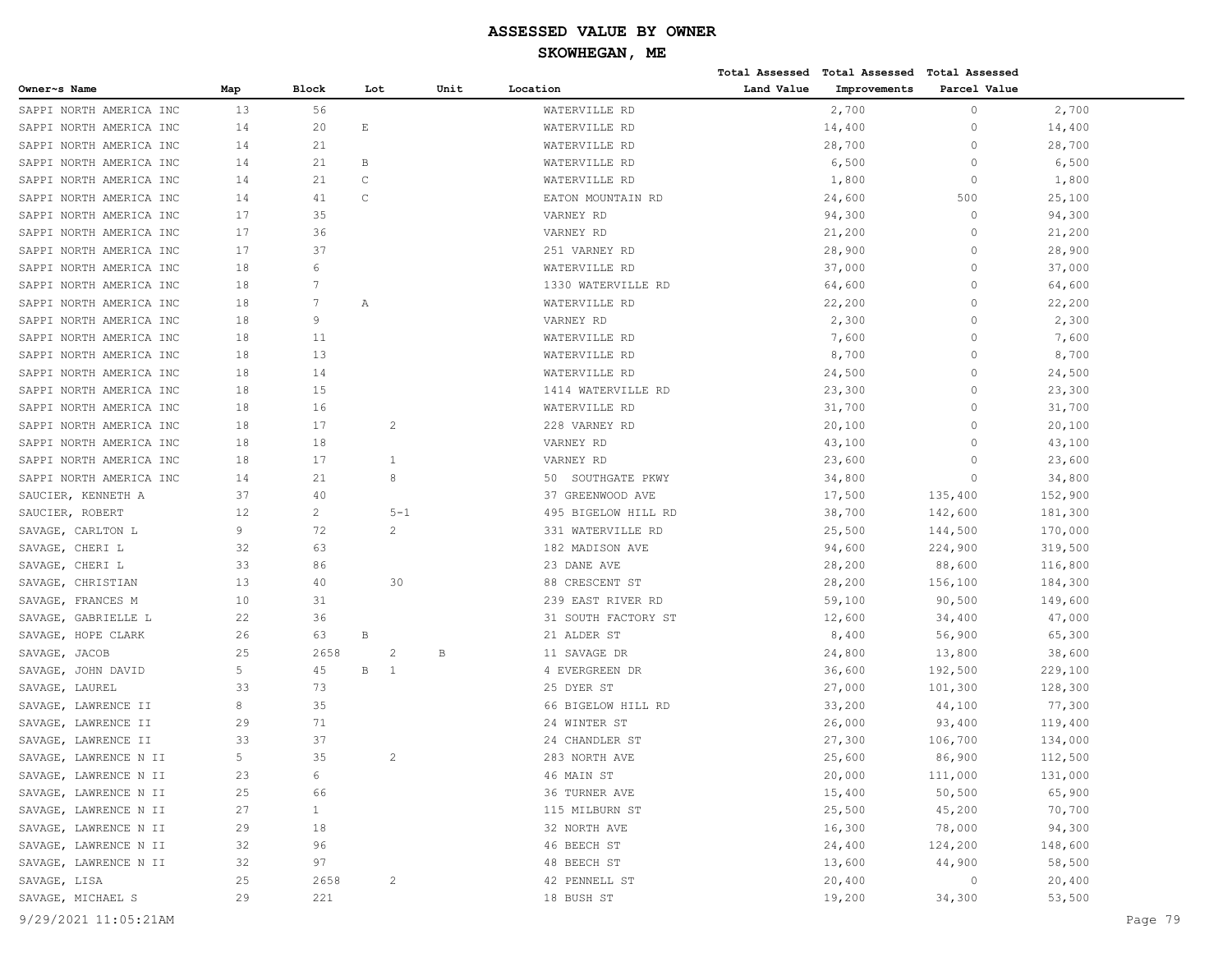|                                  |              |                 |     |              |      |                        |            | Total Assessed Total Assessed Total Assessed |              |         |         |
|----------------------------------|--------------|-----------------|-----|--------------|------|------------------------|------------|----------------------------------------------|--------------|---------|---------|
| Owner~s Name                     | Map          | <b>Block</b>    | Lot |              | Unit | Location               | Land Value | Improvements                                 | Parcel Value |         |         |
| SAVAGE, TODD W                   | 9            | 78              |     |              |      | 185 WATERVILLE RD      |            | 64,700                                       | 95,000       | 159,700 |         |
| SAVARD, GREGORY P                | $\mathsf S$  | 34              |     |              |      | 299 NORTH AVE          |            | 25,700                                       | 118,300      | 144,000 |         |
| SAVIO, CLARISSA                  | 24           | 9               |     | ON18         |      | SESAME ST<br>45        |            | $\circ$                                      | 13,600       | 13,600  |         |
| SAVIO, STEVEN                    | 5            | 48              |     | 1            |      | 207 MALBONS MILLS RD   |            | 24,000                                       | 13,600       | 37,600  |         |
| SAVIO, STEVEN JR                 | 30           | 54              |     |              |      | 24 BENNETT AVE         |            | 19,500                                       | 73,100       | 92,600  |         |
| SAVOY, DAVID W - EST OF          | 17           | 21              | Α   |              |      | 896 MIDDLE RD          |            | 23,000                                       | 47,100       | 70,100  |         |
| SAWYER, HERBERT - HEIRS OF       | 15           | 16              | Α   |              |      | RED BRIDGE RD          |            | 23,200                                       | $\circ$      | 23,200  |         |
| SBA LAND LLC                     | 17           | 37              |     | 1            |      | 239 VARNEY RD          |            | 35,800                                       | $\circ$      | 35,800  |         |
| SBA TOWERS III LLC               | 17           | 37              |     | 10N          |      | VARNEY RD              |            | $\circ$                                      | 135,000      | 135,000 |         |
| SBA TOWERS IX, LLC               | 10           | 50              |     | ON1          |      | 135 LAMPHERE LN        |            | $\mathbf{0}$                                 | 62,500       | 62,500  |         |
| SCANLIN, JERRY C                 | 5            | 45              |     |              |      | 49 ROBIN CT            |            | 35,900                                       | 213,800      | 249,700 |         |
| SCANLIN, JERRY C                 | 5            | 45              | C   |              |      | 59 ROBIN CT            |            | 34,100                                       | 141,500      | 175,600 |         |
| SCANLIN, ROBIN L                 | 5            | 45              | B   |              |      | ROBIN CT               |            | 28,400                                       | $\circ$      | 28,400  |         |
| SCHERMERHORN, DOUGLAS            | 6            | $51 - 2$        |     | 1            |      | CANAAN RD              |            | 20,200                                       | $\circ$      | 20,200  |         |
| SCHLEIER, RICHARD D              | 27           | 83              |     |              |      | 64 MT PLEASANT AVE     |            | 15,500                                       | 71,600       | 87,100  |         |
| SCHLENKER, JANET                 | 2            | 6               |     |              |      | NOTCH RD               |            | 25,600                                       | 3,000        | 28,600  |         |
| SCHLENKER, JANET A               | $\mathbf{2}$ | 5               |     | 2            |      | NOTCH RD               |            | 25,000                                       | $\circ$      | 25,000  |         |
| SCHLENKER, KARL                  | 2            | 5               | Α   |              |      | 170 NOTCH RD           |            | 32,000                                       | 99,300       | 131,300 |         |
| SCHLENKER, KARL R                | 2            | $7\phantom{.0}$ |     | 4            |      | NOTCH RD               |            | 25,100                                       | $\circ$      | 25,100  |         |
| SCHLENKER, KARL R                | 11           | 16              | В   |              |      | 532 WHITTEMORE HILL RD |            | 35,900                                       | 21,500       | 57,400  |         |
| SCHMID, BEVERLY A                | 10           | 45              | Α   |              |      | 418 EATON MOUNTAIN RD  |            | 42,700                                       | $\circ$      | 42,700  |         |
| SCHMITT, JOSHUA D                | 12           | 6               |     | 3            |      | 59 BURRILL HILL RD     |            | 39,900                                       | 181,700      | 221,600 |         |
| SCHMITT, JOSHUA D                | 12           | 6               |     | 4            |      | BURRILL HILL RD        |            | 25,800                                       | $\circ$      | 25,800  |         |
| SCHMULAND, RODNEY H              | 8            | 36              | Α   |              |      | 78 BIGELOW HILL RD     |            | 28,800                                       | 153,300      | 182,100 |         |
| SCHNEIDER, ROBERT S - TRUSTEE    | 17           | 4               |     | 2            |      | 833 BACK RD            |            | 35,300                                       | 123,200      | 158,500 |         |
| SCHOENTHALER, MARK W             | 22           | 103             |     |              |      | 15 PATRICK ST          |            | 25,900                                       | 107,000      | 132,900 |         |
| SCHULTZ, GARY                    | 6            | 47              |     | 1            |      | SWAIN HILL RD          |            | 22,800                                       | $\circ$      | 22,800  |         |
| SCOTT, BRUCE                     | 37           | 34              |     |              |      | 19 GREENWOOD AVE       |            | 17,300                                       | 61,100       | 78,400  |         |
| SCOTT-BENNETT, CHARLES           | 25           | 2658            |     | 1            |      | 52 PENNELL ST          |            | 46,600                                       | 108,600      | 155,200 |         |
| SCOTT-BENNETT, JUDITH MAE (RIC 8 |              | 5               |     |              |      | 351 WEST FRONT ST      |            | 28,000                                       | 91,600       | 119,600 |         |
| SCRIBNER, DAVID A                | 24           | 11              |     |              |      | 21 MCCLELLAN ST        |            | 24,000                                       | 78,800       | 102,800 |         |
| SEARLES, LARRY                   | 23           | 39              |     |              |      | 26 WILLOW ST           |            | 16,400                                       | 54,700       | 71,100  |         |
| SEAVEY, MARY E (PEASE)           | 32           | 99              |     |              |      | 58 BEECH ST            |            | 13,600                                       | 49,000       | 62,600  |         |
| SEEHUSEN, MARILYN A              | 8            | 33              | Α   |              |      | 11 BACK RD             |            | 28,800                                       | 96,900       | 125,700 |         |
| SEELEY, KAREN L                  | 5            | 44              |     | -5           |      | 20 TIMBERVIEW DR       |            | 20,300                                       | 72,900       | 93,200  |         |
| SEVEY, HOWARD                    | 9            | 63              |     |              |      | WATERVILLE RD          |            | 20,800                                       | $\circ$      | 20,800  |         |
| SEVEY, HOWARD E ET AL TRUSTEES 9 |              | 60              |     |              |      | 421 WATERVILLE RD      |            | 60,000                                       | 201,800      | 261,800 |         |
| SEVEY-DUGAS, KARLA               | 10           | 52              |     | 3            |      | 193 EATON MOUNTAIN RD  |            | 38,300                                       | 126,500      | 164,800 |         |
| SHADAN, PHILIP                   | 14           | 46              |     | 3            |      | RICHARDSON RD          |            | 4,100                                        | $\circ$      | 4,100   |         |
| SHADAN, PHILIP T                 | 15           | 5               |     | 4            |      | 34 RICHARDSON RD       |            | 6,500                                        | 2,500        | 9,000   |         |
| SHANKAR, TIRUNELLAI R            | 9            | 51              |     | 1            |      | 594 WATERVILLE RD      |            | 50,400                                       | 417,400      | 467,800 |         |
| SHAUGHNESSY, BEVERLY D           | 29           | 116             |     |              |      | 3 NORTH SCHOOL ST      |            | 18,400                                       | 94,500       | 112,900 |         |
| SHAW, AARON M                    | 32           | 83              |     |              |      | 40 HANOVER ST          |            | 18,400                                       | 77,700       | 96,100  |         |
| SHAW, DOROTHY E                  | 5            | 45              |     | 5            |      | 4 ROBIN CT             |            | 23,700                                       | 141,100      | 164,800 |         |
| SHAW, HAZEN R JR                 | 27           | 10              |     |              |      | 57 MILBURN ST          |            | 7,800                                        | 23,300       | 31,100  |         |
| SHAW, HILDRETH M                 | 37           | 91              |     | $\mathbf{1}$ |      | 224 NORTH AVE          |            | 15,800                                       | 15,900       | 31,700  |         |
| 9/29/2021 11:05:21AM             |              |                 |     |              |      |                        |            |                                              |              |         | Page 80 |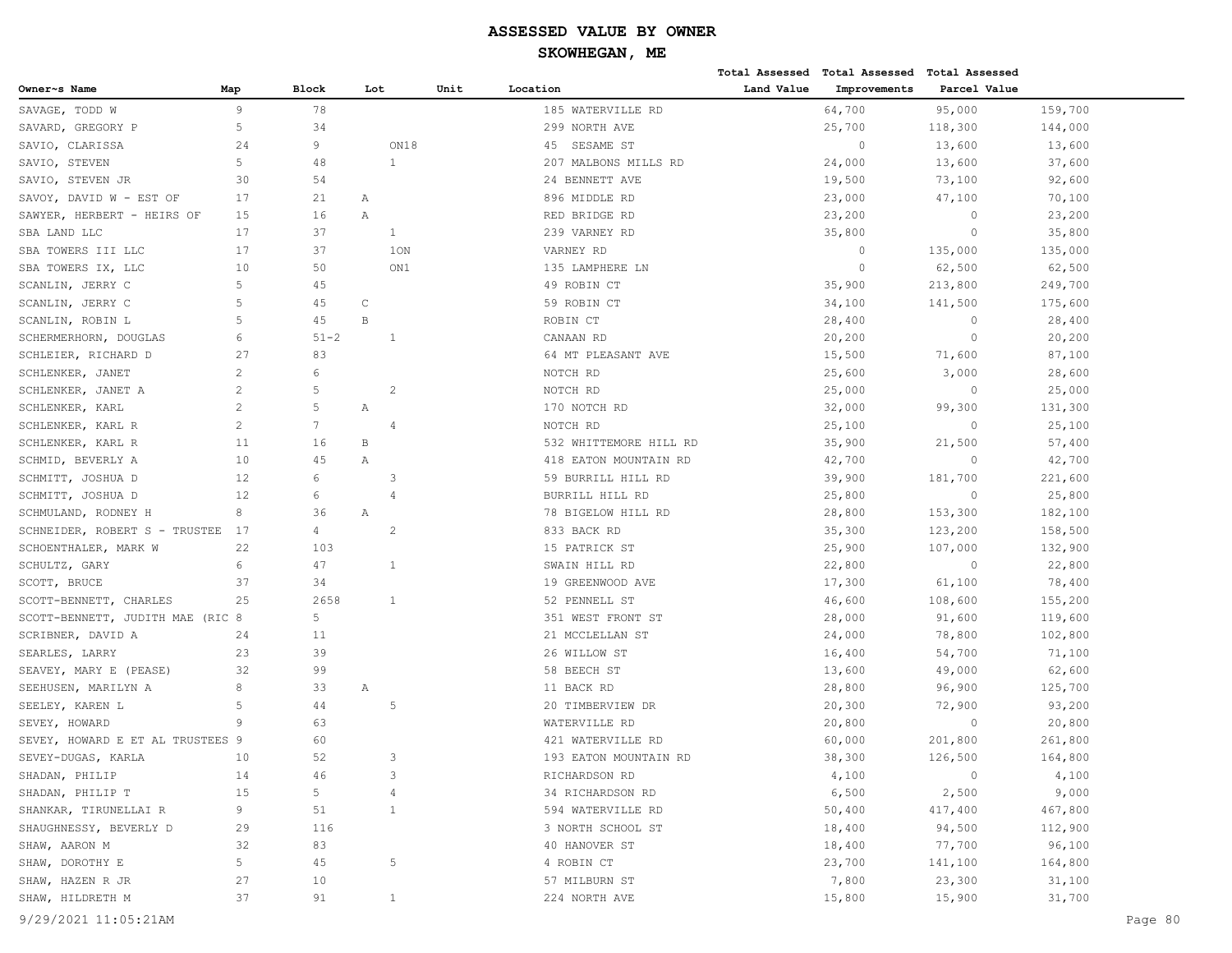|                                   |     |                |              |                |      |                        |            | Total Assessed Total Assessed | <b>Total Assessed</b> |         |         |
|-----------------------------------|-----|----------------|--------------|----------------|------|------------------------|------------|-------------------------------|-----------------------|---------|---------|
| Owner~s Name                      | Map | <b>Block</b>   | Lot          |                | Unit | Location               | Land Value | Improvements                  | Parcel Value          |         |         |
| SHAW, JESSICA L                   | 26  | 43             |              |                |      | 13 TURNER AVE          |            | 12,600                        | 64,100                | 76,700  |         |
| SHAW, NORMAN                      | 24  | 9              | $\, {\bf B}$ |                |      | 12 SESAME ST           |            | 14,800                        | 65,100                | 79,900  |         |
| SHAW, NORMAN                      | 9   | 3              |              | -2             |      | BACK RD                |            | 24,900                        | $\circ$               | 24,900  |         |
| SHAW, NORMAN R                    | 6   | 45             |              | 1              |      | 522 CANAAN RD          |            | 47,400                        | 75,900                | 123,300 |         |
| SHAW, NORMAN R                    | 36  | 22             |              |                |      | 21 ST JAMES ST         |            | 22,800                        | 13,500                | 36,300  |         |
| SHAW, NORMAN R                    | 37  | 111            |              |                |      | 14 ST JAMES ST         |            | 20,400                        | 9,600                 | 30,000  |         |
| SHAW, ROBERT W                    | 22  | 136            |              |                |      | 23 DOMINIC ST          |            | 26,300                        | 92,500                | 118,800 |         |
| SHAW, VELMA                       | 22  | 88             |              |                |      | 26 WALNUT ST           |            | 12,200                        | 54,900                | 67,100  |         |
| SHAW, VELMA                       | 33  | 134            |              | ON             |      | 10 BLAIR ST            |            | $\circ$                       | 17,400                | 17,400  |         |
| SHAY, JEANNE F                    | 6   | 11             |              | 6              |      | 136 EAST RIDGE RD      |            | 43,700                        | 221,400               | 265,100 |         |
| SHAY, WARREN C                    | 29  | $\overline{4}$ |              |                |      | 48 COURT ST            |            | 45,000                        | 170,400               | 215,400 |         |
| SHEAFF, RICHARD F                 | 22  | 17             |              |                |      | 65 HATHAWAY ST         |            | 12,900                        | 40,000                | 52,900  |         |
| SHELTER GROUP INC                 | 9   | 79             | D            | $\overline{1}$ |      | MOUNTAIN VIEW TERR     |            | 1,500                         | 3,300                 | 4,800   |         |
| SHERBURNE, EARL                   | 5   | 19             |              |                |      | 378 NORTH AVE          |            | 18,500                        | 18,200                | 36,700  |         |
| SHERBURNE, NATHAN M               | 29  | 51             |              |                |      | 9 LAWTON ST            |            | 12,200                        | 72,200                | 84,400  |         |
| SHERBURNE, NATHAN M               | 29  | 52             | Α            |                |      | LAWTON ST              |            | 4,700                         | $\circ$               | 4,700   |         |
| SHERMAN RENTALS LLC               | 22  | 35             |              |                |      | 33 SOUTH FACTORY ST    |            | 15,800                        | 91,300                | 107,100 |         |
| SHIELDS, JASON M                  | 32  | 105            |              |                |      | 53 HANOVER ST          |            | 10,000                        | 34,000                | 44,000  |         |
| SHIVALAY LLC                      | 37  | 22             |              |                |      | 273 MADISON AVE        |            | 162,500                       | 296,600               | 459,100 |         |
| SHIVALAY LLC                      | 37  | 60             |              |                |      | 289 MADISON AVE        |            | 28,200                        | 88,100                | 116,300 |         |
| SHIVALAY LLC                      | 37  | 61             |              |                |      | 285 MADISON AVE        |            | 114,700                       | 193,100               | 307,800 |         |
| SHORES, CHERYL, ET ALS            | 13  | 34             |              |                |      | 518 MIDDLE RD          |            | 55,900                        | 149,800               | 205,700 |         |
| SHORETTE, BETTY A                 | 5   | 3610           |              | ON 57          |      | 2 NORTHSIDE LN         |            | $\circ$                       | 49,300                | 49,300  |         |
| SHOREY, ANNA M                    | 32  | 91             |              |                |      | 81 RUSSELL RD          |            | 20,500                        | 55,000                | 75,500  |         |
| SHOREY, SANDRA J                  | 10  | 17             |              |                |      | 188 SWAIN HILL RD      |            | 36,700                        | 58,700                | 95,400  |         |
| SHORTY, DAVID H                   | 10  | 30             |              | 1              |      | 236 EAST RIVER RD      |            | 23,800                        | 155,600               | 179,400 |         |
| SHURAK, KENNETH JOHN JR           | 30  | 17             |              |                |      | 37 PLEASANT ST         |            | 19,100                        | 83,000                | 102,100 |         |
| SHURAK, SAVANAH M                 | 30  | 55             |              |                |      | 28 BENNETT AVE         |            | 20,400                        | 87,900                | 108,300 |         |
| SHUSTA, TIMOTHY P                 | 7   | 25             | $\mathbb D$  |                |      | 516 WHITTEMORE HILL RD |            | 21,800                        | 15,600                | 37,400  |         |
| SIDELL, DEVIN W                   | 4   | 17             |              | 1              |      | 156 RUSSELL RD         |            | 28,200                        | 133,000               | 161,200 |         |
| SIMMONS, BRUCE GERARD             | 26  | 204            |              |                |      | 33 WATER ST            |            | 30,700                        | 99,700                | 130,400 |         |
| SIMPSON, ALISHA M                 | 23  | 33             |              |                |      | 17 BAILEY ST           |            | 15,500                        | 48,800                | 64,300  |         |
| SIMPSON, JOEL ANDREW              | 8   | 27             |              |                |      | 149 WEST FRONT ST      |            | 24,400                        | 44,500                | 68,900  |         |
| SIMPSON, JOHN E                   | 27  | 99             |              |                |      | 379 WATER ST           |            | 14,100                        | 44,300                | 58,400  |         |
| SINCLAIR, JAN M                   | 26  | 13             |              |                |      | 27 FRENCH ST           |            | 8,700                         | 55,300                | 64,000  |         |
| SINCLAIR, KASEY (FOLSOM)          | 12  | 11             |              | 20             |      | ROWE RD                |            | 25,400                        | $\circ$               | 25,400  |         |
| SINCLAIR, LEONA & CHAMBERLAIN, 18 |     | 33             |              |                |      | EAST RIVER RD          |            | 24,500                        | $\circ$               | 24,500  |         |
| SINCLAIR, LEONA & CHAMBERLAIN, 18 |     | 34             |              |                |      | 1020 EAST RIVER RD     |            | 56,000                        | 89,700                | 145,700 |         |
| SINCLAIR, LEONA & CHAMBERLAIN, 18 |     | 35             |              |                |      | EAST RIVER RD          |            | 13,400                        | $\circ$               | 13,400  |         |
| SINCLAIR, LEONA D                 | 18  | 34             |              | $\mathbf{1}$   |      | 998 EAST RIVER RD      |            | 29,100                        | 117,500               | 146,600 |         |
| SINCYR, BRENDA                    | 5   | 38             |              | ON2            |      | 120 DR MANN RD         |            | $\circ$                       | 20,900                | 20,900  |         |
| SINCYR, CHESTER W                 | 5   | 94             |              |                |      | 294 CANAAN RD          |            | 17,200                        | 77,000                | 94,200  |         |
| SINCYR, CHESTER W                 | 21  | 12             |              |                |      | 3 DARTMOUTH ST         |            | 17,300                        | 10,300                | 27,600  |         |
| SINCYR, DAVID A III               | 13  | 53             | Α            |                |      | 663 MIDDLE RD          |            | 37,400                        | 129,100               | 166,500 |         |
| SINCYR, MICHAEL B                 | 15  | 14             |              | 1              |      | 61 RED BRIDGE RD       |            | 34,700                        | 133,800               | 168,500 |         |
| SIREN, CHRISTAL C                 | 39  | $7\phantom{.}$ |              |                |      | 62 WOODCOCK LN         |            | 99,100                        | 121,300               | 220,400 |         |
| 9/29/2021 11:05:21AM              |     |                |              |                |      |                        |            |                               |                       |         | Page 81 |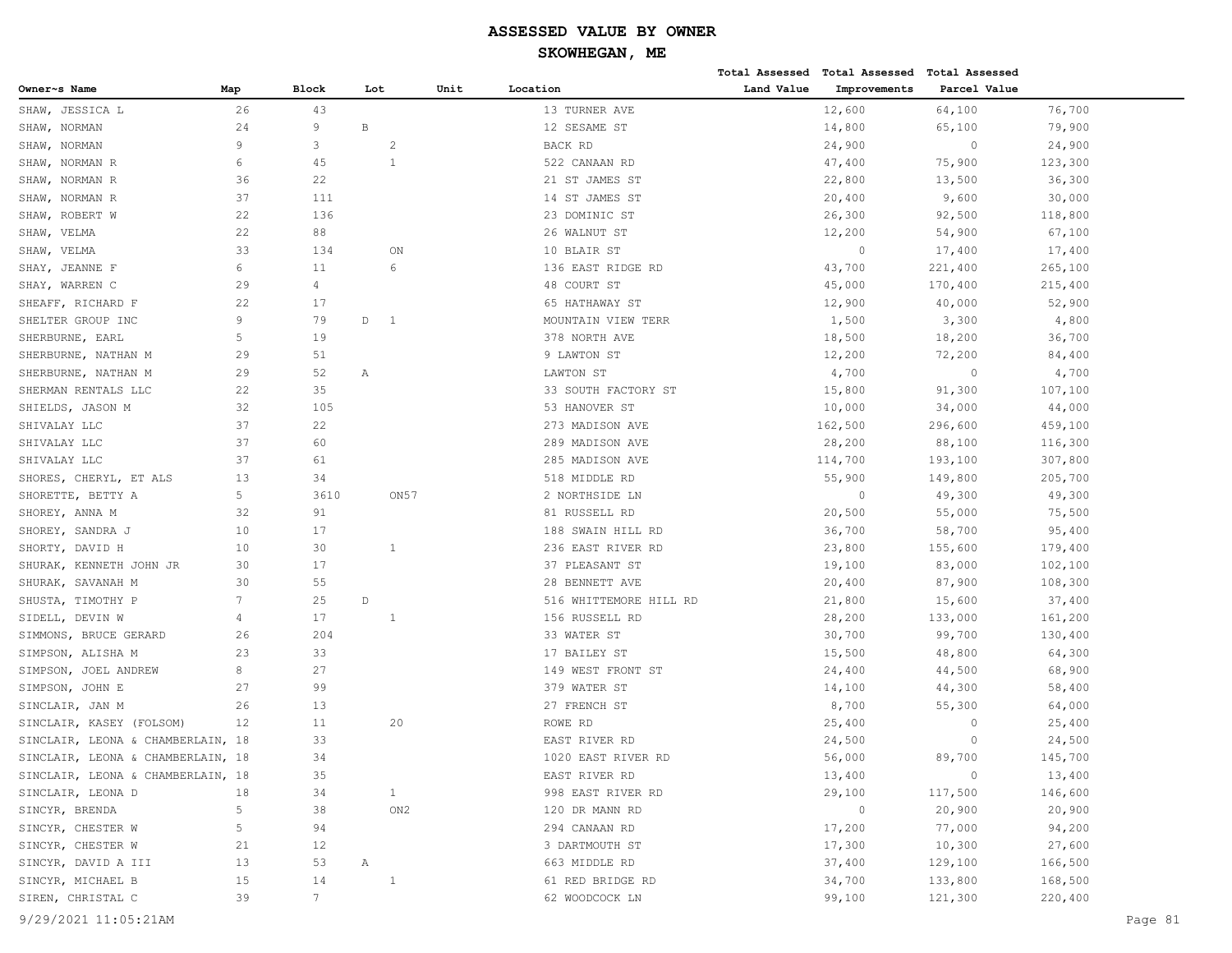|                                  |     |                |              |      |                      |            | Total Assessed Total Assessed Total Assessed |              |           |         |
|----------------------------------|-----|----------------|--------------|------|----------------------|------------|----------------------------------------------|--------------|-----------|---------|
| Owner~s Name                     | Map | Block          | Lot          | Unit | Location             | Land Value | Improvements                                 | Parcel Value |           |         |
| SIROIS, ANNE MARIE               | 33  | 69             |              |      | 116 NORTH AVE        |            | 15,200                                       | 57,800       | 73,000    |         |
| SIROIS, CARLENE H                | 23  | 12             |              |      | 72 MAIN ST           |            | 28,100                                       | 106,000      | 134,100   |         |
| SIROIS, DARRICK                  | 25  | 39             |              |      | 12 PENNELL ST        |            | 14,900                                       | 45,800       | 60,700    |         |
| SIROIS, GREGORY H                | 23  | 29             |              |      | 10 BAILEY ST         |            | 11,600                                       | 41,500       | 53,100    |         |
| SIROIS, JESSICA                  | 32  | 96             | ON           |      | 40 BEECH ST          |            | $\circ$                                      | 17,100       | 17,100    |         |
| SIROIS, JULIAN A                 | 23  | 44             |              |      | 51 MAIN ST           |            | 17,100                                       | 98,300       | 115,400   |         |
| SIROIS, SCOTT L                  | 37  | 13             |              |      | 52 GREENWOOD AVE     |            | 17,100                                       | 68,900       | 86,000    |         |
| SIROIS, SCOTT LARRY              | 35  | $\mathbf{1}$   | 8            |      | 15 CEDAR RIDGE DR    |            | 20,300                                       | 89,300       | 109,600   |         |
| SIROIS, TIMOTHY L                | 20  | 43             |              |      | 3 GUYVIEW DR         |            | 29,600                                       | 14,600       | 44,200    |         |
| SIROIS, TIMOTHY L                | 9   | 20             | Α            |      | 117 FAIRVIEW AVE     |            | 21,200                                       | 74,600       | 95,800    |         |
| SIRONEN, BENDELLA                | 5   | 35             | ON37         |      | 9 HARVEYS PK         |            | $\circ$                                      | 27,300       | 27,300    |         |
| SIRONEN, ONNI W                  | 9   | 74             | 3            | С    | 25 MERITHEW DR       |            | 64,800                                       | 143,600      | 208,400   |         |
| SITES, ANGELA B                  | 22  | 23             |              |      | 9 PRATT CT           |            | 11,600                                       | 55,700       | 67,300    |         |
| SITES, BARRY JAY                 | 33  | 189            |              |      | 15 ST JOHN ST        |            | 15,500                                       | 92,800       | 108,300   |         |
| SITES, BLAINE                    | 29  | 133            |              |      | 10 EAST MAPLE ST     |            | 29,600                                       | 45,500       | 75,100    |         |
| SITES, BRIAN L                   | 33  | 190            |              |      | 7 POMELOW ST         |            | 16,700                                       | 64,500       | 81,200    |         |
| SKEFFINGTON, AARON E             | 29  | 110            |              |      | 88 NORTH AVE         |            | 14,200                                       | 50,800       | 65,000    |         |
| SKILLINGS, DONALD                | 33  | 50             |              |      | 217 MADISON AVE      |            | 32,600                                       | 104,200      | 136,800   |         |
| SKILLINGS, DONALD L II           | 33  | 51             |              |      | 215 MADISON AVE      |            | 16,300                                       | 85,900       | 102,200   |         |
| SKILLINGS, DONALD L II           | 35  | 8              |              |      | 103 MALBONS MILLS RD |            | 26,500                                       | 77,800       | 104,300   |         |
| SKILLS INC                       | 9   | 23             |              |      | 8 SYSTOC TRAIL       |            | 43,800                                       | 269,300      | 313,100   |         |
| SKOWHEGAN AREA CHAMBR OF COMM    | 26  | 138            | ON           |      | 23 COMMERCIAL ST     |            | $\circ$                                      | 53,500       | 53,500    |         |
| SKOWHEGAN COMMUNITY FCU          | 29  | 33             | 1            |      | 26 LEAVITT ST        |            | 14,800                                       | 307,600      | 322,400   |         |
| SKOWHEGAN COMMUNITY FCU          | 29  | 33             | 2            |      | LAWTON ST            |            | 14,500                                       | 11,600       | 26,100    |         |
| SKOWHEGAN COMMUNITY FOOD CPBD    | 23  | 98             | ON           |      | 16 CARIANI ST        |            | $\circ$                                      | 50,600       | 50,600    |         |
| SKOWHEGAN DRIVE-IN THEATRE INC 9 |     | 77             |              |      | 201 WATERVILLE RD    |            | 55,900                                       | 15,000       | 70,900    |         |
| SKOWHEGAN ECON DEVELMNT CORP     | 14  | 21             | 2            |      | SOUTHGATE PKWY       |            | 28,700                                       | $\circ$      | 28,700    |         |
| SKOWHEGAN ECON DEVELMNT CORP     | 14  | 21             | 3            |      | SOUTHGATE PKWY       |            | 32,400                                       | $\circ$      | 32,400    |         |
| SKOWHEGAN ECON DEVELMNT CORP     | 14  | 21             | 7            |      | SOUTHGATE PKWY       |            | 43,000                                       | $\Omega$     | 43,000    |         |
| SKOWHEGAN ECON. DEV. CORP        | 14  | 25             |              |      | WATERVILLE RD        |            | 1,800                                        | $\circ$      | 1,800     |         |
| SKOWHEGAN ECON. DEV. CORP        | 14  | 25             | C            |      | WATERVILLE RD        |            | 20,000                                       | $\circ$      | 20,000    |         |
| SKOWHEGAN ECONOM. DEVEL. CORP. 5 |     | 8              | 3            |      | 7 INDUSTRIAL PARK RD |            | 40,600                                       | 928,500      | 969,100   |         |
| SKOWHEGAN ECONOMIC DEV. CORP.    | 26  | 126            | $\mathbf{1}$ |      | 60 WATER ST          |            | 30,900                                       | 102,700      | 133,600   |         |
| SKOWHEGAN FREE PUBLIC LIBRARY    | 26  | 113            |              |      | 9 ELM ST             |            | 27,400                                       | 448,200      | 475,600   |         |
| SKOWHEGAN NURSERY SCHOOL INC     | 35  | $\overline{c}$ | Α            |      | 135 DR MANN RD       |            | 25,600                                       | 75,300       | 100,900   |         |
| SKOWHEGAN REALTY TRUST           | 25  | 53             |              |      | PENNELL ST           |            | 10,900                                       | 26,400       | 37,300    |         |
| SKOWHEGAN REALTY TRUST           | 25  | 55             |              |      | 59 WEST FRONT ST     |            | 197,600                                      | 1,555,300    | 1,752,900 |         |
| SKOWHEGAN REALTY TRUST           | 25  | 56             |              |      | WEST FRONT ST        |            | 11,400                                       | $\circ$      | 11,400    |         |
| SKOWHEGAN SAVINGS BANK           | 26  | 99             |              |      | ELM ST               |            | 800                                          | $\circ$      | 800       |         |
| SKOWHEGAN SAVINGS BANK           | 26  | 101            |              |      | ELM ST               |            | 600                                          | $\circ$      | 600       |         |
| SKOWHEGAN SAVINGS BANK           | 26  | 112            |              |      | 13 ELM ST            |            | 29,700                                       | 1,760,200    | 1,789,900 |         |
| SKOWHEGAN SAVINGS BANK           | 26  | 114            |              |      | 3 ELM ST             |            | 63,900                                       | 582,400      | 646,300   |         |
| SKOWHEGAN SAVINGS BANK           | 26  | 116            |              |      | PLEASANT ST          |            | 75,700                                       | 25,000       | 100,700   |         |
| SKOWHEGAN SAVINGS BANK           | 26  | 117            |              |      | 8 PLEASANT ST        |            | 29,000                                       | 102,100      | 131,100   |         |
| SKOWHEGAN SAVINGS BANK           | 26  | 119            |              |      | 20 PLEASANT ST       |            | 22,800                                       | 1,300        | 24,100    |         |
| SKOWHEGAN SAVINGS BANK           | 26  | 120            |              |      | 24 PLEASANT ST       |            | 27,400                                       | 4,100        | 31,500    |         |
| 9/29/2021 11:05:21AM             |     |                |              |      |                      |            |                                              |              |           | Page 82 |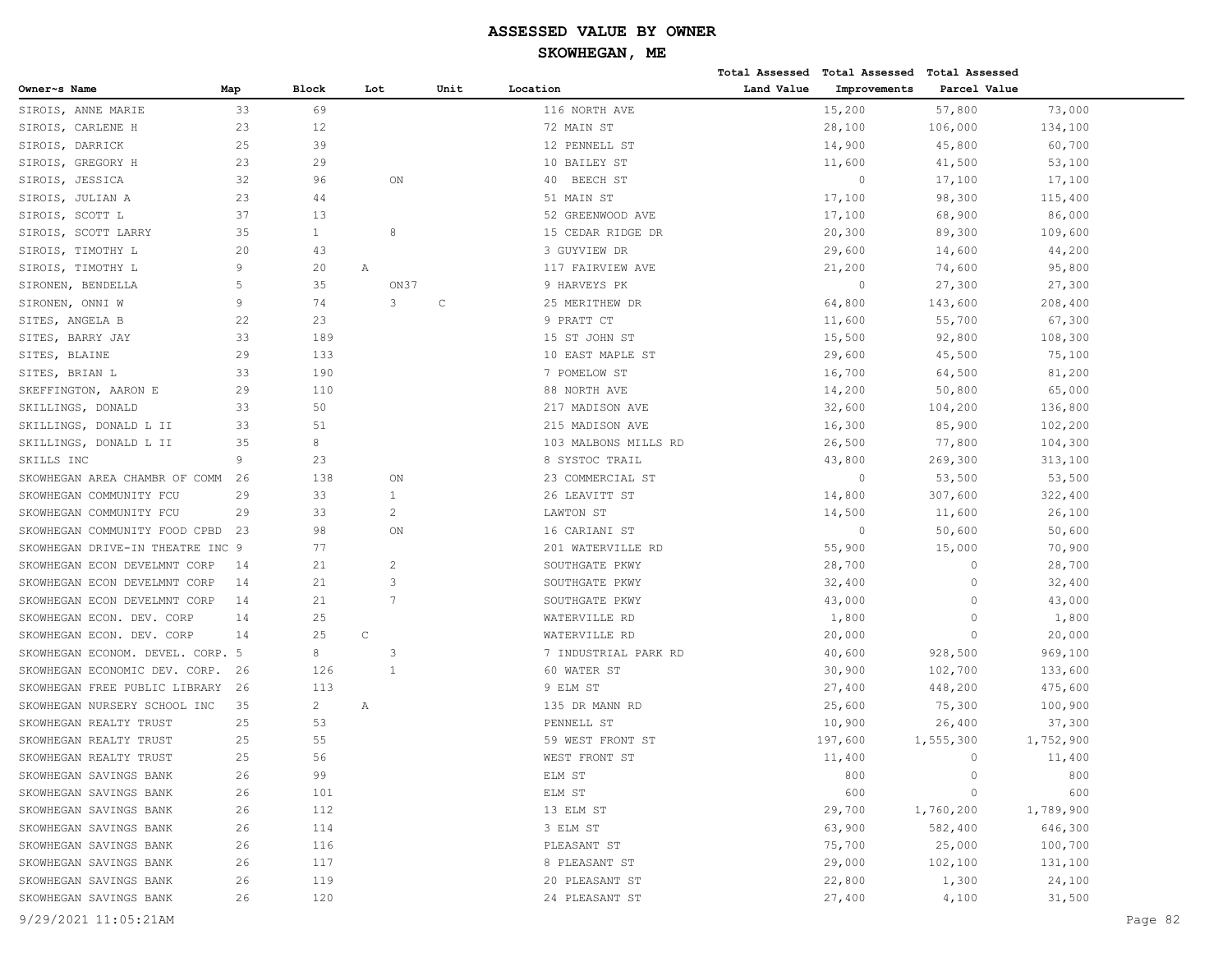|                                   |     |              |             |                 |      |                      |            | Total Assessed Total Assessed Total Assessed |              |           |
|-----------------------------------|-----|--------------|-------------|-----------------|------|----------------------|------------|----------------------------------------------|--------------|-----------|
| Owner~s Name                      | Map | <b>Block</b> | Lot         |                 | Unit | Location             | Land Value | Improvements                                 | Parcel Value |           |
| SKOWHEGAN SAVINGS BANK            | 26  | 121          |             |                 |      | 28 PLEASANT ST       |            | 22,800                                       | 1,300        | 24,100    |
| SKOWHEGAN SPORTSMAN CLUB INC      | 14  | 63           |             |                 |      | 857 EAST RIVER RD    |            | 78,500                                       | 98,400       | 176,900   |
| SKOWHEGAN STATE FAIR              | 32  | 13           |             |                 |      | 29 BEECH ST          |            | 12,300                                       | $\circ$      | 12,300    |
| SKOWHEGAN STATE FAIR ASSOCIATI 38 |     | 18           |             |                 |      | 33 CONSTITUTION AVE  |            | 1,093,700                                    | 1,739,300    | 2,833,000 |
| SKOWHEGAN-MADISON BENEVOLENT      | 32  | 45           |             |                 |      | 13 SILVER ST         |            | 11,000                                       | $\circ$      | 11,000    |
| SKOWHEGAN-MADISON ELKS LDG 253 32 |     | 42           |             |                 |      | 27 SILVER ST         |            | 17,300                                       | 66,100       | 83,400    |
| SKOWHEGAN-MADISON LODGE NO 253 32 |     | 34           | B           |                 |      | HANOVER ST           |            | 19,800                                       | 6,500        | 26,300    |
| SKOWHEGAN-MADISON LODGE NO 253 32 |     | 43           |             |                 |      | 21 SILVER ST         |            | 35,000                                       | 180,100      | 215,100   |
| SMALL, DOROTHY T                  | 5   | 78           | $\mathsf C$ |                 |      | 224 DUDLEY CORNER RD |            | 34,800                                       | 103,500      | 138,300   |
| SMALL, RONALD P                   | 13  | 40           |             | 19              |      | 19 CRESCENT ST       |            | 28,700                                       | 135,400      | 164,100   |
| SMART, JEFFREY A                  | 5   | 45           |             | 6               |      | 12 ROBIN CT          |            | 24,600                                       | 150,800      | 175,400   |
| SMART, TODD M                     | 21  | 30           |             |                 |      | 31 CHAMBERLAIN ST    |            | 24,400                                       | 60,000       | 84,400    |
| SMITH MATTHEW                     | 27  | 88           |             |                 |      | 80 MT PLEASANT AVE   |            | 16,300                                       | 70,900       | 87,200    |
| SMITH, BENJAMIN                   | 5   | 62           |             |                 |      | 425 MALBONS MILLS RD |            | 22,800                                       | 51,900       | 74,700    |
| SMITH, DANIEL M                   | 22  | 45           |             |                 |      | 7 SOMERSET LN        |            | 12,100                                       | 31,000       | 43,100    |
| SMITH, GREGORY J                  | 29  | 157          |             |                 |      | 14 EAST ST           |            | 18,300                                       | 50,100       | 68,400    |
| GREGORY J<br>SMITH,               | 29  | 158          |             |                 |      | 18 EAST ST           |            | 19,300                                       | 29,700       | 49,000    |
| GREGORY J<br>SMITH,               | 33  | 154          |             |                 |      | 139 NORTH AVE        |            | 24,600                                       | 64,700       | 89,300    |
| SMITH, HELEN                      | 9   | 45           |             | $2 - 4$         |      | BRITTANY DR          |            | 14,200                                       | $\circ$      | 14,200    |
| SMITH,<br>JOSEPH F                | 10  | 53           |             | <b>B1</b>       |      | EATON MOUNTAIN RD    |            | 35,300                                       | $\circ$      | 35,300    |
| SMITH, KENNETH W                  | 14  | 53           |             | $\mathbf{1}$    |      | 792 OAK POND RD      |            | 24,100                                       | 18,700       | 42,800    |
| SMITH, KENNETH W                  | 14  | 53           |             | 2               |      | EAST RIVER RD        |            | 22,600                                       | $\circ$      | 22,600    |
| SMITH, KIMBERLY                   | 21  | $14 - 6$     |             | ON <sub>5</sub> |      | 11 BUTLER ST         |            | $\circ$                                      | 3,100        | 3,100     |
| SMITH, LACEY ANN                  | 9   | 20           |             | 3               |      | 14 KENNEY LN         |            | 25,000                                       | 57,600       | 82,600    |
| SMITH,<br>LARRY J                 | 25  | 25           |             | $\mathbf{1}$    |      | 11 FOURTH ST         |            | 37,000                                       | 15,700       | 52,700    |
| SMITH, LARRY J                    | 25  | 25           |             | 10N1            |      | 13 FOURTH ST         |            | $\circ$                                      | 17,300       | 17,300    |
| SMITH, LEE B                      | 29  | 148          |             |                 |      | 15 EAST MAPLE ST     |            | 19,400                                       | 58,200       | 77,600    |
| SMITH, LOUISE E                   | 13  | 11           |             |                 |      | 52 ROWE RD           |            | 52,100                                       | 146,300      | 198,400   |
| SMITH, MASON F                    | 12  | 11           |             | $14 - 2$        |      | 220 BIGELOW HILL RD  |            | 35,300                                       | 300          | 35,600    |
| SMITH, MATTHEW                    | 22  | 48           |             |                 |      | 8 POPLAR ST          |            | 17,900                                       | 182,500      | 200,400   |
| SMITH, MATTHEW                    | 23  | 59           |             |                 |      | 40 WEST FRONT ST     |            | 15,000                                       | 86,400       | 101,400   |
| SMITH, MATTHEW                    | 29  | 106          |             |                 |      | 82 NORTH AVE         |            | 10,600                                       | 53,900       | 64,500    |
| SMITH, MATTHEW                    | 30  | 107          |             |                 |      | 10 WHITTEN CT        |            | 22,500                                       | 21,700       | 44,200    |
| SMITH, MATTHEW                    | 30  | 107          | Α           |                 |      | 9 WHITTEN CT         |            | 21,900                                       | 60,000       | 81,900    |
| SMITH, MATTHEW M                  | 8   | 52           | В           | -5              |      | 32 MARY ST           |            | 28,400                                       | 78,600       | 107,000   |
| SMITH, MATTHEW M                  | 22  | 47           | Α           |                 |      | 67 WATERVILLE RD     |            | 13,300                                       | 48,900       | 62,200    |
| SMITH, MATTHEW M                  | 26  | 14           |             |                 |      | 25 FRENCH ST         |            | 8,700                                        | 78,300       | 87,000    |
| SMITH, MATTHEW M                  | 29  | 49           |             |                 |      | 15 LAWTON ST         |            | 12,900                                       | 95,800       | 108,700   |
| SMITH, MATTHEW M                  | 29  | 64           |             |                 |      | 27 LAWTON ST         |            | 15,800                                       | 37,900       | 53,700    |
| SMITH, MATTHEW M                  | 29  | 94           |             |                 |      | 143 MADISON AVE      |            | 24,300                                       | 160,100      | 184,400   |
| SMITH, MATTHEW M                  | 29  | 104          |             |                 |      | 78 NORTH AVE         |            | 11,600                                       | 80,600       | 92,200    |
| SMITH, MATTHEW M                  | 30  | 103          |             |                 |      | 112 MADISON AVE      |            | 15,500                                       | 82,100       | 97,600    |
| SMITH, MATTHEW M                  | 30  | 109          |             |                 |      | 128 MADISON AVE      |            | 8,300                                        | 162,800      | 171,100   |
| SMITH, MAURA                      | 5   | 84           | D           |                 |      | 58 DUDLEY CORNER RD  |            | 34,300                                       | 74,900       | 109,200   |
| SMITH, RICHARD K                  | 13  | 37           | $\mathsf C$ |                 |      | 98 PALMER RD         |            | 29,400                                       | 115,200      | 144,600   |
| SMITH, SANDRA                     | 13  | 40           |             | 11              |      | 65 CRESCENT ST       |            | 28,600                                       | 140,600      | 169,200   |
|                                   |     |              |             |                 |      |                      |            |                                              |              |           |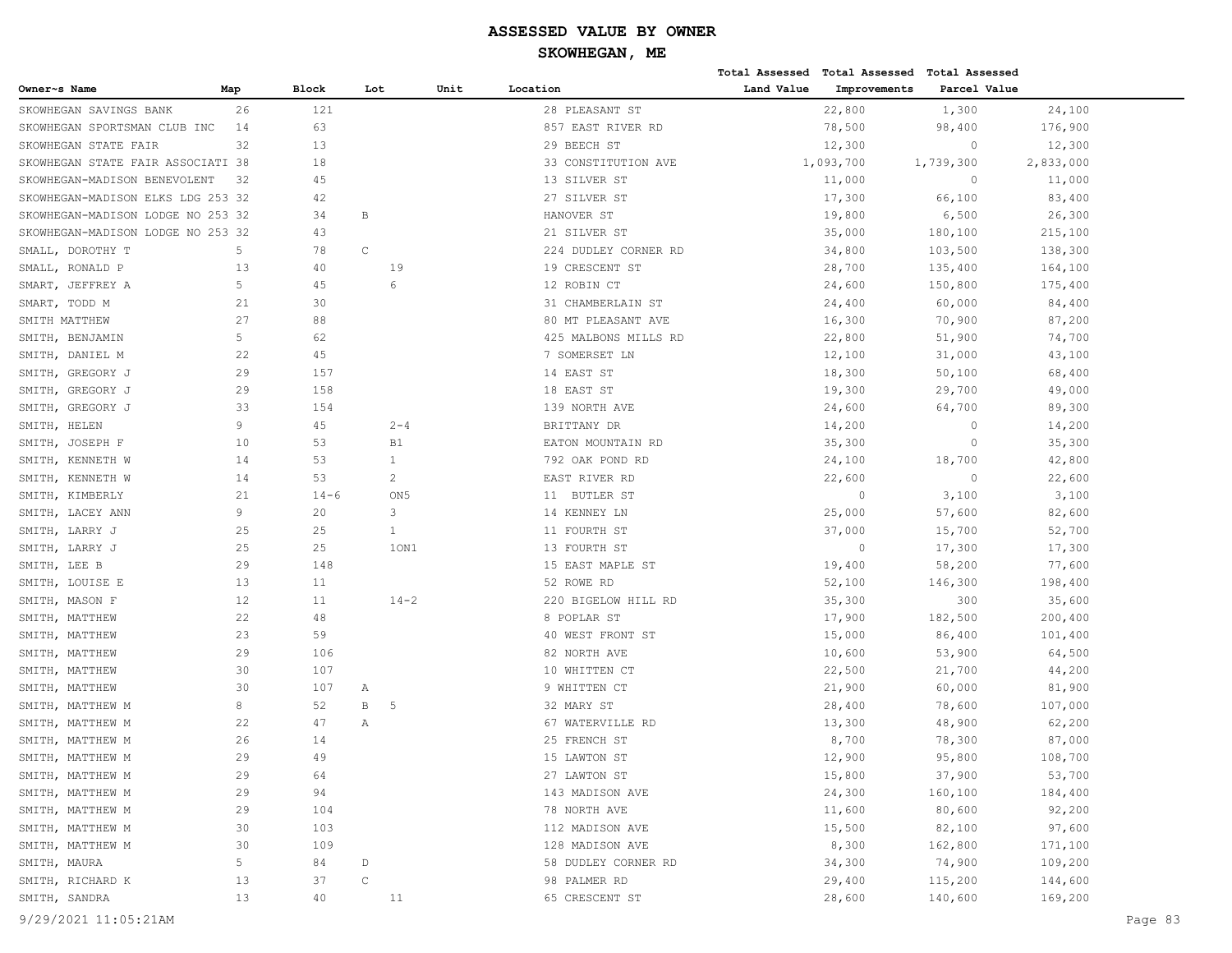|                             |                |       |     |                |      |                     |            | Total Assessed Total Assessed | <b>Total Assessed</b> |           |         |
|-----------------------------|----------------|-------|-----|----------------|------|---------------------|------------|-------------------------------|-----------------------|-----------|---------|
| Owner~s Name                | Map            | Block | Lot |                | Unit | Location            | Land Value | Improvements                  | Parcel Value          |           |         |
| SARAH H<br>SMITH,           | $\overline{c}$ | 25    |     |                |      | 469 NOTCH RD        |            | 31,100                        | 92,700                | 123,800   |         |
| SUSAN E<br>SMITH,           | 10             | 27    |     | 2              |      | EAST RIVER RD       |            | 25,400                        | $\circ$               | 25,400    |         |
| SMITH, THOMAS E & DIANA L   | 33             | 139   |     |                |      | 13 BLAIR ST         |            | 16,000                        | 28,100                | 44,100    |         |
| SMITH,<br>THOMAS F JR       | 16             | 25    |     |                |      | LARONE RD           |            | 8,800                         | $\circ$               | 8,800     |         |
| SMITH,<br>TIMOTHY M         | 12             | 3     | Α   |                |      | 49 TOWER DR         |            | 101,800                       | 49,800                | 151,600   |         |
| TODD<br>SMITH,              | 9              | 80    |     |                |      | 175 WATERVILLE RD   |            | 20,500                        | $\circ$               | 20,500    |         |
| SMITH, TODD                 | 22             | 13    |     |                |      | 30 SOUTH FACTORY ST |            | 18,400                        | 68,200                | 86,600    |         |
| SMITH,<br>TODD              | 22             | 37    |     |                |      | 29 SOUTH FACTORY ST |            | 11,100                        | $\circ$               | 11,100    |         |
| SMITH,<br>TODD L            | 21             | 4     |     |                |      | DARTMOUTH ST        |            | 16,300                        | $\circ$               | 16,300    |         |
| TODD L<br>SMITH,            | 22             | 39    |     |                |      | 25 SOUTH FACTORY ST |            | 11,500                        | 70,900                | 82,400    |         |
| SMITH, TODD L               | 23             | 47    | Α   |                |      | 37 MAIN ST          |            | 21,200                        | 44,300                | 65,500    |         |
| SMITH, VICKI L - LIFE EST   | 36             | 3     |     | $\overline{1}$ |      | 16 DR MANN RD       |            | 16,600                        | 92,100                | 108,700   |         |
| SNELL,<br>DAVID P           | 27             | 113   |     |                |      | 7 DINSMORE ST       |            | 17,200                        | $\circ$               | 17,200    |         |
| SNIPES, JOSIAH E            | 29             | 132   |     |                |      | 6 EAST MAPLE ST     |            | 17,900                        | 60,800                | 78,700    |         |
| SNM LLC                     | 16             | 24    |     |                |      | LARONE RD           |            | 5,700                         | $\circ$               | 5,700     |         |
| SNM LLC                     | 16             | 26    |     |                |      | 270 LARONE RD       |            | 17,300                        | $\circ$               | 17,300    |         |
| SNO-HAWKS SNOWMOBILE CLUB   | 6              | 26    |     | $\mathbf{1}$   |      | 643 CANAAN RD       |            | 24,400                        | 26,900                | 51,300    |         |
| SNYDER, MARION              | 36             | 25    |     |                |      | 62 DR MANN RD       |            | 16,300                        | 69,400                | 85,700    |         |
| SOARES, DARIO A             | 11             | 10    |     | $\overline{4}$ |      | 24 LAMBERT RD       |            | 25,500                        | 79,800                | 105,300   |         |
| SOIKUM, THAWEESUK           | 26             | 192   |     |                |      | 105 WATER ST        |            | 25,200                        | 75,600                | 100,800   |         |
| SOLL, ELIJAH                | 26             | 163   |     |                |      | 9 COURT ST          |            | 19,900                        | 58,100                | 78,000    |         |
| SOLL, ELJAH M               | 30             | 84    |     |                |      | 23 BENNETT AVE      |            | 28,100                        | 110,600               | 138,700   |         |
| SOMERSET COUNTY             | 8              | 47    |     | $\overline{1}$ |      | NORRIDGEWOCK AVE    |            | 19,600                        | 14,800                | 34,400    |         |
| SOMERSET COUNTY             | 8              | 52    | Α   |                |      | 7 COUNTY DR         |            | 69,900                        | 630,500               | 700,400   |         |
| SOMERSET COUNTY COURT HOUSE | 26             | 167   |     |                |      | 41 COURT ST         |            | 85,100                        | 1,193,200             | 1,278,300 |         |
| SOMERSET GRIST MILL LLC     | 26             | 143   |     |                |      | 42 COURT ST         |            | 82,100                        | 197,800               | 279,900   |         |
| SOMERSET HUMANE SOCIETY     | 9              | 17    | Α   |                |      | 123 MIDDLE RD       |            | 31,800                        | 51,200                | 83,000    |         |
| SOMERSET LOG YARD           | 18             | 6     |     | ON             |      | 318 VARNEY RD       |            | $\circ$                       | 10,200                | 10,200    |         |
| SOMERSET WOODS TRUSTEES     | $\mathbf{1}$   | 31    |     |                |      | NORTH AVE           |            | 2,800                         | $\circ$               | 2,800     |         |
| SOMERSET WOODS TRUSTEES     | 4              | 20    |     |                |      | RUSSELL RD          |            | 3,800                         | $\circ$               | 3,800     |         |
| SOMERSET WOODS TRUSTEES     | 4              | 21    |     |                |      | RUSSELL RD          |            | 21,400                        | $\circ$               | 21,400    |         |
| SOMERSET WOODS TRUSTEES     | 4              | 33    |     |                |      | RUSSELL RD          |            | 91,000                        | $\circ$               | 91,000    |         |
| SOMERSET WOODS TRUSTEES     | 5              | 52    |     |                |      | MALBONS MILLS RD    |            | 27,000                        | $\circ$               | 27,000    |         |
| SOMERSET WOODS TRUSTEES     | 5              | 96    |     | 1              |      | CANAAN RD           |            | 43,800                        | $\circ$               | 43,800    |         |
| SOMERSET WOODS TRUSTEES     | 5              | 106   |     |                |      | CANAAN RD           |            | 38,700                        | 21,800                | 60,500    |         |
| SOMERSET WOODS TRUSTEES     | 5              | 109   |     |                |      | CANAAN RD           |            | 58,600                        | $\circ$               | 58,600    |         |
| SOMERSET WOODS TRUSTEES     | 5              | 116   |     |                |      | MALBONS MILLS RD    |            | 48,200                        | $\circ$               | 48,200    |         |
| SOMERSET WOODS TRUSTEES     | 5              | 118   |     |                |      | PARKMAN HILL RD     |            | 28,400                        | $\Omega$              | 28,400    |         |
| SOMERSET WOODS TRUSTEES     | 5              | 120   |     |                |      | CANAAN RD           |            | 12,100                        | $\circ$               | 12,100    |         |
| SOMERSET WOODS TRUSTEES     | 5              | 121   |     |                |      | ISLAND IN RIVER     |            | 400                           | $\circ$               | 400       |         |
| SOMERSET WOODS TRUSTEES     | 5              | 122   |     |                |      | JOYCE ST            |            | 16,500                        | $\circ$               | 16,500    |         |
| SOMERSET WOODS TRUSTEES     | 5              | 126   |     |                |      | MALBONS MILLS RD    |            | 49,200                        | 0                     | 49,200    |         |
| SOMERSET WOODS TRUSTEES     | 6              | 52    | Α   |                |      | CANAAN RD           |            | 3,300                         | 0                     | 3,300     |         |
| SOMERSET WOODS TRUSTEES     | 9              | 88    |     |                |      | ISLAND IN RIVER     |            | 700                           | 0                     | 700       |         |
| SOMERSET WOODS TRUSTEES     | 13             | 6     |     |                |      | BACK RD             |            | 27,100                        | $\circ$               | 27,100    |         |
| SOMERSET WOODS TRUSTEES     | 14             | 36    |     | $\mathbf{1}$   |      | EAST RIVER RD       |            | 35,500                        | 10,900                | 46,400    |         |
|                             |                |       |     |                |      |                     |            |                               |                       |           |         |
| 9/29/2021 11:05:21AM        |                |       |     |                |      |                     |            |                               |                       |           | Page 84 |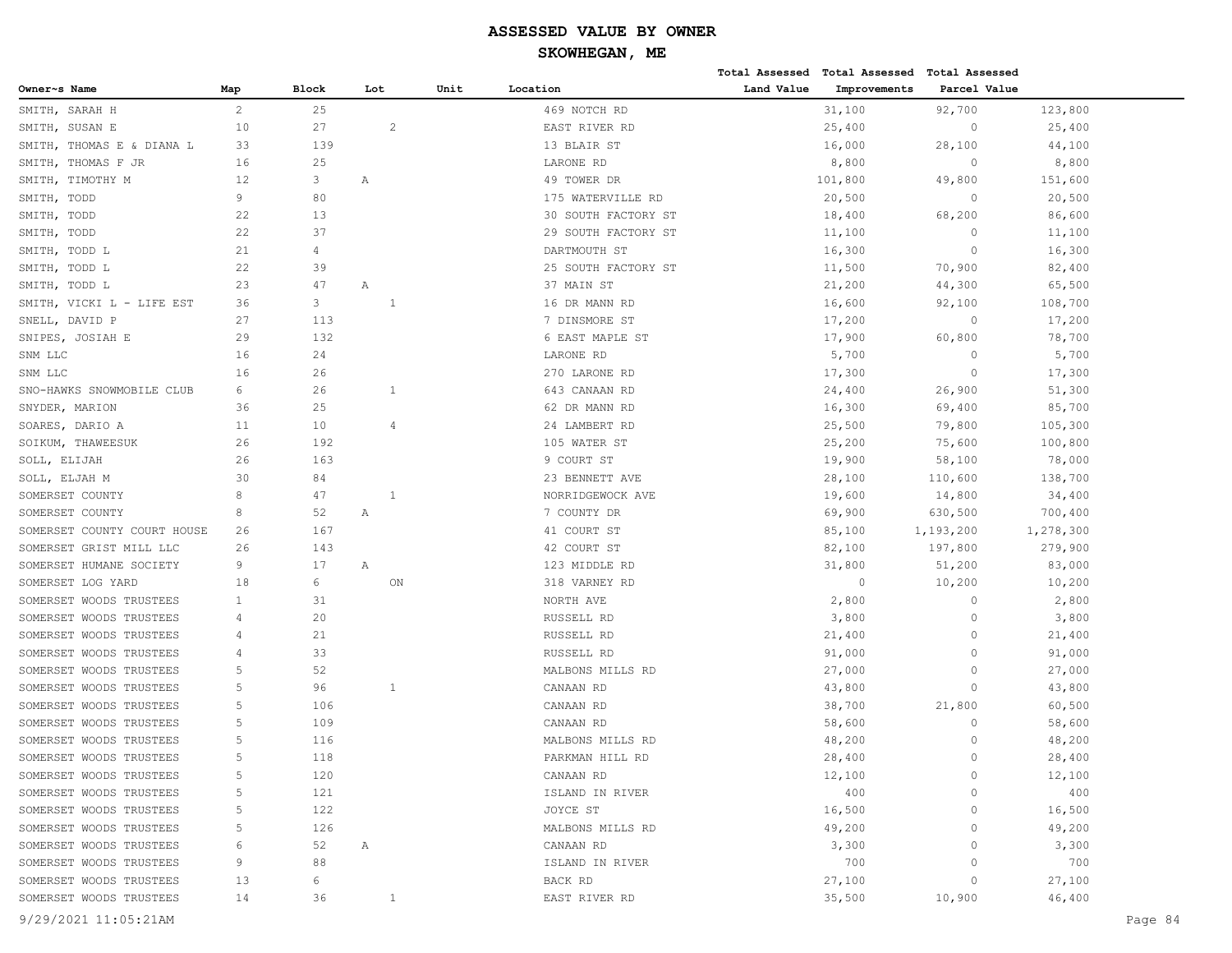|                                  |     |                 |              |                |      |                       |            | Total Assessed Total Assessed Total Assessed |              |         |         |
|----------------------------------|-----|-----------------|--------------|----------------|------|-----------------------|------------|----------------------------------------------|--------------|---------|---------|
| Owner~s Name                     | Map | <b>Block</b>    | Lot          |                | Unit | Location              | Land Value | Improvements                                 | Parcel Value |         |         |
| SOMERSET WOODS TRUSTEES          | 14  | 37              |              |                |      | EAST RIVER RD         |            | 20,200                                       | $\circ$      | 20,200  |         |
| SOMERSET WOODS TRUSTEES          | 14  | 38              |              |                |      | 587 EAST RIVER RD     |            | 48,300                                       | 700          | 49,000  |         |
| SOMERSET WOODS TRUSTEES          | 14  | 39              |              |                |      | EATON MOUNTAIN RD     |            | 17,800                                       | $\circ$      | 17,800  |         |
| SOMERSET WOODS TRUSTEES          | 14  | 57              |              |                |      | EAST RIVER RD         |            | 11,200                                       | $\circ$      | 11,200  |         |
| SOMERSET WOODS TRUSTEES          | 14  | 58              |              |                |      | EAST RIVER RD         |            | 44,200                                       | $\circ$      | 44,200  |         |
| SOMERSET WOODS TRUSTEES          | 22  | 40              |              |                |      | SOUTH FACTORY ST      |            | 59,500                                       | 14,500       | 74,000  |         |
| SOMERSET WOODS TRUSTEES          | 27  | 75              |              |                |      | MT PLEASANT AVE       |            | 6,600                                        | $\circ$      | 6,600   |         |
| SOMERSET WOODS TRUSTEES          | 27  | 75              | Α            |                |      | MT PLEASANT AVE       |            | 1,500                                        | $\circ$      | 1,500   |         |
| SOMERSET WOODS TRUSTEES          | 27  | 79              |              | 1              |      | MT PLEASANT AVE       |            | 15,200                                       | $\circ$      | 15,200  |         |
| SOMERSET WOODS TRUSTEES          | 27  | 94              |              |                |      | JOYCE ST              |            | 6,600                                        | $\circ$      | 6,600   |         |
| SOMERSET WOODS TRUSTEES          | 31  | 12              |              |                |      | NORRIDGEWOCK AVE      |            | 60,000                                       | $\circ$      | 60,000  |         |
| SOMERSET WOODS TRUSTEES          | 5   | 45              | В            | 2              |      | MALBONS MILLS RD      |            | 46,400                                       | $\circ$      | 46,400  |         |
| SOU, LYN OI                      | 5   | 44              |              | 9              |      | 34 TIMBERVIEW DR      |            | 19,400                                       | 115,800      | 135,200 |         |
| SOUCIER, DOUGLAS                 | 11  | 45              |              | $\overline{2}$ |      | 172 OAK POND RD       |            | 24,900                                       | 93,700       | 118,600 |         |
| SOUCY ELIZABETH A                | 5   | 48              |              |                |      | 215 MALBONS MILLS RD  |            | 29,000                                       | 82,500       | 111,500 |         |
| SOULE, G GREGORY                 | 30  | 67              |              |                |      | 39 SPRING ST          |            | 19,900                                       | 92,900       | 112,800 |         |
| SOULE, GEOFFREY                  | 29  | 140             |              |                |      | 32 EAST MAPLE ST      |            | 19,400                                       | 40,900       | 60,300  |         |
| SPATZ, STEVEN V                  | 11  | 14              | $\mathbb D$  | 2              |      | WEST SHORE RD         |            | 25,200                                       | $\circ$      | 25,200  |         |
| SPAULDING, ELDON G JR            | 5   | 3610            |              | ON39           |      | 17 PINELAND CIR       |            | $\circ$                                      | 43,400       | 43,400  |         |
| SPAULDING, LOLA BEATRICE         | 33  | 145             |              |                |      | 21 ST MARK ST         |            | 12,300                                       | 24,800       | 37,100  |         |
| SPAULDING, STEVEN L              | 11  | 39              | Α            |                |      | 114 OAK POND RD       |            | 23,800                                       | 95,000       | 118,800 |         |
| SPAULDING, STEVEN L              | 11  | 40              |              | 1              |      | 91 OAK POND RD        |            | 24,700                                       | 74,600       | 99,300  |         |
| SPEARRIN, TERRY B                | 21  | 16              |              | 12             |      | 44 UNION ST           |            | 28,500                                       | 113,500      | 142,000 |         |
| SPEARS, ROBIN R                  | 22  | 44              |              |                |      | 75 WATERVILLE RD      |            | 15,900                                       | 84,800       | 100,700 |         |
| SPECK, SCOTT                     | 12  | 11              |              | 18             |      | ROWE RD               |            | 25,700                                       | $\circ$      | 25,700  |         |
| SPECK, SCOTT A                   | 12  | 11              |              | 11             |      | 460 BIGELOW HILL RD   |            | 71,400                                       | 212,000      | 283,400 |         |
| SPENCER, ALBERT                  | 24  | 9               |              | ON19           |      | 47 SESAME ST          |            | $\circ$                                      | 11,400       | 11,400  |         |
| SPENCER, JANICE O - LIFE ESTAT 5 |     | 111             |              |                |      | 124 PARKMAN HILL RD   |            | 37,600                                       | 83,300       | 120,900 |         |
| SPENCER, NANCY BOSWORTH          | 30  | 32              |              |                |      | 43 SUMMER ST          |            | 18,300                                       | 60,700       | 79,000  |         |
| SPENCER, ROSALIE D - LIFE EST    | 21  | 13              |              | 5              |      | 46 CHAMBERLAIN ST     |            | 16,400                                       | 81,700       | 98,100  |         |
| SPENCER, TIMOTHY E               | 21  | 13              |              | $5 - 1$        |      | 50 CHAMBERLAIN ST     |            | 16,300                                       | 71,100       | 87,400  |         |
| SPENCER, TIMOTHY E               | 21  | 13              |              | $5 - 2$        |      | CHAMBERLAIN ST        |            | 13,000                                       | $\circ$      | 13,000  |         |
| SPENCER, TOBY M                  | 21  | 13              |              | $5 - 3$        |      | 42 CHAMBERLAIN ST     |            | 17,200                                       | 82,300       | 99,500  |         |
| SPOFFORD, DAVID M                | 10  | 49              | Α            |                |      | 269 EATON MOUNTAIN RD |            | 45,200                                       | 85,900       | 131,100 |         |
| SPOFFORD, MYLON L                | 11  | 37              | $\, {\bf B}$ |                |      | 76 OAK POND RD        |            | 24,600                                       | 35,400       | 60,000  |         |
| SPOONER, BUCKLEY W               | 33  | 44              |              |                |      | 46 DANE AVE           |            | 26,600                                       | 69,600       | 96,200  |         |
| SPOONER, MICHAEL F               | 16  | 12              |              |                |      | 787 BIGELOW HILL RD   |            | 34,100                                       | 180,600      | 214,700 |         |
| SPOONER, MICHAEL F               | 37  | 109             | B            |                |      | 219 NORTH AVE         |            | 16,200                                       | 30,300       | 46,500  |         |
| SPRAGUE, JEFFREY R               | 2   | 7               |              | 2              |      | NOTCH RD              |            | 26,900                                       | 48,800       | 75,700  |         |
| SPRAGUE, JEFFREY R               | 2   | $7\phantom{.0}$ |              | 3              |      | 258 NOTCH RD          |            | 33,600                                       | 169,300      | 202,900 |         |
| SPRAGUE, WILLIAM H               | 17  | 10              |              | ON             |      | 608 BACK RD           |            | $\circ$                                      | 10,600       | 10,600  |         |
| SPRAGUE, WILLIAM H & RUTH        | 17  | 10              |              |                |      | 600 BACK RD           |            | 28,600                                       | $\circ$      | 28,600  |         |
| ST AMAND, WENDY S                | 33  | 58              |              |                |      | 12 JEWETT ST          |            | 15,200                                       | 62,200       | 77,400  |         |
| ST LEDGER, JOY                   | 8   | 29              |              |                |      | MAIN ST               |            | 3,500                                        | $\circ$      | 3,500   |         |
| ST LEDGER, JOY                   | 24  | 7               |              |                |      | 22 BLOOMFIELD ST      |            | 37,700                                       | 98,300       | 136,000 |         |
| ST LEDGER, JOY L                 | 24  | 6               |              |                |      | 20 BLOOMFIELD ST      |            | 16,700                                       | 64,100       | 80,800  |         |
|                                  |     |                 |              |                |      |                       |            |                                              |              |         |         |
| 9/29/2021 11:05:21AM             |     |                 |              |                |      |                       |            |                                              |              |         | Page 85 |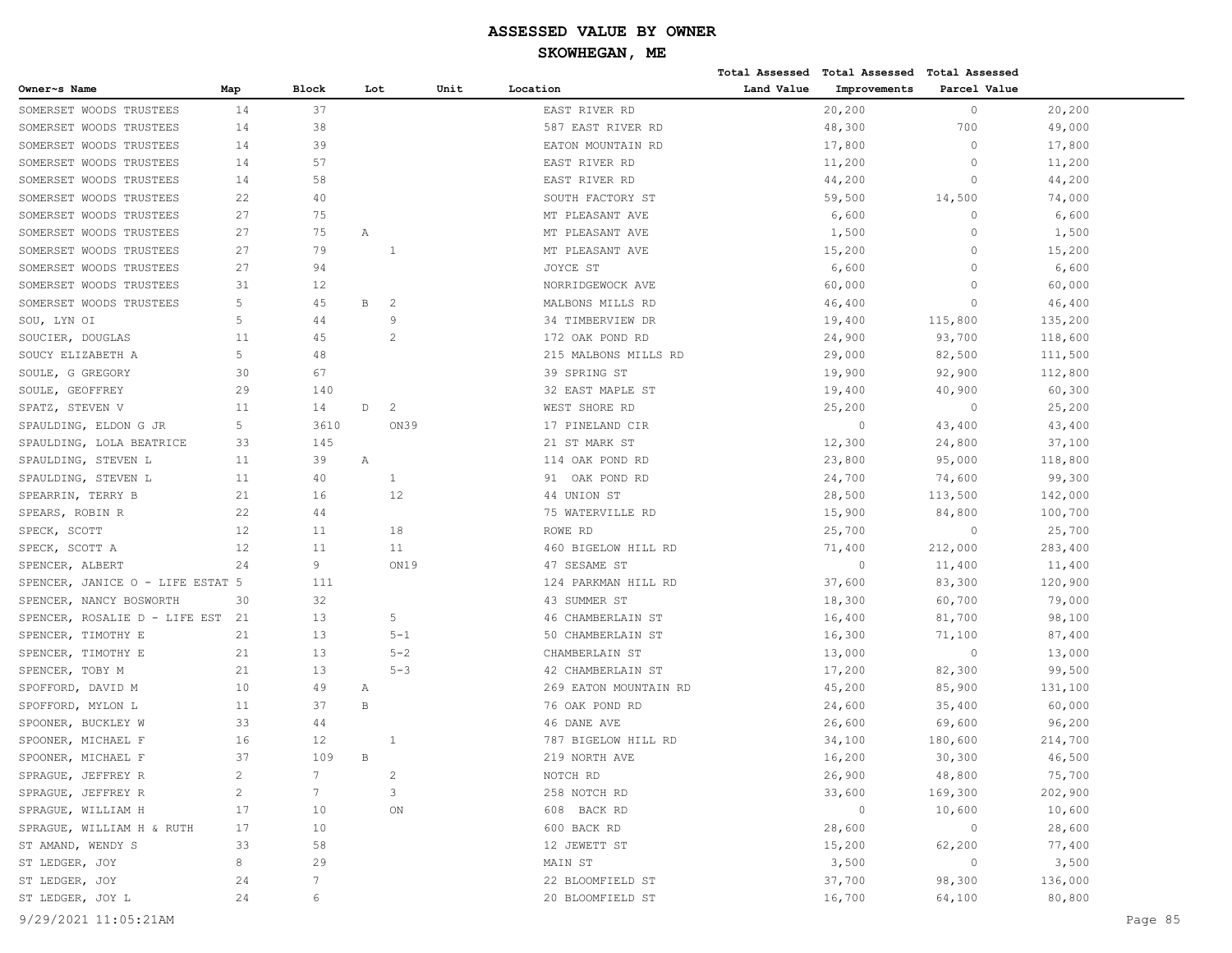# **SKOWHEGAN, ME**

|                                   |                |                 |                |      |      |                           |            | Total Assessed Total Assessed Total Assessed |              |           |
|-----------------------------------|----------------|-----------------|----------------|------|------|---------------------------|------------|----------------------------------------------|--------------|-----------|
| Owner~s Name                      | Map            | Block           | Lot            |      | Unit | Location                  | Land Value | Improvements                                 | Parcel Value |           |
| ST LEDGER, JOY L                  | 24             | 8               |                |      |      | BLOOMFIELD ST             |            | 23,300                                       | 5,800        | 29,100    |
| ST LEDGER, JOY L                  | 24             | 8               | $\mathbf{1}$   |      |      | BLOOMFIELD ST             |            | 19,800                                       | $\circ$      | 19,800    |
| ST PIERRE, DONNA M                | 30             | 27              |                |      |      | 28 SUMMER ST              |            | 13,300                                       | 58,800       | 72,100    |
| ST PIERRE, MARK A                 | $\mathbf{1}$   | $7\overline{ }$ | 1              |      |      | 225 STEWARD HILL RD       |            | 22,600                                       | 84,700       | 107,300   |
| ST PIERRE, STEVEN S               | 10             | 50              | 2              |      |      | 62 LAMPHERE LN            |            | 28,800                                       | 114,700      | 143,500   |
| STAEHLI, ANNA G                   | 29             | 59              |                |      |      | 4 LEAVITT ST              |            | 16,200                                       | 81,900       | 98,100    |
| STAGGS, GEORGE A                  | 25             | 40              |                |      |      | 16 PENNELL ST             |            | 16,900                                       | 67,700       | 84,600    |
| STALEY, CHARLES A                 | 35             | $\mathbf{1}$    | В              |      |      | 132 MALBONS MILLS RD      |            | 29,600                                       | 161,500      | 191,100   |
| STANLEY, LANI M                   | 33             | 67              |                |      |      | 110 NORTH AVE             |            | 15,200                                       | 75,200       | 90,400    |
| STANLEY, MAXINE L - LIFE ESTAT 36 |                | 16              |                |      |      | 35 DR MANN RD             |            | 27,500                                       | 35,700       | 63,200    |
| STANLEY, MICHAEL R                | 36             | 16              |                | ON   |      | 37 DR MANN RD             |            | $\circ$                                      | 18,700       | 18,700    |
| STANLEY, ROBERT F                 | 14             | 10              |                |      |      | 817 WATERVILLE RD         |            | 52,900                                       | 96,900       | 149,800   |
| STAPLES, ANDREW C                 | $\mathbf{1}$   | 4               | 2              |      |      | 256 STEWARD HILL RD       |            | 24,400                                       | 149,100      | 173,500   |
| STAPLES, BRUCE                    | 25             | 20              |                | ON   |      | 104 WEST FRONT ST         |            | $\circ$                                      | 19,000       | 19,000    |
| STAPLES, BRUCE                    | 25             | 20              | 2              |      |      | 11 MCCLELLAN ST           |            | 28,400                                       | 35,600       | 64,000    |
| STAPLES, BRUCE                    | 25             | 20              |                |      |      | 100 WEST FRONT ST         |            | 23,900                                       | 133,500      | 157,400   |
| STAPLES, BRUCE A                  | 13             | $7\overline{ }$ |                |      |      | BACK RD                   |            | 22,100                                       | $\circ$      | 22,100    |
| STAPLES, CHERYL                   | 5              | 3610            |                | ON13 |      | 27 WOODSIDE DR            |            | $\circ$                                      | 96,800       | 96,800    |
| STAPLES, DONNA L                  | 29             | 153             |                |      |      | 71 NORTH AVE              |            | 16,700                                       | 52,400       | 69,100    |
| STAPLES, ROGER J                  | $\mathbf{1}$   | $\overline{4}$  | $\mathbf{1}$   |      |      | 246 STEWARD HILL RD       |            | 32,700                                       | 94,100       | 126,800   |
| STARKEY, JOHN A JR - PR           | 8              | 33              | $\mathbf E$    |      |      | 39 BACK RD                |            | 26,200                                       | 10,700       | 36,900    |
| STATE OF MAINE                    | $\mathbf{1}$   | 15              |                |      |      | NORTH AVE                 |            | 3,000                                        | $\circ$      | 3,000     |
| STATE OF MAINE                    | $\overline{c}$ | 12              | Α              |      |      | NOTCH RD                  |            | 2,100                                        | $\circ$      | 2,100     |
| STATE OF MAINE                    | 5              | 105             | Α              |      |      | 264 CANAAN RD             |            | 34,900                                       | 162,300      | 197,200   |
| STATE OF MAINE                    | 8              | 22              |                |      |      | 162 WEST FRONT ST         |            | 65,600                                       | 156,500      | 222,100   |
| STATE OF MAINE                    | 8              | 47              |                |      |      | NORRIDGEWOCK AVE          |            | 239,100                                      | $\circ$      | 239,100   |
| STATE OF MAINE                    | 8              | 52              |                |      |      | NORRIDGEWOCK AVE          |            | 210,600                                      | $\circ$      | 210,600   |
| STATE OF MAINE                    | 9              | 91              |                |      |      | MERITHEW DR               |            | 15,700                                       | $\circ$      | 15,700    |
| STATE OF MAINE                    | 10             | 3               |                |      |      | 666 WATERVILLE RD         |            | 47,000                                       | 118,100      | 165,100   |
| STATE OF MAINE                    | 10             | 50              | B              |      |      | LAMPHERE LN               |            | 14,200                                       | 1,000        | 15,200    |
| STATE OF MAINE                    | 14             | 31              |                |      |      | WATERVILLE RD             |            | 17,200                                       | $\circ$      | 17,200    |
| STATE OF MAINE                    | 18             | 20              |                |      |      | WATERVILLE RD             |            | 18,700                                       | $\circ$      | 18,700    |
| STATE OF MAINE                    | 26             | 207             |                |      |      | WATER ST                  |            | 28,600                                       | 300          | 28,900    |
| STATE OF MAINE                    | 27             | 16              | B              |      |      | RAILROAD ST               |            | 18,100                                       | $\circ$      | 18,100    |
| STATE OF MAINE                    | 33             | 213             |                |      |      | 9 ARMORY DR               |            | 51,300                                       | 1,628,800    | 1,680,100 |
| STATE OF MAINE                    | 29             | 13              | 1              |      |      | 47 COURT ST               |            | 132,900                                      | 1,021,900    | 1,154,800 |
| STATE OF MAINE-DEPT. OF CONSER 11 |                | 31              |                |      |      | 53 WEST LAKE GEORGE PK LN |            | 314,800                                      | 144,900      | 459,700   |
| STATE OF MAINE-DEPT. OF CONSER 11 |                | 32              |                |      |      | CANAAN RD                 |            | 97,500                                       | $\circ$      | 97,500    |
| STEARNS, W ADAM                   | 12             | 17              |                | 11   |      | 148 GLEN VIEW DR          |            | 42,200                                       | 233,200      | 275,400   |
| STEELE ACADIA LLC                 | 8              | 21              | $\mathbf{1}$   |      |      | 3 FAMILY CIR              |            | 117,300                                      | 1,241,900    | 1,359,200 |
| STEEVES, EVA M                    | 39             | 24              |                |      |      | 56 BLUE HERON LN          |            | 132,600                                      | 66,900       | 199,500   |
| STEEVES, EVA M                    | 12             | 18              | $\mathbf{1}$   |      |      | 229 BACK RD               |            | 32,900                                       | 127,800      | 160,700   |
| STEEVES, EVA M                    | 12             | 18              | $\overline{c}$ |      |      | 279 BACK RD               |            | 41,400                                       | 232,300      | 273,700   |
| STEEVES, EVA M                    | 12             | 18              | 3              |      |      | 167 ROWE RD               |            | 29,600                                       | 85,500       | 115,100   |
| STEEVES, JEREMY C                 | 16             | 5               |                |      |      | 888 BIGELOW HILL RD       |            | 135,300                                      | 115,000      | 250,300   |
| STEEVES, JOHN A                   | 15             | 15              |                |      |      | 30 RED BRIDGE RD          |            | 106,800                                      | 129,500      | 236,300   |
|                                   |                |                 |                |      |      |                           |            |                                              |              |           |

9/29/2021 11:05:21AM Page 86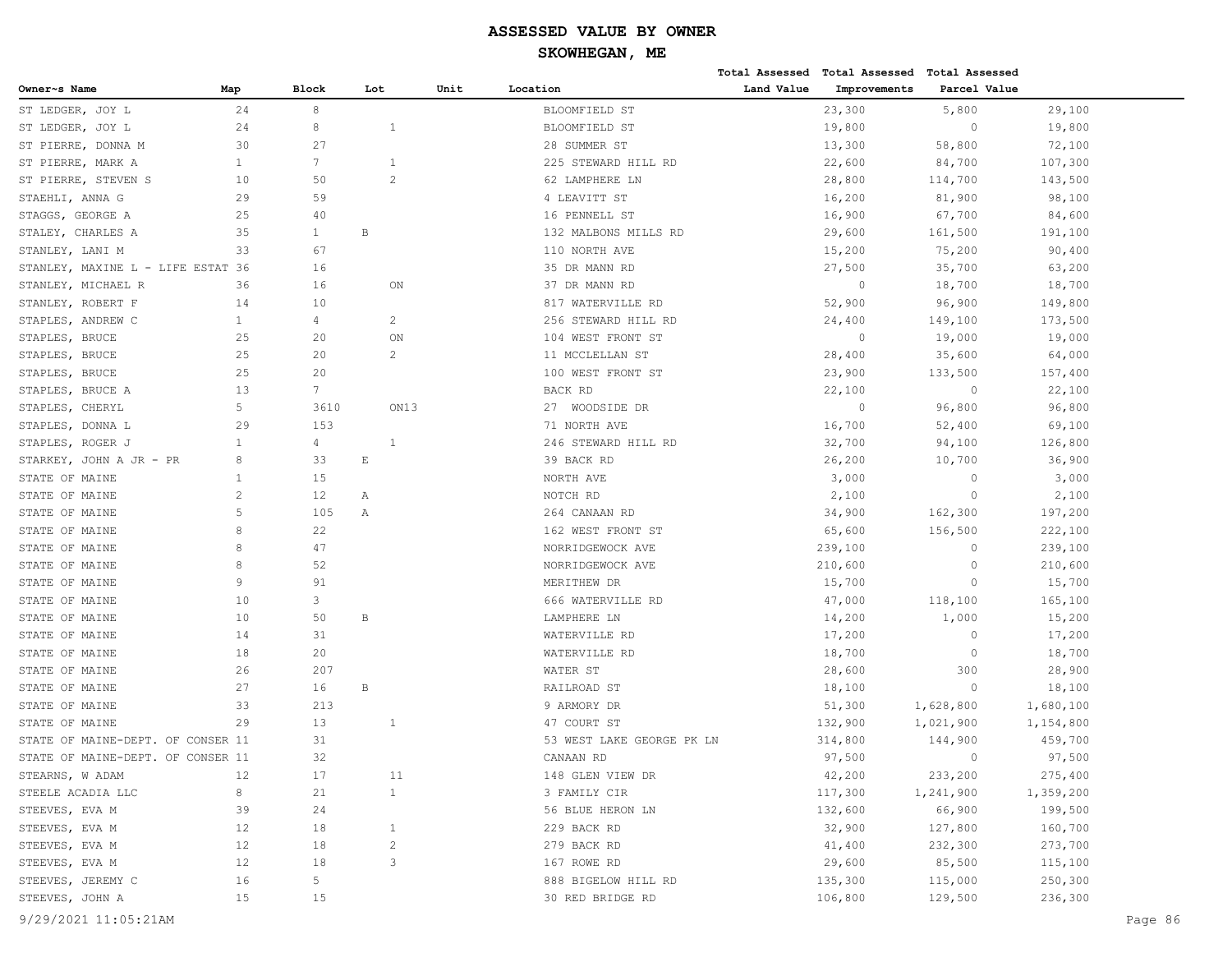| Owner~s Name<br>Map<br>Block<br>Unit<br>Location<br>Land Value<br>Improvements<br>Parcel Value<br>Lot<br>$\, {\bf B}$<br>13<br>11<br>44 ROWE RD<br>31,200<br>148,300<br>179,500<br>STERLING, JOHN W<br>22<br>55<br>12 SOUTH ST<br>15,800<br>47,300<br>STETKIS, WAYNE M<br>63,100<br>STETKIS, WAYNE M<br>22<br>87<br>18 WALNUT ST<br>16,200<br>71,500<br>87,700<br>1<br>37<br>82<br>42 DAWES ST<br>9,800<br>20,600<br>30,400<br>STETSON, IRENE SUSAN (TOWLE)<br>30,600<br>STETSON, MANDY L<br>26<br>48<br>26 ALDER ST<br>14,600<br>45,200<br>5<br>$\mathbf{1}$<br>52 DAWES ST<br>STETSON, WALLACE G<br>15,000<br>81,400<br>96,400<br>Α<br>5<br>STETSON, WALLACE G<br>Α<br>10<br>35 WAYE ST<br>13,600<br>28,500<br>42,100<br>5<br>35<br>STEVENS, BARBARA<br>ON1<br>HARVEYS PK<br>$\circ$<br>30,300<br>30,300<br>82<br>23<br>31,600<br>STEVENS, KENT A<br>103<br>4 FAIRVIEW AVE<br>171,200<br>202,800<br>5<br>3610<br>ON36<br>$\circ$<br>STEVENS, LYLE<br>12 PINELAND CIR<br>47,100<br>47,100<br>37<br>STEWARD, BRUCE A<br>95<br>DAWES ST<br>15,600<br>$\circ$<br>15,600<br>37<br>WAYE ST<br>STEWARD, BRUCE A<br>108<br>14,400<br>$\mathbf{0}$<br>14,400<br>8<br>26,400<br>STEWARD, BRYSON L<br>23<br>161 WEST FRONT ST<br>73,700<br>100,100<br>5<br>12<br>27 WAYE ST<br>12,300<br>38,000<br>50,300<br>STEWARD, DANYEL<br>А<br>5<br>87<br>$\overline{c}$<br>STEWARD, DONALD<br>44 DUDLEY CORNER RD<br>27,300<br>64,800<br>92,100<br>10<br>15<br>STEWARD, DUANE P<br>142 SWAIN HILL RD<br>40,500<br>$\circ$<br>40,500<br>10<br>$\, {\bf B}$<br>STEWARD, DUANE P<br>15<br>172 SWAIN HILL RD<br>36,100<br>139,100<br>175,200<br>5<br>3610<br>ON26<br>$\circ$<br>STEWARD, ERCELL R<br>44 WOODLAND DR<br>52,800<br>52,800<br>STEWARD, MELISSA M<br>36<br>14<br>49 DR MANN RD<br>17,300<br>41,600<br>58,900<br>29<br>22,500<br>82,600<br>105,100<br>STEWARD, MICHAEL J<br>84<br>21 MAPLE ST<br>$\overline{c}$<br>STEWARD, NICHOLAS G<br>10<br>34<br>Α<br>18 ESCAPADE DR<br>23,500<br>68,000<br>91,500<br>5<br>44<br>3<br>12 TIMBERVIEW DR<br>STEWARD, TERRENCE L<br>20,300<br>45,400<br>65,700<br>STEWARD, VICTOR R JR<br>37<br>116<br>10 DORE ST<br>13,600<br>45,100<br>58,700<br>37<br>49,600<br>STEWARD, VICTOR R JR<br>117<br>12 DORE ST<br>11,700<br>61,300<br>$\circ$<br>37<br>133<br>HARDING ST<br>8,300<br>8,300<br>STEWARD, VIOLA - HEIRS OF<br>STEWART, MARGARET J & RICKY A<br>33<br>117<br>9 HARDING ST<br>13,000<br>100,900<br>113,900<br>5<br>$\overline{c}$<br>STOCKMAN, KASEY J<br>44<br>8 TIMBERVIEW DR<br>20,000<br>66,200<br>86,200<br>18<br>55,300<br>153,900<br>STRAWBERRY HILL FARMS, LLC<br>12<br>163 ROWE RD<br>98,600<br>9<br>62,000<br>217,600<br>STRINGOS, GUST S<br>17<br>618 BACK RD<br>155,600<br>17<br>33<br>$\mathbf E$<br>733 MIDDLE RD<br>145,300<br>STROHMAN, LAURA A<br>31,100<br>114,200<br>STROMME, MICHAEL JOSEPH<br>26<br>126<br>66 WATER ST<br>26,700<br>121,800<br>148,500<br>14<br>STRONG, RONALD<br>15<br>2<br>33 RED BRIDGE RD<br>31,100<br>48,800<br>79,900<br>16<br>19 FRENCH ST<br>STROUT, HALEY A<br>26<br>10,400<br>51,600<br>62,000<br>29<br>16<br>STROUT, REGINALD P<br>24 NORTH AVE<br>12,900<br>63,100<br>76,000<br>$7\phantom{.0}$<br>27<br>STROUT, TY S<br>7 WILLETTE ST<br>13,200<br>74,800<br>88,000<br>37<br>4 COTE ST<br>STUARD, TRAVIS<br>144<br>11,000<br>54,900<br>65,900<br>12<br>3<br>$\mathbf{2}$<br>STUBBS, JENNIFER L (BROWN)<br>524 BIGELOW HILL RD<br>38,300<br>224,500<br>262,800<br>30<br>$12$<br>21 COBURN AVE<br>30,000<br>178,200<br>STULC, JAROSLAV P<br>148,200<br>SUKEFORTH, CONNIE A - TRUSTEE 27<br>7 OLIVE ST<br>16,200<br>91,200<br>107,400<br>55<br>31,800<br>24,700<br>SULLIVAN, GERALD - ESTATE OF<br>26<br>$\overline{c}$<br>653 CANAAN RD<br>56,500<br>6<br>$\mathsf S$<br>SULLIVAN, KELLY A<br>32<br>333 NORTH AVE<br>16,600<br>73,100<br>89,700<br>$\overline{c}$<br>SUMMIT NATURAL GAS OF MAINE IN 17<br>37<br>VARNEY RD<br>20,500<br>5,334,600<br>5,355,100<br>SWAIN, DANIEL S<br>33<br>93<br>140 NORTH AVE<br>14,600<br>106,500<br>121,100<br>SWAIN, DARYL G<br>10<br>51<br>258 EATON MOUNTAIN RD<br>33,100<br>125,300<br>158,400<br>34,700<br>SWAIN, JULIE M<br>33<br>38<br>40 DANE AVE<br>35,300<br>70,000<br>9<br>9<br>SWAIN, NEIL A<br>203 STEVENS RD<br>35,100<br>185,000<br>220,100 |                      |  |  |  | Total Assessed Total Assessed Total Assessed |  |         |
|------------------------------------------------------------------------------------------------------------------------------------------------------------------------------------------------------------------------------------------------------------------------------------------------------------------------------------------------------------------------------------------------------------------------------------------------------------------------------------------------------------------------------------------------------------------------------------------------------------------------------------------------------------------------------------------------------------------------------------------------------------------------------------------------------------------------------------------------------------------------------------------------------------------------------------------------------------------------------------------------------------------------------------------------------------------------------------------------------------------------------------------------------------------------------------------------------------------------------------------------------------------------------------------------------------------------------------------------------------------------------------------------------------------------------------------------------------------------------------------------------------------------------------------------------------------------------------------------------------------------------------------------------------------------------------------------------------------------------------------------------------------------------------------------------------------------------------------------------------------------------------------------------------------------------------------------------------------------------------------------------------------------------------------------------------------------------------------------------------------------------------------------------------------------------------------------------------------------------------------------------------------------------------------------------------------------------------------------------------------------------------------------------------------------------------------------------------------------------------------------------------------------------------------------------------------------------------------------------------------------------------------------------------------------------------------------------------------------------------------------------------------------------------------------------------------------------------------------------------------------------------------------------------------------------------------------------------------------------------------------------------------------------------------------------------------------------------------------------------------------------------------------------------------------------------------------------------------------------------------------------------------------------------------------------------------------------------------------------------------------------------------------------------------------------------------------------------------------------------------------------------------------------------------------------------------------------------------------------------------------------------------------------------------------------------------------------------------------------------------------------------------------------------------------------------------------------------------------------------------------------------------------------------------------------------------------------------------------------------------------------------------------------------------------------------------------------------------------------------------------------------------------------------------------------------------------------------------------------------------------------------------------------|----------------------|--|--|--|----------------------------------------------|--|---------|
|                                                                                                                                                                                                                                                                                                                                                                                                                                                                                                                                                                                                                                                                                                                                                                                                                                                                                                                                                                                                                                                                                                                                                                                                                                                                                                                                                                                                                                                                                                                                                                                                                                                                                                                                                                                                                                                                                                                                                                                                                                                                                                                                                                                                                                                                                                                                                                                                                                                                                                                                                                                                                                                                                                                                                                                                                                                                                                                                                                                                                                                                                                                                                                                                                                                                                                                                                                                                                                                                                                                                                                                                                                                                                                                                                                                                                                                                                                                                                                                                                                                                                                                                                                                                                                                                              |                      |  |  |  |                                              |  |         |
|                                                                                                                                                                                                                                                                                                                                                                                                                                                                                                                                                                                                                                                                                                                                                                                                                                                                                                                                                                                                                                                                                                                                                                                                                                                                                                                                                                                                                                                                                                                                                                                                                                                                                                                                                                                                                                                                                                                                                                                                                                                                                                                                                                                                                                                                                                                                                                                                                                                                                                                                                                                                                                                                                                                                                                                                                                                                                                                                                                                                                                                                                                                                                                                                                                                                                                                                                                                                                                                                                                                                                                                                                                                                                                                                                                                                                                                                                                                                                                                                                                                                                                                                                                                                                                                                              |                      |  |  |  |                                              |  |         |
|                                                                                                                                                                                                                                                                                                                                                                                                                                                                                                                                                                                                                                                                                                                                                                                                                                                                                                                                                                                                                                                                                                                                                                                                                                                                                                                                                                                                                                                                                                                                                                                                                                                                                                                                                                                                                                                                                                                                                                                                                                                                                                                                                                                                                                                                                                                                                                                                                                                                                                                                                                                                                                                                                                                                                                                                                                                                                                                                                                                                                                                                                                                                                                                                                                                                                                                                                                                                                                                                                                                                                                                                                                                                                                                                                                                                                                                                                                                                                                                                                                                                                                                                                                                                                                                                              |                      |  |  |  |                                              |  |         |
|                                                                                                                                                                                                                                                                                                                                                                                                                                                                                                                                                                                                                                                                                                                                                                                                                                                                                                                                                                                                                                                                                                                                                                                                                                                                                                                                                                                                                                                                                                                                                                                                                                                                                                                                                                                                                                                                                                                                                                                                                                                                                                                                                                                                                                                                                                                                                                                                                                                                                                                                                                                                                                                                                                                                                                                                                                                                                                                                                                                                                                                                                                                                                                                                                                                                                                                                                                                                                                                                                                                                                                                                                                                                                                                                                                                                                                                                                                                                                                                                                                                                                                                                                                                                                                                                              |                      |  |  |  |                                              |  |         |
|                                                                                                                                                                                                                                                                                                                                                                                                                                                                                                                                                                                                                                                                                                                                                                                                                                                                                                                                                                                                                                                                                                                                                                                                                                                                                                                                                                                                                                                                                                                                                                                                                                                                                                                                                                                                                                                                                                                                                                                                                                                                                                                                                                                                                                                                                                                                                                                                                                                                                                                                                                                                                                                                                                                                                                                                                                                                                                                                                                                                                                                                                                                                                                                                                                                                                                                                                                                                                                                                                                                                                                                                                                                                                                                                                                                                                                                                                                                                                                                                                                                                                                                                                                                                                                                                              |                      |  |  |  |                                              |  |         |
|                                                                                                                                                                                                                                                                                                                                                                                                                                                                                                                                                                                                                                                                                                                                                                                                                                                                                                                                                                                                                                                                                                                                                                                                                                                                                                                                                                                                                                                                                                                                                                                                                                                                                                                                                                                                                                                                                                                                                                                                                                                                                                                                                                                                                                                                                                                                                                                                                                                                                                                                                                                                                                                                                                                                                                                                                                                                                                                                                                                                                                                                                                                                                                                                                                                                                                                                                                                                                                                                                                                                                                                                                                                                                                                                                                                                                                                                                                                                                                                                                                                                                                                                                                                                                                                                              |                      |  |  |  |                                              |  |         |
|                                                                                                                                                                                                                                                                                                                                                                                                                                                                                                                                                                                                                                                                                                                                                                                                                                                                                                                                                                                                                                                                                                                                                                                                                                                                                                                                                                                                                                                                                                                                                                                                                                                                                                                                                                                                                                                                                                                                                                                                                                                                                                                                                                                                                                                                                                                                                                                                                                                                                                                                                                                                                                                                                                                                                                                                                                                                                                                                                                                                                                                                                                                                                                                                                                                                                                                                                                                                                                                                                                                                                                                                                                                                                                                                                                                                                                                                                                                                                                                                                                                                                                                                                                                                                                                                              |                      |  |  |  |                                              |  |         |
|                                                                                                                                                                                                                                                                                                                                                                                                                                                                                                                                                                                                                                                                                                                                                                                                                                                                                                                                                                                                                                                                                                                                                                                                                                                                                                                                                                                                                                                                                                                                                                                                                                                                                                                                                                                                                                                                                                                                                                                                                                                                                                                                                                                                                                                                                                                                                                                                                                                                                                                                                                                                                                                                                                                                                                                                                                                                                                                                                                                                                                                                                                                                                                                                                                                                                                                                                                                                                                                                                                                                                                                                                                                                                                                                                                                                                                                                                                                                                                                                                                                                                                                                                                                                                                                                              |                      |  |  |  |                                              |  |         |
|                                                                                                                                                                                                                                                                                                                                                                                                                                                                                                                                                                                                                                                                                                                                                                                                                                                                                                                                                                                                                                                                                                                                                                                                                                                                                                                                                                                                                                                                                                                                                                                                                                                                                                                                                                                                                                                                                                                                                                                                                                                                                                                                                                                                                                                                                                                                                                                                                                                                                                                                                                                                                                                                                                                                                                                                                                                                                                                                                                                                                                                                                                                                                                                                                                                                                                                                                                                                                                                                                                                                                                                                                                                                                                                                                                                                                                                                                                                                                                                                                                                                                                                                                                                                                                                                              |                      |  |  |  |                                              |  |         |
|                                                                                                                                                                                                                                                                                                                                                                                                                                                                                                                                                                                                                                                                                                                                                                                                                                                                                                                                                                                                                                                                                                                                                                                                                                                                                                                                                                                                                                                                                                                                                                                                                                                                                                                                                                                                                                                                                                                                                                                                                                                                                                                                                                                                                                                                                                                                                                                                                                                                                                                                                                                                                                                                                                                                                                                                                                                                                                                                                                                                                                                                                                                                                                                                                                                                                                                                                                                                                                                                                                                                                                                                                                                                                                                                                                                                                                                                                                                                                                                                                                                                                                                                                                                                                                                                              |                      |  |  |  |                                              |  |         |
|                                                                                                                                                                                                                                                                                                                                                                                                                                                                                                                                                                                                                                                                                                                                                                                                                                                                                                                                                                                                                                                                                                                                                                                                                                                                                                                                                                                                                                                                                                                                                                                                                                                                                                                                                                                                                                                                                                                                                                                                                                                                                                                                                                                                                                                                                                                                                                                                                                                                                                                                                                                                                                                                                                                                                                                                                                                                                                                                                                                                                                                                                                                                                                                                                                                                                                                                                                                                                                                                                                                                                                                                                                                                                                                                                                                                                                                                                                                                                                                                                                                                                                                                                                                                                                                                              |                      |  |  |  |                                              |  |         |
|                                                                                                                                                                                                                                                                                                                                                                                                                                                                                                                                                                                                                                                                                                                                                                                                                                                                                                                                                                                                                                                                                                                                                                                                                                                                                                                                                                                                                                                                                                                                                                                                                                                                                                                                                                                                                                                                                                                                                                                                                                                                                                                                                                                                                                                                                                                                                                                                                                                                                                                                                                                                                                                                                                                                                                                                                                                                                                                                                                                                                                                                                                                                                                                                                                                                                                                                                                                                                                                                                                                                                                                                                                                                                                                                                                                                                                                                                                                                                                                                                                                                                                                                                                                                                                                                              |                      |  |  |  |                                              |  |         |
|                                                                                                                                                                                                                                                                                                                                                                                                                                                                                                                                                                                                                                                                                                                                                                                                                                                                                                                                                                                                                                                                                                                                                                                                                                                                                                                                                                                                                                                                                                                                                                                                                                                                                                                                                                                                                                                                                                                                                                                                                                                                                                                                                                                                                                                                                                                                                                                                                                                                                                                                                                                                                                                                                                                                                                                                                                                                                                                                                                                                                                                                                                                                                                                                                                                                                                                                                                                                                                                                                                                                                                                                                                                                                                                                                                                                                                                                                                                                                                                                                                                                                                                                                                                                                                                                              |                      |  |  |  |                                              |  |         |
|                                                                                                                                                                                                                                                                                                                                                                                                                                                                                                                                                                                                                                                                                                                                                                                                                                                                                                                                                                                                                                                                                                                                                                                                                                                                                                                                                                                                                                                                                                                                                                                                                                                                                                                                                                                                                                                                                                                                                                                                                                                                                                                                                                                                                                                                                                                                                                                                                                                                                                                                                                                                                                                                                                                                                                                                                                                                                                                                                                                                                                                                                                                                                                                                                                                                                                                                                                                                                                                                                                                                                                                                                                                                                                                                                                                                                                                                                                                                                                                                                                                                                                                                                                                                                                                                              |                      |  |  |  |                                              |  |         |
|                                                                                                                                                                                                                                                                                                                                                                                                                                                                                                                                                                                                                                                                                                                                                                                                                                                                                                                                                                                                                                                                                                                                                                                                                                                                                                                                                                                                                                                                                                                                                                                                                                                                                                                                                                                                                                                                                                                                                                                                                                                                                                                                                                                                                                                                                                                                                                                                                                                                                                                                                                                                                                                                                                                                                                                                                                                                                                                                                                                                                                                                                                                                                                                                                                                                                                                                                                                                                                                                                                                                                                                                                                                                                                                                                                                                                                                                                                                                                                                                                                                                                                                                                                                                                                                                              |                      |  |  |  |                                              |  |         |
|                                                                                                                                                                                                                                                                                                                                                                                                                                                                                                                                                                                                                                                                                                                                                                                                                                                                                                                                                                                                                                                                                                                                                                                                                                                                                                                                                                                                                                                                                                                                                                                                                                                                                                                                                                                                                                                                                                                                                                                                                                                                                                                                                                                                                                                                                                                                                                                                                                                                                                                                                                                                                                                                                                                                                                                                                                                                                                                                                                                                                                                                                                                                                                                                                                                                                                                                                                                                                                                                                                                                                                                                                                                                                                                                                                                                                                                                                                                                                                                                                                                                                                                                                                                                                                                                              |                      |  |  |  |                                              |  |         |
|                                                                                                                                                                                                                                                                                                                                                                                                                                                                                                                                                                                                                                                                                                                                                                                                                                                                                                                                                                                                                                                                                                                                                                                                                                                                                                                                                                                                                                                                                                                                                                                                                                                                                                                                                                                                                                                                                                                                                                                                                                                                                                                                                                                                                                                                                                                                                                                                                                                                                                                                                                                                                                                                                                                                                                                                                                                                                                                                                                                                                                                                                                                                                                                                                                                                                                                                                                                                                                                                                                                                                                                                                                                                                                                                                                                                                                                                                                                                                                                                                                                                                                                                                                                                                                                                              |                      |  |  |  |                                              |  |         |
|                                                                                                                                                                                                                                                                                                                                                                                                                                                                                                                                                                                                                                                                                                                                                                                                                                                                                                                                                                                                                                                                                                                                                                                                                                                                                                                                                                                                                                                                                                                                                                                                                                                                                                                                                                                                                                                                                                                                                                                                                                                                                                                                                                                                                                                                                                                                                                                                                                                                                                                                                                                                                                                                                                                                                                                                                                                                                                                                                                                                                                                                                                                                                                                                                                                                                                                                                                                                                                                                                                                                                                                                                                                                                                                                                                                                                                                                                                                                                                                                                                                                                                                                                                                                                                                                              |                      |  |  |  |                                              |  |         |
|                                                                                                                                                                                                                                                                                                                                                                                                                                                                                                                                                                                                                                                                                                                                                                                                                                                                                                                                                                                                                                                                                                                                                                                                                                                                                                                                                                                                                                                                                                                                                                                                                                                                                                                                                                                                                                                                                                                                                                                                                                                                                                                                                                                                                                                                                                                                                                                                                                                                                                                                                                                                                                                                                                                                                                                                                                                                                                                                                                                                                                                                                                                                                                                                                                                                                                                                                                                                                                                                                                                                                                                                                                                                                                                                                                                                                                                                                                                                                                                                                                                                                                                                                                                                                                                                              |                      |  |  |  |                                              |  |         |
|                                                                                                                                                                                                                                                                                                                                                                                                                                                                                                                                                                                                                                                                                                                                                                                                                                                                                                                                                                                                                                                                                                                                                                                                                                                                                                                                                                                                                                                                                                                                                                                                                                                                                                                                                                                                                                                                                                                                                                                                                                                                                                                                                                                                                                                                                                                                                                                                                                                                                                                                                                                                                                                                                                                                                                                                                                                                                                                                                                                                                                                                                                                                                                                                                                                                                                                                                                                                                                                                                                                                                                                                                                                                                                                                                                                                                                                                                                                                                                                                                                                                                                                                                                                                                                                                              |                      |  |  |  |                                              |  |         |
|                                                                                                                                                                                                                                                                                                                                                                                                                                                                                                                                                                                                                                                                                                                                                                                                                                                                                                                                                                                                                                                                                                                                                                                                                                                                                                                                                                                                                                                                                                                                                                                                                                                                                                                                                                                                                                                                                                                                                                                                                                                                                                                                                                                                                                                                                                                                                                                                                                                                                                                                                                                                                                                                                                                                                                                                                                                                                                                                                                                                                                                                                                                                                                                                                                                                                                                                                                                                                                                                                                                                                                                                                                                                                                                                                                                                                                                                                                                                                                                                                                                                                                                                                                                                                                                                              |                      |  |  |  |                                              |  |         |
|                                                                                                                                                                                                                                                                                                                                                                                                                                                                                                                                                                                                                                                                                                                                                                                                                                                                                                                                                                                                                                                                                                                                                                                                                                                                                                                                                                                                                                                                                                                                                                                                                                                                                                                                                                                                                                                                                                                                                                                                                                                                                                                                                                                                                                                                                                                                                                                                                                                                                                                                                                                                                                                                                                                                                                                                                                                                                                                                                                                                                                                                                                                                                                                                                                                                                                                                                                                                                                                                                                                                                                                                                                                                                                                                                                                                                                                                                                                                                                                                                                                                                                                                                                                                                                                                              |                      |  |  |  |                                              |  |         |
|                                                                                                                                                                                                                                                                                                                                                                                                                                                                                                                                                                                                                                                                                                                                                                                                                                                                                                                                                                                                                                                                                                                                                                                                                                                                                                                                                                                                                                                                                                                                                                                                                                                                                                                                                                                                                                                                                                                                                                                                                                                                                                                                                                                                                                                                                                                                                                                                                                                                                                                                                                                                                                                                                                                                                                                                                                                                                                                                                                                                                                                                                                                                                                                                                                                                                                                                                                                                                                                                                                                                                                                                                                                                                                                                                                                                                                                                                                                                                                                                                                                                                                                                                                                                                                                                              |                      |  |  |  |                                              |  |         |
|                                                                                                                                                                                                                                                                                                                                                                                                                                                                                                                                                                                                                                                                                                                                                                                                                                                                                                                                                                                                                                                                                                                                                                                                                                                                                                                                                                                                                                                                                                                                                                                                                                                                                                                                                                                                                                                                                                                                                                                                                                                                                                                                                                                                                                                                                                                                                                                                                                                                                                                                                                                                                                                                                                                                                                                                                                                                                                                                                                                                                                                                                                                                                                                                                                                                                                                                                                                                                                                                                                                                                                                                                                                                                                                                                                                                                                                                                                                                                                                                                                                                                                                                                                                                                                                                              |                      |  |  |  |                                              |  |         |
|                                                                                                                                                                                                                                                                                                                                                                                                                                                                                                                                                                                                                                                                                                                                                                                                                                                                                                                                                                                                                                                                                                                                                                                                                                                                                                                                                                                                                                                                                                                                                                                                                                                                                                                                                                                                                                                                                                                                                                                                                                                                                                                                                                                                                                                                                                                                                                                                                                                                                                                                                                                                                                                                                                                                                                                                                                                                                                                                                                                                                                                                                                                                                                                                                                                                                                                                                                                                                                                                                                                                                                                                                                                                                                                                                                                                                                                                                                                                                                                                                                                                                                                                                                                                                                                                              |                      |  |  |  |                                              |  |         |
|                                                                                                                                                                                                                                                                                                                                                                                                                                                                                                                                                                                                                                                                                                                                                                                                                                                                                                                                                                                                                                                                                                                                                                                                                                                                                                                                                                                                                                                                                                                                                                                                                                                                                                                                                                                                                                                                                                                                                                                                                                                                                                                                                                                                                                                                                                                                                                                                                                                                                                                                                                                                                                                                                                                                                                                                                                                                                                                                                                                                                                                                                                                                                                                                                                                                                                                                                                                                                                                                                                                                                                                                                                                                                                                                                                                                                                                                                                                                                                                                                                                                                                                                                                                                                                                                              |                      |  |  |  |                                              |  |         |
|                                                                                                                                                                                                                                                                                                                                                                                                                                                                                                                                                                                                                                                                                                                                                                                                                                                                                                                                                                                                                                                                                                                                                                                                                                                                                                                                                                                                                                                                                                                                                                                                                                                                                                                                                                                                                                                                                                                                                                                                                                                                                                                                                                                                                                                                                                                                                                                                                                                                                                                                                                                                                                                                                                                                                                                                                                                                                                                                                                                                                                                                                                                                                                                                                                                                                                                                                                                                                                                                                                                                                                                                                                                                                                                                                                                                                                                                                                                                                                                                                                                                                                                                                                                                                                                                              |                      |  |  |  |                                              |  |         |
|                                                                                                                                                                                                                                                                                                                                                                                                                                                                                                                                                                                                                                                                                                                                                                                                                                                                                                                                                                                                                                                                                                                                                                                                                                                                                                                                                                                                                                                                                                                                                                                                                                                                                                                                                                                                                                                                                                                                                                                                                                                                                                                                                                                                                                                                                                                                                                                                                                                                                                                                                                                                                                                                                                                                                                                                                                                                                                                                                                                                                                                                                                                                                                                                                                                                                                                                                                                                                                                                                                                                                                                                                                                                                                                                                                                                                                                                                                                                                                                                                                                                                                                                                                                                                                                                              |                      |  |  |  |                                              |  |         |
|                                                                                                                                                                                                                                                                                                                                                                                                                                                                                                                                                                                                                                                                                                                                                                                                                                                                                                                                                                                                                                                                                                                                                                                                                                                                                                                                                                                                                                                                                                                                                                                                                                                                                                                                                                                                                                                                                                                                                                                                                                                                                                                                                                                                                                                                                                                                                                                                                                                                                                                                                                                                                                                                                                                                                                                                                                                                                                                                                                                                                                                                                                                                                                                                                                                                                                                                                                                                                                                                                                                                                                                                                                                                                                                                                                                                                                                                                                                                                                                                                                                                                                                                                                                                                                                                              |                      |  |  |  |                                              |  |         |
|                                                                                                                                                                                                                                                                                                                                                                                                                                                                                                                                                                                                                                                                                                                                                                                                                                                                                                                                                                                                                                                                                                                                                                                                                                                                                                                                                                                                                                                                                                                                                                                                                                                                                                                                                                                                                                                                                                                                                                                                                                                                                                                                                                                                                                                                                                                                                                                                                                                                                                                                                                                                                                                                                                                                                                                                                                                                                                                                                                                                                                                                                                                                                                                                                                                                                                                                                                                                                                                                                                                                                                                                                                                                                                                                                                                                                                                                                                                                                                                                                                                                                                                                                                                                                                                                              |                      |  |  |  |                                              |  |         |
|                                                                                                                                                                                                                                                                                                                                                                                                                                                                                                                                                                                                                                                                                                                                                                                                                                                                                                                                                                                                                                                                                                                                                                                                                                                                                                                                                                                                                                                                                                                                                                                                                                                                                                                                                                                                                                                                                                                                                                                                                                                                                                                                                                                                                                                                                                                                                                                                                                                                                                                                                                                                                                                                                                                                                                                                                                                                                                                                                                                                                                                                                                                                                                                                                                                                                                                                                                                                                                                                                                                                                                                                                                                                                                                                                                                                                                                                                                                                                                                                                                                                                                                                                                                                                                                                              |                      |  |  |  |                                              |  |         |
|                                                                                                                                                                                                                                                                                                                                                                                                                                                                                                                                                                                                                                                                                                                                                                                                                                                                                                                                                                                                                                                                                                                                                                                                                                                                                                                                                                                                                                                                                                                                                                                                                                                                                                                                                                                                                                                                                                                                                                                                                                                                                                                                                                                                                                                                                                                                                                                                                                                                                                                                                                                                                                                                                                                                                                                                                                                                                                                                                                                                                                                                                                                                                                                                                                                                                                                                                                                                                                                                                                                                                                                                                                                                                                                                                                                                                                                                                                                                                                                                                                                                                                                                                                                                                                                                              |                      |  |  |  |                                              |  |         |
|                                                                                                                                                                                                                                                                                                                                                                                                                                                                                                                                                                                                                                                                                                                                                                                                                                                                                                                                                                                                                                                                                                                                                                                                                                                                                                                                                                                                                                                                                                                                                                                                                                                                                                                                                                                                                                                                                                                                                                                                                                                                                                                                                                                                                                                                                                                                                                                                                                                                                                                                                                                                                                                                                                                                                                                                                                                                                                                                                                                                                                                                                                                                                                                                                                                                                                                                                                                                                                                                                                                                                                                                                                                                                                                                                                                                                                                                                                                                                                                                                                                                                                                                                                                                                                                                              |                      |  |  |  |                                              |  |         |
|                                                                                                                                                                                                                                                                                                                                                                                                                                                                                                                                                                                                                                                                                                                                                                                                                                                                                                                                                                                                                                                                                                                                                                                                                                                                                                                                                                                                                                                                                                                                                                                                                                                                                                                                                                                                                                                                                                                                                                                                                                                                                                                                                                                                                                                                                                                                                                                                                                                                                                                                                                                                                                                                                                                                                                                                                                                                                                                                                                                                                                                                                                                                                                                                                                                                                                                                                                                                                                                                                                                                                                                                                                                                                                                                                                                                                                                                                                                                                                                                                                                                                                                                                                                                                                                                              |                      |  |  |  |                                              |  |         |
|                                                                                                                                                                                                                                                                                                                                                                                                                                                                                                                                                                                                                                                                                                                                                                                                                                                                                                                                                                                                                                                                                                                                                                                                                                                                                                                                                                                                                                                                                                                                                                                                                                                                                                                                                                                                                                                                                                                                                                                                                                                                                                                                                                                                                                                                                                                                                                                                                                                                                                                                                                                                                                                                                                                                                                                                                                                                                                                                                                                                                                                                                                                                                                                                                                                                                                                                                                                                                                                                                                                                                                                                                                                                                                                                                                                                                                                                                                                                                                                                                                                                                                                                                                                                                                                                              |                      |  |  |  |                                              |  |         |
|                                                                                                                                                                                                                                                                                                                                                                                                                                                                                                                                                                                                                                                                                                                                                                                                                                                                                                                                                                                                                                                                                                                                                                                                                                                                                                                                                                                                                                                                                                                                                                                                                                                                                                                                                                                                                                                                                                                                                                                                                                                                                                                                                                                                                                                                                                                                                                                                                                                                                                                                                                                                                                                                                                                                                                                                                                                                                                                                                                                                                                                                                                                                                                                                                                                                                                                                                                                                                                                                                                                                                                                                                                                                                                                                                                                                                                                                                                                                                                                                                                                                                                                                                                                                                                                                              |                      |  |  |  |                                              |  |         |
|                                                                                                                                                                                                                                                                                                                                                                                                                                                                                                                                                                                                                                                                                                                                                                                                                                                                                                                                                                                                                                                                                                                                                                                                                                                                                                                                                                                                                                                                                                                                                                                                                                                                                                                                                                                                                                                                                                                                                                                                                                                                                                                                                                                                                                                                                                                                                                                                                                                                                                                                                                                                                                                                                                                                                                                                                                                                                                                                                                                                                                                                                                                                                                                                                                                                                                                                                                                                                                                                                                                                                                                                                                                                                                                                                                                                                                                                                                                                                                                                                                                                                                                                                                                                                                                                              |                      |  |  |  |                                              |  |         |
|                                                                                                                                                                                                                                                                                                                                                                                                                                                                                                                                                                                                                                                                                                                                                                                                                                                                                                                                                                                                                                                                                                                                                                                                                                                                                                                                                                                                                                                                                                                                                                                                                                                                                                                                                                                                                                                                                                                                                                                                                                                                                                                                                                                                                                                                                                                                                                                                                                                                                                                                                                                                                                                                                                                                                                                                                                                                                                                                                                                                                                                                                                                                                                                                                                                                                                                                                                                                                                                                                                                                                                                                                                                                                                                                                                                                                                                                                                                                                                                                                                                                                                                                                                                                                                                                              |                      |  |  |  |                                              |  |         |
|                                                                                                                                                                                                                                                                                                                                                                                                                                                                                                                                                                                                                                                                                                                                                                                                                                                                                                                                                                                                                                                                                                                                                                                                                                                                                                                                                                                                                                                                                                                                                                                                                                                                                                                                                                                                                                                                                                                                                                                                                                                                                                                                                                                                                                                                                                                                                                                                                                                                                                                                                                                                                                                                                                                                                                                                                                                                                                                                                                                                                                                                                                                                                                                                                                                                                                                                                                                                                                                                                                                                                                                                                                                                                                                                                                                                                                                                                                                                                                                                                                                                                                                                                                                                                                                                              |                      |  |  |  |                                              |  |         |
|                                                                                                                                                                                                                                                                                                                                                                                                                                                                                                                                                                                                                                                                                                                                                                                                                                                                                                                                                                                                                                                                                                                                                                                                                                                                                                                                                                                                                                                                                                                                                                                                                                                                                                                                                                                                                                                                                                                                                                                                                                                                                                                                                                                                                                                                                                                                                                                                                                                                                                                                                                                                                                                                                                                                                                                                                                                                                                                                                                                                                                                                                                                                                                                                                                                                                                                                                                                                                                                                                                                                                                                                                                                                                                                                                                                                                                                                                                                                                                                                                                                                                                                                                                                                                                                                              |                      |  |  |  |                                              |  |         |
|                                                                                                                                                                                                                                                                                                                                                                                                                                                                                                                                                                                                                                                                                                                                                                                                                                                                                                                                                                                                                                                                                                                                                                                                                                                                                                                                                                                                                                                                                                                                                                                                                                                                                                                                                                                                                                                                                                                                                                                                                                                                                                                                                                                                                                                                                                                                                                                                                                                                                                                                                                                                                                                                                                                                                                                                                                                                                                                                                                                                                                                                                                                                                                                                                                                                                                                                                                                                                                                                                                                                                                                                                                                                                                                                                                                                                                                                                                                                                                                                                                                                                                                                                                                                                                                                              |                      |  |  |  |                                              |  |         |
|                                                                                                                                                                                                                                                                                                                                                                                                                                                                                                                                                                                                                                                                                                                                                                                                                                                                                                                                                                                                                                                                                                                                                                                                                                                                                                                                                                                                                                                                                                                                                                                                                                                                                                                                                                                                                                                                                                                                                                                                                                                                                                                                                                                                                                                                                                                                                                                                                                                                                                                                                                                                                                                                                                                                                                                                                                                                                                                                                                                                                                                                                                                                                                                                                                                                                                                                                                                                                                                                                                                                                                                                                                                                                                                                                                                                                                                                                                                                                                                                                                                                                                                                                                                                                                                                              |                      |  |  |  |                                              |  |         |
|                                                                                                                                                                                                                                                                                                                                                                                                                                                                                                                                                                                                                                                                                                                                                                                                                                                                                                                                                                                                                                                                                                                                                                                                                                                                                                                                                                                                                                                                                                                                                                                                                                                                                                                                                                                                                                                                                                                                                                                                                                                                                                                                                                                                                                                                                                                                                                                                                                                                                                                                                                                                                                                                                                                                                                                                                                                                                                                                                                                                                                                                                                                                                                                                                                                                                                                                                                                                                                                                                                                                                                                                                                                                                                                                                                                                                                                                                                                                                                                                                                                                                                                                                                                                                                                                              |                      |  |  |  |                                              |  |         |
|                                                                                                                                                                                                                                                                                                                                                                                                                                                                                                                                                                                                                                                                                                                                                                                                                                                                                                                                                                                                                                                                                                                                                                                                                                                                                                                                                                                                                                                                                                                                                                                                                                                                                                                                                                                                                                                                                                                                                                                                                                                                                                                                                                                                                                                                                                                                                                                                                                                                                                                                                                                                                                                                                                                                                                                                                                                                                                                                                                                                                                                                                                                                                                                                                                                                                                                                                                                                                                                                                                                                                                                                                                                                                                                                                                                                                                                                                                                                                                                                                                                                                                                                                                                                                                                                              |                      |  |  |  |                                              |  |         |
|                                                                                                                                                                                                                                                                                                                                                                                                                                                                                                                                                                                                                                                                                                                                                                                                                                                                                                                                                                                                                                                                                                                                                                                                                                                                                                                                                                                                                                                                                                                                                                                                                                                                                                                                                                                                                                                                                                                                                                                                                                                                                                                                                                                                                                                                                                                                                                                                                                                                                                                                                                                                                                                                                                                                                                                                                                                                                                                                                                                                                                                                                                                                                                                                                                                                                                                                                                                                                                                                                                                                                                                                                                                                                                                                                                                                                                                                                                                                                                                                                                                                                                                                                                                                                                                                              |                      |  |  |  |                                              |  |         |
|                                                                                                                                                                                                                                                                                                                                                                                                                                                                                                                                                                                                                                                                                                                                                                                                                                                                                                                                                                                                                                                                                                                                                                                                                                                                                                                                                                                                                                                                                                                                                                                                                                                                                                                                                                                                                                                                                                                                                                                                                                                                                                                                                                                                                                                                                                                                                                                                                                                                                                                                                                                                                                                                                                                                                                                                                                                                                                                                                                                                                                                                                                                                                                                                                                                                                                                                                                                                                                                                                                                                                                                                                                                                                                                                                                                                                                                                                                                                                                                                                                                                                                                                                                                                                                                                              |                      |  |  |  |                                              |  |         |
|                                                                                                                                                                                                                                                                                                                                                                                                                                                                                                                                                                                                                                                                                                                                                                                                                                                                                                                                                                                                                                                                                                                                                                                                                                                                                                                                                                                                                                                                                                                                                                                                                                                                                                                                                                                                                                                                                                                                                                                                                                                                                                                                                                                                                                                                                                                                                                                                                                                                                                                                                                                                                                                                                                                                                                                                                                                                                                                                                                                                                                                                                                                                                                                                                                                                                                                                                                                                                                                                                                                                                                                                                                                                                                                                                                                                                                                                                                                                                                                                                                                                                                                                                                                                                                                                              |                      |  |  |  |                                              |  |         |
|                                                                                                                                                                                                                                                                                                                                                                                                                                                                                                                                                                                                                                                                                                                                                                                                                                                                                                                                                                                                                                                                                                                                                                                                                                                                                                                                                                                                                                                                                                                                                                                                                                                                                                                                                                                                                                                                                                                                                                                                                                                                                                                                                                                                                                                                                                                                                                                                                                                                                                                                                                                                                                                                                                                                                                                                                                                                                                                                                                                                                                                                                                                                                                                                                                                                                                                                                                                                                                                                                                                                                                                                                                                                                                                                                                                                                                                                                                                                                                                                                                                                                                                                                                                                                                                                              | 9/29/2021 11:05:21AM |  |  |  |                                              |  | Page 87 |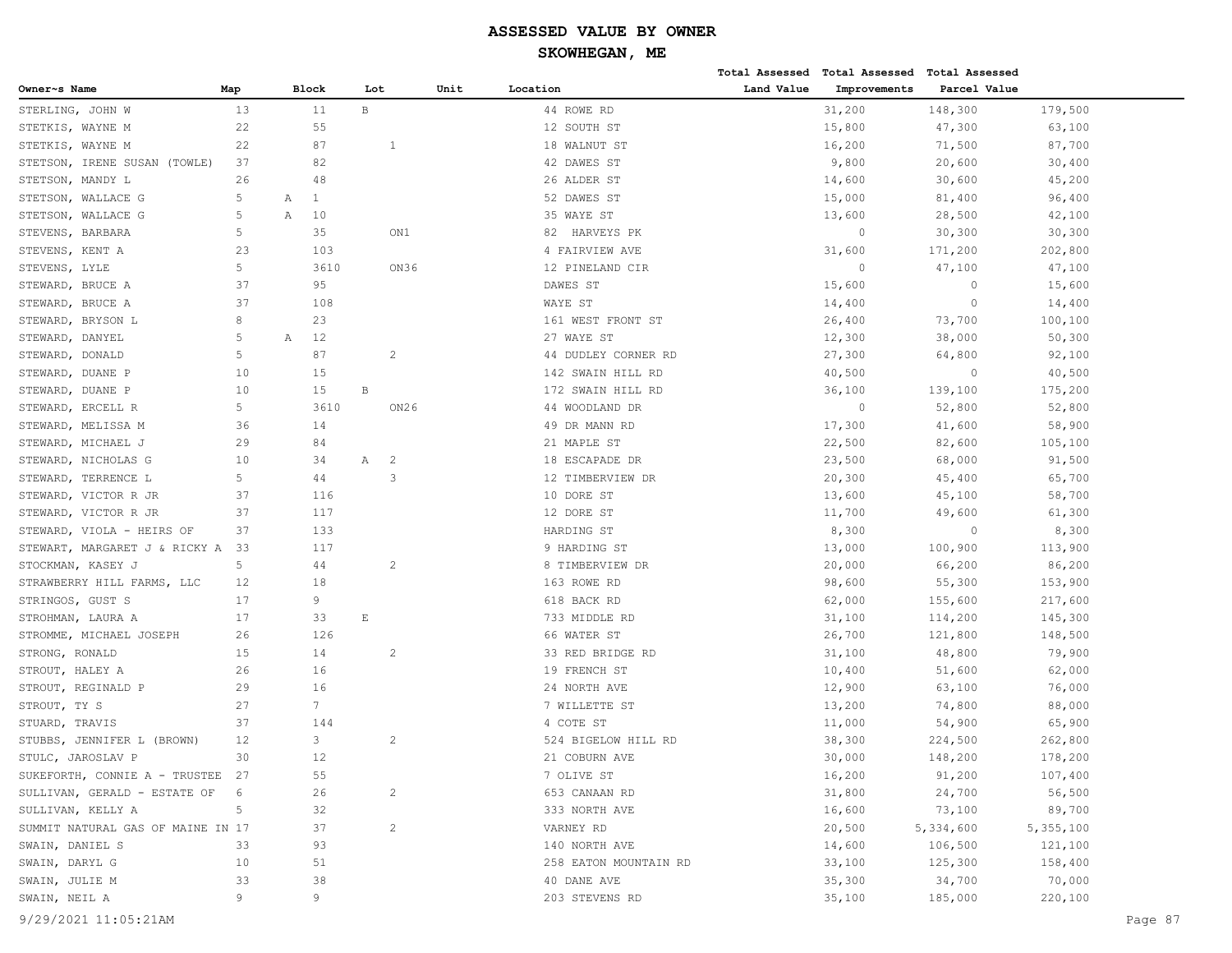|                                  |                |      |                |                             |                |      |                      |            | Total Assessed Total Assessed Total Assessed |              |         |         |
|----------------------------------|----------------|------|----------------|-----------------------------|----------------|------|----------------------|------------|----------------------------------------------|--------------|---------|---------|
| Owner~s Name                     | Map            |      | <b>Block</b>   | Lot                         |                | Unit | Location             | Land Value | Improvements                                 | Parcel Value |         |         |
| SWANSON, JAMES E                 | 5              | A 19 |                |                             |                |      | 11 WAYE ST           |            | 14,400                                       | 50,200       | 64,600  |         |
| SWEET, STEPHANIE M               | $\mathbf{1}$   |      | 10             | $\, {\bf B}$                |                |      | 420 NORTH AVE        |            | 25,100                                       | 27,100       | 52,200  |         |
| SWETT, JOLYNNE A/K/A CROUT, JO 9 |                |      | 64             |                             |                |      | 375 WATERVILLE RD    |            | 25,200                                       | 37,100       | 62,300  |         |
| SWETT, KATHY                     | 5              |      | 3610           |                             | ON41           |      | 21 PINELAND CIR      |            | $\circ$                                      | 47,200       | 47,200  |         |
| SYLVAIN, DEVIN                   | 12             |      | 17             |                             | 14             |      | 200 GLEN VIEW DR     |            | 40,800                                       | 196,700      | 237,500 |         |
| SYLVAIN, MARIE C                 | 9              |      | 22             | Α                           |                |      | 120 FAIRVIEW AVE     |            | 24,500                                       | 124,800      | 149,300 |         |
| SYLVAIN, PAUL O - TRUSTEE        | 29             |      | 191            |                             |                |      | 35 EAST LEAVITT ST   |            | 21,100                                       | 163,200      | 184,300 |         |
| SYLVAIN, WILLIAM                 | 36             |      | 21             |                             |                |      | 44 ST JAMES ST       |            | 10,300                                       | 48,600       | 58,900  |         |
| SYLVAIN, WILLIAM J               | $\mathbf{1}$   |      | 26             |                             | 1              |      | 66 HILTON HILL RD    |            | 34,900                                       | 151,900      | 186,800 |         |
| SYLVESTER, JAMES H               | 25             |      | 69             |                             |                |      | 5 TURNER AVE         |            | 14,900                                       | 53,200       | 68,100  |         |
| SYLVESTER, WAYNE A               | 4              |      | 31             |                             |                |      | 412 RUSSELL RD       |            | 29,300                                       | 119,500      | 148,800 |         |
| T & B ENTERPRISES, LLC           | 4              |      | 12             |                             | $\mathbf{1}$   |      | 414 MADISON AVE      |            | 161,700                                      | 738,300      | 900,000 |         |
| T-MOBILE LLC                     | 10             |      | 50             |                             | ON3            |      | EATON MOUNTAIN RD    |            | $\circ$                                      | 7,000        | 7,000   |         |
| TANNER, DEBORAH D (BROWN)        | 30             |      | 11             |                             |                |      | 27 COBURN AVE        |            | 28,900                                       | 143,700      | 172,600 |         |
| TANNER, MARK K                   | 26             |      | 81             |                             |                |      | 9 ISLAND AVE         |            | 15,500                                       | 111,700      | 127,200 |         |
| TANNER, MARK K                   | 30             |      | 78             |                             |                |      | 43 BENNETT AVE       |            | 24,400                                       | 108,500      | 132,900 |         |
| TARDIFF, RYAN C                  | 30             |      | 79             |                             |                |      | 39 BENNETT AVE       |            | 20,000                                       | 93,500       | 113,500 |         |
| TATE, MARYANN E                  | 5              |      | 45             |                             | 19             |      | 96 ROBIN CT          |            | 31,500                                       | 211,200      | 242,700 |         |
| TATHAM, CHARLES S                | 11             |      | 47             | $\mathop{}\!\textnormal{E}$ |                |      | LOON LN              |            | 12,000                                       | $\circ$      | 12,000  |         |
| TAYLOR APARTMENTS LLC            | 30             |      | 100            |                             |                |      | 104 MADISON AVE      |            | 22,000                                       | 131,000      | 153,000 |         |
| TAYLOR, AMBER                    | 26             |      | 34             |                             | ON1            |      | 39 WEST FRONT ST     |            | $\circ$                                      | 9,500        | 9,500   |         |
| TAYLOR, CATHY                    | 9              |      | 77             |                             | 10N            |      | 191 WATERVILLE RD    |            | $\circ$                                      | 7,800        | 7,800   |         |
| TAYLOR, DANIEL                   | 33             |      | 156            |                             |                |      | 135 NORTH AVE        |            | 17,000                                       | 54,600       | 71,600  |         |
| TAYLOR, DANIEL                   | 33             |      | 205            |                             |                |      | 4 CHESTNUT ST        |            | 12,600                                       | 27,200       | 39,800  |         |
| TAYLOR, DANIEL                   | $\mathbf{2}$   |      | 16             |                             | 3              |      | NOTCH RD             |            | 14,800                                       | $\circ$      | 14,800  |         |
| TAYLOR, DANIEL E                 | $\mathbf{1}$   |      | 39             |                             |                |      | 508 MALBONS MILLS RD |            | 42,800                                       | 43,200       | 86,000  |         |
| TAYLOR, GEORGE                   | 12             |      | 19             |                             |                |      | 171 BACK RD          |            | 42,900                                       | 224,300      | 267,200 |         |
| TAYLOR, MARK A - PR              | 24             |      | $\overline{4}$ |                             |                |      | 16 BLOOMFIELD ST     |            | 16,700                                       | 45,400       | 62,100  |         |
| TAYLOR, SHARON                   | 9              |      | 57             |                             |                |      | 14 CEMETERY RD       |            | 37,700                                       | 81,200       | 118,900 |         |
| TEDESKI, ELIZABETH K             | 9              |      | 90             |                             |                |      | ISLAND IN RIVER      |            | 1,100                                        | $\circ$      | 1,100   |         |
| TEDESKI, ELIZABETH K             | 10             |      | 26             |                             |                |      | 145 EAST RIVER RD    |            | 42,300                                       | 101,600      | 143,900 |         |
| TEIXEIRA, CATHERINE              | 5              |      | 38             |                             | ON8            |      | 10 MRI DR            |            | $\circ$                                      | 11,000       | 11,000  |         |
| TEIXEIRA, OWEN D                 | 30             |      | 114            | Α                           |                |      | 62 COBURN AVE        |            | 28,900                                       | 128,500      | 157,400 |         |
| TERSTEGEN, JOHN L                | 15             |      | 25             |                             |                |      | 153 RED BRIDGE RD    |            | 94,600                                       | 141,200      | 235,800 |         |
| TERSTEGEN, JOHN L                | 15             |      | 26             |                             |                |      | RED BRIDGE RD        |            | 7,800                                        | $\circ$      | 7,800   |         |
| TERSTEGEN, PAUL W                | 15             |      | 26             |                             | $\mathbf{1}$   |      | RED BRIDGE RD        |            | 5,800                                        | 0            | 5,800   |         |
| TERSTEGEN, TYLER                 | 8              |      | 21             |                             | 5              |      | 79 BIGELOW HILL RD   |            | 34,500                                       | 276,900      | 311,400 |         |
| TESSIER, ANTHONY L               | 29             |      | 193            |                             |                |      | 23 EAST LEAVITT ST   |            | 19,800                                       | 69,200       | 89,000  |         |
| TESSIER, JASON C                 | 5              |      | 55             |                             |                |      | 337 MALBONS MILLS RD |            | 27,700                                       | 202,700      | 230,400 |         |
| TESSIER, LEAH                    | 5              |      | 77             |                             | ON             |      | 225 DUDLEY CORNER RD |            | $\overline{0}$                               | 20,600       | 20,600  |         |
| TESSIER, RICHARD W               | 3              |      | 3              |                             | ON             |      | 829 NOTCH RD         |            | $\circ$                                      | 4,600        | 4,600   |         |
| TESSIER, RICHARD W               | $\overline{5}$ |      | 56             |                             | $\overline{c}$ |      | 367 MALBONS MILLS RD |            | 30,800                                       | 134,100      | 164,900 |         |
| TESSIER, RICHARD W               | 21             |      | 28             | Α                           |                |      | 28 POOLER AVE        |            | 16,600                                       | 33,200       | 49,800  |         |
| TESSIER, RICHARD W               | 32             |      | 84             |                             |                |      | 5 TESSIER LN         |            | 17,000                                       | 145,600      | 162,600 |         |
| TESSIER, RICHARD W               | 5              | Α    | 18             |                             |                |      | 13 WAYE ST           |            | 13,800                                       | 29,800       | 43,600  |         |
| TESSIER, RICHARD W & LOUISE M 5  |                |      | 61             |                             |                |      | 431 MALBONS MILLS RD |            | 23,000                                       | 162,300      | 185,300 |         |
| 9/29/2021 11:05:21AM             |                |      |                |                             |                |      |                      |            |                                              |              |         | Page 88 |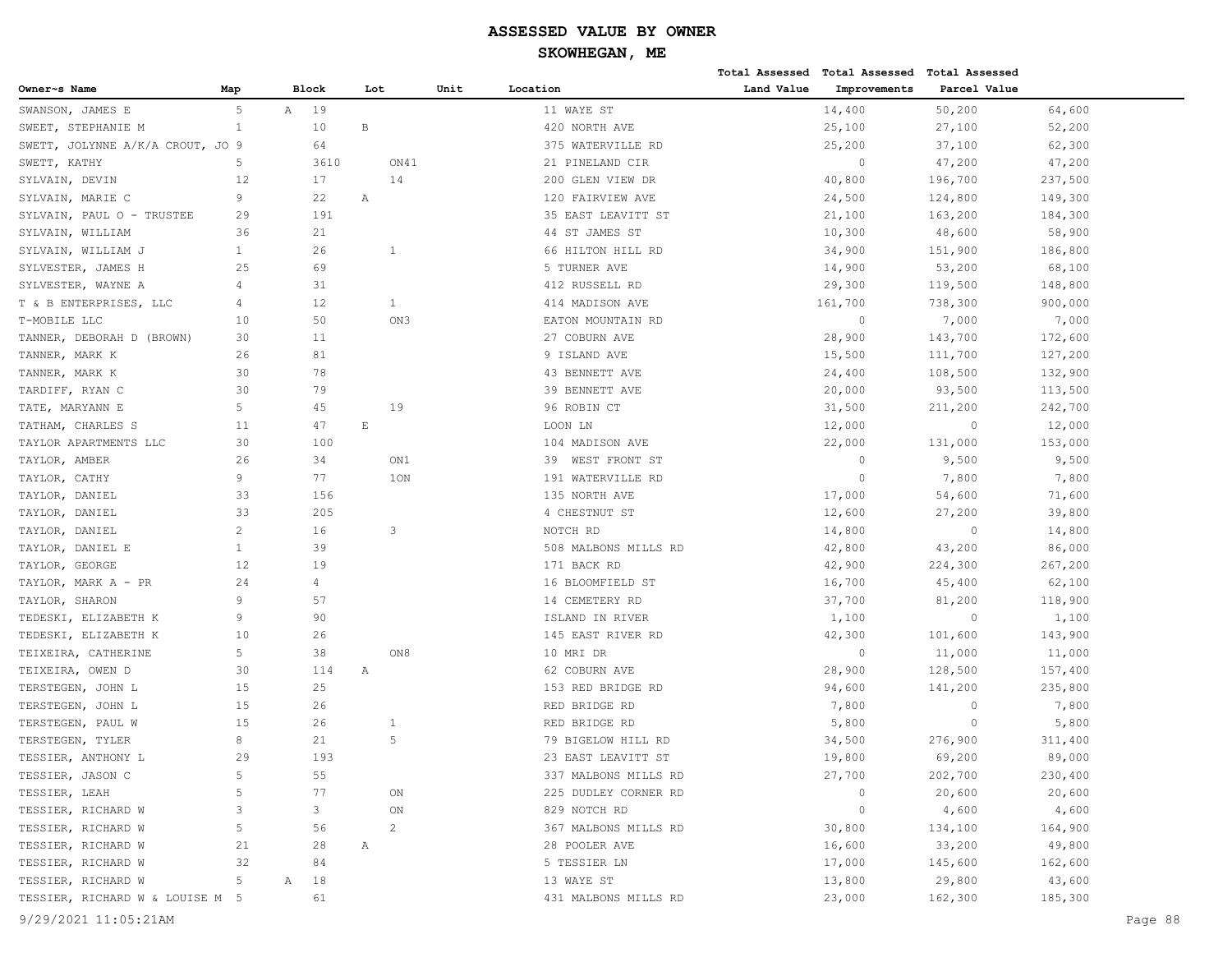**Total Assessed Total Assessed Total Assessed** 

| Owner~s Name                      | Map            | Block                | Lot         | Unit           | Location                  | Land Value | Improvements   | Parcel Value   |           |         |
|-----------------------------------|----------------|----------------------|-------------|----------------|---------------------------|------------|----------------|----------------|-----------|---------|
| THALLER, JOSHUA J                 | 5              | 44                   |             | 16             | 81 TIMBERVIEW DR          |            | 22,000         | 65,500         | 87,500    |         |
| THE BELANGER FAMILY FARM INC      | 2              | $\overline{2}$       |             |                | 669 MALBONS MILLS RD      |            | 66,500         | 53,100         | 119,600   |         |
| THE BELANGER FAMILY FARM INC      | 2              | 3                    |             |                | MALBONS MILLS RD          |            | 700            | $\circ$        | 700       |         |
| THE FEDERATED CHURCH & PARISH 26  |                | 76                   | Α           |                | 18 WESTON ST              |            | 10,000         | 64,800         | 74,800    |         |
| THE FIRST CHURCH OF THE NAZARE 4  |                | 4                    |             |                | 31 EAST MADISON RD        |            | 136,900        | 850,900        | 987,800   |         |
| THE MAINE WATER COMPANY           | 4              | $\overline{4}$       | Α           |                | 8 DUNLOP LN               |            | 21,200         | 300            | 21,500    |         |
| THE MAINE WATER COMPANY           | 21             | 31                   |             |                | CHAMBERLAIN ST            |            | 22,400         | $\overline{0}$ | 22,400    |         |
| THE MAINE WATER COMPANY           | 28             | $\overline{4}$       |             |                | 27 WATERWORKS DR          |            | 75,700         | 299,900        | 375,600   |         |
| THE MAINE WATER COMPANY           | 28             | 4                    | Α           |                | HESELTON ST               |            | $\overline{0}$ | 4,587,400      | 4,587,400 |         |
| THE MAINE WATER COMPANY           | 9              | 76                   |             | 1              | DAVE VIEW DR              |            | 36,600         | $\circ$        | 36,600    |         |
| THE R GIFFORD FAMILY LIMITED P 23 |                | 97                   |             |                | 15 WATERVILLE RD          |            | 49,800         | 146,500        | 196,300   |         |
| THE R. GIFFORD FAMILY LMTD PRT 37 |                | 59                   |             |                | 307 MADISON AVE           |            | 137,800        | 85,400         | 223,200   |         |
| THE SAMPSON SUPERMARKETS INC      | $\overline{4}$ | 5                    |             | 3              | 100 FAIRGROUNDS MARKET PL |            | 506,100        | 2,120,900      | 2,627,000 |         |
| THE SHED SELF STORAGE LLC         | 27             | 32                   |             |                | 9 CENTER ST               |            | 15,500         | 12,000         | 27,500    |         |
| THE SPACE ON THE RIVER LLC        | 26             | 185                  | Α           |                | 181 WATER ST              |            | 30,900         | 141,800        | 172,700   |         |
| THE TOWNE MOTEL LLC               | 32             | 60                   |             |                | 172 MADISON AVE           |            | 198,500        | 496,200        | 694,700   |         |
| THEBARGE, ROSE - EST OF           | 22             | 60                   |             |                | 17 POPLAR ST              |            | 13,300         | 35,200         | 48,500    |         |
| THEBARGE, TREVOR J                | 6              | 16                   | B           |                | 73 EAST RIDGE RD          |            | 34,300         | 86,100         | 120,400   |         |
| THERIAULT, CLAIRE                 | 12             | $\mathbf{2}^{\circ}$ |             | 6              | 499 BIGELOW HILL RD       |            | 39,500         | 145,800        | 185,300   |         |
| THERIAULT, GREGORY F              | 9              | 20                   |             | 1              | 129 FAIRVIEW AVE          |            | 27,300         | 144,400        | 171,700   |         |
| THERIAULT, O FRANK                | 27             | 38                   |             |                | 10 CENTER ST              |            | 14,200         | 39,600         | 53,800    |         |
| THERIAULT, SHELLY A               | 25             | 70                   |             |                | 3 TURNER AVE              |            | 14,900         | 62,200         | 77,100    |         |
| THERIAULT, VIRGINIA               | 27             | 54                   |             |                | 13 OLIVE ST               |            | 16,400         | 61,700         | 78,100    |         |
| THERIEN, CAROL ANN                | 27             | 6                    |             |                | 85 MILBURN ST             |            | 12,800         | 75,100         | 87,900    |         |
| THERRIEN, ALFREDA - LIFE ESTAT 9  |                | 23                   |             | 3              | 11 BIDO LN                |            | 25,000         | 32,000         | 57,000    |         |
| THERRIEN, CAROL A                 | 11             | 4                    |             |                | LAMBERT RD                |            | 6,300          | $\overline{0}$ | 6,300     |         |
| THERRIEN, CAROL A                 | 27             | 3                    |             |                | 99 MILBURN ST             |            | 11,200         | 50,600         | 61,800    |         |
| THERRIEN, CAROL ANN               | 21             | 16                   |             | 9              | CHAMBERLAIN ST (PROPOSED) |            | 6,800          | $\circ$        | 6,800     |         |
| THERRIEN, RAYMOND M               | 33             | 162                  |             |                | 15 EAST CHANDLER ST       |            | 21,100         | 64,400         | 85,500    |         |
| THERRIEN, RICHARD                 | 21             | 14                   |             |                | 59 CHAMBERLAIN ST         |            | 15,000         | 700            | 15,700    |         |
| THIBAULT, DAVID A                 | 5              | 44                   |             | 25             | 31 TIMBERVIEW DR          |            | 20,400         | 83,000         | 103,400   |         |
| THIBAULT, GERALD W                | 32             | 14                   |             |                | 27 BEECH ST               |            | 11,200         | 74,100         | 85,300    |         |
| THIBAULT, MARGUERITE M - LE       | 5              | 13                   | $\mathbb D$ |                | 8 FORREST GREENE ST       |            | 19,700         | 133,200        | 152,900   |         |
| THIBAULT, SHIRLEY                 | 5              | 3610                 |             | ON34           | 8 PINELAND CIR            |            | $\overline{0}$ | 66,900         | 66,900    |         |
| THIBODEAU, ROGER E                | 33             | 143                  |             |                | 48 ST MARK ST             |            | 15,100         | 94,700         | 109,800   |         |
| THIBODEAU, ROGER E                | 33             | 149                  | $\mathsf C$ |                | 45 ST MARK ST             |            | 16,000         | 15,000         | 31,000    |         |
| THING, ROBERT L                   | 29             | 176                  | Α           |                | 15 HESELTON ST            |            | 19,500         | 172,700        | 192,200   |         |
| THOMAS, BERNARD JR                | 5              | 38                   |             | 3              | DR MANN RD                |            | 18,300         | $\mathbf{0}$   | 18,300    |         |
| THOMAS, BERNARD O                 | 5              | 40                   |             |                | 138 DR MANN RD            |            | 36,300         | 64,700         | 101,000   |         |
| THOMAS, WILLIAM A                 | 11             | 27                   | A 4         |                | 1160 CANAAN RD            |            | 26,200         | 33,300         | 59,500    |         |
| THOMPSON, BROOKS F                | 10             | 21                   |             |                | 207 SWAIN HILL RD         |            | 89,800         | 130,400        | 220,200   |         |
| THOMPSON, DALE L                  | 10             | 40                   |             | 30N            | 28 THOMPSON LN            |            | $\overline{0}$ | 86,000         | 86,000    |         |
| THOMPSON, DONNA L                 | 22             | 89                   |             |                | 4 RAILROAD ST             |            | 13,300         | 32,600         | 45,900    |         |
| THOMPSON, GEORGE F                | 10             | 40                   |             | $\overline{2}$ | 6 THOMPSON LN             |            | 56,800         | 15,600         | 72,400    |         |
| THOMPSON, GEORGE F & BARBARA A 10 |                | 40                   |             | 3              | THOMPSON LN               |            | 23,100         | $\overline{0}$ | 23,100    |         |
| THOMPSON, GEORGE JR               | 10             | 40                   |             | 20N            | 16 THOMPSON LN            |            | $\circ$        | 30,800         | 30,800    |         |
|                                   |                |                      |             |                |                           |            |                |                |           |         |
| 9/29/2021 11:05:21AM              |                |                      |             |                |                           |            |                |                |           | Page 89 |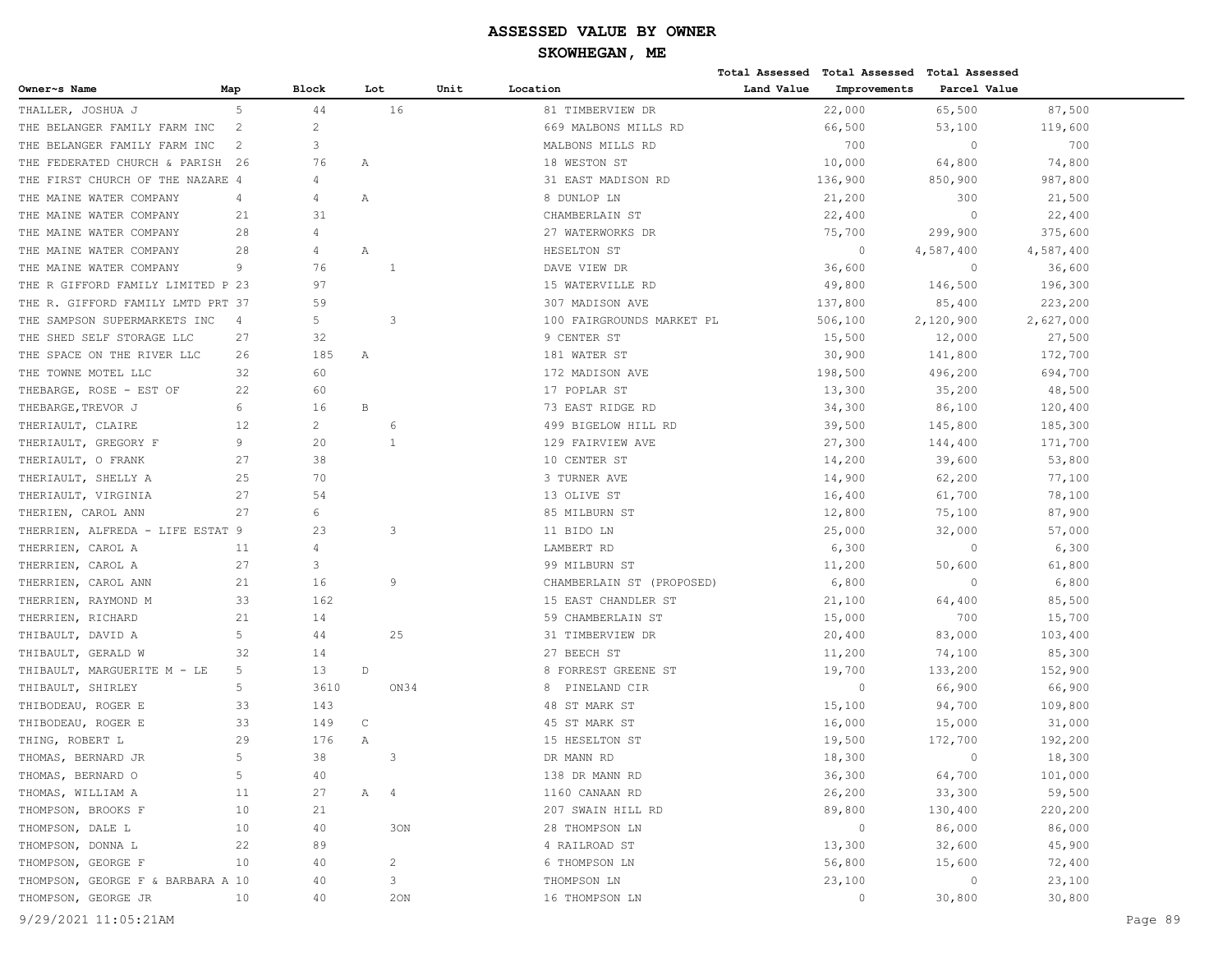|                       |     |                       |                       |      |                        |            | Total Assessed Total Assessed Total Assessed |              |           |         |
|-----------------------|-----|-----------------------|-----------------------|------|------------------------|------------|----------------------------------------------|--------------|-----------|---------|
| Owner~s Name          | Map | Block                 | Lot                   | Unit | Location               | Land Value | Improvements                                 | Parcel Value |           |         |
| THOMPSON, TODD        | 10  | 40                    | 20N1                  |      | 13 THOMPSON LN         |            | $\circ$                                      | 29,300       | 29,300    |         |
| THOMPSON, TODD        | 25  | 37                    | 1                     |      | 69 WEST FRONT ST       |            | 17,500                                       | 76,400       | 93,900    |         |
| THORELL, WAYNE        | 33  | 130                   |                       |      | 34 ST MARK ST          |            | 12,000                                       | 42,700       | 54,700    |         |
| THORNDIKE & SONS INC  | 27  | 73                    |                       |      | MT PLEASANT AVE        |            | 19,600                                       | $\circ$      | 19,600    |         |
| THORNE, BETH L        | 13  | 30                    | $\, {\bf B}$<br>1     |      | 47 PALMER RD           |            | 28,800                                       | 27,000       | 55,800    |         |
| THORNTON, SPENCER     | 12  | 11                    | 19                    |      | 213 ROWE RD            |            | 33,200                                       | 94,100       | 127,300   |         |
| THORP, CHARLES R      | 18  | 4                     | Α                     |      | WATERVILLE RD          |            | 18,200                                       | $\circ$      | 18,200    |         |
| THORPE, ANDREW L      | 12  | $\overline{c}$        | 15                    |      | 601 BIGELOW HILL RD    |            | 38,600                                       | 160,900      | 199,500   |         |
| TIBBETTS, ANTHONY J   | 3   | $\mathbf{2}^{\prime}$ |                       |      | 721 NOTCH RD           |            | 18,800                                       | 97,300       | 116,100   |         |
| TIBBETTS, JAIME L     | 32  | 33                    |                       |      | 14 HANOVER ST          |            | 16,600                                       | 80,200       | 96,800    |         |
| TIBBETTS, NANCY       | 24  | 9                     | ON43                  |      | BIG BIRD ST<br>4       |            | 0                                            | 41,500       | 41,500    |         |
| TILTON, LAWRENCE A JR | 11  | 39                    | 3                     |      | 102 OAK POND RD        |            | 25,800                                       | 90,800       | 116,600   |         |
| TITTLE, SHANNON       | 5   | 101                   | N128                  |      | SUNRISE DR<br>6        |            | $\circ$                                      | 28,300       | 28,300    |         |
| TOLES, WILLIAM R      | 24  | 22                    |                       |      | 19 BLOOMFIELD ST       |            | 19,400                                       | 70,300       | 89,700    |         |
| TOMLIN, MERIAN R      | 13  | 40                    | 1                     |      | 129 PALMER RD          |            | 26,300                                       | 86,500       | 112,800   |         |
| TOWERS, SCOTT E       | 18  | 36                    | Α                     |      | 1029 EAST RIVER RD     |            | 29,100                                       | 96,200       | 125,300   |         |
| TOWLE,<br>JANE        | 5   | 11<br>А               |                       |      | 31 WAYE ST             |            | 13,700                                       | 32,000       | 45,700    |         |
| TOWLE, MAX            | 10  | 39                    | $\mathop{}\mathbb{E}$ |      | 30 RED OAK DR          |            | 36,400                                       | 69,500       | 105,900   |         |
| TOWLE, MICHAEL        | 5   | 35                    | ON13                  |      | 62 HARVEYS PK          |            | $\circ$                                      | 22,200       | 22,200    |         |
| TOWLE, ROBBY          | 10  | 63                    | Α                     |      | 101 LAMBERT RD         |            | 24,900                                       | 38,200       | 63,100    |         |
| TOWLE, SHAWNA         | 5   | 44                    | В<br>6                |      | 33 RYAN LN             |            | 20,400                                       | 86,600       | 107,000   |         |
| TOWN OF SKOWHEGAN     | 1   | $\mathbf{1}$          |                       |      | 29 TRANSFER STATION DR |            | 292,900                                      | 487,700      | 780,600   |         |
| TOWN OF SKOWHEGAN     | 1   | 36                    |                       |      | MALBONS MILLS RD       |            | 1,900                                        | $\circ$      | 1,900     |         |
| TOWN OF SKOWHEGAN     | 4   | 16                    | Α                     |      | RUSSELL RD             |            | 32,900                                       | $\circ$      | 32,900    |         |
| TOWN OF SKOWHEGAN     | 5   | $51 - 1$              | 1                     |      | MALBONS MILLS RD       |            | 1,400                                        | $\circ$      | 1,400     |         |
| TOWN OF SKOWHEGAN     | 5   | 58                    |                       |      | 418 MALBONS MILLS RD   |            | 17,500                                       | $\circ$      | 17,500    |         |
| TOWN OF SKOWHEGAN     | 5   | 65                    |                       |      | NOTCH RD               |            | 4,000                                        | $\circ$      | 4,000     |         |
| TOWN OF SKOWHEGAN     | 5   | 66                    | Α                     |      | NOTCH RD               |            | 15,300                                       | $\Omega$     | 15,300    |         |
| TOWN OF SKOWHEGAN     | 5   | 91                    |                       |      | 5 DUDLEY CORNER RD     |            | 16,700                                       | 24,900       | 41,600    |         |
| TOWN OF SKOWHEGAN     | 5   | 109                   | 1                     |      | CANAAN RD              |            | 26,600                                       | $\circ$      | 26,600    |         |
| TOWN OF SKOWHEGAN     | 8   | 26                    | Α                     |      | 39 POULIN DR           |            | 113,000                                      | 1,182,900    | 1,295,900 |         |
| TOWN OF SKOWHEGAN     | 8   | 47                    | ON                    |      | NORRIDGEWOCK AVE       |            | $\circ$                                      | 11,900       | 11,900    |         |
| TOWN OF SKOWHEGAN     | 9   | 59                    |                       |      | 26 CEMETERY RD         |            | 23,700                                       | $\circ$      | 23,700    |         |
| TOWN OF SKOWHEGAN     | 14  | 31                    | Α                     |      | WATERVILLE RD          |            | 24,600                                       | $\circ$      | 24,600    |         |
| TOWN OF SKOWHEGAN     | 15  | 9                     |                       |      | 449 OAK POND RD        |            | 48,200                                       | $\circ$      | 48,200    |         |
| TOWN OF SKOWHEGAN     | 15  | 10                    |                       |      | OAK POND RD            |            | 108,900                                      | $\circ$      | 108,900   |         |
| TOWN OF SKOWHEGAN     | 23  | 4                     |                       |      | MAIN ST                |            | 2,400                                        | $\circ$      | 2,400     |         |
| TOWN OF SKOWHEGAN     | 23  | 52                    |                       |      | 11 MAIN ST             |            | 15,500                                       | $\mathbf{0}$ | 15,500    |         |
| TOWN OF SKOWHEGAN     | 23  | 108                   |                       |      | 31 MECHANIC ST         |            | 13,500                                       | 36,600       | 50,100    |         |
| TOWN OF SKOWHEGAN     | 23  | 125                   |                       |      | SOUTH FACTORY ST       |            | 2,300                                        | $\circ$      | 2,300     |         |
| TOWN OF SKOWHEGAN     | 25  | 8                     | Α                     |      | PINE ST                |            | 25,900                                       | $\circ$      | 25,900    |         |
| TOWN OF SKOWHEGAN     | 26  | $\mathbf{2}$          |                       |      | MT PLEASANT AVE        |            | 10,700                                       | 0            | 10,700    |         |
| TOWN OF SKOWHEGAN     | 26  | 3                     |                       |      | MT PLEASANT AVE        |            | 4,200                                        | 0            | 4,200     |         |
| TOWN OF SKOWHEGAN     | 26  | 4                     |                       |      | MT PLEASANT AVE        |            | 1,400                                        | $\Omega$     | 1,400     |         |
| TOWN OF SKOWHEGAN     | 26  | 6                     |                       |      | MT PLEASANT AVE        |            | 3,000                                        | 0            | 3,000     |         |
| TOWN OF SKOWHEGAN     | 26  | 64                    |                       |      | ALDER ST               |            | 4,500                                        | 0            | 4,500     |         |
| 9/29/2021 11:05:21AM  |     |                       |                       |      |                        |            |                                              |              |           | Page 90 |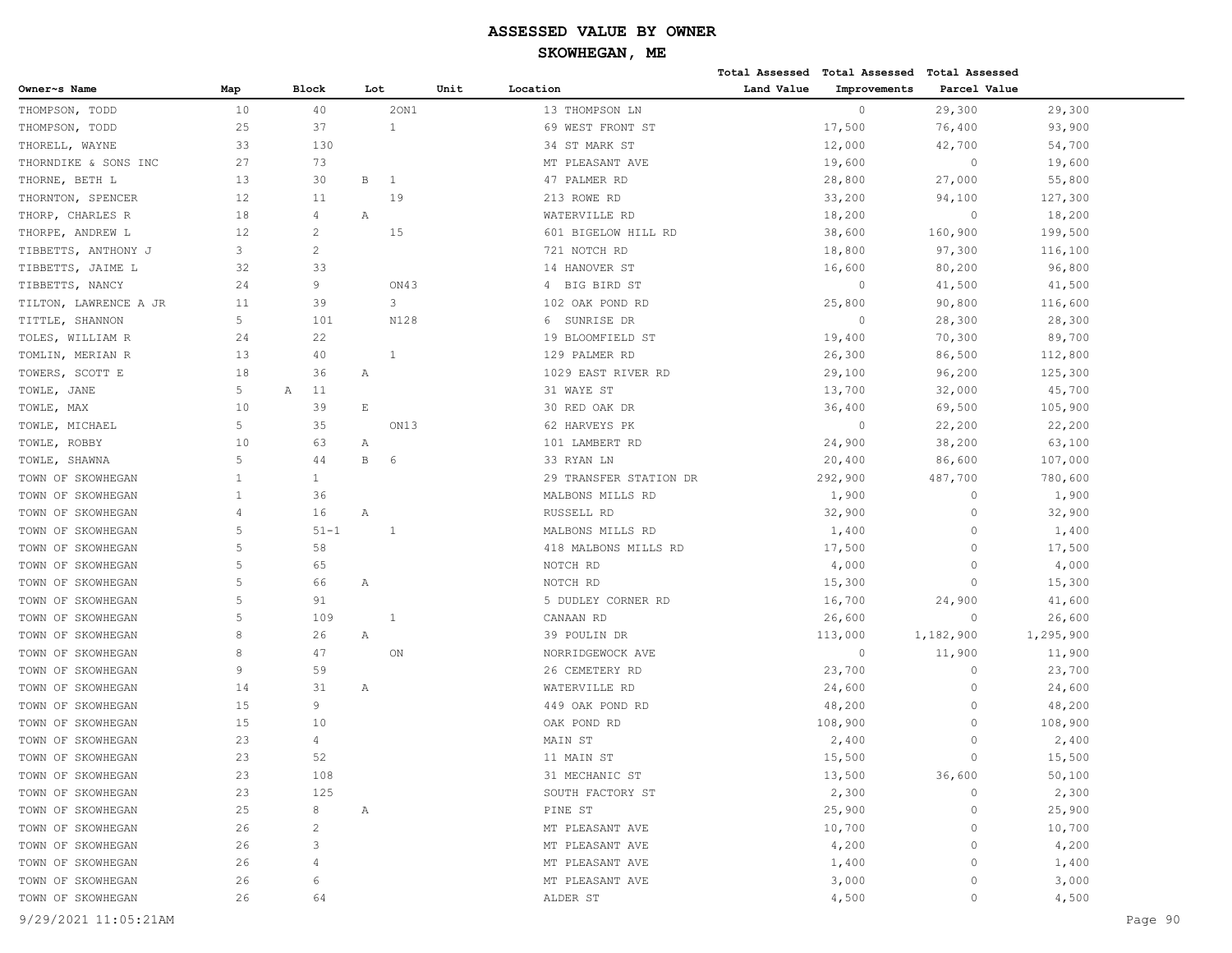# **SKOWHEGAN, ME**

|                                   |                |                |     |                 |      |                     |            | Total Assessed Total Assessed Total Assessed |              |           |
|-----------------------------------|----------------|----------------|-----|-----------------|------|---------------------|------------|----------------------------------------------|--------------|-----------|
| Owner~s Name                      | Map            | <b>Block</b>   | Lot |                 | Unit | Location            | Land Value | Improvements                                 | Parcel Value |           |
| TOWN OF SKOWHEGAN                 | 26             | 69             |     |                 |      | MAIN ST             |            | 14,000                                       | $\circ$      | 14,000    |
| TOWN OF SKOWHEGAN                 | 26             | 74             |     |                 |      | WESTON ST           |            | 25,000                                       | $\circ$      | 25,000    |
| TOWN OF SKOWHEGAN                 | 26             | 79             |     |                 |      | ISLAND AVE          |            | 33,300                                       | 22,500       | 55,800    |
| TOWN OF SKOWHEGAN                 | 26             | 86             |     |                 |      | 16 ISLAND AVE       |            | 28,800                                       | 299,800      | 328,600   |
| TOWN OF SKOWHEGAN                 | 26             | 98             |     |                 |      | ELM ST              |            | 800                                          | $\circ$      | 800       |
| TOWN OF SKOWHEGAN                 | 26             | 133            |     |                 |      | 15 MADISON AVE      |            | 17,500                                       | $\circ$      | 17,500    |
| TOWN OF SKOWHEGAN                 | 26             | 138            |     |                 |      | COMMERCIAL ST       |            | 88,200                                       | 108,000      | 196,200   |
| TOWN OF SKOWHEGAN                 | 26             | 181            |     |                 |      | WATER ST            |            | 28,000                                       | $\circ$      | 28,000    |
| TOWN OF SKOWHEGAN                 | 26             | 182            |     |                 |      | WATER ST            |            | 21,000                                       | $\circ$      | 21,000    |
| TOWN OF SKOWHEGAN                 | 26             | 183            |     |                 |      | 225 WATER ST        |            | 37,000                                       | 992,400      | 1,029,400 |
| TOWN OF SKOWHEGAN                 | 26             | 191            |     |                 |      | 123 WATER ST        |            | 29,300                                       | 23,800       | 53,100    |
| TOWN OF SKOWHEGAN                 | 26             | 193            | Α   |                 |      | PATTEN CT           |            | 25,700                                       | 21,100       | 46,800    |
| TOWN OF SKOWHEGAN                 | 27             | 84             |     |                 |      | JOYCE ST            |            | 2,100                                        | $\circ$      | 2,100     |
| TOWN OF SKOWHEGAN                 | 27             | 91             |     |                 |      | 53 JOYCE ST         |            | 75,500                                       | 315,700      | 391,200   |
| TOWN OF SKOWHEGAN                 | 27             | 108            |     |                 |      | COBURN PARK         |            | 15,100                                       | $\circ$      | 15,100    |
| TOWN OF SKOWHEGAN                 | 28             | $\mathbf{1}$   |     |                 |      | HESELTON ST         |            | 70,000                                       | 48,900       | 118,900   |
| TOWN OF SKOWHEGAN                 | 28             | 14             |     |                 |      | COBURN PARK         |            | 1,800                                        | $\circ$      | 1,800     |
| TOWN OF SKOWHEGAN                 | 28             | 21             |     |                 |      | COBURN PARK         |            | 11,500                                       | $\circ$      | 11,500    |
| TOWN OF SKOWHEGAN                 | 29             | $\mathbf{1}$   | Α   |                 |      | HIGH ST             |            | 73,300                                       | 32,500       | 105,800   |
| TOWN OF SKOWHEGAN                 | 29             | 172            |     | ON              |      | 24 EAST ST          |            | $\circ$                                      | 175,000      | 175,000   |
| TOWN OF SKOWHEGAN                 | 30             | 3              |     |                 |      | ELM/PLEASANT STS    |            | 3,400                                        | $\circ$      | 3,400     |
| TOWN OF SKOWHEGAN                 | 30             | 20             |     |                 |      | PLEASANT ST         |            | 800                                          | $\circ$      | 800       |
| TOWN OF SKOWHEGAN                 | 33             | 212            |     |                 |      | NORTH SCHOOL ST     |            | 15,400                                       | $\circ$      | 15,400    |
| TOWN OF SKOWHEGAN                 | 37             | 63             |     |                 |      | 63 GREENWOOD AVE    |            | 32,900                                       | 375,600      | 408,500   |
| TOWN OF SKOWHEGAN                 | 37             | 109            | Α   |                 |      | NORTH AVE           |            | 2,400                                        | $\circ$      | 2,400     |
| TOWN OF SKOWHEGAN                 | 8              | 21             |     | $\overline{c}$  |      | WEST FRONT ST       |            | 53,700                                       | $\circ$      | 53,700    |
| TOWN OF SKOWHEGAN                 | 9              | 81             |     | 15              |      | WALLACE FARM RD     |            | 6,000                                        | $\circ$      | 6,000     |
| TOWN OF SKOWHEGAN                 | $\overline{c}$ | 11             |     | ON              |      | NOTCH RD            |            | $\circ$                                      | 58,500       | 58,500    |
| TOWN OF SKOWHEGAN                 | 23             | 55             |     | 4               |      | PINE ST             |            | 25,900                                       | $\circ$      | 25,900    |
| TOWN OF SKOWHEGAN                 | 4              | 4              |     | $\overline{2}$  |      | 51 EAST MADISON RD  |            | 33,100                                       | $\circ$      | 33,100    |
| TOWN OF SKOWHEGAN - COBURN PAR 28 |                | 15             |     |                 |      | 419 WATER ST        |            | 86,800                                       | 61,200       | 148,000   |
| TOZIER, DAVID                     | 14             | 48             |     | 2               |      | 518 OAK POND RD     |            | 29,200                                       | 89,300       | 118,500   |
| TOZIER, DAVID L                   | 14             | 48             |     |                 |      | OAK POND RD         |            | 33,700                                       | $\circ$      | 33,700    |
| TOZIER, DONALD S                  | 5              | 3610           |     | ON <sub>5</sub> |      | 15 WOODSIDE DR      |            | $\circ$                                      | 68,200       | 68,200    |
| TOZIER, KAITLYN M                 | 14             | 48             |     | 3               |      | 500 OAK POND RD     |            | 26,300                                       | 141,200      | 167,500   |
| TRACEY, RHONDA K                  | 23             | 111            |     |                 |      | 17 MECHANIC ST      |            | 13,100                                       | 69,900       | 83,000    |
| TRACY, ALEXANDER J                | 33             | 131            |     |                 |      | 36 ST MARK ST       |            | 11,500                                       | 42,200       | 53,700    |
| TRACY, ESTHER M                   | 8              | 13             | B   |                 |      | 297 WEST FRONT ST   |            | 27,800                                       | 89,700       | 117,500   |
| TRACY, JACOB A                    | 21             | 22             |     |                 |      | 37 JACKSON ST       |            | 16,900                                       | 65,600       | 82,500    |
| TRACY, MARK                       | 23             | 107            |     |                 |      | 33 MECHANIC ST      |            | 23,800                                       | 113,800      | 137,600   |
| TRACY, MARK J                     | 12             | 11             |     | $\overline{4}$  |      | 332 BIGELOW HILL RD |            | 76,300                                       | 186,800      | 263,100   |
| TRACY, MARK J                     | 23             | 7 <sup>7</sup> |     |                 |      | 50 MAIN ST          |            | 19,600                                       | 110,600      | 130,200   |
| TRACY, MARTIN F                   | 9              | 33             |     | 3               |      | 72 MIDDLE RD        |            | 20,200                                       | 29,100       | 49,300    |
| TRACY, MARY ANNE                  | 37             | 19             |     |                 |      | 7 WILSON ST         |            | 16,700                                       | 65,300       | 82,000    |
| TRACY, MIRANDA M                  | 33             | 149            |     |                 |      | 1 PARLIN ST         |            | 19,900                                       | 67,900       | 87,800    |
| TRAFTON, LEON                     | 13             | 35             |     | $9 - 2$         |      | MIDDLE RD           |            | 23,900                                       | $\circ$      | 23,900    |
|                                   |                |                |     |                 |      |                     |            |                                              |              |           |

9/29/2021 11:05:21AM Page 91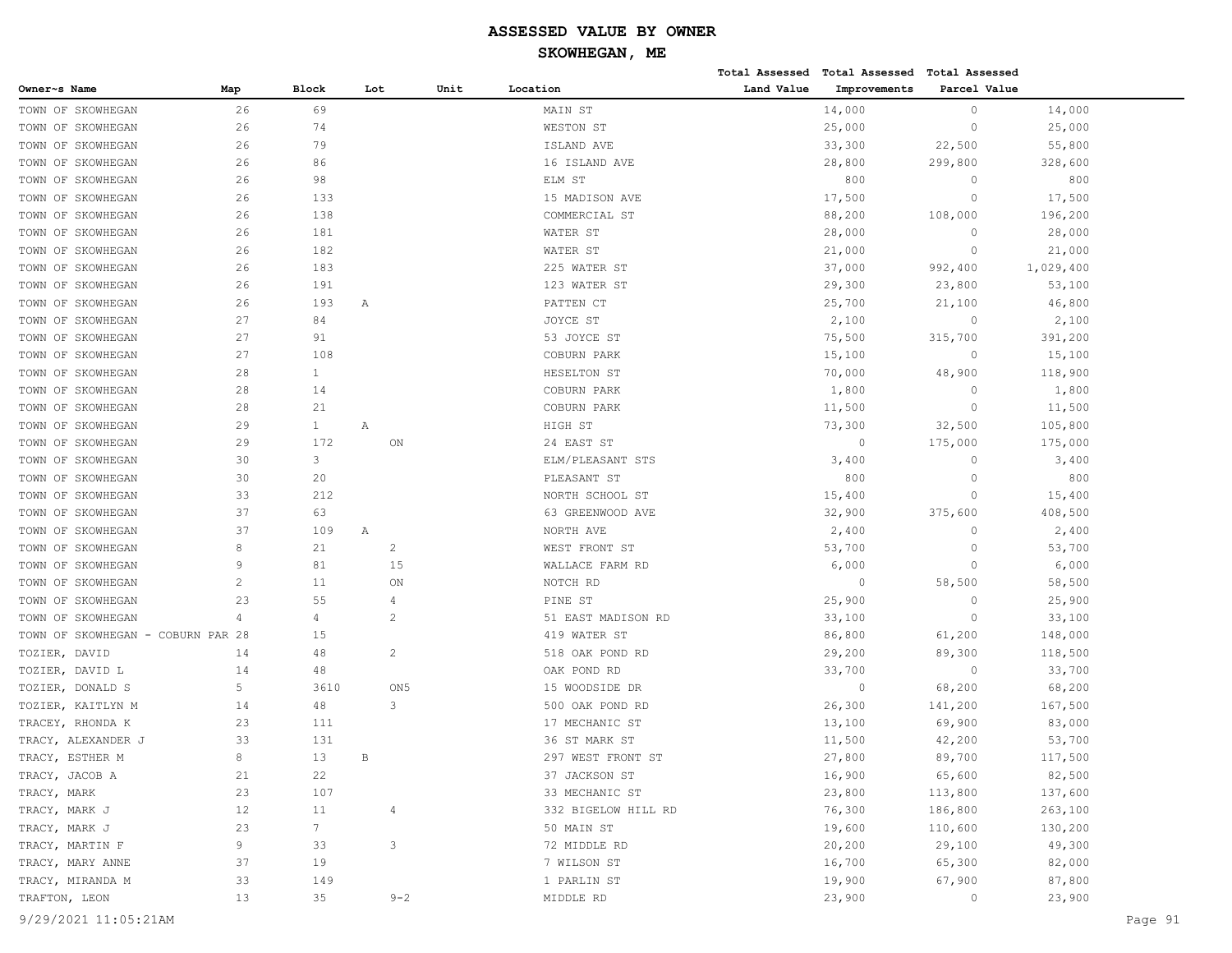|                                   |              |                |     |                |              |                       |            | Total Assessed Total Assessed Total Assessed |              |         |         |
|-----------------------------------|--------------|----------------|-----|----------------|--------------|-----------------------|------------|----------------------------------------------|--------------|---------|---------|
| Owner~s Name                      | Map          | Block          | Lot |                | Unit         | Location              | Land Value | Improvements                                 | Parcel Value |         |         |
| TRAFTON, LEON E                   | 13           | 35             |     | $9 - 1$        |              | 517 MIDDLE RD         |            | 30,100                                       | 31,900       | 62,000  |         |
| TRAFTON, LESLIE D                 | 14           | 61             | Α   |                |              | 872 EAST RIVER RD     |            | 28,900                                       | 91,800       | 120,700 |         |
| TRAFTON, SCOTT H                  | 11           | 46             | В   | 1ON            |              | 157 OAK POND RD       |            | $\circ$                                      | 9,900        | 9,900   |         |
| TRANQUILITY PROPERTIES LLC        | 26           | 62             |     |                |              | 27 ALDER ST           |            | 8,900                                        | 48,900       | 57,800  |         |
| TRASK, DAVID E                    | 14           | 34             |     | $\overline{c}$ |              | 503 EAST RIVER RD     |            | 33,800                                       | 51,900       | 85,700  |         |
| TRAVERS, ANTHONY E                | 5            | 51             |     | $\mathbf{1}$   |              | 264 MALBONS MILLS RD  |            | 30,000                                       | 107,200      | 137,200 |         |
| TRAVERS, CYNTHIA M                | 27           | 9              |     |                |              | 8 WILLETTE ST         |            | 11,500                                       | 54,100       | 65,600  |         |
| TRAVERS, HENRY J                  | 12           | $\mathbf{2}$   |     | $6A-1$         |              | 583 BIGELOW HILL RD   |            | 52,800                                       | 225,900      | 278,700 |         |
| TRAVERS, HENRY J JR               | 9            | 74             | В   | 3              |              | 240 WATERVILLE RD     |            | 65,100                                       | 266,000      | 331,100 |         |
| TRAVERS, HENRY J JR               | 12           | $\overline{2}$ |     | 6              | $\mathbb{A}$ | 575 BIGELOW HILL RD   |            | 42,200                                       | 63,800       | 106,000 |         |
| TRAVERS, JAMES                    | 5            | 101            |     | ON95           |              | HILLTOP DR<br>98      |            | $\circ$                                      | 25,900       | 25,900  |         |
| TRAVERS, MARY ELLEN               | 5            | 51             |     | 1ON            |              | 256 MALBONS MILLS RD  |            | $\circ$                                      | 16,100       | 16,100  |         |
| TRAVERS, MARY ELLEN MALBON        | 1            | 42             |     |                |              | MALBONS MILLS RD      |            | 46,600                                       | $\circ$      | 46,600  |         |
| TREVAINS, LORI                    | 6            | 16             |     | 40N            |              | 61 EAST RIDGE RD      |            | $\circ$                                      | 49,900       | 49,900  |         |
| TRINITY EVANGELICAL FREE CHURC 25 |              | 11             |     | 6              |              | 12 MCCLELLAN ST       |            | 38,400                                       | 770,100      | 808,500 |         |
| TRINITY EVANGELICAL FREE CHURC 25 |              | 11             |     | $6 - 1$        |              | 10 MCCLELLAN ST       |            | 15,100                                       | 86,700       | 101,800 |         |
| TRINITY EVANGELICAL FREE CHURC 25 |              | 18             |     |                |              | 84 WEST FRONT ST      |            | 22,700                                       | $\circ$      | 22,700  |         |
| TRIPP, BRAINARD I - TRUSTEE       | 14           | 19             | B   |                |              | 974 WATERVILLE RD     |            | 24,600                                       | 85,300       | 109,900 |         |
| TRIPP, DEIDRE L                   | 33           | 178            |     | 1              |              | 9 EAST DYER ST        |            | 16,600                                       | 48,100       | 64,700  |         |
| TRIPP, HOWARD K                   | 23           | 85             |     |                |              | 21 FREE ST            |            | 13,300                                       | 52,800       | 66,100  |         |
| TROTT, SUSAN MOODY                | 21           | 30             |     | $\mathbf{1}$   |              | 25 CHAMBERLAIN ST     |            | 32,400                                       | 75,700       | 108,100 |         |
| TROTTIER, STEVEN & KAREN - LE     | 21           | 8              |     | $\mathbf{1}$   |              | 13 DARTMOUTH ST       |            | 16,500                                       | 6,200        | 22,700  |         |
| TRUE, JULIE A                     | 30           | 49             |     |                |              | 14 BENNETT AVE        |            | 11,200                                       | 47,500       | 58,700  |         |
| TRUE, KENNETH K                   | 29           | 134            |     |                |              | 16 EAST MAPLE ST      |            | 19,600                                       | 78,600       | 98,200  |         |
| TRUSTEES OF BLOOMFIELD ACADEMY 23 |              | 55             | Α   |                |              | 33 MAIN ST            |            | 29,200                                       | 75,600       | 104,800 |         |
| TULLY, MAKENZEE                   | 23           | 81             |     |                |              | 38 MECHANIC ST        |            | 16,400                                       | 57,500       | 73,900  |         |
| TURCOTTE, CRAIG J                 | 14           | 41             | Α   |                |              | 440 EATON MOUNTAIN RD |            | 24,700                                       | 57,600       | 82,300  |         |
| TURCOTTE, DANA                    | 27           | 39             |     |                |              | 12 CENTER ST          |            | 14,600                                       | 100          | 14,700  |         |
| TURCOTTE, DANA                    | 27           | 43             |     |                |              | 13 ASH ST             |            | 14,600                                       | 43,500       | 58,100  |         |
| TURCOTTE, DANA                    | 27           | 50             |     | 1              |              | 16 ASH ST             |            | 14,500                                       | 108,900      | 123,400 |         |
| TURCOTTE, DANA L                  | 27           | 17             | Α   |                |              | 3 MILBURN ST          |            | 10,400                                       | 65,600       | 76,000  |         |
| TURCOTTE, DANA L                  | 27           | 18             | Α   |                |              | 2 MILBURN ST          |            | 13,400                                       | 65,700       | 79,100  |         |
| TURCOTTE, DANA L                  | 27           | 19             | Α   |                |              | 11 OAK ST             |            | 16,600                                       | 69,200       | 85,800  |         |
| TURCOTTE, DANA L                  | 27           | 50             |     |                |              | 68 MILBURN ST         |            | 9,200                                        | 66,400       | 75,600  |         |
| TURCOTTE, DANA L                  | 25           | 2658           |     | $2 - 1$        |              | 7 SAVAGE DR           |            | 16,700                                       | 5,900        | 22,600  |         |
| TURCOTTE, EDMOND E JR             | 39           | 36             |     |                |              | 145 CHICKADEE LN      |            | 124,300                                      | 30,600       | 154,900 |         |
| TURCOTTE, EDMUND E JR             | 5            | 90             |     |                |              | 359 CANAAN RD         |            | 24,700                                       | 63,500       | 88,200  |         |
| TURCOTTE, ERIC J                  | 13           | 40             |     | 16             |              | 37 CRESCENT ST        |            | 28,700                                       | 177,700      | 206,400 |         |
| TURCOTTE, KIRBY A                 | 29           | 23             |     |                |              | 29 LEAVITT ST         |            | 12,200                                       | 25,800       | 38,000  |         |
| TURCOTTE, MICHAEL J               | 10           | 61             |     | 1              |              | LAMBERT RD            |            | 17,700                                       | $\circ$      | 17,700  |         |
| TURCOTTE, MICHAEL J               | 10           | 61             |     | $\overline{c}$ |              | 11 LAMBERT RD         |            | 28,000                                       | 82,800       | 110,800 |         |
| TURCOTTE, SHANE L                 | 26           | 12             | Α   |                |              | FRENCH ST             |            | 24,700                                       | $\circ$      | 24,700  |         |
| TURCOTTE, SHANE L                 | 27           | 16             | Α   |                |              | RAILROAD ST           |            | 25,300                                       | 9,300        | 34,600  |         |
| TURCOTTE, SHANE L                 | 27           | 17             | A   | $\overline{1}$ |              | 5 MILBURN ST          |            | 13,900                                       | 34,100       | 48,000  |         |
| TURCOTTE, SHEILA                  | 9            | 45             |     | $2 - 7$        |              | 24 BRITTANY DR        |            | 17,200                                       | $\circ$      | 17,200  |         |
| TURNBULL, CHRISTOPHER P           | $\mathbf{1}$ | 26             |     |                |              | NORTH AVE             |            | 1,900                                        | $\circ$      | 1,900   |         |
| 9/29/2021 11:05:21AM              |              |                |     |                |              |                       |            |                                              |              |         | Page 92 |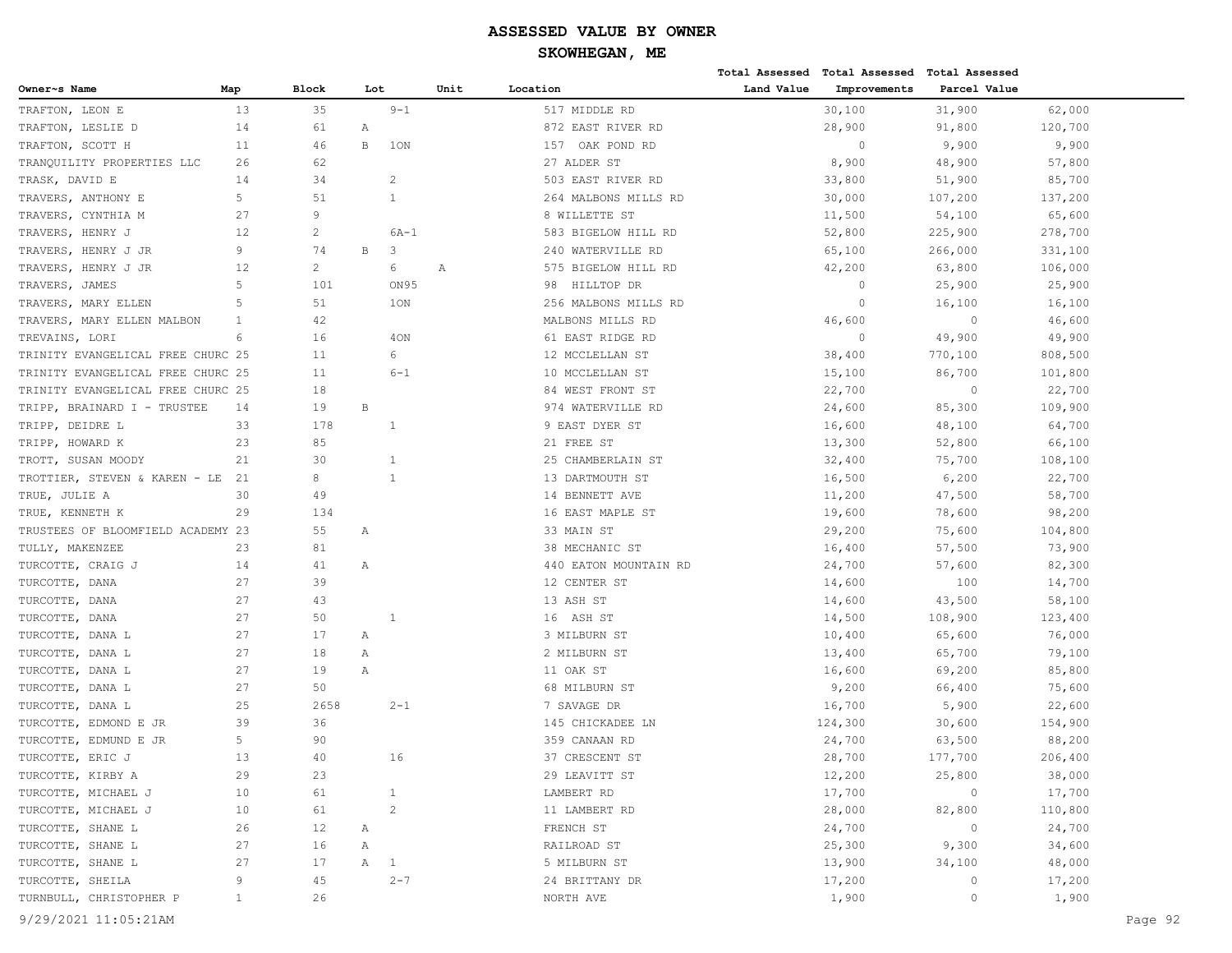# **SKOWHEGAN, ME**

|                                   |              |              |              |                  |      |                      |            | Total Assessed Total Assessed Total Assessed |              |         |
|-----------------------------------|--------------|--------------|--------------|------------------|------|----------------------|------------|----------------------------------------------|--------------|---------|
| Owner~s Name                      | Map          | <b>Block</b> | Lot          |                  | Unit | Location             | Land Value | Improvements                                 | Parcel Value |         |
| TURNBULL, CHRITOPHER P            | $\mathbf{1}$ | 26           |              | 11               |      | 607 NORTH AVE        |            | 25,600                                       | 114,100      | 139,700 |
| TURNER, CATHERINE K               | 12           | 3            |              | 11               |      | 29 TOWER DR          |            | 56,400                                       | 184,500      | 240,900 |
| TURNER, COREY M                   | 32           | 25           |              |                  |      | 30 BEECH ST          |            | 13,400                                       | 88,500       | 101,900 |
| TURNER, JESSICA E                 | 20           | 47           |              |                  |      | 16 UNION ST          |            | 22,000                                       | 81,100       | 103,100 |
| TURNER, JOSHUA M                  | 32           | 54           |              |                  |      | 14 ROBINSON ST       |            | 24,800                                       | 170,400      | 195,200 |
| TURNER, LINWOOD N                 | 5            | 50           |              |                  |      | 245 MALBONS MILLS RD |            | 22,000                                       | 135,000      | 157,000 |
| TURNER, LOUIS B                   | 29           | 188          | В            |                  |      | 35 HESELTON ST       |            | 19,100                                       | 90,600       | 109,700 |
| TURNER, MELANIE                   | 5            | 13           |              |                  |      | 3 FORREST GREENE ST  |            | 23,600                                       | 77,000       | 100,600 |
| TURNER, MICHAEL                   | 6            | 41           |              | 1                | Α    | CANAAN RD            |            | 31,100                                       | $\circ$      | 31,100  |
| TURNER, MONICA                    | 33           | 175          | $\, {\bf B}$ | ON               |      | 25 EAST DYER ST      |            | $\circ$                                      | 5,900        | 5,900   |
| TURNER, RICKY L                   | 23           | 61           |              |                  |      | FREE ST              |            | 14,000                                       | $\circ$      | 14,000  |
| TURNER, RICKY L                   | 23           | 62           |              |                  |      | FREE ST              |            | 12,600                                       | $\circ$      | 12,600  |
| TURNER, RICKY L                   | 23           | 74           |              |                  |      | 6 FREE ST            |            | 9,500                                        | 57,500       | 67,000  |
| TURNER, RICKY L                   | 23           | 89           |              |                  |      | 39 WATERVILLE RD     |            | 10,900                                       | $\circ$      | 10,900  |
| TUTTLE, EDWARD                    | 5            | 3610         |              | ON <sub>23</sub> |      | 37 WOODLAND DR       |            | $\circ$                                      | 56,600       | 56,600  |
| TUTTLE, JAMES                     | 11           | 15           |              | $3 - 1$          |      | 153 WEST SHORE RD    |            | 11,100                                       | $\circ$      | 11,100  |
| TUTTLE, MARK A                    | $\mathbf{1}$ | 10           | $\mathbb D$  |                  |      | 438 NORTH AVE        |            | 24,400                                       | 62,400       | 86,800  |
| TUTTLE, MARYANN                   | 5            | 72           |              |                  |      | 266 DUDLEY CORNER RD |            | 28,300                                       | 85,200       | 113,500 |
| TUTTLE, MICHELLE L                | 5            | 118          |              | 2                |      | 35 PARKMAN HILL RD   |            | 33,100                                       | 53,800       | 86,900  |
| TUTTLE, RODNEY L                  | 6            | 51           | $\, {\bf B}$ | <sup>1</sup>     |      | 435 CANAAN RD        |            | 24,600                                       | 134,800      | 159,400 |
| TYKS HOLDING INC                  | 32           | 18           |              |                  |      | 7 BEECH ST           |            | 11,200                                       | 64,100       | 75,300  |
| TYKS HOLDING INC                  | 32           | 19           |              |                  |      | 220 MADISON AVE      |            | 52,400                                       | 96,800       | 149,200 |
| TYKS, STANLEY                     | 5            | 3610         |              | ON19             |      | 21 WOODLAND DR       |            | $\circ$                                      | 64,000       | 64,000  |
| TYKS, STEPHEN                     | 30           | 114          |              |                  |      | 56 COBURN AVE        |            | 32,000                                       | 133,200      | 165,200 |
| TYLER, PARKER H                   | 13           | 54           |              |                  |      | 650 MIDDLE RD        |            | 34,200                                       | 125,800      | 160,000 |
| U S GOVERNMENT - POST OFFICE      | 26           | 158          |              |                  |      | 242 WATER ST         |            | 37,200                                       | 570,500      | 607,700 |
| UNITED PAPERWORKERS INTRNTL       | 9            | 46           |              |                  |      | 653 WATERVILLE RD    |            | 70,600                                       | 310,800      | 381,400 |
| UNITED STATES POSTAL SERVICE      | 26           | 169          |              |                  |      | 8 NORTH AVE          |            | 14,100                                       | 9,000        | 23,100  |
| V S H REALTY, INC                 | 29           | $\mathbf{1}$ |              |                  |      | 65 MADISON AVE       |            | 89,900                                       | 232,900      | 322,800 |
| VACHON, STEPHEN P                 | 17           | 28           | $\, {\bf B}$ |                  |      | 845 MIDDLE RD        |            | 37,100                                       | 116,500      | 153,600 |
| VAILLANCOURT, LINDA               | 22           | 3            |              | ON1              |      | 5 GARALDS WY         |            | $\circ$                                      | 6,700        | 6,700   |
| VALECILLOS, JUAN M FEBRES         | 5            | 45           |              | 23               |      | 77 ROBIN CT          |            | 29,200                                       | 270,900      | 300,100 |
| VAN DESSEL, JAMES JR              | 5            | 44           |              | 22               |      | 57 TIMBERVIEW DR     |            | 19,900                                       | 66,900       | 86,800  |
| VAN DYCK, MARIE                   | 26           | 106          |              |                  |      | 37 ELM ST            |            | 29,900                                       | 125,200      | 155,100 |
| VAN HORNE, PATRICIA               | 27           | 98           |              |                  |      | 120 MILBURN ST       |            | 30,000                                       | 30,000       | 60,000  |
| VAN HORNE, PATRICIA M             | 27           | 90           |              | 1                |      | 44 JOYCE ST          |            | 21,000                                       | $\circ$      | 21,000  |
| VAN HORNE, PATRICIA M             | 27           | 96           |              |                  |      | 7 JOYCE ST           |            | 23,000                                       | 84,000       | 107,000 |
| VAN LEEUWEN, JOEY                 | 5            | 98           |              |                  |      | 278 CANAAN RD        |            | 24,600                                       | 144,400      | 169,000 |
| VANADESTINE, DONLINNA SUE ET A 15 |              | 23           |              |                  |      | RED BRIDGE RD        |            | 2,500                                        | $\circ$      | 2,500   |
| VANADESTINE, ROBERT               | 17           | 5            |              | 1                |      | 717 BACK RD          |            | 123,800                                      | 153,000      | 276,800 |
| VANADESTINE, ROBERT W SR          | 32           | 111          |              | 4                |      | 12 MERRILL ST        |            | 23,600                                       | 122,500      | 146,100 |
| VANDER BUSH, EDWARD F JR ET AL 4  |              | 15           | Α            |                  |      | MADISON AVE          |            | 5,200                                        | $\circ$      | 5,200   |
| VANHOY, MELISSA M (PIERCE)        | 17           | 3            |              |                  |      | 868 BACK RD          |            | 49,500                                       | 70,100       | 119,600 |
| VARTANIAN, JOHN M                 | 38           | $\mathbf{1}$ |              |                  |      | 13 PARK ST           |            | 11,600                                       | 48,900       | 60,500  |
| VASHON, GENIE L - LIFE ESTATES 33 |              | 191          | Α            |                  |      | 20 CHESTNUT ST       |            | 13,300                                       | 49,800       | 63,100  |
| VAUTIER, MATTHEW                  | 22           | 125          |              | $\mathbf{1}$     |      | 21 PATRICK ST        |            | 25,800                                       | 114,200      | 140,000 |
|                                   |              |              |              |                  |      |                      |            |                                              |              |         |

9/29/2021 11:05:21AM Page 93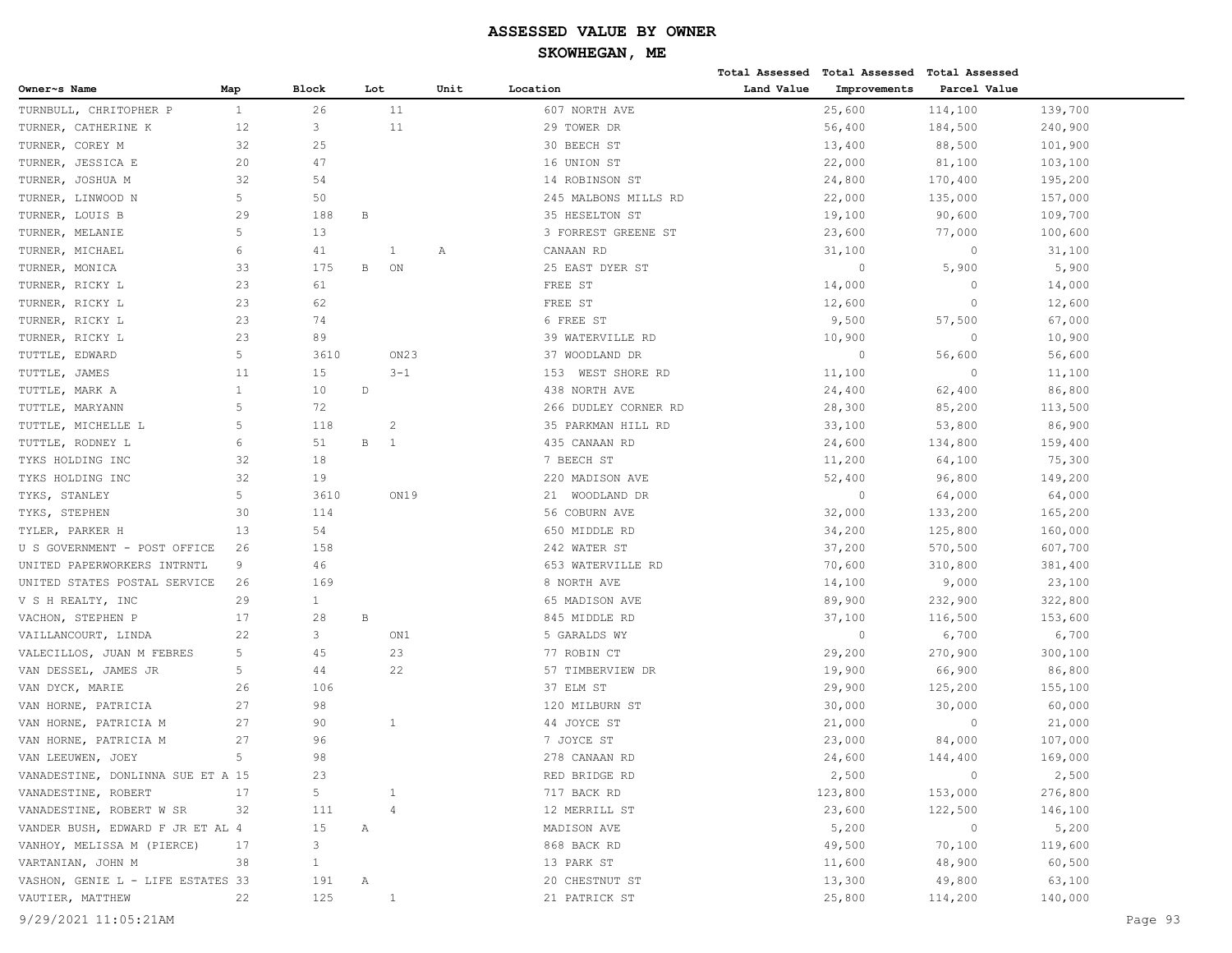# **SKOWHEGAN, ME**

|                                              |          |                 |                              |      |                                     |            | Total Assessed Total Assessed | <b>Total Assessed</b> |                    |
|----------------------------------------------|----------|-----------------|------------------------------|------|-------------------------------------|------------|-------------------------------|-----------------------|--------------------|
| Owner~s Name                                 | Map      | <b>Block</b>    | Lot                          | Unit | Location                            | Land Value | Improvements                  | Parcel Value          |                    |
| VEARA, MANUEL                                | 37       | 91              |                              |      | 10 ADAMS ST                         |            | 11,200                        | 32,700                | 43,900             |
| VEELENTURF, RICHARD                          | 33       | 82              |                              |      | 39 CHANDLER ST                      |            | 27,000                        | 65,200                | 92,200             |
| VEILLEUX, CHARLES H JR                       | 26       | 165             |                              |      | 20 CROSS ST                         |            | 17,100                        | 58,700                | 75,800             |
| VEILLEUX, ROLAND A                           | 37       | 110             |                              |      | 217 NORTH AVE                       |            | 39,400                        | 145,700               | 185,100            |
| VEILLEUX, ROLAND A                           | 37       | 113             | 1                            |      | 53 PARLIN ST                        |            | 13,400                        | 46,100                | 59,500             |
| VEILLEUX, ROLAND A                           | 37       | 110             | Α                            |      | 213 NORTH AVE                       |            | 28,500                        | 88,300                | 116,800            |
| VEILLEUX, ROLAND A                           | 37       | 113             | 4                            |      | 51 PARLIN ST                        |            | 11,700                        | 24,700                | 36,400             |
| VEILLEUX, ROLAND A                           | 37       | 113             | 3                            |      | 17 ST JAMES ST                      |            | 9,800                         | 22,300                | 32,100             |
| VEILLEUX, ROLAND A                           | 37       | 113             | $\overline{2}$               |      | 15 ST JAMES ST                      |            | 9,800                         | 22,200                | 32,000             |
| VEILLEUX, ROLAND A                           | 37       | 109             |                              |      | 225 NORTH AVE                       |            | 64,700                        | 78,500                | 143,200            |
| VEILLEUX, SHARON D                           | 12       | 15              | $\mathbf{1}$                 |      | 131 ROWE RD                         |            | 57,300                        | 87,600                | 144,900            |
| VEILLEUX, SONJA L                            | 27       | 63              |                              |      | 114 MILBURN ST                      |            | 14,200                        | 77,000                | 91,200             |
| VEINOTTE, TAMMIE L                           | 39       | 31              |                              |      | 163 CHICKADEE LN                    |            | 99,800                        | 91,300                | 191,100            |
| VEINOTTE, TAMMIE L                           | 11       | 28              | 2                            |      | CHICKADEE LN                        |            | 23,100                        | 4,900                 | 28,000             |
| VELADO, RAFAEL A JR                          | 5        | 45              | 22                           |      | 81 ROBIN CT                         |            | 34,500                        | 275,500               | 310,000            |
| VERIZON WIRELESS                             | 26       | 80              | ON                           |      | ISLAND AVE                          |            | $\circ$                       | 31,000                | 31,000             |
| VERKADE, EDWARD G                            | 22       | 21              |                              |      | 10 PRATT CT                         |            | 23,700                        | 24,100                | 47,800             |
| VERVILLE, AMY                                | 23       | 24              |                              |      | 61 MAIN ST                          |            | 19,100                        | 46,000                | 65,100             |
| VICKERS, VICKI L BOWMAN                      | 33       | 71              |                              |      | 35 DYER ST                          |            | 27,800                        | 50,100                | 77,900             |
| VICNEIRE, RICHARD H                          | 22       | 18<br>А         |                              |      | 21 DICKIE ST                        |            | 28,500                        | 128,900               | 157,400            |
| VIGUE, NORMAN J JR                           | 17       | 33              | Α                            |      | 767 MIDDLE RD                       |            | 35,500                        | 96,900                | 132,400            |
| VILES,<br>EDWARD                             | 8        | 52              | $\, {\bf B}$<br><sup>1</sup> |      | 155 NORRIDGEWOCK AVE                |            | 28,500                        | 67,900                | 96,400             |
| VILES, SUSAN S                               | 21       | 25              |                              |      | 19 JACKSON ST                       |            | 16,900                        | 39,800                | 56,700             |
| VILES, SUSAN S                               | 21       | 25              | 1                            |      | 15 JACKSON ST                       |            | 14,600                        | 76,300                | 90,900             |
| VILES, SUSAN S                               | 21       | 22              | 1                            |      | 18 POOLER AVE                       |            | 16,900                        | 21,200                | 38,100             |
| VINCUNAS, MARY AMBER                         | 5        | 95              |                              |      | 288 CANAAN RD                       |            | 24,400                        | 99,400                | 123,800            |
| VINING ROBIN TRUSTEE                         | 6        | $7\overline{ }$ |                              |      | EAST RIDGE RD                       |            | 57,200                        | $\circ$               | 57,200             |
| VINING ROBIN TRUSTEE                         | 6        | 39              |                              |      | CANAAN RD                           |            | 8,000                         | $\circ$               | 8,000              |
| VINING ROBIN TRUSTEE                         | 6        | 63              |                              |      | NOTCH RD                            |            | 1,100                         | $\circ$               | 1,100              |
| VINING ROBIN TRUSTEE                         | 6        | 64              |                              |      | NOTCH RD                            |            | 2,200                         | $\circ$               | 2,200              |
| VINING ROBIN TRUSTEE                         | 11       | 3               |                              |      | LAMBERT RD                          |            | 12,100                        | $\circ$               | 12,100             |
| VINING ROBIN TRUSTEE                         | 11       | 6               |                              |      | LAMBERT RD                          |            | 3,300                         | $\circ$               | 3,300              |
| VINING ROBIN TRUSTEE                         | 14       | 43              |                              |      | 678 EAST RIVER RD                   |            | 27,600                        | 96,700                | 124,300            |
| VINING ROBIN TRUSTEE                         | 14       | 46              |                              |      | LAMBERT RD                          |            | 7,400                         | $\circ$               | 7,400              |
| VINING ROBIN TRUSTEE                         | 14       | 46              | 1                            |      | LAMBERT RD                          |            | 10,800                        | $\circ$               | 10,800             |
| VINING ROBIN TRUSTEE<br>VINING ROBIN TRUSTEE | 14       | 41              |                              |      | 340 LAMBERT RD                      |            | 68,000                        | $\circ$               | 68,000             |
|                                              | 11<br>14 | 48<br>44        | 1                            |      | LAMBERT RD OFF                      |            | 19,900                        | 3,500                 | 23,400             |
| VINING, DAVID A                              |          |                 | 2                            |      | 511 OAK POND RD                     |            | 28,200                        | 195,100               | 223,300            |
| VINING, ELAINE G                             | 14       | 43              |                              |      | 654 EAST RIVER RD                   |            | 25,900                        | 21,900                | 47,800             |
| VIOLETTE, DWIGHT R<br>VIOLETTE, JOEL L       | 13<br>23 | 50<br>19        | Α                            |      | 647 MIDDLE RD<br>75 MAIN ST         |            | 33,800<br>20,200              | 100,800<br>125,400    | 134,600<br>145,600 |
| VIOLETTE, JOSEPH J                           | 11       | 28              | $\overline{5}$               |      | 180 LAMBERT RD                      |            |                               | 22,000                |                    |
|                                              | 31       | $\overline{4}$  |                              |      |                                     |            | 33,400                        |                       | 55,400             |
| VIOLETTE, MONA<br>VIOLETTE, ROLANDA L        | 22       | 73              |                              |      | 36 NORRIDGEWOCK AVE<br>34 FRENCH ST |            | 55,500<br>10,900              | 96,400<br>41,800      | 151,900<br>52,700  |
| VITALONE, PAUL K                             | 28       | 12              |                              |      | 36 MALBONS MILLS RD                 |            | 21,100                        | 61,200                | 82,300             |
| VOISINE MARK A                               | 13       | 30              | В                            |      | 27 PALMER RD                        |            | 41,400                        | 157,800               | 199,200            |
|                                              |          |                 |                              |      |                                     |            |                               |                       |                    |

9/29/2021 11:05:21AM Page 94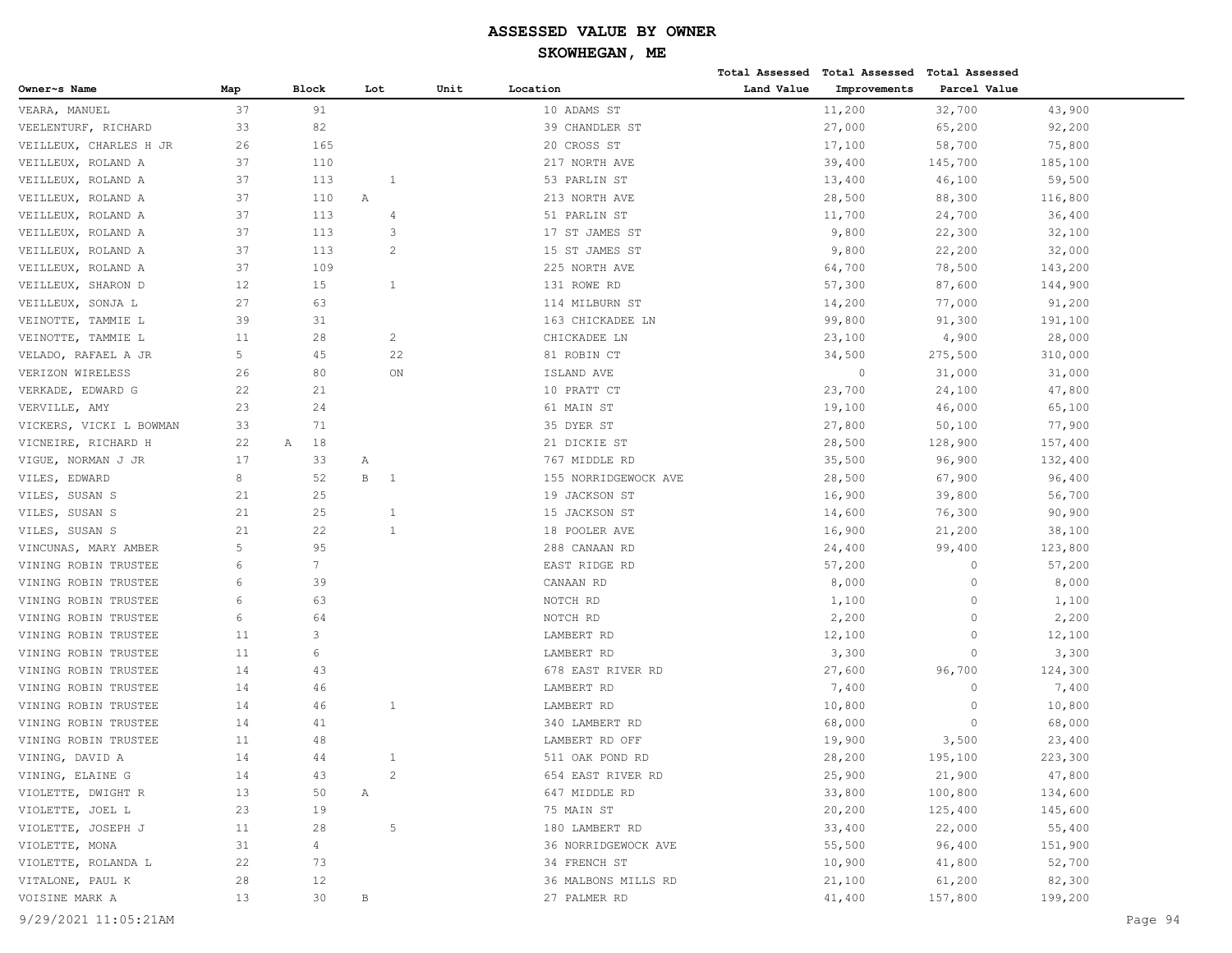|                                   |                |              |                       |                |         |                          |            | Total Assessed Total Assessed | <b>Total Assessed</b> |           |
|-----------------------------------|----------------|--------------|-----------------------|----------------|---------|--------------------------|------------|-------------------------------|-----------------------|-----------|
| Owner~s Name                      | Map            | Block        | Lot                   |                | Unit    | Location                 | Land Value | Improvements                  | Parcel Value          |           |
| VOISINE, RONALD A                 | 17             | 16           |                       |                |         | MIDDLE RD                |            | 600                           | $\circ$               | 600       |
| VONTOBEL, MARILYN                 | 24             | 26           |                       | ON             |         | 7 BLOOMFIELD ST          |            | $\circ$                       | 24,800                | 24,800    |
| W/S FAIRGROUNDS MKT PLC LMTD      | 4              | 5            |                       | $\overline{c}$ |         | 17 CONSTITUTION AVE      |            | 322,800                       | 131,900               | 454,700   |
| W/S SKOWHEGAN PROP. LMTD PRTNR 4  |                | 5            |                       | -1             |         | 60 FAIRGROUNDS MARKET PL |            | 493,800                       | 6,043,500             | 6,537,300 |
| WACOME, GEORGE D                  | 18             | 33           |                       | 1              |         | 993 EAST RIVER RD        |            | 30,500                        | 84,500                | 115,000   |
| WACOME, ISAAC J                   | 21             | 29           |                       | $\overline{2}$ |         | 50 POOLER AVE            |            | 24,400                        | 122,700               | 147,100   |
| WACOME, PHILIP N                  | $\overline{c}$ | 22           | В                     | -1             |         | 397 EAST RIDGE RD        |            | 37,800                        | 104,400               | 142,200   |
| WAINORIS, DOUGLASS P              | 32             | 78           |                       | 1              |         | 30 SILVER ST             |            | 16,600                        | 63,300                | 79,900    |
| WAINWRIGHT, RACHEL                | 23             | 71           |                       |                |         | 15 SOUTH ST              |            | 13,900                        | 64,900                | 78,800    |
| WALES, JON B                      | 27             | 118          |                       |                | $\rm H$ | WATER ST                 |            | 500                           | 12,900                | 13,400    |
| WALES, JON B                      | 27             | 120          |                       |                |         | 325 WATER ST             |            | 10,600                        | 110,100               | 120,700   |
| WALKER, ABBY F                    | 29             | 203          |                       |                |         | 312 WATER ST             |            | 27,600                        | 145,400               | 173,000   |
| WALKER, CYNTHIA J                 | 16             | 3            |                       |                |         | 885 BIGELOW HILL RD      |            | 47,700                        | 92,900                | 140,600   |
| WALKER, DARCY J                   | 36             | $\mathbf{3}$ | $\, {\bf B}$          |                |         | 24 DR MANN RD            |            | 16,400                        | 75,600                | 92,000    |
| WALKER, JANICE J                  | 32             | 23           | Α                     |                |         | 18 BEECH ST              |            | 13,900                        | 61,000                | 74,900    |
| WALKER, PERCIE O                  | 11             | 36           |                       |                |         | OAK POND RD              |            | 1,300                         | 500                   | 1,800     |
| WALKER, PERCIE O                  | 11             | 36           | Α                     |                |         | 44 OAK POND RD           |            | 22,100                        | 164,600               | 186,700   |
| WALLACE, GARY E                   | 9              | 81           | Α                     |                |         | 178 WATERVILLE RD        |            | 27,000                        | 135,700               | 162,700   |
| WALTER, ALICE LORRAINE            | 25             | 52           |                       |                |         | 19 PENNELL ST            |            | 17,100                        | 55,700                | 72,800    |
| WALTERS, KYLE                     | 33             | 171          |                       |                |         | 16 EAST DYER ST          |            | 16,200                        | 84,000                | 100,200   |
| WAMBOLT, NEWELL DEAN              | 10             | 55           |                       |                |         | 907 CANAAN RD            |            | 6,300                         | 10,700                | 17,000    |
| WANING, ANNMARIE                  | 22             | 115          |                       |                |         | 3 PATRICK ST             |            | 31,700                        | 89,600                | 121,300   |
| WARD, JENNIFER L                  | 13             | 42           | $\mathsf C$           |                |         | 225 PALMER RD            |            | 33,300                        | 132,800               | 166,100   |
| WARD, JON                         | 10             | 45           |                       | 2              |         | 404 EATON MOUNTAIN RD    |            | 30,600                        | 106,000               | 136,600   |
| WARD, MATTHEW                     | $\mathbf{1}$   | 26           |                       | 3              |         | 19 MESSINA DR            |            | 29,500                        | 93,000                | 122,500   |
| WARD, SCOTT ADAM & TAMMIE JEAN 17 |                | 29           |                       |                |         | 815 MIDDLE RD            |            | 29,000                        | 67,400                | 96,400    |
| WARD, TODD G                      | 30             | 44           |                       |                |         | 11 SUMMER ST             |            | 15,200                        | 72,600                | 87,800    |
| WARE, CARROLL M                   | 37             | 10           |                       |                |         | 32 GREENWOOD AVE         |            | 17,100                        | 64,000                | 81,100    |
| WARGER, JASON J                   | 21             | 14           |                       | 9              |         | 41 POOLER AVE            |            | 16,700                        | 131,300               | 148,000   |
| WARREN, DANNY & KATHRYN M (1/2 14 |                | 3            |                       |                |         | 25 WHITE PINE DR         |            | 34,500                        | 108,800               | 143,300   |
| WASHBURN, BRENDA S                | 4              | 12           |                       | 2              |         | MADISON AVE              |            | 56,300                        | $\circ$               | 56,300    |
| WASHBURN, DEREK L                 | 5              | 36           |                       | 3              |         | 70 DR MANN RD            |            | 16,400                        | 88,200                | 104,600   |
| WASHBURN, DUSTIN                  | 33             | 119          |                       |                |         | 6 BEAUFORD ST            |            | 13,300                        | 39,400                | 52,700    |
| WASHBURN, DUSTIN M                | 13             | 25           |                       |                |         | 396 MIDDLE RD            |            | 38,300                        | 279,800               | 318,100   |
| WASHBURN, DUSTIN M                | 22             | 22           |                       |                |         | 11 PRATT CT              |            | 16,200                        | 35,400                | 51,600    |
| WASHBURN, JEFFREY G               | 33             | 148          |                       |                |         | 5 PARLIN ST              |            | 16,300                        | 51,400                | 67,700    |
| WASHBURN, JUNE B                  | 33             | 204          |                       |                |         | 99 NORTH AVE             |            | 15,200                        | 68,200                | 83,400    |
| WASHBURN, MICHAEL                 | 37             | 136          |                       | ON1            |         | 20 HARDING ST            |            | $\circ$                       | 13,700                | 13,700    |
| WASHBURN, PAULA A                 | 33             | 120          |                       |                |         | 10 BEAUFORD ST           |            | 10,400                        | 8,800                 | 19,200    |
| WASHBURN, RANDALL E               | 33             | 149          | $\mathop{}\mathbb{E}$ |                |         | 35 ST MARK ST            |            | 13,900                        | 6,800                 | 20,700    |
| WASHBURN, RANDY L                 | 20             | 15           |                       | 4              |         | 15 WASHBURN LN           |            | 25,300                        | 140,300               | 165,600   |
| WASHBURN, REGINALD L JR           | 20             | 15           |                       | $\mathbf{1}$   |         | 11 WASHBURN LN           |            | 20,400                        | 162,500               | 182,900   |
| WASHBURN, REGINALD L JR           | 20             | 15           |                       |                |         | WASHBURN LN              |            | 9,700                         | $\circ$               | 9,700     |
| WASHBURN, RICHARD C JR            | 10             | 39           |                       | 5              |         | 106 RED OAK DR           |            | 28,200                        | 26,300                | 54,500    |
| WASHBURN, RICHARD C JR            | 13             | 23           | Α                     |                |         | 330 MIDDLE RD            |            | 29,500                        | 99,600                | 129,100   |
| WASHBURN, RICHARD C SR            | 13             | 31           |                       |                |         | MIDDLE RD                |            | 23,600                        | $\circ$               | 23,600    |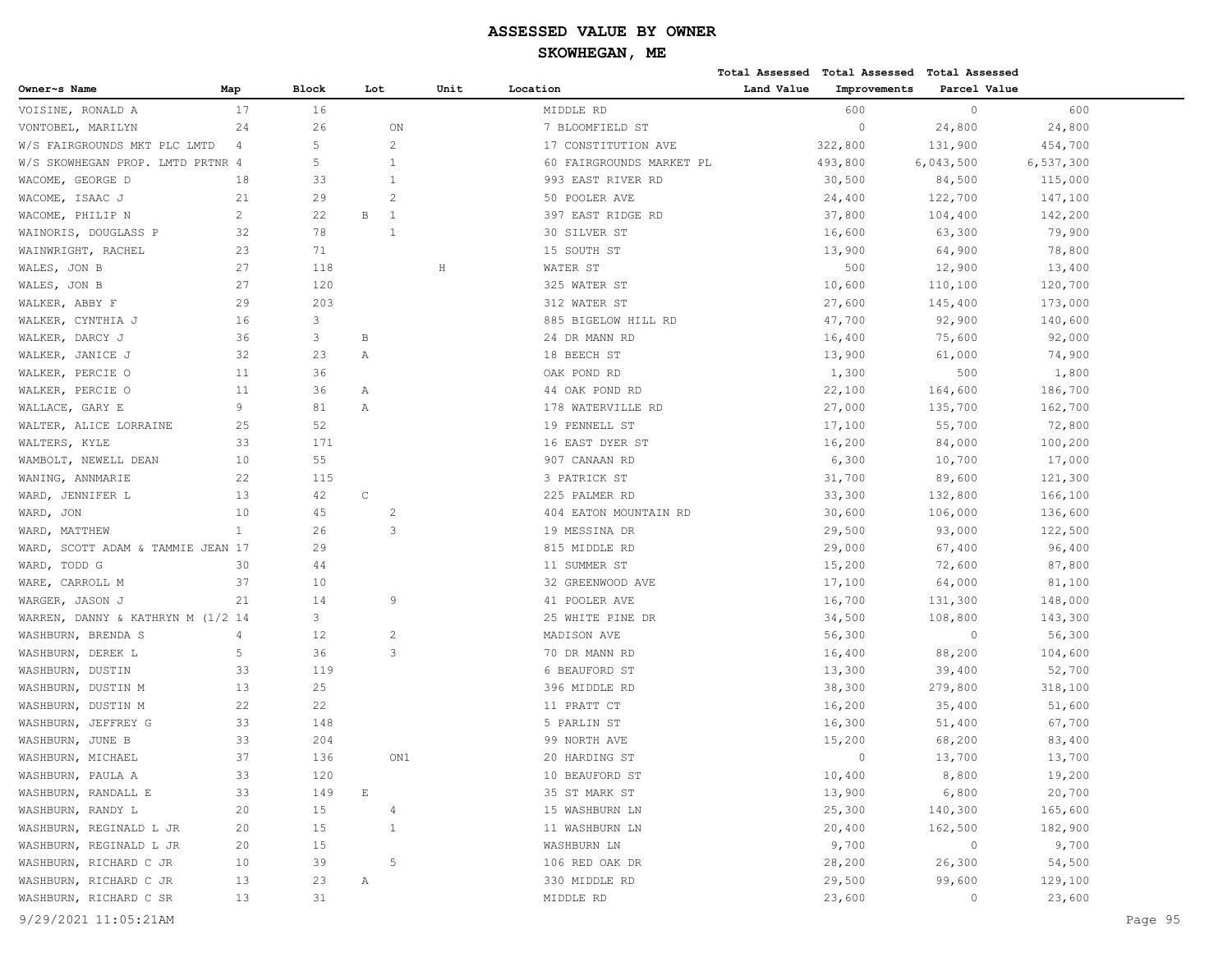|                                   |                 |       |              |                         |      |                          |            | Total Assessed Total Assessed Total Assessed |              |         |         |
|-----------------------------------|-----------------|-------|--------------|-------------------------|------|--------------------------|------------|----------------------------------------------|--------------|---------|---------|
| Owner~s Name                      | Map             | Block | Lot          |                         | Unit | Location                 | Land Value | Improvements                                 | Parcel Value |         |         |
| WASHBURN, RICHARD C SR & JUNE 13  |                 | 23    |              |                         |      | 294 MIDDLE RD            |            | 87,300                                       | 74,600       | 161,900 |         |
| WASHBURN, ROBERT M                | 25              | 31    |              |                         |      | 115 WEST FRONT ST        |            | 18,200                                       | 60,200       | 78,400  |         |
| WASHBURN, ROBERT M                | 13              | 23    |              | 1                       |      | 308 MIDDLE RD            |            | 29,300                                       | 231,000      | 260,300 |         |
| WASHBURN, RONALD J                | 29              | 115   |              |                         |      | 5 NORTH SCHOOL ST        |            | 16,200                                       | 77,000       | 93,200  |         |
| WASHBURN, RONALD J                | 37              | 67    |              |                         |      | 31 GEM ST                |            | 14,200                                       | 72,500       | 86,700  |         |
| WASHBURN, SETH M                  | 13              | 22    | Α            |                         |      | 307 MIDDLE RD            |            | 28,300                                       | 159,400      | 187,700 |         |
| WASHBURN, SETH M                  | 23              | 5     |              |                         |      | 44 MAIN ST               |            | 32,100                                       | 51,600       | 83,700  |         |
| WASHBURN, SETH M                  | 23              | 60    |              |                         |      | 46 WEST FRONT ST         |            | 18,000                                       | 55,000       | 73,000  |         |
| WASHBURN, TERRY S                 | 32              | 70    |              |                         |      | 48 SILVER ST             |            | 12,300                                       | 73,400       | 85,700  |         |
| WASHBURN, TERRY S                 | 32              | 70    |              | $\mathbf{1}$            |      | 46 SILVER ST             |            | 9,600                                        | 17,500       | 27,100  |         |
| WASHBURN, TIMOTHY M - PR - EST 29 |                 | 42    |              |                         |      | 31 WINTER ST             |            | 12,200                                       | 44,200       | 56,400  |         |
| WATERS, AUSTIN J                  | 11              | 9     |              |                         |      | 70 LAMBERT RD            |            | 43,500                                       | 38,900       | 82,400  |         |
| WATERS, AUSTIN J                  | 10              | 62    |              | 1                       |      | 75 LAMBERT RD            |            | 30,400                                       | 102,400      | 132,800 |         |
| WATERS, ESTHER L - LIFE EST       | 10              | 62    |              |                         |      | LAMBERT RD               |            | 19,200                                       | 2,200        | 21,400  |         |
| WATERS, RICHARD J III             | 38              | 8     |              |                         |      | 12 BUNGALOW ST           |            | 12,500                                       | 49,300       | 61,800  |         |
| WATERVILLE OAKS, LLC              | 37              | 14    |              |                         |      | 58 GREENWOOD AVE         |            | 25,700                                       | 161,300      | 187,000 |         |
| WATSON, JENNIFER L                | 6               | 19    | $\rm H$      |                         |      | 9 RUTH LN                |            | 13,600                                       | $\circ$      | 13,600  |         |
| WATSON, KARIE J                   | 11              | 10    |              | $1 - 1$                 |      | LAMBERT RD               |            | 20,400                                       | $\circ$      | 20,400  |         |
| WATSON, RICKY D                   | 33              | 60    |              |                         |      | 18 JEWETT ST             |            | 19,100                                       | 78,800       | 97,900  |         |
| WATSON, RICKY D                   | 33              | 103   |              |                         |      | 5 GREENWOOD AVE          |            | 31,500                                       | 63,500       | 95,000  |         |
| WATSON, RICKY DALE                | 37              | 62    |              |                         |      | 20 CLEVELAND ST          |            | 25,500                                       | 38,800       | 64,300  |         |
| WATSON, RICKY DALE - PR           | 23              | 16    |              |                         |      | 92 MAIN ST               |            | 18,200                                       | 45,700       | 63,900  |         |
| WATSON, RICKY DALE - PR           | 33              | 107   |              |                         |      | 40 JEWETT ST             |            | 22,000                                       | 142,800      | 164,800 |         |
| WATSON, RICKY DALE - PR           | 37              | 64    |              |                         |      | 61 GREENWOOD AVE         |            | 24,500                                       | 23,800       | 48,300  |         |
| WATSON, TERRY L - TRUSTEE         | 8               | 14    |              |                         |      | 276 WEST FRONT ST        |            | 67,500                                       | 231,400      | 298,900 |         |
| WATSON, TERRY L - TRUSTEE         | 32              | 111   |              | $\mathbf{1}$            |      | 6 MERRILL ST             |            | 23,600                                       | 98,800       | 122,400 |         |
| WATSON, WANDA L                   | 5               | 3610  |              | ON32                    |      | 52 WOODLAND DR           |            | $\circ$                                      | 31,700       | 31,700  |         |
| WATTS, ALEXANDER M                | 10              | 52    |              | 7                       |      | 151 EATON MOUNTAIN RD    |            | 45,500                                       | 149,100      | 194,600 |         |
| WATTS, MALCOLM H                  | 13              | 35    |              | 4                       |      | 58 PALMER RD             |            | 28,900                                       | 150,600      | 179,500 |         |
| WAUGH, CECIL                      | 5               | 35    |              | ON12                    |      | 61 HARVEYS PK            |            | $\Omega$                                     | 17,500       | 17,500  |         |
| WEATHERBEE, SYLVIA (GALLAGHER) 9  |                 | 24    |              |                         |      | UNION ST                 |            | 16,600                                       | $\circ$      | 16,600  |         |
| WEATHERS, DIANE                   | 4               | 25    |              |                         |      | RUSSELL RD               |            | 40,000                                       | $\circ$      | 40,000  |         |
| WEAVER, JEFFREY                   | 30              | 15    |              |                         |      | 11 COBURN AVE            |            | 27,400                                       | 153,200      | 180,600 |         |
| WEBB, DALE R                      | 10              | 53    |              | B <sub>3</sub>          |      | 182 EATON MOUNTAIN RD    |            | 36,600                                       | 115,200      | 151,800 |         |
| WEBBER, LINDSAY                   | 9               | 74    |              | $\mathbf{1}$            | D    | 28 SOMERSET BUSINESS PKY |            | 22,500                                       | 48,700       | 71,200  |         |
| WEEKS, BENJAMIN J B               | 5               | 84    | В            | $\overline{4}$          |      | STREAM VIEW DR<br>46     |            | 28,400                                       | 202,000      | 230,400 |         |
| WEEKS, DANA                       | 5               | 21    | $\mathbf B$  | -1                      |      | 95 STEWARD HILL RD       |            | 21,200                                       | 4,700        | 25,900  |         |
| WEEKS, DENNS H JR                 | 25              | 42    |              |                         |      | 24 PENNELL ST            |            | 15,200                                       | 55,800       | 71,000  |         |
| WEEKS, HARRY D                    | 31              | 16    |              |                         |      | 17 NORRIDGEWOCK AVE      |            | 39,300                                       | 83,800       | 123,100 |         |
| WEEKS, PHILLIP D                  | 13              | 36    | Α            |                         |      | 59 PALMER RD             |            | 35,500                                       | 102,400      | 137,900 |         |
| WEEMS, WILSON D JR                | 9               | 61    | Α            |                         |      | 468 WATERVILLE RD        |            | 33,600                                       | 9,500        | 43,100  |         |
| WEESE, VON L                      | 30              | 18    |              |                         |      | 33 PLEASANT ST           |            | 19,900                                       | 99,100       | 119,000 |         |
| WEINBERG, AVITAL                  | $7\phantom{.0}$ | 24    |              | 3                       |      | 472 WHITTEMORE HILL RD   |            | 42,700                                       | 35,800       | 78,500  |         |
| WEIS, NANCY A                     | 2               | 7     |              | $6 - 1$                 |      | 6 CONIFER LN             |            | 34,400                                       | 155,300      | 189,700 |         |
| WELCH, BARBARA BROSNAN            | 9               | 22    | $\, {\bf B}$ | $\overline{\mathbf{3}}$ |      | 14 SANDY LN              |            | 22,500                                       | 113,500      | 136,000 |         |
| WELCH, CARLA L (MCLAUGHLIN)       | 5               | 44    |              | 19                      |      | 80 TIMBERVIEW DR         |            | 20,000                                       | 51,100       | 71,100  |         |
| 9/29/2021 11:05:21AM              |                 |       |              |                         |      |                          |            |                                              |              |         | Page 96 |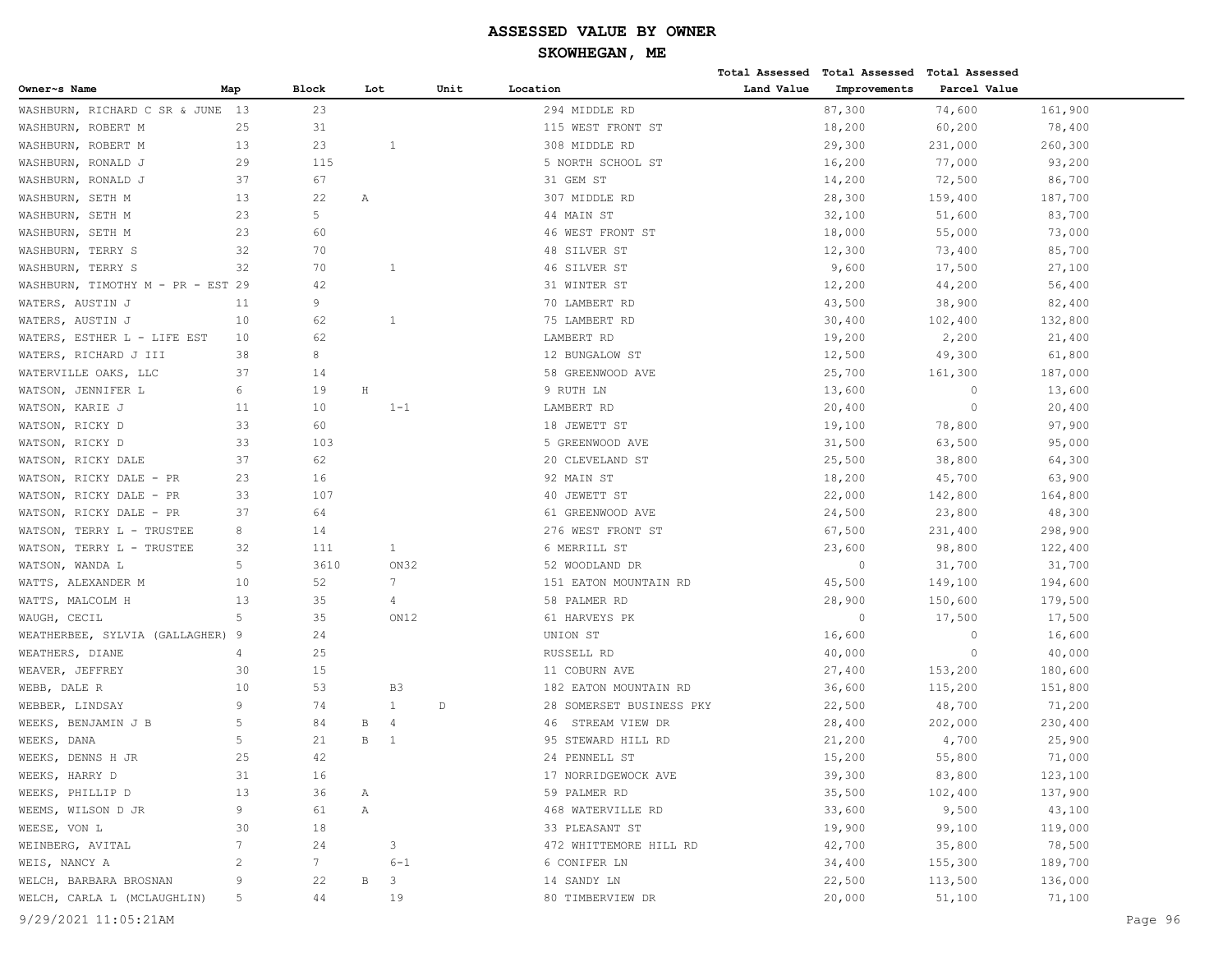|                                   |                |                |                                 |                |      |                      |            | Total Assessed Total Assessed | <b>Total Assessed</b> |           |         |
|-----------------------------------|----------------|----------------|---------------------------------|----------------|------|----------------------|------------|-------------------------------|-----------------------|-----------|---------|
| Owner~s Name                      | Map            | <b>Block</b>   | Lot                             |                | Unit | Location             | Land Value | Improvements                  | Parcel Value          |           |         |
| WENTWORTH PARTNERS & ASSOCIATE 25 |                | 2658           |                                 | $\overline{c}$ | Α    | PENNELL ST           |            | 19,600                        | $\circ$               | 19,600    |         |
| WENTWORTH, ANNIE                  | 37             | 81             |                                 |                |      | 36 DAWES ST          |            | 13,700                        | 14,500                | 28,200    |         |
| WENTWORTH, BONNE                  | $\overline{4}$ | $4 - 5$        |                                 | ON14           |      | 19 LEXIE LN          |            | $\circ$                       | 25,700                | 25,700    |         |
| WENTWORTH, DAVID M                | 33             | 126            |                                 |                |      | 15 BEAUFORD ST       |            | 10,400                        | 36,700                | 47,100    |         |
| WENTWORTH, ETHEL                  | 27             | 92             |                                 |                |      | 33 JOYCE ST          |            | 17,600                        | 11,500                | 29,100    |         |
| WENTWORTH, KURT L                 | 18             | 31             |                                 | $\overline{c}$ |      | 980 EAST RIVER RD    |            | 29,500                        | 309,600               | 339,100   |         |
| WENTWORTH, NEIL                   | 5              | 3610           |                                 | ON29           |      | 49 WOODLAND DR       |            | $\circ$                       | 41,400                | 41,400    |         |
| WENTWORTH, TOMMIE A               | 5              | 14<br>Α        |                                 |                |      | 17 BROWN ST          |            | 19,200                        | 3,800                 | 23,000    |         |
| WENTWORTH, VAUGHN A               | 18             | 30             |                                 |                |      | 973 EAST RIVER RD    |            | 37,100                        | 88,500                | 125,600   |         |
| WENTWORTH, VAUGHN A               | 18             | 31             |                                 |                |      | EAST RIVER RD        |            | 45,400                        | $\circ$               | 45,400    |         |
| WENTWORTH, VAUGHN A               | 18             | 32             |                                 |                |      | EAST RIVER RD        |            | 15,200                        | $\circ$               | 15,200    |         |
| WENTWORTH, VAUGHN A ET AL         | 5              | 89             |                                 |                |      | 7 EAST RIVER RD      |            | 30,200                        | 179,400               | 209,600   |         |
| WESCOTT, LARRY G                  | 17             | 5              |                                 |                |      | 739 BACK RD          |            | 30,800                        | 110,400               | 141,200   |         |
| WEST ALNA ROAD LLC                | 26             | 17             |                                 |                |      | 36 WATERVILLE RD     |            | 12,900                        | 79,400                | 92,300    |         |
| WEST FRONT STREET ASSOCIATES      | 25             | 20             |                                 | 1              |      | 33 INDIAN RDG        |            | 153,400                       | 1,179,700             | 1,333,100 |         |
| WEST, BARBARA                     | 5              | 3610           |                                 | ON17           |      | 17 WOODLAND DR       |            | $\circ$                       | 47,600                | 47,600    |         |
| WEST, DONALD W                    | 5              | 44             |                                 | 8              |      | 30 TIMBERVIEW DR     |            | 19,400                        | 61,200                | 80,600    |         |
| WEST, RICHARD                     | 14             | 17             |                                 | 3              |      | 16 DEER RUN LN       |            | 24,400                        | 87,800                | 112,200   |         |
| WESTCOTT, RUSSELL W               | 10             | 39             | $\mathbb D$                     | $\overline{c}$ |      | 423 EAST RIVER RD    |            | 29,200                        | 102,600               | 131,800   |         |
| WEYMOUTH, MARK A                  | 15             | $\overline{c}$ |                                 | $1 - 1$        |      | 220 OAK POND RD      |            | 26,100                        | 192,900               | 219,000   |         |
| WHALEN, GRAYSON F                 | 17             | 18             | Α                               |                |      | 931 MIDDLE RD        |            | 36,800                        | 98,800                | 135,600   |         |
| WHALEN, RANDY S                   | 5              | 31             | Α                               |                |      | 335 NORTH AVE        |            | 18,700                        | 24,100                | 42,800    |         |
| WHEELER, BRANDI                   | 5              | 74             |                                 | 3              |      | 249 DUDLEY CORNER RD |            | 30,600                        | 92,700                | 123,300   |         |
| WHEELER, JAMIE O                  | 22             | 61             |                                 |                |      | 15 POPLAR ST         |            | 13,600                        | 37,200                | 50,800    |         |
| WHEELER, LOUIS E SR & VIRGINA     | -5             | 12             | Α                               |                |      | 107 STEWARD HILL RD  |            | 25,200                        | 66,400                | 91,600    |         |
| WHEELER, MARC W                   | 37             | 127            |                                 |                |      | 22 BEAUFORD ST       |            | 10,400                        | 39,800                | 50,200    |         |
| WHEELER, SANDRA                   | 5              | 3610           |                                 | ON60           |      | 58 PINELAND CIR      |            | $\overline{0}$                | 35,800                | 35,800    |         |
| WHELAN, ANN M                     | 9              | 32             |                                 | 4              |      | 82 MIDDLE RD         |            | 23,500                        | 33,600                | 57,100    |         |
| WHITE, CAROL                      | 16             | 17             |                                 | $\mathbf{1}$   |      | BIGELOW HILL RD      |            | 5,300                         | 400                   | 5,700     |         |
| WHITE,<br>CHRISTOPHER             | 37             | 120            |                                 | ON             |      | 22 DORE ST           |            | $\circ$                       | 13,300                | 13,300    |         |
| WHITE, CHRISTOPHER D              | 17             | 19             | $\, {\bf B}$                    |                |      | 917 MIDDLE RD        |            | 29,200                        | 13,100                | 42,300    |         |
| WHITE, CHRISTOPHER D              | 37             | 120            |                                 |                |      | 20 DORE ST           |            | 18,600                        | 43,600                | 62,200    |         |
| WHITE, CHRISTOPHER D - PERS RE 8  |                | 60             |                                 |                |      | WEST FRONT ST        |            | 2,200                         | $\circ$               | 2,200     |         |
| WHITE,<br>DARRYLL                 | 29             | 5              |                                 |                |      | 58 COURT ST          |            | 17,100                        | 137,300               | 154,400   |         |
| WHITE, DILLON DEAN                | 17             | 19             |                                 |                |      | 40 MONYAS WY         |            | 40,700                        | 101,700               | 142,400   |         |
| WHITE, ELLA M - LIFE ESTATE       | 29             | 151            |                                 |                |      | 75 NORTH AVE         |            | 15,200                        | 56,400                | 71,600    |         |
| WHITE, JANICE                     | 24             | 9              |                                 | ON7            |      | 32 SESAME ST         |            | $\circ$                       | 18,200                | 18,200    |         |
| WHITE, JOSHUA                     | 29             | 220            |                                 |                |      | 16 BUSH ST           |            | 16,400                        | 64,900                | 81,300    |         |
| WHITE, KENNETH J                  | 3              | $\mathbf{1}$   |                                 |                |      | 748 NOTCH RD         |            | 3,200                         | 52,600                | 55,800    |         |
| WHITE, LAURA                      | 9              | 22             | В                               | 9              |      | 13 SANDY LN          |            | 23,000                        | 82,900                | 105,900   |         |
| WHITE, MARK ERNEST JR             | 21             | 13             |                                 | 6              |      | 16 LOIS LN           |            | 20,200                        | 158,900               | 179,100   |         |
| WHITE, RUPERT B JR                | 9              | $\mathbf{1}$   |                                 |                |      | 146 MAIN ST          |            | 32,500                        | 65,700                | 98,200    |         |
| WHITE, SANDRA - LIFE ESTATE       | 5              | 13             | Α                               |                |      | 53 STEWARD HILL RD   |            | 21,000                        | 25,400                | 46,400    |         |
| WHITE, SCOTT C                    | 36             | 11             |                                 |                |      | 98 DR MANN RD        |            | 24,600                        | 90,200                | 114,800   |         |
| WHITE, TERRY                      | 14             | 50             | A<br>$\overline{\phantom{0}}^2$ |                |      | 664 OAK POND RD      |            | 24,900                        | 77,500                | 102,400   |         |
| WHITENECK, JOSEPH PERLEY          | 26             | 40             |                                 |                |      | 8 BRIDGE ST          |            | 13,400                        | 49,600                | 63,000    |         |
| 9/29/2021 11:05:21AM              |                |                |                                 |                |      |                      |            |                               |                       |           | Page 97 |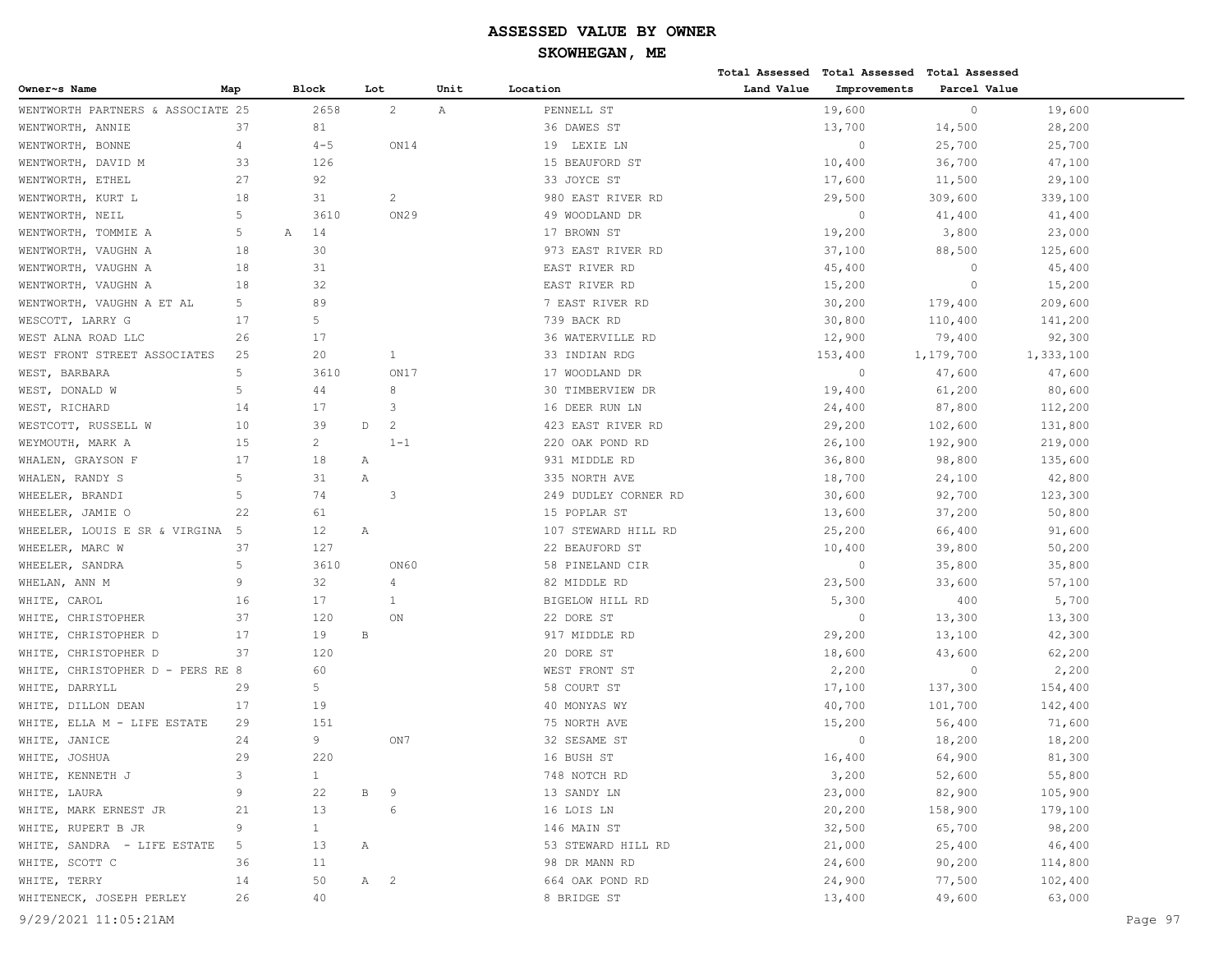|                                  |                |                |              |                         |      |                       |            | Total Assessed Total Assessed Total Assessed |              |         |         |
|----------------------------------|----------------|----------------|--------------|-------------------------|------|-----------------------|------------|----------------------------------------------|--------------|---------|---------|
| Owner~s Name                     | Map            | <b>Block</b>   | Lot          |                         | Unit | Location              | Land Value | Improvements                                 | Parcel Value |         |         |
| WHITENECK, RHONDA F              | 23             | 30             |              |                         |      | 9 WYMAN ST            |            | 15,200                                       | 102,900      | 118,100 |         |
| WHITING, BRIAN W                 | 32             | 41             |              | 1                       |      | 7 SMITH ST            |            | 16,400                                       | 99,100       | 115,500 |         |
| WHITING, BRIAN W                 | $\mathbf{1}$   | 10             | $\, {\bf B}$ | 1                       |      | 424 NORTH AVE         |            | 27,700                                       | 19,000       | 46,700  |         |
| WHITING, BRIAN WILLIAM           | 32             | 41             |              |                         |      | 29 SILVER ST          |            | 17,000                                       | 51,400       | 68,400  |         |
| WHITING, JOSHUA B                | 12             | 11             |              | $14 - 5$                |      | 290 BIGELOW HILL RD   |            | 29,800                                       | 134,800      | 164,600 |         |
| WHITKOP, PETER                   | 8              | 56             |              |                         |      | NORRIDGEWOCK AVE      |            | 21,200                                       | $\circ$      | 21,200  |         |
| WHITKOP, PETER                   | 8              | 56             |              | 1                       |      | 109 NORRIDGEWOCK AVE  |            | 31,200                                       | 176,900      | 208,100 |         |
| WHITT, NOAH O                    | 10             | 32             |              |                         |      | 272 EAST RIVER RD     |            | 47,400                                       | 220,600      | 268,000 |         |
| WHITT, NOAH O                    | 10             | 32             | Α            |                         |      | EAST RIVER RD (OFF)   |            | 11,700                                       | 0            | 11,700  |         |
| WHITT, NOAH O                    | 10             | 33             |              |                         |      | EAST RIVER RD (OFF)   |            | 5,100                                        | $\circ$      | 5,100   |         |
| WHITTEMORE, CHAD C               | $\overline{9}$ | 81             |              | 3                       |      | WALLACE FARM RD       |            | 27,700                                       | 0            | 27,700  |         |
| WHITTEMORE, CHAD C               | 9              | 81             |              | 5                       |      | 49 WALLACE FARM RD    |            | 36,900                                       | 185,900      | 222,800 |         |
| WHITTEMORE, CHAD C               | 9              | 81             |              | 6                       |      | WALLACE FARM RD       |            | 27,100                                       | $\circ$      | 27,100  |         |
| WHITTEMORE, CHAD C               | 10             | 1              |              |                         |      | 624 WATERVILLE RD     |            | 94,500                                       | 99,900       | 194,400 |         |
| WHITTEMORE, CHAD C               | 9              | 81             |              | 4                       |      | WALLACE FARM RD       |            | 27,900                                       | $\circ$      | 27,900  |         |
| WHITTEMORE, DANIEL P             | 31             | 16             |              | 2                       |      | 15 NORRIDGEWOCK AVE   |            | 19,000                                       | 125,300      | 144,300 |         |
| WHITTEMORE, JAMES G              | 38             | 17             |              |                         |      | 256 MADISON AVE       |            | 42,400                                       | 69,700       | 112,100 |         |
| WHITTEMORE, JUDITH A             | 22             | 139            |              |                         |      | 41 MICHAEL ST         |            | 30,900                                       | 105,900      | 136,800 |         |
| WHITTEMORE, LINDA - LIFE ESTAT 5 |                | 49             | $\mathsf C$  |                         |      | 236 MALBONS MILLS RD  |            | 29,000                                       | 227,900      | 256,900 |         |
| WHITTEMORE, MICHAEL              | 39             | 41             |              |                         |      | 131 CHICKADEE LN      |            | 99,900                                       | 18,400       | 118,300 |         |
| WHITTEMORE, MICHAEL E            | 14             | 55             | Α            |                         |      | 842 EAST RIVER RD     |            | 28,000                                       | 66,700       | 94,700  |         |
| WHITTEMORE, MICHAEL E            | 14             | 56             | $\mathsf C$  |                         |      | 803 EAST RIVER RD     |            | 28,800                                       | 35,100       | 63,900  |         |
| WHITTEMORE, RODNEY               | 9              | 54             |              |                         |      | 512 WATERVILLE RD     |            | 104,000                                      | 635,800      | 739,800 |         |
| WHITTEMORE, RODNEY               | 14             | 6              |              | 1                       |      | VALLEY DALE DR        |            | 26,600                                       | 0            | 26,600  |         |
| WHITTEMORE, RODNEY               | 14             | 6              |              | 4                       |      | VALLEY DALE DR        |            | 25,900                                       | 0            | 25,900  |         |
| WHITTEMORE, RODNEY               | 14             | 6              |              | $\overline{2}$          |      | VALLEY DALE DR        |            | 26,100                                       | 0            | 26,100  |         |
| WHITTEMORE, RODNEY               | 14             | 6              |              | 3                       |      | VALLEY DALE DR        |            | 26,600                                       | $\Omega$     | 26,600  |         |
| WHITTEMORE, RODNEY               | 14             | 6              |              | 5                       |      | VALLEY DALE DR        |            | 46,200                                       | 0            | 46,200  |         |
| WHITTEMORE, RODNEY L             | 9              | 20             |              |                         |      | 21 KENNEY LN          |            | 35,000                                       | 92,000       | 127,000 |         |
| WHITTEMORE, RODNEY L             | 9              | 72             |              |                         |      | WATERVILLE RD         |            | 36,800                                       | $\circ$      | 36,800  |         |
| WHITTEMORE, RODNEY L             | 9              | 73             |              | 1                       |      | 257 WATERVILLE RD     |            | 83,800                                       | 207,500      | 291,300 |         |
| WHITTEMORE, SHIRLEY J - LE       | 5              | 117            | Α            |                         |      | 24 PARKMAN HILL RD    |            | 30,400                                       | 130,500      | 160,900 |         |
| WHQO RADIO                       | 12             | 3A             |              | ON <sub>2</sub>         |      | BIGELOW HILL RD       |            | $\circ$                                      | 5,100        | 5,100   |         |
| WILBER, RONALD G                 | 22             | 6<br>A         |              |                         |      | 24 PRESCELLY DR       |            | 25,800                                       | 111,500      | 137,300 |         |
| WILES, RODERICK L                | 13             | 39             |              |                         |      | 158 PALMER RD         |            | 34,400                                       | $\circ$      | 34,400  |         |
| WILES, RODERICK L                | 29             | 81             |              |                         |      | 31 MAPLE ST           |            | 19,100                                       | 72,500       | 91,600  |         |
| WILKINSON, WILLARD D             | 22             | 72             |              |                         |      | 29 FRENCH ST          |            | 7,300                                        | $\circ$      | 7,300   |         |
| WILLETT, ALEN H                  | 36             | $\overline{2}$ |              | $\overline{\mathbf{c}}$ |      | DR MANN RD            |            | 43,900                                       | 63,400       | 107,300 |         |
| WILLETT, RICHARD D               | 13             | 10             |              |                         |      | 25 ROWE RD            |            | 71,700                                       | 179,600      | 251,300 |         |
| WILLETTE, RAENELLE E             | 27             | 7 <sup>7</sup> |              | $\mathbf{1}$            |      | 81 MILBURN ST         |            | 10,800                                       | 124,100      | 134,900 |         |
| WILLETTE, RICHARD H              | 10             | 43             | Α            |                         |      | 455 EATON MOUNTAIN RD |            | 38,900                                       | 29,600       | 68,500  |         |
| WILLETTE, RICHARD H              | 10             | 43             | Α            | ON                      |      | 459 EATON MOUNTAIN RD |            | $\circ$                                      | 41,000       | 41,000  |         |
| WILLETTE-JOHNSON, LAURIE A       | 22             | 104            |              |                         |      | 9 PATRICK ST          |            | 27,300                                       | 89,300       | 116,600 |         |
| WILLEY, LINWOOD C                | 13             | 5              |              | ON1                     |      | 320 BACK RD           |            | $\circ$                                      | 6,300        | 6,300   |         |
| WILLEY, ROBERT D SR              | 13             | 5              |              | $\mathbf{1}$            |      | BACK RD               |            | 44,200                                       | $\circ$      | 44,200  |         |
| WILLEY, ROBERT DAVID SR          | 13             | 5              |              |                         |      | 346 BACK RD           |            | 59,900                                       | 69,200       | 129,100 |         |
| 9/29/2021 11:05:21AM             |                |                |              |                         |      |                       |            |                                              |              |         | Page 98 |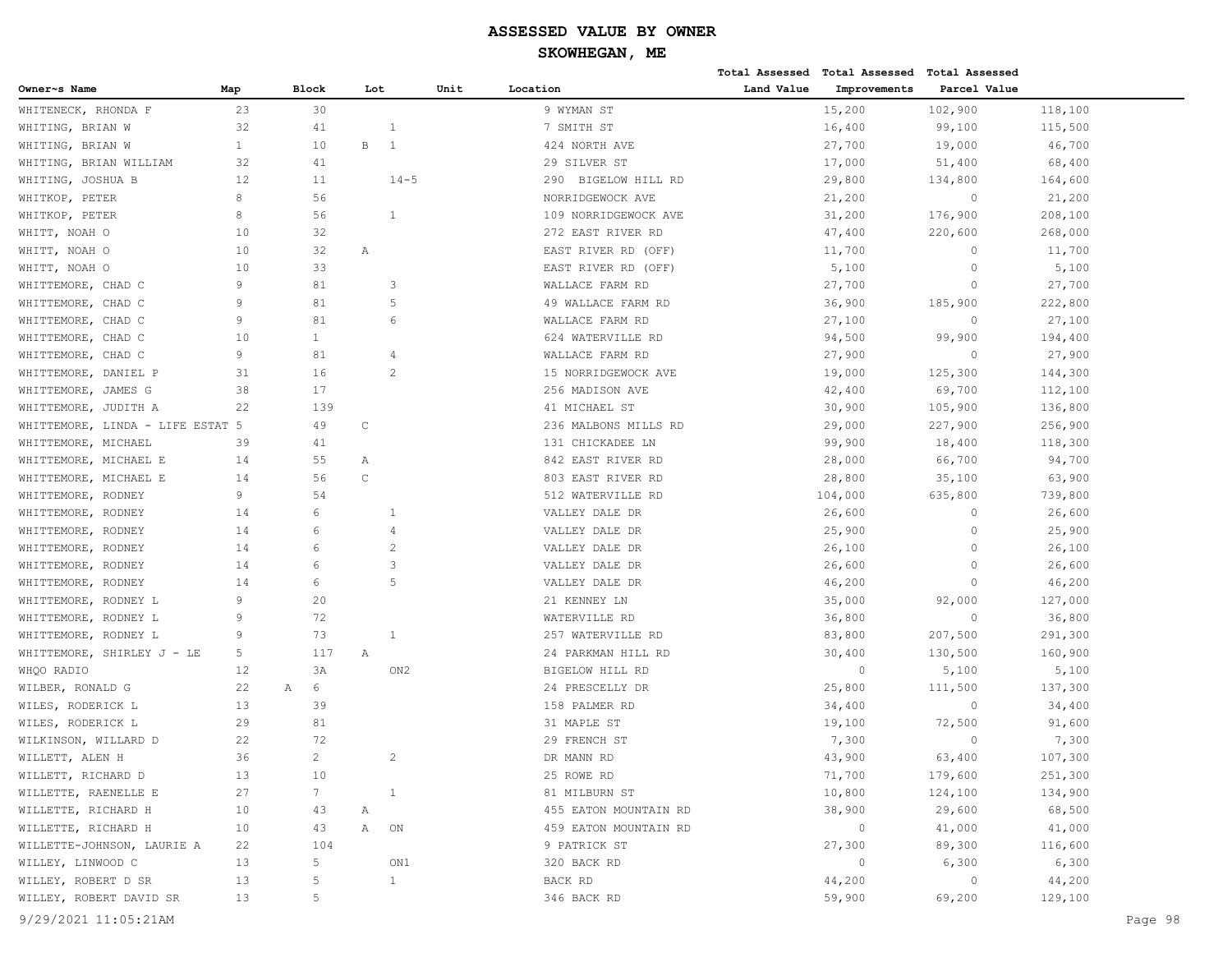|                                     |                |                |             |                 |      |                      |            | Total Assessed Total Assessed Total Assessed |              |         |         |
|-------------------------------------|----------------|----------------|-------------|-----------------|------|----------------------|------------|----------------------------------------------|--------------|---------|---------|
| Owner~s Name                        | Map            | <b>Block</b>   | Lot         |                 | Unit | Location             | Land Value | Improvements                                 | Parcel Value |         |         |
| WILLEY, ROBERT DAVID SR             | 13             | 9              |             |                 |      | BACK RD              |            | 28,200                                       | $\circ$      | 28,200  |         |
| WILLEY, SUE J                       | 13             | 9              |             | 1               |      | 375 BACK RD          |            | 33,600                                       | 66,300       | 99,900  |         |
| WILLIAMS, KENNETH A SR              | 5              | 44             |             | 24              |      | 43 TIMBERVIEW DR     |            | 19,800                                       | 45,600       | 65,400  |         |
| WILLIAMS, RONALD D                  | 39             | 29             |             |                 |      | 84 BLUE HERON LN     |            | 73,400                                       | 20,600       | 94,000  |         |
| WILLIAMS, TIMOTHY A                 | 32             | 51             | Α           |                 |      | 47 RUSSELL RD        |            | 19,400                                       | 91,300       | 110,700 |         |
| WILLIAMS, VERA                      | 21             | 13             |             | -1              |      | 20 CHAMBERLAIN ST    |            | 22,900                                       | 77,600       | 100,500 |         |
| WILLIAMSON, SONYA M                 | 10             | 39             | $\mathbb D$ |                 |      | 23 RED OAK DR        |            | 32,700                                       | 221,200      | 253,900 |         |
| WILLIS, JEREMY                      | 4              | 24             |             | 1               |      | 269 RUSSELL RD       |            | 34,000                                       | 142,000      | 176,000 |         |
| WILLS, DENNIS L                     | 27             | 78             |             |                 |      | 50 MT PLEASANT AVE   |            | 13,700                                       | 72,400       | 86,100  |         |
| WILMINGTON SAVINGS FUND SOC. F 5    |                | 86             |             |                 |      | 17 DUDLEY CORNER RD  |            | 35,200                                       | 81,100       | 116,300 |         |
| WILSON, HARRY M III                 | 16             | 13             |             | 1               |      | 780 BIGELOW HILL RD  |            | 67,200                                       | 224,700      | 291,900 |         |
| WILSON, JUSTIN R                    | 30             | 105            |             |                 |      | 118 MADISON AVE      |            | 12,200                                       | 70,600       | 82,800  |         |
| WILSON, MARK L                      | 5              | 56             | Α           |                 |      | 315 MALBONS MILLS RD |            | 39,700                                       | 156,100      | 195,800 |         |
| WINCHENBACH, VICTORIA J             | $\overline{4}$ | $4 - 5$        |             | ON3             |      | 8 LEXIE LN           |            | $\Omega$                                     | 12,200       | 12,200  |         |
| WINCHESTER, RICHARD H JR            | 26             | 10             |             |                 |      | 4 FRENCH ST          |            | 7,000                                        | 26,800       | 33,800  |         |
| WITHAM, ARDIS H - LIFE ESTATES 33   |                | 75             | Α           |                 |      | 32 PROSPECT ST       |            | 25,600                                       | 60,800       | 86,400  |         |
| WITHAM, ERIC S                      | 23             | 66             |             |                 |      | 42 HATHAWAY ST       |            | 15,200                                       | 57,800       | 73,000  |         |
| WITHAM, JENNIE                      | 37             | 75             |             | $_{\rm ON}$     |      | 18 DAWES ST          |            | $\mathbf{0}$                                 | 7,200        | 7,200   |         |
| WITHAM, ROXAUNA                     | 21             | $14 - 6$       |             | ON10            |      | 16 BUTLER ST         |            | $\Omega$                                     | 6,300        | 6,300   |         |
| WITHEE, BEVERLY                     | 29             | 34             |             |                 |      | 36 LEAVITT ST        |            | 14,200                                       | 80,100       | 94,300  |         |
| WITHEE, GERALD                      | 33             | 149            | Α           |                 |      | 29 ST MARK ST        |            | 15,100                                       | 7,000        | 22,100  |         |
| WITHEE, ROBERT W                    | 20             | 16             |             |                 |      | 87 FAIRVIEW AVE      |            | 27,200                                       | 107,500      | 134,700 |         |
| WITHEE, ROBERT W                    | 20             | 15             | Α           |                 |      | 93 FAIRVIEW AVE      |            | 26,400                                       | 7,400        | 33,800  |         |
| WITHEE, SUZANNE M                   | 32             | 111            |             | 6               |      | 21 MERRILL ST        |            | 23,600                                       | 158,700      | 182,300 |         |
| WOLF MOON PROPERTIES LLC            | 22             | 41             |             | $\mathbf{1}$    |      | 91 WATERVILLE RD     |            | 49,600                                       | 135,700      | 185,300 |         |
| WOLFE, SUZANNE M                    | 12             | 17             |             | 8               |      | GLEN VIEW DR         |            | 25,400                                       | $\circ$      | 25,400  |         |
| WOOD, BRUCE L JR                    | 11             | 47             |             | 3               |      | 132 LOON LN          |            | 120,300                                      | 20,300       | 140,600 |         |
| WOOD, GEORGE P                      | 27             | $\overline{2}$ |             |                 |      | 103 MILBURN ST       |            | 13,400                                       | 54,900       | 68,300  |         |
| WOOD, MICHAEL A                     | 10             | 39             |             | 10              |      | 132 RED OAK DR       |            | 31,500                                       | 57,700       | 89,200  |         |
| WOOD, MICHAEL A                     | 10             | 39             |             | 13              |      | EAST RIVER RD        |            | 14,300                                       | $\circ$      | 14,300  |         |
| WOOD, RYAN R                        | 10             | 34             |             |                 |      | 369 EAST RIVER RD    |            | 27,800                                       | 56,300       | 84,100  |         |
| WOOD, STACY T                       | 28             | 18             |             |                 |      | 420 WATER ST         |            | 17,200                                       | 136,900      | 154,100 |         |
| WOOD, THEODORE E & LINDA $L - L$ 32 |                | 53             | Α           |                 |      | 35 RUSSELL RD        |            | 19,200                                       | 84,600       | 103,800 |         |
| WOODARD, JAMES D                    | 22<br>Α        | 8              |             |                 |      | 25 PRESCELLY DR      |            | 25,000                                       | 79,900       | 104,900 |         |
| WOODMAN, CAROLINE M (MERRILL)       | 4              | 31             | Α           |                 |      | 446 RUSSELL RD       |            | 20,500                                       | 45,600       | 66,100  |         |
| WOODSUM, SCOTT                      | 12             | 11             |             | 7               |      | 276 BIGELOW HILL RD  |            | 31,100                                       | 128,700      | 159,800 |         |
| WOOSTER, FRED                       | 21             | $14 - 6$       |             | ON18            |      | 26 BUTLER ST         |            | $\Omega$                                     | 9,600        | 9,600   |         |
| WORCESTER, JUDITH ANN - LIFE E 37   |                | 79             |             |                 |      | 30 DAWES ST          |            | 13,400                                       | 72,600       | 86,000  |         |
| WORKS, ELEASHA M                    | 12             | 11             |             | 3               |      | 338 BIGELOW HILL RD  |            | 33,900                                       | 185,000      | 218,900 |         |
| WOROSZ, THOMAS L                    | 14             | 6              |             | $7\phantom{.0}$ |      | 49 VALLEY DALE DR    |            | 56,000                                       | 192,300      | 248,300 |         |
| WORSTER, RODNEY                     | 37             | 154            | Α           |                 |      | PARLIN ST            |            | 15,500                                       | $\circ$      | 15,500  |         |
| WORSTER, RODNEY                     | 21             | 14             |             | $6A-1$          |      | 70 SOUTH FACTORY ST  |            | 12,500                                       | 6,100        | 18,600  |         |
| WORSTER, RODNEY B                   | 21             | $16 - 3$       |             | $\mathbf{1}$    |      | 20 LAND ST           |            | 17,900                                       | 24,100       | 42,000  |         |
| WORSTER, RODNEY B                   | 37             | 146            |             | $\mathbf{1}$    |      | 14 HARDING ST        |            | 10,300                                       | 37,900       | 48,200  |         |
| WORSTER, RODNEY B                   | 37             | 147            |             |                 |      | 25 PARLIN ST         |            | 21,200                                       | 139,400      | 160,600 |         |
| WORSTER, RODNEY BLAKE               | 21             | 16             |             | $\overline{c}$  |      | 21 LAND ST           |            | 16,100                                       | 70,900       | 87,000  |         |
| 9/29/2021 11:05:21AM                |                |                |             |                 |      |                      |            |                                              |              |         | Page 99 |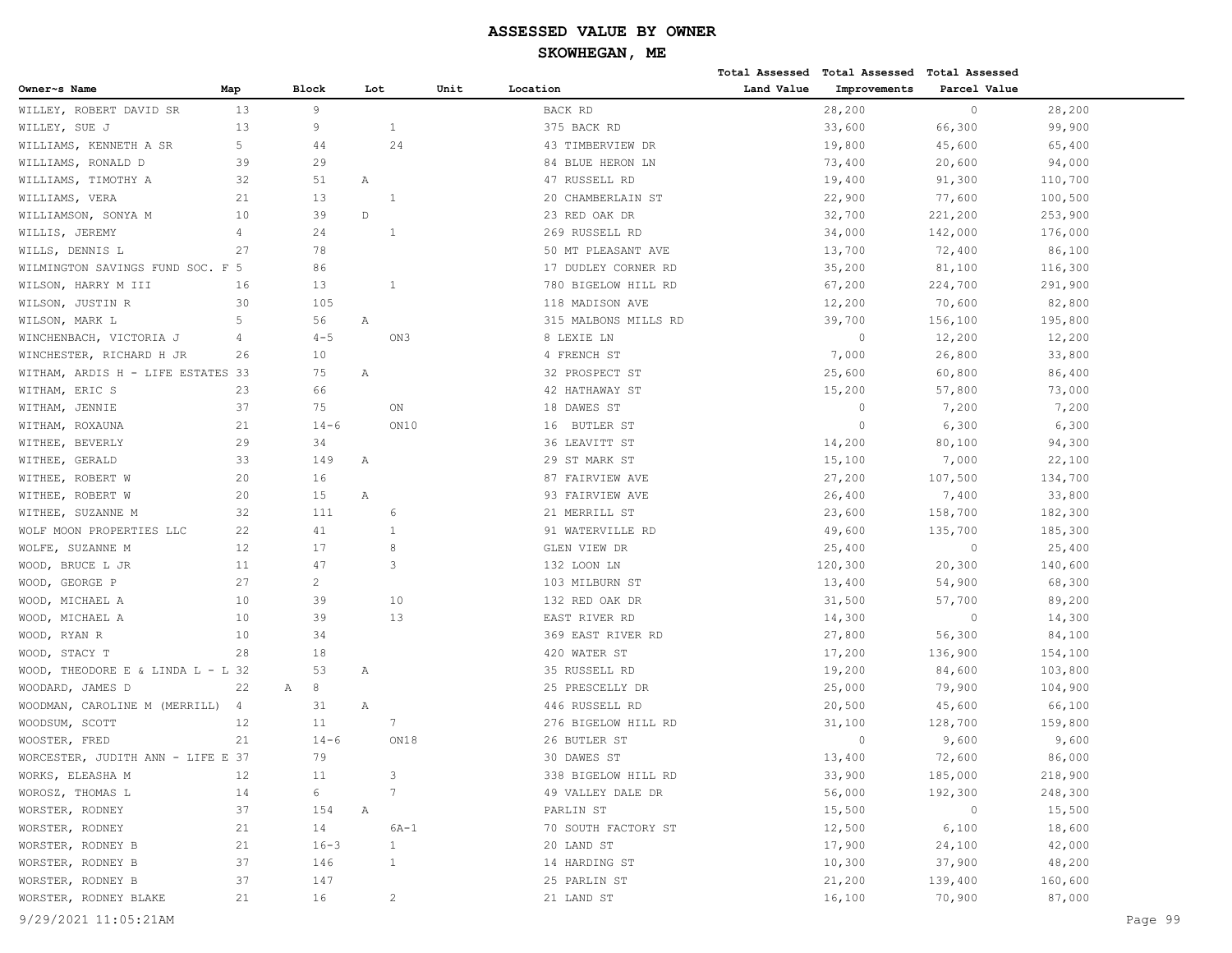| Owner~s Name<br>Map<br>Block<br>Lot<br>Unit<br>Location<br>Land Value<br>Improvements<br>Parcel Value<br>6A<br>21<br>14<br>68 SOUTH FACTORY ST<br>12,500<br>39,800<br>27,300<br>21<br>16<br>2A<br>13 LAND ST<br>14,400<br>WORSTER, SHELDON W<br>21,000<br>35,400<br>WORTH, LYNN H<br>22<br>100<br>Α<br>132 WATERVILLE RD<br>16,600<br>76,800<br>93,400<br>6<br>51<br>5<br>27,300<br>113,800<br>6 CHASSE CT<br>86,500<br>54,300<br>27<br>53<br>17 OLIVE ST<br>11,100<br>65,400<br>39<br>26<br>72 BLUE HERON LN<br>97,200<br>22,800<br>120,000<br>WORTHINGTON, CAROLE S<br>4<br>26<br>371 RUSSELL RD<br>17,800<br>30,600<br>48,400<br>17<br>5<br>44<br>75 TIMBERVIEW DR<br>20,000<br>56,900<br>76,900<br>21<br>27<br>30 JACKSON ST<br>40,500<br>45,800<br>86,300<br>121 NORTH AVE<br>33<br>167<br>34,000<br>323,400<br>357,400<br>14<br>44<br>489 OAK POND RD<br>39,600<br>98,900<br>138,500<br>22<br>91<br>10 RAILROAD ST<br>13,300<br>43,900<br>57,200<br>66,200<br>22<br>29<br>51 HATHAWAY ST<br>14,600<br>80,800<br>$\mathbf{1}$<br>26<br>36,600<br>35,800<br>72,400<br>WRIGHT, JAMES M<br>2<br>76 HILTON HILL RD<br>27<br>WRIGHT, JAMES M<br>1<br>$\overline{4}$<br>73 HILTON HILL RD<br>36,500<br>104,800<br>141,300<br>8<br>14<br>$\mathbf{1}$<br>NORRIDGEWOCK RD<br>51,400<br>$\circ$<br>51,400<br>33<br>166<br>125 NORTH AVE<br>15,200<br>78,000<br>93,200<br>29<br>196<br>WRIGHT, ROBERT J SR<br>17 EAST LEAVITT ST<br>13,700<br>57,500<br>71,200<br>68<br>29<br>12 WINTER ST<br>15,500<br>85,200<br>100,700<br>29<br>10<br>79,400<br>147,900<br>1 LEAVITT ST<br>68,500<br>263 WATER ST<br>26<br>180<br>29,800<br>148,500<br>178,300<br>6<br>27<br>42 PRENTISS LN<br>14,500<br>32,700<br>Α<br>$\overline{\phantom{0}}^2$<br>18,200<br>WYMAN RENTALS<br>29<br>45<br>23 WINTER ST<br>15,800<br>32,600<br>48,400<br>29<br>52<br>7 LAWTON ST<br>10,000<br>45,400<br>55,400<br>53<br>29<br>86 COURT ST<br>30,300<br>196,400<br>226,700<br>33<br>180<br>28,500<br>109 NORTH AVE<br>282,700<br>311,200<br>WYMAN, CECELIA M - EST OF<br>33<br>132<br>2 BLAIR ST<br>17,000<br>25,600<br>42,600<br>23<br>109<br>27 MECHANIC ST<br>15,400<br>52,000<br>67,400<br>29<br>152<br>73 NORTH AVE<br>14,900<br>41,300<br>56,200<br>6<br>22<br>17,800<br>47,800<br>WYMAN, JOE<br>710 CANAAN RD<br>30,000<br>9<br>WYMAN, JOE<br>24<br>ON11<br>38 SESAME ST<br>0<br>15,200<br>15,200<br>22<br>64<br>46 WATERVILLE RD<br>18,300<br>114,700<br>133,000<br>23<br>45<br>45 MAIN ST<br>21,900<br>103,800<br>125,700<br>23<br>58<br>38,500<br>JOSEPH<br>36 WEST FRONT ST<br>118,800<br>157,300<br>23<br>90<br>37 WATERVILLE RD<br>10,900<br>40,500<br>51,400<br>JOSEPH<br>23<br>91<br>33 WATERVILLE RD<br>18,800<br>87,600<br>106,400<br>JOSEPH<br>23<br>94<br>23 WATERVILLE RD<br>17,500<br>110,300<br>127,800<br>$\mathbf{2}^{\prime}$<br>21,900<br>82,400<br>24<br>113 MAIN ST<br>104,300<br>21<br>8,700<br>49,600<br>58,300<br>WYMAN, JOSEPH<br>26<br>15 CEDAR ST<br>29<br>69<br>17,200<br>110,100<br>127,300<br>18 WINTER ST<br>7,600<br>23,400<br>29<br>69<br>Α<br>14 WINTER ST<br>15,800<br>29<br>213<br>378 WATER ST<br>48,200<br>224,600<br>176,400<br>30<br>104<br>116 MADISON AVE<br>10,200<br>65,400<br>75,600<br>33<br>181<br>14 ST JOHN ST<br>16,200<br>41,500<br>57,700<br>$\overline{4}$<br>29,100<br>131,100<br>160,200<br>34<br>56 MALBONS MILLS RD<br>WYMAN, JOSEPH<br>51<br>16 BENNETT AVE<br>9,900<br>9,900<br>30<br>ON<br>$\circ$ |                              |  |  |  | Total Assessed Total Assessed Total Assessed |  |
|--------------------------------------------------------------------------------------------------------------------------------------------------------------------------------------------------------------------------------------------------------------------------------------------------------------------------------------------------------------------------------------------------------------------------------------------------------------------------------------------------------------------------------------------------------------------------------------------------------------------------------------------------------------------------------------------------------------------------------------------------------------------------------------------------------------------------------------------------------------------------------------------------------------------------------------------------------------------------------------------------------------------------------------------------------------------------------------------------------------------------------------------------------------------------------------------------------------------------------------------------------------------------------------------------------------------------------------------------------------------------------------------------------------------------------------------------------------------------------------------------------------------------------------------------------------------------------------------------------------------------------------------------------------------------------------------------------------------------------------------------------------------------------------------------------------------------------------------------------------------------------------------------------------------------------------------------------------------------------------------------------------------------------------------------------------------------------------------------------------------------------------------------------------------------------------------------------------------------------------------------------------------------------------------------------------------------------------------------------------------------------------------------------------------------------------------------------------------------------------------------------------------------------------------------------------------------------------------------------------------------------------------------------------------------------------------------------------------------------------------------------------------------------------------------------------------------------------------------------------------------------------------------------------------------------------------------------------------------------------------------------------------------------------------------------------------------------------------------------------------------------------------------------------------------------------------------------------------------------------------------------------------------------------------------------------------------------------------------------------------------------------------------------------------------------------|------------------------------|--|--|--|----------------------------------------------|--|
|                                                                                                                                                                                                                                                                                                                                                                                                                                                                                                                                                                                                                                                                                                                                                                                                                                                                                                                                                                                                                                                                                                                                                                                                                                                                                                                                                                                                                                                                                                                                                                                                                                                                                                                                                                                                                                                                                                                                                                                                                                                                                                                                                                                                                                                                                                                                                                                                                                                                                                                                                                                                                                                                                                                                                                                                                                                                                                                                                                                                                                                                                                                                                                                                                                                                                                                                                                                                                                      |                              |  |  |  |                                              |  |
|                                                                                                                                                                                                                                                                                                                                                                                                                                                                                                                                                                                                                                                                                                                                                                                                                                                                                                                                                                                                                                                                                                                                                                                                                                                                                                                                                                                                                                                                                                                                                                                                                                                                                                                                                                                                                                                                                                                                                                                                                                                                                                                                                                                                                                                                                                                                                                                                                                                                                                                                                                                                                                                                                                                                                                                                                                                                                                                                                                                                                                                                                                                                                                                                                                                                                                                                                                                                                                      | WORSTER, SHELDON             |  |  |  |                                              |  |
|                                                                                                                                                                                                                                                                                                                                                                                                                                                                                                                                                                                                                                                                                                                                                                                                                                                                                                                                                                                                                                                                                                                                                                                                                                                                                                                                                                                                                                                                                                                                                                                                                                                                                                                                                                                                                                                                                                                                                                                                                                                                                                                                                                                                                                                                                                                                                                                                                                                                                                                                                                                                                                                                                                                                                                                                                                                                                                                                                                                                                                                                                                                                                                                                                                                                                                                                                                                                                                      |                              |  |  |  |                                              |  |
|                                                                                                                                                                                                                                                                                                                                                                                                                                                                                                                                                                                                                                                                                                                                                                                                                                                                                                                                                                                                                                                                                                                                                                                                                                                                                                                                                                                                                                                                                                                                                                                                                                                                                                                                                                                                                                                                                                                                                                                                                                                                                                                                                                                                                                                                                                                                                                                                                                                                                                                                                                                                                                                                                                                                                                                                                                                                                                                                                                                                                                                                                                                                                                                                                                                                                                                                                                                                                                      |                              |  |  |  |                                              |  |
|                                                                                                                                                                                                                                                                                                                                                                                                                                                                                                                                                                                                                                                                                                                                                                                                                                                                                                                                                                                                                                                                                                                                                                                                                                                                                                                                                                                                                                                                                                                                                                                                                                                                                                                                                                                                                                                                                                                                                                                                                                                                                                                                                                                                                                                                                                                                                                                                                                                                                                                                                                                                                                                                                                                                                                                                                                                                                                                                                                                                                                                                                                                                                                                                                                                                                                                                                                                                                                      | WORTH, MELISSA J             |  |  |  |                                              |  |
|                                                                                                                                                                                                                                                                                                                                                                                                                                                                                                                                                                                                                                                                                                                                                                                                                                                                                                                                                                                                                                                                                                                                                                                                                                                                                                                                                                                                                                                                                                                                                                                                                                                                                                                                                                                                                                                                                                                                                                                                                                                                                                                                                                                                                                                                                                                                                                                                                                                                                                                                                                                                                                                                                                                                                                                                                                                                                                                                                                                                                                                                                                                                                                                                                                                                                                                                                                                                                                      | WORTH, MICHAEL GENE          |  |  |  |                                              |  |
|                                                                                                                                                                                                                                                                                                                                                                                                                                                                                                                                                                                                                                                                                                                                                                                                                                                                                                                                                                                                                                                                                                                                                                                                                                                                                                                                                                                                                                                                                                                                                                                                                                                                                                                                                                                                                                                                                                                                                                                                                                                                                                                                                                                                                                                                                                                                                                                                                                                                                                                                                                                                                                                                                                                                                                                                                                                                                                                                                                                                                                                                                                                                                                                                                                                                                                                                                                                                                                      | WORTH, TAMARA M              |  |  |  |                                              |  |
|                                                                                                                                                                                                                                                                                                                                                                                                                                                                                                                                                                                                                                                                                                                                                                                                                                                                                                                                                                                                                                                                                                                                                                                                                                                                                                                                                                                                                                                                                                                                                                                                                                                                                                                                                                                                                                                                                                                                                                                                                                                                                                                                                                                                                                                                                                                                                                                                                                                                                                                                                                                                                                                                                                                                                                                                                                                                                                                                                                                                                                                                                                                                                                                                                                                                                                                                                                                                                                      |                              |  |  |  |                                              |  |
|                                                                                                                                                                                                                                                                                                                                                                                                                                                                                                                                                                                                                                                                                                                                                                                                                                                                                                                                                                                                                                                                                                                                                                                                                                                                                                                                                                                                                                                                                                                                                                                                                                                                                                                                                                                                                                                                                                                                                                                                                                                                                                                                                                                                                                                                                                                                                                                                                                                                                                                                                                                                                                                                                                                                                                                                                                                                                                                                                                                                                                                                                                                                                                                                                                                                                                                                                                                                                                      | WORTHLEY, ALLEN L            |  |  |  |                                              |  |
|                                                                                                                                                                                                                                                                                                                                                                                                                                                                                                                                                                                                                                                                                                                                                                                                                                                                                                                                                                                                                                                                                                                                                                                                                                                                                                                                                                                                                                                                                                                                                                                                                                                                                                                                                                                                                                                                                                                                                                                                                                                                                                                                                                                                                                                                                                                                                                                                                                                                                                                                                                                                                                                                                                                                                                                                                                                                                                                                                                                                                                                                                                                                                                                                                                                                                                                                                                                                                                      | WRIGHT BROS, LLC             |  |  |  |                                              |  |
|                                                                                                                                                                                                                                                                                                                                                                                                                                                                                                                                                                                                                                                                                                                                                                                                                                                                                                                                                                                                                                                                                                                                                                                                                                                                                                                                                                                                                                                                                                                                                                                                                                                                                                                                                                                                                                                                                                                                                                                                                                                                                                                                                                                                                                                                                                                                                                                                                                                                                                                                                                                                                                                                                                                                                                                                                                                                                                                                                                                                                                                                                                                                                                                                                                                                                                                                                                                                                                      | WRIGHT BROS. ENTERPRISES LLC |  |  |  |                                              |  |
|                                                                                                                                                                                                                                                                                                                                                                                                                                                                                                                                                                                                                                                                                                                                                                                                                                                                                                                                                                                                                                                                                                                                                                                                                                                                                                                                                                                                                                                                                                                                                                                                                                                                                                                                                                                                                                                                                                                                                                                                                                                                                                                                                                                                                                                                                                                                                                                                                                                                                                                                                                                                                                                                                                                                                                                                                                                                                                                                                                                                                                                                                                                                                                                                                                                                                                                                                                                                                                      | WRIGHT BROS., LLC            |  |  |  |                                              |  |
|                                                                                                                                                                                                                                                                                                                                                                                                                                                                                                                                                                                                                                                                                                                                                                                                                                                                                                                                                                                                                                                                                                                                                                                                                                                                                                                                                                                                                                                                                                                                                                                                                                                                                                                                                                                                                                                                                                                                                                                                                                                                                                                                                                                                                                                                                                                                                                                                                                                                                                                                                                                                                                                                                                                                                                                                                                                                                                                                                                                                                                                                                                                                                                                                                                                                                                                                                                                                                                      | WRIGHT, GREGORY A            |  |  |  |                                              |  |
|                                                                                                                                                                                                                                                                                                                                                                                                                                                                                                                                                                                                                                                                                                                                                                                                                                                                                                                                                                                                                                                                                                                                                                                                                                                                                                                                                                                                                                                                                                                                                                                                                                                                                                                                                                                                                                                                                                                                                                                                                                                                                                                                                                                                                                                                                                                                                                                                                                                                                                                                                                                                                                                                                                                                                                                                                                                                                                                                                                                                                                                                                                                                                                                                                                                                                                                                                                                                                                      | WRIGHT, HEIDI                |  |  |  |                                              |  |
|                                                                                                                                                                                                                                                                                                                                                                                                                                                                                                                                                                                                                                                                                                                                                                                                                                                                                                                                                                                                                                                                                                                                                                                                                                                                                                                                                                                                                                                                                                                                                                                                                                                                                                                                                                                                                                                                                                                                                                                                                                                                                                                                                                                                                                                                                                                                                                                                                                                                                                                                                                                                                                                                                                                                                                                                                                                                                                                                                                                                                                                                                                                                                                                                                                                                                                                                                                                                                                      |                              |  |  |  |                                              |  |
|                                                                                                                                                                                                                                                                                                                                                                                                                                                                                                                                                                                                                                                                                                                                                                                                                                                                                                                                                                                                                                                                                                                                                                                                                                                                                                                                                                                                                                                                                                                                                                                                                                                                                                                                                                                                                                                                                                                                                                                                                                                                                                                                                                                                                                                                                                                                                                                                                                                                                                                                                                                                                                                                                                                                                                                                                                                                                                                                                                                                                                                                                                                                                                                                                                                                                                                                                                                                                                      |                              |  |  |  |                                              |  |
|                                                                                                                                                                                                                                                                                                                                                                                                                                                                                                                                                                                                                                                                                                                                                                                                                                                                                                                                                                                                                                                                                                                                                                                                                                                                                                                                                                                                                                                                                                                                                                                                                                                                                                                                                                                                                                                                                                                                                                                                                                                                                                                                                                                                                                                                                                                                                                                                                                                                                                                                                                                                                                                                                                                                                                                                                                                                                                                                                                                                                                                                                                                                                                                                                                                                                                                                                                                                                                      | WRIGHT, RANDY B              |  |  |  |                                              |  |
|                                                                                                                                                                                                                                                                                                                                                                                                                                                                                                                                                                                                                                                                                                                                                                                                                                                                                                                                                                                                                                                                                                                                                                                                                                                                                                                                                                                                                                                                                                                                                                                                                                                                                                                                                                                                                                                                                                                                                                                                                                                                                                                                                                                                                                                                                                                                                                                                                                                                                                                                                                                                                                                                                                                                                                                                                                                                                                                                                                                                                                                                                                                                                                                                                                                                                                                                                                                                                                      | WRIGHT, RANDY B              |  |  |  |                                              |  |
|                                                                                                                                                                                                                                                                                                                                                                                                                                                                                                                                                                                                                                                                                                                                                                                                                                                                                                                                                                                                                                                                                                                                                                                                                                                                                                                                                                                                                                                                                                                                                                                                                                                                                                                                                                                                                                                                                                                                                                                                                                                                                                                                                                                                                                                                                                                                                                                                                                                                                                                                                                                                                                                                                                                                                                                                                                                                                                                                                                                                                                                                                                                                                                                                                                                                                                                                                                                                                                      |                              |  |  |  |                                              |  |
|                                                                                                                                                                                                                                                                                                                                                                                                                                                                                                                                                                                                                                                                                                                                                                                                                                                                                                                                                                                                                                                                                                                                                                                                                                                                                                                                                                                                                                                                                                                                                                                                                                                                                                                                                                                                                                                                                                                                                                                                                                                                                                                                                                                                                                                                                                                                                                                                                                                                                                                                                                                                                                                                                                                                                                                                                                                                                                                                                                                                                                                                                                                                                                                                                                                                                                                                                                                                                                      | WRIGHT, THERESA L            |  |  |  |                                              |  |
|                                                                                                                                                                                                                                                                                                                                                                                                                                                                                                                                                                                                                                                                                                                                                                                                                                                                                                                                                                                                                                                                                                                                                                                                                                                                                                                                                                                                                                                                                                                                                                                                                                                                                                                                                                                                                                                                                                                                                                                                                                                                                                                                                                                                                                                                                                                                                                                                                                                                                                                                                                                                                                                                                                                                                                                                                                                                                                                                                                                                                                                                                                                                                                                                                                                                                                                                                                                                                                      | WRIGHT, VERONICA             |  |  |  |                                              |  |
|                                                                                                                                                                                                                                                                                                                                                                                                                                                                                                                                                                                                                                                                                                                                                                                                                                                                                                                                                                                                                                                                                                                                                                                                                                                                                                                                                                                                                                                                                                                                                                                                                                                                                                                                                                                                                                                                                                                                                                                                                                                                                                                                                                                                                                                                                                                                                                                                                                                                                                                                                                                                                                                                                                                                                                                                                                                                                                                                                                                                                                                                                                                                                                                                                                                                                                                                                                                                                                      | WRIGHT/MILLS P A             |  |  |  |                                              |  |
|                                                                                                                                                                                                                                                                                                                                                                                                                                                                                                                                                                                                                                                                                                                                                                                                                                                                                                                                                                                                                                                                                                                                                                                                                                                                                                                                                                                                                                                                                                                                                                                                                                                                                                                                                                                                                                                                                                                                                                                                                                                                                                                                                                                                                                                                                                                                                                                                                                                                                                                                                                                                                                                                                                                                                                                                                                                                                                                                                                                                                                                                                                                                                                                                                                                                                                                                                                                                                                      | WU, JIAN JI                  |  |  |  |                                              |  |
|                                                                                                                                                                                                                                                                                                                                                                                                                                                                                                                                                                                                                                                                                                                                                                                                                                                                                                                                                                                                                                                                                                                                                                                                                                                                                                                                                                                                                                                                                                                                                                                                                                                                                                                                                                                                                                                                                                                                                                                                                                                                                                                                                                                                                                                                                                                                                                                                                                                                                                                                                                                                                                                                                                                                                                                                                                                                                                                                                                                                                                                                                                                                                                                                                                                                                                                                                                                                                                      |                              |  |  |  |                                              |  |
|                                                                                                                                                                                                                                                                                                                                                                                                                                                                                                                                                                                                                                                                                                                                                                                                                                                                                                                                                                                                                                                                                                                                                                                                                                                                                                                                                                                                                                                                                                                                                                                                                                                                                                                                                                                                                                                                                                                                                                                                                                                                                                                                                                                                                                                                                                                                                                                                                                                                                                                                                                                                                                                                                                                                                                                                                                                                                                                                                                                                                                                                                                                                                                                                                                                                                                                                                                                                                                      | WYMAN RENTALS                |  |  |  |                                              |  |
|                                                                                                                                                                                                                                                                                                                                                                                                                                                                                                                                                                                                                                                                                                                                                                                                                                                                                                                                                                                                                                                                                                                                                                                                                                                                                                                                                                                                                                                                                                                                                                                                                                                                                                                                                                                                                                                                                                                                                                                                                                                                                                                                                                                                                                                                                                                                                                                                                                                                                                                                                                                                                                                                                                                                                                                                                                                                                                                                                                                                                                                                                                                                                                                                                                                                                                                                                                                                                                      | WYMAN RENTALS                |  |  |  |                                              |  |
|                                                                                                                                                                                                                                                                                                                                                                                                                                                                                                                                                                                                                                                                                                                                                                                                                                                                                                                                                                                                                                                                                                                                                                                                                                                                                                                                                                                                                                                                                                                                                                                                                                                                                                                                                                                                                                                                                                                                                                                                                                                                                                                                                                                                                                                                                                                                                                                                                                                                                                                                                                                                                                                                                                                                                                                                                                                                                                                                                                                                                                                                                                                                                                                                                                                                                                                                                                                                                                      | WYMAN RENTALS                |  |  |  |                                              |  |
|                                                                                                                                                                                                                                                                                                                                                                                                                                                                                                                                                                                                                                                                                                                                                                                                                                                                                                                                                                                                                                                                                                                                                                                                                                                                                                                                                                                                                                                                                                                                                                                                                                                                                                                                                                                                                                                                                                                                                                                                                                                                                                                                                                                                                                                                                                                                                                                                                                                                                                                                                                                                                                                                                                                                                                                                                                                                                                                                                                                                                                                                                                                                                                                                                                                                                                                                                                                                                                      |                              |  |  |  |                                              |  |
|                                                                                                                                                                                                                                                                                                                                                                                                                                                                                                                                                                                                                                                                                                                                                                                                                                                                                                                                                                                                                                                                                                                                                                                                                                                                                                                                                                                                                                                                                                                                                                                                                                                                                                                                                                                                                                                                                                                                                                                                                                                                                                                                                                                                                                                                                                                                                                                                                                                                                                                                                                                                                                                                                                                                                                                                                                                                                                                                                                                                                                                                                                                                                                                                                                                                                                                                                                                                                                      | WYMAN, CYNTHIA ANN           |  |  |  |                                              |  |
|                                                                                                                                                                                                                                                                                                                                                                                                                                                                                                                                                                                                                                                                                                                                                                                                                                                                                                                                                                                                                                                                                                                                                                                                                                                                                                                                                                                                                                                                                                                                                                                                                                                                                                                                                                                                                                                                                                                                                                                                                                                                                                                                                                                                                                                                                                                                                                                                                                                                                                                                                                                                                                                                                                                                                                                                                                                                                                                                                                                                                                                                                                                                                                                                                                                                                                                                                                                                                                      | WYMAN, DINA                  |  |  |  |                                              |  |
|                                                                                                                                                                                                                                                                                                                                                                                                                                                                                                                                                                                                                                                                                                                                                                                                                                                                                                                                                                                                                                                                                                                                                                                                                                                                                                                                                                                                                                                                                                                                                                                                                                                                                                                                                                                                                                                                                                                                                                                                                                                                                                                                                                                                                                                                                                                                                                                                                                                                                                                                                                                                                                                                                                                                                                                                                                                                                                                                                                                                                                                                                                                                                                                                                                                                                                                                                                                                                                      |                              |  |  |  |                                              |  |
|                                                                                                                                                                                                                                                                                                                                                                                                                                                                                                                                                                                                                                                                                                                                                                                                                                                                                                                                                                                                                                                                                                                                                                                                                                                                                                                                                                                                                                                                                                                                                                                                                                                                                                                                                                                                                                                                                                                                                                                                                                                                                                                                                                                                                                                                                                                                                                                                                                                                                                                                                                                                                                                                                                                                                                                                                                                                                                                                                                                                                                                                                                                                                                                                                                                                                                                                                                                                                                      |                              |  |  |  |                                              |  |
|                                                                                                                                                                                                                                                                                                                                                                                                                                                                                                                                                                                                                                                                                                                                                                                                                                                                                                                                                                                                                                                                                                                                                                                                                                                                                                                                                                                                                                                                                                                                                                                                                                                                                                                                                                                                                                                                                                                                                                                                                                                                                                                                                                                                                                                                                                                                                                                                                                                                                                                                                                                                                                                                                                                                                                                                                                                                                                                                                                                                                                                                                                                                                                                                                                                                                                                                                                                                                                      | WYMAN, JOSEPH                |  |  |  |                                              |  |
|                                                                                                                                                                                                                                                                                                                                                                                                                                                                                                                                                                                                                                                                                                                                                                                                                                                                                                                                                                                                                                                                                                                                                                                                                                                                                                                                                                                                                                                                                                                                                                                                                                                                                                                                                                                                                                                                                                                                                                                                                                                                                                                                                                                                                                                                                                                                                                                                                                                                                                                                                                                                                                                                                                                                                                                                                                                                                                                                                                                                                                                                                                                                                                                                                                                                                                                                                                                                                                      | WYMAN, JOSEPH                |  |  |  |                                              |  |
|                                                                                                                                                                                                                                                                                                                                                                                                                                                                                                                                                                                                                                                                                                                                                                                                                                                                                                                                                                                                                                                                                                                                                                                                                                                                                                                                                                                                                                                                                                                                                                                                                                                                                                                                                                                                                                                                                                                                                                                                                                                                                                                                                                                                                                                                                                                                                                                                                                                                                                                                                                                                                                                                                                                                                                                                                                                                                                                                                                                                                                                                                                                                                                                                                                                                                                                                                                                                                                      | WYMAN,                       |  |  |  |                                              |  |
|                                                                                                                                                                                                                                                                                                                                                                                                                                                                                                                                                                                                                                                                                                                                                                                                                                                                                                                                                                                                                                                                                                                                                                                                                                                                                                                                                                                                                                                                                                                                                                                                                                                                                                                                                                                                                                                                                                                                                                                                                                                                                                                                                                                                                                                                                                                                                                                                                                                                                                                                                                                                                                                                                                                                                                                                                                                                                                                                                                                                                                                                                                                                                                                                                                                                                                                                                                                                                                      | WYMAN,                       |  |  |  |                                              |  |
|                                                                                                                                                                                                                                                                                                                                                                                                                                                                                                                                                                                                                                                                                                                                                                                                                                                                                                                                                                                                                                                                                                                                                                                                                                                                                                                                                                                                                                                                                                                                                                                                                                                                                                                                                                                                                                                                                                                                                                                                                                                                                                                                                                                                                                                                                                                                                                                                                                                                                                                                                                                                                                                                                                                                                                                                                                                                                                                                                                                                                                                                                                                                                                                                                                                                                                                                                                                                                                      | WYMAN,                       |  |  |  |                                              |  |
|                                                                                                                                                                                                                                                                                                                                                                                                                                                                                                                                                                                                                                                                                                                                                                                                                                                                                                                                                                                                                                                                                                                                                                                                                                                                                                                                                                                                                                                                                                                                                                                                                                                                                                                                                                                                                                                                                                                                                                                                                                                                                                                                                                                                                                                                                                                                                                                                                                                                                                                                                                                                                                                                                                                                                                                                                                                                                                                                                                                                                                                                                                                                                                                                                                                                                                                                                                                                                                      | WYMAN, JOSEPH                |  |  |  |                                              |  |
|                                                                                                                                                                                                                                                                                                                                                                                                                                                                                                                                                                                                                                                                                                                                                                                                                                                                                                                                                                                                                                                                                                                                                                                                                                                                                                                                                                                                                                                                                                                                                                                                                                                                                                                                                                                                                                                                                                                                                                                                                                                                                                                                                                                                                                                                                                                                                                                                                                                                                                                                                                                                                                                                                                                                                                                                                                                                                                                                                                                                                                                                                                                                                                                                                                                                                                                                                                                                                                      | WYMAN, JOSEPH                |  |  |  |                                              |  |
|                                                                                                                                                                                                                                                                                                                                                                                                                                                                                                                                                                                                                                                                                                                                                                                                                                                                                                                                                                                                                                                                                                                                                                                                                                                                                                                                                                                                                                                                                                                                                                                                                                                                                                                                                                                                                                                                                                                                                                                                                                                                                                                                                                                                                                                                                                                                                                                                                                                                                                                                                                                                                                                                                                                                                                                                                                                                                                                                                                                                                                                                                                                                                                                                                                                                                                                                                                                                                                      |                              |  |  |  |                                              |  |
|                                                                                                                                                                                                                                                                                                                                                                                                                                                                                                                                                                                                                                                                                                                                                                                                                                                                                                                                                                                                                                                                                                                                                                                                                                                                                                                                                                                                                                                                                                                                                                                                                                                                                                                                                                                                                                                                                                                                                                                                                                                                                                                                                                                                                                                                                                                                                                                                                                                                                                                                                                                                                                                                                                                                                                                                                                                                                                                                                                                                                                                                                                                                                                                                                                                                                                                                                                                                                                      | WYMAN, JOSEPH                |  |  |  |                                              |  |
|                                                                                                                                                                                                                                                                                                                                                                                                                                                                                                                                                                                                                                                                                                                                                                                                                                                                                                                                                                                                                                                                                                                                                                                                                                                                                                                                                                                                                                                                                                                                                                                                                                                                                                                                                                                                                                                                                                                                                                                                                                                                                                                                                                                                                                                                                                                                                                                                                                                                                                                                                                                                                                                                                                                                                                                                                                                                                                                                                                                                                                                                                                                                                                                                                                                                                                                                                                                                                                      | WYMAN, JOSEPH                |  |  |  |                                              |  |
|                                                                                                                                                                                                                                                                                                                                                                                                                                                                                                                                                                                                                                                                                                                                                                                                                                                                                                                                                                                                                                                                                                                                                                                                                                                                                                                                                                                                                                                                                                                                                                                                                                                                                                                                                                                                                                                                                                                                                                                                                                                                                                                                                                                                                                                                                                                                                                                                                                                                                                                                                                                                                                                                                                                                                                                                                                                                                                                                                                                                                                                                                                                                                                                                                                                                                                                                                                                                                                      | WYMAN, JOSEPH                |  |  |  |                                              |  |
|                                                                                                                                                                                                                                                                                                                                                                                                                                                                                                                                                                                                                                                                                                                                                                                                                                                                                                                                                                                                                                                                                                                                                                                                                                                                                                                                                                                                                                                                                                                                                                                                                                                                                                                                                                                                                                                                                                                                                                                                                                                                                                                                                                                                                                                                                                                                                                                                                                                                                                                                                                                                                                                                                                                                                                                                                                                                                                                                                                                                                                                                                                                                                                                                                                                                                                                                                                                                                                      | WYMAN, JOSEPH                |  |  |  |                                              |  |
|                                                                                                                                                                                                                                                                                                                                                                                                                                                                                                                                                                                                                                                                                                                                                                                                                                                                                                                                                                                                                                                                                                                                                                                                                                                                                                                                                                                                                                                                                                                                                                                                                                                                                                                                                                                                                                                                                                                                                                                                                                                                                                                                                                                                                                                                                                                                                                                                                                                                                                                                                                                                                                                                                                                                                                                                                                                                                                                                                                                                                                                                                                                                                                                                                                                                                                                                                                                                                                      | WYMAN, JOSEPH                |  |  |  |                                              |  |
|                                                                                                                                                                                                                                                                                                                                                                                                                                                                                                                                                                                                                                                                                                                                                                                                                                                                                                                                                                                                                                                                                                                                                                                                                                                                                                                                                                                                                                                                                                                                                                                                                                                                                                                                                                                                                                                                                                                                                                                                                                                                                                                                                                                                                                                                                                                                                                                                                                                                                                                                                                                                                                                                                                                                                                                                                                                                                                                                                                                                                                                                                                                                                                                                                                                                                                                                                                                                                                      | WYMAN, JOSEPH                |  |  |  |                                              |  |
|                                                                                                                                                                                                                                                                                                                                                                                                                                                                                                                                                                                                                                                                                                                                                                                                                                                                                                                                                                                                                                                                                                                                                                                                                                                                                                                                                                                                                                                                                                                                                                                                                                                                                                                                                                                                                                                                                                                                                                                                                                                                                                                                                                                                                                                                                                                                                                                                                                                                                                                                                                                                                                                                                                                                                                                                                                                                                                                                                                                                                                                                                                                                                                                                                                                                                                                                                                                                                                      |                              |  |  |  |                                              |  |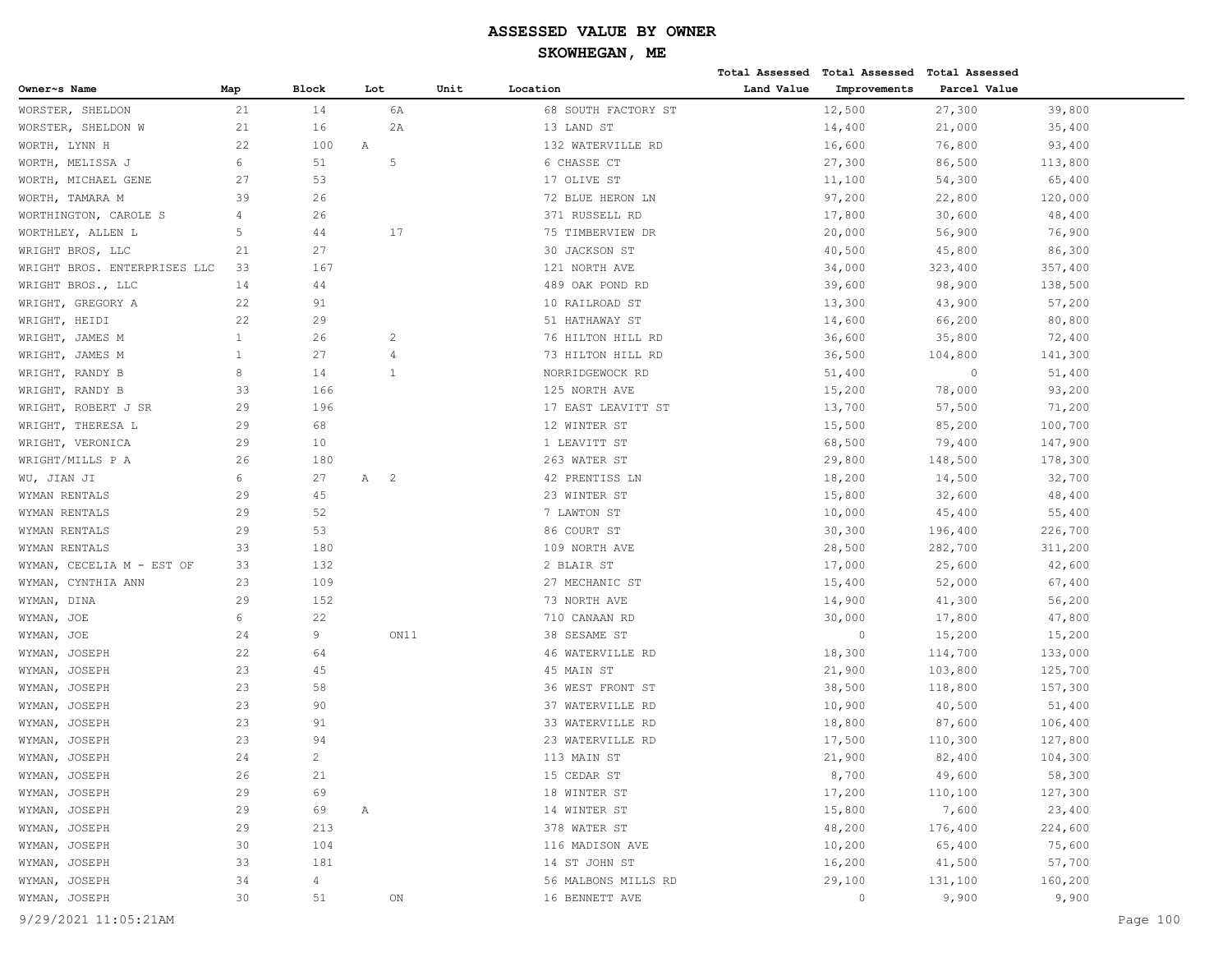|                                   |                |              |                     |      |                          |            | Total Assessed Total Assessed Total Assessed |              |         |          |
|-----------------------------------|----------------|--------------|---------------------|------|--------------------------|------------|----------------------------------------------|--------------|---------|----------|
| Owner~s Name                      | Map            | <b>Block</b> | Lot                 | Unit | Location                 | Land Value | Improvements                                 | Parcel Value |         |          |
| WYMAN, JOSEPH J                   | 22             | 75           |                     |      | 42 FRENCH ST             |            | 8,700                                        | 28,500       | 37,200  |          |
| WYMAN,<br>JOSEPH J                | 22             | 77           |                     |      | 44 FRENCH ST             |            | 9,600                                        | 38,500       | 48,100  |          |
| JOSEPH J<br>WYMAN,                | 29             | 21           |                     |      | 33 LEAVITT ST            |            | 16,300                                       | 43,100       | 59,400  |          |
| JOSEPH J<br>WYMAN,                | 29             | 105          |                     |      | 80 NORTH AVE             |            | 11,100                                       | 26,200       | 37,300  |          |
| JOSEPH J<br>WYMAN,                | 29             | 214          |                     |      | 386 WATER ST             |            | 17,400                                       | 76,100       | 93,500  |          |
| WYMAN,<br>JOSEPH J                | 30             | 50           |                     |      | BENNETT AVE              |            | 900                                          | $\circ$      | 900     |          |
| JOSEPH J<br>WYMAN,                | 33             | 149          | $\rm H$             |      | 37 ST MARK ST            |            | 14,100                                       | 62,800       | 76,900  |          |
| WYMAN,<br>JOSEPH J                | 33             | 206          |                     |      | 39 NORTH SCHOOL ST       |            | 4,900                                        | 53,000       | 57,900  |          |
| WYMAN,<br>JOSEPH J                | 24             | 9            | ON <sub>25</sub>    |      | 27 BIG BIRD ST           |            | $\circ$                                      | 10,900       | 10,900  |          |
| JUNE E (KINNEY)<br>WYMAN,         | 29             | 19           |                     |      | 34 NORTH AVE             |            | 15,800                                       | 58,700       | 74,500  |          |
| WYMAN,<br>NATASHA LYNN (CARRIER)  | $\mathbf{1}$   | 26           | В                   |      | 86 HILTON HILL RD        |            | 37,200                                       | 140,800      | 178,000 |          |
| PHILIP<br>WYMAN,                  | 33             | 134          |                     |      | 12 BLAIR ST              |            | 18,900                                       | 13,900       | 32,800  |          |
| WYMAN, RANDI L                    | $\overline{c}$ | 21           | 1                   |      | 431 EAST RIDGE RD        |            | 25,000                                       | 56,000       | 81,000  |          |
| WYMAN, WAYNE R                    | 6              | 72           |                     |      | 320 EAST RIDGE RD        |            | 81,000                                       | 144,700      | 225,700 |          |
| XIE, HAI MING                     | 29             | 188          | Α                   |      | 31 HESELTON ST           |            | 18,600                                       | 90,900       | 109,500 |          |
| XIE, JIERONG                      | 32             | 111          | 7                   |      | 50 RUSSELL RD            |            | 22,400                                       | 197,100      | 219,500 |          |
| YORK HOLDINGS LLC                 | 8              | 33           | $\mathsf{C}$        |      | 22 BIGELOW HILL RD       |            | 33,300                                       | 194,400      | 227,700 |          |
| YORK HOLDINGS LLC                 | 33             | 49           | Α                   |      | 12 YORK ST               |            | 16,500                                       | 93,300       | 109,800 |          |
| YORK HOLDINGS LLC                 | 8              | 43           | 3                   |      | BACK RD                  |            | 27,800                                       | $\circ$      | 27,800  |          |
| YORK HOLDINGS LLC                 | 8              | 33           | $\mathsf C$<br>-1   |      | 30 BIGELOW HILL RD       |            | 31,700                                       | 135,800      | 167,500 |          |
| YORK'S RENTAL PORPERTIES LLC      | 14             | 9            |                     |      | 792 WATERVILLE RD        |            | 58,900                                       | 38,800       | 97,700  |          |
| YORK'S RENTAL PROPERTIES LLC      | 22             | 46           |                     |      | 71 WATERVILLE RD         |            | 16,700                                       | 73,700       | 90,400  |          |
| YORK, BRIAN D                     | 32             | 35           |                     |      | 24 HANOVER ST            |            | 12,900                                       | 69,200       | 82,100  |          |
| YORK, CALEB A                     | 4              | 25           | 1                   |      | 342 RUSSELL RD           |            | 32,900                                       | 152,900      | 185,800 |          |
| YORK, DAVID W                     | 6              | 3            | $\mathsf{C}$        |      | 222 EAST RIDGE RD        |            | 39,000                                       | 84,800       | 123,800 |          |
| YORK, DEAN W                      | 9              | 42           | Α<br>$\overline{c}$ |      | 146 MIDDLE RD            |            | 19,000                                       | 82,900       | 101,900 |          |
| YORK, DEAN W                      | 9              | 74           | 1                   | С    | 22 SOMERSET BUSINESS PKY |            | 60,500                                       | 105,400      | 165,900 |          |
| YORK, FLORA B                     | 29             | 224          |                     |      | 33 NORTH AVE             |            | 19,700                                       | 40,600       | 60,300  |          |
| YORK, GARY L                      | 10             | 28           | $\mathbf{1}$        |      | RED OAK DR               |            | 34,400                                       | $\circ$      | 34,400  |          |
| YORK, GARY L                      | 10             | 28           | $1 - 1$             |      | 171 EAST RIVER RD        |            | 68,900                                       | 137,000      | 205,900 |          |
| YORK, GARY L                      | 22             | $\mathbf{1}$ | 1                   |      | 127 WATERVILLE RD        |            | 18,100                                       | 134,900      | 153,000 |          |
| YORK, GARY L                      | 10             | 26           | -1                  |      | EAST RIVER RD            |            | 2,000                                        | $\circ$      | 2,000   |          |
| YORK, LEE A                       | 10             | 61           | $\overline{4}$      |      | 39 LAMBERT RD            |            | 20,400                                       | 231,000      | 251,400 |          |
| YORK, LEE A                       | 10             | 63           | $\mathsf C$         |      | LAMBERT RD               |            | 21,400                                       | $\circ$      | 21,400  |          |
| YORK, LEE A                       | 29             | 11           |                     |      | 97 MADISON AVE           |            | 16,700                                       | 89,200       | 105,900 |          |
| YORK, LUKE W                      | 22             | 100          |                     |      | 128 WATERVILLE RD        |            | 17,200                                       | 65,800       | 83,000  |          |
| YORK, MATHEW P                    | 37             | 137          |                     |      | 22 HARDING ST            |            | 10,400                                       | 28,700       | 39,100  |          |
| YORK, MICHAEL D                   | 32             | 66           |                     |      | 38 SILVER ST             |            | 15,800                                       | 75,300       | 91,100  |          |
| YORK, NANCY J/WILLIAM E/WALTER 29 |                | 176          | C                   |      | 23 HESELTON ST           |            | 19,300                                       | 88,300       | 107,600 |          |
| YORK, PAUL A                      | 10             | 39           | $\mathsf{C}$        |      | 445 EAST RIVER RD        |            | 31,800                                       | 170,800      | 202,600 |          |
| YORK, PERCY O                     | 9              | 19           |                     |      | 139 FAIRVIEW AVE         |            | 29,500                                       | 86,000       | 115,500 |          |
| YORK, RACHEL G                    | 14             | 54           | Α                   |      | 741 EAST RIVER RD        |            | 30,700                                       | 132,300      | 163,000 |          |
| YORK, RHONDA                      | 5              | 35           | ON17                |      | 56 HARVEYS PK            |            | $\circ$                                      | 24,700       | 24,700  |          |
| YORK, RICHARD J                   | 33             | 41           |                     |      | 203 MADISON AVE          |            | 69,700                                       | 191,600      | 261,300 |          |
| YORK, RICHARD J - TRUSTEE         | 33             | 42           |                     |      | 197 MADISON AVE          |            | 14,000                                       | $\circ$      | 14,000  |          |
| YORK, RICHARD J II                | 9              | 81           | $\mathbf{1}$        |      | 11 WALLACE FARM RD       |            | 35,200                                       | 167,200      | 202,400 |          |
| 9/29/2021 11:05:21AM              |                |              |                     |      |                          |            |                                              |              |         | Page 101 |